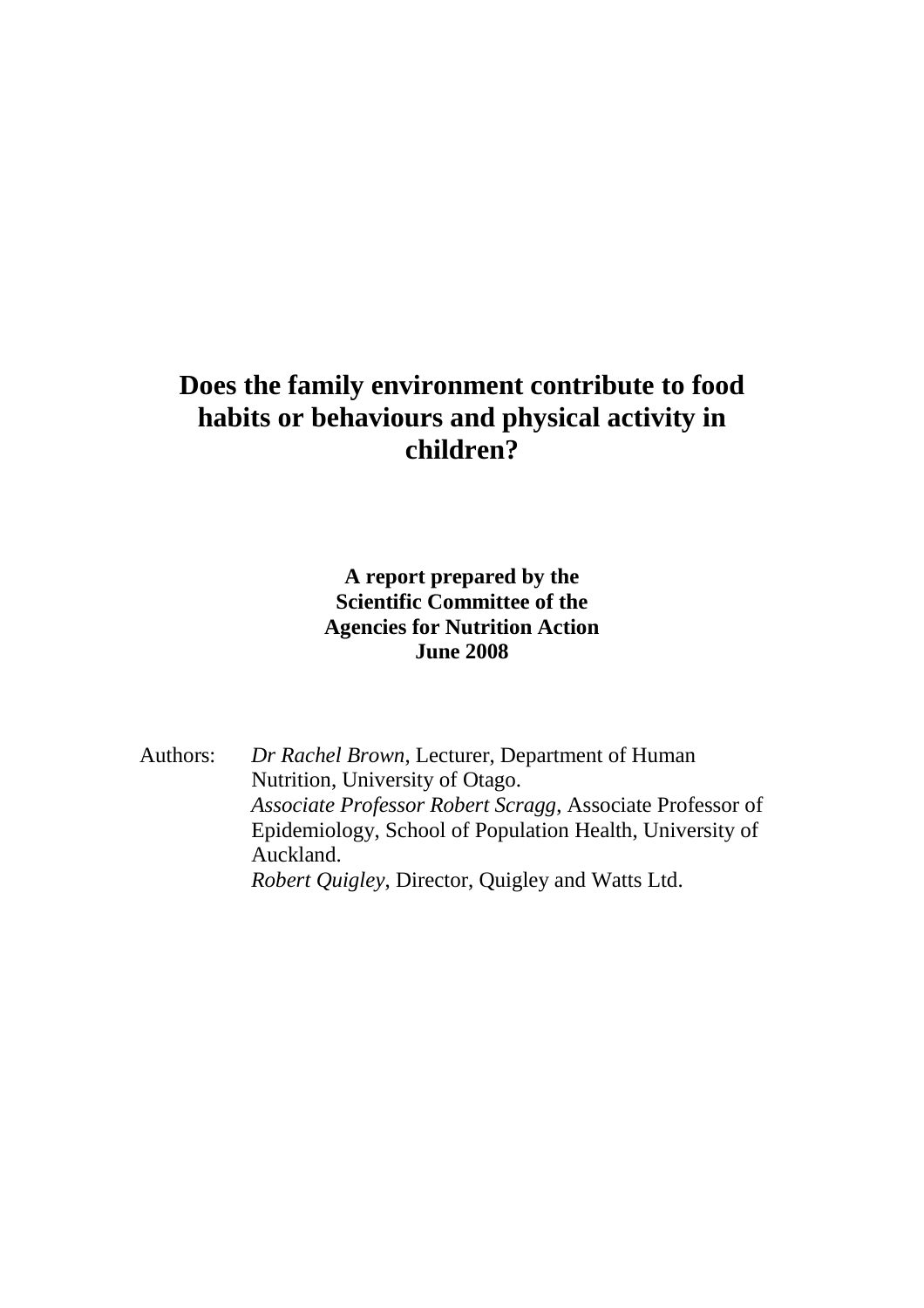# **Contents**

| $\mathbf{1}$ |      |                                                                                                                                           |  |  |
|--------------|------|-------------------------------------------------------------------------------------------------------------------------------------------|--|--|
|              | 1.1  |                                                                                                                                           |  |  |
|              | 1.2  |                                                                                                                                           |  |  |
|              | 1.3  |                                                                                                                                           |  |  |
|              | 1.4  | Studies investigating family meals and food habits and behaviours 5                                                                       |  |  |
|              | 1.5  | Studies investigating television (TV) viewing during mealtimes and food                                                                   |  |  |
|              |      |                                                                                                                                           |  |  |
|              | 1.6  | Studies investigating parental modelling and food habits and behaviours6                                                                  |  |  |
|              | 1.7  |                                                                                                                                           |  |  |
|              | 1.8  | Studies investigating family interaction and food habits and behaviours7                                                                  |  |  |
|              | 1.9  | Studies investigating self-efficacy and food habits and behaviours among                                                                  |  |  |
|              |      |                                                                                                                                           |  |  |
|              | 1.10 | Studies investigating work-family spillover and food habits and                                                                           |  |  |
|              |      |                                                                                                                                           |  |  |
|              | 1.11 | Studies investigating parental feeding styles and food habits and                                                                         |  |  |
|              |      |                                                                                                                                           |  |  |
|              | 1.12 | Studies investigating food availability/accessibility and food habits and                                                                 |  |  |
|              |      |                                                                                                                                           |  |  |
|              | 1.13 | Studies investigating parental physical activity and child physical activity.11                                                           |  |  |
|              | 1.14 | Studies investigating parental support and child physical activity12                                                                      |  |  |
|              |      |                                                                                                                                           |  |  |
|              | 2.1  |                                                                                                                                           |  |  |
|              |      |                                                                                                                                           |  |  |
|              |      |                                                                                                                                           |  |  |
|              | 2.4  |                                                                                                                                           |  |  |
|              | 2.5  | Factors in the family food and physical activity environment studied in this                                                              |  |  |
|              |      |                                                                                                                                           |  |  |
|              | 2.6  | Concepts and theories about parental influence on children's diet and physical                                                            |  |  |
|              |      |                                                                                                                                           |  |  |
|              |      |                                                                                                                                           |  |  |
|              |      | Successful parent-child relationships in New Zealand19<br>2.7.1                                                                           |  |  |
|              |      |                                                                                                                                           |  |  |
|              |      | The family physical activity environment in New Zealand20                                                                                 |  |  |
|              |      | New Zealand prevalence data on home environment factors that<br>2.8.1                                                                     |  |  |
|              |      |                                                                                                                                           |  |  |
|              |      | Families as a motivator for physical activity in New Zealand24<br>2.8.2                                                                   |  |  |
|              | 2.9  |                                                                                                                                           |  |  |
|              |      | Roles and responsibilities for food planning, preparation and cooking in<br>2.9.1                                                         |  |  |
|              |      |                                                                                                                                           |  |  |
|              |      | Family decision-making about meals and snacks in New Zealand 25<br>2.9.2                                                                  |  |  |
|              |      | 2.9.3<br>Rules and guidelines for eating in New Zealand families 26<br>Further information on Pacific families in New Zealand 26<br>2.9.4 |  |  |
|              |      | 2.9.5                                                                                                                                     |  |  |
|              |      | 2.9.6                                                                                                                                     |  |  |
|              | 2.10 | The complexity of the family food and physical activity environment29                                                                     |  |  |
| 3            |      | Is the family food environment associated with food habits and behaviours?31                                                              |  |  |
|              |      |                                                                                                                                           |  |  |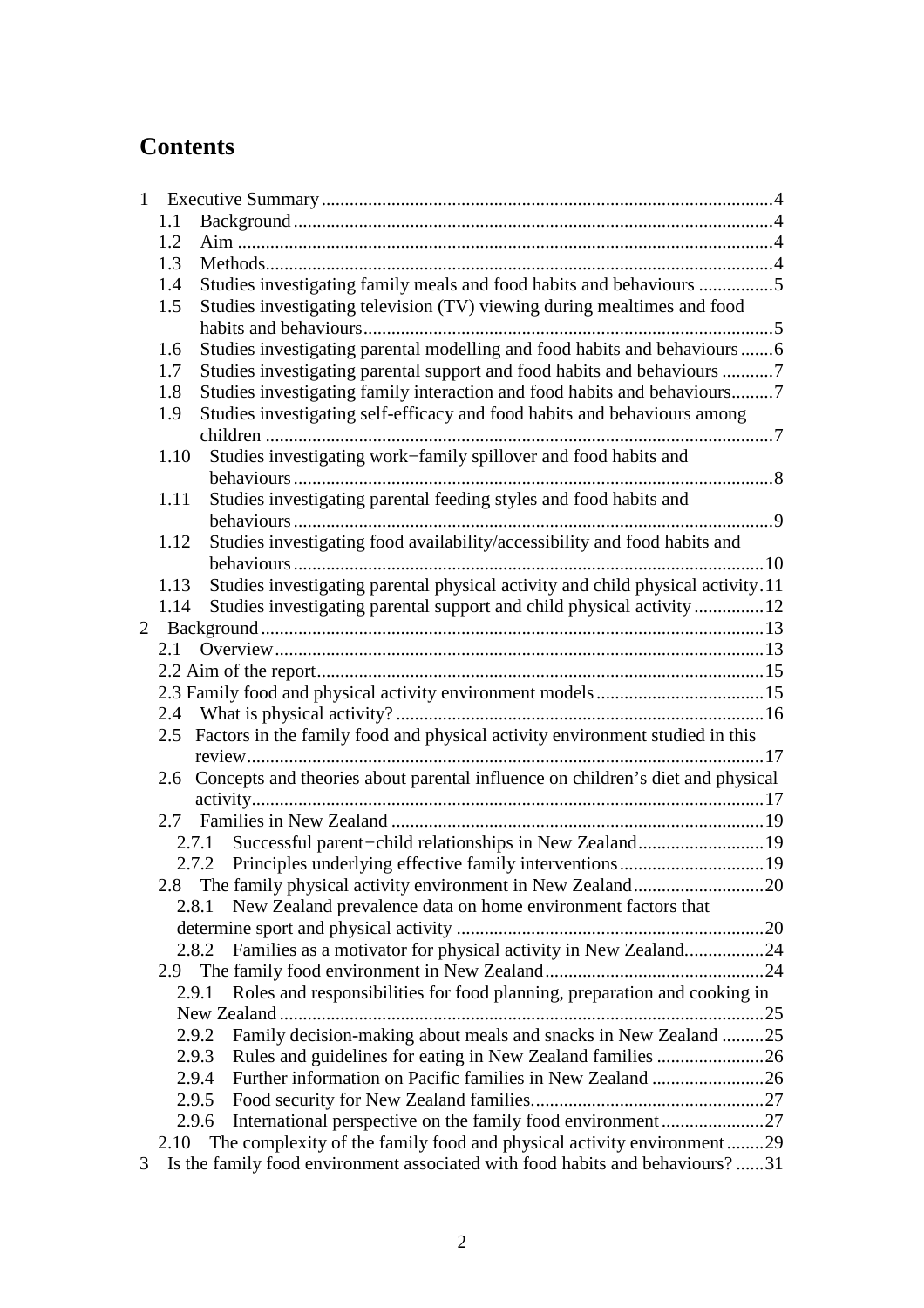| 3.1<br>3.2                                                                         | Are shared family mealtimes associated with food habits and behaviours?31<br>Is television viewing during mealtimes associated with food habits and |  |  |  |  |  |
|------------------------------------------------------------------------------------|-----------------------------------------------------------------------------------------------------------------------------------------------------|--|--|--|--|--|
|                                                                                    |                                                                                                                                                     |  |  |  |  |  |
| 3.3                                                                                | Is parental modelling associated with food habits and behaviours?36                                                                                 |  |  |  |  |  |
| 3.4                                                                                |                                                                                                                                                     |  |  |  |  |  |
| 3.5                                                                                | Is family interaction associated with food habits and behaviours?43                                                                                 |  |  |  |  |  |
| 3.6                                                                                | Is self-efficacy associated with food habits and behaviours among children?45                                                                       |  |  |  |  |  |
| 3.7                                                                                | Is work–family spillover associated with food habits and behaviours?47                                                                              |  |  |  |  |  |
| 3.8                                                                                | Are parental feeding styles associated with food habits and behaviours?49                                                                           |  |  |  |  |  |
| 3.9                                                                                | Is food availability and/or accessibility associated with food habits and                                                                           |  |  |  |  |  |
|                                                                                    |                                                                                                                                                     |  |  |  |  |  |
| 4.                                                                                 | Is the family activity environment associated with physical activity by                                                                             |  |  |  |  |  |
|                                                                                    |                                                                                                                                                     |  |  |  |  |  |
| 4.1                                                                                |                                                                                                                                                     |  |  |  |  |  |
| 4.2                                                                                |                                                                                                                                                     |  |  |  |  |  |
| 4.3                                                                                |                                                                                                                                                     |  |  |  |  |  |
|                                                                                    | Is parental physical activity associated with child physical activity?61                                                                            |  |  |  |  |  |
| 4.4                                                                                |                                                                                                                                                     |  |  |  |  |  |
| 4.5                                                                                |                                                                                                                                                     |  |  |  |  |  |
|                                                                                    |                                                                                                                                                     |  |  |  |  |  |
| 5.1                                                                                |                                                                                                                                                     |  |  |  |  |  |
|                                                                                    |                                                                                                                                                     |  |  |  |  |  |
|                                                                                    | Appendix A. Studies investigating the association between shared family meals and                                                                   |  |  |  |  |  |
|                                                                                    |                                                                                                                                                     |  |  |  |  |  |
|                                                                                    | Appendix B. Studies investigating the relationship between TV watching during                                                                       |  |  |  |  |  |
|                                                                                    |                                                                                                                                                     |  |  |  |  |  |
|                                                                                    | Appendix C. Studies investigating the association between parental modelling and                                                                    |  |  |  |  |  |
|                                                                                    |                                                                                                                                                     |  |  |  |  |  |
|                                                                                    | Appendix D. Studies investigating the relationship between parental support and food                                                                |  |  |  |  |  |
|                                                                                    |                                                                                                                                                     |  |  |  |  |  |
|                                                                                    | Appendix E. Studies investigating the relationship between family interaction and                                                                   |  |  |  |  |  |
|                                                                                    |                                                                                                                                                     |  |  |  |  |  |
|                                                                                    | Appendix F. Studies investigating the relationship between self-efficacy and food                                                                   |  |  |  |  |  |
|                                                                                    |                                                                                                                                                     |  |  |  |  |  |
| Appendix G. Studies investigating the relationship between work–family spillover   |                                                                                                                                                     |  |  |  |  |  |
|                                                                                    |                                                                                                                                                     |  |  |  |  |  |
| Appendix H. Studies investigating the relationship between parental feeding styles |                                                                                                                                                     |  |  |  |  |  |
|                                                                                    |                                                                                                                                                     |  |  |  |  |  |
| Appendix I. Studies investigating the association between home/family food         |                                                                                                                                                     |  |  |  |  |  |
|                                                                                    |                                                                                                                                                     |  |  |  |  |  |
| Appendix J: Cross-sectional studies investigating the relationship between family  |                                                                                                                                                     |  |  |  |  |  |
|                                                                                    |                                                                                                                                                     |  |  |  |  |  |
| Appendix K: Cohort studies investigating the relationship between family           |                                                                                                                                                     |  |  |  |  |  |
|                                                                                    |                                                                                                                                                     |  |  |  |  |  |
| Appendix L: Intervention studies investigating the relationship between family     |                                                                                                                                                     |  |  |  |  |  |
|                                                                                    |                                                                                                                                                     |  |  |  |  |  |
|                                                                                    |                                                                                                                                                     |  |  |  |  |  |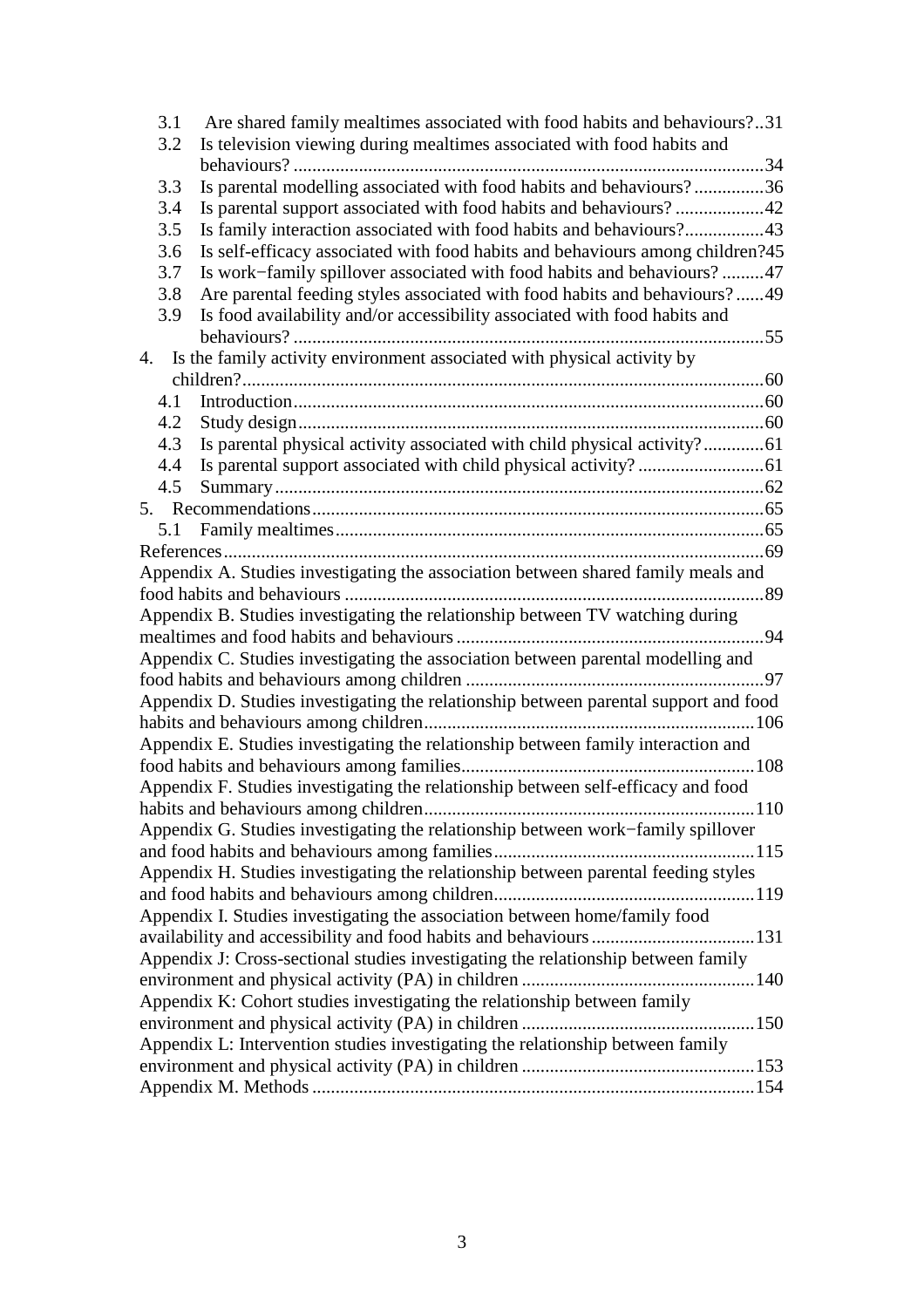## **1 Executive Summary**

### **1.1 Background**

The family environment is typically the centre of people's lives, providing a place to feel safe, to be supported, and to access the resources for daily life. These benefits are not universally experienced by all families, however, and may not be experienced by all individuals within a family. Such disparity prompts government interest in what families experience, and how they might shape individuals and influence society.

The New Zealand Government has a focus on promoting healthy eating and healthy action in a variety of ways: via schools, workplaces, within the food and marketing industries and at the family level, targeting Māori, Pacific and low socio-economic status people, as well as children.

Although parents know they are hugely important in determining the eating and physical activity patterns of their own children, Agencies for Nutrition Action (ANA) believed it was timely to undertake this review of the evidence on the role the home environment and families have on healthy eating and physical activity. Unhealthy eating and low levels of physical activity are unevenly distributed throughout New Zealand society, and the causes of this are largely structural. This review acknowledges that fact and presents the findings as part of the evidence for the influence on food and physical activity levels in families.

### **1.2 Aim**

The aim of the report was to answer the following questions:

- 1) What is the context of the family food and physical activity environment in New Zealand?
- 2) Is the "family food environment" associated with food habits or behaviours, and if so, how?
- 3) Is the "family physical activity environment" associated with physical activity, and if so, how?

### **1.3 Methods**

Databases of scientific publications and relevant websites were searched, covering January 1996 to July 2007, an arbitrary starting point to make the analyses manageable. Only English-language references and human studies were included in the review. The reference lists from papers selected in the literature search were used to identify earlier publications, and more recent publications up to December 2007 were also identified. Considerable attention was paid to study design, with intervention studies and longitudinal studies with appropriate sample sizes and adjustment for confounders considered "stronger" evidence than smaller studies or cross-sectional studies (see Appendix M for a full description of the methods).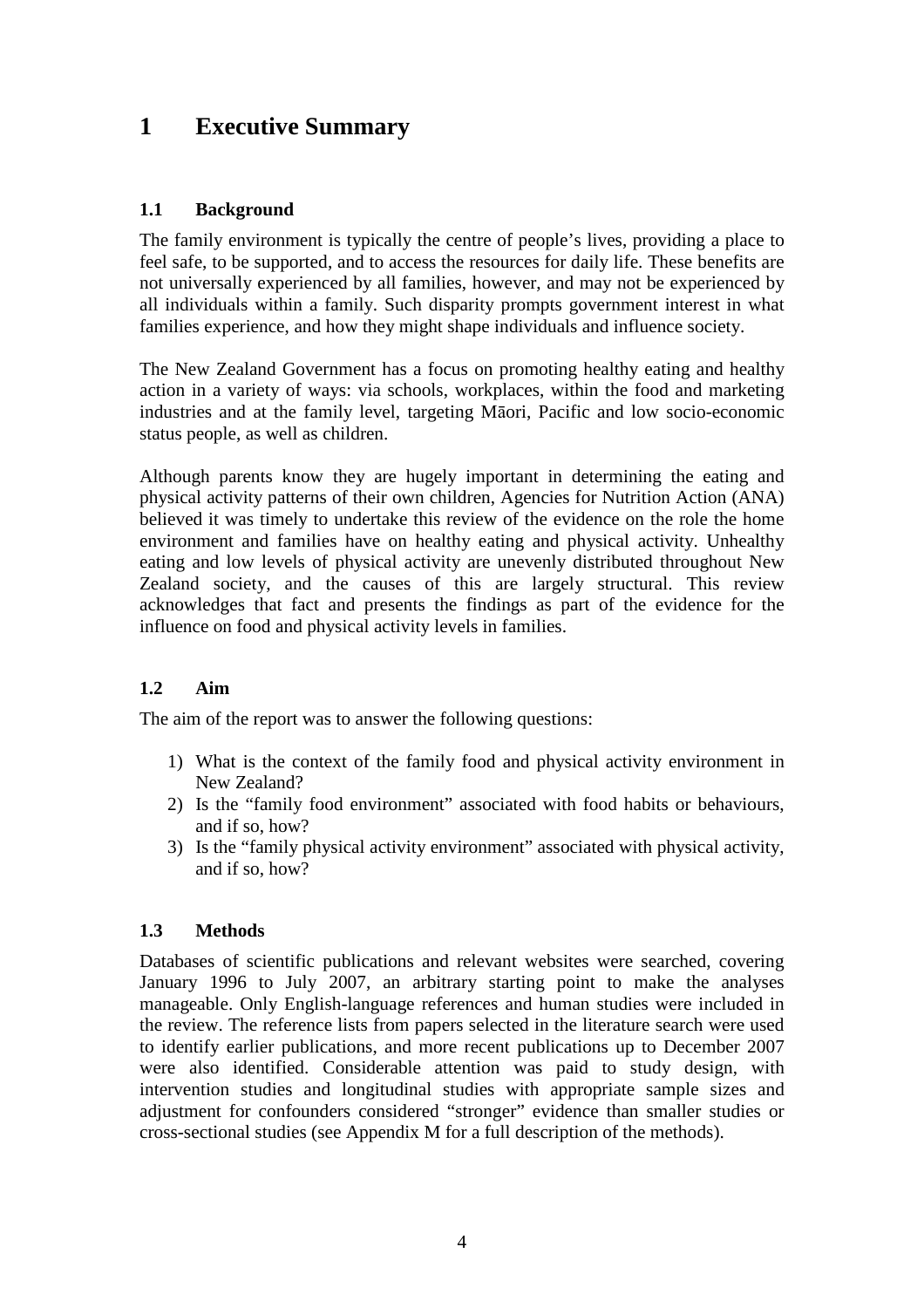### **1.4 Studies investigating family meals and food habits and behaviours**

Eleven cross-sectional studies investigating family mealtimes and dietary intake were identified. Of the eleven studies, nine reported an association with shared family mealtime frequency and at least one of the dietary outcomes assessed. Of these, seven were positively associated with vegetable intake, six with fruit intake, four with dairy/calcium/milk intake, two with micronutrient intake, and one with fibre intake. An inverse association was found between family mealtimes and soft-drink consumption, fast food intake, snack food intake, less unhealthy eating, fat intake, and skipping meals. Only two studies failed to show any association with dietary intake.

Although all studies were cross-sectional and thus unable to determine causality, the results are consistent. The studies were carried out in a variety of countries, suggesting that family mealtimes are important in a number of different countries and cultures.

*Recommendation for parents:* Family mealtimes should be maintained as positive occasions as much as possible.

### *Strategies:*

- $\triangleright$  Eat as a family as much as possible (try for most nights and for most breakfasts).
- $\triangleright$  Describe mealtimes as a family tradition.
- $\triangleright$  Help all family members to learn to prepare quick, healthful meals.
- $\triangleright$  Look for realistic ways to increase the number of family meals, taking into account work, school, and extracurricular activities.
- $\triangleright$  Adopt age-appropriate ways to involve children and adolescents in meal planning and preparation; for example, young children can open tinned ingredients, stir meals, set the table, get the water jug for the table, decide what to have tomorrow night.
- $\triangleright$  Prepare vegetables in imaginative ways mixed into meals or cut into different shapes.
- $\triangleright$  Encourage children to sit down with you to share a meal (at a table, or in a designated eating space facing each other – not in front of the TV).
- $\triangleright$  Set a time when you'll be eating together and let the family know in advance.

### **1.5 Studies investigating television (TV) viewing during mealtimes and food habits and behaviours**

Five cross-sectional studies investigating the effects of TV viewing during mealtimes on dietary intake among families were identified. All five studies reported an inverse association between TV viewing and fruit and vegetable intake, while two studies showed higher intakes of high-energy drinks with higher levels of TV viewing. Lower intakes of grains, nuts and energy from carbohydrate were seen in one of the studies reviewed, along with higher intakes of pizza, caffeine and fat.

In summary, although only five studies were identified investigating the effects of TV viewing during family mealtimes, all studies consistently reported a negative influence on diet quality among families routinely watching TV during mealtimes.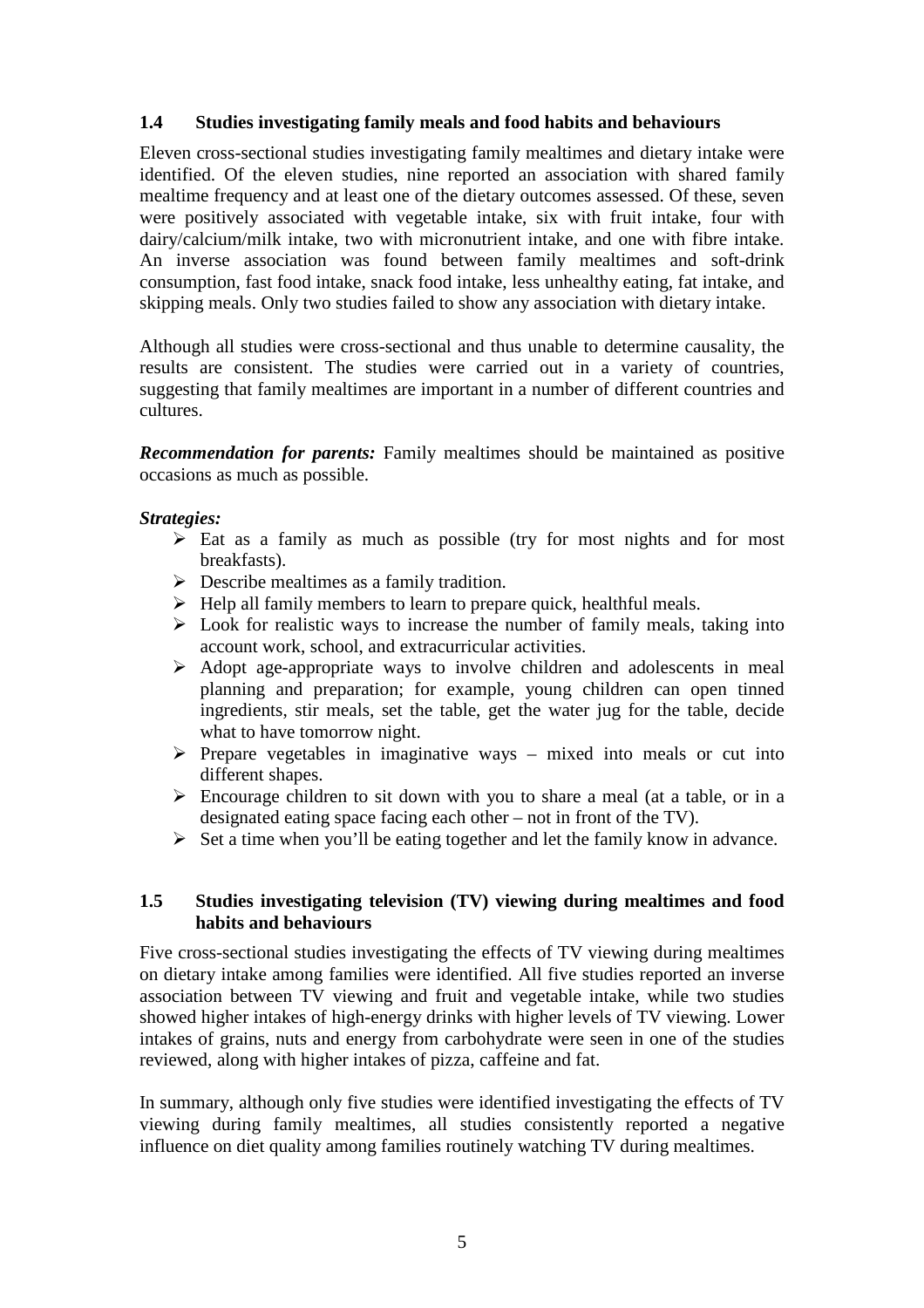### *Recommendation for parents:* Turn the TV off during mealtimes.

### *Strategies:*

- $\triangleright$  Permanently move the TV set out of view of the dining table.
- $\triangleright$  Place clear maximum limits of one hour of TV per day.<sup>a</sup>
- $\triangleright$  Designate times and days to be TV free.<sup>a</sup>
- $\triangleright$  Negotiate and plan the number of TV programmes the family wants to watch at the beginning of the week and don't watch any others. $a^a$

### **1.6 Studies investigating parental modelling and food habits and behaviours**

In total, 25 studies examined the relationship between parental modelling and dietary intake: 24 observational studies (23 cross-sectional and one cohort) and one intervention study. All 23 cross-sectional studies reported an association with family modelling and at least one dietary outcome measured. Fourteen studies showed a positive relationship between parental modelling and fruit and vegetable intake, three with dairy/milk intake, two with low fat eating patterns, and one for each of the following outcomes: general healthy eating, snacks and breakfast intake.

Children also appeared to be influenced by their parents' modelling of unhealthy dietary behaviours. Higher levels of parental modelling were associated with higher intakes of soft drinks in four studies, and sweet and savoury snack intake, fat intake, energy-dense foods, take-out foods and general unhealthy eating in one study each.

The single cohort study reported that breakfast intake by parents was significantly, positively associated with adolescent breakfast eating. The one intervention study, which by design provides more rigorous evidence, reported higher fruit and vegetable intakes with increased maternal modelling.

In summary, the studies show consistent results. Twenty-two studies reported that healthful parental modelling is positively associated with healthy eating patterns among children. Of the 10 studies that investigated unhealthy modelling by parents, seven showed an increase in unhealthy eating among children.

*Recommendation for parents:* Eat a healthy diet every day.

### *Strategies:*

 $\overline{a}$ 

- $\triangleright$  Eat meals together as a family.
- $\triangleright$  Make a healthy lunch and take it to work.
- Follow the *Food and Nutrition Guidelines for Healthy Adults*, available under the heading "Nutrition and physical activity" at http://www.healthed.govt.nz
- $\triangleright$  Both parents should act as role models.
- $\triangleright$  Back up "what you say" with "what you do".
- $\triangleright$  Put a healthy diet and activity at the top of your "to do" list, not at the bottom.

<sup>&</sup>lt;sup>a</sup> These recommendations have been added based on a previous ANA report by Scragg et al 2006 "Does TV watching contribute to increased body weight and obesity in children". The authors believe these recommendations compliment those highlighted in the current literature review.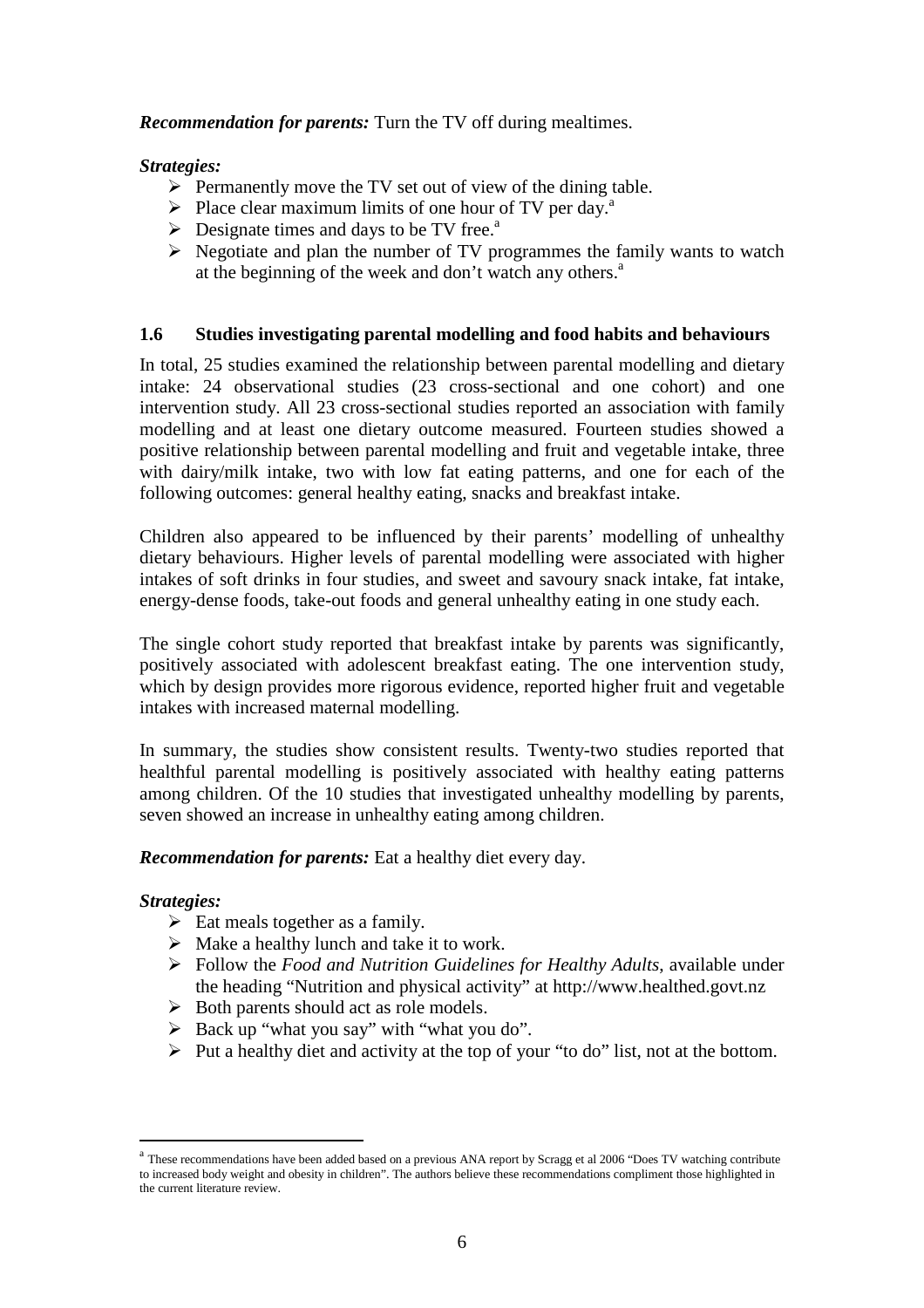### **1.7 Studies investigating parental support and food habits and behaviours**

We identified only four studies that investigated parental support in relation to food habits and behaviours among children. All studies were cross-sectional. Three of the four studies reported a positive association between healthful eating and increased parental support. Parental support was positively associated with fruit and vegetable intake in two studies, and with dairy intake in one, although only in girls. One study showed a positive relationship between parental facilitation (making the behaviour easier) and fruit and vegetable intake.

In summary, although only a few studies have investigated this construct, the research provides consistent evidence of a positive relationship between parental support and enhanced diet quality.

*Recommendation for parents:* Support and encourage all attempts by the child to follow healthy eating patterns.

### *Strategies:*

- $\triangleright$  Create a supportive food environment by having healthy foods easily available, and keeping unhealthy foods to small portions or out of the house altogether.
- $\triangleright$  Pack a healthy lunch rather than giving children "lunch money".

### **1.8 Studies investigating family interaction and food habits and behaviours**

We identified four cross-sectional studies assessing the relationship between family interaction and food habits and behaviours. All four studies produced consistent results reporting healthful intakes with positive family interactions (cohesion and connectiveness), and less healthful intakes with increased levels of family conflict and arguments.

*Recommendation for parents:* Maintain a positive emotional atmosphere during family meals.

### *Strategies:*

- $\triangleright$  Avoid arguments during family mealtimes.
- $\triangleright$  Think about conversation topics before the meal.
- $\triangleright$  Encourage all family members to talk during mealtimes, perhaps by:
	- o taking turns in the family to talk about a good thing that happened to you that day
	- o taking turns in the family to talk about a good thing that you did for someone that day.

### **1.9 Studies investigating self-efficacy and food habits and behaviours among children**

Fourteen studies were identified that examined the relationship between self-efficacy and dietary intake among children. These included 12 cross-sectional studies and two intervention studies. All 12 cross-sectional studies reported a positive association with at least one healthful dietary outcome assessed. Ten studies reported a positive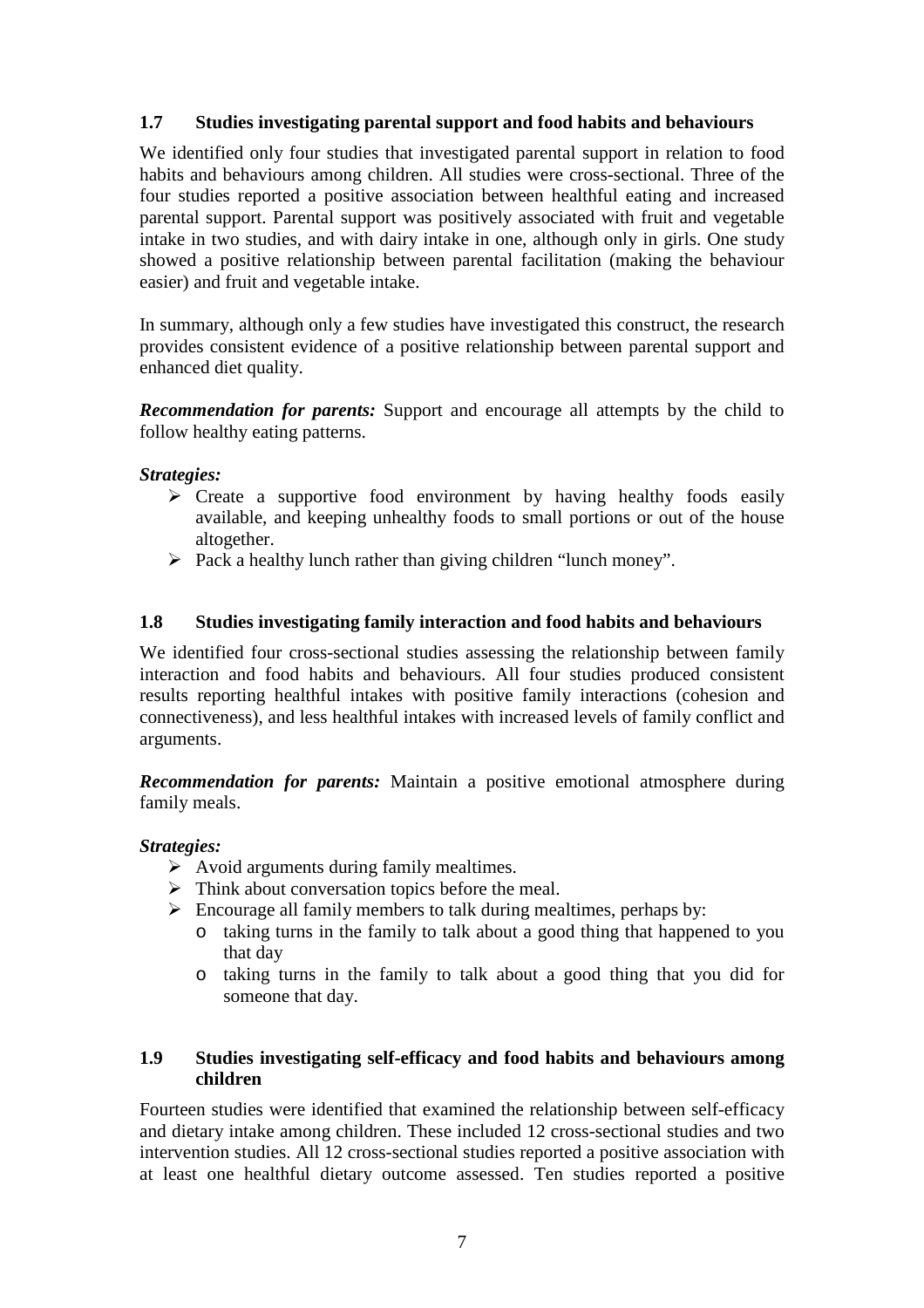relationship with fruit and intake, and nine studies reported a positive relationship with vegetable intake. In addition, at least one study reported a positive relationship between self-efficacy and higher intakes of calcium, general healthy eating and lower fat and soft-drink intake.

Both intervention studies were largely school-based, with some family involvement. In the first study, although the increases in self-efficacy were not significant, after three years of intervention involving both school and family input, fruit and vegetable intake was higher compared to the control group. A second intervention study involved Native North American families. The intervention focused on knowledge and skill development related to healthy eating, physical activity and diabetes prevention. Self-efficacy scores increased from baseline to post-intervention. The percentage of energy from fat decreased, although only significantly in boys.

In summary, although the cross-sectional studies cannot be used to determine causality, the findings are consistent, especially for fruit and vegetable intake. Also, the two intervention studies reported more healthful intakes with increases in selfefficacy.

*Recommendation for parents:* Ensure children have the confidence to make healthy dietary choices, especially in what might be difficult situations (e.g eating with friends).

### *Strategies:*

- $\triangleright$  When children talk about eating well, tell them that you believe in them and that you know they can eat more healthy foods (or less of foods considered unhealthy).
- $\triangleright$  When you see other children eating well, point out to your child how well the other child is doing.
- $\triangleright$  Provide specific feedback to your child about his or her healthy eating efforts in a positive manner. Congratulate successful behaviour – small victories are critical for success and boosting confidence.
- Encourage other parents to do the same for your child, but sensitively − children don't want everyone to know they're trying to eat better or be more physically active.
- $\triangleright$  Have healthy foods available when friends share snacks and meals with your child.
- $\triangleright$  Make the healthy choice the easy choice by having plenty of healthy food available and accessible.
- $\triangleright$  Buy in treat foods as needed so that children are not faced with difficult choices on a day-to-day basis.

### **1.10 Studies investigating work−family spillover and food habits and behaviours**

We identified eight observational studies that investigated the relationship between work−family spillover and dietary patterns among families. Seven studies were crosssectional, but somewhat heterogeneous in nature. Four of the seven studies reported negative associations between healthful eating and higher levels of work−family spillover, while four studies showed no association. One study showed a negative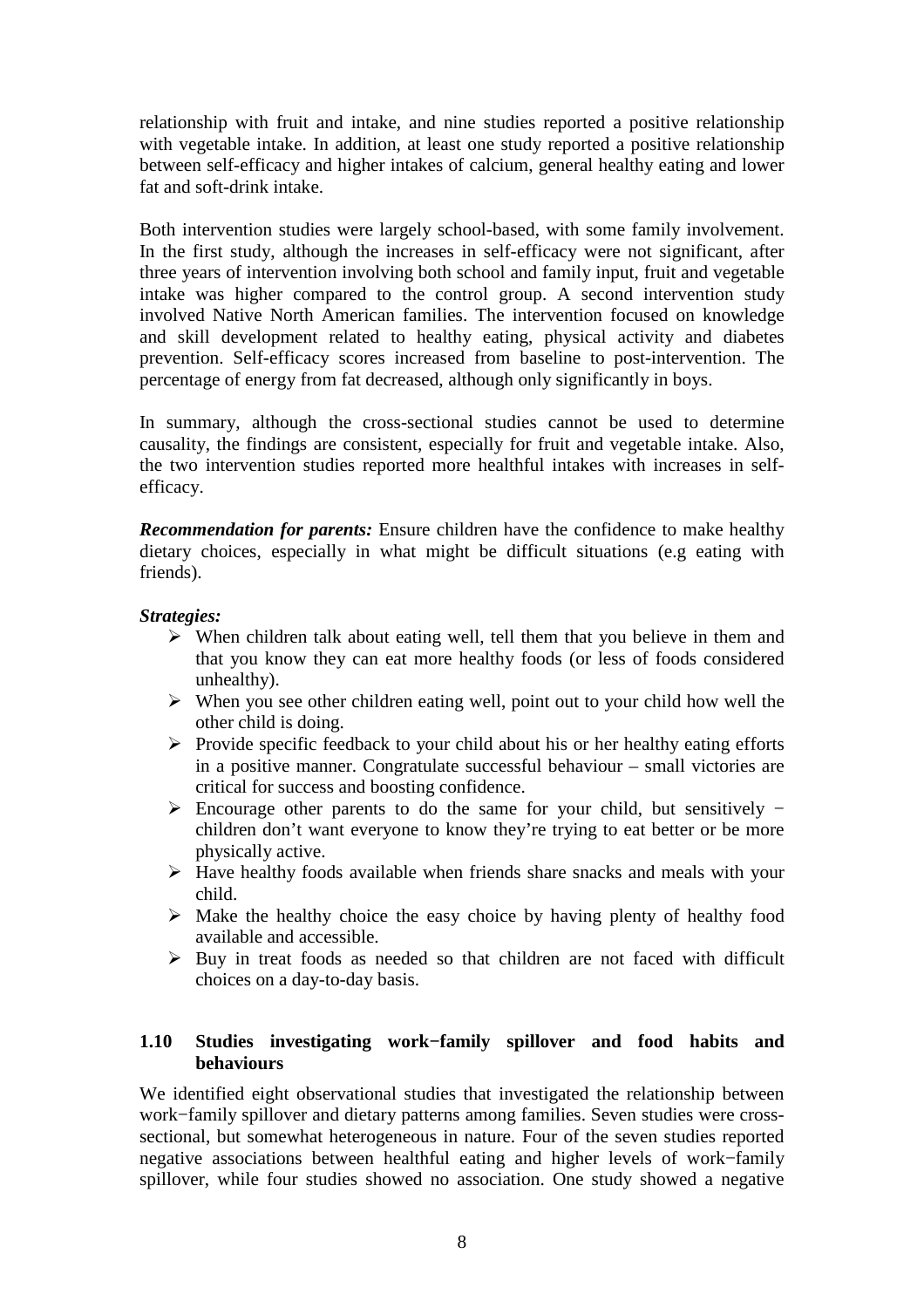relationship with healthy eating with some individuals but not others, possibly reflecting the success of different coping strategies used by different participants. Studies showing a negative relationship reported lower intakes of fruit, vegetables and dairy, less healthy food habits, higher intakes of fast foods, convenience foods and junk food, and increased incidence of skipping meals.

One cohort study examined dietary change from adolescence into adulthood. Participants cited employment as influencing dietary change by reducing the time available to cook and prepare foods. This "time famine" induced by employment and family commitments was associated with smaller increases in intakes of fruit and vegetables over the 20-year assessment period.

In summary, work−family spillover appears to affect dietary intake in some families whereas others appear to have developed coping strategies to negate potential problems. For those who struggle for balance, the response appears to include higher intakes of take-out food, junk food and convenience food, meal skipping, and reduced family meals. This is associated with feelings of limited time and energy available for food preparation or shopping. Although they are in the minority, those who find work and family life manageable employ strategies such as planning and cooking ahead, preparation of multiple meals, and sharing food preparation, cooking and shopping within the family

*Recommendation for parents:* Acknowledge that work commitments in family time may limit the availability of time to spend with family and can be damaging to family food and activity patterns.

### *Strategies:*

- $\triangleright$  Share meal planning, shopping and preparation among the family.
- $\triangleright$  Cook and plan meals ahead. Where possible, cook multiple meals for later use.
- $\triangleright$  Talk to the boss about greater work flexibility.
- $\triangleright$  Have confidence in your food preparation and cooking skills (or increase your confidence by learning quick healthy cooking from friends and family, taking a community course, using a slow-cooker, or getting cookbooks or magazines out of the library).

### **1.11 Studies investigating parental feeding styles and food habits and behaviours**

Parents use a variety of strategies and behaviours to control their children's food intake. This construct proved to be the most complicated behaviour to evaluate, largely due to the number of different styles assessed in the literature and the different cultural interpretations of each style. In all, 19 cross-sectional, one cohort and three intervention studies assessing parental style and dietary patterns were included in this review.

There is some evidence that an authoritative feeding style is positively related to healthful dietary outcomes, whereas an authoritarian style is inversely associated with diet quality. For the following parental styles:

 $\triangleright$  involvement/monitoring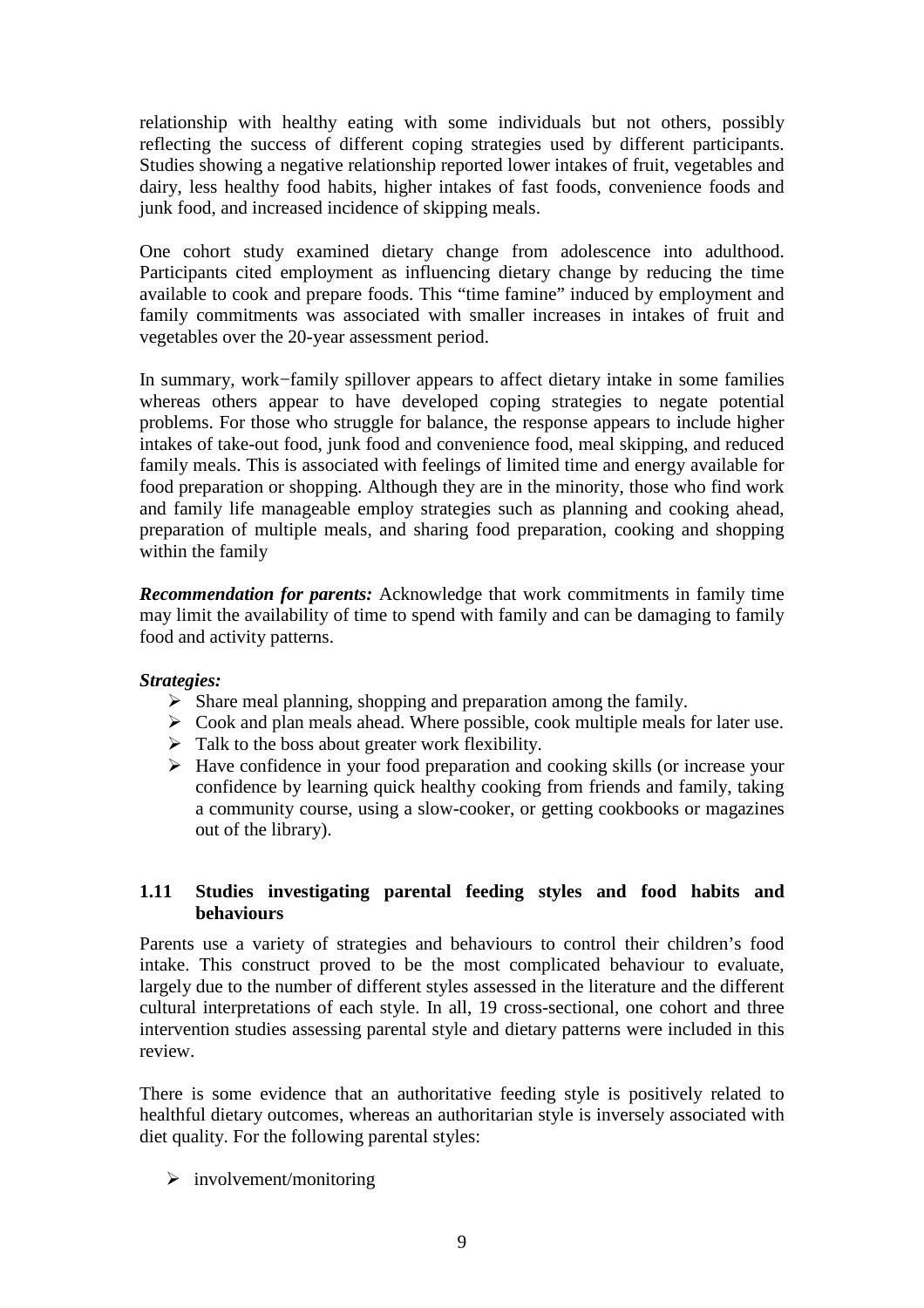- $\triangleright$  discipline
- $\triangleright$  obligation rules / eating rules
- $\triangleright$  reinforcement/praise/encouragement

there is weak evidence supporting a positive association with healthful eating, in as much as for each style at least one study reported a positive association with healthful eating and no studies reported negative outcomes. Conversely, there is weak evidence suggesting that the styles:

- $\triangleright$  indulgent
- $\blacktriangleright$  uninvolved
- $\triangleright$  neglectful
- $\triangleright$  pressure

are negatively associated with healthful eating, in as much as for each style there was at least one study showing a negative association with healthful eating and no studies showing a positive relationship. The negative influence of parental pressure was further supported by an intervention study. The remaining styles:

- $\triangleright$  controlling
- $\triangleright$  permissive
- $\triangleright$  restriction

tended to produce conflicting findings, making interpretation difficult.

The evidence suggests that feeding practices are influenced by culture and parental goals for their children. Most of the feeding practices identified have been evaluated in predominantly white, middle-class populations and could potentially differ for different ethnic groups. Therefore caution should be used when analysing the results from different cultures, and especially when extrapolating results to different cultures.

*Recommendation for parents:* Regulate the quality and patterns of food intake, and allow children to choose how much they should eat (known as authoritative parenting).

### *Strategies:*

- $\triangleright$  Avoid parenting styles with high levels of pressure, restriction and control.
- $\triangleright$  Provide a variety of healthful foods, and give children the freedom to choose how much of this food they will eat.
- $\triangleright$  Once dinner is finished, offer dessert.

### **1.12 Studies investigating food availability/accessibility and food habits and behaviours**

Eighteen studies were identified that assessed whether food availability and/or accessibility was associated with food habits and behaviours. Twelve of the 15 crosssectional studies and two of the three intervention studies supported a positive association between increased availability and accessibility of healthy food and diet quality in children. Three cross-sectional studies reported an increase in unhealthy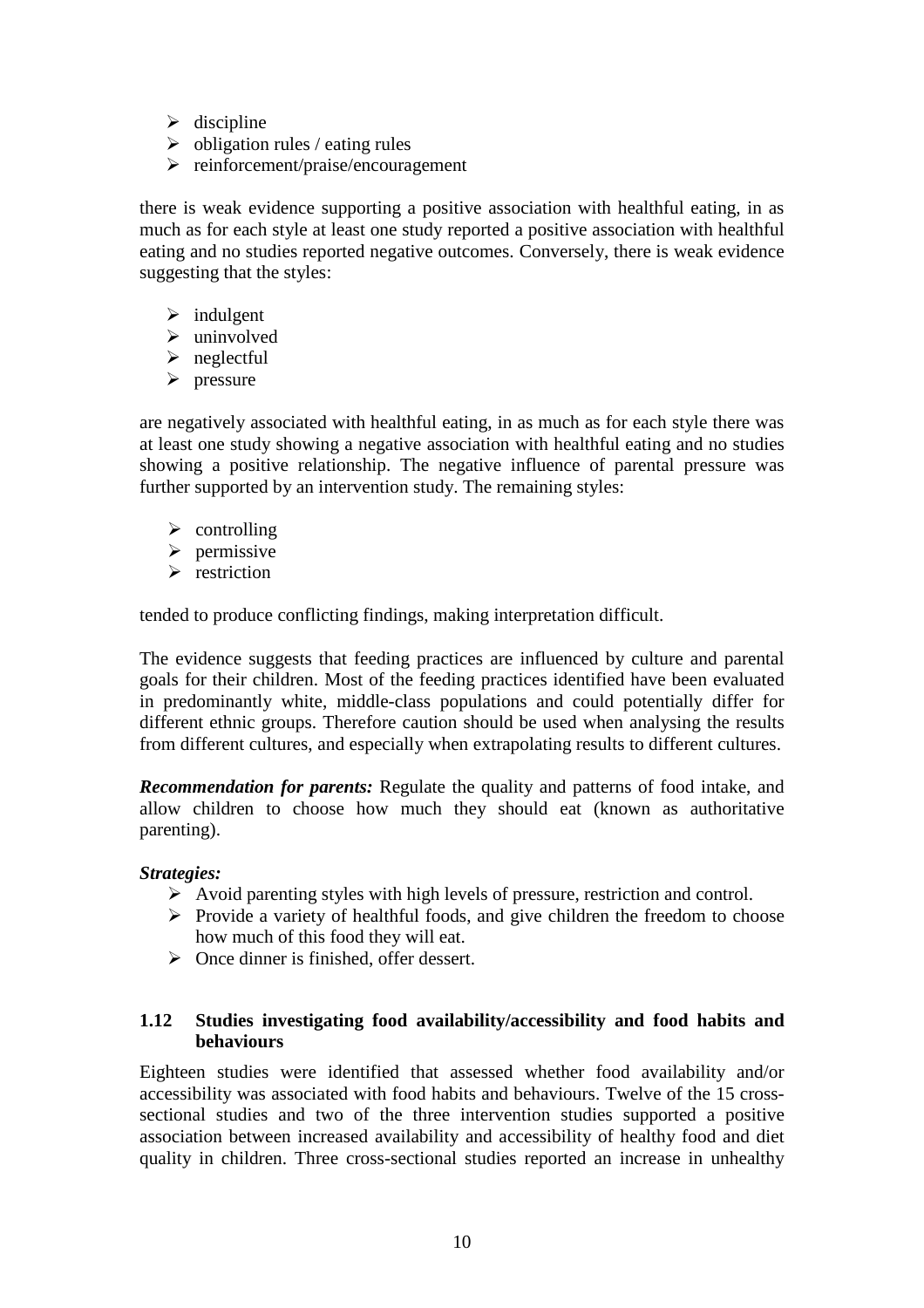food intake among children when the availability and/or accessibility of these foods was high.

Accessibility *per se* was measured in four of the cross-sectional studies and two intervention studies. Three of the four cross-sectional studies and one intervention study reported a positive association between diet quality and accessibility. This indicates that both availability and accessibility are important influences on dietary intake among children.

In summary, all of the cross-sectional studies support an association between availability and/or accessibility and food intake among families. Increased availability of both healthy and unhealthy foods influenced children's intake. However, the intervention studies produced mixed results, with two studies showing higher intakes of fruit and/or vegetable intake with higher availability, and one study showing that increasing fruit and vegetable fruit availability did not increase intake. The lack of agreement among the intervention studies makes it difficult to draw definitive conclusions.

*Recommendations for parents:* Have lots of healthy foods easily accessible in the home, and have small portions of, or no, "treat" food in the home.

### *Strategies:*

- $\triangleright$  Pre-prepare healthy foods (e.g. slice vegetables such as carrots, celery, peppers and fresh beans, and store them in the refrigerator for easy access).
- $\triangleright$  Make the healthy choice the easy choice.
- Make tap water the first choice − chilled in the fridge is good. Low-fat milk is a good second choice. Don't offer sweet drinks.
- $\triangleright$  Put a jug of water on the table at meal times.
- Buy "treat" foods as needed for special occasions − don't stock up.
- $\triangleright$  Have a full fruit bowl readily available for snacks.
- $\triangleright$  If treat foods are in the house, keep them out of sight and in a place where you need to go to some effort to eat them.

### **1.13 Studies investigating parental physical activity and child physical activity**

Fifteen out of 23 cross-sectional studies, three out of six cohort studies, and the single interventions study reported significant positive associations between parent and child physical activity levels. Overall, 19 out of 30 studies (63%) reported significant positive associations. The remaining 11 studies reported no association. Importantly, no study reported an overall inverse association between parental and child physical activity.

*Recommendation for parents:* Undertake 30 minutes of moderate-intensity physical activity on at least five days per week yourself.

### *Strategies:*

- $\triangleright$  Go out and play with your child.
- $\triangleright$  Walk, play, dance and be active together as a family. Make activity fun to do.
- $\triangleright$  Use active transport (walk or cycle) for trips less than 2 kilometres.
- $\triangleright$  Make some family treats/experiences activity based.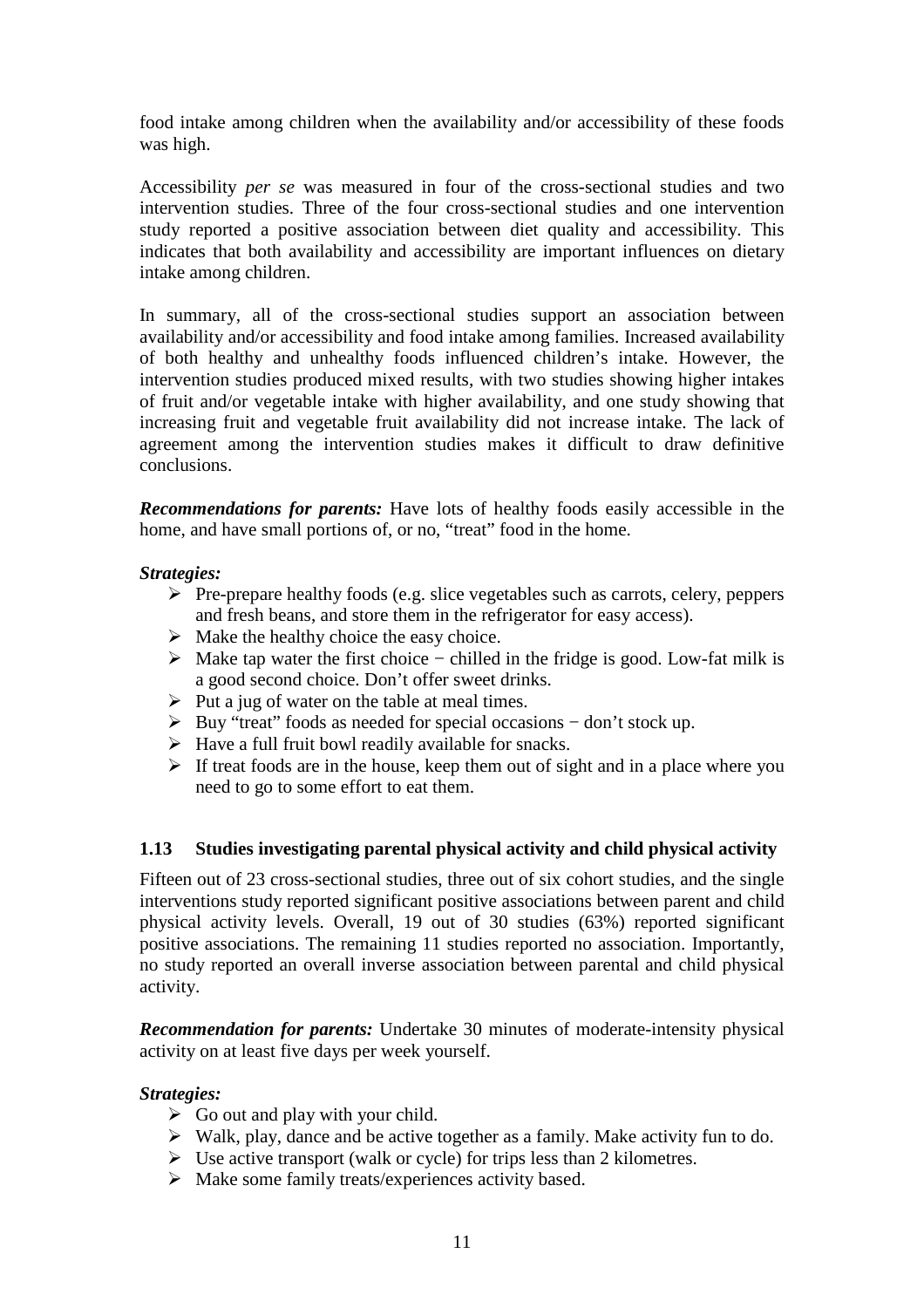### **1.14 Studies investigating parental support and child physical activity**

Twenty-two out of 29 cross-sectional studies and five out of six cohort studies reported significant positive associations between parental support and children's physical activity levels. Overall, 27 out of 35 studies (77%) reported significant positive associations. The remaining eight studies reported no association. Importantly, no study reported an inverse association between parental support and children's physical activity. There was no clear pattern between the type of parental support and the finding of a significant positive association between parental support and child physical activity levels.

*Recommendation for parents:* Support and encourage all attempts by the child to be active.

### *Strategies:*

- $\triangleright$  Create a supportive activity environment by providing safe play spaces and by helping children get to play spaces and activities/sports.
- $\triangleright$  When affordable for the family, pay for any activity fees, buy uniforms and equipment, etc.
- $\triangleright$  Promote physical activity by saying how it is a great way to "have fun", "hang out with friends" or "keep fit".
- $\triangleright$  Transport children to their sports and activities, and watch them.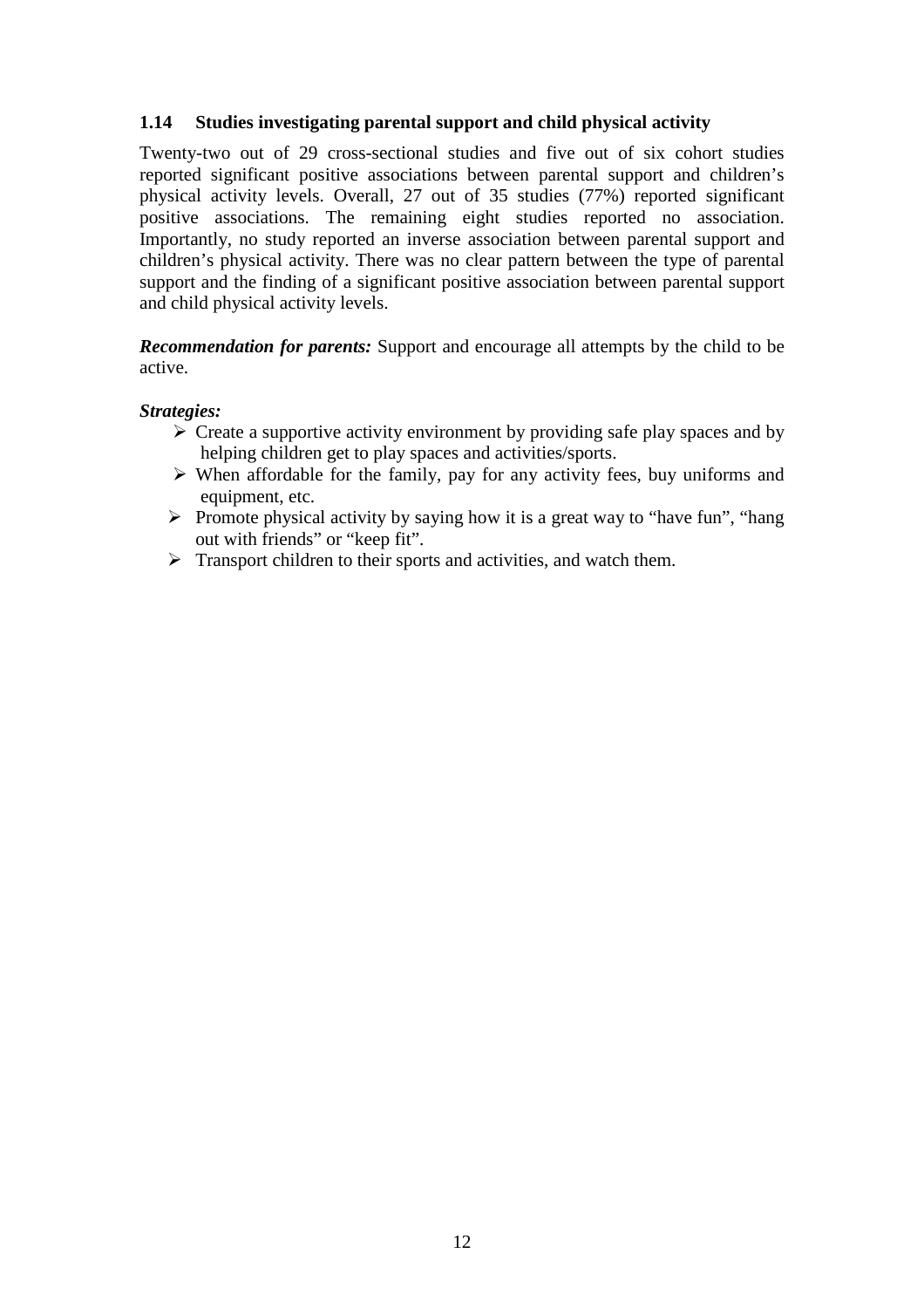## **2 Background**

### **2.1 Overview**

The family environment is typically the centre of people's lives, providing a place to feel safe and be supported, and to access the resources for daily life. These benefits are not universally experienced by all families, however, and may not be experienced by all individuals within a family. Such disparity prompts government interest in what families experience, how families might shape individuals and influence society, and how this might affect behaviour. Other reviews have already considered issues such as what makes families resilient and what leads to good child outcomes<sup>1</sup>, the importance of families<sup>2</sup>, and what makes family life good<sup>3</sup>. These broader reviews set the context for this current work on healthy eating and physical activity within the family environment.

The New Zealand Government has a focus on promoting healthy eating and healthy action in a variety of ways − via schools, workplaces, within the food and marketing industries, and at the family level, targeting Māori, Pacific and low socio-economic status people, as well as children. Within the broader Healthy Eating − Healthy Action strategy, the Government's social marketing campaign on healthy eating (Feeding Our Futures, developed by the Health Sponsorship Council) has chosen parents and caregivers (particularly Māori, Pacific and low socio-economic people) as the target intervention audience, with the aim of creating a home environment that supports healthy eating. Parents and caregivers are believed to be those most able to adopt the key messages from such a campaign<sup>4</sup>.

To frame this work, the Health Sponsorship Council has developed a model to describe the multiple spheres of influence on a child (see Figure 1) and to show how the family is a key actor. Agencies for Nutrition Action (ANA) is a partner agency with the Health Sponsorship Council on Feeding Our Futures, and so it was timely to undertake this review of the role the home environment and families have on healthy eating and physical activity.

Although parents know they are hugely important in determining the eating and physical activity patterns of their own children, the Health Sponsorship Council noted that there had been a lack of nationwide family- and parent-focused interventions in New Zealand. This was one of the driving factors behind the Health Sponsorship Council's decision to choose parents as the agents of change in Feeding our Futures<sup> $4$ </sup>. There is general consensus within the New Zealand public health community that choosing parents as the agents of change was a good decision for Feeding our Futures, but naturally in a new area there has been less consensus about *how* the home environment is important and *what* should be done. The authors hope this review will assist with such questions.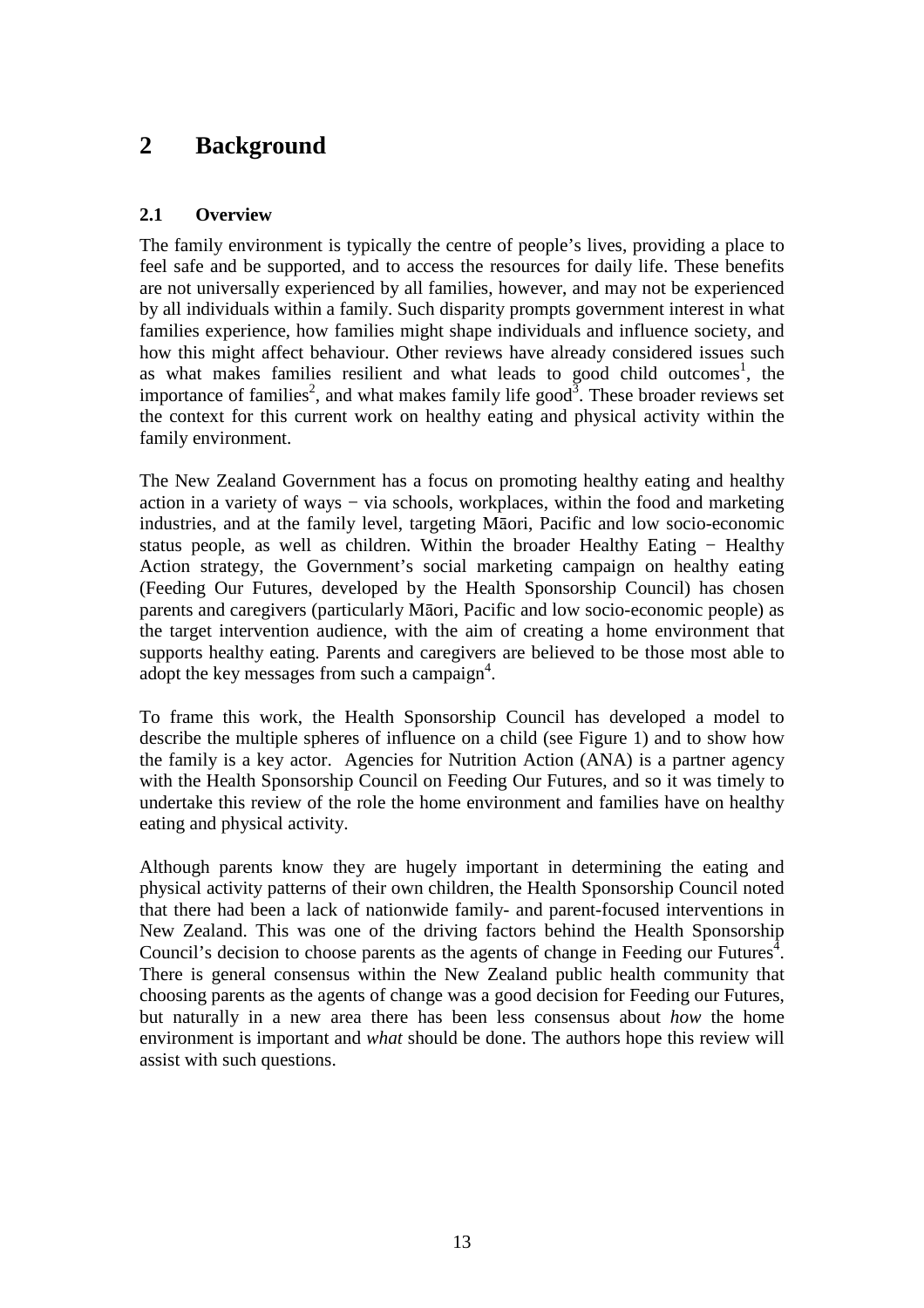**Figure 1. The multiple spheres of influence on a child** 



Source: reproduced with permission from the Health Sponsorship Council<sup>4</sup>

To provide an example of how important the family environment is, obesity treatment programmes are now largely family based, reflecting the fact that these provide significant and reliable outcomes for treating established obesity. This is particularly so when parents are the agents of change in a treatment programme (rather than the child) and where the treatment programme includes parenting skills, role-modelling, home environmental changes and other similar topics<sup>5, 6</sup>. The same is true for many other public health issues; for example, the family environment is also a significant predictor of adolescent smoking<sup>7</sup>.

When deciding the outcomes of interest for this literature review, diet and physical activity were acknowledged to be influenced by the home environment, and diet and physical activity outcomes are areas of concern within New Zealand. For example, although many children have good diets and are physically active, there are increasingly large numbers of families and children where this is not the case. The New Zealand Children's Nutrition Survey showed that children aged 5−15 years in the most deprived geographical areas of New Zealand were more likely to eat lamb or mutton chops, canned corned beef, fish cake, fish fingers or fish pie, shellfish, meat pies, burgers, sausages and sausage rolls on a weekly basis than children from the least deprived geographical areas of New Zealand.<sup>b</sup> The same trends exist for other foods such as butter, doughnuts and croissants, and sweetener added to breakfast cereals, etc<sup>8</sup>.

Between 1997 and 2001 in New Zealand, 68% of our young people (5−17-year-olds) and adults were active (they did 2.5 hours or more of sport and active leisure per week), but 32%, or around 233,000 young people, were inactive. More girls (36%) were inactive than boys (27%), and physical activity levels for young people declined from 69% in 1997/98 to 66% in 2000/01. The proportion of young people who were

 $\overline{a}$ 

<sup>&</sup>lt;sup>b</sup> Here we have simply highlighted differences in diet based on geographical area of deprivation. We have not attempted to categorise healthy and unhealthy dietary intakes.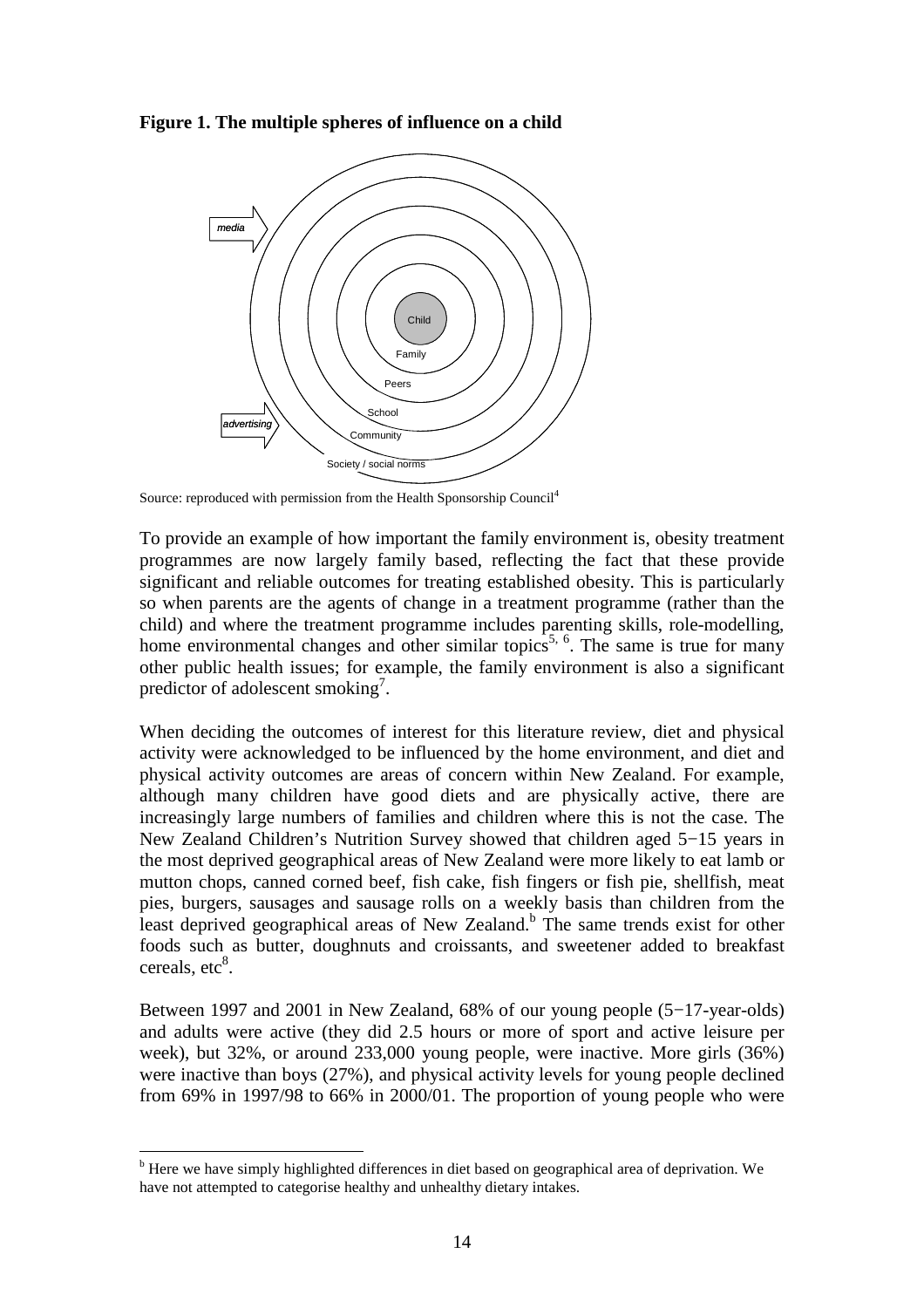sedentary (no physical activity in the last two weeks) increased from 8% in 1997/98 to 13% in  $2000/01^9$ .

The three previous ANA reviews have all included overweight or obesity as one of the outcome measures studied. For this review, to keep the size of the work manageable, the focus is on food practices and behaviours, and physical activity levels − not obesity or overweight. Unhealthy eating and low levels of physical activity are unevenly distributed throughout New Zealand society and are largely structural in their causes. This review acknowledges this reality and presents these findings as one part of the evidence about the influence on food and physical activity levels in families.

### **2.2 Aim of the report**

The aim of the report was to answer the following questions (see Appendix M for a full description of the approach and methods):

- 1) What is the context of the family food and physical activity environment in New Zealand?
- 2) Is the "family food environment" associated with food habits or behaviours, and if so, how?
- 3) Is the "family physical activity environment" associated with physical activity, and if so, how?

### **2.3 Family food and physical activity environment models**

The family food and physical activity environment is set within a broad array of influences and components. For example, Davison and Birch<sup>10</sup> developed a model to describe how children's weight is influenced not only by immediate factors such as dietary intake, but also by more distant factors such as foods available in the home, parenting styles, parents' work demands, and society's expectations for how families and individuals should act.

Understanding the potential causal pathways and possible intervention points for promoting physical activity and improving diet within a family setting depends on the theoretical model underpinning the work. The authors of this review, building on Davison and Birch's<sup>10</sup> model for children's weight, have developed a model that reflects how the family food and family physical activity environments might have an impact on diet and physical activity outcomes (not on weight outcomes) within the wider community context (see Figure 2). The area shaded in light grey within the model is that covered by this literature review.

Birch $11$  notes that "a child is influenced first by the family environment and parent's characteristics and then by community and demographic factors, which may be more important influences for older children". For young children, all environments are socially constructed because they do not choose where they live, where they play or what they will eat. The framework in Figure 2 also conveys the notion that what happens in one environment influences and is influenced by what happens in another.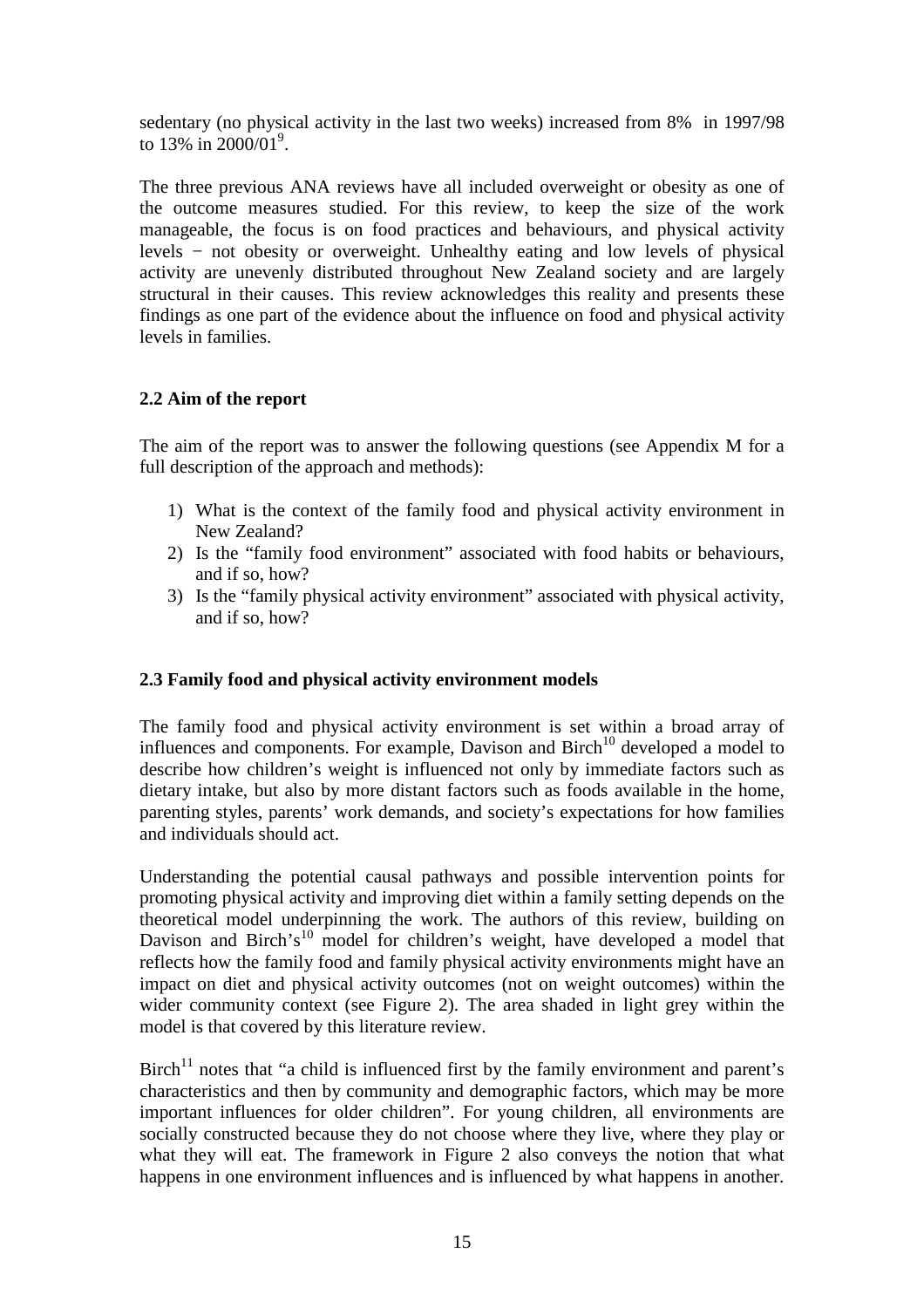The Families Commission<sup>2</sup> uses a similar ecologic framework in their work when describing the relationship between families and wider environments.





Ecologic models (and other models) often do not state or investigate how past experiences have helped form current dietary and physical activity patterns. A lifecourse approach provides a way to understand behaviours within a changing world, since trajectories, transitions and turning points, place and time, and timing of events in lives are likely to affect current food choices as well. For example, there are many possible transition points within families – adults moving in together, the birth of a child, adults divorcing, a child going to school, a child becoming an adolescent − which may affect the dietary or physical activity patterns of the family<sup>12</sup>. Life-course models complement rather than replace ecologic models.

### **2.4 What is physical activity?**

New Zealand children's own description of sport and physical activity is a useful construct to bear in mind. Sport typically involves commitment, regular training, official or formal competition, and rules and regulations, and it uses the whole body; whereas physical activity was described by New Zealand children as being more informal and social, less competitive, offering more variety (i.e. participants can pick and choose what they do) and with fewer rules and regulations<sup>13</sup>. This contrasts in turn with the accepted definition of physical activity used by the research community: "any bodily movement produced by skeletal muscles that results in energy expenditure"<sup>14</sup>. In this report "physical activity" is used as an umbrella term under which sport is just one domain, along with active transport, leisure-time physical activity and household duties.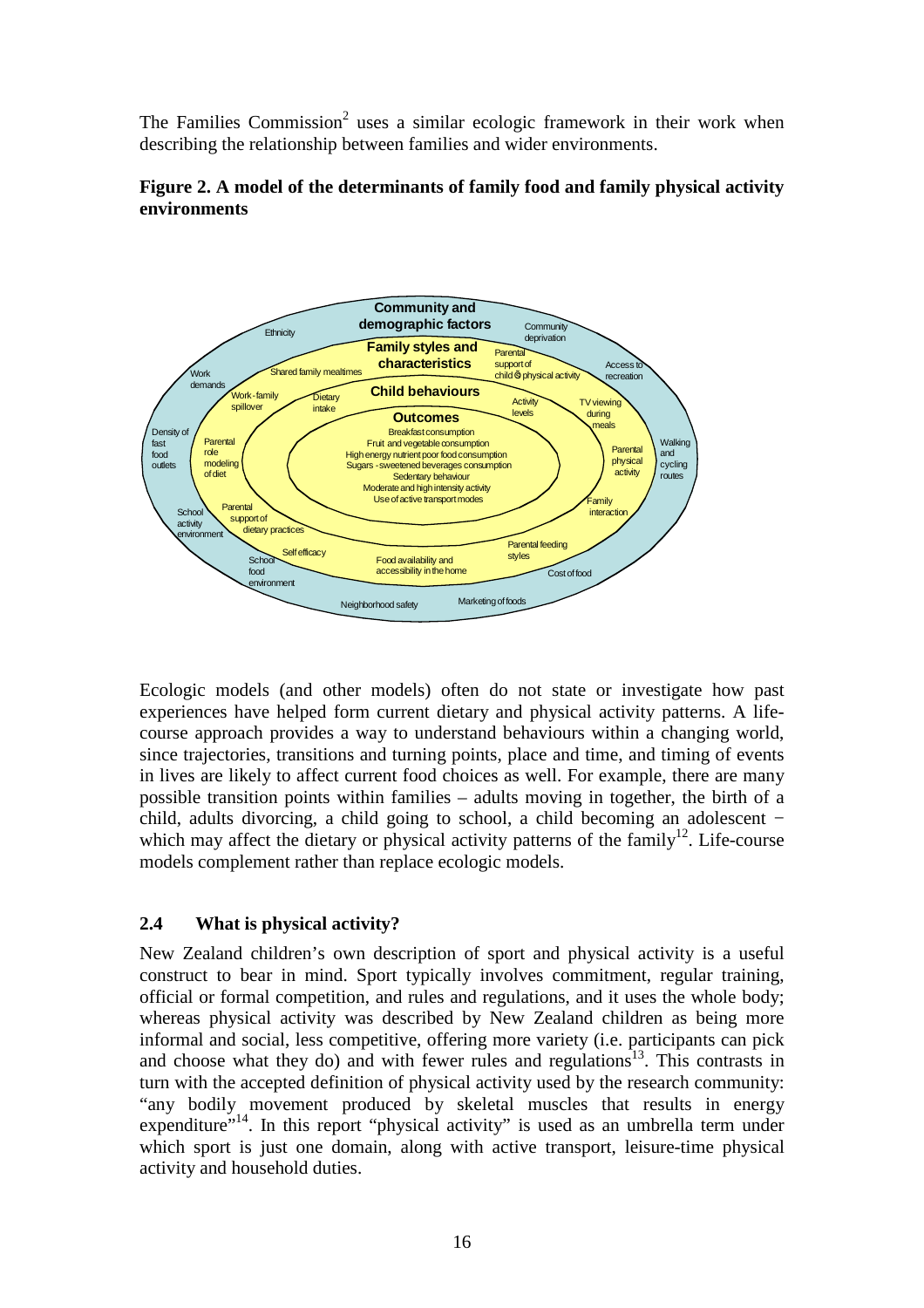### **2.5 Factors in the family food and physical activity environment studied in this review**

In this review we have derived a set of factors about the family food and family physical activity environments from those described in the review documents<sup>15, 16</sup> and included studies (see Table 1).

| r actor                            | <b>Examples of factor description</b>                                  |  |
|------------------------------------|------------------------------------------------------------------------|--|
| TV viewing during mealtimes        | Families routinely watching TV while eating the family meal.           |  |
| Parental physical activity levels  | The effect of parental physical activity levels on those of the        |  |
|                                    | child.                                                                 |  |
| Parental support of child's        | Encouragement, watching their child do physical activity, having       |  |
| physical activity                  | supportive beliefs about the benefits of physical activity, playing    |  |
|                                    | with their child, providing home activity equipment, transporting      |  |
|                                    | their child to sports or physical activity events, and paying for      |  |
|                                    | fees for their child to participate in physical activity.              |  |
| Parental role modelling of diet    | Parental intake of vegetables and dairy/milk, low-fat eating           |  |
|                                    | patterns, general healthy eating, eating breakfast, intakes of soft    |  |
|                                    | drinks, sweet and savoury snacks, fat intake, energy-dense foods,      |  |
|                                    | take-out foods or general unhealthy eating.                            |  |
| Parental support of dietary        | Support and encouragement to develop healthy eating patterns of        |  |
| practices                          | the child, such as eating fruit and vegetables, and dairy intake.      |  |
| Shared family mealtimes            | Where most or all of the family are present during mealtimes.          |  |
| Family interaction at mealtimes    | Negative behaviours such as conflict and arguments, and positive       |  |
| and throughout the day             | behaviours such as family cohesion (a positive family climate),        |  |
|                                    | family connectiveness (family and parental care, understanding         |  |
|                                    | and attention children receive from their family).                     |  |
| Self-efficacy of the child         | The belief and confidence of the child in their own ability to         |  |
|                                    | successfully perform a specific behaviour; in this case to eat more    |  |
|                                    | healthy foods and fewer foods that are considered unhealthy.           |  |
| Food availability/accessibility in | Fruit and vegetable condition and/or variety at the shopping store.    |  |
| the home                           | Whether food is available in the home environment. Foods being         |  |
|                                    | accessible in a form, time and location that facilitates their         |  |
|                                    | consumption (e.g. carrot sticks on a shelf in the fridge at            |  |
|                                    | afternoon teatime).                                                    |  |
| Work-family spillover              | Before or after work trying to fit in all of the necessary activities; |  |
|                                    | feeling too tired, exhausted or stressed to prepare or purchase        |  |
|                                    | food $17$                                                              |  |
| Parental feeding styles or         | Many different "styles" are described and they appear to overlap,      |  |
| parenting styles                   | though the two major ones are: authoritative (parents are both         |  |
|                                    | firm and supportive and assume a leadership role in the                |  |
|                                    | environmental change with appropriate granting of the child's          |  |
|                                    | autonomy; and authoritarian (complete control of child feeding         |  |
|                                    | practices).                                                            |  |

**Table 1: Factors relating to family food and physical activity environments F** Fector description

### **2.6 Concepts and theories about parental influence on children's diet and physical activity**

In some of the first successful family-based obesity treatment programmes for children, Epstein et al<sup>18</sup> discussed how the home environment and parental behaviour interact. Parental behaviour was theorised to help children acquire and gain new food and physical activity skills, and parental changes to the home environment ("stimulus variables") were theorised to reinforce these new eating and exercise behaviours over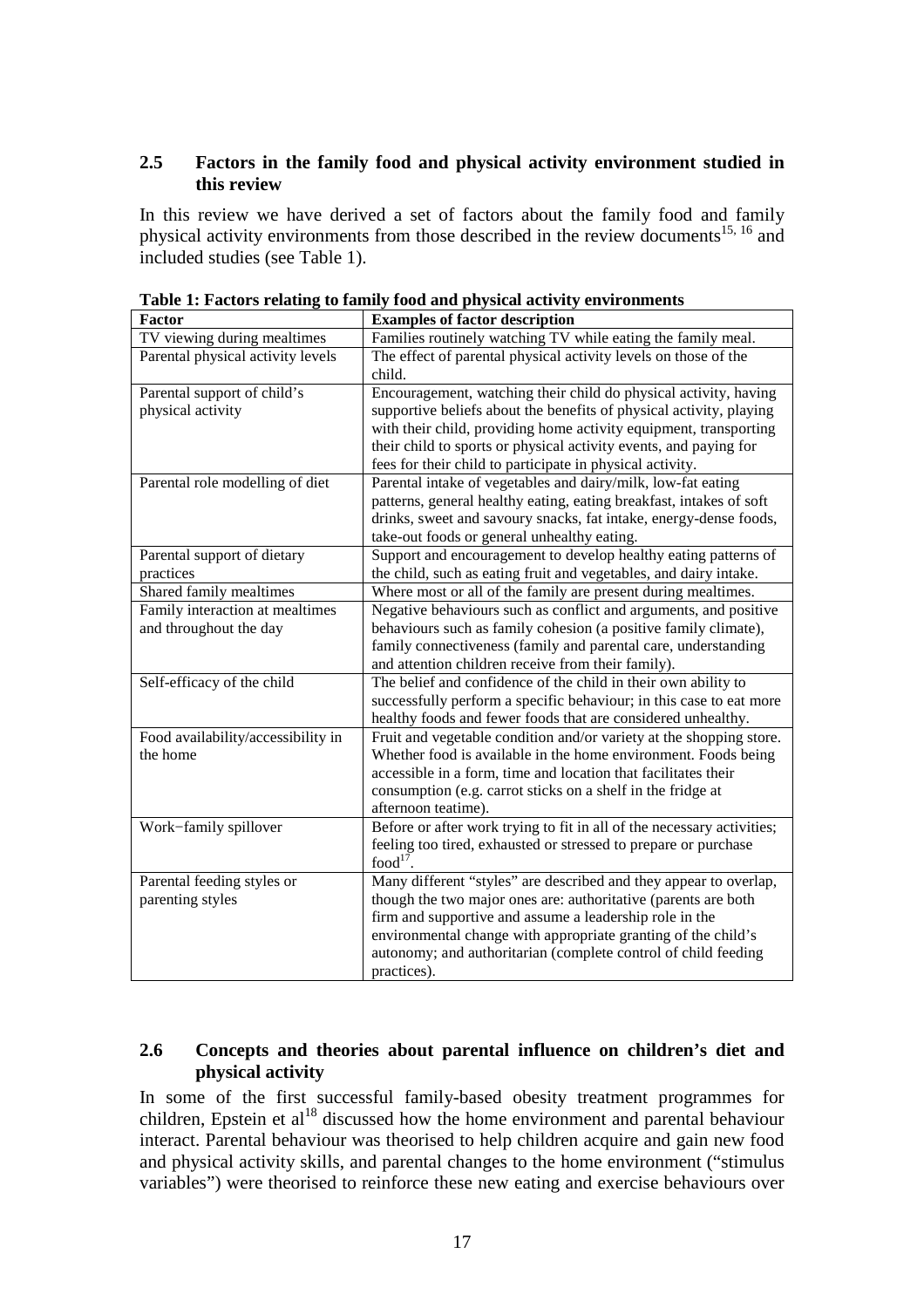the long term<sup>18</sup>. This is likely to be overly simplistic, as parental behaviour over the long term would also likely reinforce new behaviours, and initial control of environmental stimuli would also likely help children acquire new skills because there would be less "competition" from alternative practices. Regardless, the concept of the separation of parental behaviour and environmental stimuli is highly useful when considering possible intervention points, because it implies that influences are not part of a single component (either the parent or the constructed environment).

In contrast, Welk et  $al<sup>19</sup>$  describe a model for parental influence on physical activity. Their model (see Figure 3) suggests that parental influence (made up of role modelling, social influence and social support) indirectly affects children's attraction to physical activity and their perceived competence, which in turn affects the child's physical activity. Parental influence was also suggested as having a direct effect on physical activity. Note that Welk et  $al<sup>19</sup>$  have not included a component for parental changes to the home environment, as was included in the food and physical activity model by Epstein et al. $^{18}$ 

**Figure 3. A conceptual model of parental influence on children's physical activity<sup>19</sup>**



Source: Welk et al<sup>19</sup>

 $\overline{a}$ 

Many other theories and models attempt to explain the complex behaviours of families. Crossman et  $al^{20}$  suggest that parents teach children values and norms by communicating their views, and then selectively reinforcing or discouraging behaviours. For example, control theory uses encouragements to children such as "eat your vegetables and I will be pleased with you" and "eat your vegetables and you can have pudding"<sup>20</sup>. Parental modelling theory suggests that parents' behaviour affects children's behaviour<sup>20</sup>; for example, parents eating a food will increase the likelihood of a child also eating that food.

Such theories are both supported and refuted by many cross-sectional studies<sup>c</sup> because the examples above usually don't say which came first: the chicken or the egg; that is, did the controlling behaviour of the parents pre-date the eating practices and weight of

<sup>&</sup>lt;sup>a</sup> See the findings of this review to determine the relevant merits of different parenting styles.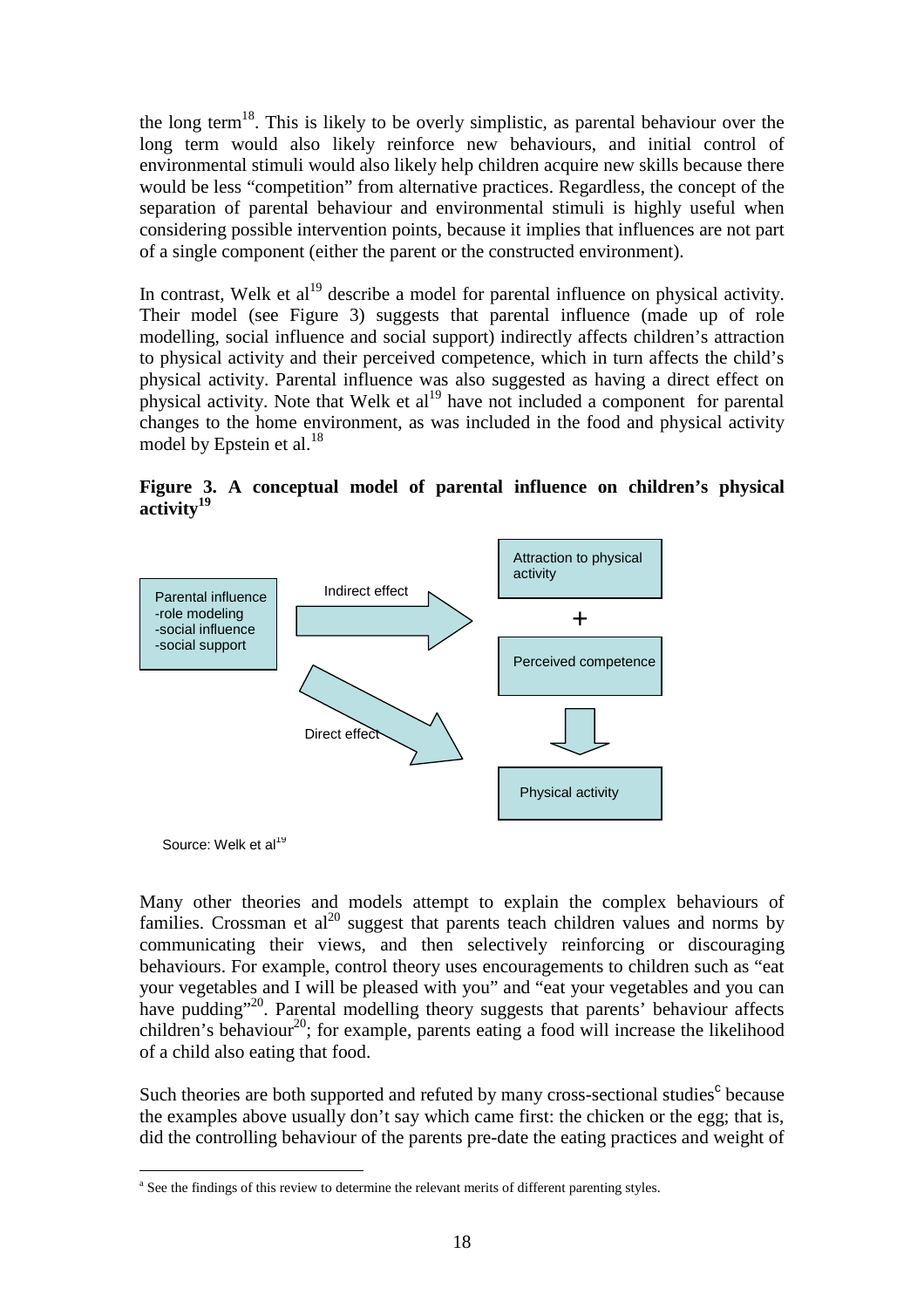the child, or did the child's eating practices and weight lead the parents to be more controlling<sup>20</sup>? This indicates the importance of separating out observational studies from prospective studies, as the authors have done with this review.

### **2.7 Families in New Zealand**

On Census night in 2006 there were 641,589 families with dependent children, of which  $70\%$  (447,894) were couples with child(ren) and  $30\%$  (193,695) were one parent with child(ren)<sup>21</sup>. The proportion of one-parent families has increased over time, up from 14% in 1981 to 24% in 1991, and to 30% of families with dependent children in 2006. In 2001 over 4000 grandparents had taken on the role of parents through legal guardianship (less than 1% of families with dependent children). Workforce participation has also changed rapidly in the last 25 years, with an increase in the number of families in which both parents work. The Families Commission<sup>2</sup> summarises New Zealand's family demographic as follows:

*families in New Zealand are becoming more diverse. The married, one income, two or more children with a male breadwinner and female housewife family model no longer represents the majority of New Zealand families*. 2

### **2.7.1 Successful parent***−***child relationships in New Zealand**

Positive parent−child relationships are a key component of successful parenting and positive outcomes across many domains for children. Key traits for successful parenting include parental warmth, appropriate provision of parental guidance, and consistency and clarity in the use of discipline, collectively known as "authoritative parenting". Less successful parenting styles are authoritarian (high on control and low on warmth), indifferent (low on control and low on warmth) and permissive (low on control and high on warmth)<sup>2</sup>.

### **2.7.2 Principles underlying effective family interventions**

### *(a) Ecological perspective of families*

When considering interventions within a family food and physical activity environment, it is important to consider the principles under which families are likely to work. Firstly, as described above, families are embedded within a larger, multilayered environment that provides opportunities and resources, and sets constraints on choices. For example, this broader environment defines how families make a living, the number of members within a family (extended or not), and the physical location of where the family lives in relation to other families and services, and also determines the social living skills passed on to a child to live within that environment. Some families have more resources to change their environment and pick the environment in which they live than others<sup>22</sup>.

Within this larger ecology, families act as systems − displaying interconnectedness, openness and resistance to change<sup>22</sup>.

### *(b) Interconnectedness of families*

Parents do not uniformly impose their social living skills onto different children. Instead, they react to each child's individual characteristics, so that children influence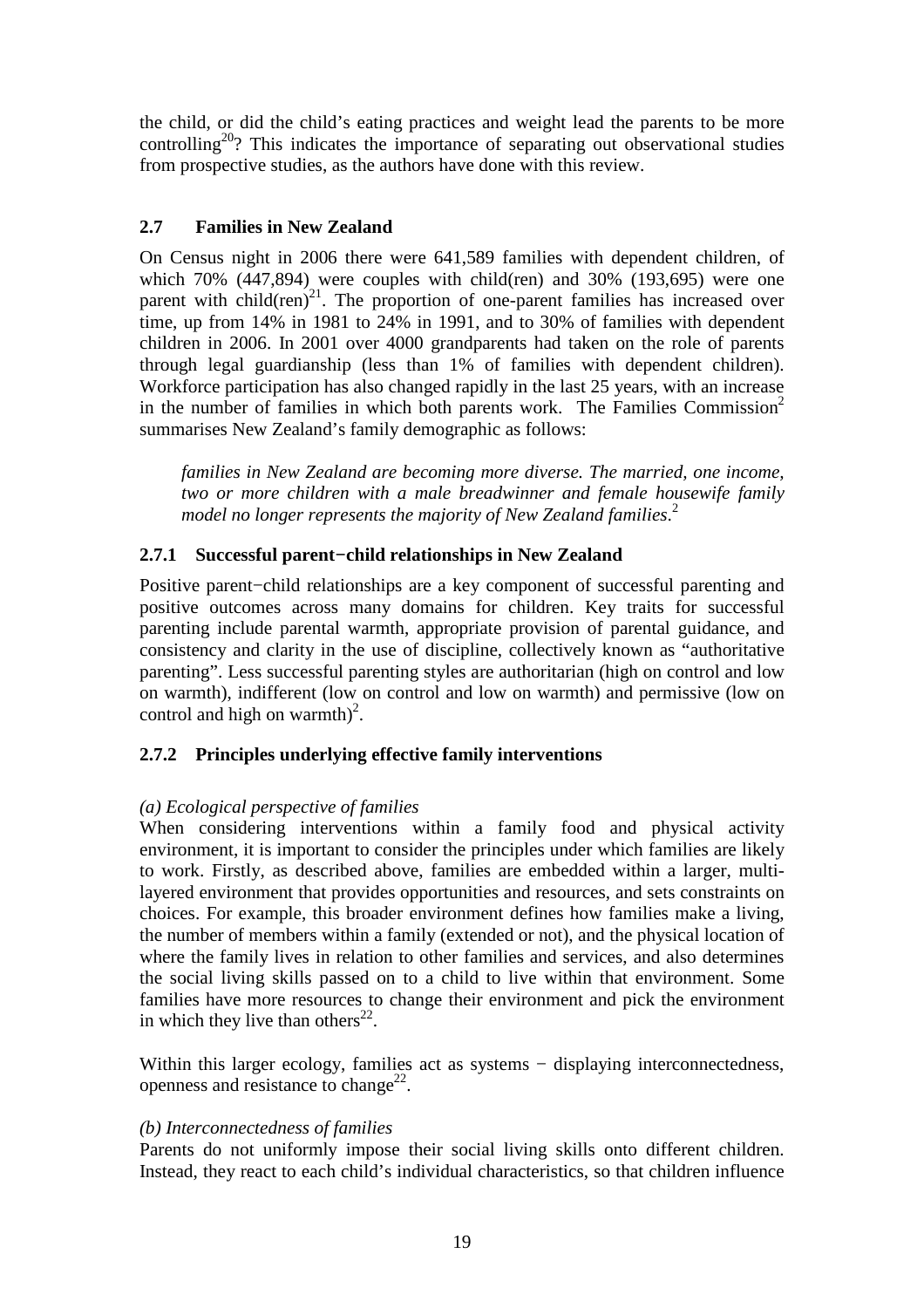a parent's strategy for dealing with them. Also, a change in one part of the family system may have an impact on other parts of the family.

### *(c) Openness of families*

Not only are families influenced by outside influences (the ecologic perspective, see above), but individual family members can also cause change in a whole or part of a family.

### *(d) Resistance to change*

Families tend to resist change, but this is modifiable by outside influences (the ecologic perspective) and from natural or developmental changes that are already occurring within the family (e.g. transition to parenthood, a child entering school, a youth's transition to adolescence).

McHale<sup>22</sup> notes that this complexity of families means there is no single point at which to effect change, but this also means there are multiple entry points for interventions, encouraging multi-pronged interventions.

### **2.8 The family physical activity environment in New Zealand**

### **2.8.1 New Zealand prevalence data on home environment factors that determine sport and physical activity**

A substantial international review of physical activity and sport interventions<sup>23</sup> concluded that a number of factors determine adolescent physical activity behaviour, including age, gender, ethnic group, socioeconomic status, television (TV) watching, transport options and the physical environment. Only the final four factors have direct relevance to the family physical activity environment, but we have included the first factors to provide a complete physical activity picture. We have also added Families; to this grouping and have further populated the concepts described by Kolt et  $al^{23}$  with New Zealand prevalence data.

### *(a) Age*

Physical activity typically declines with age during adolescence. Six out of ten New Zealand European females aged five to six years (62.8%) and seven to ten years (60.3%) were active in the weekends on more than four occasions, but this dropped sharply at 11 to 14 years to four out of ten (42.8%). This is also reflected in the proportion of New Zealand children who were inactive in the weekend, with the highest rates of inactivity experienced by 11–14-year-old females<sup>8</sup>. Overall, physical inactivity (defined as less than 2.5 hours of physical activity per week) was agedependent, rising from 30% in 13–15-year-olds to 47% in 16–17-year-olds<sup>9</sup>.

### *(b) Gender*

Boys were generally more physically active than girls in all age groups and categories. For example, males (29%) were more likely than females (15.6%) to be in the highest physical activity quartile, more likely to be very active during the lunchtime break, and more likely to cycle. There were exceptions: females were more likely to be active in the after-school time slot than males, and females (39.8%) were more likely to participate in tramping/climbing at least once in the last seven days than males  $(33.4\%)^8$ .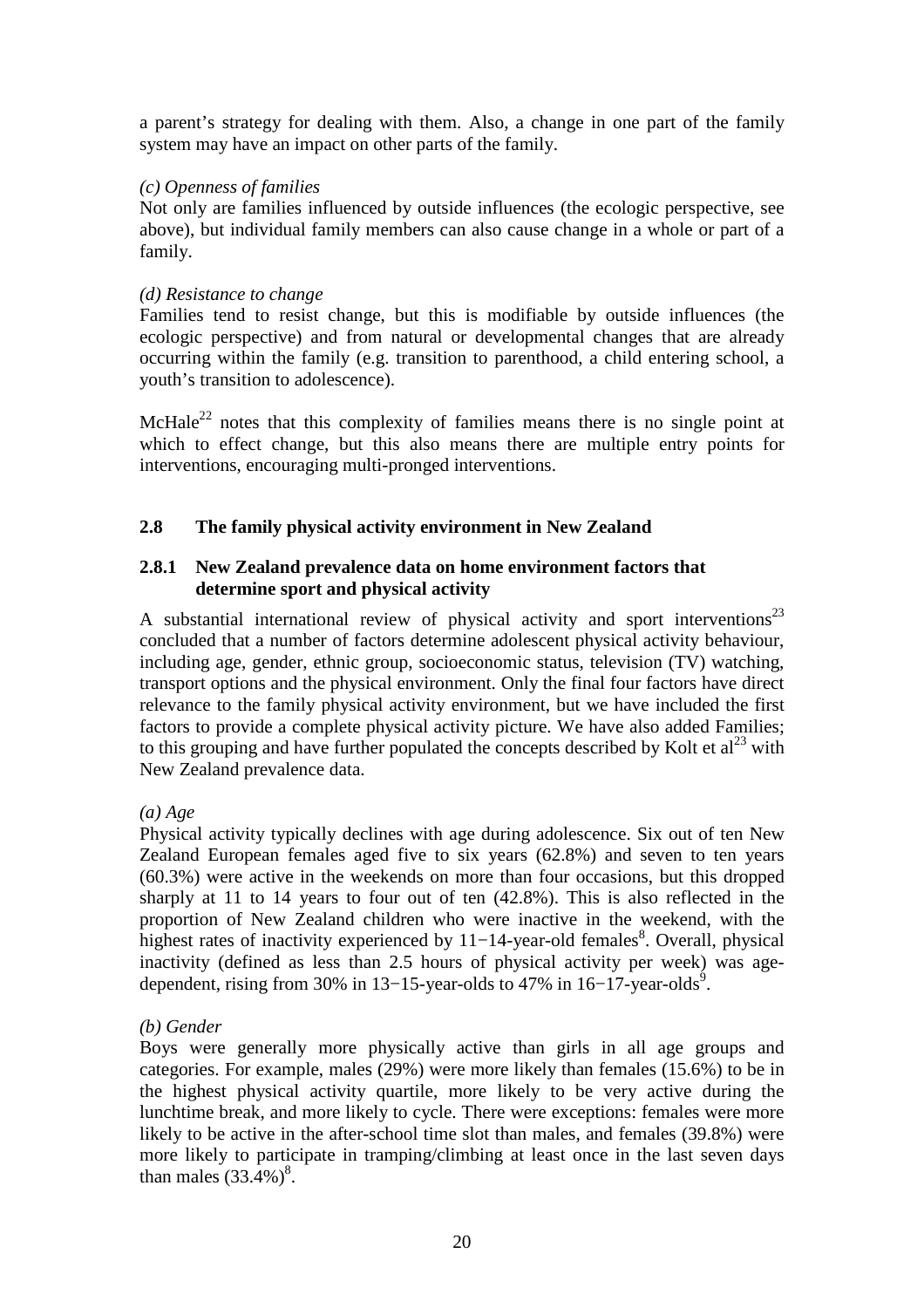### *(c) Ethnic group*

This is a complicated picture for New Zealand. Results from the 1997, 1998 and 2000 Sport and Physical Activity Surveys<sup>9</sup> showed that Māori (71%) and European (70%) children were the most active, followed by Pacific (59%) and other ethnic groups (59%). Results from the 2001 Children's Nutrition Survey<sup>8, 24</sup> (using a different questionnaire) showed that NZ European and Other children were more likely to be in the least active group (males 23.1%; females 37.7%) and less likely to be in the most active group (27.7 %; 12.9%) than Māori or Pacific children. This held true for both males and females across nearly all measures of physical activity. Utter found that in many instances Māori and Pacific children were doing more physical activity than NZ European/Other children and that this was:

*somewhat unexpected since overweight/obesity rates are highest among Pacific and Māori children … For New Zealand children, it may be that excessive consumption of high-fat/ high-sugar foods is driving excessive weight gain more so than inadequate physical activity*. 25

High school students' perceptions of physical activity were investigated by Hohepa et  $al^{26}$  to determine how their family, school and neighborhood could help them to be more active. The barriers and supports to physical activity (parental logistical support, parental encouragement and parental policies), plus the strategies to combat these as suggested by the high school students, were similar across Māori and New Zealand European students, suggesting that intervention approaches can be based on this  $common data<sup>26</sup>$ .

Sport and Recreation New Zealand (SPARC) commissioned TNS New Zealand Ltd<sup>13</sup> to undertake qualitative research on 59 participants aged 11−14 years to understand the value of sport and their attitudes, motivations and barriers to participation in sport. Pacific participants experienced specific barriers, whereby sport participation was a lower priority than other commitments (religion and part-time work to support the family), and Pacific females were expected to focus on academic or musical activities as these were perceived to be more "ladylike" or respectful $13$ .

### *(d) Socioeconomic status*

 $\overline{a}$ 

For family socioeconomic status (SES), Kolt et  $al<sup>23</sup>$  concluded that associations with physical activity were inconsistent across studies, with some international studies finding a positive association with high SES and others a negative association. Kolt et  $al<sup>23</sup>$  went on to show that international work on type of physical activity by SES was more consistent, with high SES being associated with more organised activities, possibly reflecting an ability to pay for any associated costs such as fees and uniforms.

The Children's Nutrition Survey<sup>8</sup> found clear differences in one measure of  $SES -$  the New Zealand Deprivation Index (NZDep)<sup>d</sup>. Children living in the most deprived geographic areas of New Zealand were more likely to be in the most active group (NZDep01-V: males 31.4 %; females 20.8 %) compared with those living in the least

<sup>&</sup>lt;sup>d</sup> For the report on the National Children's Nutrition Survey the NZDep categories were collapsed into quintiles. Quintile 1 is defined as children living in the least deprived areas and quintile V as children living in the most deprived areas.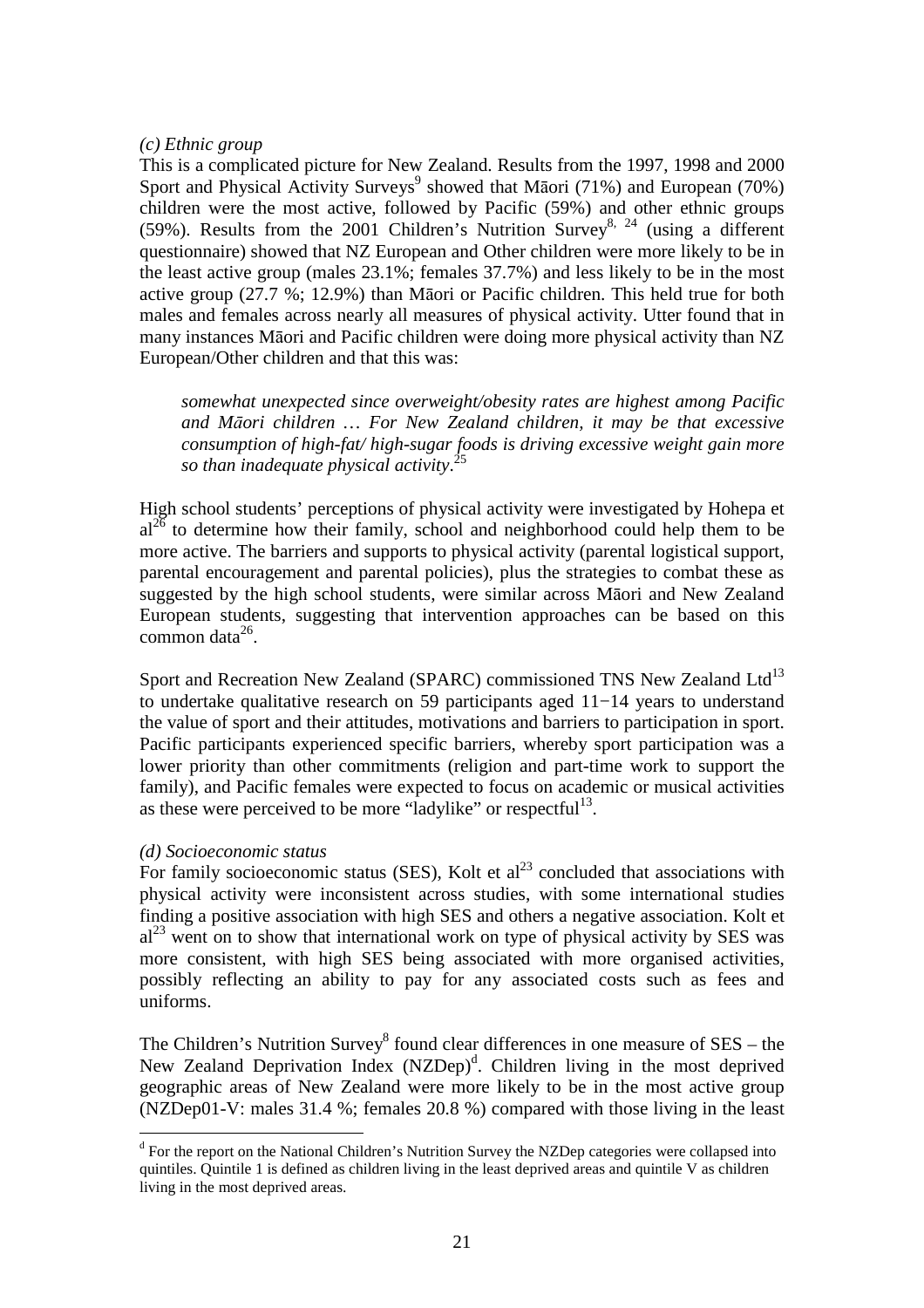deprived geographic areas of New Zealand (NZDep01-I: males 20.7%, females 13.1%). The same trends held for active travel to and from school. An exception to this was for those children who were most inactive − a small proportion of New Zealand children, but with a strong inequalities gradient by NZDep. For example, children from the most deprived geographic areas of New Zealand were more likely to watch more than 8 hours of TV or videos during the weekend (males 10.9%; females 7.9%) than those from the least deprived geographic areas of New Zealand  $(males 2.8\%; females 2.3\%)^8$ .

### *(e) Television watching*

The New Zealand Television Broadcasters' Council<sup>27</sup> presents annual data on total population viewing, which show that most New Zealanders sit in front of the TV a lot. On average, 2 hours and 56 minutes per person per day was spent in front of the TV in 2006, up from 2 hours 47 minutes in 2005. Also, over 97% of homes have a TV set, and 65% of homes have multiple TVs.

New Zealand Television Broadcasters Council research in 2005 showed that 5−13 year-old children spent an average of 2 hours 7 minutes watching TV every day, with 40% watching more than 2 hours every day and 5% watching more than 4 hours. Children's viewing data are no longer presented on the New Zealand Television Broadcasters Council website, so 2006 data are not presented, although total population viewing time has increased by nearly 10 minutes per person per day in the last year alone $2^7$ .

Throughout 2006, at peak viewing hours (18:00−22:30) one in five (20.8%) 5−12 year-olds and one in four (24.5%) 15−24-year-olds were watching TV at any given time. For the "household shopper with children" (a key demographic of interest to marketing companies), at any given time more than one in three (38.6%) were watching TV during peak viewing hours $^{27}$ .

The National Children's Nutrition Survey<sup>8</sup> reported that 27% of New Zealand children watched more than 10 hours during the week (5% watched more than 4 hours per day) and 40% watched more than 4 hours per weekend (7% watched 8 hours or more). This study also examined computer or video games, and found that approximately six out of ten New Zealand children did not play these games during the weekend or week; the proportion playing more than 10 hours per week was less than 2% for all ages and genders.

The nationwide New Zealand CensusAtSchool survey of more than 25,000 year 5 to 13 students at New Zealand schools (voluntary participation) showed that 82% of the children surveyed said they had access to the internet at home, and 45% said they had their own TV in their room<sup>28</sup>.

High school students' perceptions of physical activity were investigated by Hohepa et  $al^{26}$  to determine how their family, school and neighborhood could help them to be more active. Electronic devices – talking on the phone, listening to the radio or watching TV – were considered to be a major home-based barrier to physical activity (along with passive transportation). Parents setting policies (TV limits) was suggested as a way to support physical activity.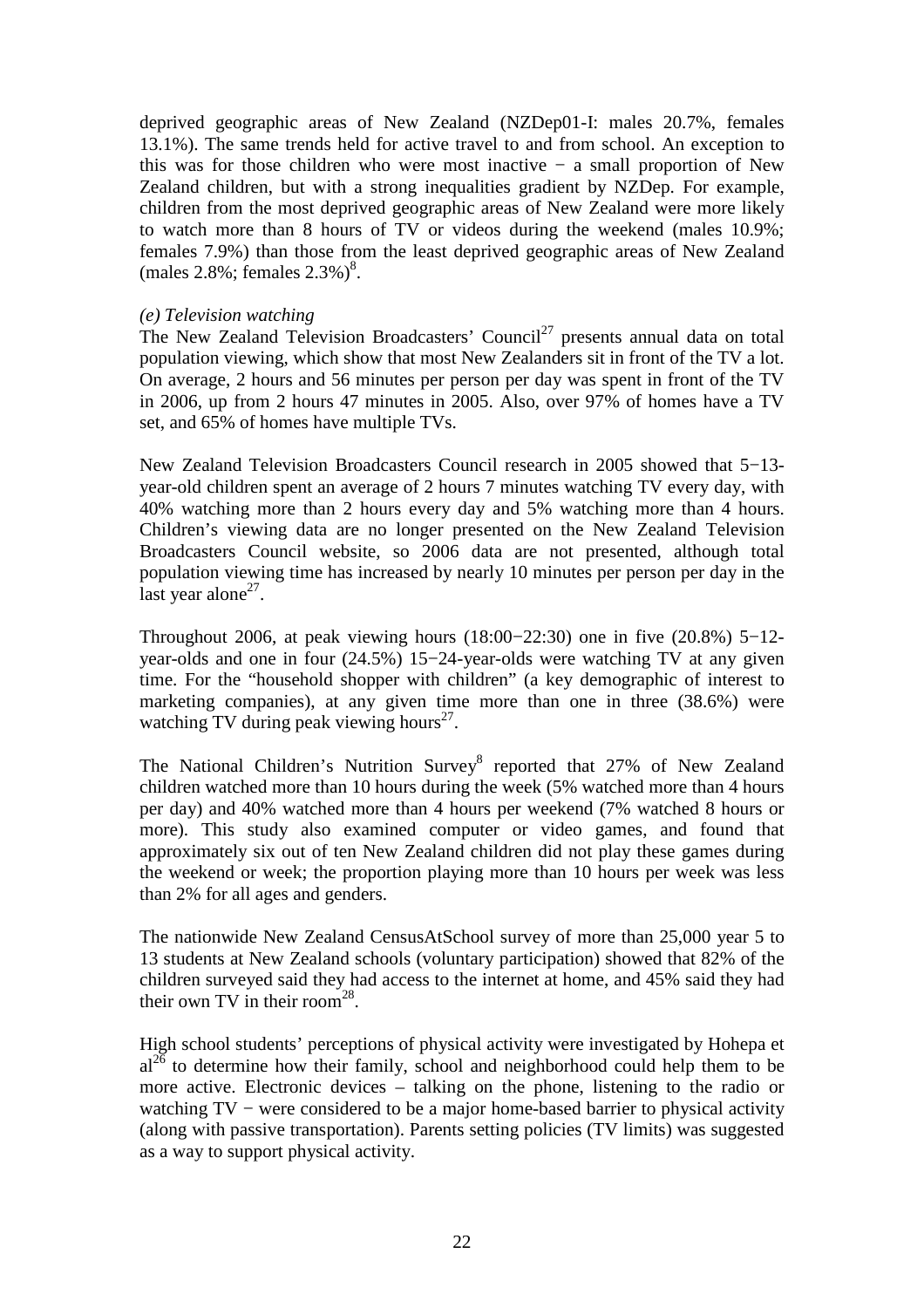### *(f) Transport options*

According to the National Children's Nutrition Survey<sup>8</sup>, nearly five out of ten children aged 5−15 years (46.9%) were transported to and from school, whereas onethird (37.2%) actively travelled to and from school on at least six occasions during the week. As children got older they were more likely to actively travel to school, and children in the most deprived geographical areas were more likely to actively travel to school (NZDep01-V males 51%; females 46%) than those from the least deprived areas (NZDep01-I males 27%; females 32%).

Hohepa et  $al^{26}$  found that one of the main home-based barriers to physical activity identified by high school students was passive transportation – parents giving children a ride in a car or children taking the bus. On the flip side, parents providing logistical support (transport to and from activities and help with enrolling) were suggested as ways to support physical activity<sup>26</sup>.

### *(g) Physical environment*

The physical environment is thought to be highly influential on physical activity levels. For example, Kolt et  $al^{23}$  describe qualitative interview results from Auckland students where the students' perceived environment was seen to be more supportive of sedentary activity than of physical activity. Studies of environment have focused on community facilities, street layout, parks, school facilities etc, rather than the home environment, leaving a substantial gap in our understanding of how the home physical environment might influence physical activity.

Kolt et  $al^{23}$  describe the key motivators of physical activity for youth as being that physical activity:

- $\triangleright$  must be fun and enjoyable
- $\triangleright$  improves body image by "not being fat"
- $\triangleright$  increases social acceptance and interaction with friends
- $\triangleright$  provides a sense of achievement
- $\triangleright$  enhances their sport performance.

The key barriers to participation were felt to be:

- $\geq$  lack of transportation and/or family support
- $\triangleright$  lack of energy and motivation
- $\triangleright$  time constraints
- $\triangleright$  many sedentary activities on offer.

The Youth2000 national youth health survey of 9699 randomly selected high school students showed that neighborhood safety and ease of perceived access from home to recreational facilities (specifically parks, skateboard ramps, sports fields, swimming places, gyms and bicycle tracks) were positively associated with physical activity. Youth who reported there was nothing to do in their family neighbourhood were significantly less likely to exercise $^{29}$ .

Hohepa et  $al^{26}$  noted that high school students from low SES schools described physical environment barriers. For example, the distances required to walk from home to a point of interest (say a school) influenced their decision. Neighborhood safety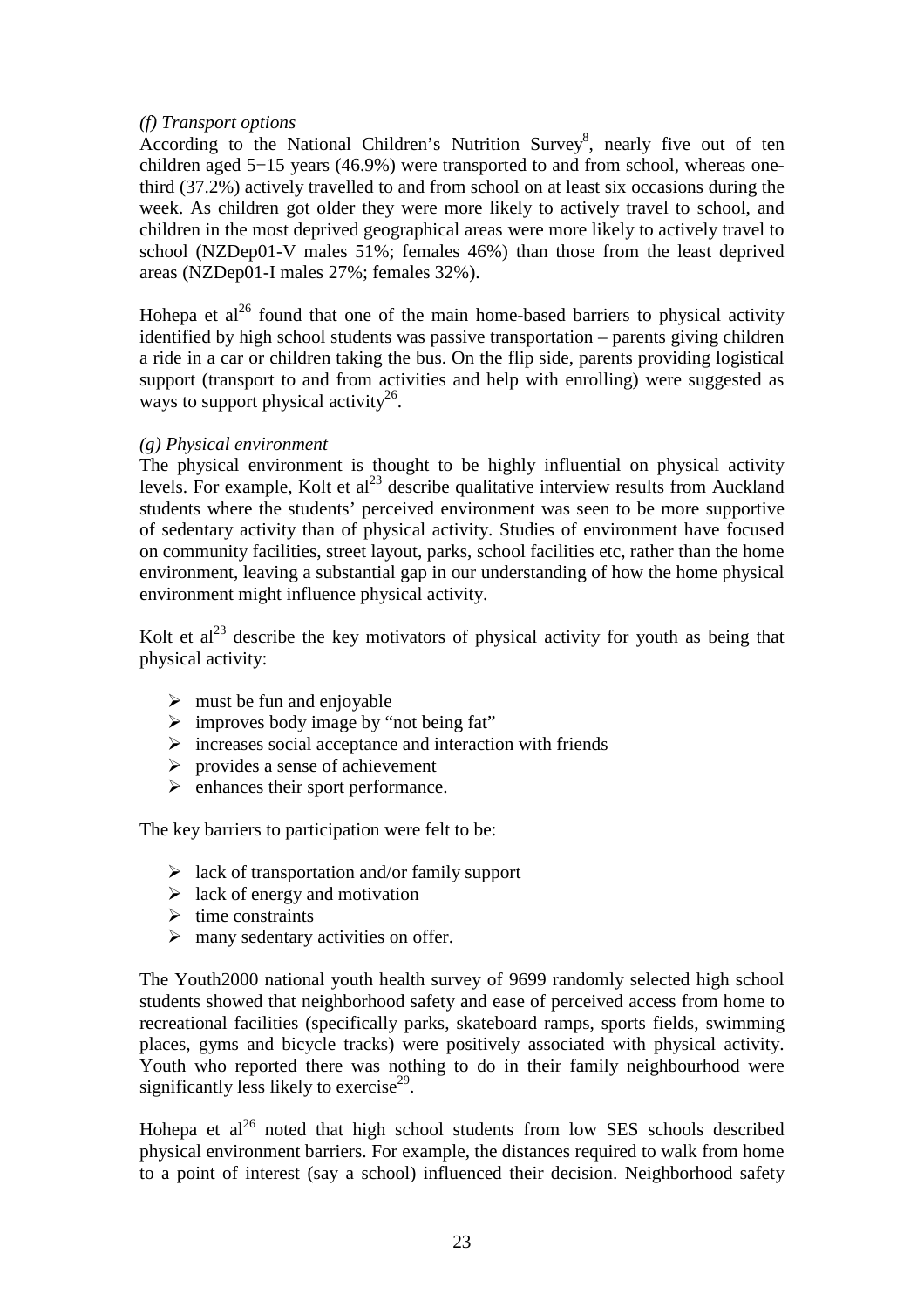was also described as a barrier by some students, both in terms of the layout of parkland and the threat from other people. The students suggested ways to overcome these barriers, including modifying the neighborhood to create more spaces for activity (basketball court, bike track, etc.), through to creating more activities (fun days, sports days).

### **2.8.2 Families as a motivator for physical activity in New Zealand.**

The Youth2000 national youth health survey has been further analysed to provide information on motivations for physical activity. Just 8.6% of youth said they exercised because "parents or school made them", whereas "it's fun" (85.7%), "to keep fit"  $(77.0\%)$ , "to hang out with friends"  $(63.4\%)$  and "I'm good at it"  $(53.7\%)$ were far more common responses<sup>29</sup>.

SPARC commissioned TNS New Zealand Ltd<sup>13</sup> to undertake qualitative research of 59 participants aged 11−14 years to understand the value of sport and their attitudes, motivations and barriers to participation in sport. Families were identified as a strong influencing factor in shaping positive attitudes to sport for active children, and teachers for both positive and negative attitudes for active and non-active children. These attitudes were shaped by the age of 7 to 8 years. Parents were particularly mentioned when it came to functional barriers to sport, such as pressure from parents to prioritise educational achievement and parental financial constraints), or threats to the children's safety, perceived or real (e.g. restrictions due to asthma or injury risk). Parents also strongly supported involvement in sport by providing access to sport (transport and financial cost) and emotionally helping youth to feel confident, encouraged, supported and engaged with sport.

The emotional benefits of sport described by youth point to ways in which youth can be encouraged into sport; that is, by developing their own self-identity (being an individual), balanced with a desire to connect with others by being part of a group (that defines where they belong). Health benefits are not relevant or effective motivators for youth participation in sport. The researchers also noted that developing and reinforcing desired attitudes needed to start in the early years, given that attitudes were shaped by 7 to 8 years old $^{13}$ .

### **2.9 The family food environment in New Zealand**

The Families Commission<sup>2, 3</sup> consulted with New Zealand families about issues families were facing. Among many other concerns, families noted that healthy fresh food was important for family health but that such foods were costly and some could not afford it. In response, the Health Sponsorship Council<sup>4</sup> is undertaking a programme of work on family/whānau eating environments to inform the Feeding Our Futures social marketing campaign. A major qualitative research study has just been released, which describes healthy eating within the context of the New Zealand family/whānau. One of the many strengths of this work was the quantity of interviews (12 focus groups, 18 family/whānau groups, 48 individual in-depth interviews with parents/caregivers, and 10 interviews with children), and the mix of Pākehā, Māori, Pacific and Asian participants<sup>30</sup>.

The research highlighted that: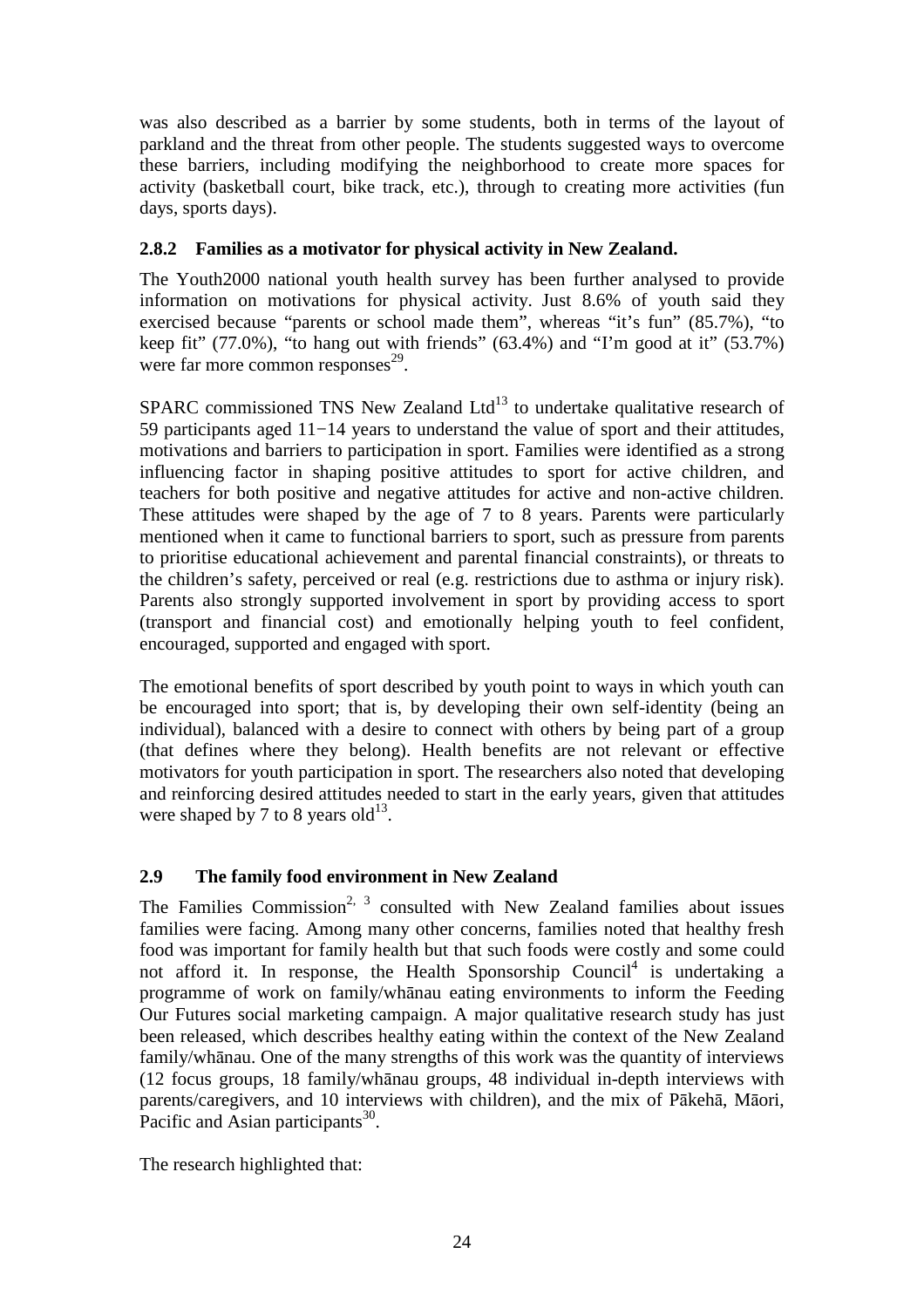- $\triangleright$  time, effort, planning, commitment and persistence are required by parents and caregivers to achieve healthy eating in their families/whānau
- $\triangleright$  healthy eating and intentions to eat healthily can be undermined by lack of buy-in by the wider family/whānau
- $\triangleright$  generally mothers have greater influence than fathers about what goes into the supermarket trolley, irrespective of income earner role(s)
- $\triangleright$  role modelling by parents is instrumental in establishing healthy eating patterns (or otherwise) in children
- $\triangleright$  parents sometimes say one thing to their children and do another themselves (e.g. in relation to eating fruit and vegetables)
- $\triangleright$  "partner drag" can undermine the effort of the adult in the household most concerned about healthy eating, resulting in unhealthy eating behaviours becoming the household norm<sup>30</sup>.

### **2.9.1 Roles and responsibilities for food planning, preparation and cooking in New Zealand**

The Health Sponsorship Council research also described a number of factors that are important in relation to the roles and responsibilities for food planning, preparation and cooking. The adults who regularly care for children during the day have the greatest influence on children's eating. This is because they prepare the meals and select snacks for children. In comparison, the adults who are in full-time work are not at home during working hours and so have less scope to influence healthy eating. In contrast to the parents, grandparents and other regular caregivers often follow their own rules regarding what to feed the children in their care. Grandparents in particular often regard it as their prerogative to "treat" their grandchildren<sup>30</sup>.

Food planning and cooking are typically done by mothers, regardless of whether they are in paid work, although when mothers re-enter the paid workforce this sometimes encourages fathers to get more involved in both food planning and cooking. Overall, mothers are the main decision-makers about which foods are purchased. Children are not heavily involved in food planning, but parents generally take children's food preferences into account when meals are planned, and children are often involved in food shopping. Children specifically request "fancy" breakfast cereals and snack foods such as chippies, chocolate, biscuits, muesli bars and lollies, and usually children have seen these products advertised on television. When choosing what packaged lunchbox snacks are bought, children have a much greater role, yet some parents still have the final say over lolly lunchbox snacks and high-priced items<sup>30</sup>.

An interest in baking and cooking simple meals develops in children from 5 years onwards. Many parents restrict baking and cooking to weekends or special occasions because it is "easier, quicker and less messy to keep children out of the kitchen". Some children cook for the whole family/whānau on an occasional or regular basis once they are teenagers<sup>30</sup>.

### **2.9.2 Family decision-making about meals and snacks in New Zealand**

Parental purchases of breakfast cereals are related to both the perceived "healthiness" of the cereals (primarily related to sugar content and use of colourings) and cost (the least healthy cereals, from parents' point of view, are often the most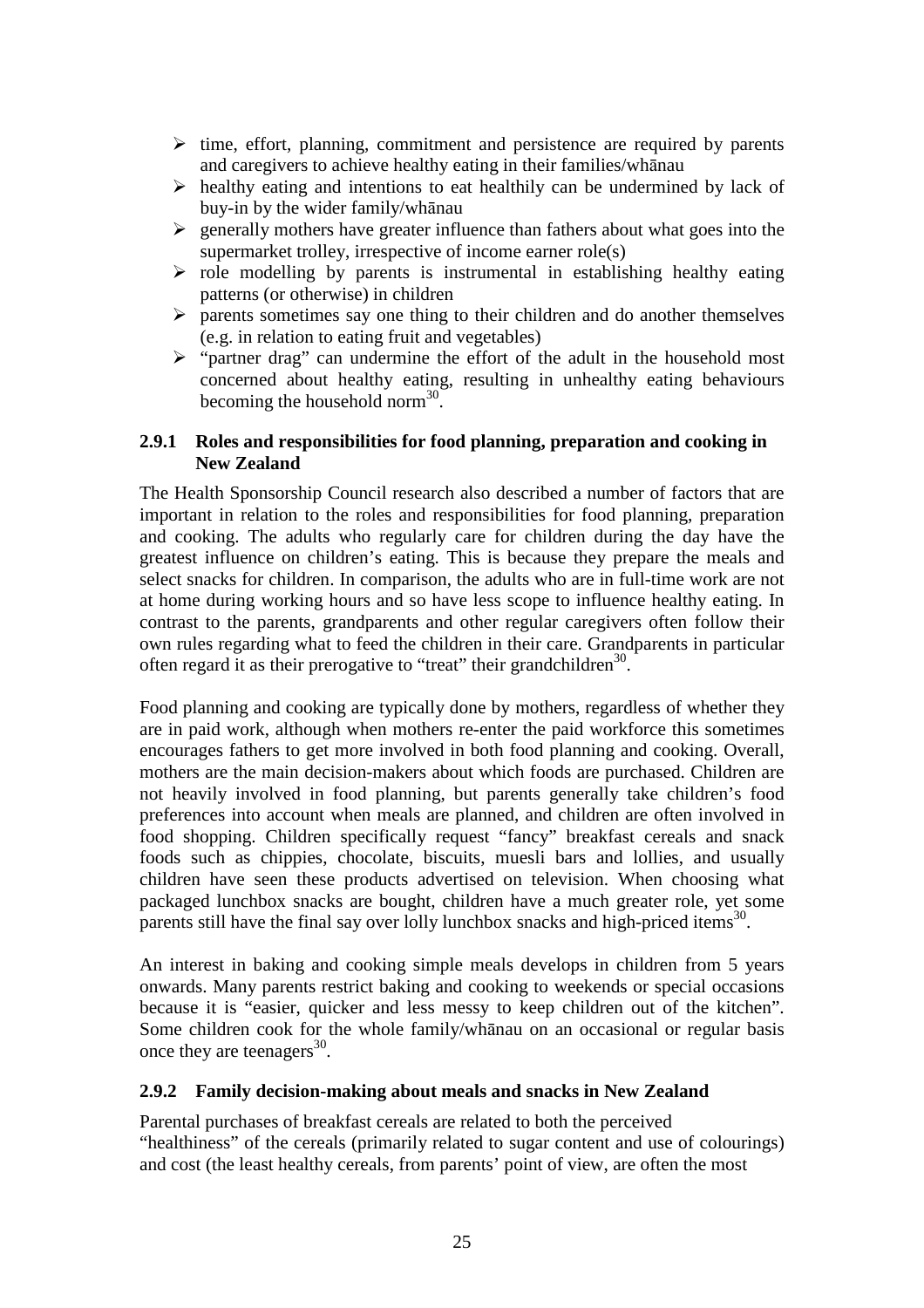expensive). The key decision-maker regarding what goes into children's (up to 10 years old) lunchboxes is the mother. Beyond 10 years old those children who purchase their lunch generally make their own decisions regarding what they buy and from where. Locations of purchase for lunches include dairies, service stations, takeaway outlets and school canteens<sup>30</sup>.

Two factors govern decisions about dinner: the time grocery shopping is completed and when the cook "gets on with it". Factors such as mood, available time and energy levels all influence what gets cooked or whether takeaways are on the menu. Treats such as lollies or packaged snacks are asked for by children when they know these are in the house. While many parents have rules and limits relating to such snacks, treats and snacks are sometimes given to "buy peace" from the demands of children $30$ .

### **2.9.3 Rules and guidelines for eating in New Zealand families**

The TNS New Zealand Ltd  $(2007)^{30}$  study identified many family/whanau rules for healthy eating, but they were far from universal and were sometimes randomly enforced. For example:

- $\triangleright$  families/whānau have a general rule that children must eat breakfast, but once they are older than 10 years the enforcement of this reduces
- $\triangleright$  enforcement of rules relating to lunch gets harder as children get older and the social acceptability of a lunchbox wanes, and some parents do not attempt to regulate what their older children buy for lunch
- $\triangleright$  any rules regarding lunches are aided by schools, many of which discourage or ban chocolate or lollies being taken to school as part of lunch, and encourage water consumption over fizzy or other sugary drinks (these are also often banned)
- $\triangleright$  dinner rules were found in most families/whanau and at least one parent was likely to be present to monitor children's eating, although parents' own eating habits sometimes undermine their own dinner rules, particularly in relation to eating vegetables
- $\triangleright$  snack rules focus on limiting less healthy snacks such as chippies and biscuits, and ensuring that children do not fill up on snacks at the expense of eating proper meals, but snack rules are more likely to change according to the parents' mood and stress levels.

### **2.9.4 Further information on Pacific families in New Zealand**

As well as the work described by TNS New Zealand Ltd<sup>30</sup> above, the Pacific Islands Family Study, a cohort study of 1398 Pacific babies born in the year 2000, provides additional information about foods and Pacific families $31$ . Firstly, when the children were just 6 weeks old mothers were concerned about family food issues, and experienced a high level of stress about providing food for the family and not being able to provide food for social occasions. At 4 years of age, six out of every ten Pacific children had snacks or soft drinks before going to bed, which the authors described as putting children's teeth at risk for dental decay, and two out of five mothers had concerns their child was overweight (37.2%). By 6 years of age, 35% of mothers were concerned about their child's weight, and most children (85.6%) ate at least one meal per day with their parents, liked to run and play hard (86.9%), and enjoyed sports and games (91%). In the summary of the work, the authors stated that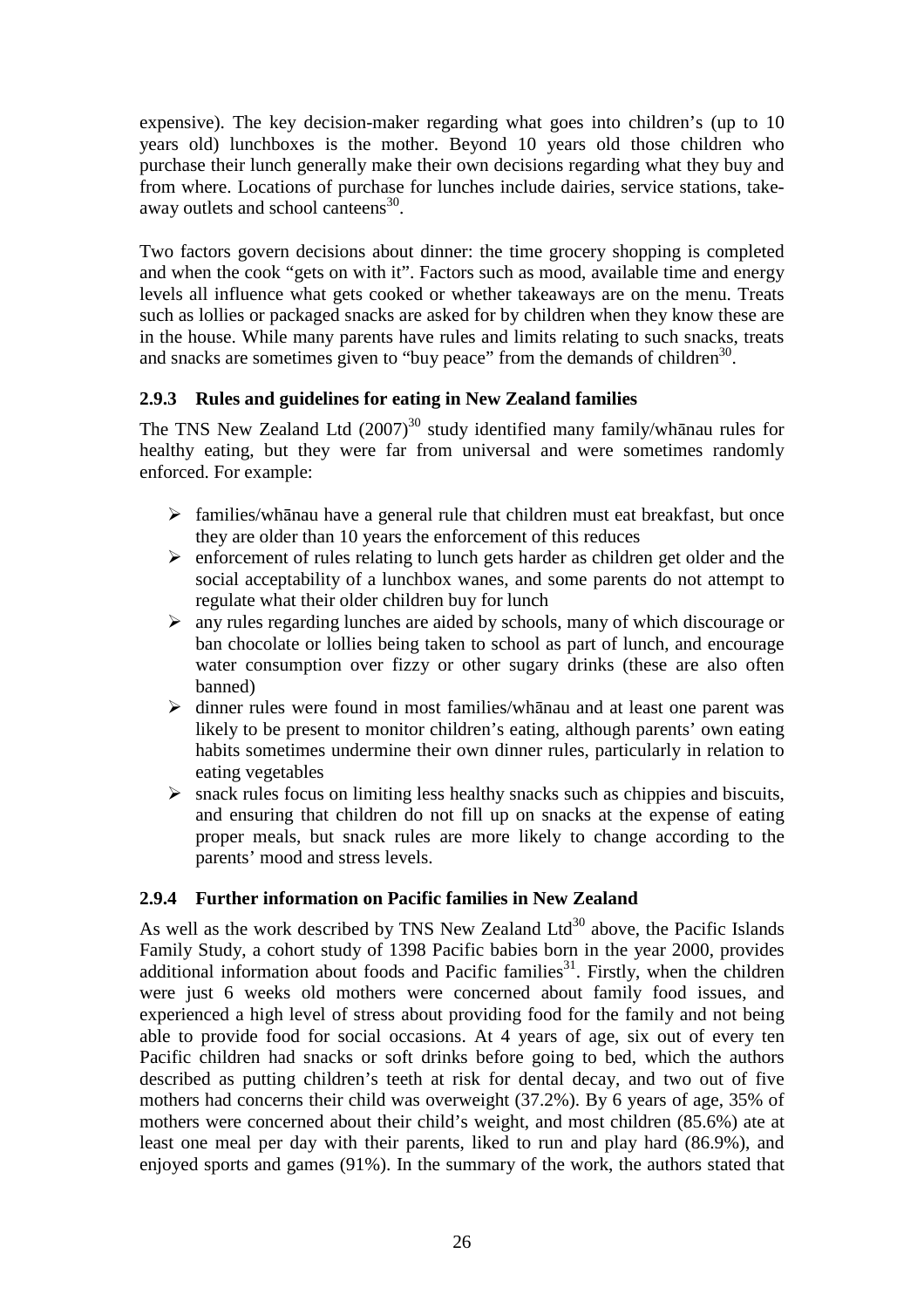a stronger alignment to Pacific culture fostered significantly better health outcomes for both mother and child $31$ .

### **2.9.5 Food security for New Zealand families.**

The Ministry of Health's Children's Nutrition Survey (2003)<sup>8</sup> provides robust data on the proportion of households in New Zealand that have difficulties affording to eat properly and experience food running out, use food banks, and other indicators. The data are a rich source, providing information by number of family members, number of children in families, deprivation level of families, urban/rural location, and ethnic group. For example, eight out of ten households overall can "always afford to eat properly", whereas only six out of ten households with five or more children, or four out of ten Pacific households with five or more children can "always afford to eat properly".

"Food runs out sometimes or often" in nearly half of the most deprived households in New Zealand (45.2% of NZDepV households), compared with just 1 in 16 of the least deprived households in New Zealand (6.2% of NZDepI). Nearly one in seven NZ European households with four or fewer members (15.2%) were often or sometimes stressed about a lack of money for food, compared with more than one in three Māori households with four or fewer members  $(36.1\%)^8$ . These trends exist across all of the information types, showing that Pacific families (especially), Māori families, large families (seven or more members or five or more children) and deprived families are most vulnerable; while New Zealand European families, smaller families (four or fewer members, or two or fewer children) and the least deprived families are the most privileged regarding food security.

### **2.9.6 International perspective on the family food environment**

One Australian study<sup>15</sup> looked at parents' views of home environment factors that affect children's food choices by interviewing parents. Using thematic analysis, the major influences mentioned by parents were found to be:

- $\geq$  food advertising (11 out of 17 parents "effective and pervasive influence on children's food choices")
- $\geq$  food availability in the home and exposure to that food (14 out of 17 parents "likely to influence what a child eats")
- $\triangleright$  using food as a reward when children were considered to have not eaten enough (7 out of 17 parents – "a reasonable and practical solution according to parents, yet also known to be undesirable by parents")
- $\triangleright$  role modelling eating (11 out of 17 parents "opportunity to eat the evening meal at the dining table", to have a family discussion (4/11), to learn table manners  $(4/11)$  and to teach children about what to eat  $(4/11)$
- $\triangleright$  providing opportunities for involvement with food (11 out of 17 parents) "involving children in the preparation, cooking or growing of food had a positive impact on food choices".

The authors conclude that the relationships between home food environment and children's eating patterns are complex<sup>15</sup>. For example, availability of foods such as fruit and vegetables within the home is important, as further confirmed in this qualitative study, but the study also suggests that intake determines availability in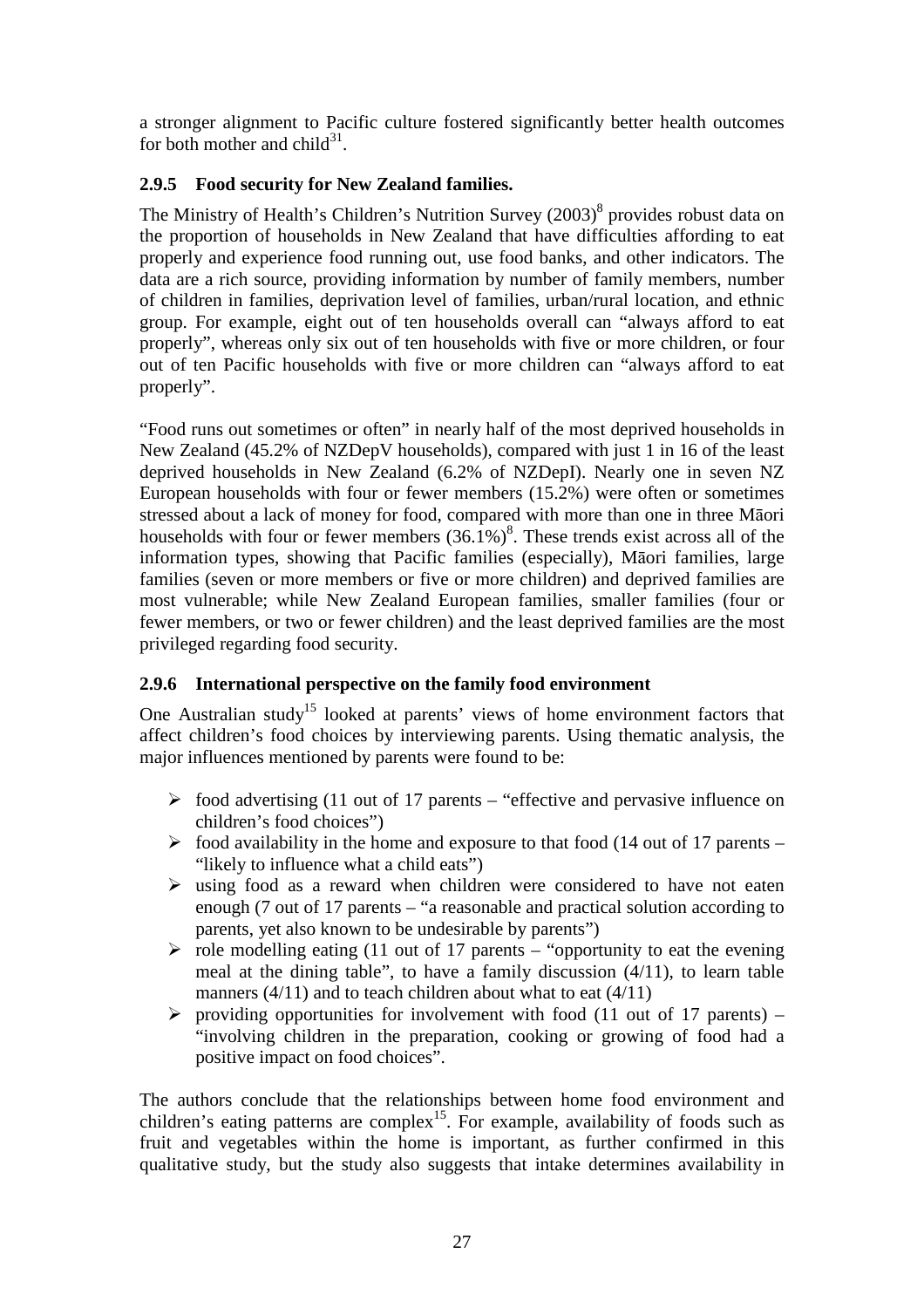many families. This suggests that including an understanding of the attitudes and beliefs behind why parents offer foods is also required, particularly for foods already rejected by a child. The authors suggest understanding more about the values and beliefs of the population so that future messages/interventions can be better targeted, as is being done by the Health Sponsorship Council for the Feeding our Futures social marketing campaign.

A far larger US study involved 112 participants within focus groups, six in-home observations and in-depth interviews of families, and 10 interviews with 46 child and parent participants with the aim of developing meaningful and relevant messages for children and their families<sup>32</sup>. Many of the parents were reluctant to take on "new" battles" and instead tended to downplay any issues, hoping the child would outgrow the issue. Children expressed a desire to change eating and physical activity habits but needed help. Parents knew they should set examples, but most had limited time and some parents were overweight themselves and did not feel they could act as an example without changing their own behaviours.

For children, small victories were critical to boost self-esteem and sustain interest. This could be achieved by setting attainable goals requiring small rather than drastic changes in eating and physical activity habits. Children wanted parents to be positive rather than critical, participate in physical activity with them, and help them make healthy food choices. Children didn't want "everybody" to know they were making changes for fear of being teased. A big and complex issue was children's self-esteem. Children did not want to be nagged all the time, and parents did not want to damage what were seen to be fragile self-esteems. There was a fine line between parents suggesting alternatives and providing other options (positive) and critically telling children what to eat and what to do  $(negative)^{32}$ .

Borra et  $a^{32}$  have suggested a number of ideas for transmitting knowledge to parents and children, revolving around websites, toll-free phone lines and information about community organisations that might help. Given the communication issues parents and children had around self-esteem, it was surprising no mention was given of how critical it is to get other components of the family environment right so that potential conflicts and criticisms (implied or not) could be minimised (e.g. TV removed from bedrooms, limiting the availability of high-energy nutrient-poor foods available in the home, etc).

Low-income parents in the USA presented a different set of influences when queried about spillover from work, such as "treating" children with food after a bad day at work, reduced time and effort for preparing meals, lowered family expectations for mealtimes, and trading off good nutrition against other family activities/quick meals<sup>17</sup>. This reflects the blurred lines between home environments and external environments, and also reflects the need for "real" recommendations and practical interventions when dealing with time-pressured and financially pressured parents.

The size of food portions consumed at home is increasing within the US home environment for many food products, in line with the increasing trend of portion size increases for fast food outlets. The researchers described the increase in the size of food portions consumed at home as "the most surprising result", and "a shift that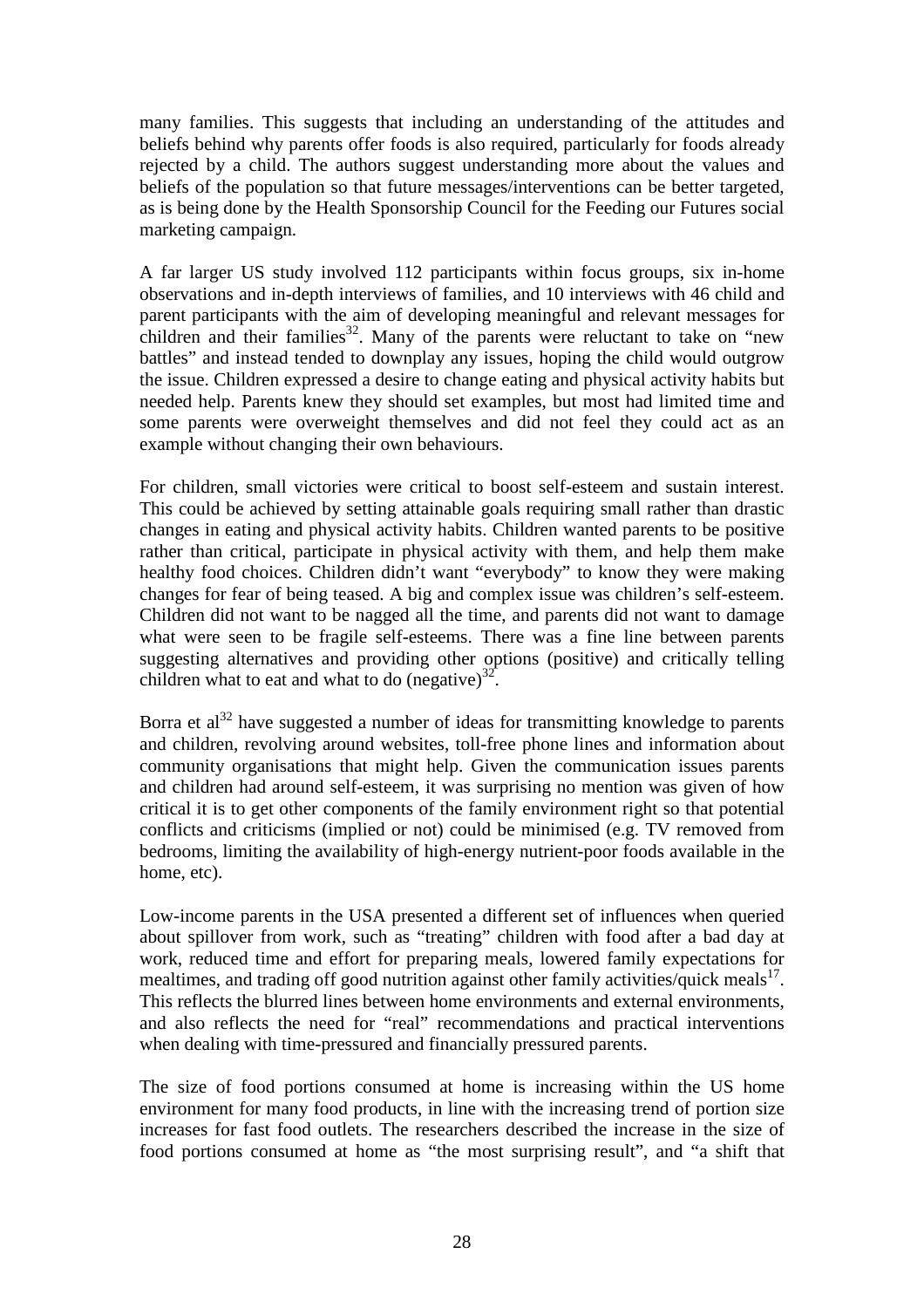indicates marked changes in eating behaviours in general"<sup>33</sup>. Time-series data are not yet available to confirm such a trend in New Zealand.

### **2.10 The complexity of the family food and physical activity environment**

Many factors complicate the relationships between family food and physical activity environments and dietary and physical activity outcomes of interest. For example, studies sometimes find that family food and physical activity environments affect male children in a different way to female children. Simple differences such as the differing age of puberty (9−13 years for females, 10−16 years for males) complicate age-based analyses by gender because pre-pubescent children are typically shorter and thinner than post-pubescent children, all other things being equal<sup>20, 34</sup>.

Cultural differences are also likely to be important. For example, Chinese−American parents who are deeply involved in, supervise and encourage academic achievement were categorised as "restrictive" and "authoritarian" in one study, whereas for Chinese such a style actually reflects caring and loving parenting<sup>35</sup>. The label applied to the Chinese−American parents in the study was wrong, as they should have been categorised as authoritative (high on control and high on warmth) rather than as authoritarian (high on control and low on warmth). Because the Chinese−American parents were mislabelled by the study authors, the study results for authoritarian families were conflicting within the study: they showed that "authoritarian" Chinese−American parents produced improved health outcomes for their Chinese−American children, whereas similarly labelled authoritarian white American families produced reduced health outcomes for their white children.

For each variable, several sub-categories can be analysed and each sub-category might produce different results. For example, a retrospective study into how adult eating behaviours are affected by childhood food rules showed that only "control" food rules<sup>e</sup> were related to binge eating and dietary restraint as adults, regardless of body mass index (BMI), ethnicity, age or childhood weight status, whereas restriction food rules<sup>f</sup> and encouragement food rules<sup>9</sup> were unrelated to binge eating or dietary restraint as adults $^{36}$ .

A further complicating factor is that parents and adolescents may perceive the family environment entirely differently. A US study showed that adolescents perceived they were more helpful at mealtimes than parents perceived, and that adults perceived their adolescents ate breakfast and had family dinners more frequently compared with adolescent perceptions $37$ . Parents and adolescents had matching frequencies on only one question out of eight: the frequency of arguments about eating. Besides the obvious issues for researchers wanting to find out what is actually happening in families, the authors suggest that different messages during interventions may be needed for adults and adolescents, as parents might perceive no need to make a change in adolescent breakfast frequency if they think it is adequate, even though the adolescent perceives their personal frequency of breakfast intake to be lower.

 $\overline{a}$ 

e Control food rules − those that withhold favourite foods as a punishment for bad behaviour, or reward good behaviour or accomplishments with sweets or favourite foods.

f Restriction food rules – those that restrict certain foods. For example, you cannot have dessert until you finish your dinner, do not eat or snack between meals, sweets are bad for you, you are not allowed to eat junk food.<br><sup>§</sup> Encouragement food rules – those that promote or encourage the intake of foods. For example, clean your plat

each meal, if you put it on your plate you have to eat it, you must eat your vegetables at dinner, you have to at least try or taste new foods, you must sit at the table until you are finished.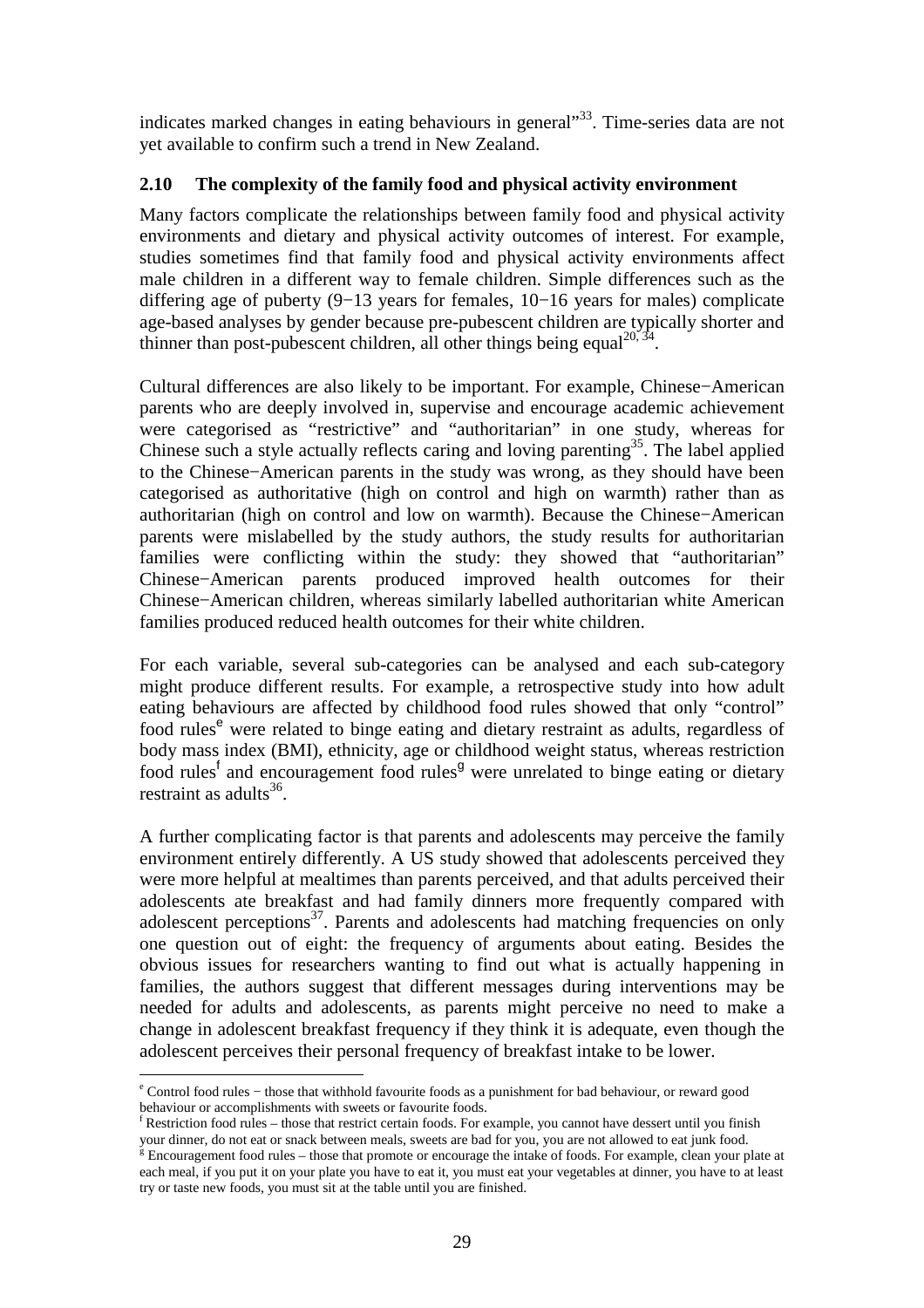It is common for there to be a number of difficulties getting accurate data for nutrition research, as described above. One example within the family food environment is that mothers and fathers can differ in their accounts of their child's eating habits. Pickiness at mealtimes and struggles for control at mealtimes were reported differently by both parents, whereas refusal-of-food behaviours by the child was reported the same by both parents. This is likely to reflect the overt nature of refusal, which is easy for both parents to notice, compared with the more conspicuous topic of pickiness and the differential struggle for control by the child with each parent<sup>38</sup>. This is important as each parent within the household might need a slightly different message in a nutrition intervention.

Furthermore, most studies investigating this area are likely to underestimate the full effect of the family environment because studies typically limit the amount of data collected to make the studies achievable within budgets and timeframes, and therefore the studies only consider a component of the whole possible effect.

Finally, to underline the inter-related nature of the family food environment, in a large US cross-sectional study the presence of children in a household was associated with significantly higher adult total fat and saturated fat intakes compared with households without children. Adults with children ate more high-fat foods more frequently, such as salty snacks, pizza, cheese, beef, ice-cream, cakes or cookies, bacon, sausage or processed meats, and peanuts<sup>39</sup>. Adults don't just influence children: children also influence adults.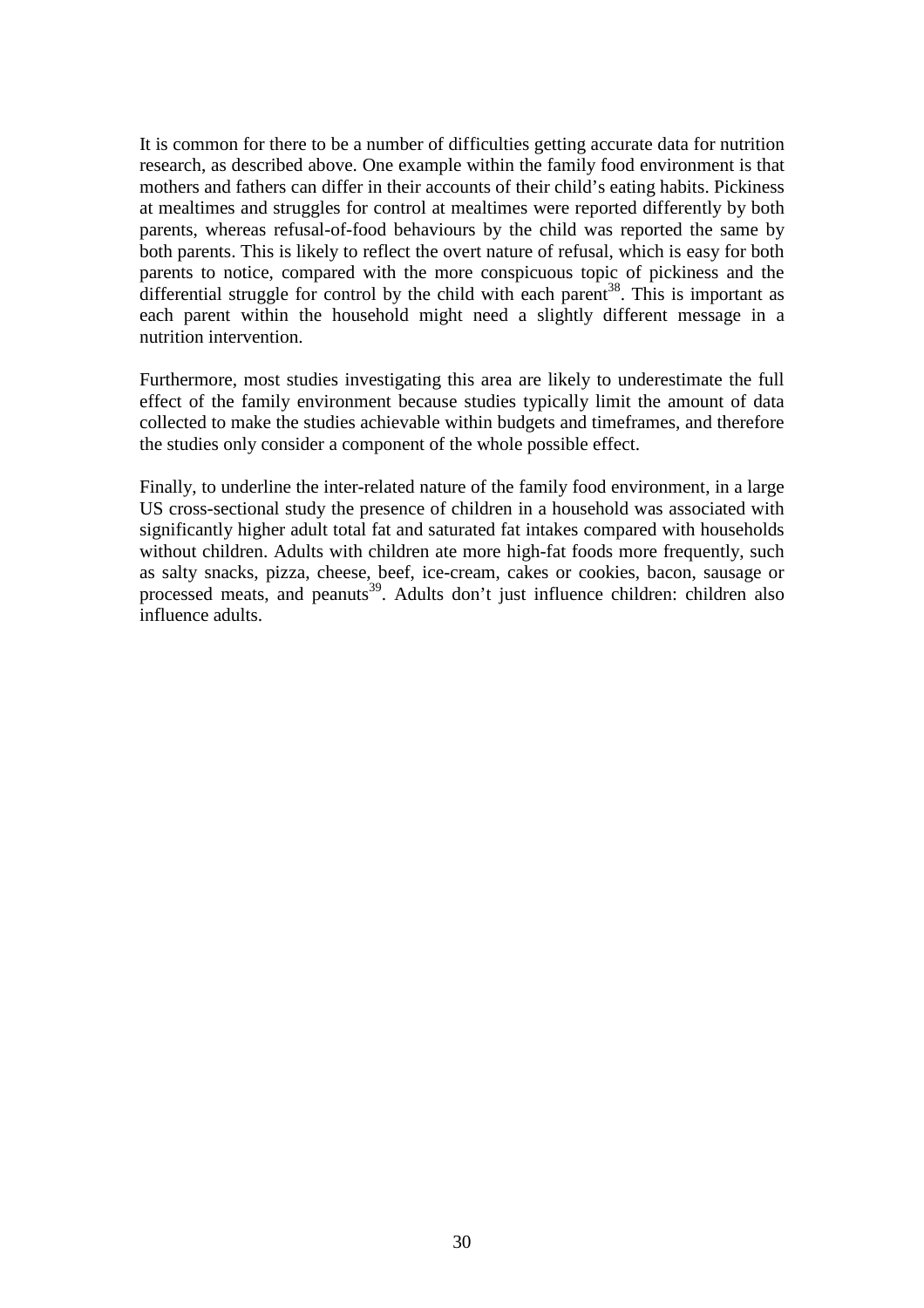## **3 Is the family food environment associated with food habits and behaviours?**

The studies reported in this section were identified from the initial literature search, and from references listed in individual research papers. The current review covers papers published from 1996 to 2007. In total, 64 studies were identified which met our criteria for examining the relationship between the family food environment and food habits and behaviours. We did not include studies whose only outcomes involved overweight and/or obesity.

From this review of the literature nine variables contributing to the family food environment were identified as important predictors of diet quality:

- $\triangleright$  shared family mealtimes
- $\triangleright$  television viewing during mealtimes
- $\triangleright$  parental modelling
- $\triangleright$  parental support
- $\triangleright$  family interactions
- $\triangleright$  self-efficacy
- work−family spillover
- $\triangleright$  parental feeding style
- $\triangleright$  food availability and accessibility.

We examine each of these in the following sections.

### **3.1 Are shared family mealtimes associated with food habits and behaviours?**

Shared family meals are times when children can learn about nutrition, and may allow parents to improve family relationships, provide structure, and model healthful eating. Studies investigating shared family mealtimes have assessed the frequency with which most or all of the family are present during mealtimes. In total, 11 studies investigating family mealtimes and dietary intake were identified (see Tables 1a and 1b, and Appendix A). Most of the studies included all daily meals in the analysis, whereas four specifically referred to the evening meal $40-43$ . All studies were crosssectional and thus do not provide a particularly strong evidence base. However, the findings are consistent.

Of the eleven studies, nine reported an association with shared family mealtime frequency and at least one of the dietary outcomes assessed $40-48$ . Of these, seven were positively associated with vegetable intake<sup>40-44, 46, 47</sup>, six with fruit intake<sup>40, 41, 43, 44, 46,</sup>  $47$ , four with dairy/calcium/milk intake $40, 43, 47, 48$ , two with micronutrient intake $41, 47$ and one with fibre intake<sup>41</sup>. An inverse association was found between family mealtimes and soft drink consumption<sup>41, 47</sup>, fast food intake<sup>41, 45</sup> and snack food intake / less unhealthy eating<sup>45, 47</sup> in two studies, and fat<sup>41</sup> and sweet<sup>45</sup> intake, and skipping meals<sup>43</sup> in one study each. Of the studies showing at least one related dietary factor, three also reported no association with family mealtimes and one of the other dietary outcomes assessed<sup>46-48</sup>.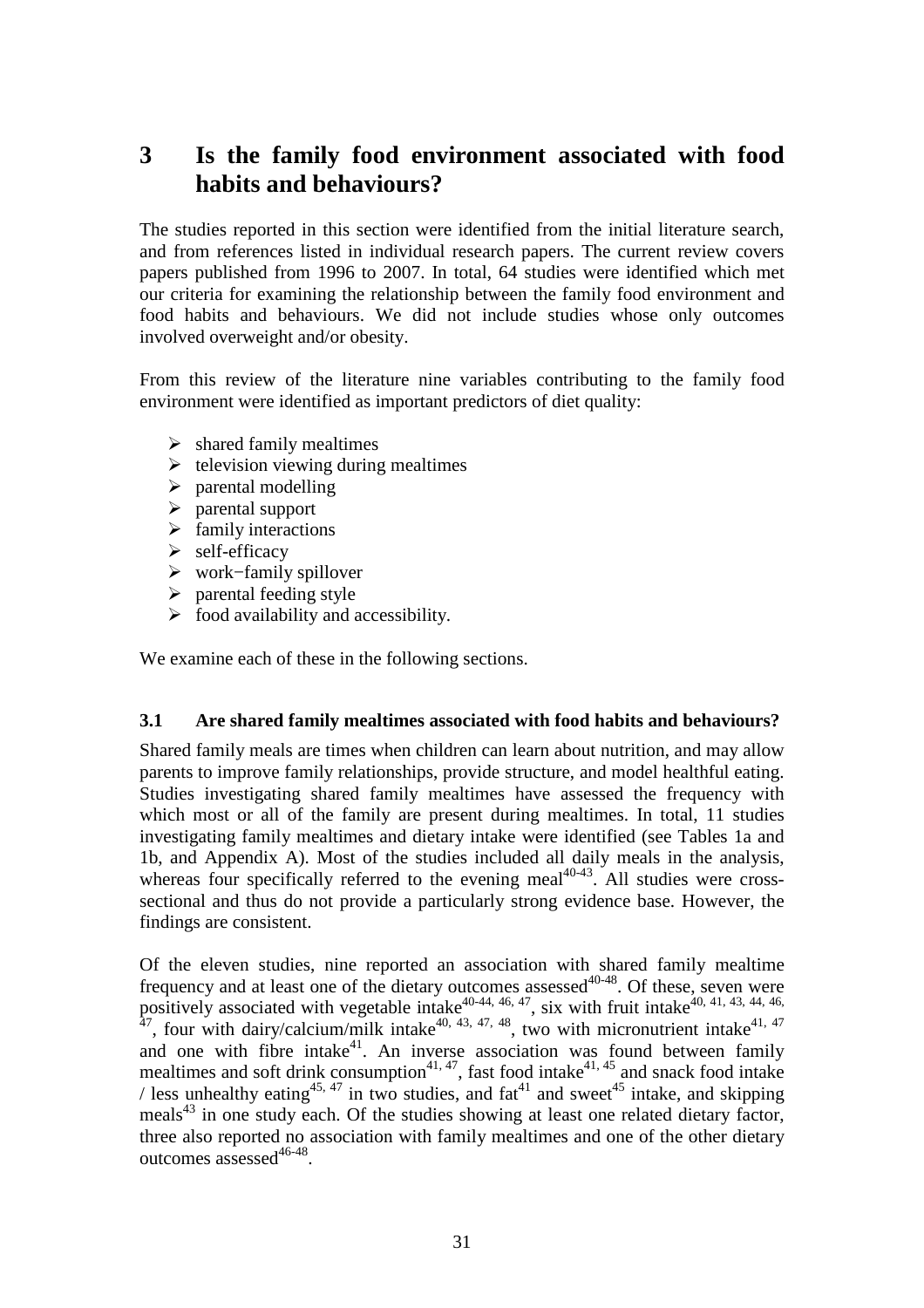Only two studies failed to show any association with dietary intake $49, 50$ . Several reasons may account for these discrepant findings. The data collected by Sweeting et  $al<sup>50</sup>$  were analysed 10 years after collection and some important foods currently available were not assessed. Also, the healthy food index used to measure dietary intake in this study was not validated against actual intake, whereas other studies used validated food frequency questionnaires to assess dietary intake<sup>41, 47-49</sup>. The study by De Bourdeaudhuij et al $^{49}$  used a validated food frequency questionnaire, but had a modest response rate and the smallest sample size of the studies reviewed on this topic (n = 104 parent−child dyads). Whereas there were no associations with family mealtimes and dietary intake among adolescents in this study, increased frequency of family mealtimes was associated with lower soft-drink and snack food consumption among parents.

Seven studies involved large samples (over 1000 participants), ranging from 1336 to 76,201 participants<sup>40-43, 47, 48, 50</sup>. Studies were carried out in a variety of countries, including four from the United States<sup>40, 41, 46, 48</sup>, two from the United Kingdom<sup>44, 50</sup> and five from Europe<sup>42, 43, 45, 47, 49</sup>, suggesting that family mealtimes are important in a number of different countries and cultures.

There are several limitations worthy of note. Firstly, all studies include self-reported data. Secondly, two studies reported low-to-moderate response rates of 48% and  $64\%$ <sup>44, 49</sup>. Thirdly, cross-sectional studies are unable to determine causal relationships because of the presence of other potentially confounding variables and their inability to assess the temporal direction of the association.

In summary, although all studies were cross-sectional and thus cannot be used to determine causality, the results are consistent. In nine of the eleven studies, higher frequency of family mealtimes was positively associated with at least one healthy dietary outcome. Importantly, no studies reported a negative association between shared family meals and dietary intake. Over half of the studies were performed with adolescents. Mealtimes may become increasingly important as a child moves into adolescence, a time marked by greater freedom in decision-making and independence. In one study, both parents and adolescents perceived family mealtimes positively $51$ . These positive attitudes could be capitalised on by both parents and public health programmes. Unfortunately there are no intervention studies investigating the relationship between shared family mealtimes and dietary intake. Such studies are required to provide stronger evidence of this relationship.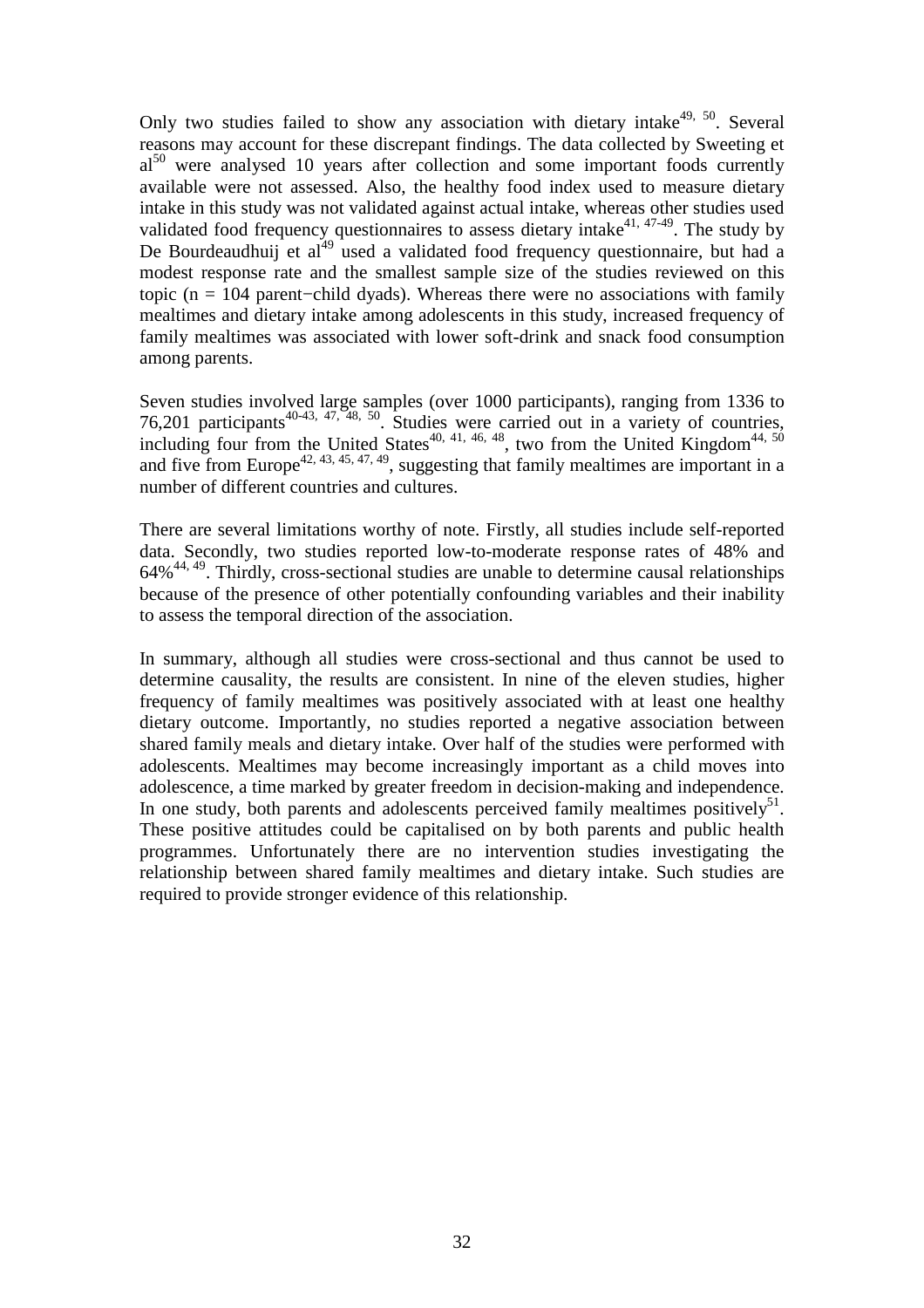| <b>Study</b>                     | A positive association<br>between healthful eating<br>and increased frequency<br>of family meals | No association           | A negative association<br>between healthful<br>eating and increased<br>frequency of family<br>meals |
|----------------------------------|--------------------------------------------------------------------------------------------------|--------------------------|-----------------------------------------------------------------------------------------------------|
| <b>Cross-sectional studies</b>   |                                                                                                  |                          |                                                                                                     |
| De Bourdeaudhuij &               |                                                                                                  | Soft drinks, fruit,      |                                                                                                     |
| Van Oost 2000 <sup>49</sup>      |                                                                                                  | vegetables, fat, general |                                                                                                     |
|                                  |                                                                                                  | healthy eating, snacks   |                                                                                                     |
| Gillman et al 2000 <sup>41</sup> | T Fruit, vegetables,                                                                             |                          |                                                                                                     |
|                                  | energy, fibre,                                                                                   |                          |                                                                                                     |
|                                  | micronutrients                                                                                   |                          |                                                                                                     |
|                                  | $\downarrow$ Trans and saturated fat.                                                            |                          |                                                                                                     |
|                                  | glycaemic load, fried                                                                            |                          |                                                                                                     |
|                                  | food, and soda                                                                                   |                          |                                                                                                     |
| Roos et al $2001^{42}$           | T Raw vegetables                                                                                 |                          |                                                                                                     |
| Cooke 2003 <sup>44</sup>         | ↑ Fruit and vegetables                                                                           |                          |                                                                                                     |
| Haapalahti et al                 | ↑ Juice                                                                                          |                          |                                                                                                     |
| $2003^{45}$                      | $\downarrow$ Sweets, fast food, and                                                              |                          |                                                                                                     |
|                                  | unhealthy eating                                                                                 |                          |                                                                                                     |
| Hannon et al 2003 <sup>46</sup>  | T Fruit and vegetables                                                                           | Fat                      |                                                                                                     |
| Neumark-Sztainer et              | ↑ Fruit, vegetables,                                                                             | Fat                      |                                                                                                     |
| al 2003 <sup>47</sup>            | calcium-rich foods,                                                                              |                          |                                                                                                     |
|                                  | micronutrients                                                                                   |                          |                                                                                                     |
|                                  | $\downarrow$ Soft drinks and snacks                                                              |                          |                                                                                                     |
| Videon & Manning                 | ↑ Fruit, vegetables, dairy                                                                       |                          |                                                                                                     |
| $2003^{43}$                      | $\downarrow$ Skipping meals                                                                      |                          |                                                                                                     |
| Sweeting & West                  |                                                                                                  | Less healthy eating or   |                                                                                                     |
| $2005^{50}$                      |                                                                                                  | unhealthy snacking       |                                                                                                     |
| Larson et al 2006 <sup>48</sup>  | ↑ Milk, ↑ Dairy                                                                                  | calcium                  |                                                                                                     |
| Fitzpatrick et al                | ↑ Fruit and vegetables,                                                                          |                          |                                                                                                     |
| $2007^{40}$                      | milk                                                                                             |                          |                                                                                                     |
| <b>Total number of</b>           |                                                                                                  |                          |                                                                                                     |
| studies $= 11$                   | 9                                                                                                | 5                        | $\bf{0}$                                                                                            |

#### **Table 1a. Summary of studies investigating the relationship between shared family meals and healthful eating among families**

#### **Table 1b. Summary of studies investigating the relationship between shared family meals and dietary outcomes among families**

| Dietary outcome                | <b>Number of studies</b><br>showing a positive<br>association between<br>dietary outcome and<br>increased frequency of<br>family meals | <b>Number of studies</b><br>showing no<br>association | <b>Number of studies</b><br>showing a negative<br>association between<br>dietary outcome and<br>increased frequency of<br>family meals |  |  |  |
|--------------------------------|----------------------------------------------------------------------------------------------------------------------------------------|-------------------------------------------------------|----------------------------------------------------------------------------------------------------------------------------------------|--|--|--|
| <b>Cross-sectional studies</b> |                                                                                                                                        |                                                       |                                                                                                                                        |  |  |  |
| Fruit                          | 6                                                                                                                                      |                                                       | 0                                                                                                                                      |  |  |  |
| Vegetables                     | 6                                                                                                                                      |                                                       | 0                                                                                                                                      |  |  |  |
| Dairy/calcium/milk             | 4                                                                                                                                      |                                                       |                                                                                                                                        |  |  |  |
| General healthy                | 0                                                                                                                                      |                                                       |                                                                                                                                        |  |  |  |
| eating                         |                                                                                                                                        |                                                       |                                                                                                                                        |  |  |  |
| Micronutrients                 | $\mathfrak{D}$                                                                                                                         | $\Omega$                                              | 0                                                                                                                                      |  |  |  |
| Fibre                          |                                                                                                                                        | 0                                                     |                                                                                                                                        |  |  |  |
| $\downarrow$ Fat/fried foods   |                                                                                                                                        | 3                                                     |                                                                                                                                        |  |  |  |
| $\downarrow$ Soft drinks       | $\mathcal{D}_{\mathcal{L}}$                                                                                                            | $\mathfrak{D}$                                        |                                                                                                                                        |  |  |  |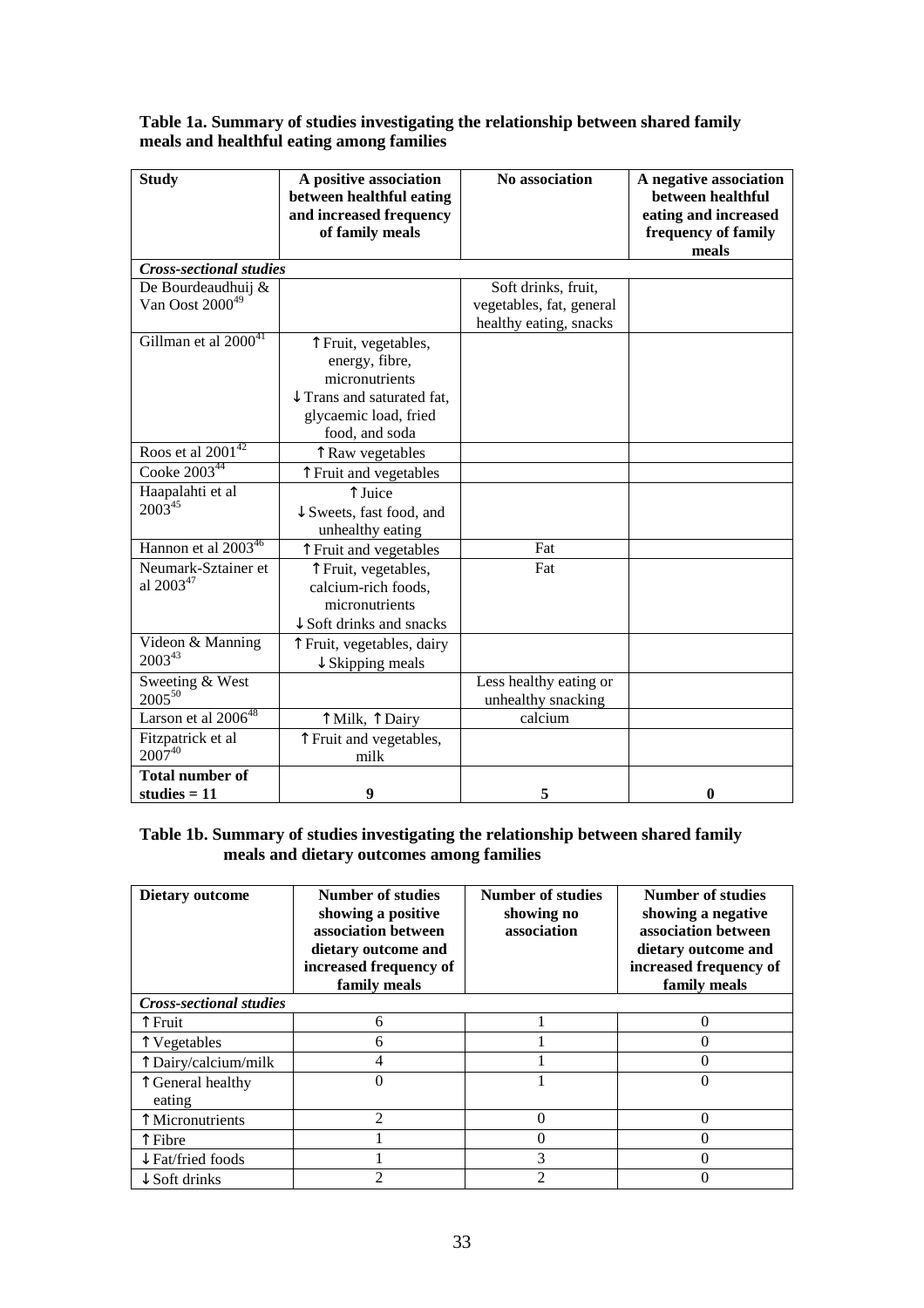| $\downarrow$ Fast food         |  |  |
|--------------------------------|--|--|
| $\downarrow$ Less healthy      |  |  |
| eating/snacking                |  |  |
| $\downarrow$ Skipping of meals |  |  |
| Total number of                |  |  |
| studies $= 11$                 |  |  |

### **3.2 Is television viewing during mealtimes associated with food habits and behaviours?**

Shared family mealtimes appear to positively influence diet quality among children. However these beneficial effects may be compromised if mealtimes are associated with television (TV) viewing. Five cross-sectional studies investigating the effects of TV viewing during mealtimes on dietary intake among families were identified<sup>15, 40, 52-</sup> <sup>54</sup> (see Tables 2a and 2b, and Appendix B).

One of these studies included only adult dietary intake as a means of assessing family intake<sup>52</sup>. In this study, increased TV viewing during mealtimes was associated with a reduction in fruit and vegetable intake, along with increased fat consumption among parents. The four remaining studies reported similar findings among children<sup>15, 40, 53,</sup> <sup>54</sup>. All five studies reported an inverse association between TV viewing and fruit and vegetable intake, while two studies showed higher intakes of high-energy drinks with higher levels of TV viewing<sup>53, 54</sup>. Lower intakes of grains, nuts and energy from carbohydrate were seen in one of the studies reviewed, along with higher intakes of pizza, red meat, caffeine<sup>53</sup> and  $fat^{52}$ .

The studies were carried out in a variety of countries, including three in the  $USA^{40, 52}$ ,  $53$ , one in Australia<sup>15</sup> and one in the Netherlands<sup>54</sup>. This suggests the detrimental effects of TV viewing during mealtimes affect a number of countries.

Again, all of the information collected in these studies was based on self-report. Other limitations include low response rates in two studies<sup>15, 52</sup>, and because all studies are cross-sectional causality cannot be determined. Despite these limitations, the results are consistent.

In summary, although only five studies were identified investigating the effects of TV viewing during family mealtimes, all studies consistently reported a negative influence on diet quality among families routinely watching TV during mealtimes. Importantly, no studies reported healthier intakes with increased TV viewing. The apparent benefits seen with increased shared family meals may therefore be compromised by routine TV viewing during meals. Therefore, attempts to increase shared family mealtimes should be accompanied by the recommendation to limit TV viewing during this time.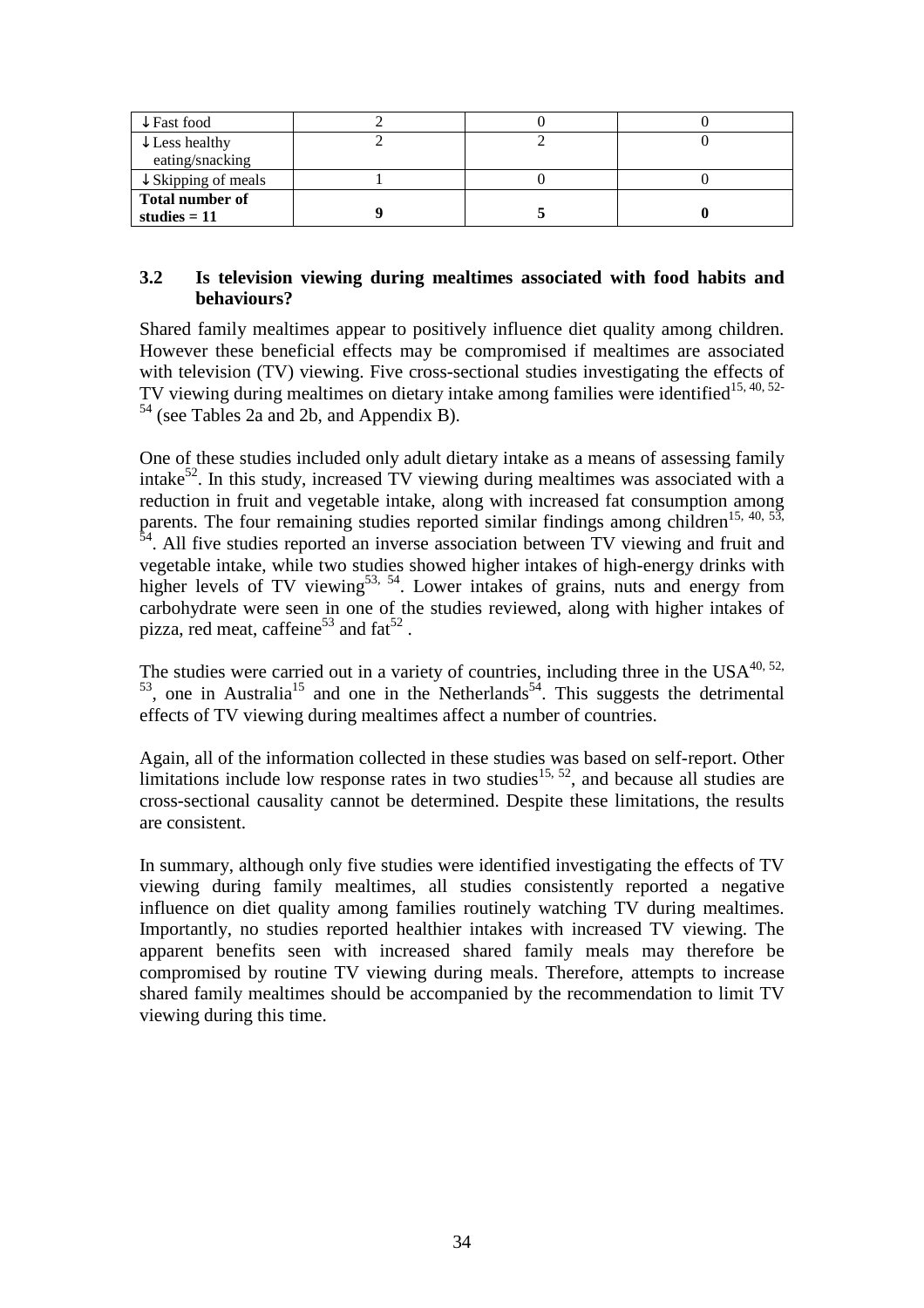#### **Table 2a. Summary of studies investigating the relationship between TV viewing during dinner and healthful eating among families**

| <b>Study</b>                                             | A positive association<br>between healthful<br>eating and increased<br>TV watching during<br>dinner | No association                                                  | A negative association<br>between healthful<br>eating and increased<br>TV watching during<br>dinner     |
|----------------------------------------------------------|-----------------------------------------------------------------------------------------------------|-----------------------------------------------------------------|---------------------------------------------------------------------------------------------------------|
| <b>Cross-sectional studies</b>                           |                                                                                                     |                                                                 |                                                                                                         |
| Coon et al $2001^{53}$                                   |                                                                                                     |                                                                 | $\downarrow$ Grains, fruit,<br>vegetables, nuts, energy<br>from carbohydrate<br>↑ Pizza, soda, caffeine |
| Boutelle et al 2003 <sup>52</sup><br>(adult intake only) |                                                                                                     |                                                                 | $\downarrow$ Fruit and vegetables<br>$\uparrow$ Fat                                                     |
| Campbell et al 2006 <sup>15</sup>                        |                                                                                                     | Vegetables, savoury<br>and sweet snacks, high-<br>energy drinks | T Energy intake                                                                                         |
| Fitzpatrick et al 2007 <sup>40</sup>                     |                                                                                                     | Dairy                                                           | $\downarrow$ Fruit and vegetables                                                                       |
| Kremers et al 2007 <sup>54</sup>                         |                                                                                                     |                                                                 | T Sweetened beverages                                                                                   |
| <b>Total number of</b><br>studies $= 5$                  |                                                                                                     |                                                                 | 5                                                                                                       |

#### **Table 2b. Summary of studies investigating the relationship between television viewing during dinner and dietary outcomes among families**

| <b>Dietary outcome</b>                                 | <b>Number of studies</b><br>showing a positive<br>association between<br>dietary outcome and<br>increased TV<br>watching during<br>meals | <b>Number of studies</b><br>showing no<br>association | <b>Number of studies</b><br>showing a negative<br>association between<br>dietary outcome and<br>increased TV<br>watching during<br>meals |
|--------------------------------------------------------|------------------------------------------------------------------------------------------------------------------------------------------|-------------------------------------------------------|------------------------------------------------------------------------------------------------------------------------------------------|
| <b>Cross-sectional studies</b>                         |                                                                                                                                          |                                                       |                                                                                                                                          |
| ↑ Fruit                                                | $\overline{0}$                                                                                                                           | $\theta$                                              | 3                                                                                                                                        |
| T Vegetables                                           | $\boldsymbol{0}$                                                                                                                         |                                                       | 3                                                                                                                                        |
| ↑ Dairy                                                | $\boldsymbol{0}$                                                                                                                         |                                                       | 0                                                                                                                                        |
| Grains                                                 | $\overline{0}$                                                                                                                           | $\theta$                                              |                                                                                                                                          |
| T Energy from<br>carbohydrate                          | $\overline{0}$                                                                                                                           | $\theta$                                              |                                                                                                                                          |
| ↑ Nuts                                                 | $\boldsymbol{0}$                                                                                                                         | $\boldsymbol{0}$                                      |                                                                                                                                          |
| $\downarrow$ Fat                                       | $\overline{0}$                                                                                                                           | $\boldsymbol{0}$                                      |                                                                                                                                          |
| $\downarrow$ High-energy<br>drinks/sweetened<br>drinks | $\overline{0}$                                                                                                                           | 1                                                     | $\overline{2}$                                                                                                                           |
| $\downarrow$ Sweet and savoury<br>snacks               | $\theta$                                                                                                                                 | 1                                                     | $\theta$                                                                                                                                 |
| $\downarrow$ Energy                                    | $\theta$                                                                                                                                 | $\theta$                                              |                                                                                                                                          |
| $\downarrow$ Pizza                                     | $\theta$                                                                                                                                 | $\theta$                                              |                                                                                                                                          |
| Caffeine                                               | $\theta$                                                                                                                                 | $\theta$                                              |                                                                                                                                          |
| <b>Total number of</b>                                 |                                                                                                                                          |                                                       |                                                                                                                                          |
| studies $= 5$                                          | $\bf{0}$                                                                                                                                 | $\mathbf{2}$                                          | 5                                                                                                                                        |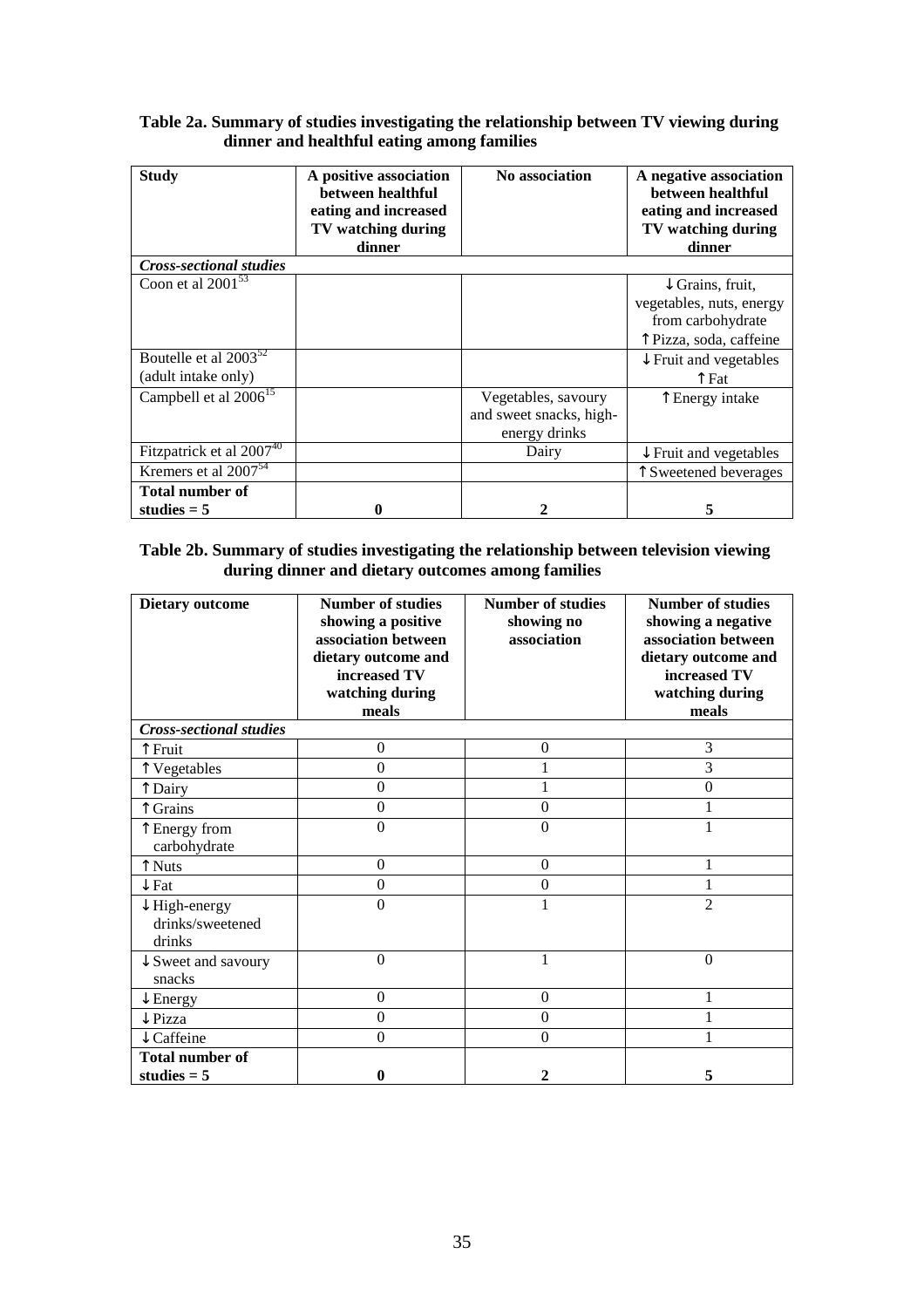### **3.3 Is parental modelling associated with food habits and behaviours?**

Serving as role models may be one pathway by which parents shape their children's dietary habits. Clustering of dietary habits within families indicates that children may mimic the behaviour of their parents.

In total, 25 studies examined the relationship between parental modelling and dietary intake (see Tables 3a and 3b, and Appendix C). Twenty-four observational studies (23 cross-sectional and one cohort) and one intervention study were identified. In 16 studies, parental modelling was assessed by comparing dietary intakes of parents and their children<sup>44, 55-68</sup>, whereas 14 studies used specific questionnaires to measure parental modelling<sup>15, 49, 55, 56, 66, 67, 69-76</sup>.

All 23 cross-sectional studies reported an association between family modelling and at least one dietary outcome measured. Fourteen studies showed a positive relationship between parental modelling and fruit<sup>44, 46, 49, 55, 59, 61, 62, 66-69, 72, 73, 76 and</sup> vegetable intake<sup>15, 44, 46, 55, 59, 60, 62, 66-69, 72, 73, 76</sup>, three with dairy/milk intake<sup>58, 62, 63</sup>, two with low-fat eating patterns<sup> $49, 69$ </sup>, and one for each of the following outcomes: general healthy eating<sup>56</sup>, snacks<sup>49</sup> and breakfast intake<sup>65</sup>. Children also appeared to be influenced by their parents' modelling of unhealthy dietary behaviours. Higher levels of parental modelling were associated with higher intakes of soft drinks in four studies<sup>57, 58, 67, 71</sup>, and sweet and savoury snack intake<sup>57</sup>, fat intake<sup>46</sup>, energy-dense foods<sup>74</sup>, take-out foods<sup>57</sup> and general unhealthy eating<sup>56</sup> in one study each. This indicates that children tend to model both their parents' healthy and unhealthy dietary patterns.

The single cohort study reported that breakfast intake by parents was significantly positively associated with adolescent breakfast eating<sup>64</sup>. This study involved a sample of 5448 participants. Only the breakfast meal was assessed, so information on modelling of other parental food habits is unknown.

The one intervention study, which by design provides more rigorous evidence, reported higher fruit and vegetable intakes with increased maternal modelling. This study randomised families to either an intervention group, which received dietary counselling to reduce cardiovascular risk over a 10-year period, or a control group. Increases were reported in fruit and vegetable intake among intervention children compared to control children, which matched their mothers' intakes<sup>75</sup>. Limitations of this study are that only one-day food records were used to measure parental intake, and parental modelling was only one aspect of the intervention.

The studies were performed in a number of countries, including 10 in the  $USA^{46, 58-60}$ ,  $^{63, 69, 71, 72, 74}$ , four in the UK<sup>44, 56, 61, 68</sup>, nine in Europe<sup>49, 55, 64-67, 73, 75, 76</sup> and two in Australia<sup>15, 57</sup>. A number of different ethnic groups were investigated, including African-American<sup>69</sup> and Mexican-American<sup>74</sup> samples. Consistent results across a number of different countries and ethnic groups suggest that parental modelling is important across a range of cultures. Seven analyses included large (over 1000 participants) and/or representative samples<sup>55, 63-66, 75, 76</sup>, including the results of the 1994/95 USDA Continuing Survey of Food Intakes by Individuals  $(CSFII)^{63}$ . These large sample sizes strengthen the level of evidence.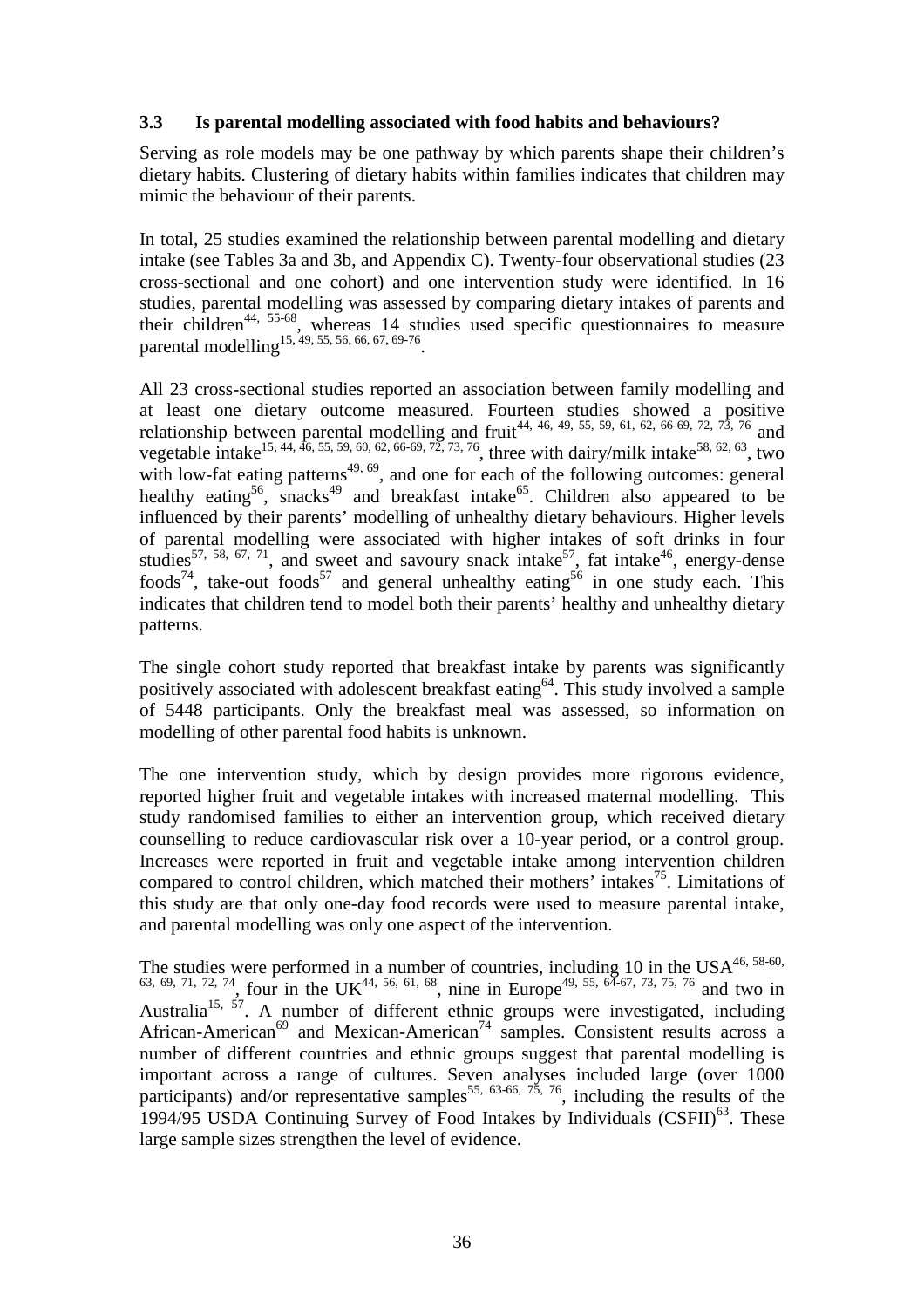There are limitations in some of the studies, however. Observational studies rely on self-report and are unable to determine a causal relationship. One study assessed attitudes to modelling as opposed to actual modelling<sup>74</sup>. Some of the studies that assessed modelling by comparing dietary intakes of parents and their children used different methods to assess parental and child food intake (e.g. a food frequency questionnaire versus a 24-hour recall)<sup>58-61</sup>. The cohort study was performed with a sample of twins, making the generalisability of results to non-twin populations questionable. A concern with the intervention study is that modelling was only one aspect of the intervention and so it is unclear whether modelling is the primary cause of dietary change in these studies.

In summary, the studies show consistent results. Twenty-two studies reported that healthful parental modelling is positively associated with healthy eating patterns among children. Of the 10 studies that investigated unhealthy modelling by parents, seven showed an increase in unhealthy eating among children. Importantly, no studies showed decreased healthy eating with increased healthy parental modelling. Hence most studies show that there are similarities between parents' and children's intakes. Parental modelling appears to have the potential to both positively and negatively influence the dietary intake of children, and parents should be aware that their dietary behaviour is likely to influence the dietary intake of their children.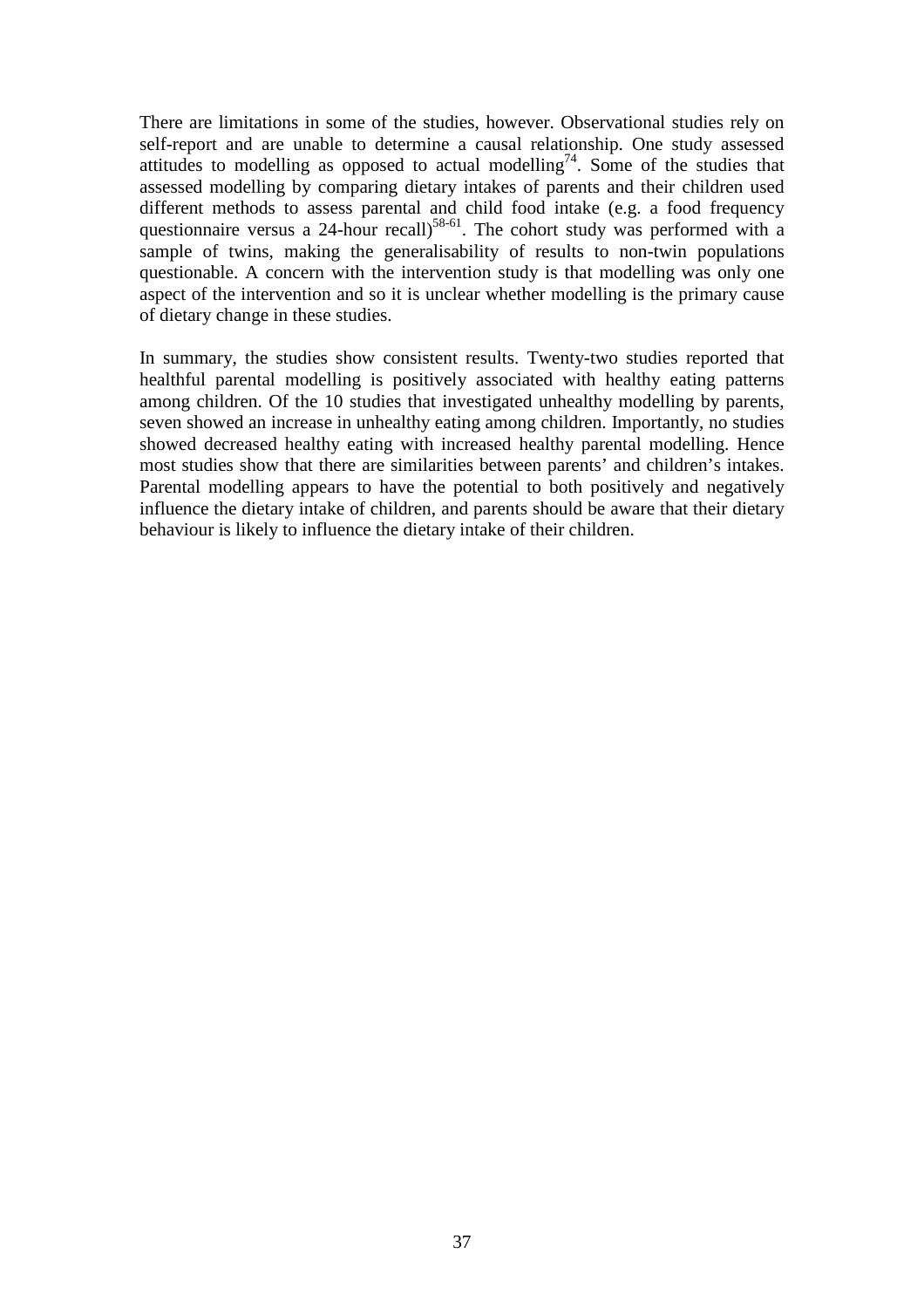| <b>Study</b>                                        | <b>Increased</b> intake<br>with increased<br>healthful parental<br>modelling | No association with<br>healthful parental<br>modelling | <b>Decreased</b><br>intake with<br>increased<br>healthful<br>parental<br>modelling | <b>Increased intake with</b><br>unhealthy parental<br>modelling | No association<br>with increased<br>unhealthy parental<br>modelling | <b>Decreased intake</b><br>with increased<br>unhealthy<br>parental<br>modelling |
|-----------------------------------------------------|------------------------------------------------------------------------------|--------------------------------------------------------|------------------------------------------------------------------------------------|-----------------------------------------------------------------|---------------------------------------------------------------------|---------------------------------------------------------------------------------|
| <b>Cross-sectional studies</b>                      |                                                                              |                                                        |                                                                                    |                                                                 |                                                                     |                                                                                 |
| Gibson et al 1998 <sup>61</sup>                     | Fruit                                                                        | Vegetables                                             |                                                                                    |                                                                 | Confectionery                                                       |                                                                                 |
| De Bourdeaudhuij<br>$&$ Van Oost 2000 <sup>49</sup> | Fruit, snacks and<br>lower fat intake                                        | Diet quality                                           |                                                                                    |                                                                 | Soft drinks                                                         |                                                                                 |
| Fisher et al $2000^{58}$                            | Milk                                                                         |                                                        |                                                                                    | Soft drinks                                                     |                                                                     |                                                                                 |
| Johnson et al 2001 <sup>63</sup>                    | Milk intake                                                                  |                                                        |                                                                                    |                                                                 |                                                                     |                                                                                 |
| Tibbs et al $2001^{69}$                             | Fruit, vegetables<br>and low fat intake                                      |                                                        |                                                                                    |                                                                 |                                                                     |                                                                                 |
| Fisher et al 2002 <sup>59</sup>                     | Fruit and vegetables                                                         |                                                        |                                                                                    |                                                                 |                                                                     |                                                                                 |
| Cooke et al 2003 <sup>44</sup>                      | Fruit and vegetables                                                         |                                                        |                                                                                    |                                                                 |                                                                     |                                                                                 |
| Galloway et al<br>$2003^{60}$                       | Vegetables                                                                   |                                                        |                                                                                    | Neophobia                                                       |                                                                     |                                                                                 |
| Hannon et al 2003 <sup>46</sup>                     | Fruit and vegetables                                                         |                                                        |                                                                                    | Fat                                                             |                                                                     |                                                                                 |
| Wardle et al $2003^{77}$                            | Fruit and vegetables                                                         |                                                        |                                                                                    |                                                                 |                                                                     |                                                                                 |
| Bere & Klepp<br>$2004^{55}$                         | Fruit and vegetables                                                         |                                                        |                                                                                    |                                                                 |                                                                     |                                                                                 |
| Brown & Ogden<br>200456                             | General healthy<br>eating                                                    |                                                        |                                                                                    | General unhealthy<br>eating                                     |                                                                     |                                                                                 |
| Grimm et al $2004^{71}$                             |                                                                              |                                                        |                                                                                    | Soft drinks                                                     |                                                                     |                                                                                 |
| Keski-Rahkonen et<br>al 2004 <sup>65</sup>          | <b>Breakfast</b>                                                             |                                                        |                                                                                    |                                                                 |                                                                     |                                                                                 |
| Vereecken et al<br>$2004^{67}$                      | Fruit and vegetables                                                         |                                                        |                                                                                    | Soft drinks,<br>confectionery                                   |                                                                     |                                                                                 |
| Young et al $2004^{72}$                             | Fruit and vegetables                                                         |                                                        |                                                                                    |                                                                 |                                                                     |                                                                                 |
| Hanson et al $2005^{62}$                            | Fruit and vegetables<br>(girls), dairy                                       | Fruit and vegetables<br>(boys)                         |                                                                                    |                                                                 |                                                                     |                                                                                 |

**Table 3a. Summary of studies investigating the relationship between parental modelling and healthful eating among children**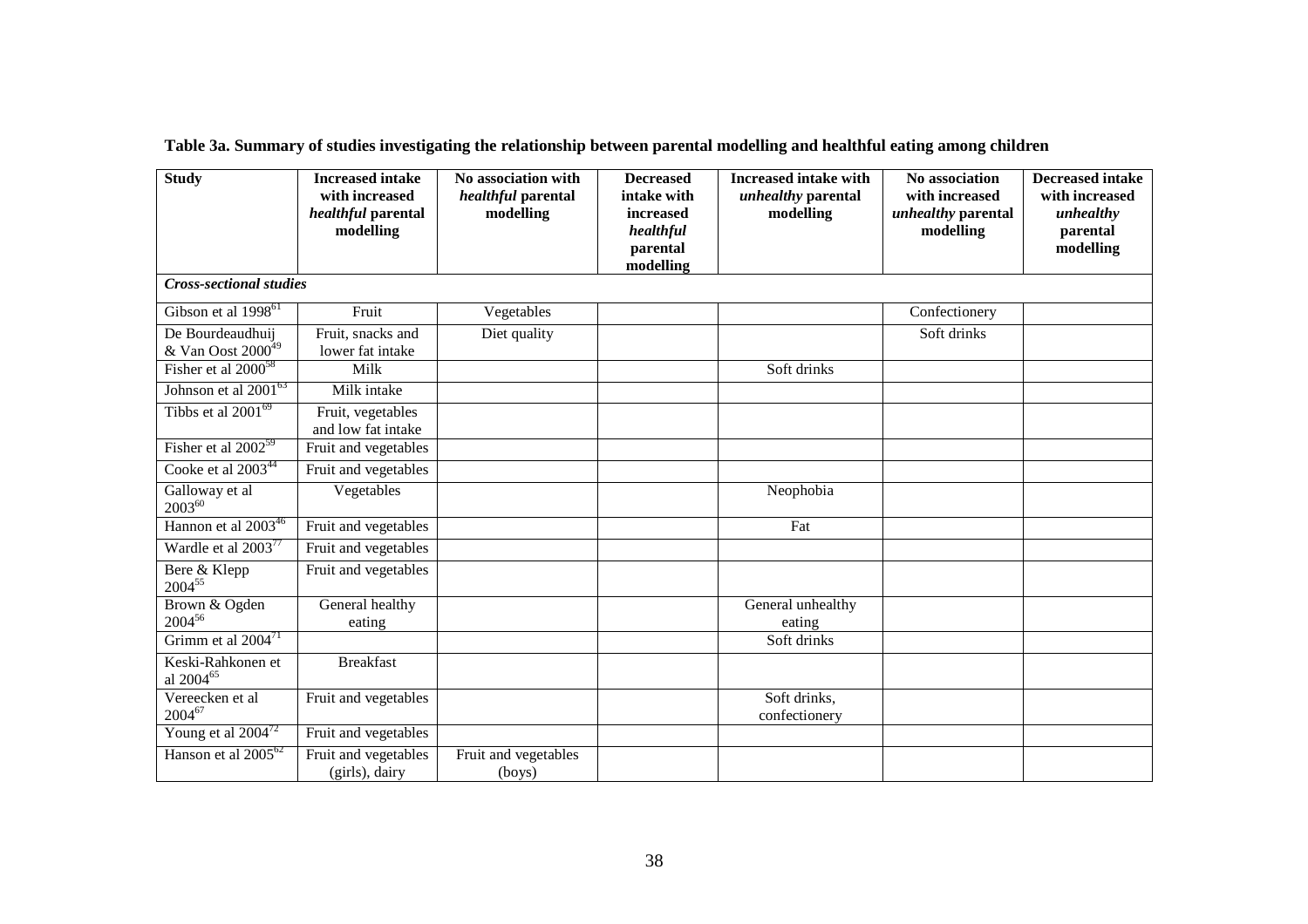| Vereecken et al<br>$2005^{73}$             | Fruit and vegetables |                                                                      |              |                                                               |                                                            |              |
|--------------------------------------------|----------------------|----------------------------------------------------------------------|--------------|---------------------------------------------------------------|------------------------------------------------------------|--------------|
| Campbell et al<br>$2006^{15}$              | Vegetables           |                                                                      |              |                                                               | Energy, high-energy<br>fluids, sweet and<br>savoury snacks |              |
| Matheson et al<br>200674                   |                      | Fruit, vegetables, %<br>energy from fat, sweet<br>and savoury snacks |              | Energy-dense foods                                            |                                                            |              |
| Wind et al $2006^{76}$                     | Fruit and vegetables |                                                                      |              |                                                               |                                                            |              |
| Campbell et al<br>$2007^{57}$              |                      |                                                                      |              | Savoury and sweet<br>snacks, take-out, high-<br>energy drinks |                                                            |              |
| Reinaerts et al<br>200766                  | Fruit and vegetables |                                                                      |              |                                                               |                                                            |              |
|                                            |                      |                                                                      |              |                                                               |                                                            |              |
| <b>Total number of</b><br>studies $= 23$   | 20                   | 4                                                                    | $\mathbf{0}$ | 8                                                             | 3                                                          | $\mathbf{0}$ |
| <b>Cohort studies</b>                      |                      |                                                                      |              |                                                               |                                                            |              |
| Keski-Rahkonen et<br>al 2003 <sup>64</sup> | <b>Breakfast</b>     |                                                                      |              |                                                               |                                                            |              |
| Total number of<br>studies $= 1$           | 1                    | $\boldsymbol{0}$                                                     | $\bf{0}$     | $\boldsymbol{0}$                                              | $\bf{0}$                                                   | $\bf{0}$     |
| <b>Intervention studies</b>                |                      |                                                                      |              |                                                               |                                                            |              |
| Talvia et al 2006 <sup>75</sup>            | Fruit and vegetables |                                                                      |              |                                                               |                                                            |              |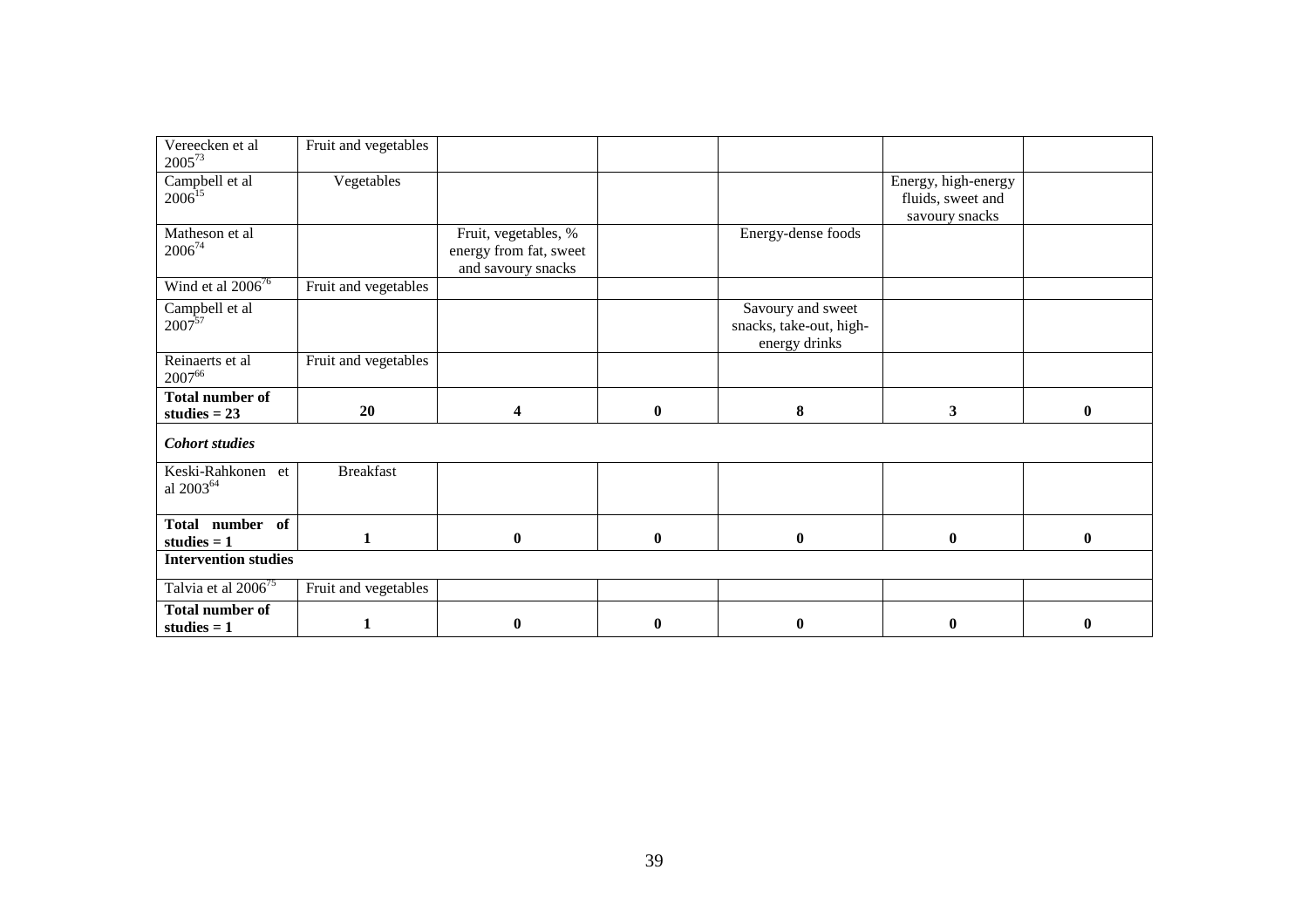| <b>Dietary outcome</b>                   | Number of<br>studies showing               | <b>Number of studies</b><br>showing no<br>association with | Number of<br>studies showing<br>lower intakes | Number of<br>studies showing     | <b>Number of studies</b><br>showing no<br>association with | Number of<br>studies showing<br>lower intakes |
|------------------------------------------|--------------------------------------------|------------------------------------------------------------|-----------------------------------------------|----------------------------------|------------------------------------------------------------|-----------------------------------------------|
|                                          | higher intakes with<br>increased healthful | increased healthful                                        | with increased                                | higher intakes with<br>increased | increased                                                  | with increased                                |
|                                          | parental modelling                         | parental modelling                                         | healthful parental                            | unhealthy parental               | unhealthy parental                                         | unhealthy parental                            |
|                                          |                                            |                                                            | modelling                                     | modelling                        | modelling                                                  | modelling                                     |
| <b>Cross-sectional studies</b>           |                                            |                                                            |                                               |                                  |                                                            |                                               |
| Fruit                                    | 14                                         | $\overline{2}$                                             | $\mathbf{0}$                                  |                                  |                                                            |                                               |
| Vegetables                               | $\overline{14}$                            | 3                                                          | $\mathbf{0}$                                  |                                  |                                                            |                                               |
| Milk/dairy/calcium                       | $\overline{3}$                             | $\boldsymbol{0}$                                           | $\Omega$                                      |                                  |                                                            |                                               |
| General healthy                          |                                            | $\mathbf{1}$                                               | $\mathbf{0}$                                  |                                  |                                                            |                                               |
| eating / diet quality                    |                                            |                                                            |                                               |                                  |                                                            |                                               |
| <b>Breakfast</b>                         |                                            | $\Omega$                                                   | $\Omega$                                      |                                  |                                                            |                                               |
| Low fat intake                           | $\overline{c}$                             |                                                            | $\boldsymbol{0}$                              |                                  |                                                            |                                               |
| High fat intake                          |                                            |                                                            |                                               | $\overline{c}$                   | $\mathbf{0}$                                               | $\overline{0}$                                |
| High-energy drinks                       |                                            |                                                            |                                               | $\overline{\mathbf{4}}$          | $\overline{c}$                                             | $\overline{0}$                                |
| Sweet/savoury                            |                                            |                                                            |                                               | $\overline{2}$                   |                                                            | $\Omega$                                      |
| snacks                                   |                                            |                                                            |                                               |                                  |                                                            |                                               |
| Take-out foods                           |                                            |                                                            |                                               |                                  | $\theta$                                                   | $\overline{0}$                                |
| General unhealthy                        |                                            |                                                            |                                               |                                  | $\mathbf{0}$                                               | $\overline{0}$                                |
| eating                                   |                                            |                                                            |                                               |                                  |                                                            |                                               |
| Energy-dense foods                       |                                            |                                                            |                                               |                                  | $\boldsymbol{0}$                                           | $\overline{0}$                                |
| Confectionery                            |                                            |                                                            |                                               |                                  | 1                                                          | $\overline{0}$                                |
| Energy                                   |                                            |                                                            |                                               | $\overline{0}$                   |                                                            | $\Omega$                                      |
| <b>Total number of</b><br>studies $= 23$ | 20                                         | 4                                                          | $\bf{0}$                                      | 8                                | 3                                                          | $\bf{0}$                                      |
| <b>Cohort studies</b>                    |                                            |                                                            |                                               |                                  |                                                            |                                               |
| <b>Breakfast</b>                         |                                            | $\mathbf{0}$                                               | $\mathbf{0}$                                  |                                  |                                                            |                                               |
| <b>Total number of</b>                   |                                            |                                                            |                                               |                                  |                                                            |                                               |
| studies $= 1$                            | 1                                          | $\boldsymbol{0}$                                           | 0                                             | $\boldsymbol{0}$                 | $\boldsymbol{0}$                                           | $\boldsymbol{0}$                              |
| <b>Intervention studies</b>              |                                            |                                                            |                                               |                                  |                                                            |                                               |

**Table 3b. Summary of studies investigating the relationship between parental modelling and dietary outcomes among children**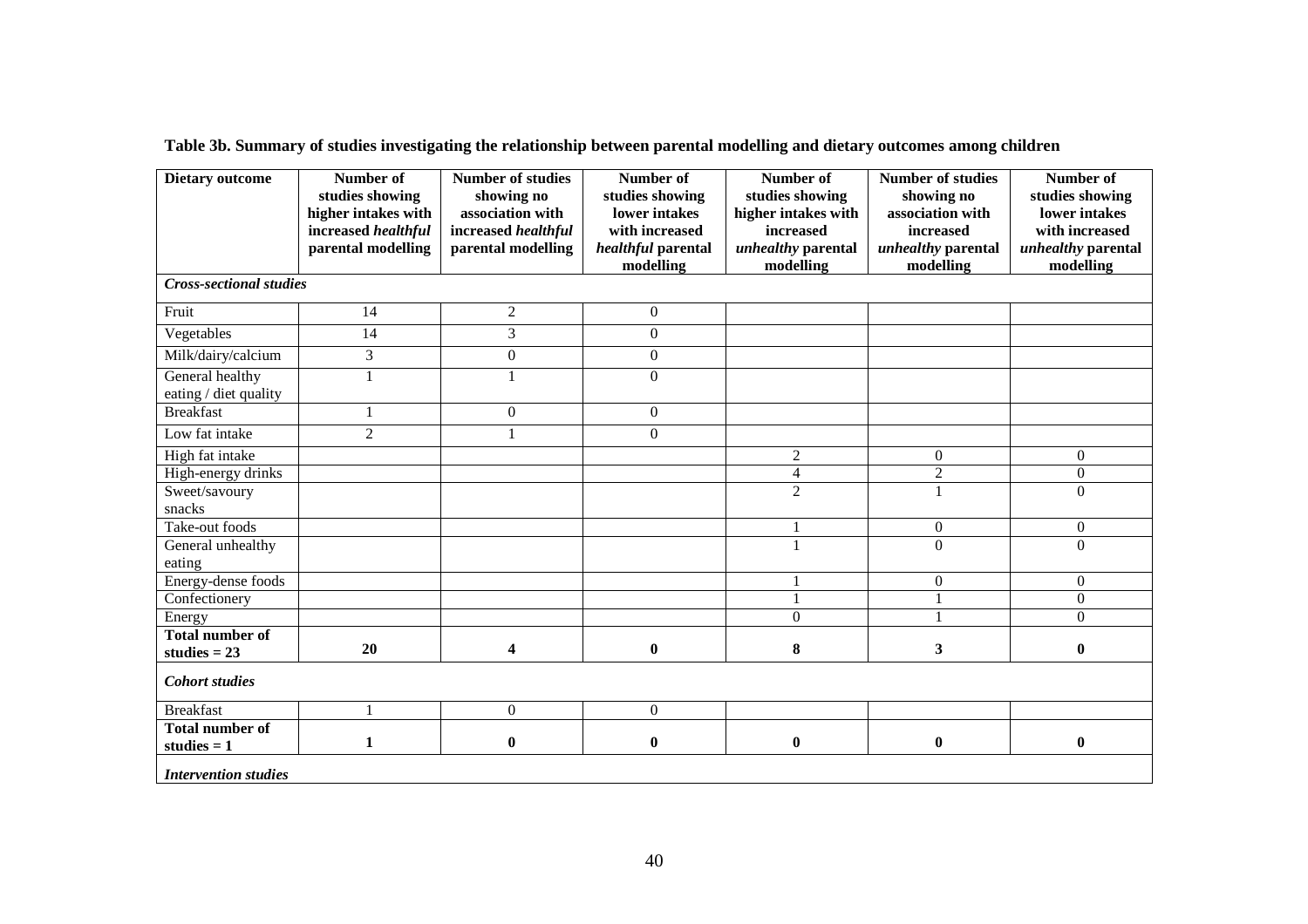| Fruit                            |  |  |  |
|----------------------------------|--|--|--|
| Vegetables<br>$ -$               |  |  |  |
| Total number of<br>studies $= 1$ |  |  |  |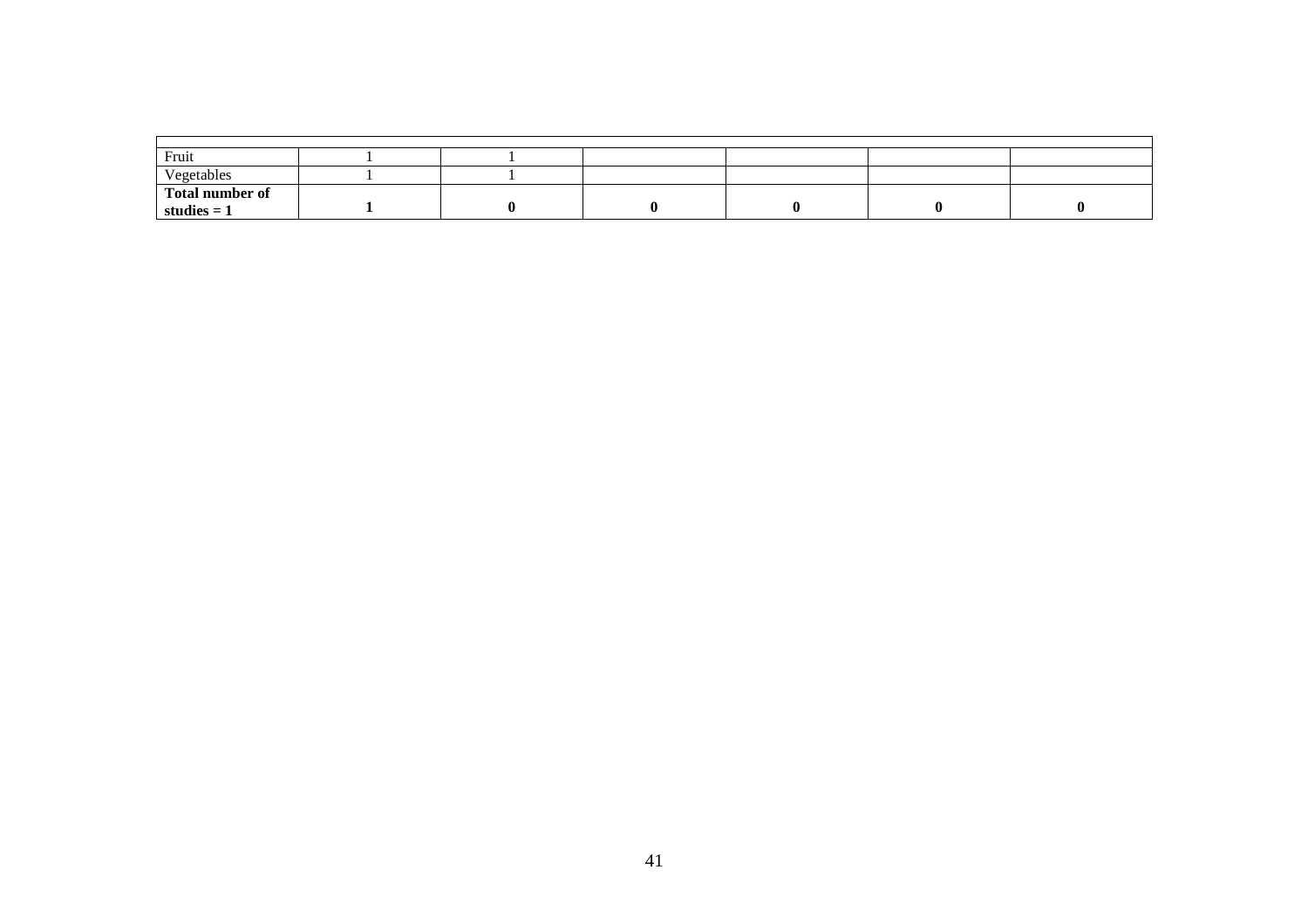## **3.4 Is parental support associated with food habits and behaviours?**

Parents may be able to influence their children's dietary practices by providing support and encouragement to develop healthy eating patterns. However, few studies have investigated this construct in relation to food habits and behaviours among children (see Tables 4a and 4b, and Appendix D). In total, we identified four studies meeting our criteria48, 72, 76, 78. All studies were cross-sectional and therefore do not provide a particularly strong evidence base, but the studies are consistent. Three of the four studies report a positive association between healthful eating and increased parental support<sup>48, 76,</sup> <sup>78</sup>. Parental support was positively associated with fruit and vegetable intake in two studies<sup>76, 78</sup>, and with dairy intake in one, although only in girls<sup>48</sup>. One study showed a positive relationship between parental facilitation (making the behaviour easier) and fruit and vegetable intake<sup>76</sup>. However, this study failed to show a relationship between parental encouragement and fruit and vegetable intake.

Three of the studies were performed in the USA<sup>48, 72, 78</sup> and one in Europe<sup>76</sup>. Two analyses involved large samples (over  $1000$  participants)<sup>48, 76</sup>. All studies used questionnaires to assess parental support.

There are limitations in some of these studies. All data were self-reported, and because all studies are cross-sectional causation cannot be inferred. The one study failing to show an association between parental support and dietary intake had a modest response rate<sup>72</sup>. Further studies are required to see whether parental support has different effects on girls and boys, as seen in one of the studies<sup>48</sup>.

In summary, although only few studies have investigated this construct, the research provides consistent evidence of a positive relationship between parental support and enhanced diet quality.

| <b>Study</b>                            | A positive association<br>between healthful<br>eating and increased<br>parental support | No association       | A negative association<br>between healthful<br>eating and increased<br>parental support |
|-----------------------------------------|-----------------------------------------------------------------------------------------|----------------------|-----------------------------------------------------------------------------------------|
| <b>Cross-sectional studies</b>          |                                                                                         |                      |                                                                                         |
| Young et al $2004^{72}$                 |                                                                                         | Fruit and vegetables |                                                                                         |
| Larson et al 2006 <sup>48</sup>         | T Calcium (girls)                                                                       | Calcium (boys)       |                                                                                         |
| Wind et al $2006^{76}$                  | ↑ Fruit and vegetables                                                                  | Fruit and vegetables |                                                                                         |
|                                         | (facilitation)                                                                          | (encouragement)      |                                                                                         |
| Zabinski et al $200\overline{6}^{78}$   | Fruit and vegetables                                                                    | Fat                  |                                                                                         |
| <b>Total number of</b><br>studies $= 4$ |                                                                                         | 4                    |                                                                                         |

| Table 4a. Summary of studies investigating the relationship between parental support and |  |
|------------------------------------------------------------------------------------------|--|
| healthful eating among children                                                          |  |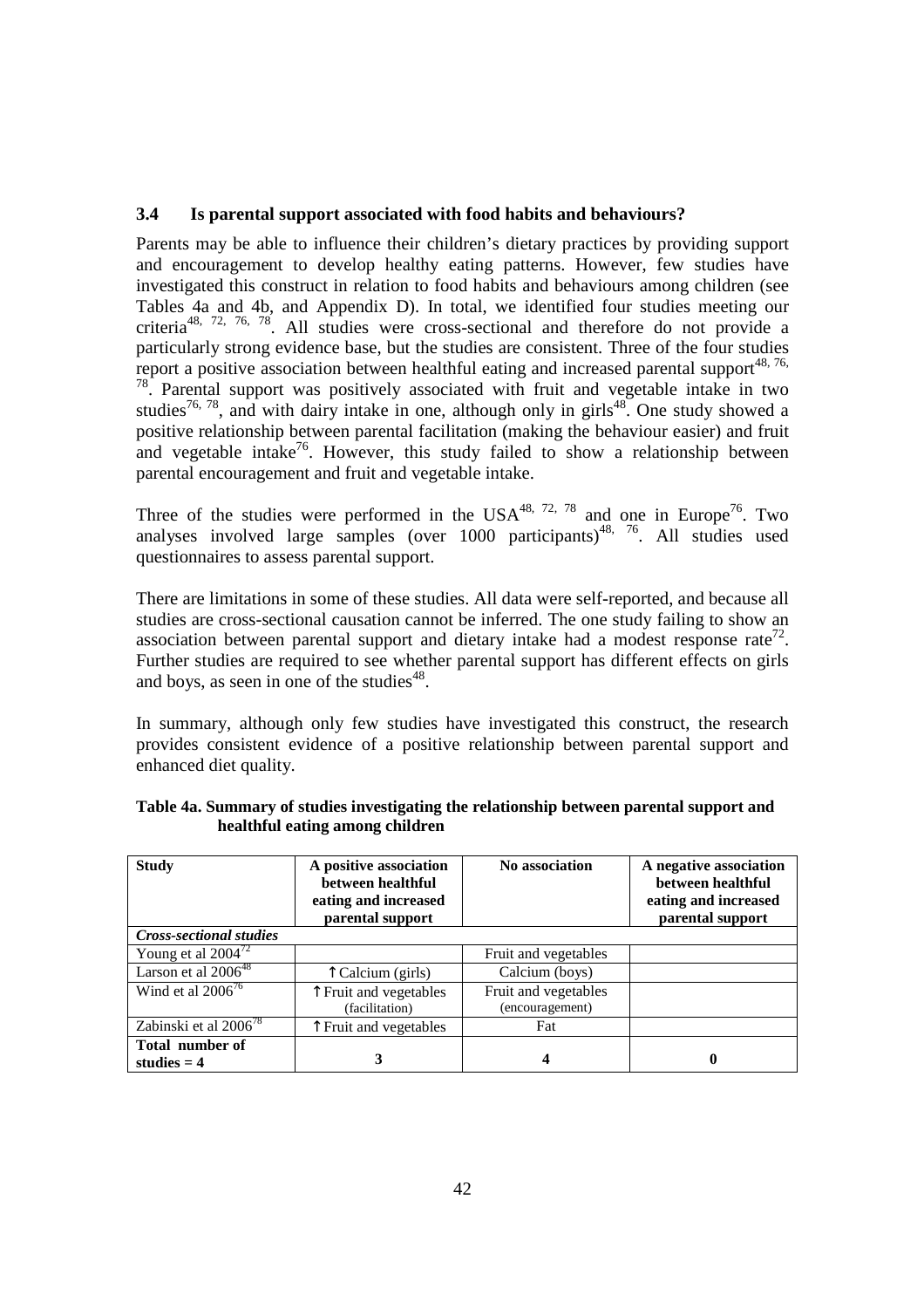| <b>Dietary outcome</b>                  | Number of studies<br>showing a positive<br>association between<br>dietary outcome and<br>increased parental<br>support | Number of studies<br>showing no association | <b>Number of studies</b><br>showing a negative<br>association between<br>dietary outcome and<br>increased parental<br>support |
|-----------------------------------------|------------------------------------------------------------------------------------------------------------------------|---------------------------------------------|-------------------------------------------------------------------------------------------------------------------------------|
| <b>Cross-sectional studies</b>          |                                                                                                                        |                                             |                                                                                                                               |
| Fruit                                   |                                                                                                                        | っ                                           |                                                                                                                               |
| Vegetables                              | 2                                                                                                                      | $\mathcal{D}$                               |                                                                                                                               |
| Calcium                                 |                                                                                                                        |                                             |                                                                                                                               |
| $\downarrow$ Fat                        |                                                                                                                        |                                             |                                                                                                                               |
| <b>Total number of</b><br>studies $= 4$ |                                                                                                                        |                                             |                                                                                                                               |

#### **Table 4b. Summary of studies investigating the relationship between parental support and dietary outcomes among children**

## **3.5 Is family interaction associated with food habits and behaviours?**

Family interaction encompasses both positive and negative behaviours. Family conflict and arguments, including arguments over food intake, could potentially negatively influence dietary quality and eating behaviour. Alternatively, family cohesion (a positive family climate or bonding) and connectiveness (family and parental care, understanding and attention children receive from their family) may positively influence dietary intake.

Few studies have investigated the relationship between family interaction and food habits and behaviours (see Tables 5a and 5b, and Appendix E). We identified four studies assessing this relationship<sup>49, 52, 57, 79</sup>. Again all the studies were cross-sectional, but all four studies produced consistent results, reporting healthful intakes with positive family interactions (cohesion and connectiveness) $^{49, 79}$  and less healthful intakes with increased levels of family conflict and arguments<sup>52, 57</sup>. In two studies, family arguments and conflict were associated with unhealthy dietary outcomes; namely, increased fat, sweet snacks and take-out intake<sup>52, 57</sup>. Boutelle et al<sup>52</sup> reported that family arguments during dinnertime were unrelated to two dietary outcomes: fruit and vegetable intake. This study, however, only reported adult intake as a reflection of family intake and suffered from a low response rate. One study reported that increased family cohesion was positively  $\frac{1}{2}$  associated with general healthy eating and vegetable intake<sup>49</sup>, while another reported that lower levels of family connectiveness were associated with a greater risk of inadequate fruit and vegetable intake<sup>79</sup>. The latter study involved a large sample of over  $32,000$ children, strengthening the evidence for this association.

There are limitations in some of the studies. Two papers suffered from low response rates<sup>49, 52</sup> and all studies relied on self-reported data. The cross-sectional nature of the studies indicate correlations without allowing for any inference of causality.

In summary, although there are few studies investigating the association between family interaction and dietary intake, the results from all four cross-sectional studies are consistent. Lower levels of family conflict and arguments and higher levels of family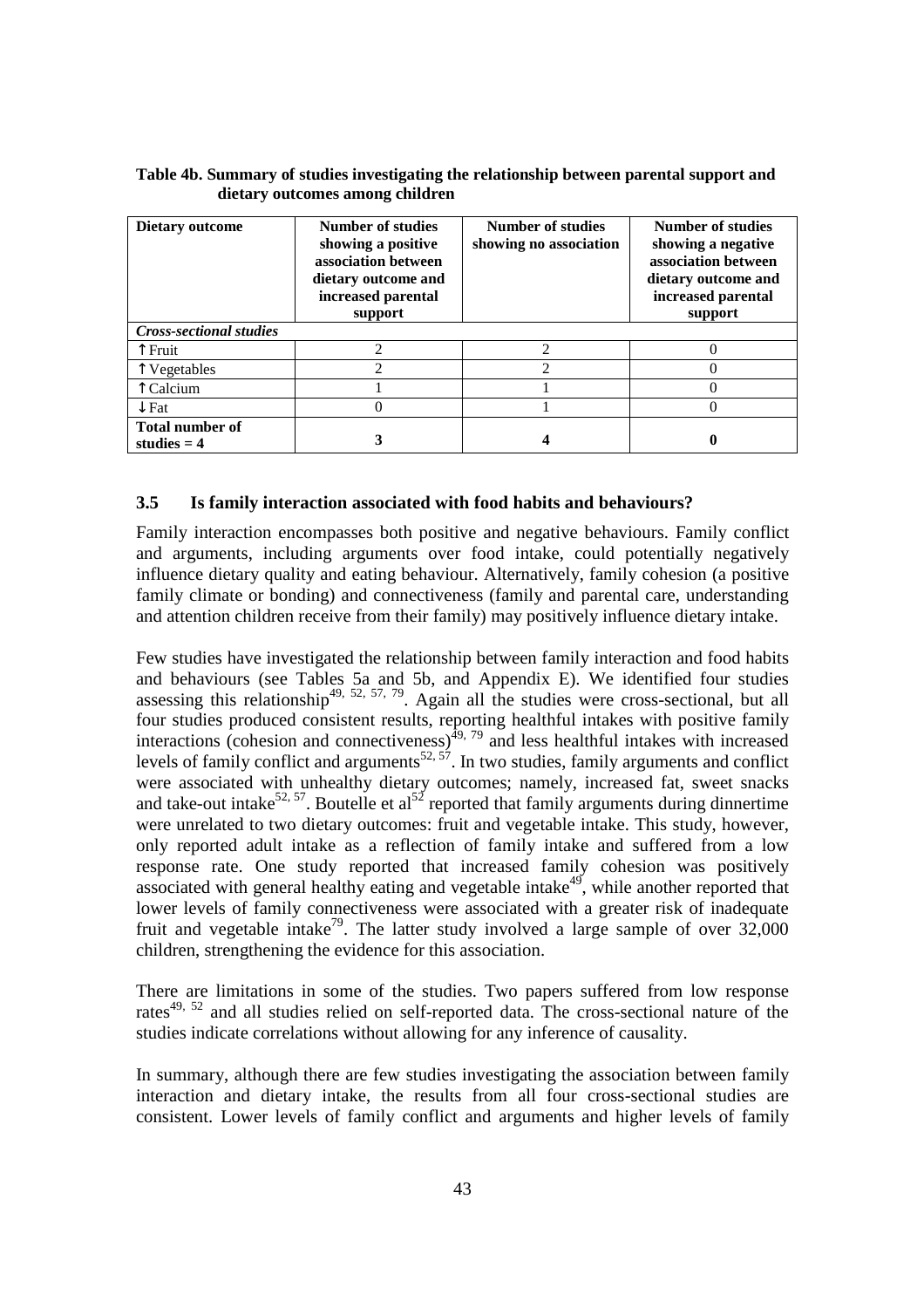cohesion and connectiveness are associated with more healthful dietary patterns among families.

| <b>Study</b>                                 | A positive association<br>between healthful<br>eating and positive<br>family interaction | No association           | A negative association<br>between healthful<br>eating and positive<br>family interaction |
|----------------------------------------------|------------------------------------------------------------------------------------------|--------------------------|------------------------------------------------------------------------------------------|
| <b>Cross-sectional studies</b>               |                                                                                          |                          |                                                                                          |
| Neumark-Sztainer et al<br>1996 <sup>79</sup> | T Fruit and vegetables                                                                   |                          |                                                                                          |
| De Bourdeaudhuij and                         | T Vegetables, general                                                                    | Fruit, fat, soft drinks, |                                                                                          |
| Van Oost $2000^{49}$                         | healthy eating                                                                           | snacks                   |                                                                                          |
| (higher levels of family)                    |                                                                                          |                          |                                                                                          |
| cohesion)                                    |                                                                                          |                          |                                                                                          |
| Boutelle et al $2003^{52}$                   | $\downarrow$ Fat                                                                         | Fruit and vegetables     |                                                                                          |
| (less conflict)                              |                                                                                          |                          |                                                                                          |
| Campbell et al $2007^{57}$                   | $\downarrow$ Sweet snacks and                                                            | Savoury snacks and       |                                                                                          |
| (less conflict)                              | takeout                                                                                  | high-energy drinks       |                                                                                          |
| <b>Total number of</b>                       |                                                                                          |                          |                                                                                          |
| studies $=$ 4                                | 4                                                                                        | 3                        | 0                                                                                        |

|                                 | Table 5a. Summary of studies investigating the relationship between family interaction and |
|---------------------------------|--------------------------------------------------------------------------------------------|
| healthful eating among children |                                                                                            |

#### **Table 5b. Summary of studies investigating the relationship between family interaction and dietary outcomes among children**

| Dietary outcome                                | Number of studies<br>showing a positive<br>association between<br>dietary outcome and<br>positive family<br>interaction | <b>Number of studies</b><br>showing no association | Number of studies<br>showing a negative<br>association between<br>dietary outcome and<br>positive family<br>interaction |
|------------------------------------------------|-------------------------------------------------------------------------------------------------------------------------|----------------------------------------------------|-------------------------------------------------------------------------------------------------------------------------|
| <b>Cross-sectional studies</b>                 |                                                                                                                         |                                                    |                                                                                                                         |
| Fruit                                          |                                                                                                                         | $\mathcal{D}_{\mathcal{L}}$                        | 0                                                                                                                       |
| Vegetables                                     | $\mathfrak{D}$                                                                                                          |                                                    |                                                                                                                         |
| General healthy<br>eating                      |                                                                                                                         | $\Omega$                                           | 0                                                                                                                       |
| $\downarrow$ Fat                               |                                                                                                                         |                                                    | 0                                                                                                                       |
| $\downarrow$ High-energy<br>drinks/soft drinks | 0                                                                                                                       | $\mathfrak{D}$                                     | 0                                                                                                                       |
| $\downarrow$ Fast foods / take-out             |                                                                                                                         | $\Omega$                                           | 0                                                                                                                       |
| $\downarrow$ Savoury snacks/<br>sweet snacks   | 0                                                                                                                       | $\mathfrak{D}$                                     | 0                                                                                                                       |
| <b>Total number of</b><br>studies $= 4$        |                                                                                                                         | 3                                                  |                                                                                                                         |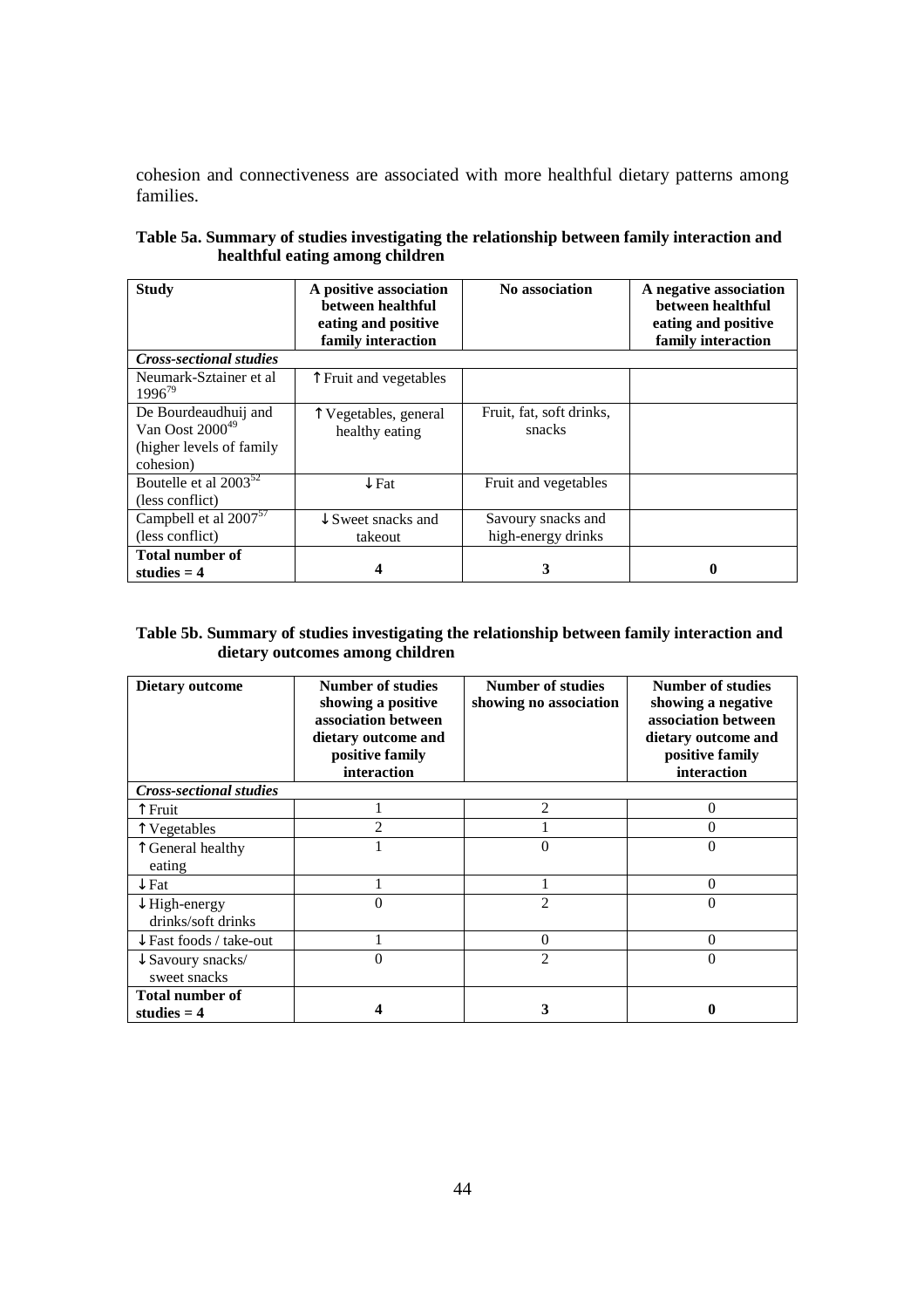## **3.6 Is self-efficacy associated with food habits and behaviours among children?**

Self-efficacy is confidence in one's ability to successfully perform a specific behaviour.<sup>80</sup>. Increasing a child's self-efficacy to consume more healthful foods and less unhealthy food in a variety of situations could potentially improve dietary intake. Fourteen studies were identified which examined the relationship between self-efficacy and dietary intake among children (see Tables 6a and 6b, and Appendix F). There were 12 cross-sectional studies<sup>48, 49, 55, 66, 72, 73, 76, 78, 81-84</sup> and two intervention studies  $85, 86$ .

All 12 cross-sectional studies reported a positive association with at least one healthful dietary outcome assessed. Ten studies reported a positive relationship with fruit<sup>49, 55, 66, 72,</sup> 73, 76, 78, 81-83 and nine with vegetable<sup>49, 55, 66, 72, 76, 78, 81-83</sup> intake. In addition at least one study reported a positive relationship between self-efficacy and higher intakes of calcium<sup>48</sup>, general healthy eating<sup>49</sup> and lower fat <sup>49</sup> and soft-drink intake<sup>84</sup>. Four studies also reported no association with at least one dietary outcome assessed. This included snack<sup>49</sup>, vegetable<sup>73</sup>, calcium (among boys)<sup>48</sup> and fat intakes<sup>78</sup>.

We only identified two intervention studies with a family component that proved successful at increasing self-efficacy  $85, 86$ . The study by Baranowski et al  $85$  was largely school-based, with family involvement through newsletters, home assignments and family nights. There was also a tendency for self-efficacy in the intervention group. After three years of intervention involving both school and family input, fruit and vegetable intake was higher compared to the control group. A second intervention study also involved both school and family components, this time in a group of Native North American families<sup>86</sup>. The intervention focused on knowledge and skill development related to healthy eating, physical activity and diabetes prevention. The family component informed parents of the healthy food and activity messages their children were learning at school. This included weekly messages on community radio stations, information booths at parent−teacher nights, and newsletters sent home with students. Messages included encouraging parents to turn off the TV and how to prepare healthy lunches and snacks for their children. Self-efficacy scores increased from baseline to post-intervention. The percentage of energy from fat decreased, although only significantly in boys.

Six of the analyses involved large samples (over 1000 participants) and/or representative samples from a variety of countries<sup>48, 55, 76, 82, 85</sup>. Six studies were performed in the USA<sup>48,</sup>  $72, 78, 81, 82, 85$ , seven in Europe<sup>49, 55, 66, 73, 76, 83, 84</sup> and one in Canada<sup>86</sup>. Although most of the studies used appropriate adjustment for multiple confounders, there were limitations in some. There were low to modest response rates in three studies $49, 72, 83$ . Most studies used food frequency questionnaires (FFQs) to assess dietary intake. Some FFQs were comprehensive (containing 149 food items), whereas others contained only two to four temptons to evaluate intake<sup>55, 72, 73, 76, 84</sup>. Three studies used a single 24-hour recall to assess dietary intake $81, 82, 86$ .

In summary, although the cross-sectional studies are unable to determine causality, the findings are consistent, especially for fruit and vegetable intake. All cross-sectional studies reported an association with higher self-efficacy and either higher intakes of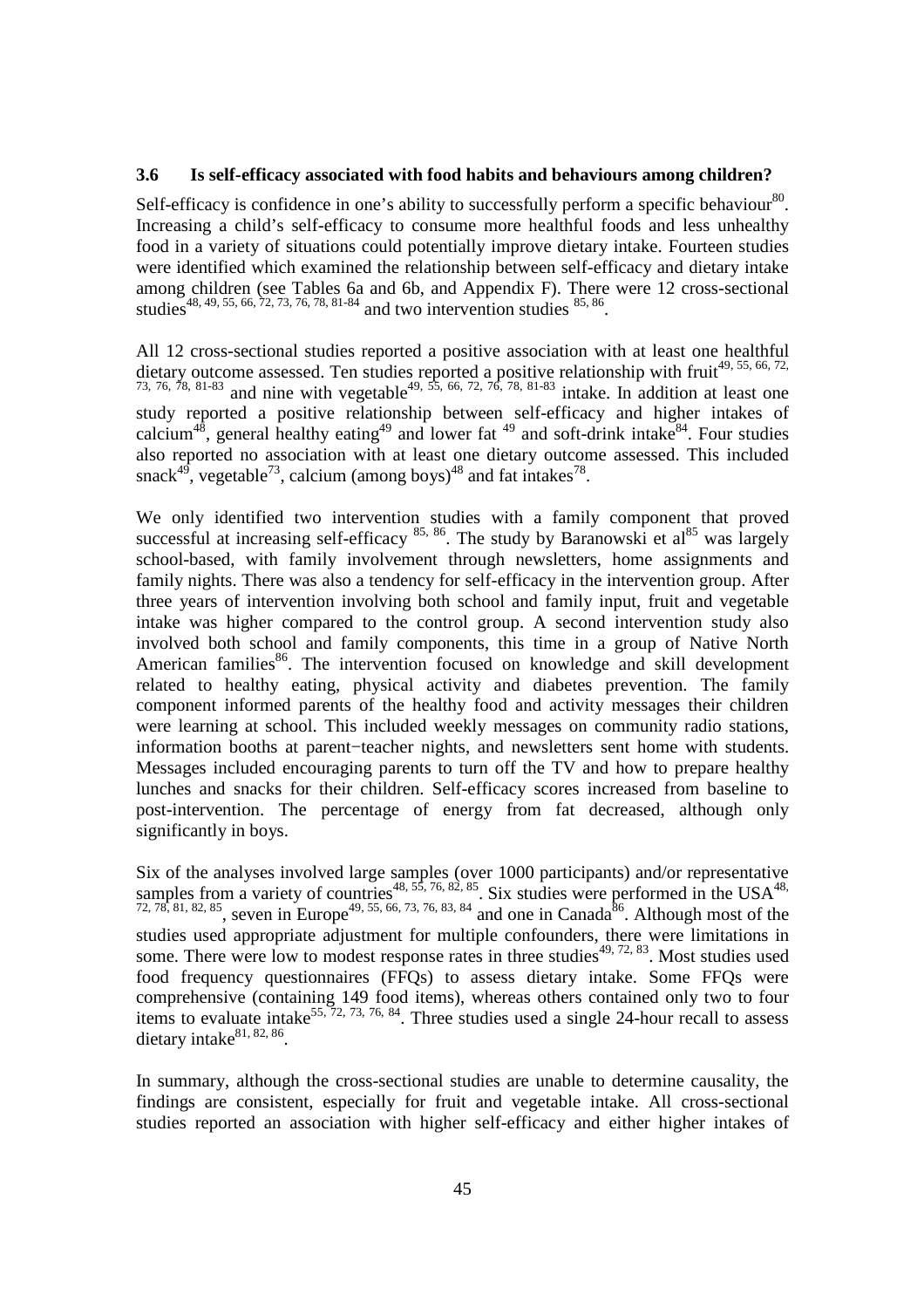healthful foods or lower intakes of unhealthy foods. Also, the two intervention studies reported more healthful intakes with increased self-efficacy.

| <b>Study</b>                             | A positive association<br>between healthful<br>eating and increased<br>self-efficacy | No association       | A negative association<br>between healthful<br>eating and increased<br>self-efficacy |
|------------------------------------------|--------------------------------------------------------------------------------------|----------------------|--------------------------------------------------------------------------------------|
| Cross-sectional                          |                                                                                      |                      |                                                                                      |
| Reynolds et al 1999 <sup>81</sup>        | T Fruit and vegetables                                                               |                      |                                                                                      |
| De Bourdeaudhuij &                       | Truit, vegetables,                                                                   | <b>Snacks</b>        |                                                                                      |
| Van Oost 2000 <sup>49</sup>              | healthy eating score                                                                 |                      |                                                                                      |
|                                          | $\downarrow$ Fat, less soft drink                                                    |                      |                                                                                      |
| Kratt et al 2000 <sup>82</sup>           | Fruit and vegetables                                                                 |                      |                                                                                      |
| Kremers et al 2003 <sup>83</sup>         | ↑ Fruit (indirectly)                                                                 |                      |                                                                                      |
| Bere & Klepp $2004^{55}$                 | T Fruit and vegetables                                                               |                      |                                                                                      |
| Young et al $2004^{72}$                  | ↑ Fruit and vegetables                                                               |                      |                                                                                      |
| Vereecken et al $2005^{73}$              | ↑ Fruit                                                                              | Vegetables           |                                                                                      |
| Larson et al $2006^{48}$                 | T Calcium (girls)                                                                    | Calcium (boys)       |                                                                                      |
| Wind et al $2006^{76}$                   | Fruit and vegetables                                                                 |                      |                                                                                      |
| Zabinski et al 2006 <sup>78</sup>        | T Fruit and vegetables<br>(in older children only)                                   | Fat                  |                                                                                      |
| Reinaerts et al 2007 <sup>66</sup>       | Fruit and vegetables                                                                 |                      |                                                                                      |
| van der Horst et al<br>200784            | $\downarrow$ Soft drink                                                              |                      |                                                                                      |
| <b>Total number of</b><br>studies $= 12$ | 12                                                                                   | 4                    | $\bf{0}$                                                                             |
| <b>Intervention studies</b>              |                                                                                      |                      |                                                                                      |
| Baranowski et al 2000 <sup>85</sup>      | T Vegetables (slightly)                                                              | Fruit                |                                                                                      |
| Saksvig et al 2005 <sup>86</sup>         | $\downarrow$ Fat (boys)                                                              | Sugar, fibre, energy |                                                                                      |
| <b>Total number of</b><br>studies $= 2$  | 2                                                                                    | 2                    | $\mathbf{0}$                                                                         |

| Table 6a. Summary of studies investigating the relationship between self-efficacy and |  |
|---------------------------------------------------------------------------------------|--|
| healthful eating among children                                                       |  |

#### **Table 6b. Summary of studies investigating the relationship between self-efficacy and dietary outcomes among children**

| <b>Dietary outcome</b>         | <b>Number of studies</b><br>showing a positive<br>association between<br>dietary outcome and<br>increased self-efficacy | <b>Number of studies</b><br>showing no association | <b>Number of studies</b><br>showing a negative<br>association between<br>dietary outcome and<br>increased self-efficacy |  |
|--------------------------------|-------------------------------------------------------------------------------------------------------------------------|----------------------------------------------------|-------------------------------------------------------------------------------------------------------------------------|--|
| <b>Cross-sectional studies</b> |                                                                                                                         |                                                    |                                                                                                                         |  |
| `Fruit                         | 10                                                                                                                      |                                                    |                                                                                                                         |  |
| Vegetables                     | Q                                                                                                                       |                                                    |                                                                                                                         |  |
| Calcium                        |                                                                                                                         |                                                    |                                                                                                                         |  |
| General healthy<br>eating      |                                                                                                                         |                                                    |                                                                                                                         |  |
| $\downarrow$ Snacks            |                                                                                                                         |                                                    |                                                                                                                         |  |
| $\downarrow$ Fat               |                                                                                                                         |                                                    |                                                                                                                         |  |
| $\downarrow$ Soft drinks       |                                                                                                                         |                                                    |                                                                                                                         |  |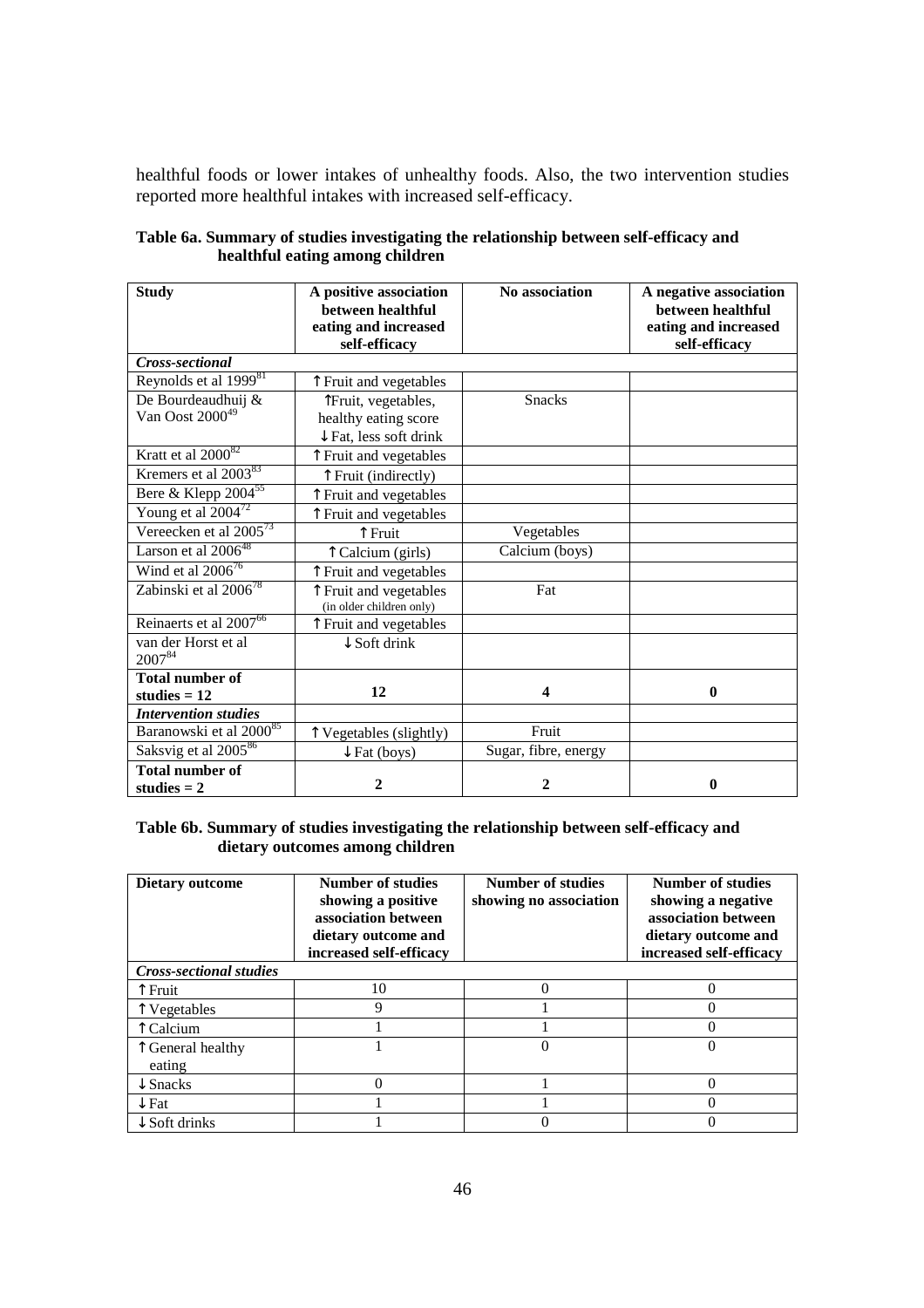| <b>Total number of</b><br>studies $= 12$ | 12 |  |
|------------------------------------------|----|--|
| <b>Intervention studies</b>              |    |  |
| Fruit                                    |    |  |
| Vegetables                               |    |  |
| Fibre                                    |    |  |
| $\downarrow$ Fat                         |    |  |
| $\downarrow$ Sugar                       |    |  |
| $\downarrow$ Energy                      |    |  |
| <b>Total number of</b><br>studies $= 2$  |    |  |

## **3.7 Is work−family spillover associated with food habits and behaviours?**

Given that the majority of adult males and females are in the workforce, the influence of work roles on family dietary behaviour is worth investigating. Work−family spillover describes the interface between work and family strains. Some families may struggle to fit in all the necessary activities before and/or after work, and as a result feel too tired, exhausted or stressed to provide healthy food on a regular basis. In total we identified eight observational studies that investigated the relationship between work−family spillover and dietary patterns among families (see Tables 7a and 7b, and Appendix G). Seven studies were cross-sectional, but somewhat heterogeneous. Three studies comprised in-depth qualitative interviews<sup>17, 87, 88</sup>, two specifically investigated the effect of maternal employment on dietary intakes among families<sup>47, 50</sup>, one assessed the presence of parents when children left and returned from home<sup>43</sup>, and one study involved a self-administered questionnaire in which participants were asked to assess the extent to which their jobs interfered with family life $8^9$ .

Four of the seven studies reported negative associations with healthful eating with higher levels of work–family spillover<sup>17, 47,  $\overline{87}$ , 88</sup>, while four studies showed no association<sup>43, 50,</sup> <sup>87, 89</sup>. One study showed a negative relationship with healthy eating with some individuals but not others, possibly reflecting the success of different coping strategies used by different participants<sup>87</sup>. Studies showing a negative relationship reported lower intakes of fruit, vegetables and dairy, less healthy food habits, and higher intakes of fast foods, convenience foods and junk food, and an increased incidence of skipping meals.

One cohort study examined dietary change from adolescence into adulthood<sup>90</sup>. Participants cited employment as influencing dietary change, reducing the time available to cook and prepare foods. This "time famine" induced by employment and family commitments was associated with smaller increases in intakes of fruit and vegetables over the 20-year assessment period.

The inconsistent results of these studies may reflect the heterogeneity of the assessment of work−family spillover in the different studies, or may reflect a variety of coping mechanisms used by some families to overcome or partially negate the work−family imbalance. Studies utilising in-depth interviews provided insights into the various coping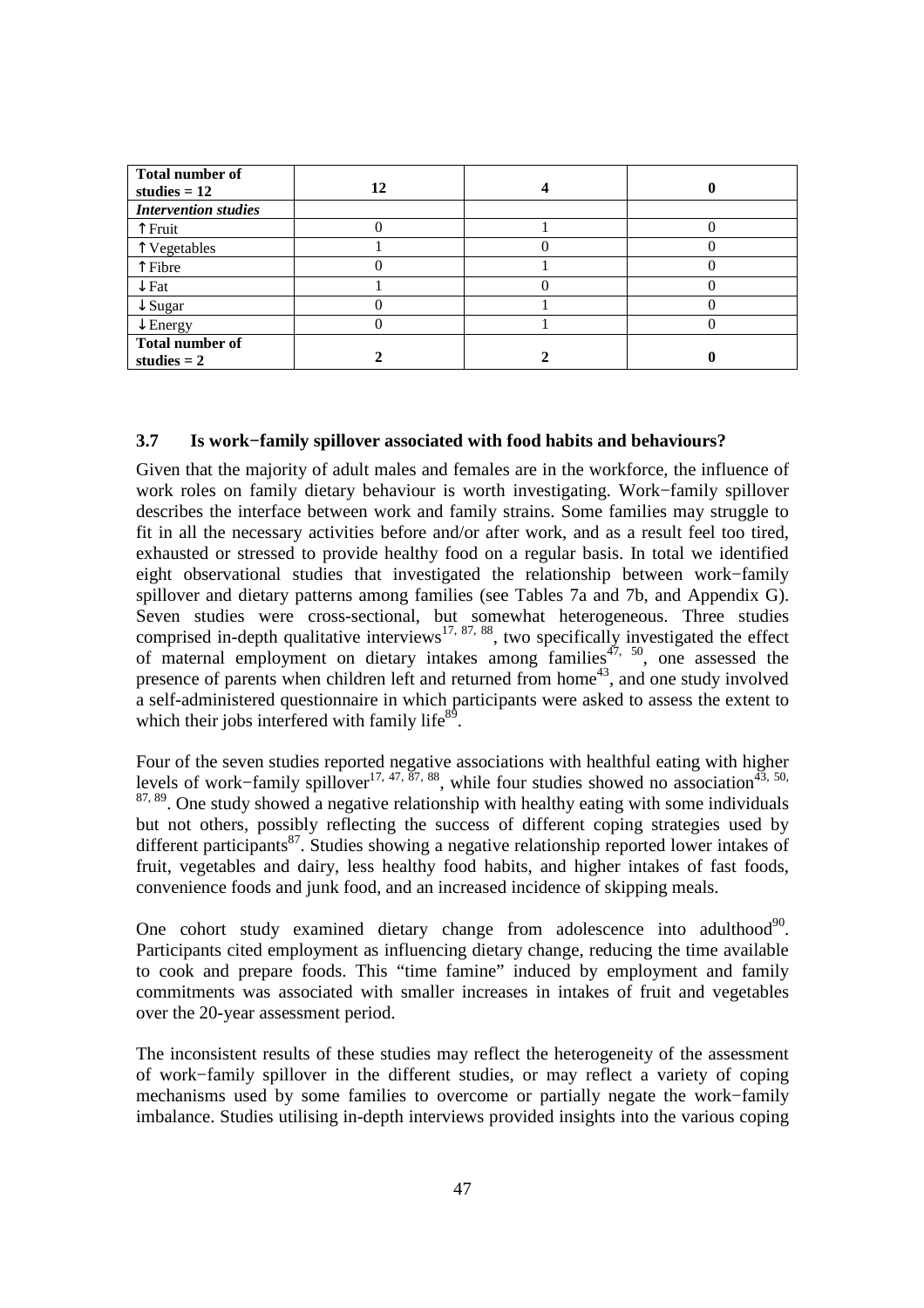strategies that may be useful for those struggling with work–family spillover<sup>17, 87, 88</sup>. These strategies included planning and cooking ahead, preparing multiple meals, sharing food and recipes at work, and sharing food preparation, shopping and cooking with other family members. Greater adoption of these coping strategies may be part of the reason why some studies have failed to show an effect of work−family spillover on eating habits. Other reasons for inconsistencies included no direct measure of dietary intake in three studies<sup>17, 87, 88</sup>, under-reporting in another<sup>47</sup>, and one study reported only a modest response rate<sup>89</sup>.

The majority of studies (five) were carried out in the  $USA^{17, 43, 47, 87, 88}$ , with one each in Scotland<sup>50</sup>, England<sup>90</sup> and Finland<sup>89</sup>. Four studies involved large samples (over 1000 participants)<sup>43, 47, 50, 89</sup>. The other studies, although smaller, provided more in-depth qualitative information on coping strategies and other factors related to work−family spillover $^{17, 87, 88}$ .

In summary, work−family spillover appears to affect dietary intake in some families, whereas others appear to have developed coping strategies to negate potential problems. For those who struggle for balance, their response appears to include higher amounts of take-out food, junk food and convenience food, meal skipping, and a reduced number of family meals. This is associated with feelings of limited time and energy available for food preparation or shopping. Although they are in the minority, others who find work and family life manageable employ strategies such as planning and cooking ahead, preparing multiple meals, and sharing food preparation/cooking/shopping within the family17, 87, 88. In addition, those finding work−family spillover unproblematic often have more flexible jobs, and mothers who reported having the cooking skills and confidence to cook a variety of meals reported greater time and priority for cooking<sup>88</sup>. These parents reported a sense of pride in food management skills. Those struggling with the work−family balance could potentially adopt some of these strategies.

| <b>Study</b>                          | A positive association<br>between healthful<br>eating and increased<br>levels of work-family<br>spillover | <b>No association</b>    | A negative association<br>between healthful<br>eating and increased<br>levels of work-family<br>spillover                   |
|---------------------------------------|-----------------------------------------------------------------------------------------------------------|--------------------------|-----------------------------------------------------------------------------------------------------------------------------|
| <b>Cross-sectional studies</b>        |                                                                                                           |                          |                                                                                                                             |
| Videon & Manning<br>$2003^{43}$       |                                                                                                           | Fruit, vegetables, dairy |                                                                                                                             |
| Devine et al 2003 <sup>87</sup>       |                                                                                                           | Healthy food choice      | $\downarrow$ Healthy food choice<br>↑ Skipping meals, fast<br>food, junk food                                               |
| Neumark-Sztainer et al<br>$2003^{47}$ |                                                                                                           |                          | $\downarrow$ Family meals<br>(indirectly: $\downarrow$ fruit,<br>vegetable, calcium-rich<br>foods<br>$\uparrow$ Soft drink) |
| Sweeting & West $2005^{50}$           |                                                                                                           | Healthy eating           |                                                                                                                             |

**Table 7a. Summary of studies investigating the relationship between work−family spillover and healthful eating among families**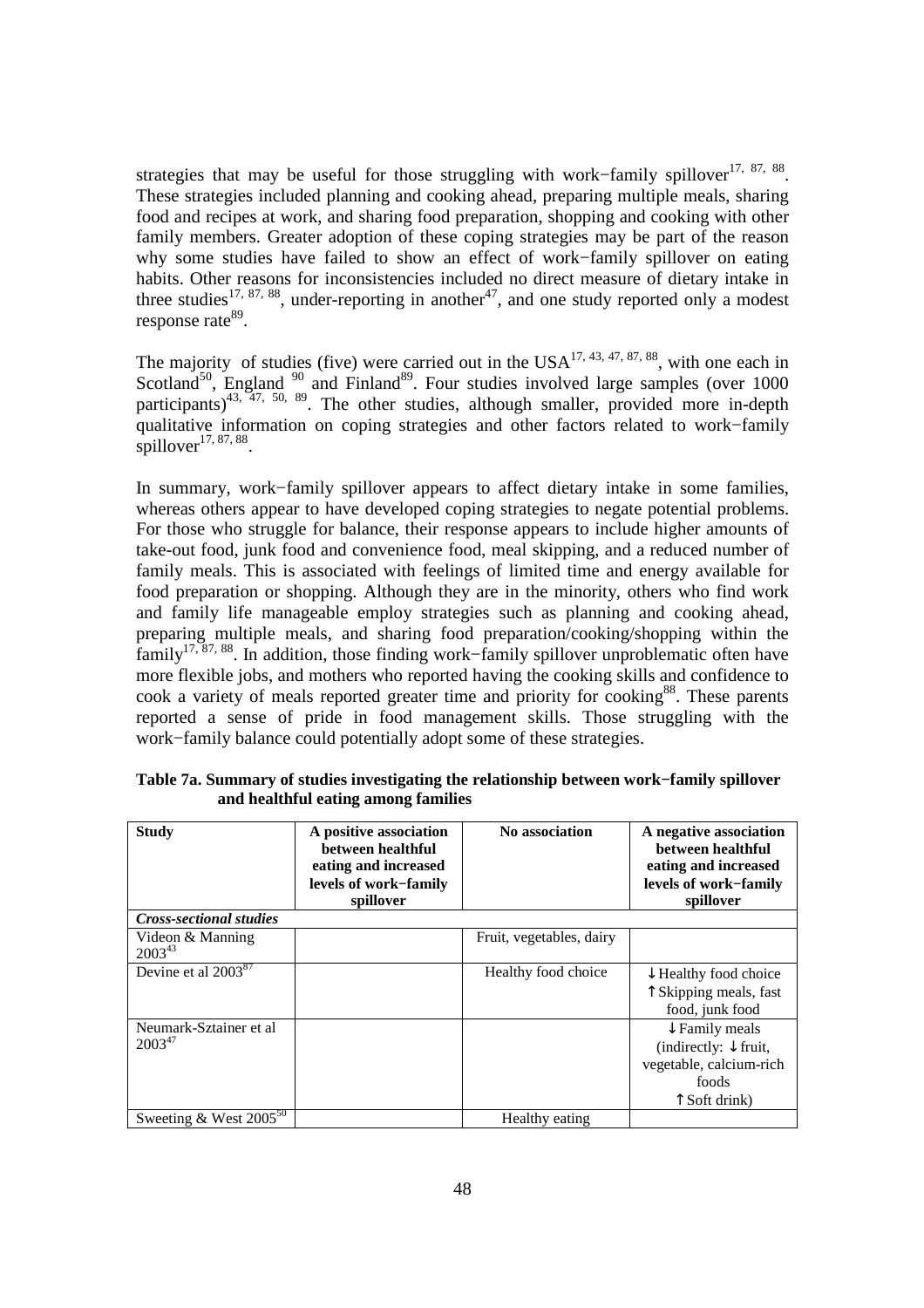| Devine et al $2006^{17}$ |   |                     | $\downarrow$ Healthy food choice  |
|--------------------------|---|---------------------|-----------------------------------|
| Roos et al $2006^{89}$   |   | Healthy food habits |                                   |
| Jabs et al $2007^{88}$   |   |                     | Fast food and                     |
|                          |   |                     | convenience food                  |
| <b>Total number of</b>   |   |                     |                                   |
| studies $= 7$            | 0 |                     |                                   |
| <b>Cohort studies</b>    |   |                     |                                   |
| Lake et al $2004^{90}$   |   |                     | $\downarrow$ Fruit and vegetables |
| <b>Total number of</b>   |   |                     |                                   |
| studies $= 1$            | 0 | 0                   |                                   |

#### **Table 7b. Summary of studies investigating the relationship between work−family spillover and dietary outcomes among families**

| <b>Dietary outcome</b>                        | <b>Number of studies</b><br>showing a positive<br>association between<br>dietary outcome and<br>higher levels of<br>work-family spillover | <b>Number of studies</b><br>showing no association | <b>Number of studies</b><br>showing a negative<br>association between<br>dietary outcome and<br>higher levels of<br>work-family spillover |
|-----------------------------------------------|-------------------------------------------------------------------------------------------------------------------------------------------|----------------------------------------------------|-------------------------------------------------------------------------------------------------------------------------------------------|
| <b>Cross-sectional studies</b>                |                                                                                                                                           |                                                    |                                                                                                                                           |
| ↑ Fruit                                       | $\overline{0}$                                                                                                                            |                                                    |                                                                                                                                           |
| Vegetables                                    | $\boldsymbol{0}$                                                                                                                          |                                                    |                                                                                                                                           |
| T Dairy / calcium-rich<br>foods               | 0                                                                                                                                         |                                                    |                                                                                                                                           |
| T Healthy food<br>habits/choice               | $\theta$                                                                                                                                  | $\overline{2}$                                     | $\overline{c}$                                                                                                                            |
| $\downarrow$ Soft drinks                      |                                                                                                                                           |                                                    |                                                                                                                                           |
| $\downarrow$ Fast food /<br>convenience foods |                                                                                                                                           |                                                    | $\mathfrak{D}$                                                                                                                            |
| $\downarrow$ Junk food                        |                                                                                                                                           |                                                    |                                                                                                                                           |
| $\downarrow$ Skipping meals                   |                                                                                                                                           |                                                    |                                                                                                                                           |
| <b>Total number of</b><br>studies $= 7$       | 0                                                                                                                                         | 4                                                  | 4                                                                                                                                         |
| <b>Cohort studies</b>                         |                                                                                                                                           |                                                    |                                                                                                                                           |
| ↑ Fruit                                       | 0                                                                                                                                         | $\overline{0}$                                     |                                                                                                                                           |
| T Vegetables                                  | 0                                                                                                                                         | $\theta$                                           |                                                                                                                                           |
| <b>Total number of</b><br>studies $= 1$       | 0                                                                                                                                         | $\boldsymbol{0}$                                   | 1                                                                                                                                         |

#### **3.8 Are parental feeding styles associated with food habits and behaviours?**

Parents use a variety of strategies and behaviours to control their children's food intake. Patterns of parental behaviour are referred to as "parenting styles". This construct proved to be the most complicated behaviour to evaluate, largely due to the number of different types of style assessed in the literature and the different cultural interpretations of each style. Also, many of the parenting styles appeared to be interrelated. In all, 19 crosssectional, one cohort and three intervention studies assessing parental style and dietary patterns were included in this review. Eleven parental feeding styles were identified (see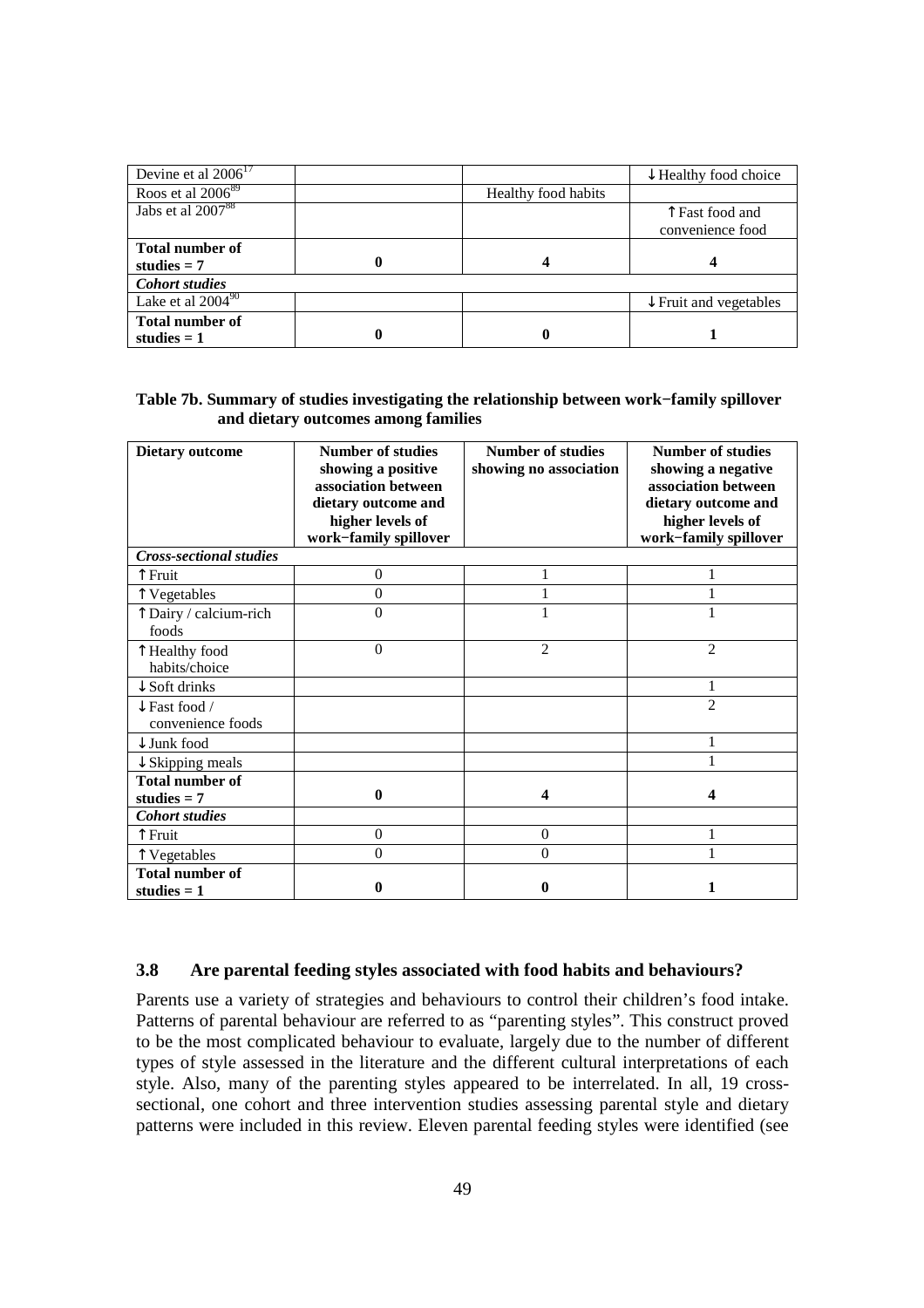Table 8, and Appendix H). Some styles were grouped together because we believed they were assessing similar behaviour.

Parental styles in general are categorised based on the quantity and quality of two underlying components: demandingness and responsiveness. Demandingness refers to the extent to which parents show control, demand maturity from their children, supervise, and confront their child when they disobey. Responsiveness refers to the extent to which parents show warmth, support, acceptance and involvement, and foster individuality, selfregulation and self-assertion<sup>91</sup>. In terms of feeding style, demandingness refers to *how* regulation *much* a parent encourages eating, whereas responsiveness refers to *how* a parent encourages eating<sup>91</sup>. Different styles largely reflect differences in the amount of autonomy given to children.

Two commonly described parental feeding styles are referred to as authoritative and authoritarian. An authoritative parenting style is characterised by parental involvement, reasoning, discussion, negotiation and structure, where parents are firm and supportive (high demandingness / high responsiveness). Conversely, an authoritarian style is characterised by restrictive and power-assertive behaviours, where parents have a high degree of control over child feeding practices (high demandingness / low responsiveness).

In general an authoritative parenting style was associated with healthy dietary intakes and habits. Of the five studies assessing an authoritative parenting style, three studies reported a positive association with healthful eating  $83, 92, 93$ , while two studies failed to show any association<sup>57, 72</sup>. Dietary outcomes positively associated with an authoritative style included fruit, vegetable and dairy intake. Conversely, an authoritarian style was inversely associated with diet quality in three of the four cross-sectional studies<sup>57, 83, 93</sup>. An authoritarian parenting style was associated with a reduced intake of fruit and vegetables and an increase in soft-drink consumption.

Chen and Kennedy<sup>35</sup> showed that an authoritarian feeding style was not related to dietary intake whereas a democratic style was associated with a higher sugar intake in children. However, this study may differ from others due to the different interpretations of democratic and authoritarian parenting styles. The sample included 68 Chinese-American children and their parents, and it is conceivable that an authoritarian style for this culture may not reflect strict parenting as measured in Western societies. It was suggested by the authors that a less authoritarian style in the Chinese culture may reflect less caring and loving parenting. This highlights the need to interpret parenting styles among different cultures with caution.

Studies investigating discipline, obligation rules / eating rules, reinforcement/ encouragement/praise and involvement/monitoring report that these styles are either related to healthy food intakes and patterns (healthful eating in general, lower consumption of soft drinks)<sup>84, 94</sup> or show no association with dietary intake<sup>15, 57</sup>.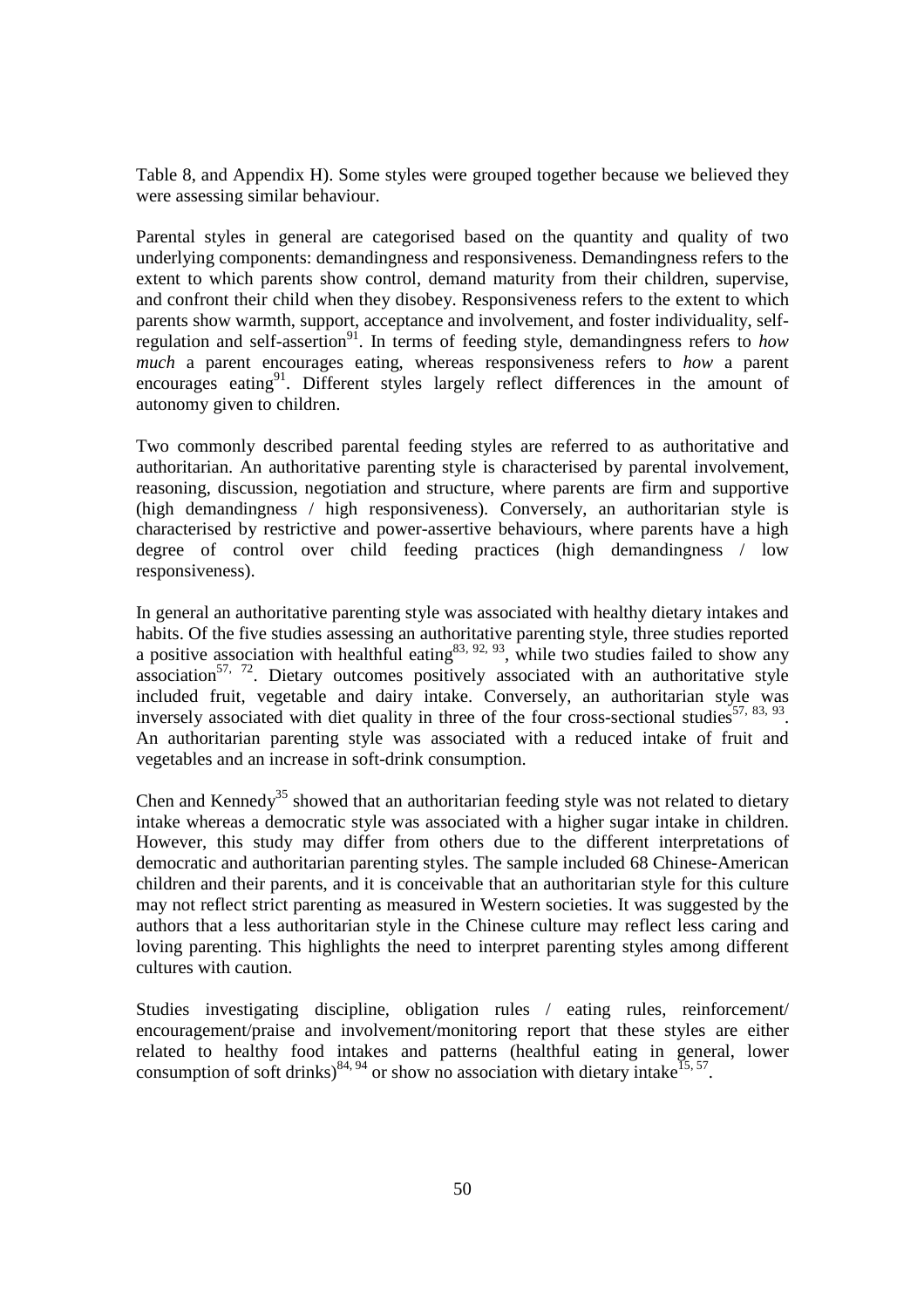"Involvement and monitoring" refers to the extent to which parents supervise and keep track of their child's intake. These behaviours were measured in four studies. Two studies showed a positive association with healthful eating patterns (less sugar-sweetened beverages and more healthy eating in general) $84, 94$ , while two reported no relationship<sup>15,</sup> <sup>57</sup>. Styles reporting negative effects on diet quality included indulgent, uninvolved, neglectful, or those using high levels of pressure. "Pressure" generally refers to the parents' attempt to make children eat more than they want to, or to finish all of the food they are served. Pressure was consistently inversely related to healthy intakes and food patterns in two cross-sectional<sup>57, 59</sup> and one intervention study<sup>95</sup>. Pressure was inversely related to fruit, vegetable and micronutrient intake, and general healthy eating, and positively related to confectionary intake. The intervention study assessed the response to a "pressure" condition to eat one type of soup compared with another type of soup consumed under a "no pressure" condition. There were significantly more negative comments during the pressure condition. These results suggest that parents' attempts to manipulate their children's intake using pressure may in fact be counterproductive.

An indulgent parenting feeding style is characterised by warmth and acceptance along with a lack of monitoring of the child's behaviour (low demandingness / high responsiveness), and was measured in only two cross-sectional studies. One study showed no association with intake<sup>57</sup>, whereas another reported lower fruit intake in those from indulgent homes as opposed to those raised in authoritative homes. However, fruit intake in indulgent homes was higher than in those from either authoritarian or neglectful homes $83$ .

An uninvolved or neglectful style is characterised by little involvement with, or control over, the child (low demandingness / low responsiveness). This feeding style was assessed by two cross-sectional studies. Kremers et  $al^{83}$  reported that an indulgent parenting style resulted in lower fruit intake when compared to an authoritative or indulgent style. Campbell et al<sup>57</sup> reported no effect on intake with an uninvolved style.

Studies assessing controlling, restrictive and permissive parenting styles produced conflicting findings, making interpretation difficult. A controlling feeding style refers to a parent's firmness regarding what their child eats, as well as use of food as a reward. Three studies reported a positive association (higher intakes of healthy snacks and fruit and vegetables, and lower intakes of soft drinks)<sup>76, 96, 97</sup>, three showed no association<sup>56, 57,</sup>  $72$  and three studies reported a negative association between control and healthful eating (increased unhealthy eating in general, higher confectionary intake, and reduced fruit and vegetable consumption)<sup>67,  $\overline{68}$ ,  $94$ .</sup>

Differences in study findings may be due to a number of reasons. Firstly, different assessment tools were used to measure parental control (different questionnaires). There may also be differing effects on eating behaviour depending on the level of control. Perhaps some level of control is necessary, but there may be a threshold above which control begins to exert a negative influence on eating patterns among children. Therefore certain levels of control in some situations may be counterproductive to healthful eating. Finding the right degree of autonomy between parent and child may be important,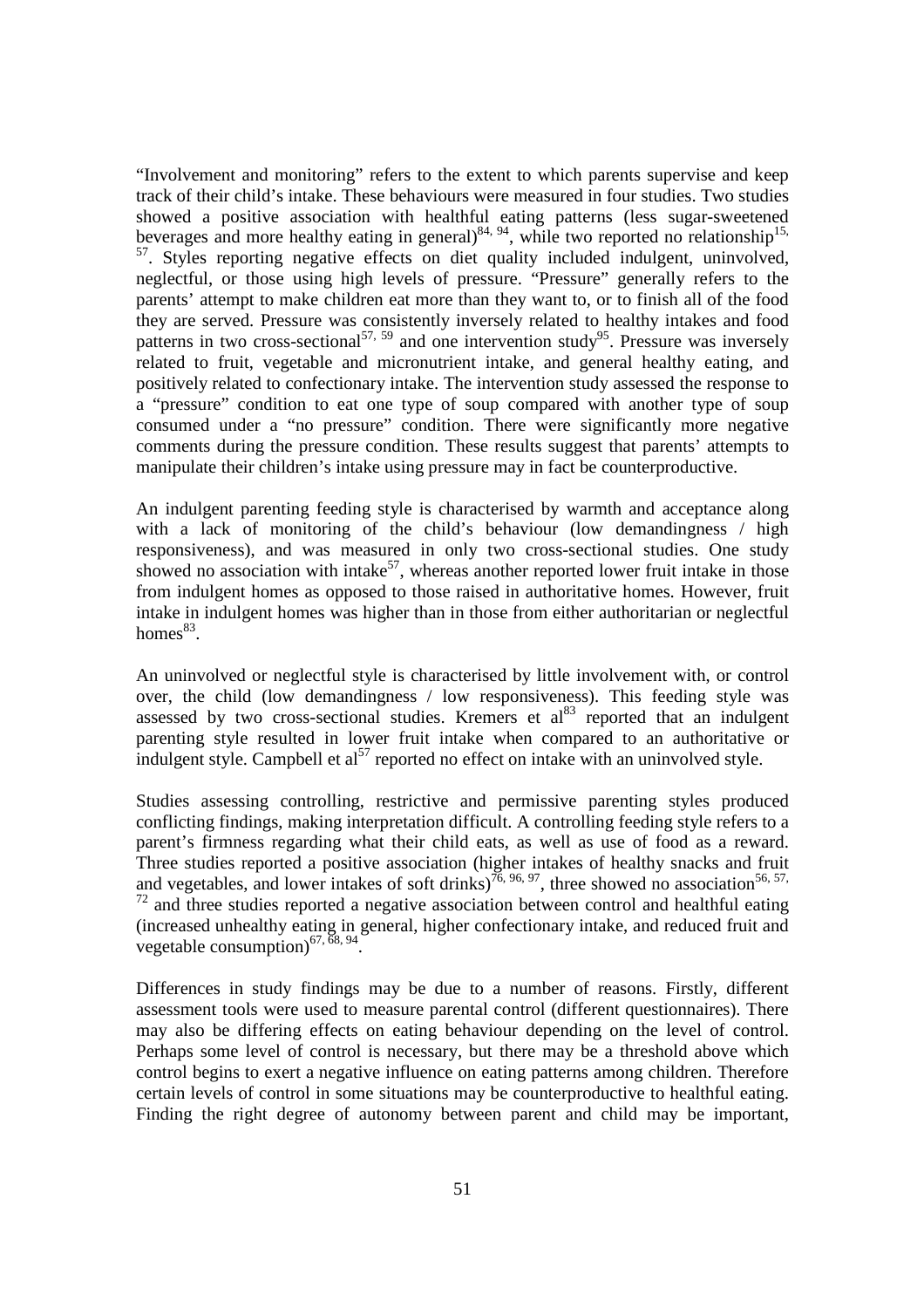especially given the argument that children – and particularly adolescents – have more control over their food choice than ever before in history<sup>98</sup>. Also, different countries and/or cultures may view control quite differently. The three studies reporting a positive association on healthy eating were carried out in England<sup>97</sup> and the Netherlands<sup>76, 96</sup>. Studies reporting a negative association between control and healthful eating were performed in the USA (using a Latino sample)<sup>94</sup>, England<sup>68</sup> and Belgium<sup>67</sup>.

A restrictive parenting style is characterised by parents' restriction of "forbidden" foods. Four cross-sectional, one cohort and two intervention studies assessed a restrictive parenting style. Of the cross-sectional studies, one reported a positive relationship with healthful eating (less soft-drink intake) $84$ , two showed no relationship<sup>15, 94</sup>, and one reported an inverse relationship (increased snack foods, in girls only)<sup>99</sup>.

The cohort study followed a group of 140 girls from age 5 to 9 years<sup>100</sup>. The dietary pattern of eating in the absence of hunger was assessed in a laboratory setting when the children were aged 5, 7 and 9 years. At age 5 years there were no significant effects of restriction on eating in the absence of hunger. At ages 7 and 9 years, those exposed to higher levels of restriction had higher scores for eating in the absence of hunger than those exposed to low levels of restriction. Restricted children ate more energy from the sweet and savoury snacks provided.

The intervention studies, which by design provide more rigorous evidence, reported either a negative association<sup>101</sup> or no association between healthful eating and more parental restriction  $102$ . Fisher and Birch<sup>101</sup> carried out two experiments investigating the effects of restriction on the intake of palatable snacks. In the first experiment children's access to a palatable snack food was restricted for 5 weeks. Children were seen twice per week, attending 20-minute sessions. Access to a control food was freely available, whereas access to the restricted snack food was only permitted for a 2-minute period, half-way through each session. Children's food selection and intake was measured 3 weeks before and 3 weeks after the restriction period. Although there were more comments and requests for the restricted snack, there were no differences in intake preand post-restriction.

In a second experiment children participated in four unrestricted snack sessions where the restricted food was freely available, followed by four restricted sessions where the restricted food was limited. In the restricted sessions children had free access to wheat crackers for the full 15-minute session, but were only allowed access to the restricted food for a 5-minute interval. Intake and selection of the restricted food was significantly higher during the restricted sessions compared to the unrestricted sessions. This experiment suggests that restricting intake of a food may prove counterproductive, because it enhances the appeal of the restricted food. However, both experiments were carried out in a laboratory, meaning the setting was somewhat artificial. Also, long-term effects of restriction on intake were not measured.

A further study on dietary restriction was carried out in a group of 43 Native American families<sup>102</sup>. Participants were randomly allocated to a parenting support (PS) group or an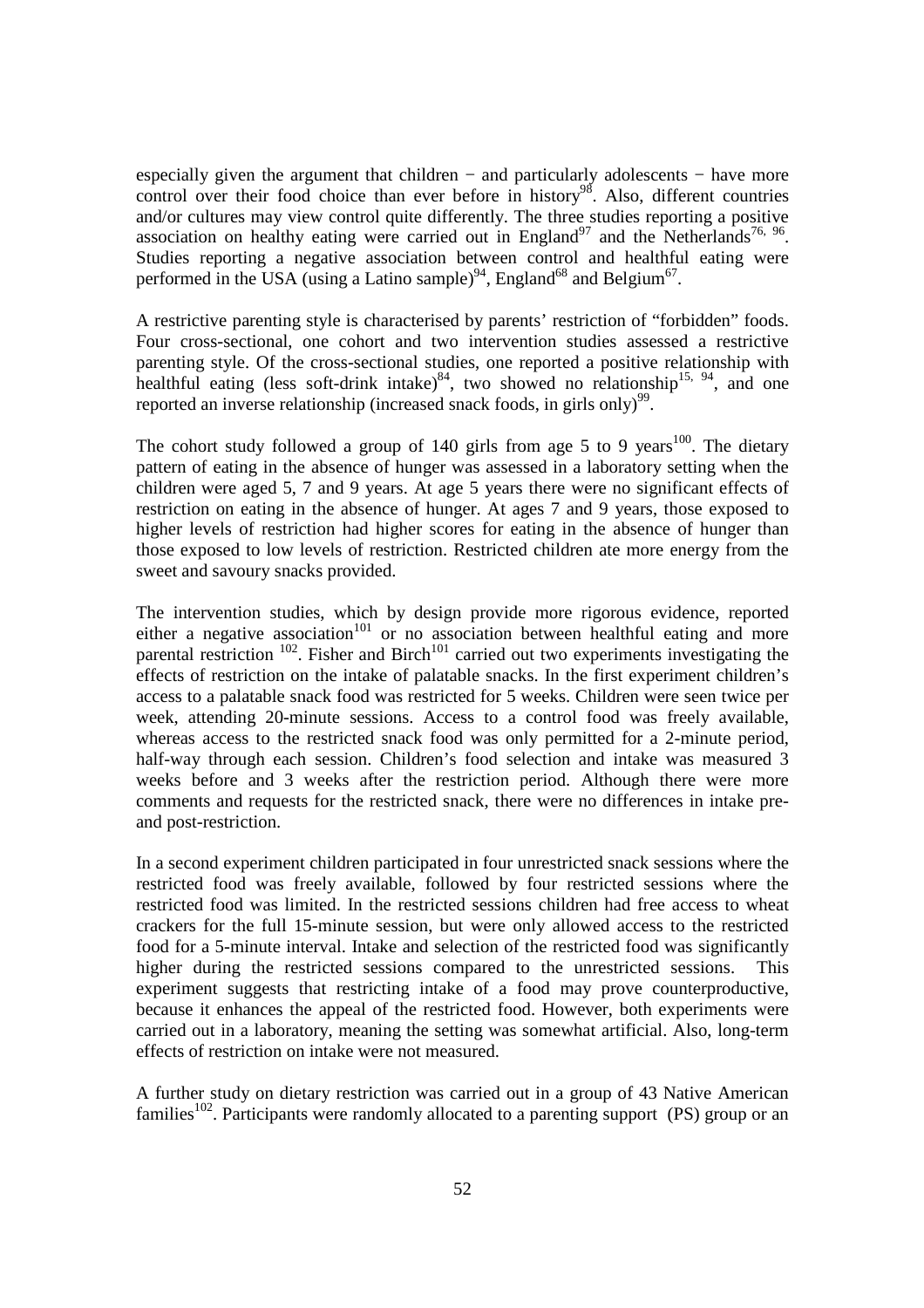obesity prevention plus parenting support (OPPS) group for a period of 16 weeks. Lessons included a topic on how improved parenting skills could facilitate the development of appropriate eating behaviours. The OPPS group received specific information on reducing restrictive feeding behaviours. Although 16 weeks of intervention reduced restriction scores in the OPPS group, there were no significant differences in dietary intakes between the two groups. As this study was a pilot, the sample size was relatively small and the results may not be generalisable to other ethnic groups. Further long-term intervention trials taking place in children's habitual environments are required to provide more rigorous results.

A permissive style is where parents generally allow their children to eat whatever and/or as much as they like, indicating a lack of parental control over the child's eating. Permissive parents are more responsive than demanding. Five cross-sectional studies investigated this parental behaviour. One study reported a positive effect on healthful eating (higher intakes of vegetables)<sup>73</sup>, three reported no association<sup>57, 76, 83</sup>, and one reported an inverse association (increased intakes of soft drinks) $67$ . It is unclear whether these conflicting results may reflect different interpretations of a permissive style or different measurement tools used to assess this behaviour.

In summary, there is some evidence that an authoritative feeding style is positively related to healthful dietary outcomes, whereas an authoritarian style is inversely associated with diet quality. This, however, may not apply to all cultures: feeding practices may be influenced by culture and parents' goals for their children. Most of the feeding practices identified have been evaluated in predominantly white, middle-class populations and could potentially differ for different ethnic groups. Therefore caution should be used when analysing results from different cultures, and extrapolating results to different cultures.

For the parental styles involvement/monitoring, discipline, obligation rules / eating rules, and reinforcement/praise/encouragement there is weak evidence supporting a positive association with healthful eating, because for each style at least one study reported a positive association with healthful eating and no studies reported negative outcomes. Conversely, there is weak evidence suggesting that the styles indulgent, uninvolved, neglectful or pressure are negatively associated with healthful eating, because for each style there was at least one study showing a negative association with healthful eating, with no studies showing a positive relationship. The negative influence of parental pressure was further supported by an intervention study.

The remaining styles − controlling, permissive and restriction − tended to produce conflicting findings making interpretation difficult. Overall, it appears that overmanagement or over-indulgence of children may be counterproductive to the development of healthy eating patterns. Therefore, parents need to find that fine balance of autonomy between themselves and their children.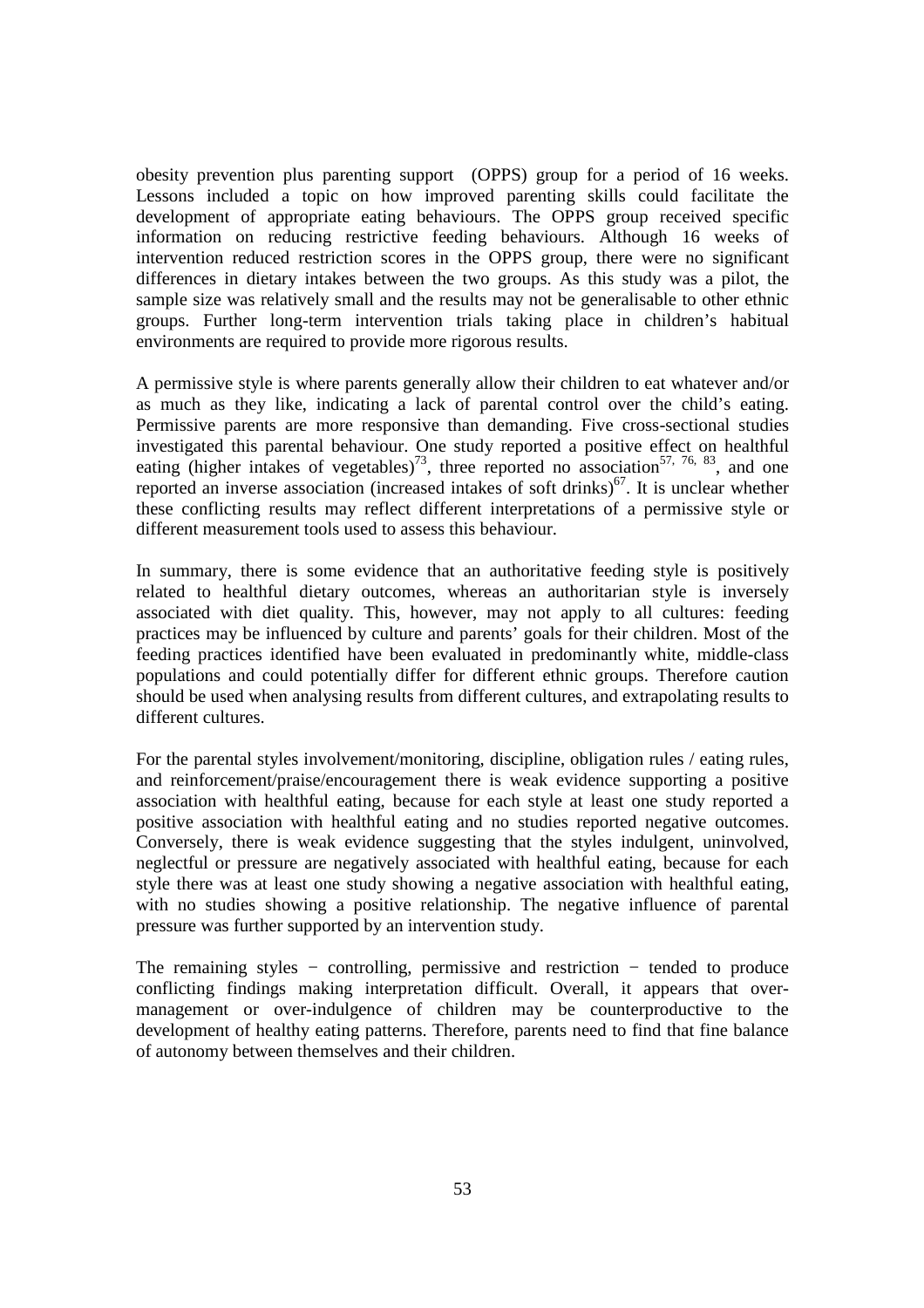## **Table 8. Summary of studies investigating the relationship between parental feeding styles and healthful eating among children**

| <b>Parenting style</b>                                                            | <b>Studies showing</b>    | <b>Studies showing</b>   | <b>Studies showing a</b>                 |
|-----------------------------------------------------------------------------------|---------------------------|--------------------------|------------------------------------------|
|                                                                                   | a positive<br>association | no association           | negative association                     |
|                                                                                   | between                   |                          | between parenting<br>style and healthful |
|                                                                                   | parenting style           |                          | eating                                   |
|                                                                                   | and healthful             |                          |                                          |
|                                                                                   | eating                    |                          |                                          |
| <b>Cross-sectional studies</b>                                                    |                           |                          |                                          |
| Authoritarian<br>Firm and supportive                                              | 0                         | 1<br>35                  | 3<br>57, 83, 93                          |
| <b>Authoritative</b>                                                              | 3                         | $\mathfrak{D}$           | $\overline{0}$                           |
| A high degree of control over child feeding                                       | 83, 92, 93                | 57, 72                   |                                          |
| practices                                                                         |                           |                          |                                          |
| Control/rewards/demand                                                            | 2                         | 3                        | 4                                        |
| Rewarding good behaviour with food;                                               | 76, 97                    | 56, 57, 72               | 67, 68, 94xd                             |
| firmness on what a child eats; treating                                           |                           |                          | f, 96                                    |
| child with food for food behaviour;<br>whether parents demand that their children |                           |                          |                                          |
| eat fruit and vegetables                                                          |                           |                          |                                          |
| <b>Democratic</b>                                                                 | $\boldsymbol{0}$          | $\theta$                 | $1\ {\rm v}$                             |
|                                                                                   |                           |                          | 35                                       |
| <b>Discipline</b>                                                                 | 1                         | $\theta$                 | $\overline{0}$                           |
| Disciplining the child for snacking without                                       | 94                        |                          |                                          |
| permission                                                                        |                           |                          |                                          |
| Indulgent                                                                         |                           | 1<br>57                  | 1<br>83                                  |
| Warmth and acceptance along with a lack                                           |                           |                          |                                          |
| of monitoring of the child's behaviour                                            | 2                         | $\overline{c}$           | $\overline{0}$                           |
| <b>Involvement/monitoring</b><br>Parents make time to talk to children;           | 84, 94                    | 15, 57                   |                                          |
| encouraging to do better; keeping track of                                        |                           |                          |                                          |
| food intake of the child; how much parents                                        |                           |                          |                                          |
| supervised intake                                                                 |                           |                          |                                          |
| <b>Obligation rules/eating rules</b>                                              | $\overline{c}$            | 1                        | $\overline{0}$                           |
| e.g. tasting food, rules regarding mealtime                                       | 73, 78                    | 73                       |                                          |
| interruptions                                                                     |                           |                          |                                          |
| <b>Permissive/allowance</b>                                                       | 1<br>73                   | $\overline{c}$<br>57, 83 | 2                                        |
| e.g. parents allowing child to eat                                                |                           |                          | 67, 76                                   |
| whatever/as much as they like                                                     |                           |                          |                                          |
| <b>Pressure</b><br>e.g. parents pressure to eat more; always eating               | $\boldsymbol{0}$          | $\boldsymbol{0}$         | $\overline{c}$<br>57, 59                 |
| all food from the plate.                                                          |                           |                          |                                          |
| Reinforcement/praise/                                                             | $\overline{c}$            | $\boldsymbol{0}$         | 0                                        |
| encouragement                                                                     | 67, 94                    |                          |                                          |
| e.g. praising for eating a healthy snack                                          |                           |                          |                                          |
| <b>Restrictive</b>                                                                | 1<br>84                   | $\overline{2}$<br>15, 94 | 1<br>99                                  |
| e.g. making sure child does not eat too                                           |                           |                          |                                          |
| many high-fat foods;                                                              | $\boldsymbol{0}$          | 1                        | 1                                        |
| Uninvolved/neglectful<br>Little involvement with, and control over,               |                           | 57                       | 83                                       |
| the child                                                                         |                           |                          |                                          |
| <b>Cohort studies</b>                                                             |                           |                          |                                          |
| <b>Restrictive</b>                                                                | $\theta$                  | $\Omega$                 | 1                                        |
|                                                                                   |                           |                          | 100                                      |
| <b>Intervention studies</b>                                                       |                           |                          |                                          |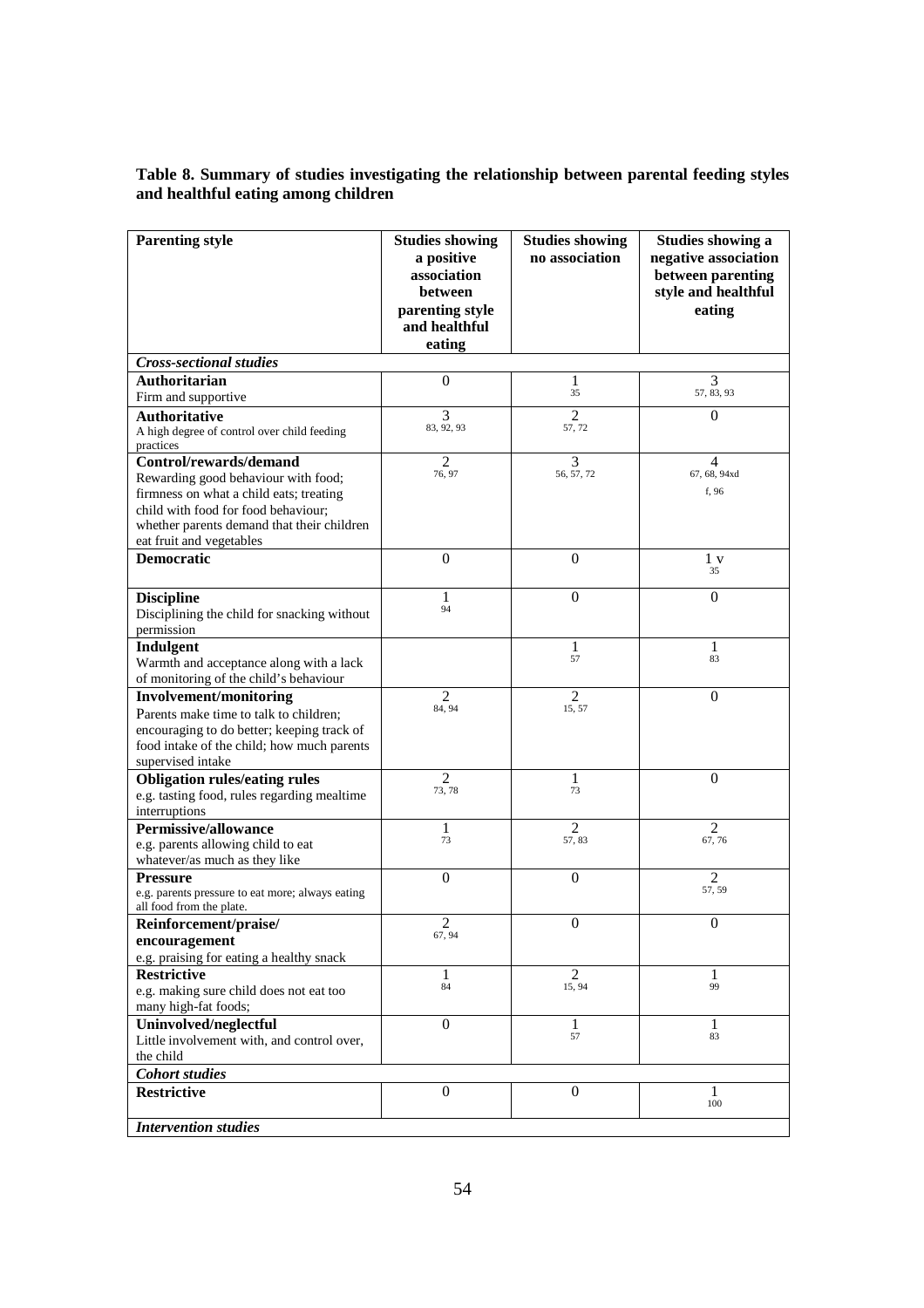| <b>Pressure</b> |     | 95  |
|-----------------|-----|-----|
| Restrictive     | 102 | 101 |

## **3.9 Is food availability and/or accessibility associated with food habits and behaviours?**

Parents have the opportunity to provide their children with an appreciation of a wide variety of nutritious foods by increasing exposure in childhood. Food served in the home in early childhood can set a pattern for later life. Parents control most of the food that is available in the home and can make this food more accessible (e.g. preparing cut vegetables and storing them in the refrigerator), thereby making the healthy choice the easy choice.

Eighteen studies were identified which assessed whether food availability and/or accessibility was related to food habits and behaviours among children (see Tables 9a and 9b, and Appendix I). Twelve of the 15 cross-sectional studies<sup>34, 48, 55, 62, 66, 72-74, 76, 81, 82, 103</sup> and two of the three intervention studies<sup>77, 85</sup> supported a positive association between increased availability and accessibility of healthy food and diet quality in children. Three cross-sectional studies reported an increase in unhealthy food intake among children when the availability and/or accessibility of these foods was high<sup>57, 62, 71</sup>. Six of the crosssectional studies reporting an association with availability/accessibility also reported at least one dietary outcome which appeared to be unrelated<sup>15, 57, 62, 66, 73, 74</sup>.

Ten cross-sectional studies reported that increased availability/accessibility was associated with higher intakes of fruit<sup>34, 55, 62, 66, 72-74, 81, 82, 103</sup>, as did eight with vegetables<sup>34, 55, 62, 72, 76, 81, 82, 103</sup> and two with milk<sup>48, 62</sup>. Three studies reported that higher availability of high-energy drinks was associated with increased intake of these beverages<sup> $\delta$ 2, 71, 104</sup>. Likewise, one study showed that higher availability of sweet and savoury snacks resulted in higher intakes of these foods <sup>57</sup>.

The three intervention studies produced mixed results. The study by Baranowski et  $al^{85}$  – which was largely school-based, with family involvement through newsletters, home assignments and family nights – reported that increased availability resulted in an increase in fruit, vegetable and juice intake combined, fruit intake, but not vegetable intake *per se* in the intervention group. A second intervention also involved both school and family components in an attempt to increase fruit and vegetable consumption by increasing the availability and accessibility of fruit and vegetables within the home<sup>105</sup>. During the intervention students received 12 lessons on nutrition, and developed a media campaign for their parents. Although the intervention was successful at improving fruit and vegetable availability, this did not translate into increased intakes of these foods. The third intervention study assessed exposure rather than food availability *per se* <sup>77</sup>. One hundred and fifty-six participants were randomised to either an exposure, information or control group. In the intervention group parents were asked to offer a previously disliked vegetable every day for 14 days. The information group were given nutritional advice and a leaflet, whereas the control group received no intervention. Only the exposure group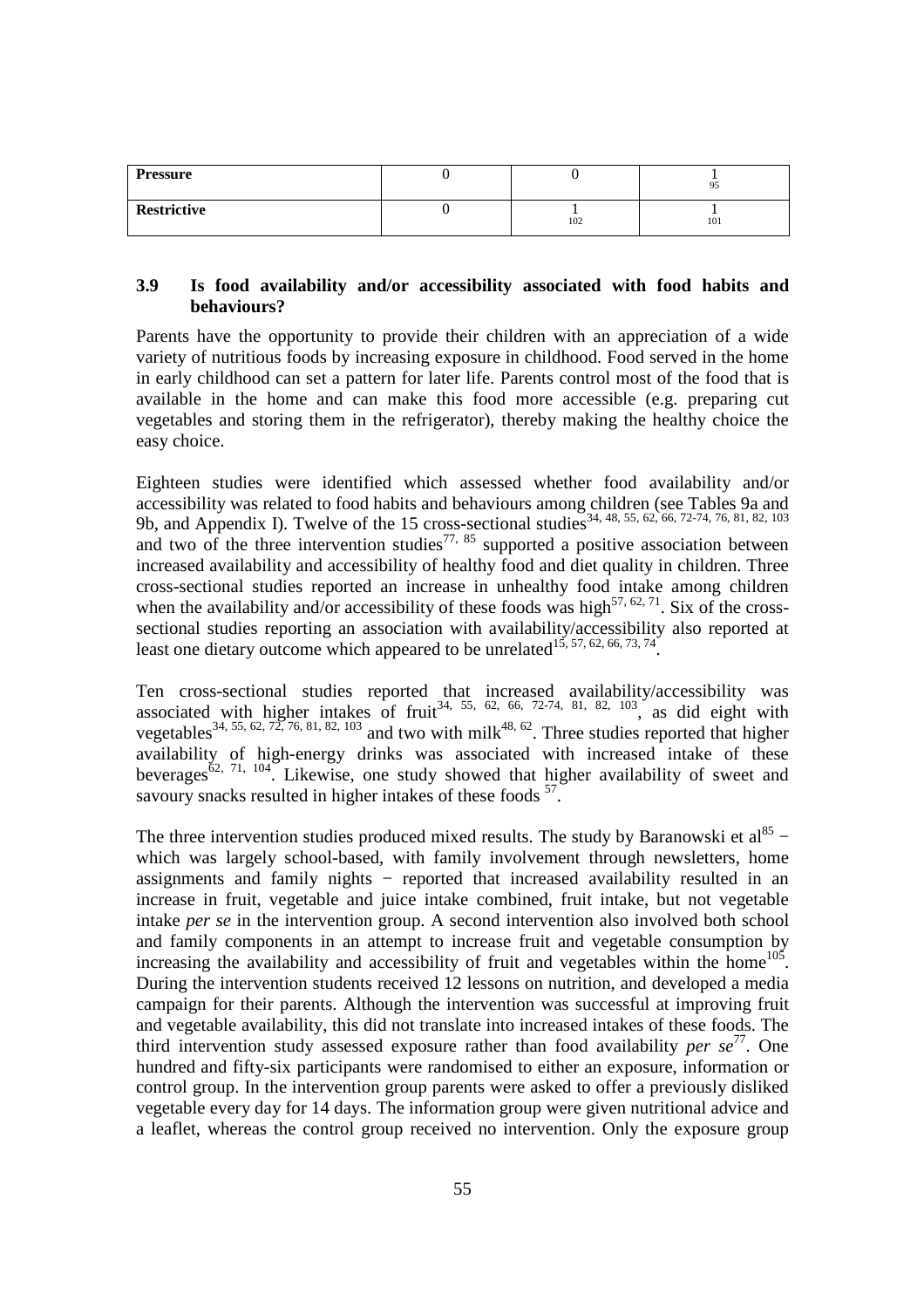reported significant increased intakes, willingness to eat and preference for the target vegetable. This suggests that increasing exposure, through increased availability and accessibility, may increase vegetable intake.

Overall, participation by families in one of these interventions was modest<sup>85</sup>. Future intervention studies should look at ways to increase family involvement, which may promote greater dietary change and result in more pronounced findings.

Accessibility *per se* was measured in four of the cross-sectional studies and two intervention studies. Three of the four cross-sectional studies and one intervention study reported a positive association between diet quality and accessibility. This indicates that both availability and accessibility are important influences on dietary intake among children.

The analyses included samples from a variety of countries, including 11 from the  $USA^{34}$ , 48, 62, 71, 72, 74, 81, 82, 85, 103, 105, four from Europe<sup>55, 66, 73, 76</sup>, two from Australia<sup>15, 57</sup>, and one from England<sup>77</sup>. Seven analyses involved large (over 1000 participants) samples of children<sup>48, 55, 66, 76, 82, 85, 103</sup>.

There are limitations with some of these studies. Whereas most studies used comprehensive food frequency questionnaires (FFQs) (up to 149-items) or multiple-day food records to assess dietary intake, some used FFQs with only two to four items<sup>55, 71-73</sup>, 76 .

In summary, all of the cross-sectional studies support an association between availability and/or accessibility and food intake among families. Increased availability of both healthy and unhealthy foods influenced children's intake. However, the intervention studies produced mixed results, with two studies showing higher intakes of fruit and/or vegetable intake with higher availability, and one study showing that increasing fruit and vegetable fruit availability did not increase intake. The lack of agreement among the intervention studies makes definitive conclusions difficult.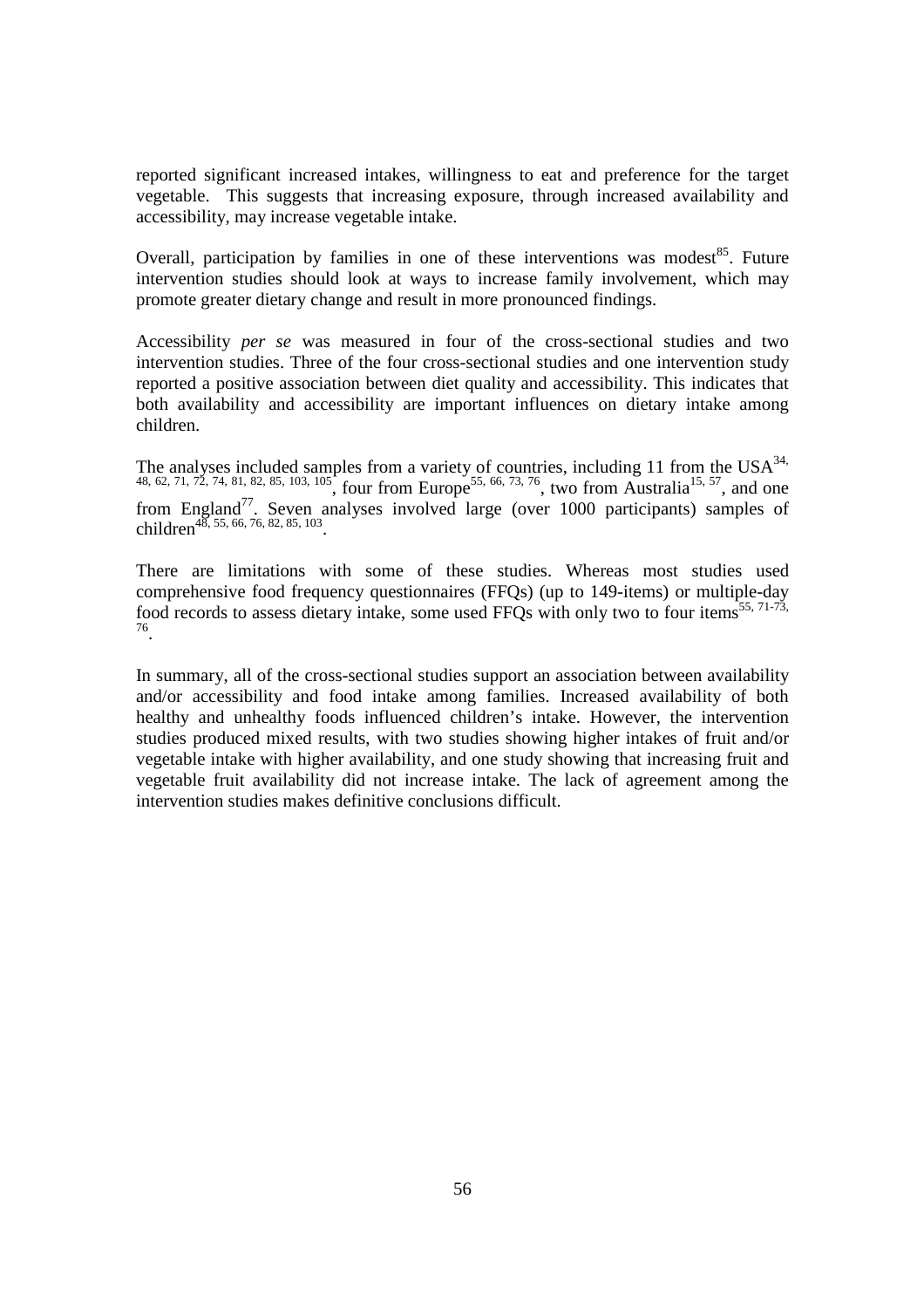| <b>Study</b>                   | <b>Increased intake</b><br>with increased<br>availability/ | No association<br>with increased<br>intake of           | <b>Decreased intake</b><br>with increased<br>availability/ | <b>Increased intake with</b><br>increased availability/<br>accessibility of | No association<br>with increased<br>intake of unhealthy     | <b>Decreased intake</b><br>with increased<br>availability/ |
|--------------------------------|------------------------------------------------------------|---------------------------------------------------------|------------------------------------------------------------|-----------------------------------------------------------------------------|-------------------------------------------------------------|------------------------------------------------------------|
|                                | accessibility of<br>healthy food                           | healthy food                                            | accessibility of<br>healthy food                           | unhealthy food                                                              | food                                                        | accessibility of<br>unhealthy food                         |
| Reynolds et al<br>$1999^{81}$  | Fruit and vegetables                                       |                                                         |                                                            |                                                                             |                                                             |                                                            |
| Kratt et al<br>$2000^{82}$     | Fruit and vegetables                                       |                                                         |                                                            |                                                                             |                                                             |                                                            |
| Cullen et al<br>$2003^{34}$    | Fruit and vegetables,<br>100% fruit juice                  |                                                         |                                                            |                                                                             |                                                             |                                                            |
| Bere & Klepp<br>$2004^{55}$    | Fruit and vegetables                                       |                                                         |                                                            |                                                                             |                                                             |                                                            |
| Grimm et al<br>$2004^{71}$     |                                                            |                                                         |                                                            | Soft drinks                                                                 |                                                             |                                                            |
| Young et al<br>$2004^{72}$     | Fruit and vegetables                                       |                                                         |                                                            |                                                                             |                                                             |                                                            |
| Hanson et al<br>$2005^{62}$    | Fruit and vegetables<br>(girls)<br>milk (boys)             | Fruit and<br>vegetables<br>$($ boys $)$<br>milk (girls) |                                                            | Soft drink                                                                  |                                                             |                                                            |
| Vereecken et al<br>$2005^{73}$ | Fruit                                                      | Vegetables                                              |                                                            |                                                                             |                                                             |                                                            |
| Campbell et al<br>$2006^{15}$  |                                                            | Vegetables                                              |                                                            |                                                                             | Energy, savoury and<br>sweet snacks, high-<br>energy drinks |                                                            |
| Larson et al<br>$2006^{48}$    | Milk                                                       |                                                         |                                                            |                                                                             |                                                             |                                                            |
| Matheson et al<br>$2006^{74}$  | Fruit                                                      | Vegetables                                              |                                                            |                                                                             | Sweet snacks                                                |                                                            |
| Wind et al<br>$2006^{76}$      | Vegetables                                                 | Fruit                                                   |                                                            |                                                                             |                                                             |                                                            |
| Campbell et al<br>$2007^{57}$  |                                                            |                                                         |                                                            | Unhealthy food, high-<br>energy drinks, savoury<br>snacks                   |                                                             |                                                            |

**Table 9a. Summary of studies investigating the relationship between availability and accessibility and healthful eating among children**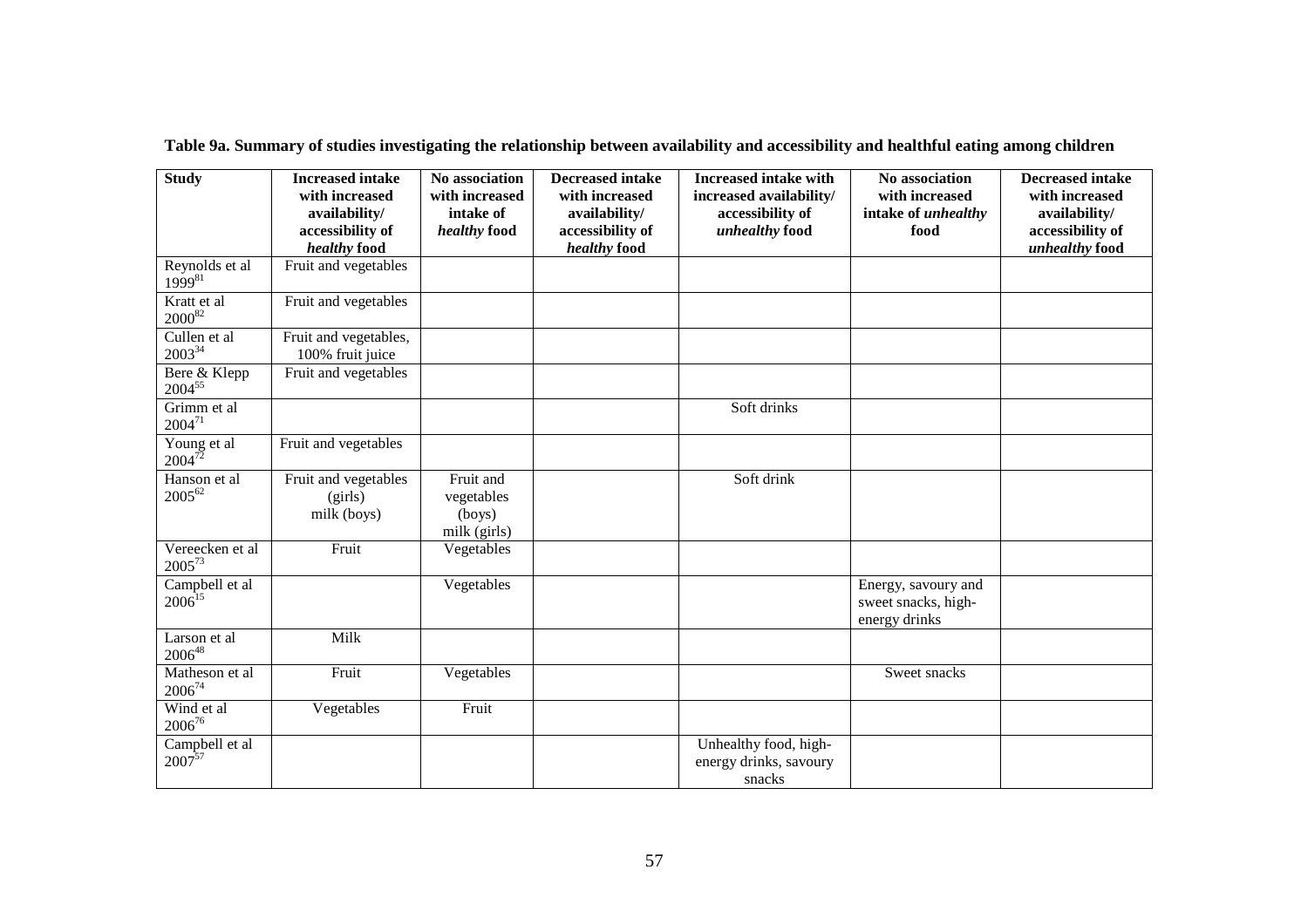| Nanney et al<br>$2007^{103}$           | Fruit and vegetables                                        |                         |              |          |              |          |
|----------------------------------------|-------------------------------------------------------------|-------------------------|--------------|----------|--------------|----------|
| Reinaerts et al<br>200766              | Fruit                                                       | Vegetables              |              |          |              |          |
| Total studies =<br>15                  | 12                                                          | 4                       | $\mathbf{0}$ | 4        | 2            | $\bf{0}$ |
| <b>Intervention</b><br><b>Studies</b>  |                                                             |                         |              |          |              |          |
| Baranowski et<br>al 2000 <sup>85</sup> | Juice, vegetables and<br>juice/fruit/vegetables<br>combined | Fruit                   |              |          |              |          |
| Evans et al<br>$2006^{105}$            |                                                             | Fruit and<br>vegetables |              |          |              |          |
| Wardle et al<br>2003 <sup>77</sup>     | Vegetables                                                  |                         |              |          |              |          |
| Total studies $=$                      |                                                             |                         | $\mathbf{0}$ | $\bf{0}$ | $\mathbf{0}$ | $\bf{0}$ |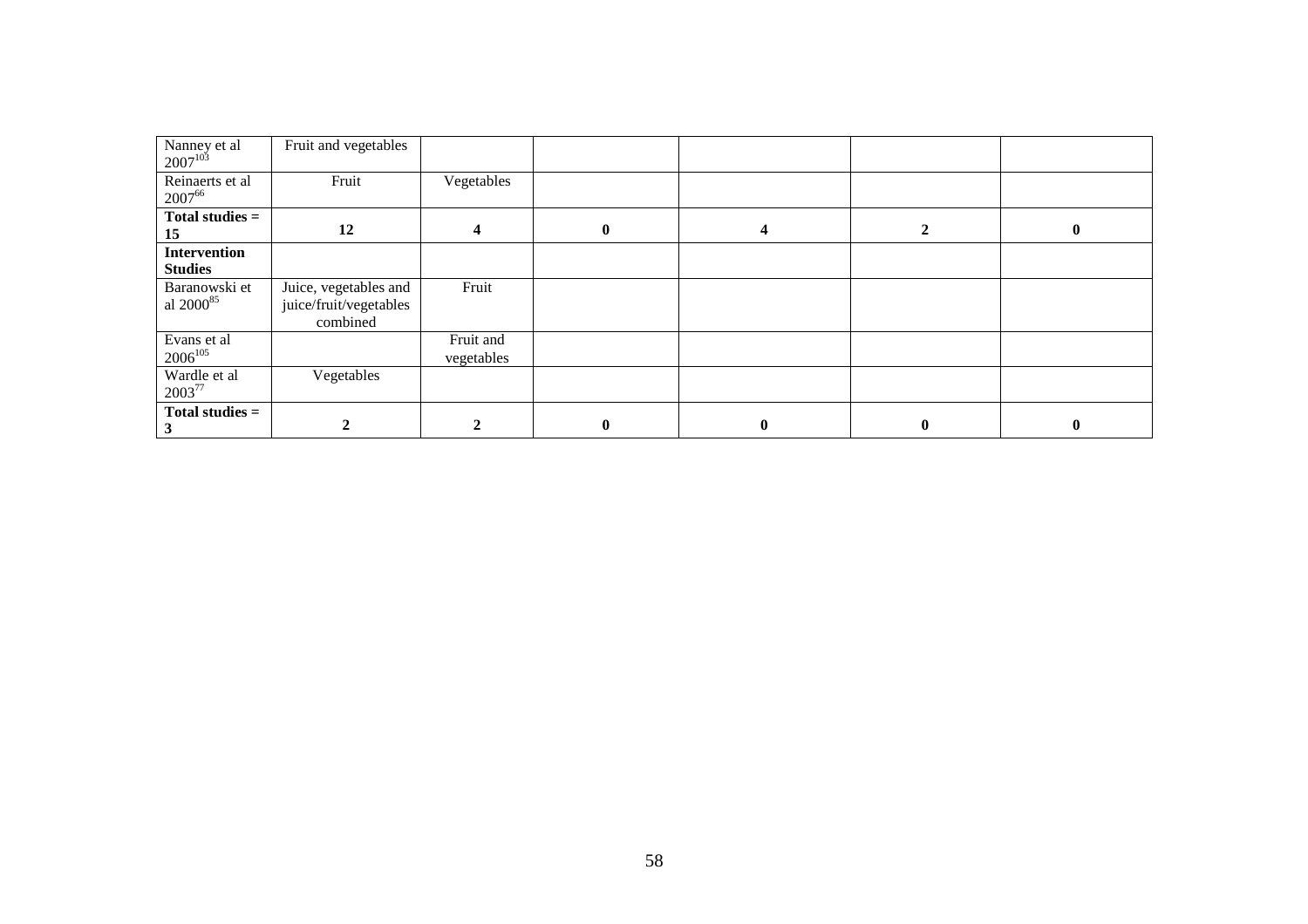| <b>Dietary outcome</b>                   | <b>Number of studies</b><br>showing higher<br>intakes with<br>increased<br>availability/<br>accessibility of<br>healthy food | <b>Number of studies</b><br>showing no<br>association with<br>increased<br>availability of<br><i>healthy</i> food | Number of<br>studies showing<br>lower intakes<br>with increased<br>availability/<br>accessibility of<br>healthy food | <b>Number of studies</b><br>showing higher<br>intakes with<br>increased<br>availability/<br>accessibility of<br>unhealthy food | <b>Number of studies</b><br>showing no<br>association with<br>increased<br>availability of<br>unhealthy food | Number of<br>studies showing<br>lower intakes with<br>increased<br>availability/<br>accessibility<br>of unhealthy food |
|------------------------------------------|------------------------------------------------------------------------------------------------------------------------------|-------------------------------------------------------------------------------------------------------------------|----------------------------------------------------------------------------------------------------------------------|--------------------------------------------------------------------------------------------------------------------------------|--------------------------------------------------------------------------------------------------------------|------------------------------------------------------------------------------------------------------------------------|
| <b>Cross-sectional studies</b>           |                                                                                                                              |                                                                                                                   |                                                                                                                      |                                                                                                                                |                                                                                                              |                                                                                                                        |
| ↑ Fruit                                  | 10                                                                                                                           | 2                                                                                                                 | $\overline{0}$                                                                                                       |                                                                                                                                |                                                                                                              |                                                                                                                        |
| Vegetables                               | 8                                                                                                                            | 5                                                                                                                 | $\overline{0}$                                                                                                       |                                                                                                                                |                                                                                                              |                                                                                                                        |
| Calcium/milk/dairy                       | $\overline{2}$                                                                                                               |                                                                                                                   | $\Omega$                                                                                                             |                                                                                                                                |                                                                                                              |                                                                                                                        |
| High-energy drinks                       |                                                                                                                              |                                                                                                                   |                                                                                                                      | 3                                                                                                                              |                                                                                                              | $\overline{0}$                                                                                                         |
| Savoury snacks                           |                                                                                                                              |                                                                                                                   |                                                                                                                      |                                                                                                                                |                                                                                                              | $\Omega$                                                                                                               |
| Sweet snacks                             |                                                                                                                              |                                                                                                                   |                                                                                                                      |                                                                                                                                | $\overline{c}$                                                                                               | $\theta$                                                                                                               |
| <b>Total number of</b><br>studies $= 15$ | 12                                                                                                                           | 6                                                                                                                 | $\bf{0}$                                                                                                             | 3                                                                                                                              | $\mathbf 2$                                                                                                  | $\bf{0}$                                                                                                               |
| <b>Intervention studies</b>              |                                                                                                                              |                                                                                                                   |                                                                                                                      |                                                                                                                                |                                                                                                              |                                                                                                                        |
| ↑ Fruit                                  | $\overline{0}$                                                                                                               | $\boldsymbol{0}$                                                                                                  | $\overline{0}$                                                                                                       |                                                                                                                                |                                                                                                              |                                                                                                                        |
| Vegetables                               | $\overline{2}$                                                                                                               | $\overline{2}$                                                                                                    | $\boldsymbol{0}$                                                                                                     |                                                                                                                                |                                                                                                              |                                                                                                                        |
| Fruit juice                              |                                                                                                                              | $\boldsymbol{0}$                                                                                                  | $\boldsymbol{0}$                                                                                                     |                                                                                                                                |                                                                                                              |                                                                                                                        |
| Fruit /juice /                           |                                                                                                                              | $\overline{0}$                                                                                                    | $\mathbf{0}$                                                                                                         |                                                                                                                                |                                                                                                              |                                                                                                                        |
| vegetables                               |                                                                                                                              |                                                                                                                   |                                                                                                                      |                                                                                                                                |                                                                                                              |                                                                                                                        |
| combined                                 |                                                                                                                              |                                                                                                                   |                                                                                                                      |                                                                                                                                |                                                                                                              |                                                                                                                        |
| <b>Total number of</b><br>studies $= 3$  | $\mathbf{2}$                                                                                                                 | $\mathbf 2$                                                                                                       | $\mathbf{0}$                                                                                                         | $\bf{0}$                                                                                                                       | $\mathbf{0}$                                                                                                 | $\mathbf{0}$                                                                                                           |

**Table 9b. Summary of studies investigating the relationship between availability and accessibility and dietary outcomes among children**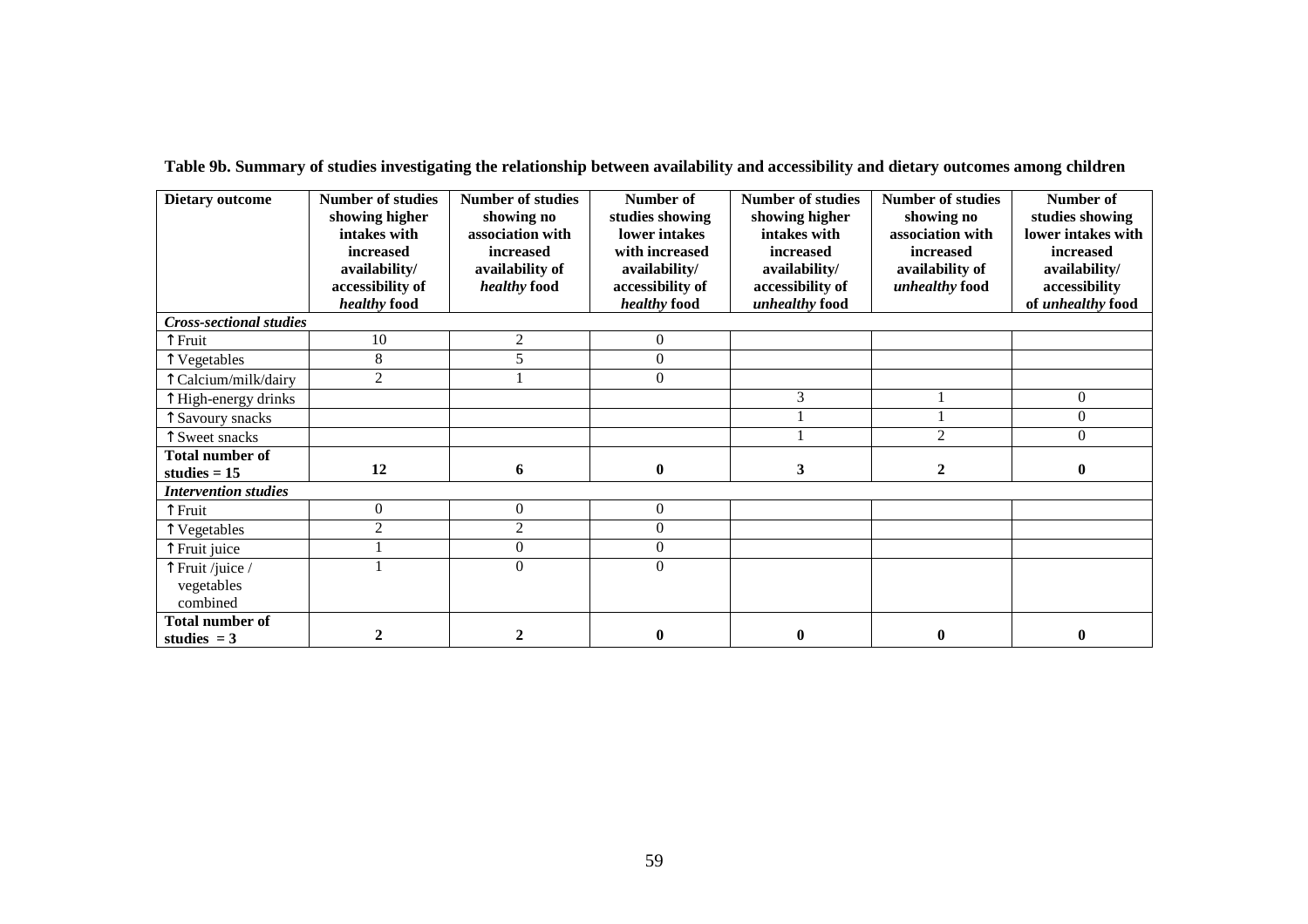## **4. Is the family activity environment associated with physical activity by children?**

## **4.1 Introduction**

The studies reported in this section were identified from the initial literature search, and from references listed in individual research papers which provided access to previous studies with results related to the question. Research on the effect of family environment on physical activity by children goes back at least to the early  $1970s^{106}$ . A review by Sallis and colleagues of all correlates of physical activity in children, covering papers published from 1970 to 1998, concluded that a number of family characteristics (parental support, sibling physical activity and direct help from parents) were associated with physical activity in adolescents<sup>107</sup>. However, it is apparent that parents are the primary influence of behaviour within the family environment. The parental correlates of physical activity in children and adolescents have been reviewed recently, for papers published between 1985 and 2003, which concluded that there were significant correlations between parental support and child physical activity level<sup>108</sup>.

The current review covers papers published from 1996 to 2007. Fifty-one studies were found that reported on the effect of family correlates (mostly parental) on physical activity by children. The study designs used in these papers were cross-sectional (see Appendix J,  $n = 40$ ), cohort (Appendix K,  $n = 10$ ) and intervention (Appendix L,  $n = 1$ ).

#### **4.2 Study design**

Twenty-four of the cross-sectional studies were carried out in the US<sup>19, 63, 87, 94, 109-128</sup>. Ten cross-sectional studies were carried out in Europe (two in Finland<sup>129, 130</sup>, three in Estonia<sup>131-133</sup>, and one each in England<sup>134</sup>, Iceland<sup>135</sup>, Portugal <sup>136</sup>, France<sup>137</sup> and Italy<sup>138</sup>) and the remaining six were carried out in Australia<sup>139-143</sup> and New Zealand  $144$ . Eight of the cohort studies were carried out in the  $US^{145-152}$ , and the remaining two in Finland<sup>153</sup> and France<sup>154</sup>. The single intervention study was carried out in the  $US^{155}$ .

Four studies have reported physical activity results more than once: a study of 31 schools in Minneapolis  $^{114, 127}$ , a small study in a US Midwestern city  $^{111, 113}$ , a study of nine-year old girls in Pennsylvania<sup>149, 156</sup>, and a study of children from 19 primary schools in Melbourne $^{140, 141}$ .

The studies have varied in the representativeness of their samples. Some have recruited small samples of children from schools, while others have recruited large representative community samples of more than 1000 children, such as a US national survey of children recruited by random-digit telephone dialling<sup>123</sup>, another national US study of more than 13,000 students sampled from 80 randomly selected schools<sup>152</sup>, a population-based twin register of 16-year-olds in Finland<sup>129</sup>, a national sample of children aged 9–15 years in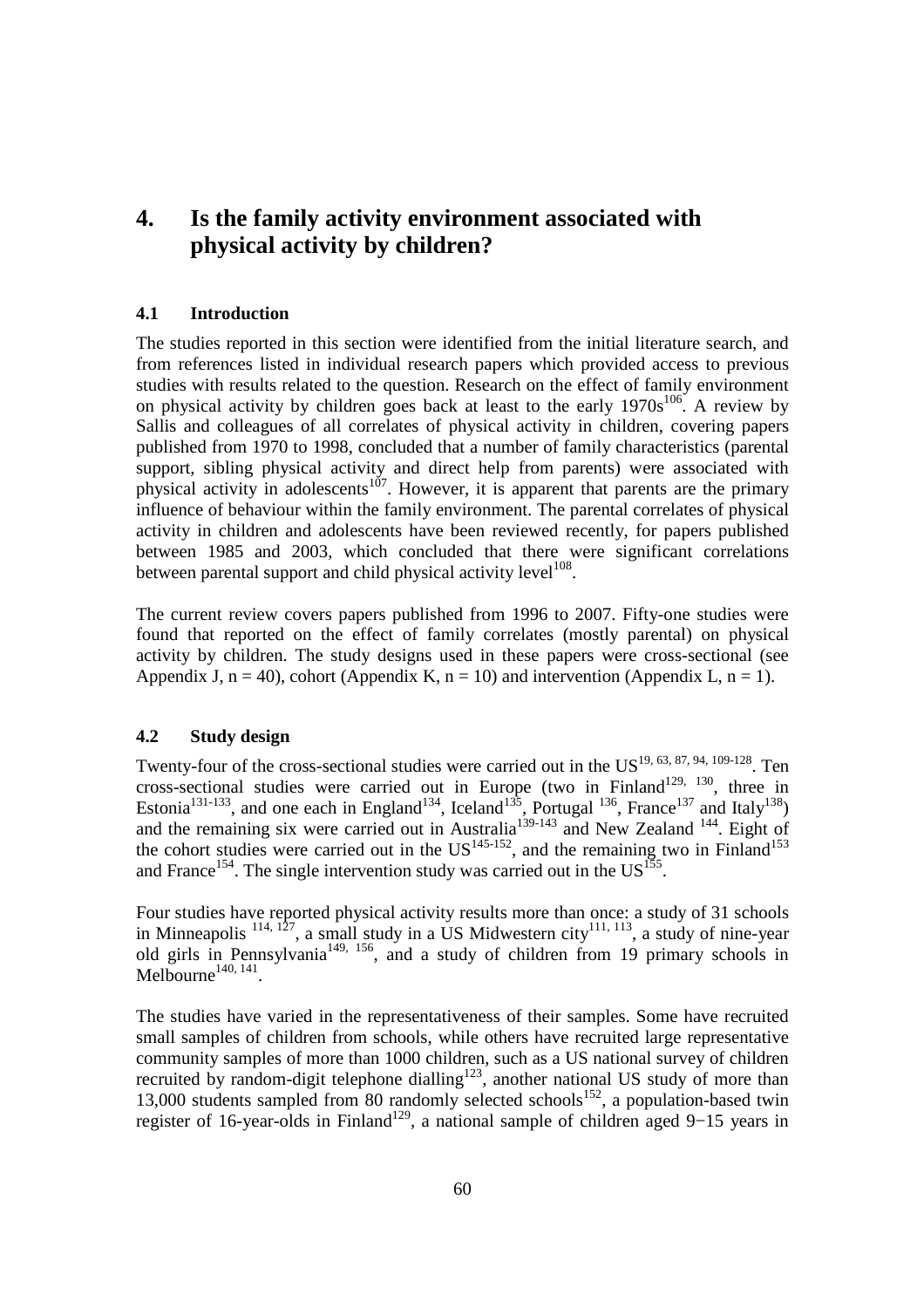Finland<sup>153</sup>, a nationally representative sample of 15–16-year-olds in Iceland<sup>135</sup>, a random sample from 88 schools in France<sup>137</sup>, a random sample of children in five Italian regions<sup>138</sup>, and national surveys of children in Australia<sup>139</sup>.

Objective measures of physical activity by children were used in only eight studies: accelerometers in six studies<sup>110, 115, 119, 126, 140, 147</sup> and pedometers in two studies<sup>122, 151</sup>. The remainder used questionnaires to assess child physical activity, which were mostly completed by the children themselves, except for three studies with young children which used parental reports of their children's activity levels<sup>94, 141, 142</sup>.

Parental physical activity was mainly measured by parental self-reports, except for a small number which used child reports<sup>109, 112, 134, 135, 139, 145</sup>. Parental support of child physical activity was also mostly based on parental self-reports, although a number of studies used child reports<sup>109, 111, 112, 117, 121, 125, 127, 128, 143, 144, 150, 152</sup>.

#### **4.3 Is parental physical activity associated with child physical activity?**

The studies that reported results on the association between parent and child physical activity levels are shown in Table 10. Fifteen out of 23 cross-sectional studies, and three out of six cohort studies, along with the single intervention study, reported significant positive associations between parent and child physical activity levels. Overall, 19 out of 30 studies (63%) reported significant positive associations. The remaining 11 studies reported no association. Importantly, no study reported an overall inverse association between parental and child physical activity. Only one study reported an inverse  $\frac{1}{2}$  association in a sub-sample – between mothers and girls<sup>132</sup>. There was no evidence that one parent had a stronger effect on child physical activity than the other, with some studies reporting an association only with mothers<sup>129, 145, 154</sup> and others an association only with  $fathers$ <sup>112, 134, 135, 156</sup>.

#### **4.4 Is parental support associated with child physical activity?**

Parental support for child physical activity can occur in a number of ways. These include encouragement, watching their child being physically active, having supportive beliefs about the benefits of physical activity, playing with their child, providing home activity equipment, transporting their child to sports or physical activity events, and paying for fees for their child to participate in physical activity.

The studies that reported results on the association between parent and child physical activity levels are shown in Table 11. Twenty-two out of 29 cross-sectional studies and five out of six cohort studies reported significant positive associations between parental support and child physical activity levels. Overall, 27 out of 35 studies (77%) reported significant positive associations. The remaining eight studies reported no association. Importantly, no study reported an inverse association between parental support and child physical activity. There was no clear pattern between the type of parental support and the finding of a significant positive association between parental support and child physical activity levels.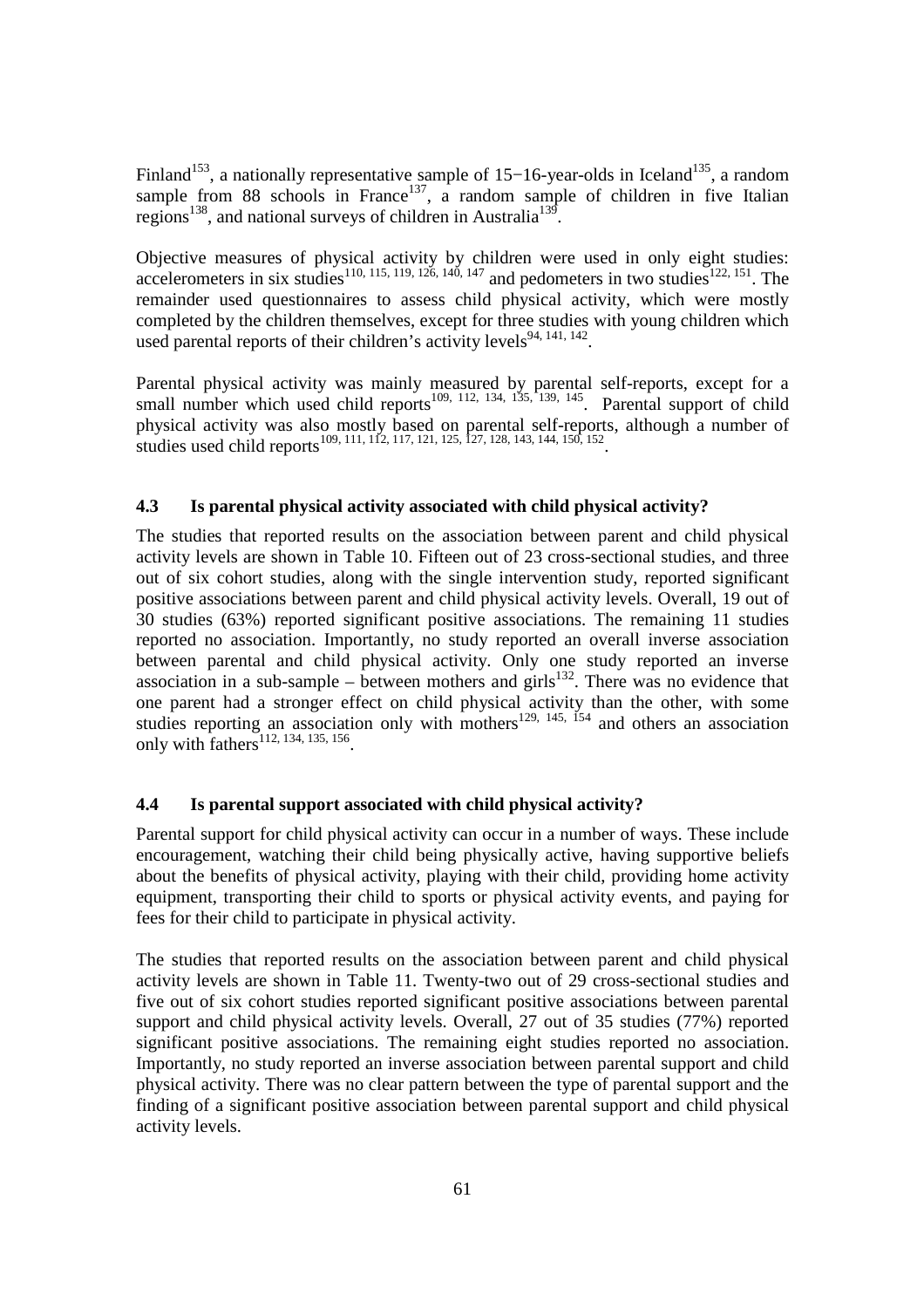## **4.5 Summary**

Overall, the findings indicate that both parental physical activity and parental support of physical activity are associated with physical activity levels in their children, although the results are more consistent for parental support. Importantly, no study reported a negative association, aside from Viira and Raudsepp $132$ , although the possibility of publication bias causing this overall pattern cannot be discounted. Observations of more inverse associations should have been observed by chance if there was truly no association between parental activity and support with child physical activity (on the assumption there is no publication bias). Thus, there is considerable evidence that the family environment, through the influence of parental physical activity and parental support of physical activity, can increase physical activity in children.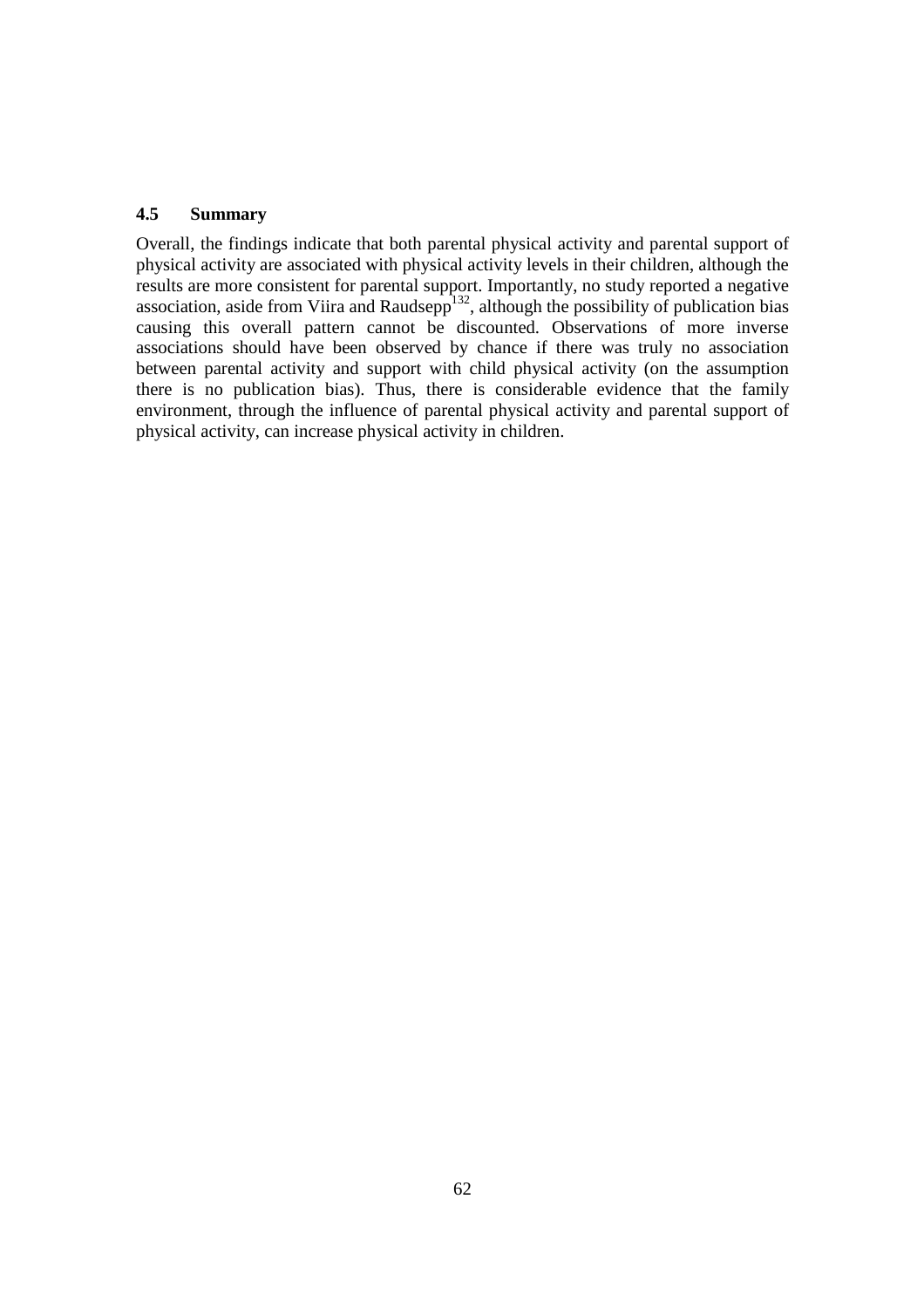| Type of study   |                                               | <b>Direction of association</b>                  |                | <b>Total</b> |
|-----------------|-----------------------------------------------|--------------------------------------------------|----------------|--------------|
|                 | <b>Positive</b>                               | <b>None</b>                                      | <b>Inverse</b> |              |
| Cross-sectional | Hovell et al $\overline{1996}$ <sup>110</sup> | Kimiecik & Horn $\overline{1998}$ <sup>III</sup> |                |              |
| (Appendix J)    | Aarnio et al 1997 <sup>129</sup>              | McGuire et al $2002a^{114}$                      |                |              |
|                 | Shropshire & Carroll                          | Sallis et al 2002 <sup>116</sup>                 |                |              |
|                 | $1997^{134}$                                  | Trost et al 2000 <sup>118</sup>                  |                |              |
|                 | Vilhjalmsson &                                | Viira & Raudsepp $2003^{132}$                    |                |              |
|                 | Thorlindsson 1998 <sup>135</sup>              | Martin et al 2005*139                            |                | 23           |
|                 | Fogelholm et al 1999 <sup>130</sup>           | Ammouri et al 2007 <sup>124</sup>                |                |              |
|                 | Mota & Silva 1999 <sup>136</sup>              | Wilson & Dollman                                 |                |              |
|                 | Raudsepp & Viira 2000 <sup>131</sup>          | $2007^{143}$                                     |                |              |
|                 | Kalakanis et al 2001 <sup>126</sup>           |                                                  |                |              |
|                 | Davison et al 2003 <sup>156</sup>             |                                                  |                |              |
|                 | Welk et al $2003^{19}$                        |                                                  |                |              |
|                 | Adkins et al 2004 <sup>119</sup>              |                                                  |                |              |
|                 | Wagner et al 2004 <sup>137</sup>              |                                                  |                |              |
|                 | Martin et al 2005*139                         |                                                  |                |              |
|                 | Salmon et al 2005 <sup>140</sup>              |                                                  |                |              |
|                 | Raudsepp 2006 <sup>131</sup>                  |                                                  |                |              |
| Cohort          | Yang et al 1996 <sup>153</sup>                | DiLorenzo et al 1998 <sup>146</sup>              |                |              |
| (Appendix K)    | Trost et al 1997 <sup>145</sup>               | Iannotti et al 2005 <sup>148</sup>               |                | 6            |
|                 | Bois et al 2005 <sup>154</sup>                | Duncan et al 2007 <sup>151</sup>                 |                |              |
| Intervention    | McGarvey et al 2004 <sup>155</sup>            |                                                  |                | $\mathbf{1}$ |
| (Appendix L)    |                                               |                                                  |                |              |
| Total           | 19                                            | 11                                               | $\Omega$       | 30           |

**Table 10: Summary of studies of parental physical activity and child physical activity** 

\* Reported different results from two separate surveys.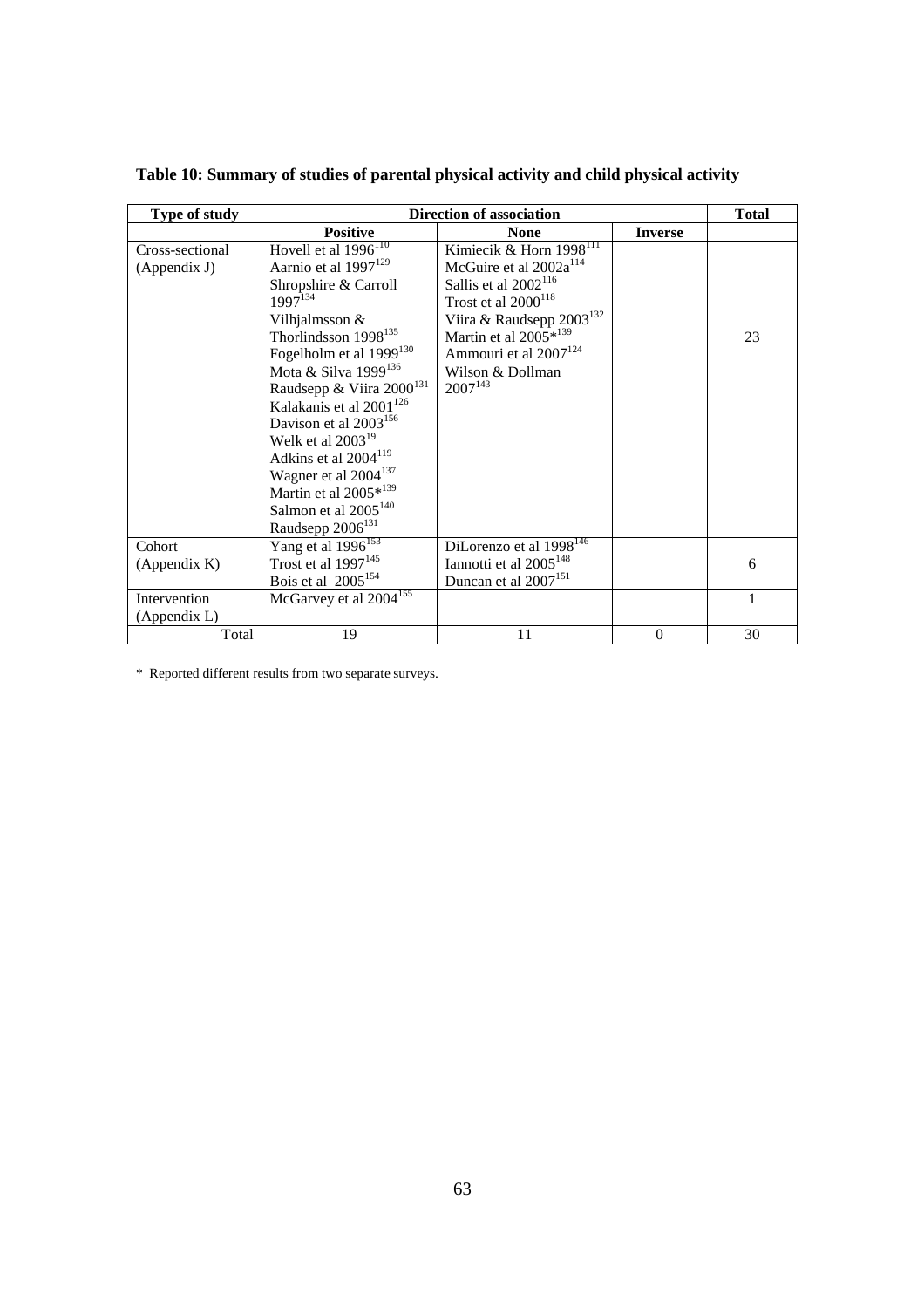| Type of study   |                                     | Direction of association            |                |          |  |  |
|-----------------|-------------------------------------|-------------------------------------|----------------|----------|--|--|
|                 | <b>Positive</b>                     | <b>None</b>                         | <b>Inverse</b> |          |  |  |
| Cross-sectional | Brustad 1996 <sup>109</sup>         | Kimiecik et al 1996 <sup>*111</sup> |                |          |  |  |
| (Appendix J)    | Hovell et al $1996$ <sup>110</sup>  | Prochaska et al 2002 <sup>115</sup> |                |          |  |  |
|                 | Bungum & Vincent                    | Sallis et al 2002 <sup>116</sup>    |                |          |  |  |
|                 | $1997^{112}$                        | Viira & Raudsepp $2003^{132}$       |                |          |  |  |
|                 | Kimiecik & Horn                     | Adkins et al 2004 <sup>119</sup>    |                |          |  |  |
|                 | 1998*113                            | Timperio et al 2006 <sup>141</sup>  |                | 29       |  |  |
|                 | Hoefer et al 2001 <sup>157</sup>    | Zambon et al 2006 <sup>138</sup>    |                |          |  |  |
|                 | McGuire et al 2002a <sup>†114</sup> |                                     |                |          |  |  |
|                 | McGuire et al $2002b^{\dagger127}$  |                                     |                |          |  |  |
|                 | Davison et al $2003^{*156}$         |                                     |                |          |  |  |
|                 | Dunton et al 2003 <sup>117</sup>    |                                     |                |          |  |  |
|                 | Trost et al $2003^{118}$            |                                     |                |          |  |  |
|                 | Welk et al $2003^{19}$              |                                     |                |          |  |  |
|                 | Davison 2004 <sup>120</sup>         |                                     |                |          |  |  |
|                 | Saunders et al 2004 <sup>121</sup>  |                                     |                |          |  |  |
|                 | Ziviani et al $2004^{142}$          |                                     |                |          |  |  |
|                 | Duncan et al $2005^{122}$           |                                     |                |          |  |  |
|                 | Arredondo et al 2006 <sup>94</sup>  |                                     |                |          |  |  |
|                 | Beets et al $2006^{125}$            |                                     |                |          |  |  |
|                 | Springer et al 2006 <sup>128</sup>  |                                     |                |          |  |  |
|                 | Heitzler et al 2006 <sup>123</sup>  |                                     |                |          |  |  |
|                 | Ammouri et al 2007 <sup>124</sup>   |                                     |                |          |  |  |
|                 | Hohepa et al 2007144                |                                     |                |          |  |  |
|                 | Wilson & Dollman                    |                                     |                |          |  |  |
|                 | $2007^{143}$                        |                                     |                |          |  |  |
| Cohort          | Sallis et al 1999 <sup>147</sup>    | Duncan et al 2007 <sup>151</sup>    |                |          |  |  |
| (Appendix K)    | Bois 2005 <sup>154</sup>            |                                     |                | 6        |  |  |
|                 | Davison et al 2006#149              |                                     |                |          |  |  |
|                 | Dowda et al 2007 <sup>150</sup>     |                                     |                |          |  |  |
|                 | Ornelas et al 2007 <sup>152</sup>   |                                     |                |          |  |  |
| Intervention    |                                     |                                     |                | $\theta$ |  |  |
| (Appendix L)    |                                     |                                     |                |          |  |  |
| Total           | 27                                  | 8                                   | $\overline{0}$ | 35       |  |  |

**Table 11: Summary of studies of parental support and child physical activity** 

\* Same sample.

† Same sample

# Same sample.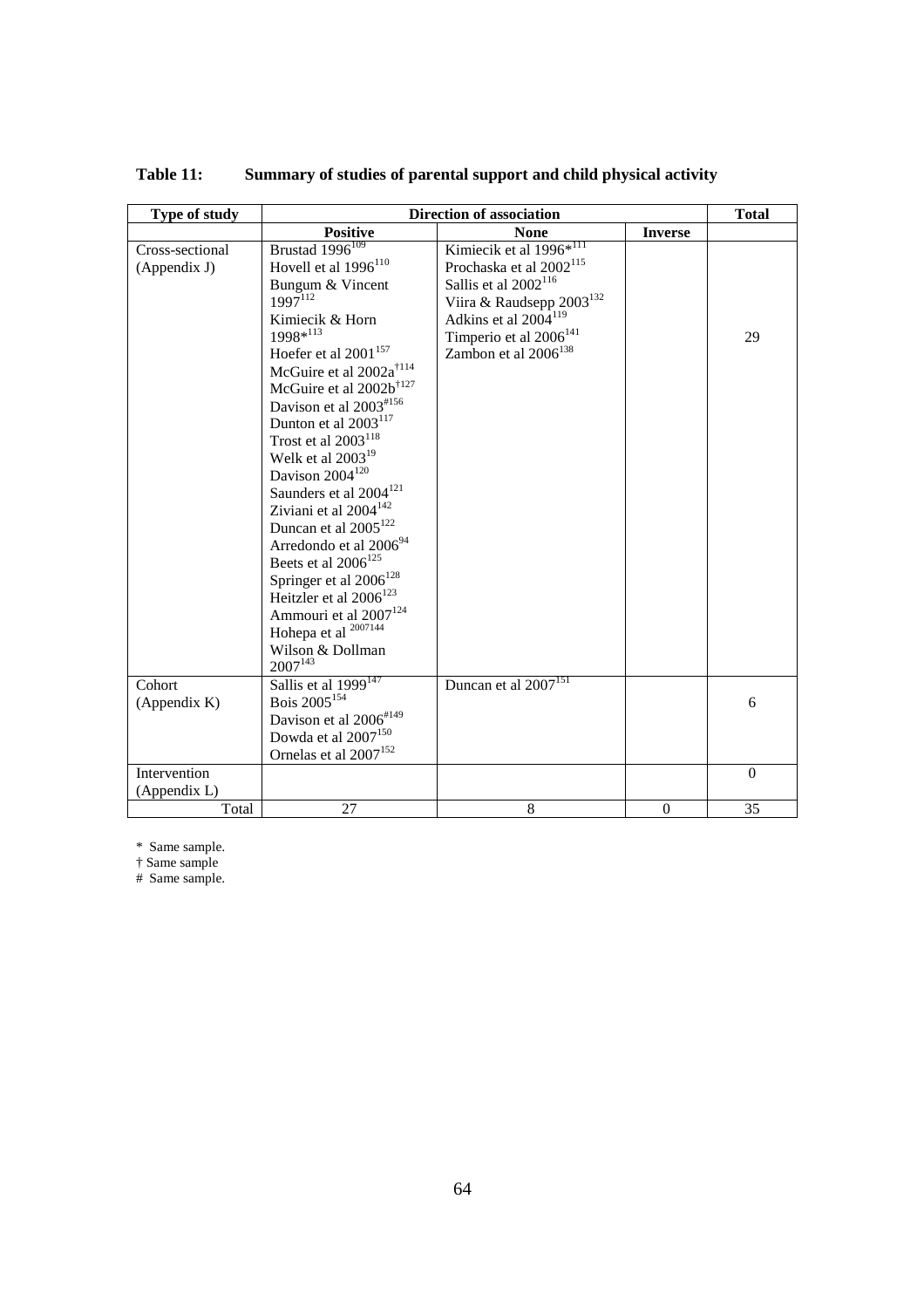# **5. Recommendations**

Family food and activity environments are important for children's food and activity outcomes. Information about establishing healthy family environments should be widely disseminated to the health, education and social sectors, and to parents and their advocates.

The Ministries of Health, Education and Social Development, the Families Commission and other related agencies should support parents in their efforts to create positive family food and activity environments. New Zealand intervention studies are required to gain insight into the suitability of an "authoritative feeding style" among a variety of cultures and ethnic groups. Public health programmes need to include the development of parenting skills to facilitate healthy behaviours.

## **5.1 Family mealtimes**

*Recommendation for parents:* Family mealtimes should be maintained as positive occasions as much as possible.

## *Strategies:*

- $\triangleright$  Eat as a family as much as possible (try for most nights and for most breakfasts).
- $\triangleright$  Describe mealtimes as a family tradition.
- $\triangleright$  Help all family members to learn to prepare quick, healthful meals.
- $\triangleright$  Look for realistic ways to increase the number of family meals, taking into account work, school, and extracurricular activities.
- $\triangleright$  Adopt age-appropriate ways to involve children and adolescents in meal planning and preparation. For example, young children can open tinned ingredients, stir meals, set the table, get the water jug for the table, decide what to have tomorrow night.
- $\triangleright$  Prepare vegetables in imaginative ways mixed into meals or cut into different shapes.
- $\triangleright$  Encourage children to sit down with you to share a meal (at a table, or in a designated eating space facing each other – not in front of the TV).
- $\triangleright$  Set a time when you'll be eating together and let the family know in advance.

## **Television viewing and interruptions during mealtimes**

## *Recommendation for parents:* Turn the TV off during mealtimes.

#### *Strategies:*

 $\triangleright$  Permanently move the TV set out of view of the dining table.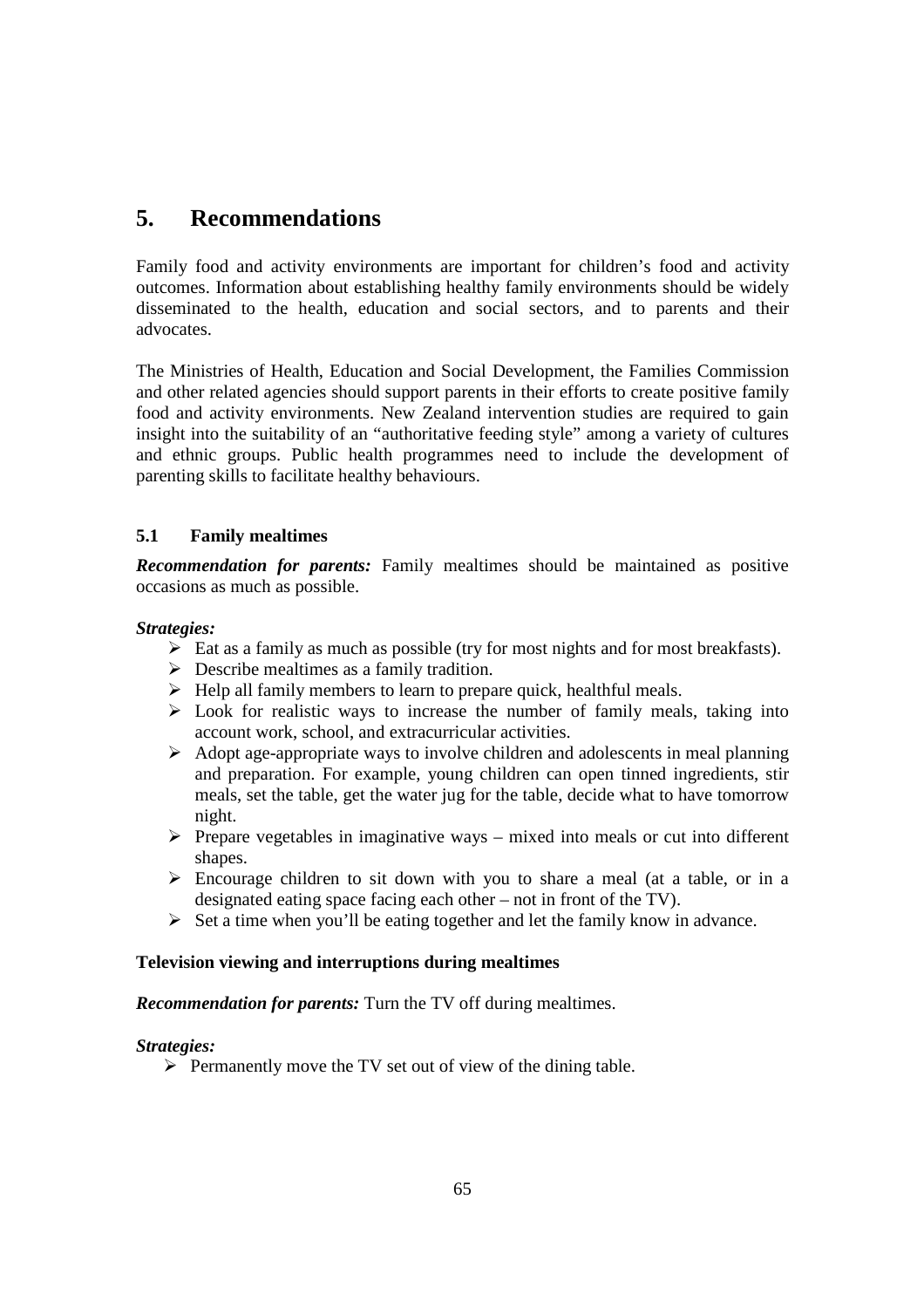- Place clear maximum limits of one hour of television per day.<sup>8</sup>
- $\triangleright$  Designate times and days to be TV free.<sup>g</sup>
- $\triangleright$  Negotiate and plan the number of TV programmes the family wants to watch at the beginning of the week and don't watch any others. $g$

## **Parental modelling**

*Recommendation for parents:* Eat a healthy diet and undertake 30 minutes of moderate intensity physical activity per day yourself.

#### *Strategies:*

- $\triangleright$  Eat meals together as a family.
- $\triangleright$  Walk, play, dance and be active together as a family. Make activity fun to do.
- $\triangleright$  Use active transport (walk or cycle) for trips less than 2 kilometres.
- $\triangleright$  Make a healthy lunch and take it to work.
- Follow the *Food and Nutrition Guidelines for Healthy Adults*, Available under the heading "Nutrition and physical activity" at http://www.healthed.govt.nzBoth parents should act as role models.
- $\triangleright$  Back up "what you say" with "what you do".
- $\triangleright$  Put a healthy diet and activity at the top of your "to do" list, not at the bottom.

#### **Parental support**

*Recommendation for parents:* Support and encourage all attempts by the child to follow healthy eating patterns and being active.

## *Strategies:*

- $\triangleright$  Create a supportive food environment by having healthy foods easily available, and keeping unhealthy foods to small portions or out of the house altogether.
- $\triangleright$  Pack a healthy lunch rather than giving children "lunch-money".
- $\triangleright$  Create a supportive activity environment by providing safe play spaces, and by helping children get to other play spaces and activities/sports.
- $\triangleright$  When affordable for the family, pay for any activity fees, buy uniforms and equipment, etc.

## **Family interaction**

*Recommendation for parents:* Maintain a positive emotional atmosphere during family meals.

#### *Strategies:*

- $\triangleright$  Avoid arguments during family mealtimes.
- $\triangleright$  Think about conversation topics before the meal.

These recommendations have been added based on a previous ANA report by Scragg et al 2006 "Does TV watching contribute to increased body weight and obesity in children". The authors believe these recommendations compliment those highlighted in the current literature review.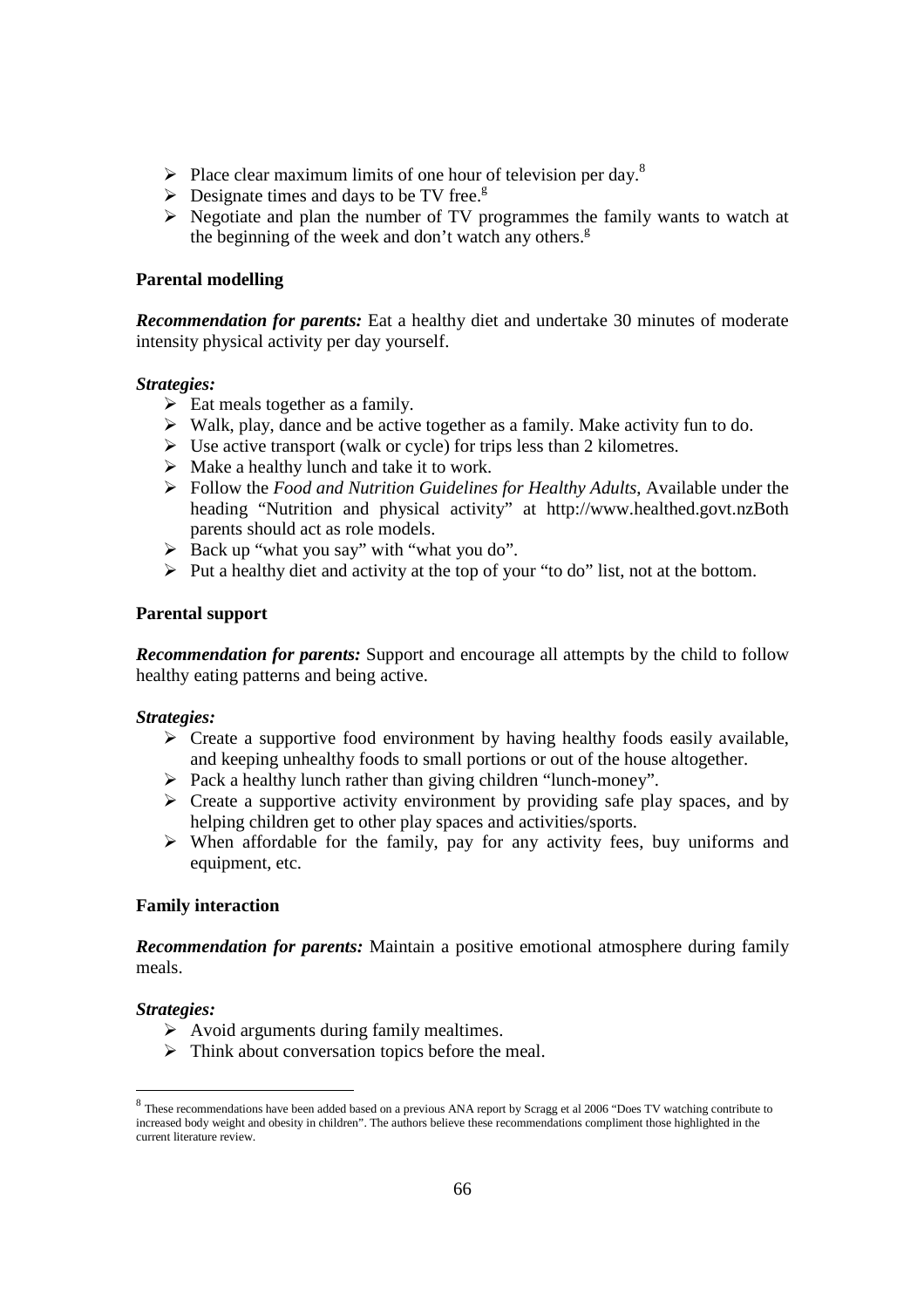- $\triangleright$  Encourage all family members to talk during mealtimes, perhaps by:
	- o taking turns in the family to talk about a good thing that happened to you that day
	- o taking turns in the family to talk about a good thing that you did for someone that day.

## **Self-efficacy**

*Recommendation for parents:* Ensure children have the confidence to make healthy dietary choices, especially in what might be difficult situations (e.g. eating with friends).

## *Strategies:*

- $\triangleright$  When children talk about eating well, tell them that you believe in them and that you know they can eat more healthy foods (or less of foods considered unhealthy).
- $\triangleright$  When you see other children eating well, point out to your child how well the other child is doing.
- $\triangleright$  Provide specific feedback to your child about his or her healthy eating efforts in a positive manner. Congratulate successful behaviour – small victories are critical for success and boosting confidence.
- Encourage other parents to do the same for your child, but sensitively − children don't want everyone to know they're trying to eat better or be more physically active.
- Have healthy foods available when friends share snacks and meals with your child.
- $\triangleright$  Make the healthy choice the easy choice by having plenty of healthy food available and accessible.
- $\triangleright$  Buy in treat foods as needed so that children are not faced with difficult choices on a day-to-day basis.

#### **Work−family spillover**

*Recommendation for parents:* Acknowledge that work commitments in family time may limit the availability of time to spend with family and can be damaging to family food and activity patterns.

#### *Strategies:*

- $\triangleright$  Share meal planning, shopping and preparation among the family.
- $\triangleright$  Cook and plan meals ahead. Where possible, cook multiple meals for later use.
- $\triangleright$  Talk to the boss about greater work flexibility.
- $\triangleright$  Have confidence in your food preparation and cooking skills (or increase your confidence by learning healthy cooking from friends and family, taking a community course, using a slow-cooker, or getting cookbooks or magazines out of the library).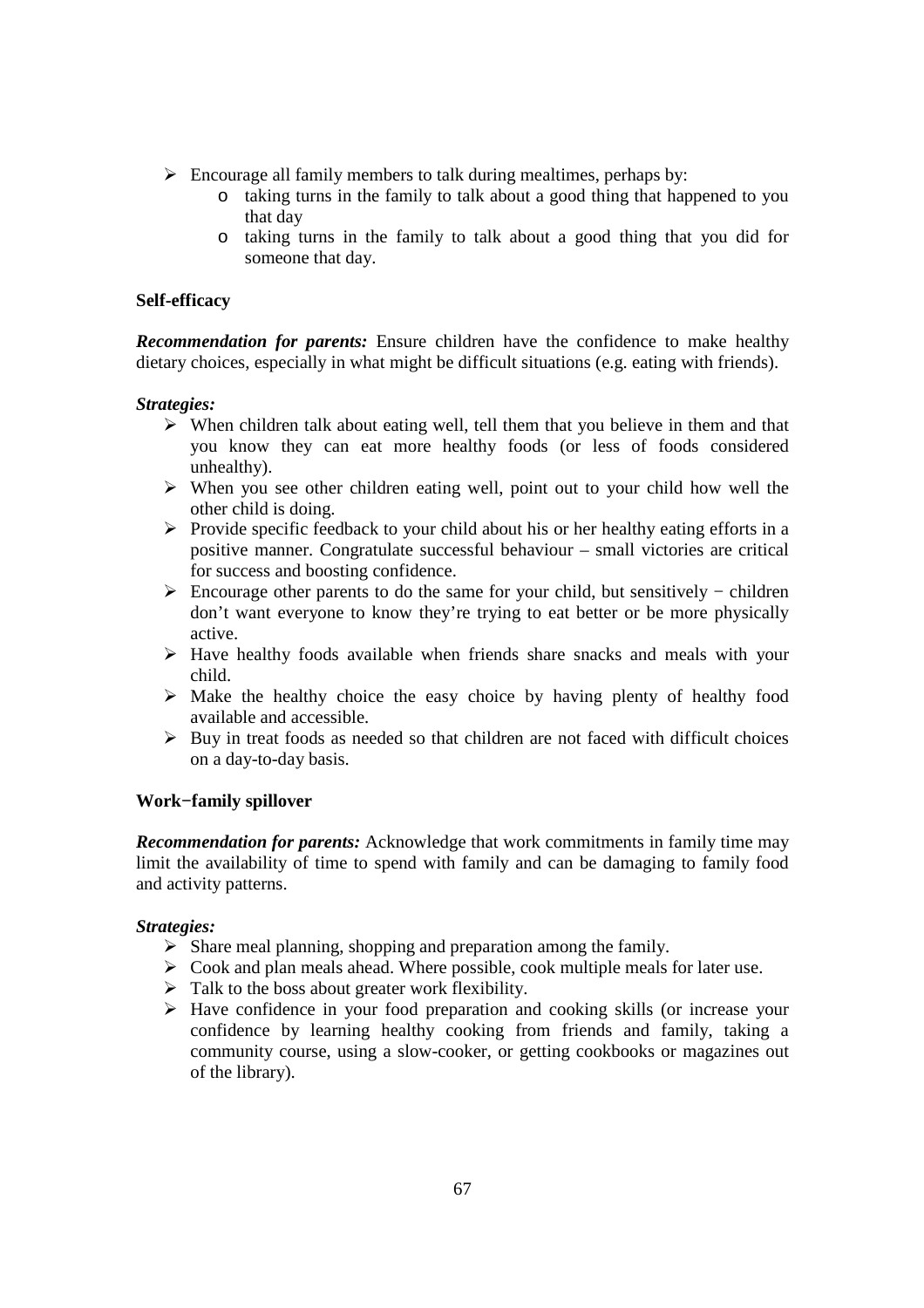## **Parenting style**

*Recommendation for parents:* Regulate the quality and patterns of food intake, and allow children to choose how much they should eat (known as authoritative parenting).

## *Strategies:*

- Avoid parenting styles with high levels of pressure, restriction, and control.
- $\triangleright$  Provide a variety of healthful foods, and give children the freedom to choose how much of this food they will eat.
- $\triangleright$  Once dinner is finished, offer dessert.

## **Availability and accessibility**

*Recommendations for parents:* Have lots of healthy foods easily accessible in the home, and have small portions of, or no, "treat" food in the home.

## *Strategies:*

- $\triangleright$  Pre-prepare healthy foods (e.g. slice vegetables such as carrots, celery, peppers and fresh beans, and store them in the refrigerator for easy access).
- $\triangleright$  Make the healthy choice the easy choice.
- Make tap water the first choice − chilled in the fridge is good. Low-fat milk is a good second choice. Don't offer sweet drinks.
- $\triangleright$  Put a jug of water on the table at meal times.
- Buy "treat" foods as needed for special occasions − don't stock up.
- $\triangleright$  Have a full fruit bowl readily available for snacks.
- $\triangleright$  If treat foods are in the house, keep them out of sight and in a place where you need to go to some effort to eat them.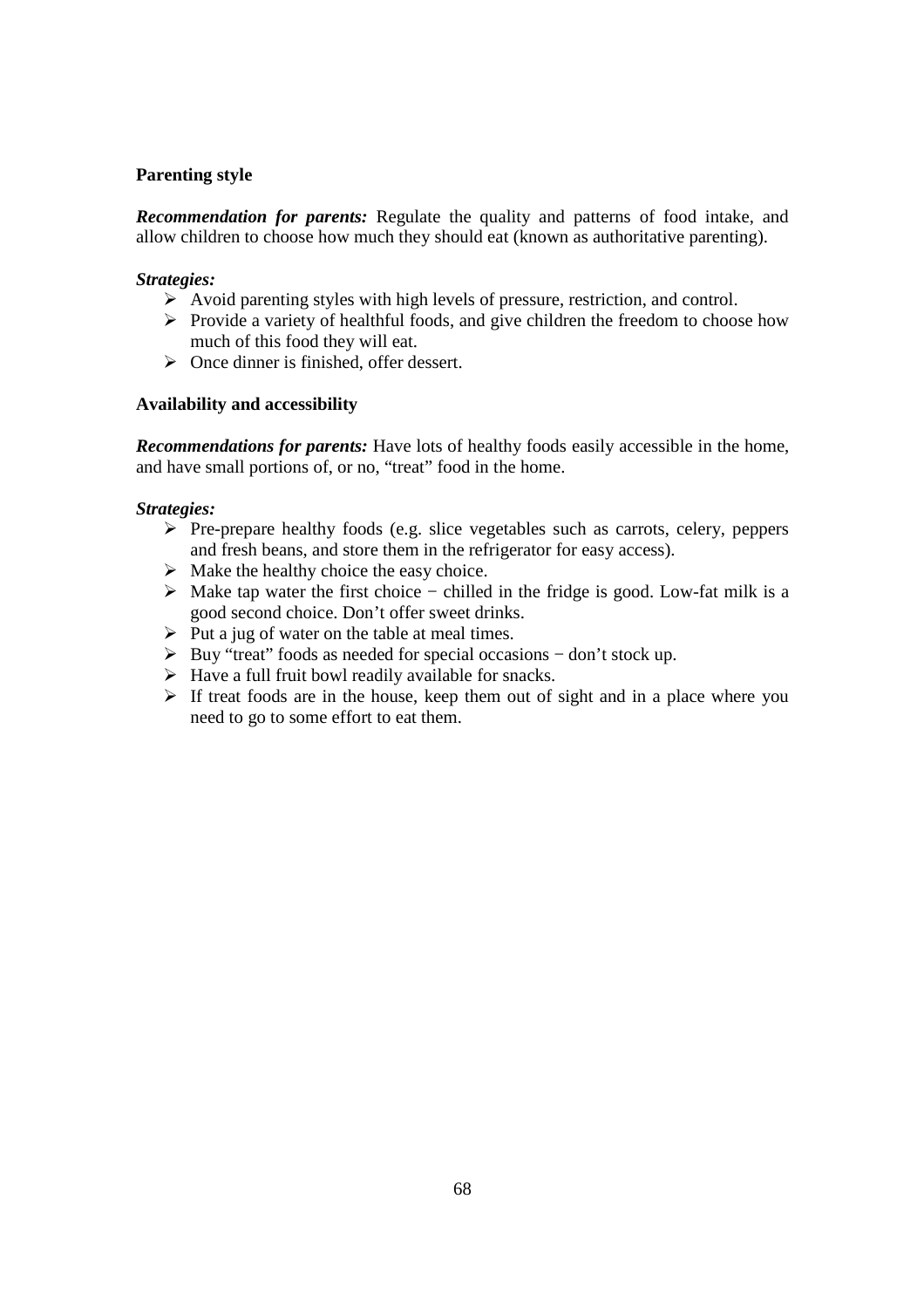## **References**

1. Kalil A, *Family Resilience and Good Child Outcomes: A review of the literature*. Wellington: Ministry of Social Development. 2003.

2. Families Commission, *Focus on Families: Reinforcing the importance of family. Report on literature review and focus groups.* Wellington: Families Commission. 2005.

3. Families Commission, *What Makes Your Family Tick? Families with dependent children – successful outcomes project. Report on public consultation*. Wellington: Families Commission. 2006.

4. Health Sponsorship Council, *Healthy Eating: Programme Plan 200−-2009.*  Wellington: Health Sponsorship Council. 2006.

5. Golan M, Parents as agents of change in childhood obesity: from research to practice. *International Journal of Pediatric Obesity* 2006;1(2):66-76.

6. Young KM, Northern JJ, Lister KM, et al, A meta-analysis of family-behavioral weight-loss treatments for children. *Clinical Psychology Review* 2007;27(2):240-249.

7. O'Byrne K, Haddock L, Poston W, Parenting style and adolescent smoking. *Journal of Adolescent Health* 2002;30(6):418-25.

8. Ministry of Health, *NZ Food NZ Children: Key results of the 2002 National Children's Nutrition Survey*. Wellington: Ministry of Health. 2003.

9. SPARC, *SPARC Facts 97-01*. Wellington: SPARC. 2003.

10. Davison KK, Birch LL. Childhood overweight: a contextual model and recommendations for future research. *Obesity Reviews* 2001;2:159-171.

11. Birch L,. Family and social environment measures. In: Johnson-Taylor W and Everhart J: modifiable environmental and behavioural determinants of overweight among children and adolescents: Report of a workshop. *Obesity Research* 2006;14(6):929-966.

12. Devine CM, A life course perspective: understanding food choices in time, social location, and history. *Journal of Nutrition Education & Behavior* 2005;37(3):121-128.

13. TNS New Zealand Ltd, *The Value of Sport: Attitudes, barriers and motivations for participation in sport by 11-14 year olds*. Wellington: SPARC. 2005.

14. Caspersen CJ, Powell KE, Christenson GM, Physical activity, exercise, and physical fitness: definitions and distinctions for health-related research. *Public Health Reports* 1985;100(2):126-131.

15. Campbell K, Crawford D, Ball K, Family food environment and dietary behaviors likely to promote fatness in 5−6-year-old children. *International Journal of Obesity* 2006;30(8):1272-1280.

16. Crawford D, Timperio A, Telford A, et al, Parental concerns about childhood obesity and the strategies employed to prevent unhealthy weight gain in children. *Public Health Nutrition* 2006;9(7):889-895.

17. Devine CM, Jastran M, Jabs J, et al, "A lot of sacrifices": work−family spillover and the food choice coping strategies of low-wage employed parents. *Social Science & Medicine* 2006;63(10):2591-2603.

18. Epstein LH, Valoski A, Wing RR, et al, Ten-year follow-up of behavioral, familybased treatment for obese children. *Journal of the American Medical Association* 1990;21(264):2159-2535.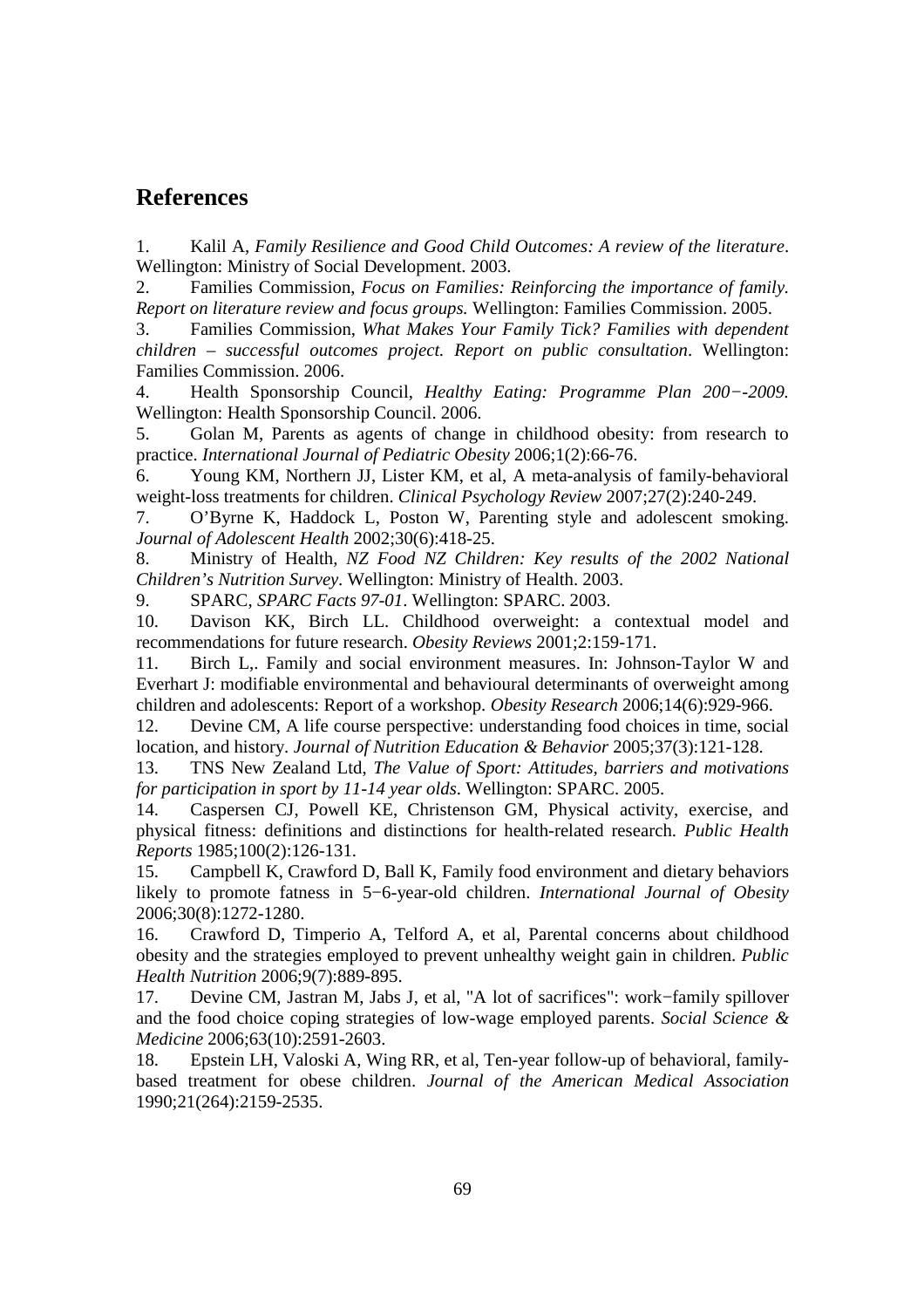19. Welk G, Wood K, Morss G, Parental influences on physical activity in children: an exploration of potential mechanisms. *Pediatric Exercise Science* 2003;15:19-33.

20. Crossman A, Sullivan DA, Benin M, The family environment and American adolescents' risk of obesity as young adults. *Social Science & Medicine* 2006;63(9):2255- 2267.

21. Statistics New Zealand, *QuickStats National Highlights: Families 2007*. Available from: http://www.stats.govt.nz/census/.

22. McHale S, The role of family environments in children's overweight. In: Johnson-Taylor W and Everhart J. Modifiable environmental and behavioural determinants of overweight among children and adolescents: report of a workshop. *Obesity* 2006;14(6):929-966.

23. Kolt G, Schofield G, Schofield L, et al, *Best Practice Review of Sport and Physical Activity Interventions for Young People Aged 13-18 Years: Report to Sport and Recreation New Zealand* (Vol. 1 & 2). Auckland: Auckland University of Technology. 2006.

24. Utter J, Denny S, Robinson E, Perceived access to community facilities, social motivation, and physical activity among New Zealand youth. *Journal of Adolescent Health* 2006;39:770-773.

25. Utter J, Scragg R, Schaaf D, et al, Nutrition and physical activity behaviours among Maori, Pacific and NZ European children: identifying opportunities for population-based interventions. *Australian & New Zealand Journal of Public Health* 2006;30(1):50-56.

26. Hohepa M, Schofield G, Kolt G, Physical activity: what do high school students think? *Journal of Adolescent Health* 2006;39:328-336.

27. New Zealand Television Broadcasters' Council. *Research.* 2007. Available from: http://www.nztbc.co.nz/research/index.html

28. University of Auckland, *Census at school 2007: Table maker 2007*. 2007. Available from: https://www.censusatschool.org.nz/2007/table-maker/

29. Utter J, Denny S, Prevalence of physical activity among New Zealand youth and its association with community environments. *Journal of Adolescent Health* 2005;34(2):116-117.

30. TNS New Zealand Ltd, *Healthy Eating in New Zealand Families and Whanau: Social marketing audience research.* Wellington: Health Sponsorship Council. 2007.

31. Auckland University of Technology, *Our Pacific Families: Our Children in New Zealand Pacific Islands Family Study*. Auckland: Auckland University of Technology. 2007.

32. Borra ST, Kelly L, Shirreffs MB, et al, Developing health messages: qualitative studies with children, parents, and teachers help identify communications opportunities for healthful lifestyles and the prevention of obesity. *Journal of the American Dietetic Association* 2003;103(6):721-728.

33. Nielsen SJ, Popkin BM, Patterns and trends in food portion sizes, 1977−1998. *Journal of the American Medical Association* 2003;289(4):450-453.

34. Cullen KW, Baranowski T, Owens E, et al, Availability, accessibility, and preferences for fruit, 100% fruit juice, and vegetables influence children's dietary behavior. *Health Education & Behavior* 2003;30(5):615-626.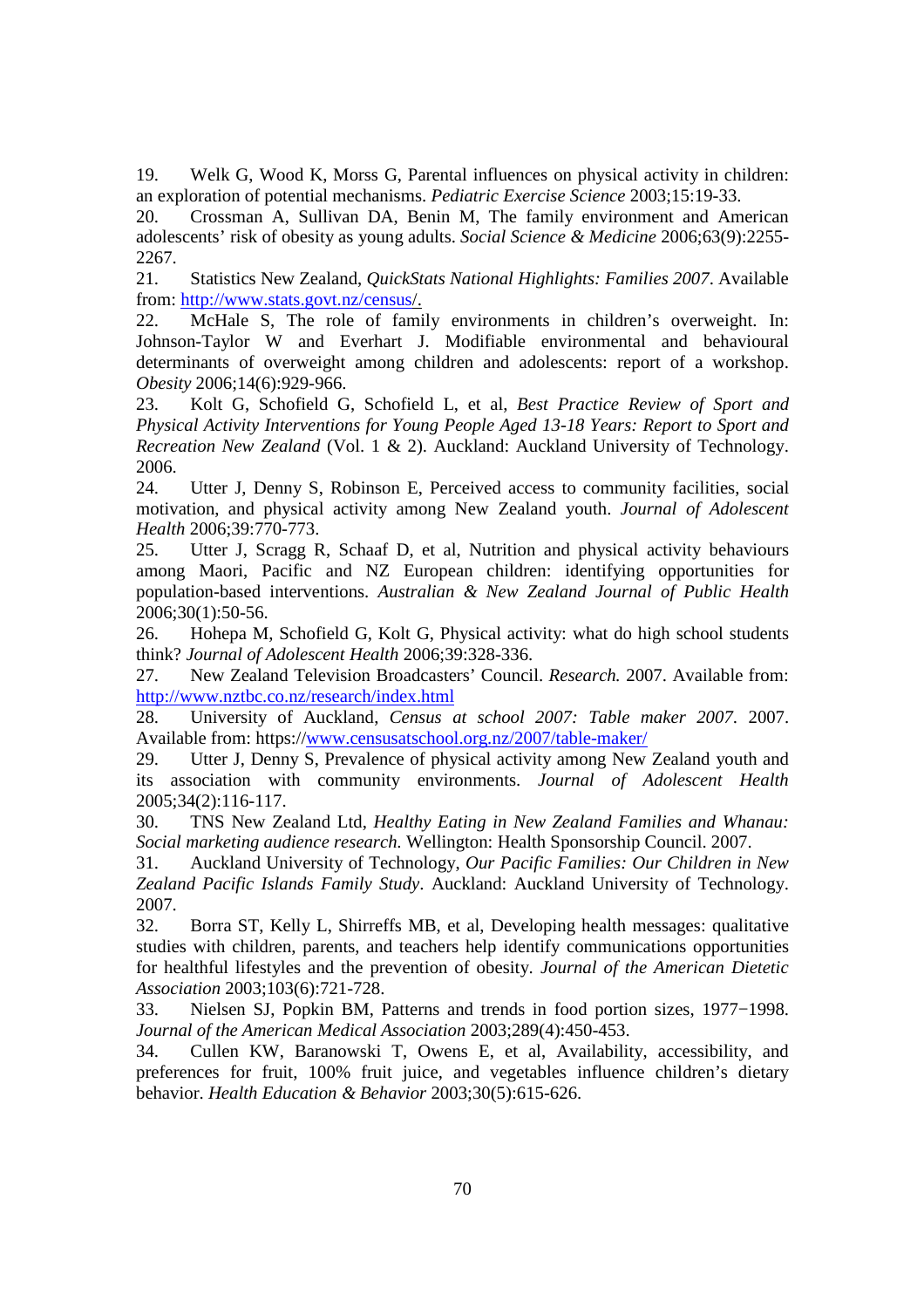35. Chen J-L, Kennedy C, Factors associated with obesity in Chinese-American children. *Pediatric Nursing* 2005;31(2):110-115.

36. Puhl RM, Schwartz MB, If you are good you can have a cookie: how memories of childhood food rules link to adult eating behaviors. *Eating Behaviors* 2003;4(3):283-293.

37. Boutelle K, Lytle L, Murray D, Perceptions of the family mealtime environment and adolescent mealtime behaviour: do adults and adolescents agree? *Journal of Nutrition Education* 2001;33(3):128-133.

38. Holm-Denoma JM, Lewinsohn PM, Gau JM, et al, Parents' reports of the body shape and feeding habits of 36-month-old children: an investigation of gender differences. *International Journal of Eating Disorders* 2005;38(3):228-235.

39. Laroche HH, Hofer TP, Davis MM, Adult fat intake associated with the presence of children in households: findings from NHANES III. *Journal of the American Board of Family Medicine* 2007;20(1):9-15.

40. Fitzpatrick E, Edmunds LS, Dennison BA, Positive effects of family dinner are undone by television viewing. *Journal of the American Dietetic Association* 2007;107(4):666-671.

41. Gillman MW, Rifas-Shiman SL, Frazier AL, et al, Family dinner and diet quality among older children and adolescents. *Archives of Family Medicine* 2000;9(3):235-240.

42. Roos EB, Hirvonen T, Mikkilä V, et al, Household educational level as a determinant of consumption of raw vegetables among male and female adolescents. *Preventive Medicine* 2001;33:282-291.

43. Videon TM, Manning CK, Influences on adolescent eating patterns: the importance of family meals. *Journal of Adolescent Health* 2003;32(5):365-373.

44. Cooke L, Wardle J, Gibson E, Relationship between parental report of food neophobia and everyday food consumption in 2-6-year-old children. *Appetite*  2003;41(2):205-206.

45. Haapalahti M, Mykkanen H, Tikkanen S, et al, Meal patterns and food use in 10 to 11-year-old Finnish children. *Public Health Nutrition* 2003;6(4):365-370.

46. Hannon PA, Bowen DJ, Moinpour CM, et al, Correlations in perceived food use between the family food preparer and their spouses and children. *Appetite* 2003;40(1):77- 83.

47. Neumark-Sztainer D, Hannan PJ, Story M, et al, Family meal patterns: associations with sociodemographic characteristics and improved dietary intake among adolescents [see comment]. *Journal of the American Dietetic Association* 2003;103(3):317-322.

48. Larson NI, Story M, Wall M, et al, Calcium and dairy intakes of adolescents are associated with their home environment, taste preferences, personal health beliefs, and meal patterns. *Journal of the American Dietetic Association* 2006;106(11):1816-24.

49. DeBourdeaudhuij I, Van Oost P, Personal and family determinants of dietary behaviour in adolescents and their parents. *Psychology & Health* 2000;15(6):751-770.

50. Sweeting H, West P, Dietary habits and children's family lives. *Journal of Human Nutrition and Dietetics* 2005;18(2):93-97.

51. Fulkerson JA, Neumark-Sztainer D, Story M, Adolescent and parent views of family meals. *Journal of the American Dietetic Association* 2006;106(4):526-532.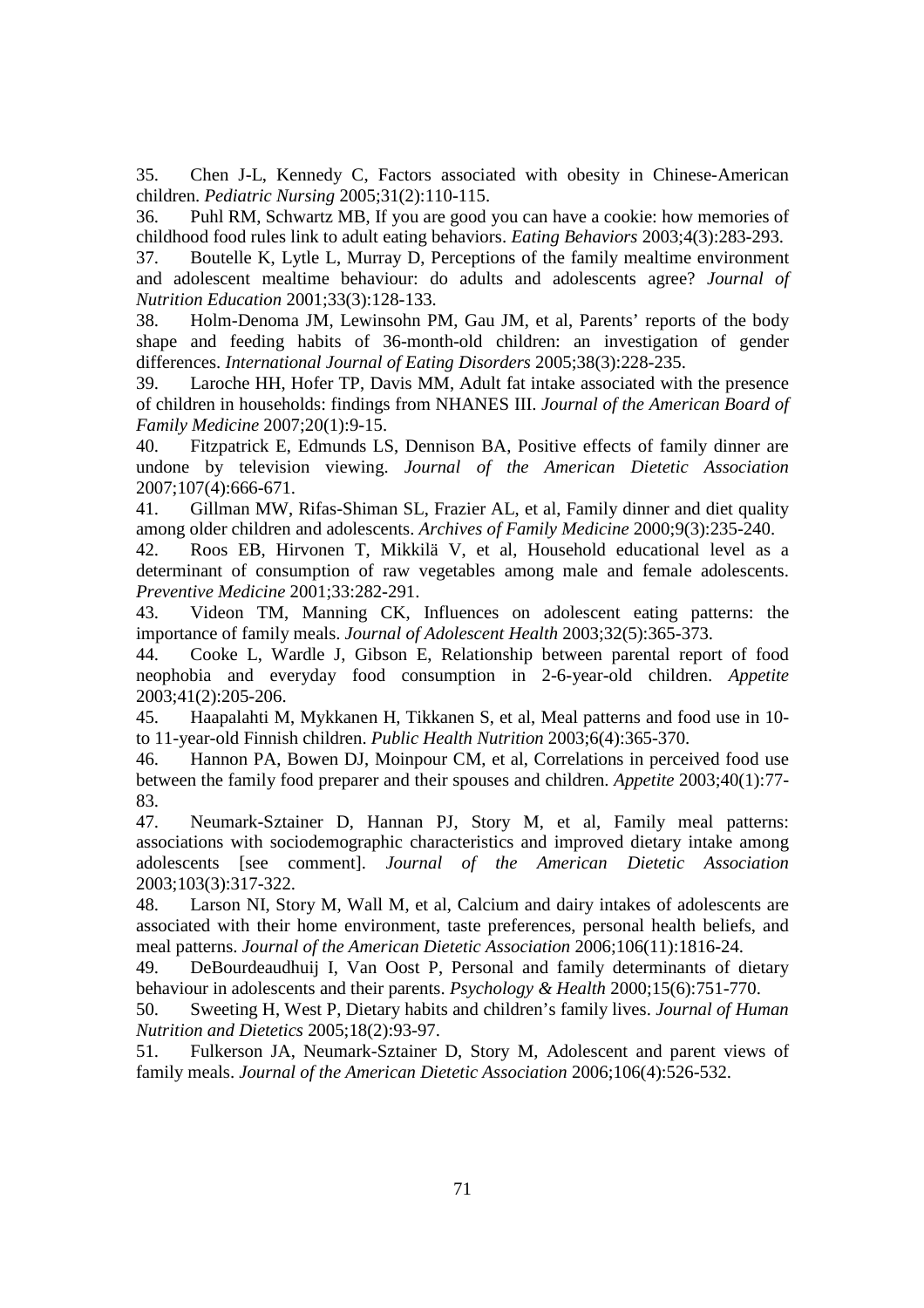52. Boutelle KN, Birnbaum AS, Lytle LA, et al, Associations between perceived family meal environment and parent intake of fruit, vegetables, and fat. *Journal of Nutrition Education and Behavior* 2003;35(1):24-29.

53. Coon KA, Goldberg J, Rogers BL, et al, Relationships between use of television during meals and children's food consumption patterns. *Pediatrics* 2001;107(1):E7.

54. Kremers SP, van der Horst K, Brug J, Adolescent screen-viewing behaviour is associated with consumption of sugar-sweetened beverages: the role of habit strength and perceived parental norms. *Appetite* 2007;48(3):345-350.

55. Bere E, Klepp KI, Correlates of fruit and vegetable intake among Norwegian schoolchildren: parental and self-reports. *Public Health Nutrition* 2004;7(8):991-998.

56. Brown R, Ogden J, Children's eating attitudes and behaviour: a study of the modelling and control theories of parental influence. *Health Education Research* 2004;19(3):261-271.

57. Campbell KJ, Crawford DA, Salmon J, et al, Associations between the home food environment and obesity-promoting eating behaviors in adolescence. *Obesity* 2007;15(3):719-730.

58. Fisher JO, Mitchell DC, Smiciklas-Wright H, et al, Maternal milk consumption predicts the tradeoff between milk and soft drinks in young girls' diets. *Journal of Nutrition* 2000;131:246-250.

59. Fisher JO, Mitchell DC, Smiciklas-Wright H, et al, Parental influences on young girls' fruit and vegetable, micronutrient, and fat intakes. *Journal of the American Dietetic Association* 2002;102:58-64.

60. Galloway AT, Lee Y, Birch LL, Predictors and consequences of food neophobia and pickiness in young girls. *Journal of the American Dietetic Association*  2003;103(6):692-698.

61. Gibson EL, Wardle J, Watts J, Fruit and vegetable consumption, nutritional knowledge and beliefs in mothers and children. *Appetite* 1998;31:205-228.

62. Hanson NI, Neumark-Sztainer D, Eisenberg ME, et al, Associations between parental report of the home food environment and adolescent intakes of fruits, vegetables and dairy foods. *Public Health Nutrition* 2005;8(1):77-85.

63. Johnson RK, Panely CV, Wang MQ, Associations between the milk mothers drink and the milk consumed by their school-aged children. *Family Economics and Nutrition Review* 2001;13(1):27-36.

64. Keski-Rahkonen A, Kaprio J, Rissanen A, et al, Breakfast skipping and healthcompromising behaviors in adolescents and adults. *European Journal of Clinical Nutrition* 2003;57(7):842-853.

65. Keski-Rahkonen A, Viken RJ, Kaprio J, et al, Genetic and environmental factors in breakfast eating patterns. *Behavior Genetics* 2004;34(5):503-514.

66. Reinaerts E, de Nooijer J, Candel M, et al, Explaining school children's fruit and vegetable consumption: the contributions of availability, accessibility, exposure, parental consumption and habit in addition to psychosocial factors. *Appetite* 2007;48(2):248-258.

67. Vereecken CA, Keukelier E, Maes L, Influence of mother's educational level on food parenting practices and food habits of young children. *Appetite* 2004;43(1):93-103.

68. Wardle J, Carnell S, Cooke L, Parental control over feeding and children's fruit and vegetable intake: how are they related? [see comment]. *Journal of the American Dietetic Association* 2005;105(2):227-232.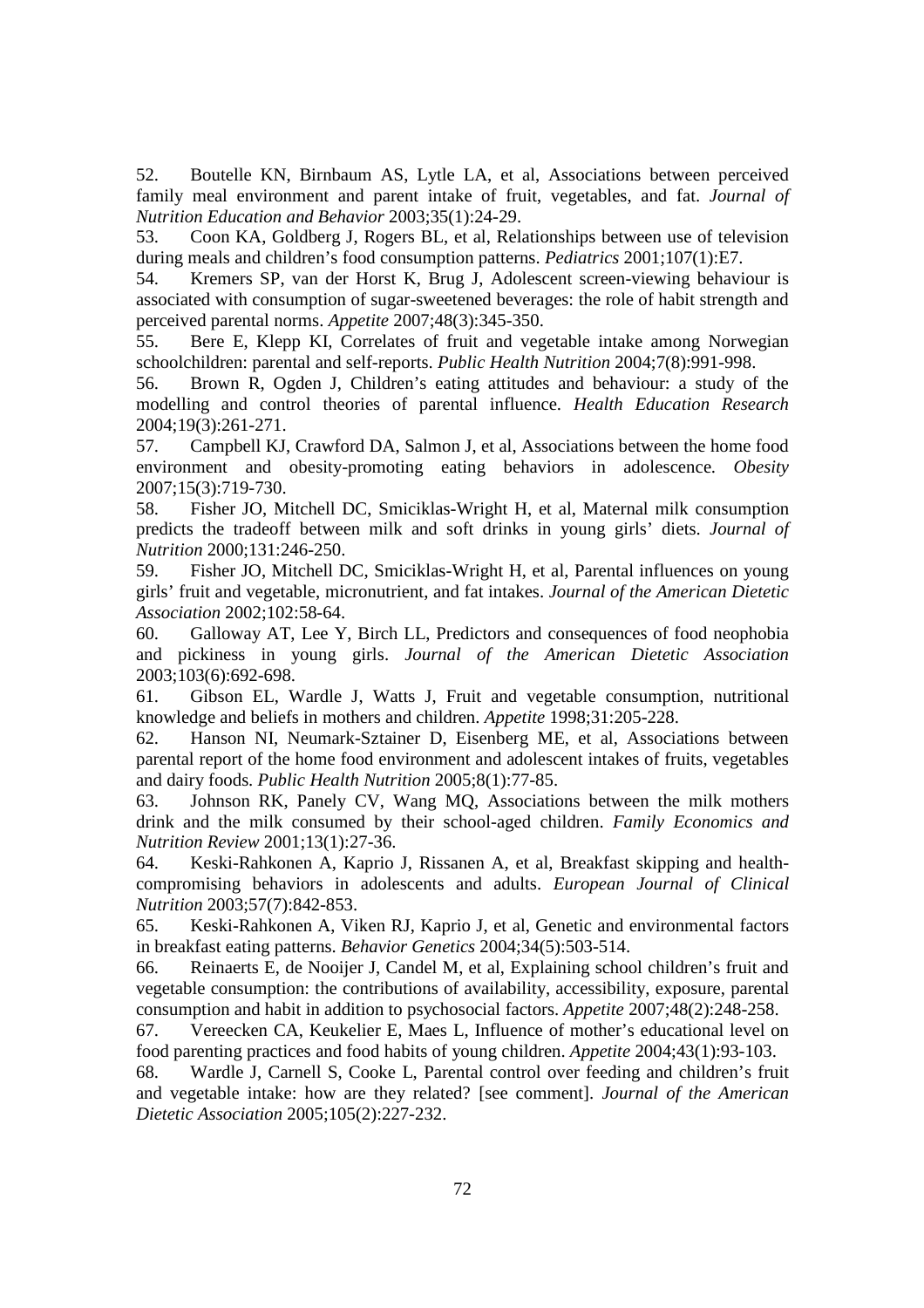69. Tibbs T, Haire-Joshu D, Schechtman KB, et al, The relationship between parental modeling, eating patterns, and dietary intake among African-American parents. *Journal of the American Dietetic Association* 2001;101:535-541.

70. Haire-Joshu D, Brownson RC, Nanney MS, et al, Improving dietary behavior in African Americans: the Parents As Teachers High 5, Low Fat Program. *Preventive Medicine* 2003;36(6):684-691.

71. Grimm GC, Harnack L, Story M, Factors associated with soft drink consumption in school-aged children. [see comment]. *Journal of the American Dietetic Association* 2004;104(8):1244-1249.

72. Young EM, Fors SW, Hayes DM, Associations between perceived parent behaviors and middle school student fruit and vegetable consumption. *Journal of Nutrition Education & Behavior* 2004;36(1):2-8.

73. Vereecken CA, Van Damme W, Maes L, Measuring attitudes, self-efficacy, and social and environmental influences on fruit and vegetable consumption of 11- and 12 year-old children: reliability and validity. [see comment]. *Journal of the American Dietetic Association* 2005;105(2):257-261.

74. Matheson DM, Robinson TN, Varady A, et al, Do Mexican-American mothers' food-related parenting practices influence their children's weight and dietary intake? *Journal of the American Dietetic Association* 2006;106(11):1861-1865.

75. Talvia S, Rasanen L, Lagstrom H, et al, Longitudinal trends in consumption of vegetables and fruit in Finnish children in an atherosclerosis prevention study (STRIP). *European Journal of Clinical Nutrition* 2006;60(2):172-180.

76. Wind M, de Bourdeaudhuij I, te Velde SJ, et al, Correlates of fruit and vegetable consumption among 11-year-old Belgian-Flemish and Dutch schoolchildren. *Journal of Nutrition Education & Behavior* 2006;38(4):211-221.

77. Wardle J, Cooke LJ, Gibson EL, et al, Increasing children's acceptance of vegetables: a randomized trial of parent-led exposure. *Appetite* 2003;40(2):155-162.

78. Zabinski MF, Daly T, Norman GJ, et al, Psychosocial correlates of fruit, vegetable, and dietary fat intake among adolescent boys and girls. *Journal of the American Dietetic Association* 2006;106(6):814-821.

79. Neumark-Sztainer D, Story M, Resnick MD, et al, Correlates of inadequate fruit and vegetable consumption among adolescents. *Preventive Medicine* 1996;25(5):497- 505.

80. Bandura A, Self-efficacy: toward a unifying theory of behavioral change. [see comment]. *Psychological Review* 1977;84(2):191-215.

81. Reynolds KM, Hinton AW, Shewchuk RM, et al, Social cognitive model of fruit and vegetable consumption in elementary school children. *Journal of Nutrition Education* 1999;31(1):23-30.

82. Kratt P, Reynolds K, Shewchuk R, The role of availability as a moderator of family fruit and vegetable consumption. *Health Education & Behavior* 2000;27(4):471- 482.

83. Kremers SPJ, Brug J, de Vries H, et al, Parenting style and adolescent fruit consumption. *Appetite* 2003;41(1):43-50.

84. van der Horst K, Kremers S, Ferreira I, et al, Perceived parenting style and practices and the consumption of sugar-sweetened beverages by adolescents. *Health Education Research* 2007;22(2):295-304.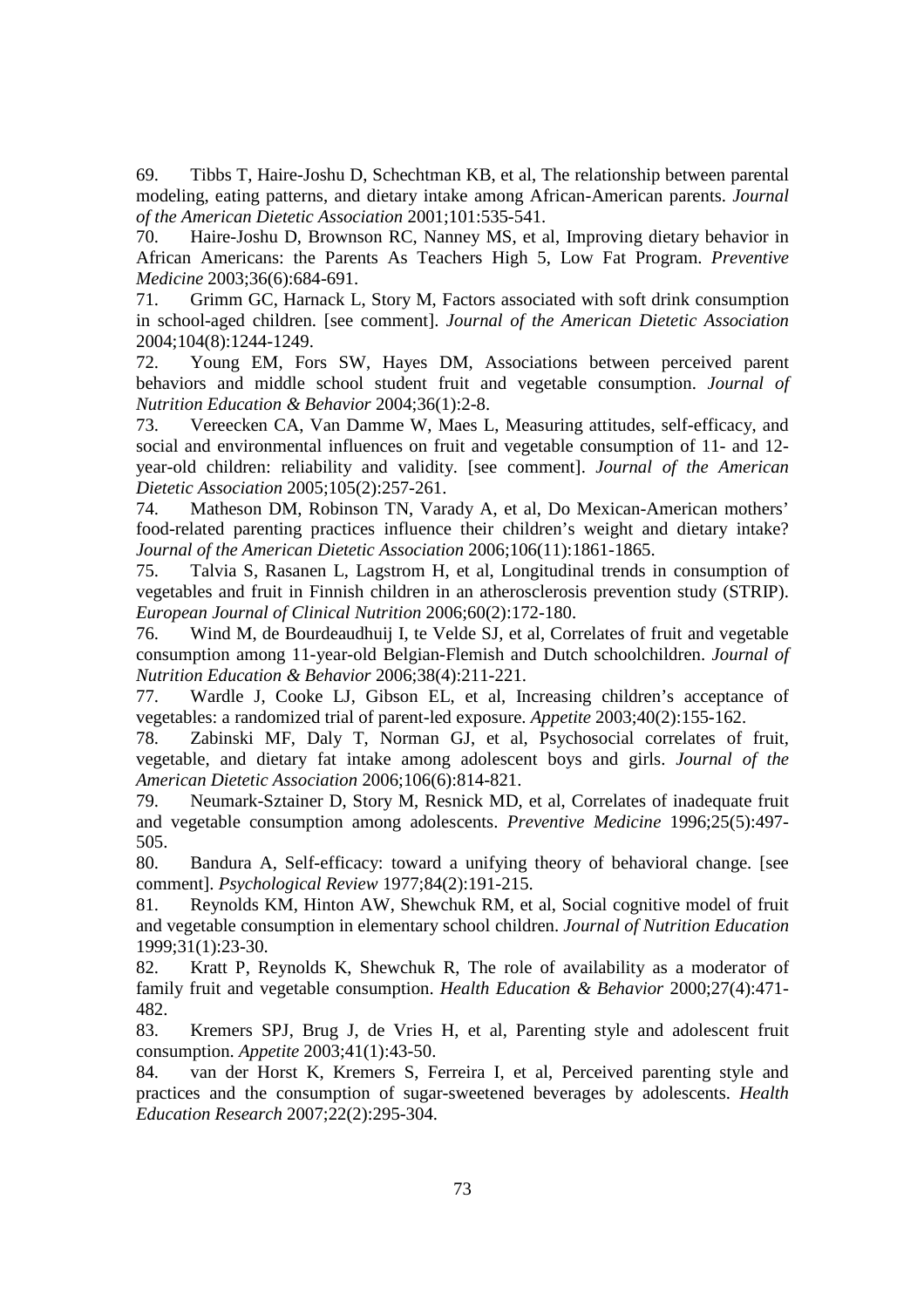85. Baranowski T, Davis M, Resnicow K, et al, Gimme 5 fruit and vegetables for fun and health: outcome evaluation. *Health Education & Behavior* 2000;27:96-110.

86. Saksvig BI, Gittelsohn J, Harris SB, et al, A pilot school-based healthy eating and physical activity intervention improves diet, food knowledge, and self-efficacy for native Canadian children. *Journal of Nutrition* 2005;135(10):2392-2398.

87. Devine CM, Connors MM, Sobal J, et al, Sandwiching it in: spillover of work onto food choices and family roles in low- and moderate-income urban households. *Social Science & Medicine* 2003;56(3):617-630.

88. Jabs J, Devine CM, Bisogni CA, et al, Trying to find the quickest way: employed mothers' constructions of time for food. *Journal of Nutrition Education Behaviour* 2007;39:18-25.

89. Roos EB, Sarlio-Lähteenkorva S, Lallukka T, et al, Associations of work−family conflicts with food habits and physical activity. *Public Health Nutrition* 2006;10(3):222- 229.

90. Lake AA, Rugg-Gunn AJ, Hyland RM, et al, Longitudinal dietary change from adolescence to adulthood: perceptions, attributions and evidence. *Appetite* 2004;42(3):255-263.

91. Hughes SO, Power TG, Orlet Fisher J, et al, Revisiting a neglected construct: parenting styles in a child-feeding context. *Appetite* 2005;44(1):83-92.

92. Lytle LA, Varnell S, Murray DM, et al, Predicting adolescents' intake of fruits and vegetables. *Journal of Nutrition Education Behaviour* 2003;35:170-178.

93. Patrick H, Nicklas TA, A review of family and social determinants of children's eating patterns and diet quality. *Journal of the American College of Nutrition* 2005;24(2):83-92.

94. Arredondo EM, Elder JP, Ayala GX, et al, Is parenting style related to children's healthy eating and physical activity in Latino families? *Health Education Research*  2006;21(6):862-871.

95. Galloway AT, Fiorito LM, Francis LA, et al, "Finish your soup": counterproductive effects of pressuring children to eat on intake and affect. *Appetite* 2006;46(3):318-323.

96. de Bruijn G-J, Kremers SPJ, de Vries H, et al, Associations of socialenvironmental and individual-level factors with adolescent soft drink consumption: results from the SMILE study. *Health Education Research* 2007;22(2):227-237.

97. Ogden J, Reynolds R, Smith A, Expanding the concept of parental control: a role for overt and covert control in children's snacking behaviour? *Appetite* 2006;47(1):100- 106.

98. Robinson S, Children's perceptions of who controls their food. *Journal of Human Nutrition and Dietetics* 2000;13(3):163-171.

99. Fisher JO, Birch LL, Restricting access to foods and children's eating. *Appetite* 1999;32:405-419.

100. Birch LL, Fisher JO, Davison KK, Learning to overeat: maternal use of restrictive feeding practices promotes girls' eating in the absence of hunger. *American Journal of Clinical Nutrition* 2003;78:215-220.

101. Fisher JO, Birch LL, Restricting access to palatable foods affects children's behavioural response, food selection, and intake. *American Journal of Clinical Nutrition* 1999b;69:1264-1272.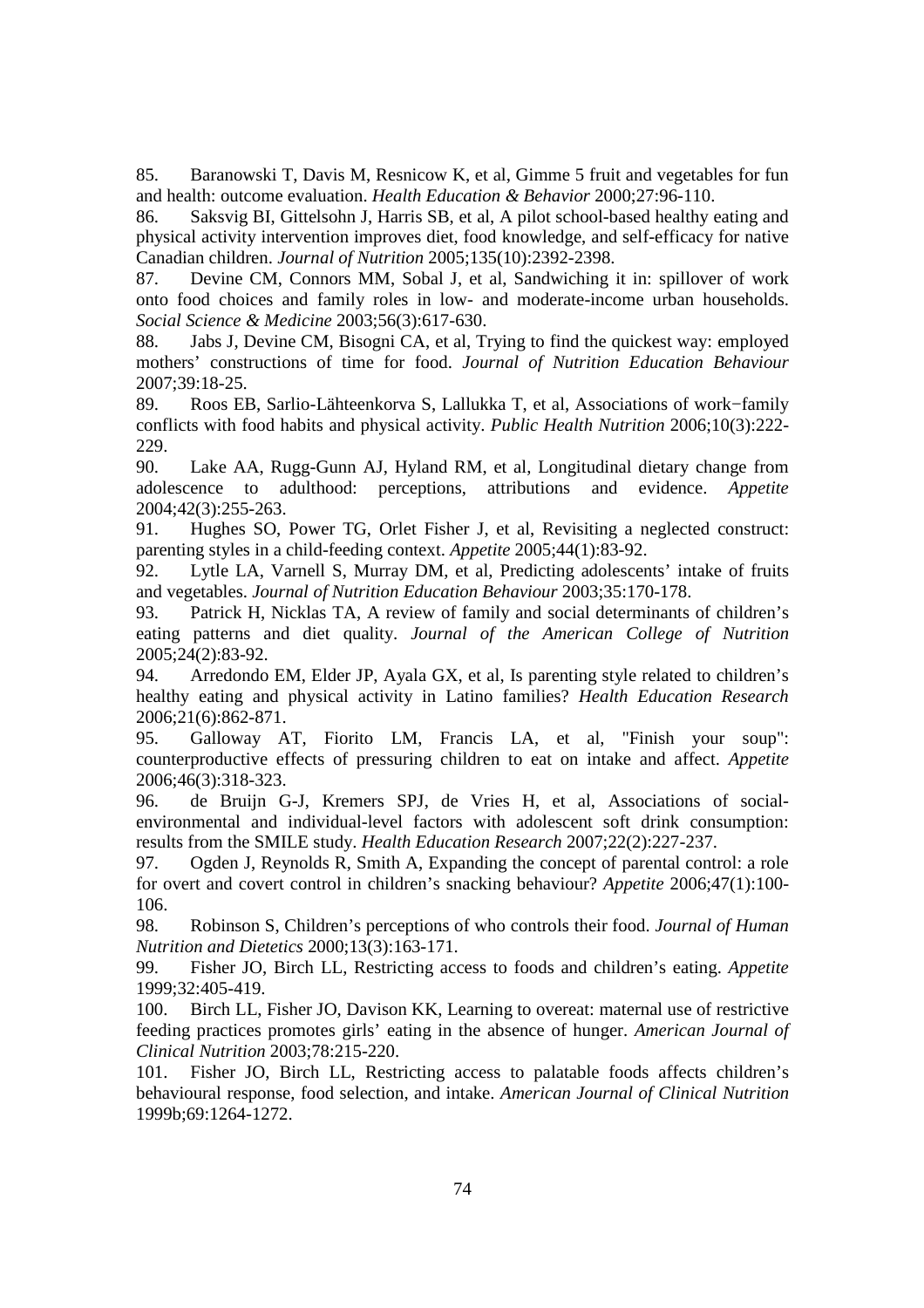102. Harvey-Berino J, Rourke J, Obesity prevention in preschool Native-American children: a pilot study using home visiting. *Obesity Research* 2003;11(5):606-611.

103. Nanney MS, Johnson S, Elliott M, et al, Frequency of eating homegrown produce is associated with higher intake among parents and their preschool-aged children in rural Missouri. *Journal of the American Dietetic Association* 2007;107(4):577-584.

104. Campbell KJ, Crawford DA, Hesketh KD, Australian parents' views on their 5-6 year-old children's food choices. *Health Promotion International* 2007;22(1):11-18.

105. Evans AE, Dave J, Tanner A, et al, Changing the home nutrition environment: effects of a nutrition and media literacy pilot intervention. *Family & Community Health*  2006;29(1):43-54.

106. Snyder EE, Sprietzer E, Family influence and involvement in sports. *Research Quarterly* 1973;44(3):249-255.

107. Sallis JF, Prochaska JJ, Taylor WC, A review of correlates of physical activity of children and adolescents. *Medicine & Science in Sports & Exercise* 2000;32(5):963-975.

108. Gustafson SL, Rhodes RE, Parental correlates of physical activity in children and early adolescents. *Sports Medicine* 2006;36(1):79-97.

109. Brustad RJ, Attraction to physical activity in urban schoolchildren: parental socialization and gender influences. *Research Quarterly for Exercise & Sport* 1996;67(3):316-323.

110. Hovell MF, Kolody B, Sallis JF, et al, Parent support, physical activity, and correlates of adiposity in nine year olds. *Journal of Health Education* 1996;27:126-129.

111. Kimiecik JC, Horn TS, Shurin CS, Relationships among children's beliefs, perceptions of their parents' beliefs, and their moderate-to-vigorous physical activity. *Research Quarterly for Exercise & Sport* 1996;67(3):324-336.

112. Bungum TJ, Vincent ML, Determinants of physical activity among female adolescents. *American Journal of Preventive Medicine* 1997;13(2):115-122.

113. Kimiecik JC, Horn TS, Parental beliefs and children's moderate-to-vigorous physical activity. *Research Quarterly for Exercise & Sport* 1998;69:163-175.

114. McGuire MT, Hannan PJ, Neumark-Sztainer D, et al, Parental correlates of physical activity in a racially/ethnically diverse adolescent sample. *Journal of Adolescent Health* 2002a;30(4):253-261.

115. Prochaska JJ, Rodgers MW, Sallis JF, Association of parent and peer support with adolescent physical activity. *Research Quarterly for Exercise & Sport* 2002;73:206-210.

116. Sallis JF, Taylor WC, Dowda M, et al, Correlates of vigorous physical activity for children in grades 1 through 12: comparing parent-reported and objectively measured physical activity. *Pediatric Exercise Science* 2002;14:30-44.

117. Dunton GF, Jamner MS, Cooper DM, Assessing the perceived environment among minimally active adolescent girls: validity and relations to physical activity outcomes. *American Journal of Health Promotion* 2003;18(1):70-73.

118. Trost SG, Sallis JF, Pate RR, et al, Evaluating a model of parental influence on youth physical activity. *American Journal of Preventive Medicine* 2003;25(4):277-282.

119. Adkins S, Sherwood NE, Story M, et al, Physical activity among African-American girls: the role of parents and the home environment. *Obesity Research* 2004;12(Suppl):38S-45S.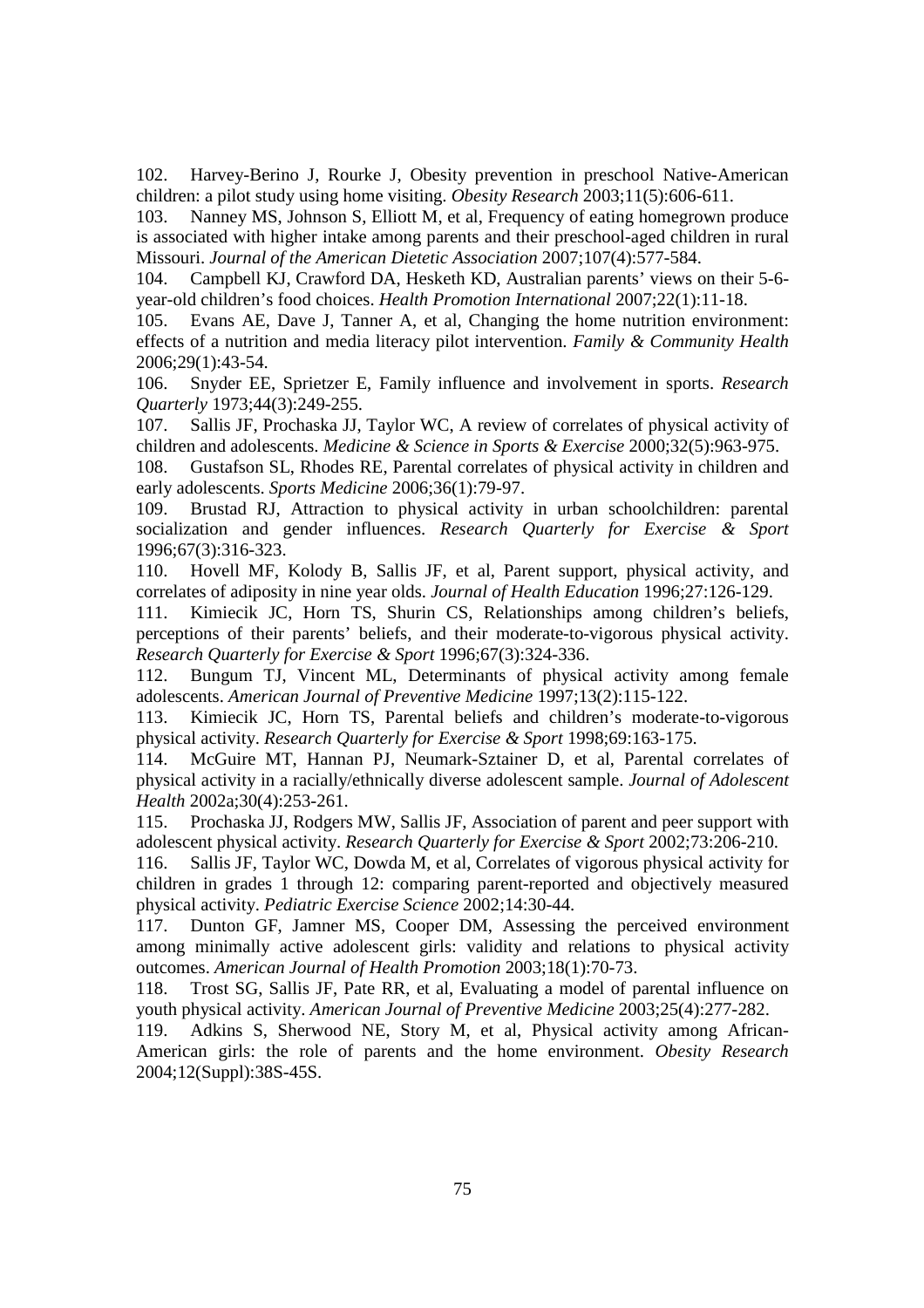120. Davison KK, Activity-related support from parents, peers and siblings and adolescents' physical activity: are there gender differences. *Journal of Physical Activity and Health* 2004;1:363-376.

121. Saunders RP, Motl RW, Dowda M, et al, Comparison of social variables for understanding physical activity in adolescent girls. *American Journal of Health Behavior* 2004;28(5):426-436.

122. Duncan SC, Duncan TE, Strycker LA, Sources and types of social support in youth physical activity. *Health Psychology* 2005;24(1):3-10.

123. Heitzler CD, Martin SL, Duke J, et al, Correlates of physical activity in a national sample of children aged 9-13 years. *Preventive Medicine* 2006;42(4):254-260.

124. Ammouri AA, Kaur H, Neuberger GB, et al, Correlates of exercise participation in adolescents. *Public Health Nursing* 2007;24(2):111-120.

125. Beets MW, Vogel R, Forlaw L, et al, Social support and youth physical activity: the role of provider and type. *American Journal of Health Behavior* 2006;30(3):278-289.

126. Kalakanis LE, Goldfield GS, Paluch RA, et al, Parental activity as a determinant of activity level and patterns of activity in obese children. *Research Quarterly for Exercise & Sport* 2001;72(3):202-209.

127. McGuire MT, Neumark-Stzainer DR, Story M, Correlates of time spent in physical activity and television viewing in a multi-racial sample of adolescents. *Pediatric Exercise Science* 2002b;14:75-86.

128. Springer AE, Kelder SH, Hoelscher DM, Social support, physical activity and sedentary behavior among 6th-grade girls: a cross-sectional study. *International Journal of Behavioral Nutrition and Physical Activity* 2006;3:8.

129. Aarnio M, Winter T, Kujala UM, et al, Familial aggregation of leisure-time physical activity: a three generation study. *International Journal of Sports Medicine* 1997;18(7):549-556.

130. Fogelholm M, Nuutinen O, Pasanen M, et al, Parent-child relationship of physical activity patterns and obesity. *International Journal of Obesity and Related Metabolic Disorders* 1999;23(12):1262-1268.

131. Raudsepp L, The relationship between socio-economic status, parental support and adolescent physical activity. *Acta Paediatrica* 2006;95(1):93-98.

132. Viira R, Raudsepp L, Psychosocial correlates of physical activity among seven through eight grades. *Journal of Human Movement Studies* 2003;44:501-517.

133. Raudsepp L, Viira R, Influence of parents' and siblings' physical activity on activity levels of adolescents. *European Journal of Physical Education* 2000;5:169-178.

134. Shropshire J, Carroll B, Family variables and children's physical activity: influence of parental exercise and socio-economic status. *Sport Education & Society*  1997;2:95-116.

135. Vilhjalmsson R, Thorlindsson T, Factors related to physical activity: a study of adolescents. *Social Science & Medicine* 1998;47(5):665-675.

136. Mota J, Silva G, Adolescents' physical activity: association with socio-economic status and parental participation among a Portuguese sample. *Sport, Education & Society* 1999;4:193-199.

137. Wagner A, Klein-Platat C, Arveiler D, et al, Parent-child physical activity relationships in 12-year-old French students do not depend on family socioeconomic status. *Diabetes & Metabolism* 2004;30(4):359-366.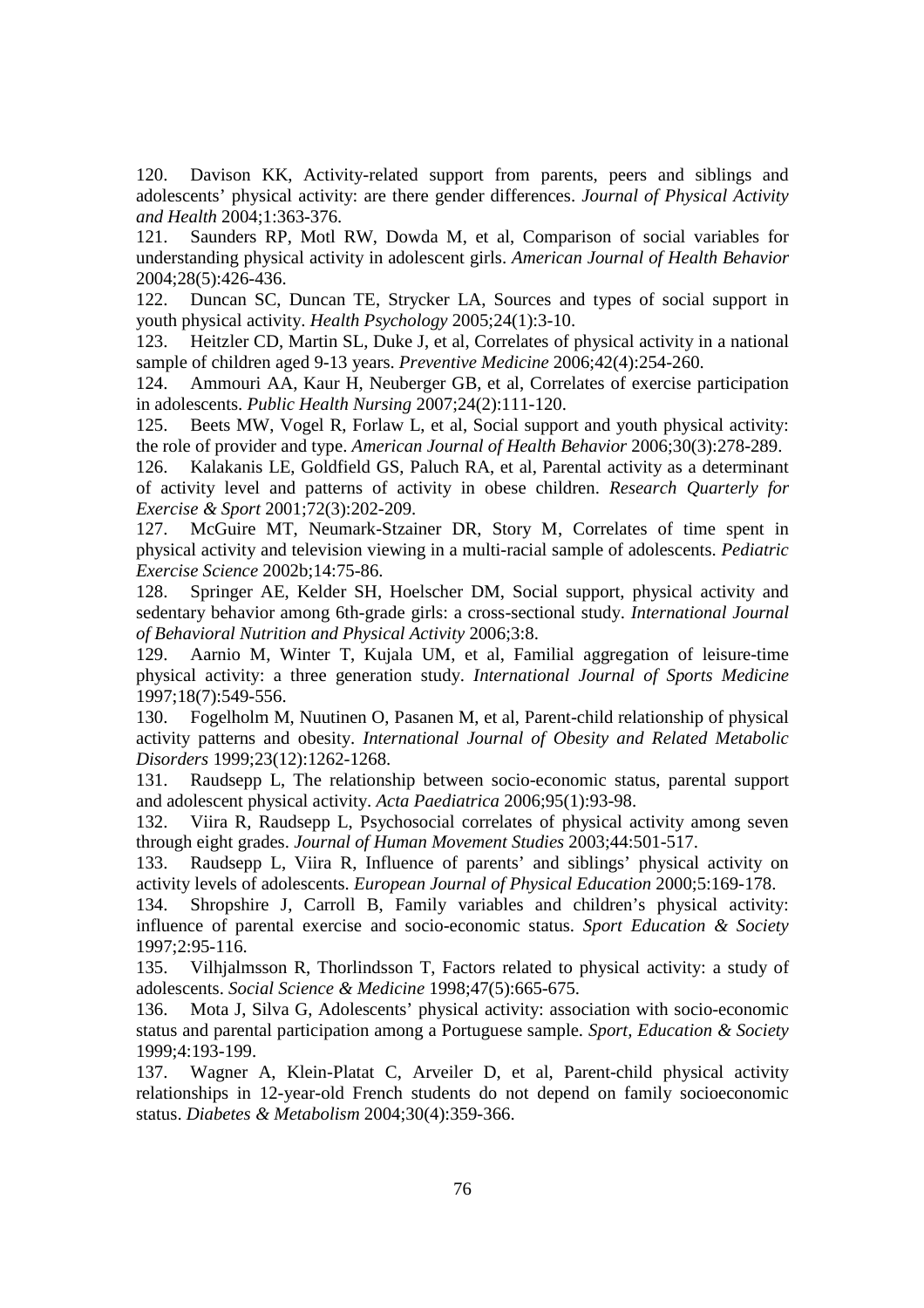138. Zambon A, Lemma P, Borraccino A, et al, Socio-economic position and adolescents' health in Italy: the role of the quality of social relations. *European Journal of Public Health* 2006;16(6):627-632.

139. Martin M, Dollman J, Norton K, et al, A decrease in the association between the physical activity patterns of Australian parents and their children; 1985-1997. *Journal of Science & Medicine in Sport* 2005;8(1):71-76.

140. Salmon J, Timperio A, Telford A, et al, Association of family environment with children's television viewing and with low level of physical activity. *Obesity Research* 2005;13(11):1939-1951.

141. Timperio A, Ball K, Salmon J, et al, Personal, family, social, and environmental correlates of active commuting to school. *American Journal of Preventive Medicine* 2006;30(1):45-51.

142. Ziviani J, Scott J, Wadley D, Walking to school: incidental physical activity in the daily occupations of Australian children. *Occupational Therapy International* 2004;11(1):1-11.

143. Wilson AN, Dollman J, Social influences on physical activity in Anglo- and Vietnamese-Australian adolescent males in a single sex school. *Journal of Science & Medicine in Sport* 2007;10(3):147-155.

144. Hohepa M, Scragg R, Schofield G, et al, Social support for youth physical activity: importance of siblings, parents, friends and school support across a segmented school day. *International Journal of Behavioral Nutrition and Physical Activity* 2007;4:54.

145. Trost SG, Pate RR, Saunders R, et al, A prospective study of the determinants of physical activity in rural fifth-grade children. *Preventive Medicine* 1997;26(2):257-263.

146. DiLorenzo TM, Stucky-Ropp RC, Vander Wal JS, et al, Determinants of exercise among children. II: a longitudinal analysis. *Preventive Medicine* 1998;27(3):470-477.

147. Sallis JF, Alcaraz JE, McKenzie TL, et al, Predictors of change in children's physical activity over 20 months: variations by gender and level of adiposity. *American Journal of Preventive Medicine* 1999;16(3):222-229.

148. Iannotti RJ, Sallis JF, Chen R, et al, Prospective analyses of relationships between mothers' and children's physical activity. *Journal of Physical Activity & Health* 2005;2(1):16-34.

149. Davison KK, Downs DS, Birch LL, Pathways linking perceived athletic competence and parental support at age 9 years to girls' physical activity at age 11 years. *Research Quarterly for Exercise & Sport* 2006;77(1):23-31.

150. Dowda M, Dishman RK, Pfeiffer KA, et al, Family support for physical activity in girls from 8th to 12th grade in South Carolina. *Preventive Medicine* 2007;44(2):153- 159.

151. Duncan SC, Duncan TE, Strycker LA, et al, A cohort-sequential latent growth model of physical activity from ages 12 to 17 years. *Annals of Behavioral Medicine* 2007;33(1):80-89.

152. Ornelas IJ, Perreira KM, Ayala GX, Parental influences on adolescent physical activity: a longitudinal study. *International Journal of Behavioral Nutrition and Physical Activity* 2007;4:3.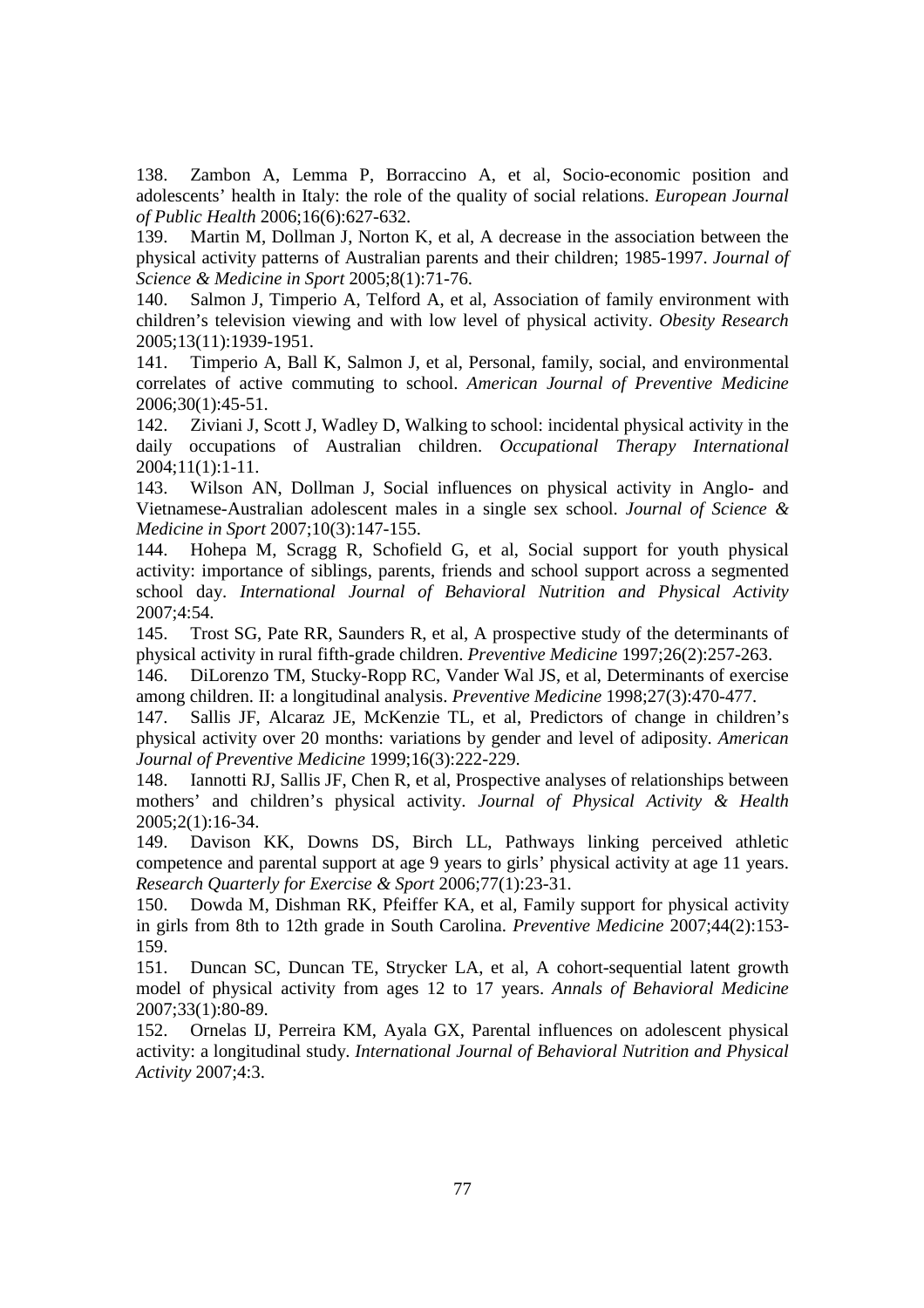153. Yang X, Telama R, Laasko L, Parents' physical activity, socioeconomic status and education as predictors of physical activity and sport among children and youths: a 12 year follow-up study. *International Review for Sociology of Sport* 1996;31:273-291.

154. Bois JE, Sarrazin PG, Brustad RJ, et al, Elementary schoolchildren's perceived competence and physical activity involvement: the influence of parents' role modelling behaviours and perceptions of their child's competence. *Psychology of Sport & Exercise* 2005;6(4):381-397.

155. McGarvey E, Keller A, Forrester M, et al, Feasibility and benefits of a parentfocused preschool child obesity intervention. *American Journal of Public Health* 2004;94(9):1490-1495.

156. Davison KK, Cutting TM, Birch LL, Parents' activity-related parenting practices predict girls' physical activity. *Medicine & Science in Sports & Exercise* 2003;35(9):1589-1595.

157. Hoefer WR, McKenzie TL, Sallis JF, et al, Parental provision of transportation for adolescent physical activity. *American Journal of Preventive Medicine* 2001;21(1):48-51.

1. Kalil A, *Family Resilience and Good Child Outcomes: A review of the literature*. Wellington: Ministry of Social Development. 2003.

2. Families Commission, *Focus on Families: Reinforcing the importance of family. Report on literature review and focus groups.* Wellington: Families Commission. 2005.

3. Families Commission, *What Makes Your Family Tick? Families with dependent children – successful outcomes project. Report on public consultation*. Wellington: Families Commission. 2006.

4. Health Sponsorship Council, *Healthy Eating: Programme Plan 200−-2009.*  Wellington: Health Sponsorship Council. 2006.

5. Golan M, Parents as agents of change in childhood obesity: from research to practice. *International Journal of Pediatric Obesity* 2006;1(2):66-76.

6. Young KM, Northern JJ, Lister KM, et al, A meta-analysis of family-behavioral weight-loss treatments for children. *Clinical Psychology Review* 2007;27(2):240-249.

7. O'Byrne K, Haddock L, Poston W, Parenting style and adolescent smoking. *Journal of Adolescent Health* 2002;30(6):418-25.

8. Ministry of Health, *NZ Food NZ Children: Key results of the 2002 National Children's Nutrition Survey*. Wellington: Ministry of Health. 2003.

9. SPARC, *SPARC Facts 97-01*. Wellington: SPARC. 2003.

10. Davison KK, Birch LL. Childhood overweight: a contextual model and recommendations for future research. *Obesity Reviews* 2001;2:159-171.

11. Birch L,. Family and social environment measures. In: Johnson-Taylor W and Everhart J: modifiable environmental and behavioural determinants of overweight among children and adolescents: Report of a workshop. *Obesity Research* 2006;14(6):929-966.

12. Devine CM, A life course perspective: understanding food choices in time, social location, and history. *Journal of Nutrition Education & Behavior* 2005;37(3):121-128.

13. TNS New Zealand Ltd, *The Value of Sport: Attitudes, barriers and motivations for participation in sport by 11-14 year olds*. Wellington: SPARC. 2005.

14. Caspersen CJ, Powell KE, Christenson GM, Physical activity, exercise, and physical fitness: definitions and distinctions for health-related research. *Public Health Reports* 1985;100(2):126-131.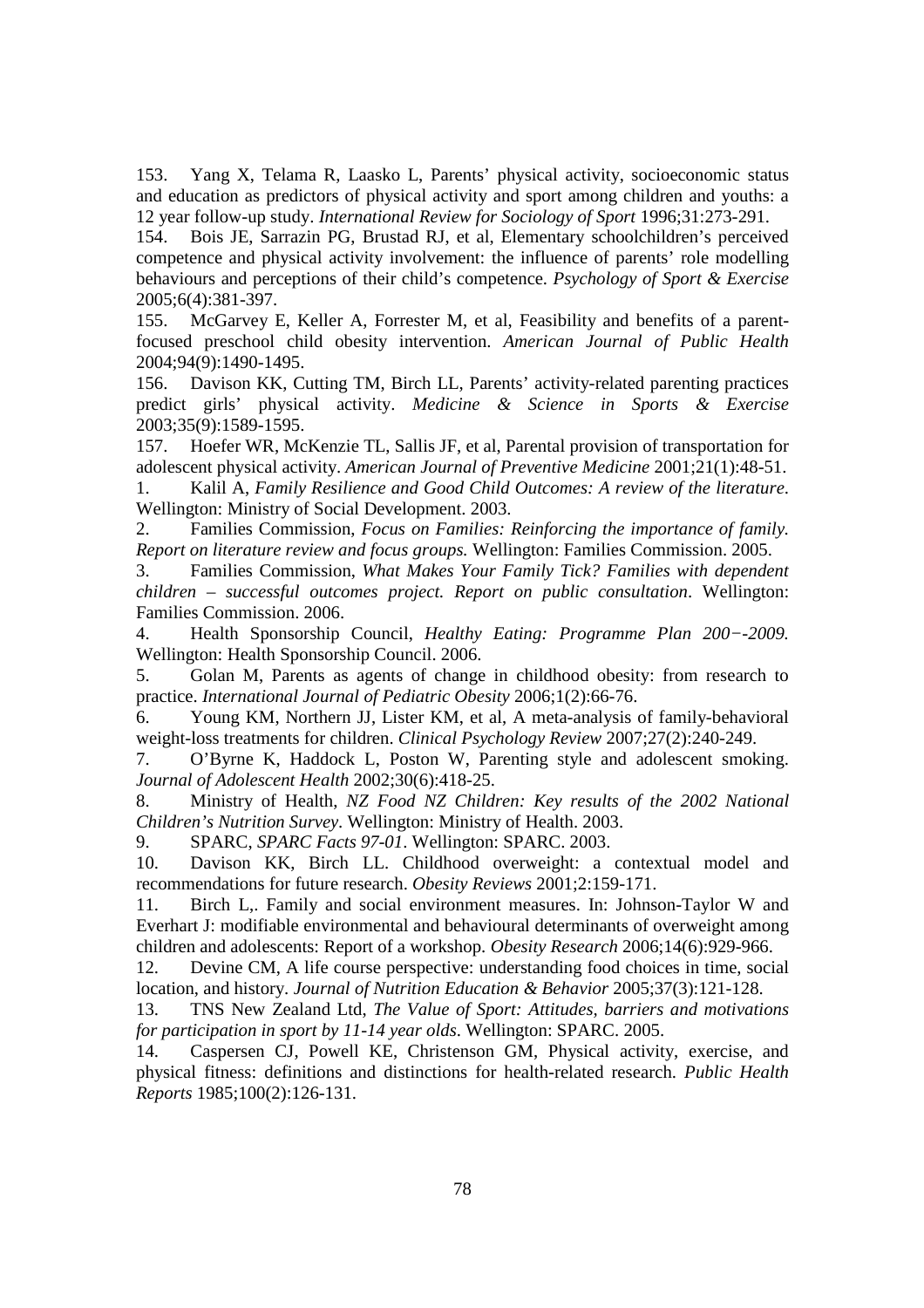15. Campbell K, Crawford D, Ball K, Family food environment and dietary behaviors likely to promote fatness in 5−6-year-old children. *International Journal of Obesity* 2006;30(8):1272-1280.

16. Crawford D, Timperio A, Telford A, et al, Parental concerns about childhood obesity and the strategies employed to prevent unhealthy weight gain in children. *Public Health Nutrition* 2006;9(7):889-895.

17. Devine CM, Jastran M, Jabs J, et al, "A lot of sacrifices": work−family spillover and the food choice coping strategies of low-wage employed parents. *Social Science & Medicine* 2006;63(10):2591-2603.

18. Epstein LH, Valoski A, Wing RR, et al, Ten-year follow-up of behavioral, familybased treatment for obese children. *Journal of the American Medical Association* 1990;21(264):2159-2535.

19. Welk G, Wood K, Morss G, Parental influences on physical activity in children: an exploration of potential mechanisms. *Pediatric Exercise Science* 2003;15:19-33.

20. Crossman A, Sullivan DA, Benin M, The family environment and American adolescents' risk of obesity as young adults. *Social Science & Medicine* 2006;63(9):2255- 2267.

21. Statistics New Zealand, *QuickStats National Highlights: Families 2007*. Available from: http://www.stats.govt.nz/census/.

22. McHale S, The role of family environments in children's overweight. In: Johnson-Taylor W and Everhart J. Modifiable environmental and behavioural determinants of overweight among children and adolescents: report of a workshop. *Obesity* 2006;14(6):929-966.

23. Kolt G, Schofield G, Schofield L, et al, *Best Practice Review of Sport and Physical Activity Interventions for Young People Aged 13-18 Years: Report to Sport and Recreation New Zealand* (Vol. 1 & 2). Auckland: Auckland University of Technology. 2006.

24. Utter J, Denny S, Robinson E, Perceived access to community facilities, social motivation, and physical activity among New Zealand youth. *Journal of Adolescent Health* 2006;39:770-773.

25. Utter J, Scragg R, Schaaf D, et al, Nutrition and physical activity behaviours among Maori, Pacific and NZ European children: identifying opportunities for population-based interventions. *Australian & New Zealand Journal of Public Health* 2006;30(1):50-56.

26. Hohepa M, Schofield G, Kolt G, Physical activity: what do high school students think? *Journal of Adolescent Health* 2006;39:328-336.

27. New Zealand Television Broadcasters' Council. *Research.* 2007. Available from: http://www.nztbc.co.nz/research/index.html

28. University of Auckland, *Census at school 2007: Table maker 2007*. 2007. Available from: https://www.censusatschool.org.nz/2007/table-maker/

29. Utter J, Denny S, Prevalence of physical activity among New Zealand youth and its association with community environments. *Journal of Adolescent Health* 2005;34(2):116-117.

30. TNS New Zealand Ltd, *Healthy Eating in New Zealand Families and Whanau: Social marketing audience research.* Wellington: Health Sponsorship Council. 2007.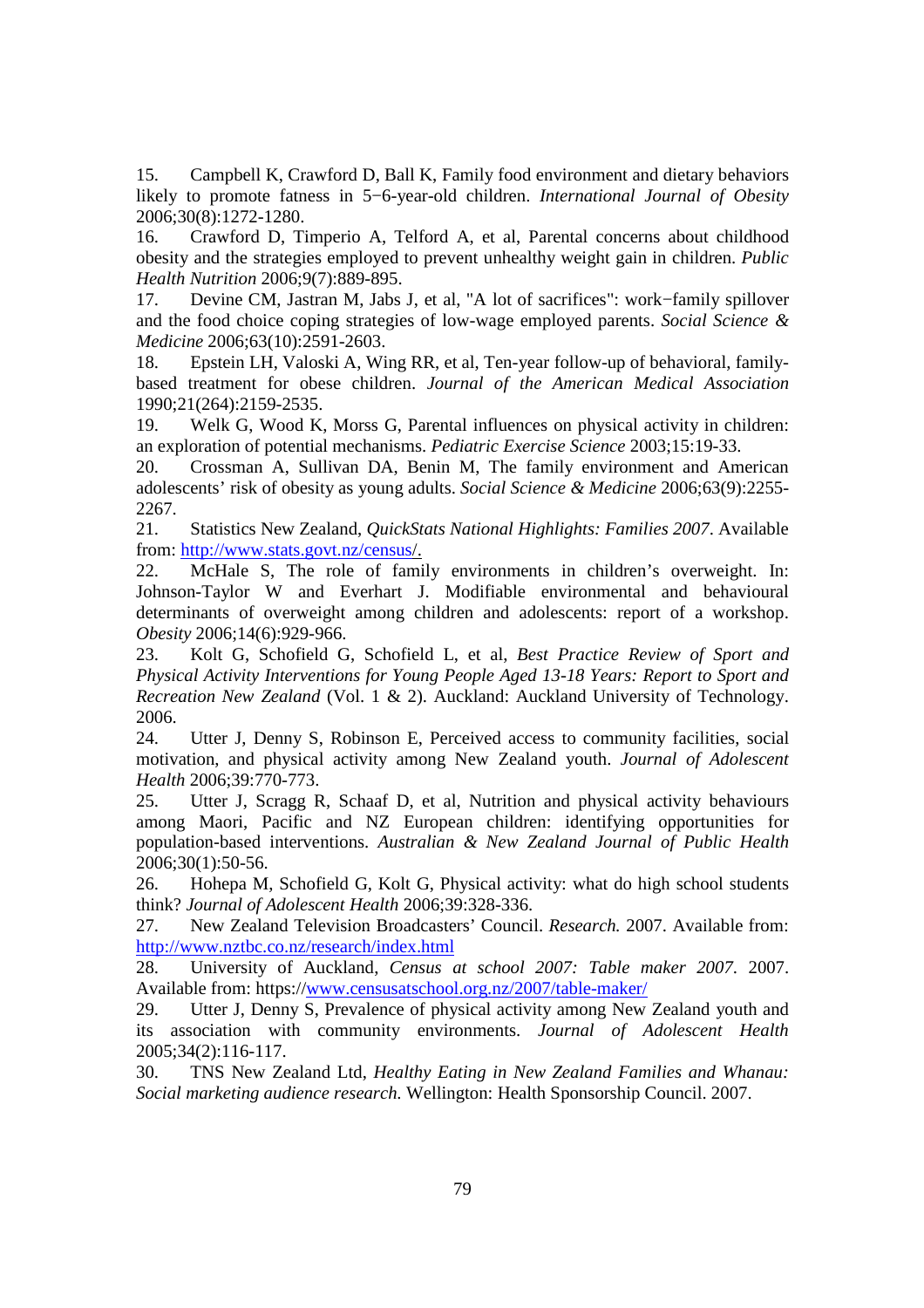31. Auckland University of Technology, *Our Pacific Families: Our Children in New Zealand Pacific Islands Family Study*. Auckland: Auckland University of Technology. 2007.

32. Borra ST, Kelly L, Shirreffs MB, et al, Developing health messages: qualitative studies with children, parents, and teachers help identify communications opportunities for healthful lifestyles and the prevention of obesity. *Journal of the American Dietetic Association* 2003;103(6):721-728.

33. Nielsen SJ, Popkin BM, Patterns and trends in food portion sizes, 1977−1998. *Journal of the American Medical Association* 2003;289(4):450-453.

34. Cullen KW, Baranowski T, Owens E, et al, Availability, accessibility, and preferences for fruit, 100% fruit juice, and vegetables influence children's dietary behavior. *Health Education & Behavior* 2003;30(5):615-626.

35. Chen J-L, Kennedy C, Factors associated with obesity in Chinese-American children. *Pediatric Nursing* 2005;31(2):110-115.

36. Puhl RM, Schwartz MB, If you are good you can have a cookie: how memories of childhood food rules link to adult eating behaviors. *Eating Behaviors* 2003;4(3):283-293.

37. Boutelle K, Lytle L, Murray D, Perceptions of the family mealtime environment and adolescent mealtime behaviour: do adults and adolescents agree? *Journal of Nutrition Education* 2001;33(3):128-133.

38. Holm-Denoma JM, Lewinsohn PM, Gau JM, et al, Parents' reports of the body shape and feeding habits of 36-month-old children: an investigation of gender differences. *International Journal of Eating Disorders* 2005;38(3):228-235.

39. Laroche HH, Hofer TP, Davis MM, Adult fat intake associated with the presence of children in households: findings from NHANES III. *Journal of the American Board of Family Medicine* 2007;20(1):9-15.

40. Fitzpatrick E, Edmunds LS, Dennison BA, Positive effects of family dinner are undone by television viewing. *Journal of the American Dietetic Association* 2007;107(4):666-671.

41. Gillman MW, Rifas-Shiman SL, Frazier AL, et al, Family dinner and diet quality among older children and adolescents. *Archives of Family Medicine* 2000;9(3):235-240.

42. Roos EB, Hirvonen T, Mikkilä V, et al, Household educational level as a determinant of consumption of raw vegetables among male and female adolescents. *Preventive Medicine* 2001;33:282-291.

43. Videon TM, Manning CK, Influences on adolescent eating patterns: the importance of family meals. *Journal of Adolescent Health* 2003;32(5):365-373.

44. Cooke L, Wardle J, Gibson E, Relationship between parental report of food neophobia and everyday food consumption in 2-6-year-old children. *Appetite*  2003;41(2):205-206.

45. Haapalahti M, Mykkanen H, Tikkanen S, et al, Meal patterns and food use in 10 to 11-year-old Finnish children. *Public Health Nutrition* 2003;6(4):365-370.

46. Hannon PA, Bowen DJ, Moinpour CM, et al, Correlations in perceived food use between the family food preparer and their spouses and children. *Appetite* 2003;40(1):77- 83.

47. Neumark-Sztainer D, Hannan PJ, Story M, et al, Family meal patterns: associations with sociodemographic characteristics and improved dietary intake among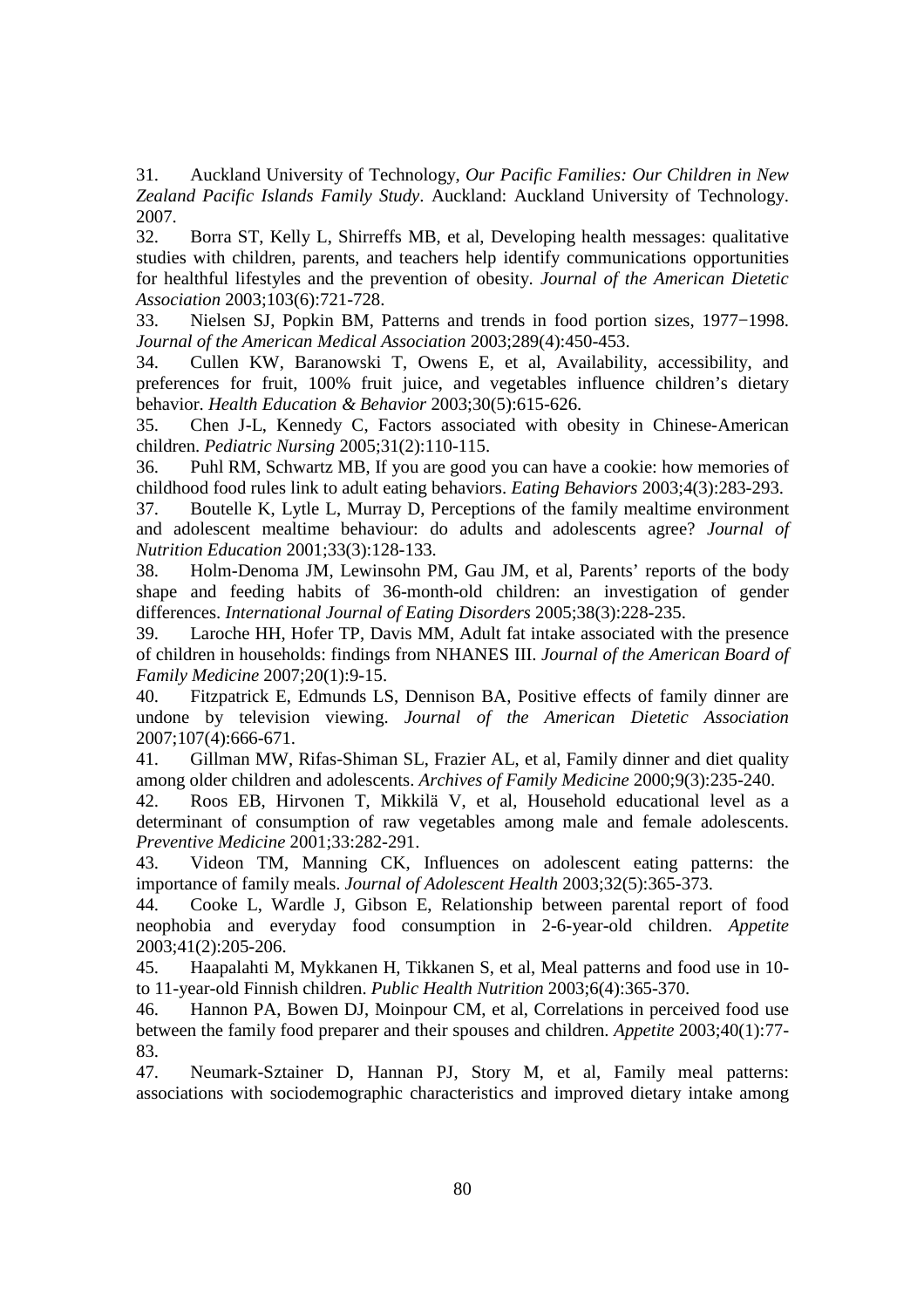adolescents [see comment]. *Journal of the American Dietetic Association* 2003;103(3):317-322.

48. Larson NI, Story M, Wall M, et al, Calcium and dairy intakes of adolescents are associated with their home environment, taste preferences, personal health beliefs, and meal patterns. *Journal of the American Dietetic Association* 2006;106(11):1816-24.

49. DeBourdeaudhuij I, Van Oost P, Personal and family determinants of dietary behaviour in adolescents and their parents. *Psychology & Health* 2000;15(6):751-770.

50. Sweeting H, West P, Dietary habits and children's family lives. *Journal of Human Nutrition and Dietetics* 2005;18(2):93-97.

51. Fulkerson JA, Neumark-Sztainer D, Story M, Adolescent and parent views of family meals. *Journal of the American Dietetic Association* 2006;106(4):526-532.

52. Boutelle KN, Birnbaum AS, Lytle LA, et al, Associations between perceived family meal environment and parent intake of fruit, vegetables, and fat. *Journal of Nutrition Education and Behavior* 2003;35(1):24-29.

53. Coon KA, Goldberg J, Rogers BL, et al, Relationships between use of television during meals and children's food consumption patterns. *Pediatrics* 2001;107(1):E7.

54. Kremers SP, van der Horst K, Brug J, Adolescent screen-viewing behaviour is associated with consumption of sugar-sweetened beverages: the role of habit strength and perceived parental norms. *Appetite* 2007;48(3):345-350.

55. Bere E, Klepp KI, Correlates of fruit and vegetable intake among Norwegian schoolchildren: parental and self-reports. *Public Health Nutrition* 2004;7(8):991-998.

56. Brown R, Ogden J, Children's eating attitudes and behaviour: a study of the modelling and control theories of parental influence. *Health Education Research* 2004;19(3):261-271.

57. Campbell KJ, Crawford DA, Salmon J, et al, Associations between the home food environment and obesity-promoting eating behaviors in adolescence. *Obesity* 2007;15(3):719-730.

58. Fisher JO, Mitchell DC, Smiciklas-Wright H, et al, Maternal milk consumption predicts the tradeoff between milk and soft drinks in young girls' diets. *Journal of Nutrition* 2000;131:246-250.

59. Fisher JO, Mitchell DC, Smiciklas-Wright H, et al, Parental influences on young girls' fruit and vegetable, micronutrient, and fat intakes. *Journal of the American Dietetic Association* 2002;102:58-64.

60. Galloway AT, Lee Y, Birch LL, Predictors and consequences of food neophobia and pickiness in young girls. *Journal of the American Dietetic Association*  2003;103(6):692-698.

61. Gibson EL, Wardle J, Watts J, Fruit and vegetable consumption, nutritional knowledge and beliefs in mothers and children. *Appetite* 1998;31:205-228.

62. Hanson NI, Neumark-Sztainer D, Eisenberg ME, et al, Associations between parental report of the home food environment and adolescent intakes of fruits, vegetables and dairy foods. *Public Health Nutrition* 2005;8(1):77-85.

63. Johnson RK, Panely CV, Wang MQ, Associations between the milk mothers drink and the milk consumed by their school-aged children. *Family Economics and Nutrition Review* 2001;13(1):27-36.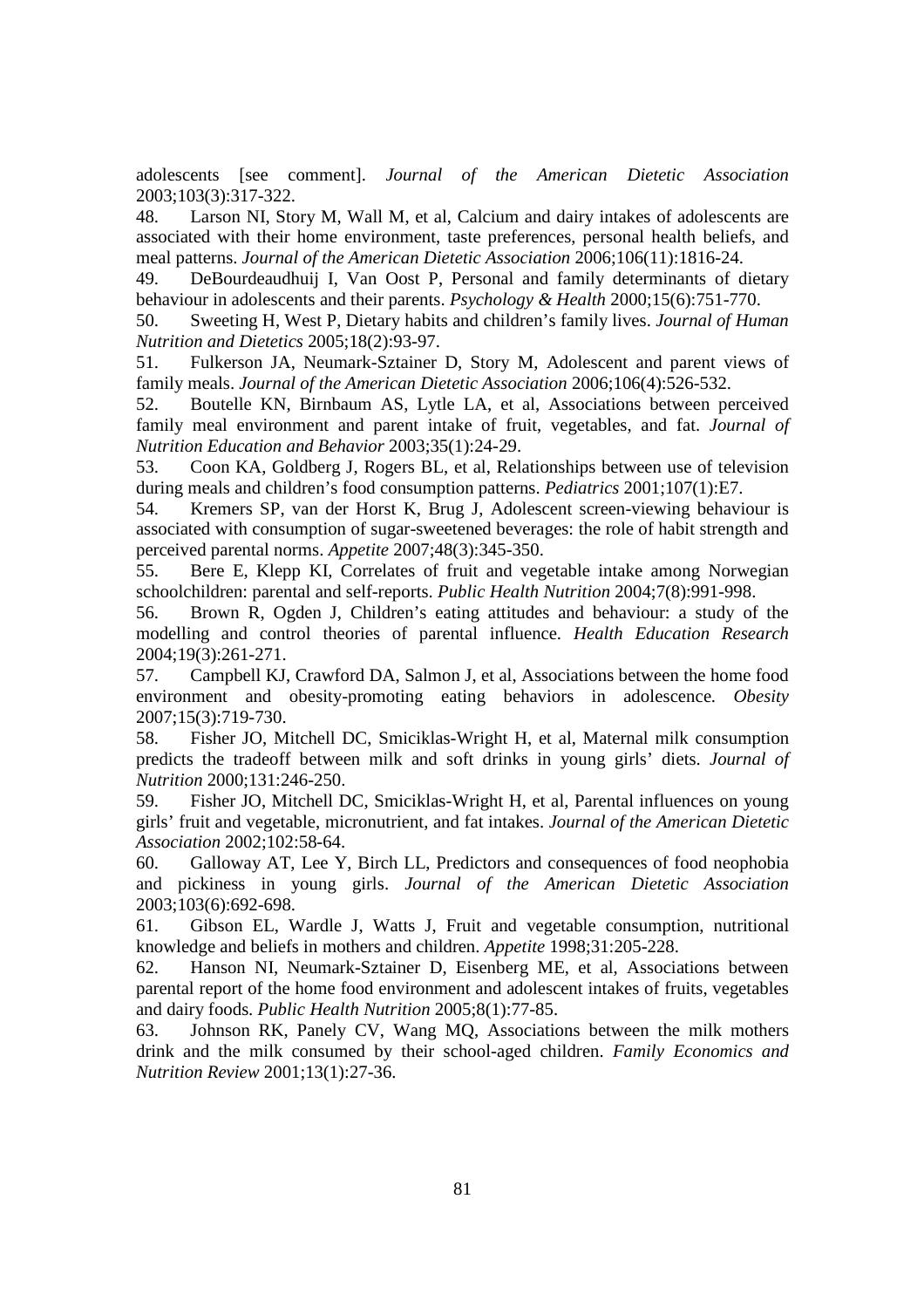64. Keski-Rahkonen A, Kaprio J, Rissanen A, et al, Breakfast skipping and healthcompromising behaviors in adolescents and adults. *European Journal of Clinical Nutrition* 2003;57(7):842-853.

65. Keski-Rahkonen A, Viken RJ, Kaprio J, et al, Genetic and environmental factors in breakfast eating patterns. *Behavior Genetics* 2004;34(5):503-514.

66. Reinaerts E, de Nooijer J, Candel M, et al, Explaining school children's fruit and vegetable consumption: the contributions of availability, accessibility, exposure, parental consumption and habit in addition to psychosocial factors. *Appetite* 2007;48(2):248-258.

67. Vereecken CA, Keukelier E, Maes L, Influence of mother's educational level on food parenting practices and food habits of young children. *Appetite* 2004;43(1):93-103.

68. Wardle J, Carnell S, Cooke L, Parental control over feeding and children's fruit and vegetable intake: how are they related? [see comment]. *Journal of the American Dietetic Association* 2005;105(2):227-232.

69. Tibbs T, Haire-Joshu D, Schechtman KB, et al, The relationship between parental modeling, eating patterns, and dietary intake among African-American parents. *Journal of the American Dietetic Association* 2001;101:535-541.

70. Haire-Joshu D, Brownson RC, Nanney MS, et al, Improving dietary behavior in African Americans: the Parents As Teachers High 5, Low Fat Program. *Preventive Medicine* 2003;36(6):684-691.

71. Grimm GC, Harnack L, Story M, Factors associated with soft drink consumption in school-aged children. [see comment]. *Journal of the American Dietetic Association* 2004;104(8):1244-1249.

72. Young EM, Fors SW, Hayes DM, Associations between perceived parent behaviors and middle school student fruit and vegetable consumption. *Journal of Nutrition Education & Behavior* 2004;36(1):2-8.

73. Vereecken CA, Van Damme W, Maes L, Measuring attitudes, self-efficacy, and social and environmental influences on fruit and vegetable consumption of 11- and 12 year-old children: reliability and validity. [see comment]. *Journal of the American Dietetic Association* 2005;105(2):257-261.

74. Matheson DM, Robinson TN, Varady A, et al, Do Mexican-American mothers' food-related parenting practices influence their children's weight and dietary intake? *Journal of the American Dietetic Association* 2006;106(11):1861-1865.

75. Talvia S, Rasanen L, Lagstrom H, et al, Longitudinal trends in consumption of vegetables and fruit in Finnish children in an atherosclerosis prevention study (STRIP). *European Journal of Clinical Nutrition* 2006;60(2):172-180.

76. Wind M, de Bourdeaudhuij I, te Velde SJ, et al, Correlates of fruit and vegetable consumption among 11-year-old Belgian-Flemish and Dutch schoolchildren. *Journal of Nutrition Education & Behavior* 2006;38(4):211-221.

77. Wardle J, Cooke LJ, Gibson EL, et al, Increasing children's acceptance of vegetables: a randomized trial of parent-led exposure. *Appetite* 2003;40(2):155-162.

78. Zabinski MF, Daly T, Norman GJ, et al, Psychosocial correlates of fruit, vegetable, and dietary fat intake among adolescent boys and girls. *Journal of the American Dietetic Association* 2006;106(6):814-821.

79. Neumark-Sztainer D, Story M, Resnick MD, et al, Correlates of inadequate fruit and vegetable consumption among adolescents. *Preventive Medicine* 1996;25(5):497- 505.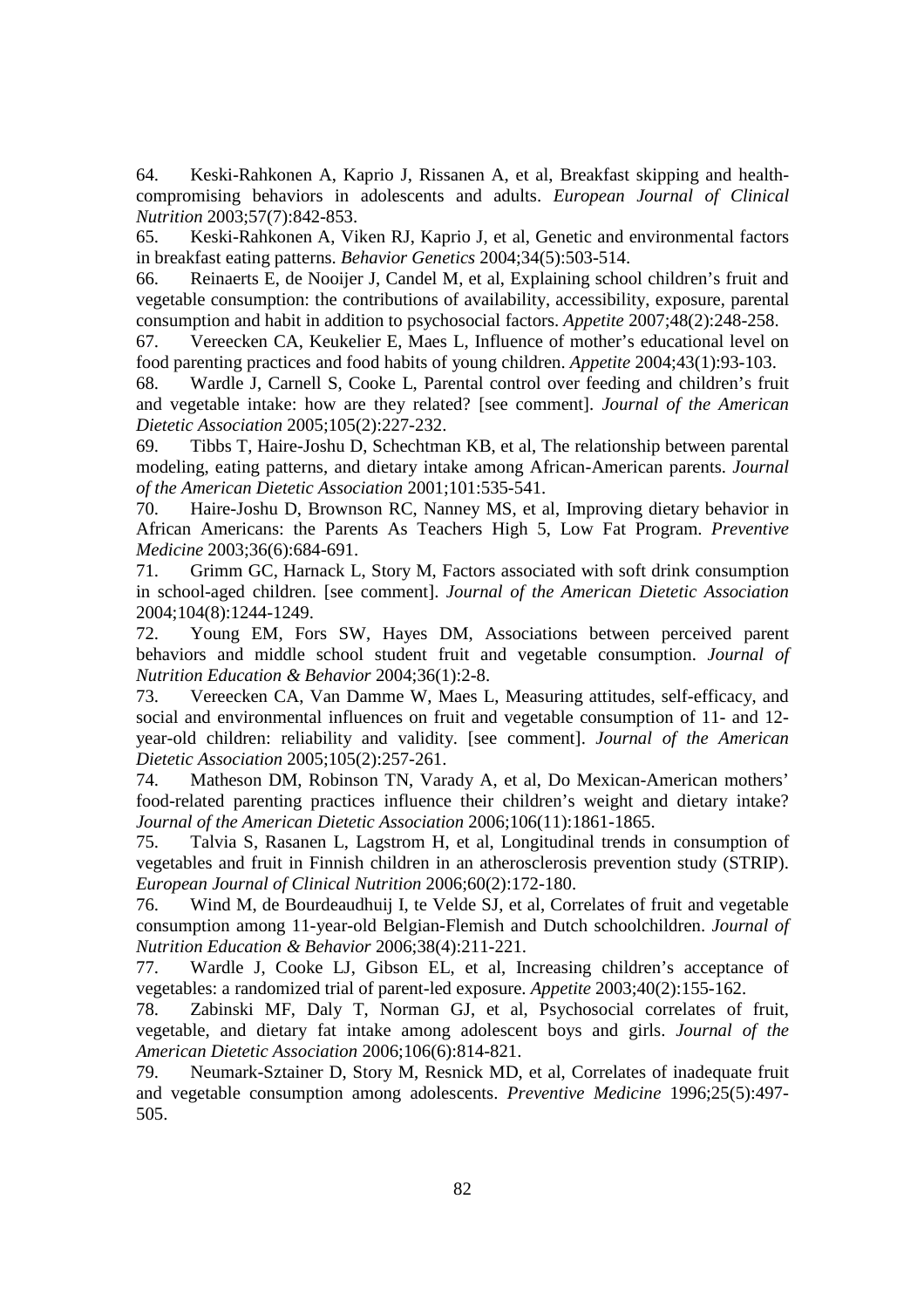80. Bandura A, Self-efficacy: toward a unifying theory of behavioral change. [see comment]. *Psychological Review* 1977;84(2):191-215.

81. Reynolds KM, Hinton AW, Shewchuk RM, et al, Social cognitive model of fruit and vegetable consumption in elementary school children. *Journal of Nutrition Education* 1999;31(1):23-30.

82. Kratt P, Reynolds K, Shewchuk R, The role of availability as a moderator of family fruit and vegetable consumption. *Health Education & Behavior* 2000;27(4):471- 482.

83. Kremers SPJ, Brug J, de Vries H, et al, Parenting style and adolescent fruit consumption. *Appetite* 2003;41(1):43-50.

84. van der Horst K, Kremers S, Ferreira I, et al, Perceived parenting style and practices and the consumption of sugar-sweetened beverages by adolescents. *Health Education Research* 2007;22(2):295-304.

85. Baranowski T, Davis M, Resnicow K, et al, Gimme 5 fruit and vegetables for fun and health: outcome evaluation. *Health Education & Behavior* 2000;27:96-110.

86. Saksvig BI, Gittelsohn J, Harris SB, et al, A pilot school-based healthy eating and physical activity intervention improves diet, food knowledge, and self-efficacy for native Canadian children. *Journal of Nutrition* 2005;135(10):2392-2398.

87. Devine CM, Connors MM, Sobal J, et al, Sandwiching it in: spillover of work onto food choices and family roles in low- and moderate-income urban households. *Social Science & Medicine* 2003;56(3):617-630.

88. Jabs J, Devine CM, Bisogni CA, et al, Trying to find the quickest way: employed mothers' constructions of time for food. *Journal of Nutrition Education Behaviour* 2007;39:18-25.

89. Roos EB, Sarlio-Lähteenkorva S, Lallukka T, et al, Associations of work−family conflicts with food habits and physical activity. *Public Health Nutrition* 2006;10(3):222- 229.

90. Lake AA, Rugg-Gunn AJ, Hyland RM, et al, Longitudinal dietary change from adolescence to adulthood: perceptions, attributions and evidence. *Appetite* 2004;42(3):255-263.

91. Hughes SO, Power TG, Orlet Fisher J, et al, Revisiting a neglected construct: parenting styles in a child-feeding context. *Appetite* 2005;44(1):83-92.

92. Lytle LA, Varnell S, Murray DM, et al, Predicting adolescents' intake of fruits and vegetables. *Journal of Nutrition Education Behaviour* 2003;35:170-178.

93. Patrick H, Nicklas TA, A review of family and social determinants of children's eating patterns and diet quality. *Journal of the American College of Nutrition* 2005;24(2):83-92.

94. Arredondo EM, Elder JP, Ayala GX, et al, Is parenting style related to children's healthy eating and physical activity in Latino families? *Health Education Research*  2006;21(6):862-871.

95. Galloway AT, Fiorito LM, Francis LA, et al, "Finish your soup": counterproductive effects of pressuring children to eat on intake and affect. *Appetite* 2006;46(3):318-323.

96. de Bruijn G-J, Kremers SPJ, de Vries H, et al, Associations of socialenvironmental and individual-level factors with adolescent soft drink consumption: results from the SMILE study. *Health Education Research* 2007;22(2):227-237.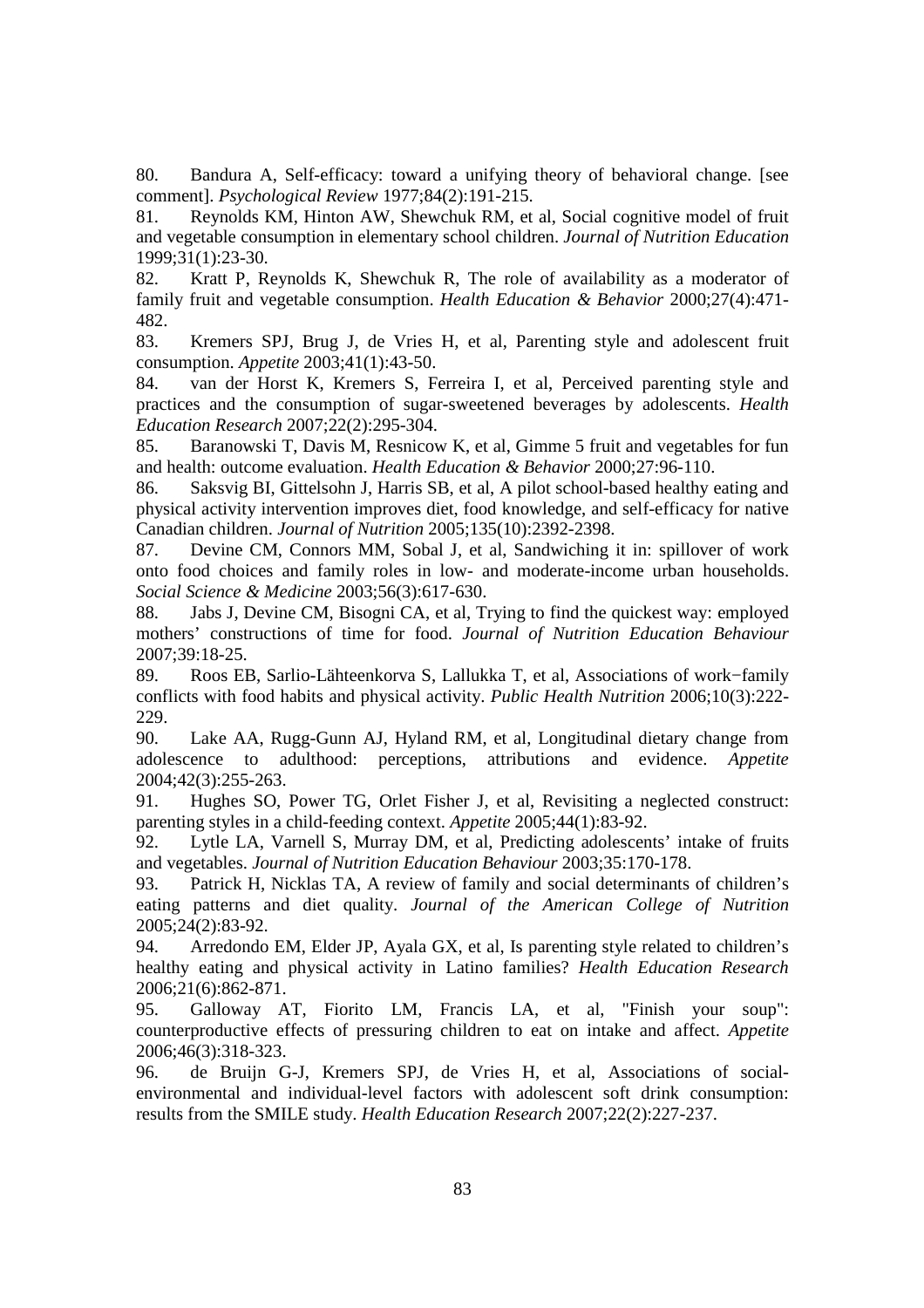97. Ogden J, Reynolds R, Smith A, Expanding the concept of parental control: a role for overt and covert control in children's snacking behaviour? *Appetite* 2006;47(1):100- 106.

98. Robinson S, Children's perceptions of who controls their food. *Journal of Human Nutrition and Dietetics* 2000;13(3):163-171.

99. Fisher JO, Birch LL, Restricting access to foods and children's eating. *Appetite* 1999;32:405-419.

100. Birch LL, Fisher JO, Davison KK, Learning to overeat: maternal use of restrictive feeding practices promotes girls' eating in the absence of hunger. *American Journal of Clinical Nutrition* 2003;78:215-220.

101. Fisher JO, Birch LL, Restricting access to palatable foods affects children's behavioural response, food selection, and intake. *American Journal of Clinical Nutrition* 1999b;69:1264-1272.

102. Harvey-Berino J, Rourke J, Obesity prevention in preschool Native-American children: a pilot study using home visiting. *Obesity Research* 2003;11(5):606-611.

103. Nanney MS, Johnson S, Elliott M, et al, Frequency of eating homegrown produce is associated with higher intake among parents and their preschool-aged children in rural Missouri. *Journal of the American Dietetic Association* 2007;107(4):577-584.

104. Campbell KJ, Crawford DA, Hesketh KD, Australian parents' views on their 5-6 year-old children's food choices. *Health Promotion International* 2007;22(1):11-18.

105. Evans AE, Dave J, Tanner A, et al, Changing the home nutrition environment: effects of a nutrition and media literacy pilot intervention. *Family & Community Health*  2006;29(1):43-54.

106. Snyder EE, Sprietzer E, Family influence and involvement in sports. *Research Quarterly* 1973;44(3):249-255.

107. Sallis JF, Prochaska JJ, Taylor WC, A review of correlates of physical activity of children and adolescents. *Medicine & Science in Sports & Exercise* 2000;32(5):963-975.

108. Gustafson SL, Rhodes RE, Parental correlates of physical activity in children and early adolescents. *Sports Medicine* 2006;36(1):79-97.

109. Brustad RJ, Attraction to physical activity in urban schoolchildren: parental socialization and gender influences. *Research Quarterly for Exercise & Sport* 1996;67(3):316-323.

110. Hovell MF, Kolody B, Sallis JF, et al, Parent support, physical activity, and correlates of adiposity in nine year olds. *Journal of Health Education* 1996;27:126-129.

111. Kimiecik JC, Horn TS, Shurin CS, Relationships among children's beliefs, perceptions of their parents' beliefs, and their moderate-to-vigorous physical activity. *Research Quarterly for Exercise & Sport* 1996;67(3):324-336.

112. Bungum TJ, Vincent ML, Determinants of physical activity among female adolescents. *American Journal of Preventive Medicine* 1997;13(2):115-122.

113. Kimiecik JC, Horn TS, Parental beliefs and children's moderate-to-vigorous physical activity. *Research Quarterly for Exercise & Sport* 1998;69:163-175.

114. McGuire MT, Hannan PJ, Neumark-Sztainer D, et al, Parental correlates of physical activity in a racially/ethnically diverse adolescent sample. *Journal of Adolescent Health* 2002a;30(4):253-261.

115. Prochaska JJ, Rodgers MW, Sallis JF, Association of parent and peer support with adolescent physical activity. *Research Quarterly for Exercise & Sport* 2002;73:206-210.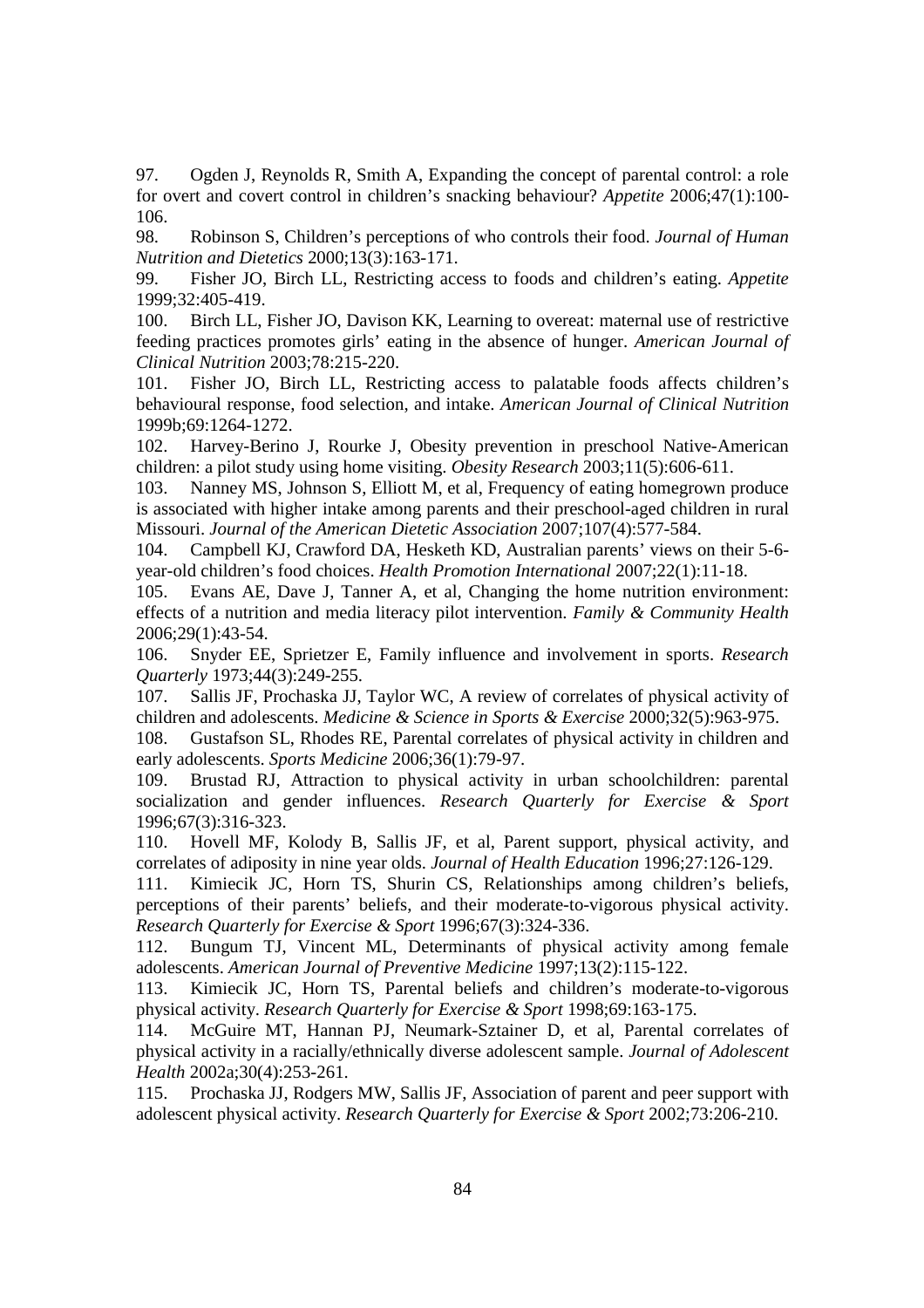116. Sallis JF, Taylor WC, Dowda M, et al, Correlates of vigorous physical activity for children in grades 1 through 12: comparing parent-reported and objectively measured physical activity. *Pediatric Exercise Science* 2002;14:30-44.

117. Dunton GF, Jamner MS, Cooper DM, Assessing the perceived environment among minimally active adolescent girls: validity and relations to physical activity outcomes. *American Journal of Health Promotion* 2003;18(1):70-73.

118. Trost SG, Sallis JF, Pate RR, et al, Evaluating a model of parental influence on youth physical activity. *American Journal of Preventive Medicine* 2003;25(4):277-282.

119. Adkins S, Sherwood NE, Story M, et al, Physical activity among African-American girls: the role of parents and the home environment. *Obesity Research* 2004;12(Suppl):38S-45S.

120. Davison KK, Activity-related support from parents, peers and siblings and adolescents' physical activity: are there gender differences. *Journal of Physical Activity and Health* 2004;1:363-376.

121. Saunders RP, Motl RW, Dowda M, et al, Comparison of social variables for understanding physical activity in adolescent girls. *American Journal of Health Behavior* 2004;28(5):426-436.

122. Duncan SC, Duncan TE, Strycker LA, Sources and types of social support in youth physical activity. *Health Psychology* 2005;24(1):3-10.

123. Heitzler CD, Martin SL, Duke J, et al, Correlates of physical activity in a national sample of children aged 9-13 years. *Preventive Medicine* 2006;42(4):254-260.

124. Ammouri AA, Kaur H, Neuberger GB, et al, Correlates of exercise participation in adolescents. *Public Health Nursing* 2007;24(2):111-120.

125. Beets MW, Vogel R, Forlaw L, et al, Social support and youth physical activity: the role of provider and type. *American Journal of Health Behavior* 2006;30(3):278-289.

126. Kalakanis LE, Goldfield GS, Paluch RA, et al, Parental activity as a determinant of activity level and patterns of activity in obese children. *Research Quarterly for Exercise & Sport* 2001;72(3):202-209.

127. McGuire MT, Neumark-Stzainer DR, Story M, Correlates of time spent in physical activity and television viewing in a multi-racial sample of adolescents. *Pediatric Exercise Science* 2002b;14:75-86.

128. Springer AE, Kelder SH, Hoelscher DM, Social support, physical activity and sedentary behavior among 6th-grade girls: a cross-sectional study. *International Journal of Behavioral Nutrition and Physical Activity Act* 2006;3:8.

129. Aarnio M, Winter T, Kujala UM, et al, Familial aggregation of leisure-time physical activity: a three generation study. *International Journal of Sports Medicine* 1997;18(7):549-556.

130. Fogelholm M, Nuutinen O, Pasanen M, et al, Parent-child relationship of physical activity patterns and obesity. *International Journal of Obesity and Related Metabolic Disorders* 1999;23(12):1262-1268.

131. Raudsepp L, The relationship between socio-economic status, parental support and adolescent physical activity. *Acta Paediatrica* 2006;95(1):93-98.

132. Viira R, Raudsepp L, Psychosocial correlates of physical activity among seven through eight grades. *Journal of Human Movement Studies* 2003;44:501-517.

133. Raudsepp L, Viira R, Influence of parents' and siblings' physical activity on activity levels of adolescents. *European Journal of Physical Education* 2000;5:169-178.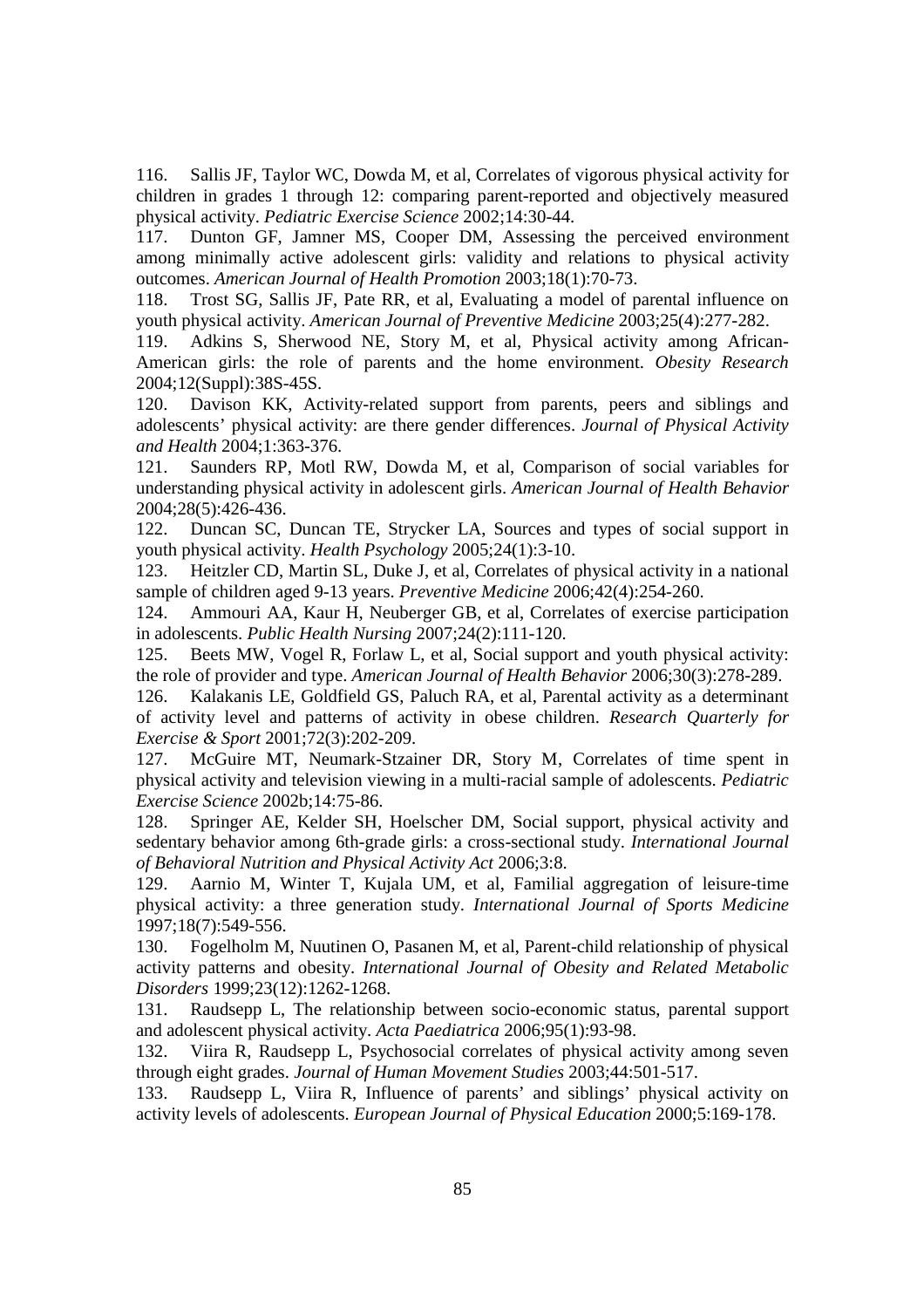134. Shropshire J, Carroll B, Family variables and children's physical activity: influence of parental exercise and socio-economic status. *Sport Education & Society*  1997;2:95-116.

135. Vilhjalmsson R, Thorlindsson T, Factors related to physical activity: a study of adolescents. *Social Science & Medicine* 1998;47(5):665-675.

136. Mota J, Silva G, Adolescents' physical activity: association with socio-economic status and parental participation among a Portuguese sample. *Sport, Education & Society* 1999;4:193-199.

137. Wagner A, Klein-Platat C, Arveiler D, et al, Parent-child physical activity relationships in 12-year-old French students do not depend on family socioeconomic status. *Diabetes & Metabolism* 2004;30(4):359-366.

138. Zambon A, Lemma P, Borraccino A, et al, Socio-economic position and adolescents' health in Italy: the role of the quality of social relations. *European Journal of Public Health* 2006;16(6):627-632.

139. Martin M, Dollman J, Norton K, et al, A decrease in the association between the physical activity patterns of Australian parents and their children; 1985-1997. *Journal of Science & Medicine in Sport* 2005;8(1):71-76.

140. Salmon J, Timperio A, Telford A, et al, Association of family environment with children's television viewing and with low level of physical activity. *Obesity Research* 2005;13(11):1939-1951.

141. Timperio A, Ball K, Salmon J, et al, Personal, family, social, and environmental correlates of active commuting to school. *American Journal of Preventive Medicine* 2006;30(1):45-51.

142. Ziviani J, Scott J, Wadley D, Walking to school: incidental physical activity in the daily occupations of Australian children. *Occupational Therapy International* 2004;11(1):1-11.

143. Wilson AN, Dollman J, Social influences on physical activity in Anglo- and Vietnamese-Australian adolescent males in a single sex school. *Journal of Science & Medicine in Sport* 2007;10(3):147-155.

144. Hohepa M, Scragg R, Schofield G, et al, Social support for youth physical activity: importance of siblings, parents, friends and school support across a segmented school day. *International Journal of Behavioral Nutrition and Physical Activity* 2007;4:54.

145. Trost SG, Pate RR, Saunders R, et al, A prospective study of the determinants of physical activity in rural fifth-grade children. *Preventive Medicine* 1997;26(2):257-263.

146. DiLorenzo TM, Stucky-Ropp RC, Vander Wal JS, et al, Determinants of exercise among children. II: a longitudinal analysis. *Preventive Medicine* 1998;27(3):470-477.

147. Sallis JF, Alcaraz JE, McKenzie TL, et al, Predictors of change in children's physical activity over 20 months: variations by gender and level of adiposity. *American Journal of Preventive Medicine* 1999;16(3):222-229.

148. Iannotti RJ, Sallis JF, Chen R, et al, Prospective analyses of relationships between mothers' and children's physical activity. *Journal of Physical Activity & Health* 2005;2(1):16-34.

149. Davison KK, Downs DS, Birch LL, Pathways linking perceived athletic competence and parental support at age 9 years to girls' physical activity at age 11 years. *Research Quarterly for Exercise & Sport* 2006;77(1):23-31.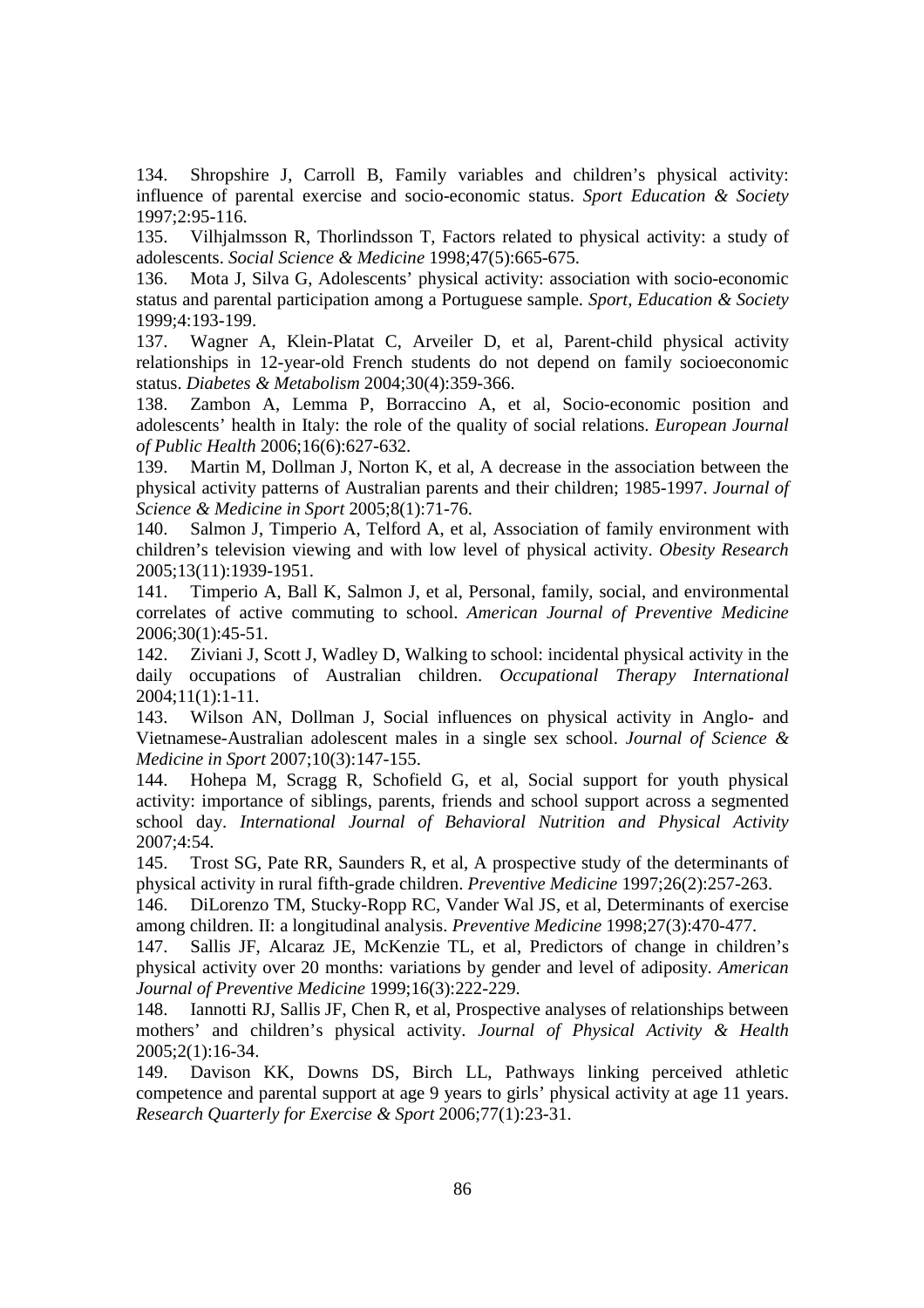150. Dowda M, Dishman RK, Pfeiffer KA, et al, Family support for physical activity in girls from 8th to 12th grade in South Carolina. *Preventive Medicine* 2007;44(2):153- 159.

151. Duncan SC, Duncan TE, Strycker LA, et al, A cohort-sequential latent growth model of physical activity from ages 12 to 17 years. *Annals of Behavioral Medicine* 2007;33(1):80-89.

152. Ornelas IJ, Perreira KM, Ayala GX, Parental influences on adolescent physical activity: a longitudinal study. *International Journal of Behavioral Nutrition and Physical Activity* 2007;4:3.

153. Yang X, Telama R, Laasko L, Parents' physical activity, socioeconomic status and education as predictors of physical activity and sport among children and youths: a 12 year follow-up study. *International Review for Sociology of Sport* 1996;31:273-291.

154. Bois JE, Sarrazin PG, Brustad RJ, et al, Elementary schoolchildren's perceived competence and physical activity involvement: the influence of parents' role modelling behaviours and perceptions of their child's competence. *Psychology of Sport & Exercise* 2005;6(4):381-397.

155. McGarvey E, Keller A, Forrester M, et al, Feasibility and benefits of a parentfocused preschool child obesity intervention. *American Journal of Public Health* 2004;94(9):1490-1495.

156. Davison KK, Cutting TM, Birch LL, Parents' activity-related parenting practices predict girls' physical activity. *Medicine & Science in Sports & Exercise* 2003;35(9):1589-1595.

157. Hoefer WR, McKenzie TL, Sallis JF, et al, Parental provision of transportation for adolescent physical activity. *American Journal of Preventive Medicine* 2001;21(1):48-51. 158. Quigley R, Taylor R, Scragg R. Is consuming breakfast important for academic performance, maintaining a healthy body weight, and improving nutrient intake and lifestyle habits in children? *Report for Agencies for Nutrition Action* 2007 Available from: http://www.ana.org.nz/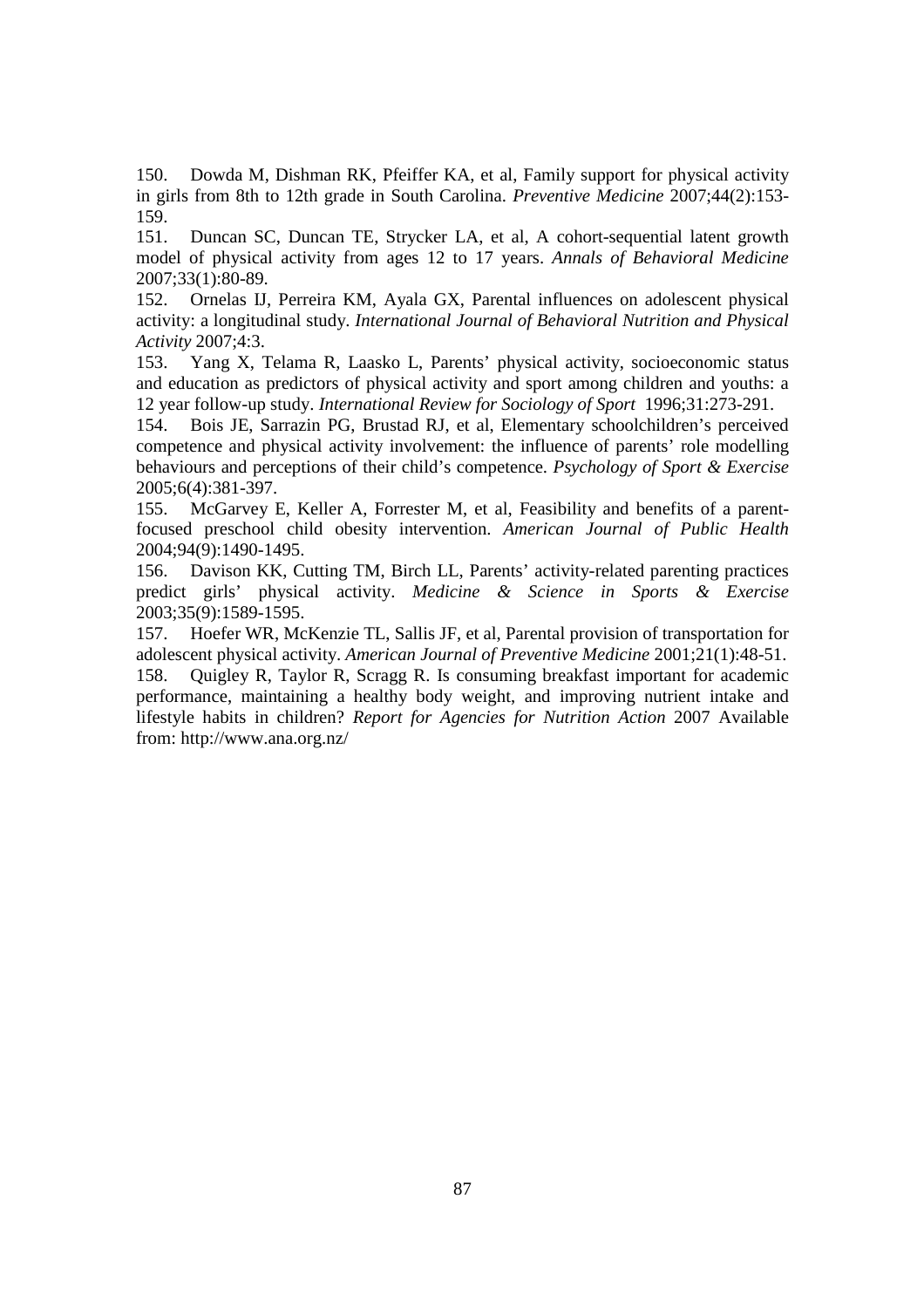## **Appendices**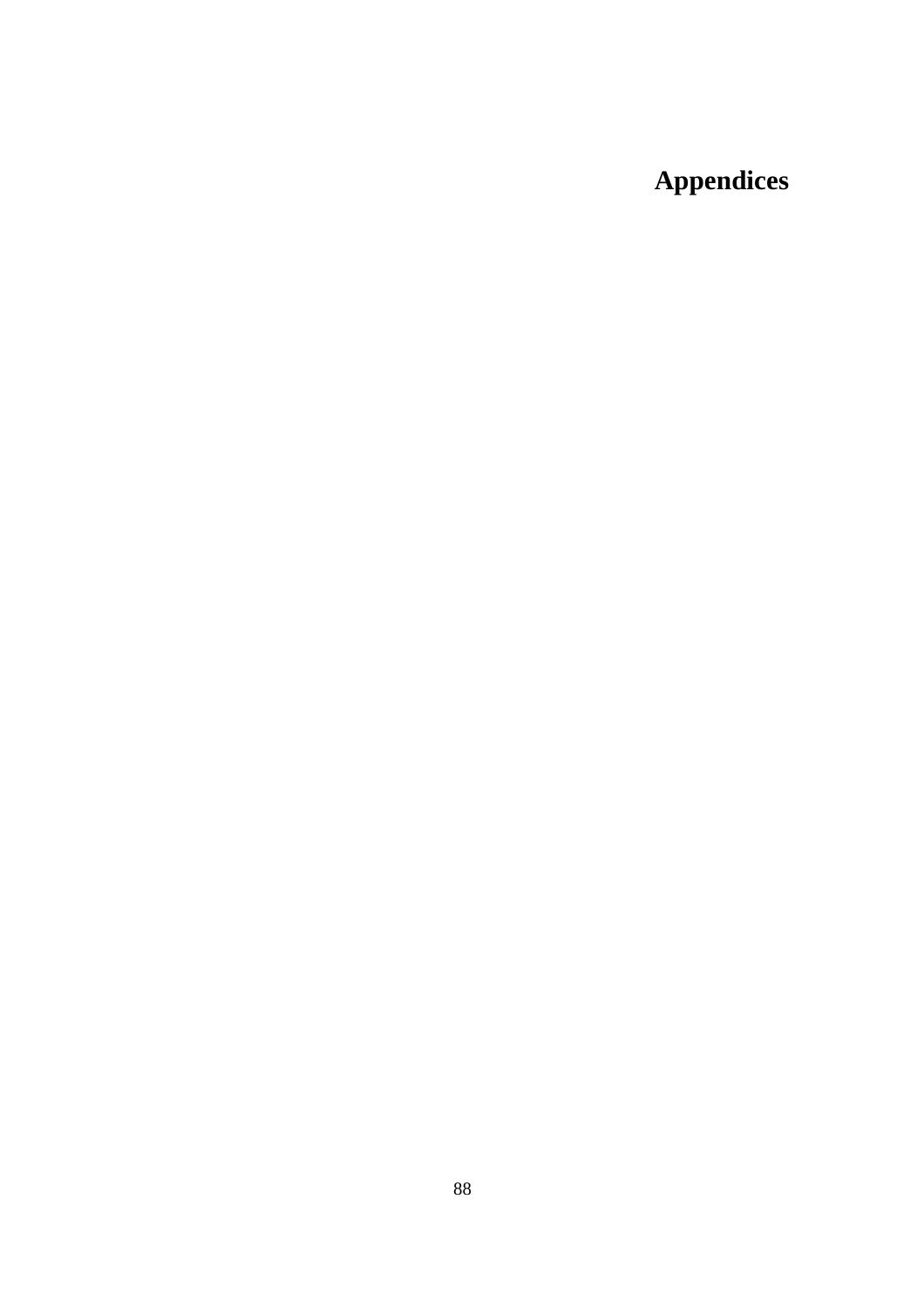| Author, year                                 | <b>Study sample</b>                                                                                                                                                                                                                | <b>Assessment of dietary intake</b>                                                                                                                                                                                                                                                           | <b>Assessment of</b>                                                                                                                                                                                                                                          | Confounders adjusted for /                                                                                                                                                                                                                                                                                                                                                | <b>Main outcomes</b>                                                                                                                                                                                                                                                                                                                                                                                                                                                                                                                                                                                                      |
|----------------------------------------------|------------------------------------------------------------------------------------------------------------------------------------------------------------------------------------------------------------------------------------|-----------------------------------------------------------------------------------------------------------------------------------------------------------------------------------------------------------------------------------------------------------------------------------------------|---------------------------------------------------------------------------------------------------------------------------------------------------------------------------------------------------------------------------------------------------------------|---------------------------------------------------------------------------------------------------------------------------------------------------------------------------------------------------------------------------------------------------------------------------------------------------------------------------------------------------------------------------|---------------------------------------------------------------------------------------------------------------------------------------------------------------------------------------------------------------------------------------------------------------------------------------------------------------------------------------------------------------------------------------------------------------------------------------------------------------------------------------------------------------------------------------------------------------------------------------------------------------------------|
| (reference)                                  |                                                                                                                                                                                                                                    |                                                                                                                                                                                                                                                                                               | family mealtimes                                                                                                                                                                                                                                              | limitations                                                                                                                                                                                                                                                                                                                                                               |                                                                                                                                                                                                                                                                                                                                                                                                                                                                                                                                                                                                                           |
| <b>Cross-sectional studies</b>               |                                                                                                                                                                                                                                    |                                                                                                                                                                                                                                                                                               |                                                                                                                                                                                                                                                               |                                                                                                                                                                                                                                                                                                                                                                           |                                                                                                                                                                                                                                                                                                                                                                                                                                                                                                                                                                                                                           |
| DeBourdeaudhuij<br>& Van Oost<br>$2000^{49}$ | A random sample<br>of 104<br>parent-children<br>dyads (total $= 208$ )<br>was recruited from<br>Ghent, Belgium.<br>The sample<br>consisted of 2-<br>parent families with<br>at least 2<br>adolescents aged<br>$12-18$ years.       | Each participant completed a<br>modified 56-item food<br>frequency questionnaire<br>validated in the Netherlands<br>for the Flemish population.<br>Dietary outcomes included<br>intake of fat, fruit, vegetables,<br>soft drinks, snacks and diet<br>quality.                                 | Children and parents<br>completed a<br>computerised<br>questionnaire,<br>including the extent<br>to which breakfast<br>and/or hot meals<br>were shared within<br>families.                                                                                    | Confounders adjusted for<br>Personal determinants,<br>interactions around food in<br>family, general family<br>characteristics.<br>Limitations<br>A low response rate of<br>47.8%. The majority of<br>respondents were middle-<br>class, which may limit the<br>generalisability of the<br>results.                                                                       | With increased shared breakfast,<br>parents consumed less soft drink<br>$(p < 0.05)$ and snacks $(0.05)$ , and<br>in general ate slightly more<br>healthily $(0.05 > p < 0.10)$ . Eating<br>meals together was not a<br>significant predictor of dietary<br>outcome in adolescents.                                                                                                                                                                                                                                                                                                                                       |
| Gillman et al<br>$2000^{41}$                 | 8677 girls and 7525<br>boys aged $9-14$<br>years were recruited<br>for this study.<br>Participants were<br>sons and daughters<br>of the ongoing<br>Nurses' Health<br>Study II, a cohort of<br>160,000 registered<br>female nurses. | Children completed a<br>validated, self-administered,<br>semi-quantitative food<br>frequency questionnaire.<br>Dietary outcomes included<br>fruit, vegetables, soda, fried<br>foods eaten at and away from<br>home, glycaemic load, trans-<br>and saturated fat, and<br>micronutrient intake. | Children completed a<br>mailed self-<br>administered<br>questionnaire,<br>including questions<br>on eating dinner with<br>other members of the<br>family (e.g. how<br>often they sit down<br>with other members<br>of the family to eat<br>dinner or supper). | Confounders adjusted for<br>Age, sex, energy intake,<br>BMI, physical activity,<br>hours of TV viewing,<br>smoking, household income,<br>2-parent home vs other<br>arrangement, frequency<br>child made dinner, ready-<br>made dinner intake.<br><b>Limitations</b><br>Generalisability of results<br>may be limited as all<br>mothers were nurses and<br>90% were white. | Children who ate a family dinner<br>every day consumed 0.8 more<br>servings of fruit and vegetables<br>and consumed less fried food and<br>soda than those who ate a family<br>dinner never or sometimes.<br>Children eating a family dinner<br>more frequently reported slightly<br>higher energy intakes and<br>substantially higher intakes of<br>fibre, calcium, folate, vitamins B <sub>6</sub> ,<br>$B_{12}$ , C and E, and iron. They<br>consumed less trans- and<br>saturated fat and their glycaemic<br>load was lower. The odds ratios<br>(OR) associated with frequency of<br>family dinner most days vs never |

## **Appendix A. Studies investigating the association between shared family meals and food habits and behaviours**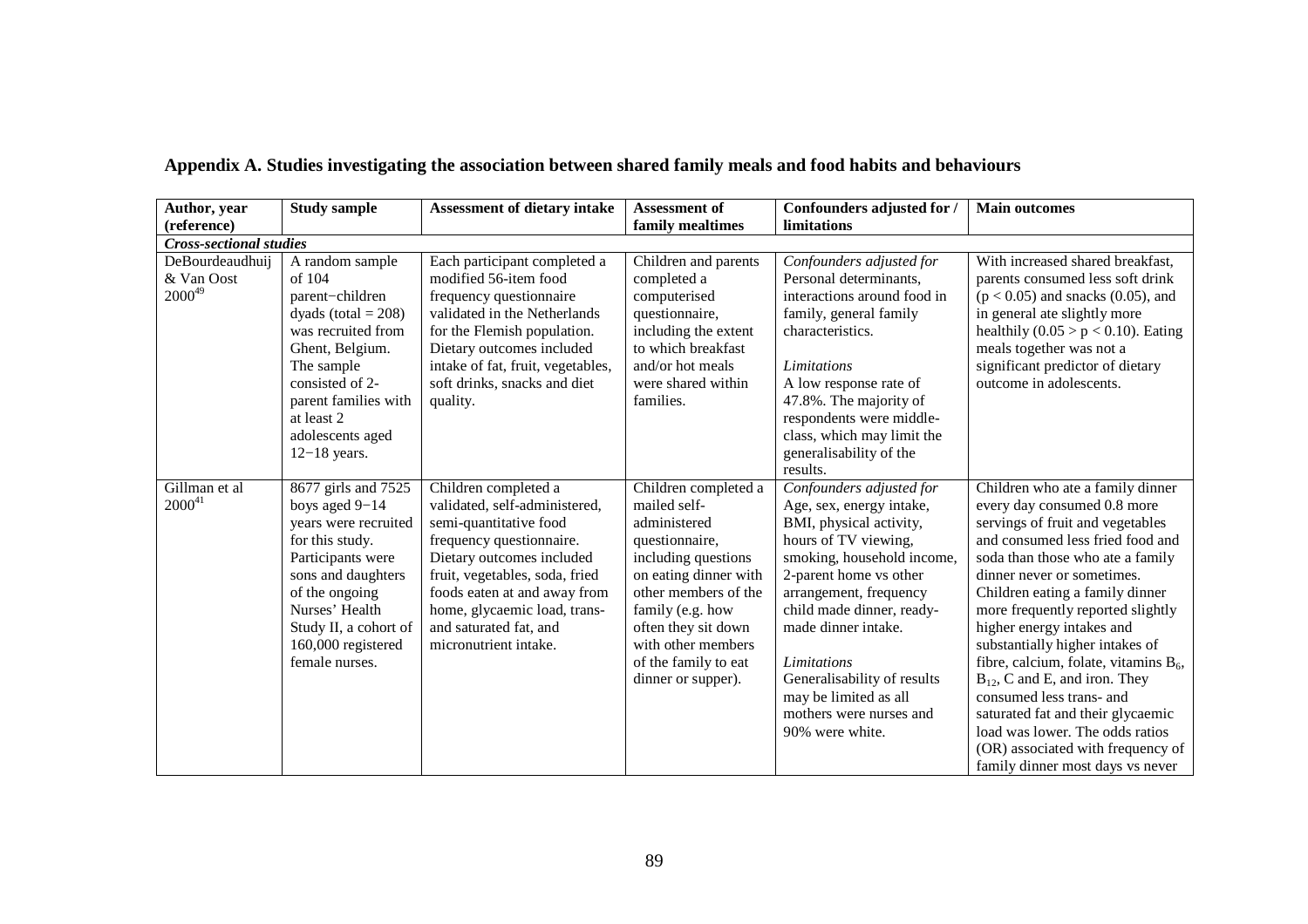|                                 |                                                                                                                                                                       |                                                                                                                                                                                                                                                                               |                                                                                                                                                                                                     |                                                                                                                                                                                                                                                                                                                                                                     | or some days for eating at least 5<br>serves of fruits and vegetables<br>was 1.45 (95% CI: 1.37–1.53);<br>for eating fried foods away from<br>home it was 0.67 (95% CI:<br>$0.64 - 0.70$ ; for eating fried food<br>at home it was 0.90 (95% CI:<br>$0.86 - 0.94$ ; and for drinking soda<br>it was 0.73 (95% CI: 0.66-0.80). |
|---------------------------------|-----------------------------------------------------------------------------------------------------------------------------------------------------------------------|-------------------------------------------------------------------------------------------------------------------------------------------------------------------------------------------------------------------------------------------------------------------------------|-----------------------------------------------------------------------------------------------------------------------------------------------------------------------------------------------------|---------------------------------------------------------------------------------------------------------------------------------------------------------------------------------------------------------------------------------------------------------------------------------------------------------------------------------------------------------------------|-------------------------------------------------------------------------------------------------------------------------------------------------------------------------------------------------------------------------------------------------------------------------------------------------------------------------------|
| Roos et al $2001^{42}$          | 76,201 children<br>were recruited as<br>part of the School<br><b>Health Promotion</b><br>Survey, involving<br>secondary schools<br>in eastern and<br>western Finland. | Each adolescent completed a<br>15-item food frequency<br>questionnaire, one question of<br>which was related to raw<br>vegetables.                                                                                                                                            | Each adolescent<br>completed a self-<br>administered<br>questionnaire,<br>including the evening<br>meal pattern at home.                                                                            | Confounders adjusted for<br>Sex-specific<br>analysis;<br>adjustment for<br>education<br>level, family factors, school<br>achievement<br>and<br>eating<br>patterns.<br>Limitations<br>Only raw vegetable<br>consumption was assessed.                                                                                                                                | Adolescents who did not share<br>family meals consumed<br>significantly less raw vegetables<br>than those who shared family<br>meals; OR 0.68 (95% CI:<br>$0.64 - 0.73$ ) for girls and OR $0.57$<br>(95% CI: 0.51-0.63) for boys.                                                                                            |
| Cooke et al<br>200344           | 564 parents or<br>principal caregivers<br>of children aged<br>2-6 years were<br>recruited from 22<br>North London<br>nursery schools.                                 | The frequency of fruit and<br>vegetable consumption by<br>both parent and child was<br>assessed by asking parents<br>how often they or their child<br>ate 6 different food items,<br>including fruit (fresh and<br>tinned), vegetables (including<br>salad but not potatoes). | Parents completed<br>questionnaires,<br>including 3 items on<br>family meals (e.g. do<br>children often eat the<br>meals at the same<br>time as grown-ups,<br>the same food and the<br>same place). | Confounders adjusted for<br>Sex, age, ethnicity, parents'<br>education level, food<br>environment, child<br>neophobia and enjoyment of<br>food.<br><b>Limitations</b><br>A modest response rate of<br>64%. The respondents were<br>predominantly<br>white,<br>middle-class<br>higher<br>and<br>educated, which may limit<br>extrapolation<br>other<br>to<br>groups. | Family mealtimes were positively<br>related to vegetable intake ( $p =$<br>0.02) and insignificantly to fruit<br>intake ( $p = 0.06$ ).                                                                                                                                                                                       |
| Haapalahti et al<br>$2003^{45}$ | 404 children aged<br>$10-11$ years, from<br>the rural town of                                                                                                         | Each child completed a food<br>frequency questionnaire<br>consisting of 39 items on the                                                                                                                                                                                       | Children completed a<br>questionnaire,<br>including 3 items on                                                                                                                                      | Confounders adjusted for<br>Gender, father's occupation,<br>behavioural and emotional                                                                                                                                                                                                                                                                               | Children with regular family<br>mealtimes ate sweets ( $p = 0.034$ )<br>and fast food ( $p = 0.033$ ) less                                                                                                                                                                                                                    |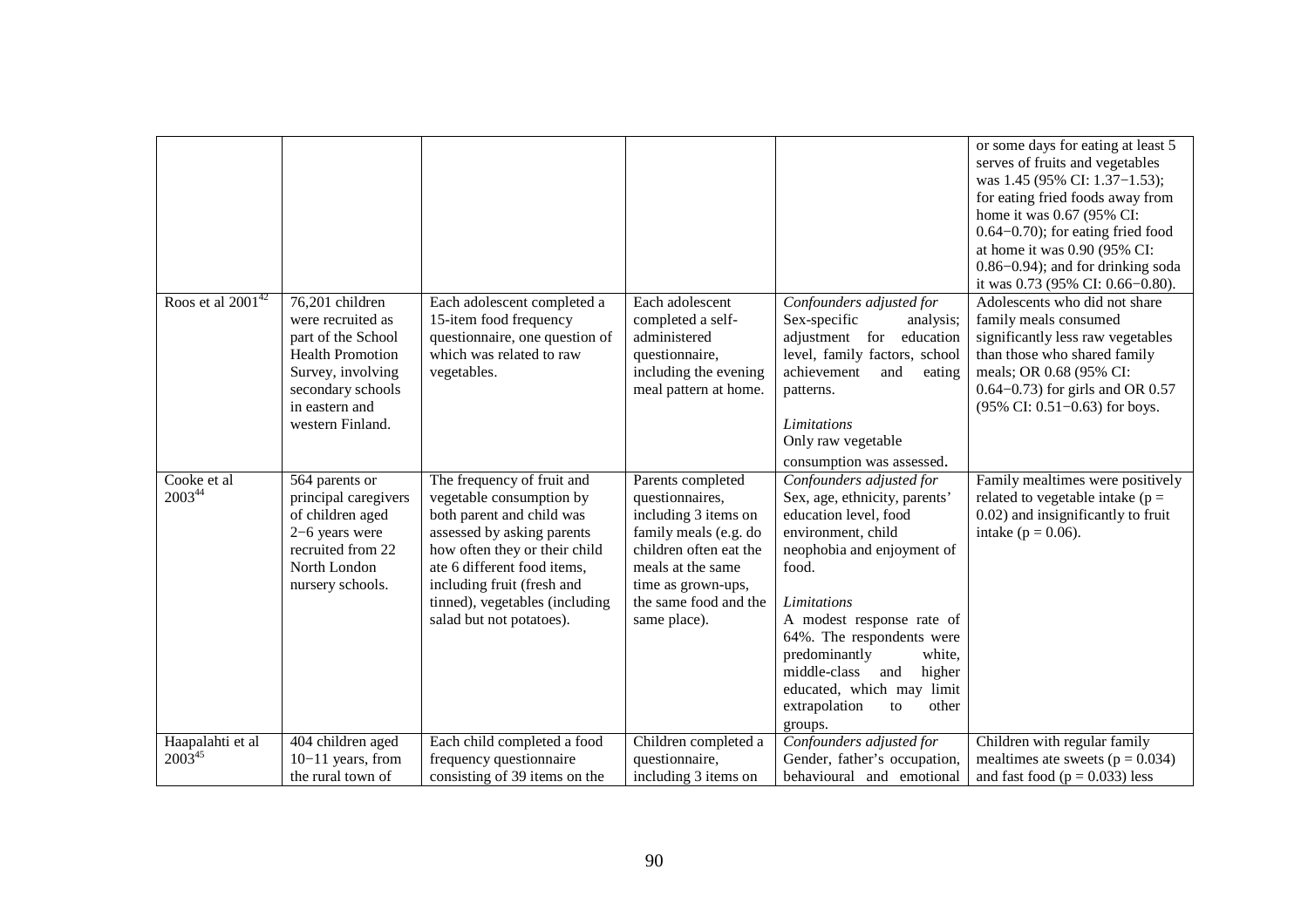|                                           | Ylivieska, in mid-<br>western Finland.                                                                                                                                                                               | consumption of a variety of<br>foods and 16 items on food<br>patterns. Dietary outcomes<br>included healthy and<br>unhealthy food habits, and<br>food intakes, including fruit,<br>vegetables, spread on bread,<br>milk, soft drink / sugar juices,<br>juice, fast food, sausages,<br>sweet pastries and biscuits,<br>and sweets.                                                                           | family meal patterns<br>(e.g. we tend to eat at<br>the same time, the<br>whole family tends to<br>eat together).                                                                                                | scale scores.                                                                                                                                                                                                                                                                                           | often, but consumed juice more<br>often ( $p = 0.024$ ) than children<br>without regular family mealtimes.<br>Children sharing a regular family<br>dinner had fewer unhealthy habits<br>than those with no regular family<br>meal ( $p = 0.002$ ).                                                                                                                                                                                                                     |
|-------------------------------------------|----------------------------------------------------------------------------------------------------------------------------------------------------------------------------------------------------------------------|-------------------------------------------------------------------------------------------------------------------------------------------------------------------------------------------------------------------------------------------------------------------------------------------------------------------------------------------------------------------------------------------------------------|-----------------------------------------------------------------------------------------------------------------------------------------------------------------------------------------------------------------|---------------------------------------------------------------------------------------------------------------------------------------------------------------------------------------------------------------------------------------------------------------------------------------------------------|------------------------------------------------------------------------------------------------------------------------------------------------------------------------------------------------------------------------------------------------------------------------------------------------------------------------------------------------------------------------------------------------------------------------------------------------------------------------|
| Hannon et al<br>200346                    | 282 family food<br>preparers (FFP)<br>with children aged<br>$5-17$ years were<br>recruited from<br>religious<br>organisations in<br>Seattle. Baseline<br>information was<br>collected from an<br>intervention study. | The FFP completed a self-<br>administered food frequency<br>questionnaire on the<br>consumption of high-fat foods,<br>fruit and vegetables for<br>themselves, their spouses and<br>children. The FFP also<br>completed a food fat-and-fibre<br>diet behaviour questionnaire<br>(FFB). This included 36 items<br>assessing fat and fibre intake<br>over the previous 3 months.                               | The FFP completed a<br>self-administered<br>questionnaire,<br>including an item on<br>the number of meals<br>per week over the<br>past month they<br>shared with their<br>child(ren).                           | Confounders adjusted for<br>Demographic variables,<br>race, gender, education,<br>employment status and<br>income.<br>Limitations<br>Family members did not<br>report their own eating<br>habits. Global ratings of<br>intakes may not be accurate.<br>The adolescent sample was<br>small ( $n = 50$ ). | For children aged $5-12$ years the<br>association of FFP fruit and<br>vegetable intake with child fruit<br>and vegetable intake increased as<br>the number of shared meals<br>increased ( $p < 0.05$ ). The<br>association of FFP fruit and<br>vegetable intake with adolescent<br>(aged 13-17 years) intake was<br>strongest when up to 2 meals per<br>day were shared.                                                                                               |
| Neumark-<br>Sztainer et al<br>$2003^{47}$ | 4746 adolescents<br>aged $11-18$ years,<br>from 31 public<br>middle and high<br>schools from urban<br>and suburban<br>school districts in<br>the St Paul /<br>Minneapolis area of<br>Minnesota.                      | Dietary intake was assessed<br>with the 149-item Youth and<br><b>Adolescent Food Frequency</b><br>Questionnaire. Dietary<br>outcomes included servings of<br>fruits, vegetables, grains,<br>calcium-rich foods, snack<br>foods and soft drinks.<br>Nutrients assessed included<br>energy, total fat, saturated fat,<br>carbohydrate, protein,<br>calcium, iron, vitamin A,<br>vitamin C, vitamin E, vitamin | Frequency of family<br>meals was assessed<br>with the following<br>question: "During the<br>last 7 days, how<br>many times did all, or<br>most, of your family<br>living in your house<br>eat a meal together?" | Confounders adjusted for<br>Sex, school level, race,<br>mother's employment status,<br>socio-economic status, and<br>energy intake.<br>Limitations<br>Under-reporting was<br>evident.                                                                                                                   | There were positive associations<br>between frequency of family<br>meals and fruit ( $p < 0.001$ ),<br>vegetable ( $p < 0.001$ ), grain ( $p =$<br>0.002) and calcium-rich food<br>consumption ( $p < 0.001$ ), and a<br>negative association with soft-<br>drink ( $p < 0.001$ ) consumption.<br>After controlling for energy<br>intake, the association between<br>family meals and grains was no<br>longer significant, whereas there<br>was a significant negative |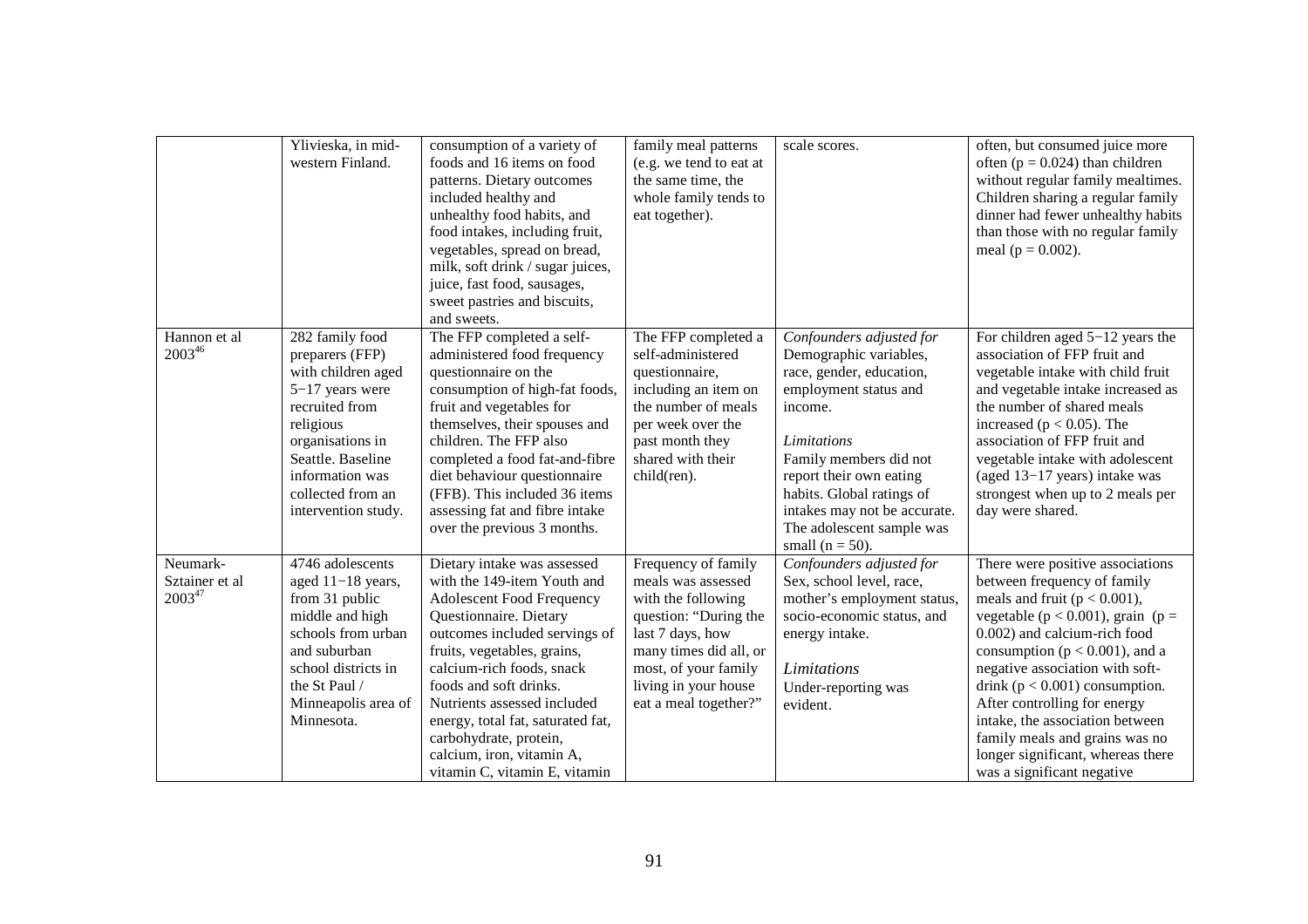|                                        |                                                                                                                                                                                                                                | $B6$ , folate and fibre.                                                                                                                                                                                                                                                                                                                                                                                                                                                                                                                                                                              |                                                                                                                                                                                 |                                                                                                                                                                                                                                                                                                               | association between snack food<br>intake and family meal frequency.<br>Positive associations were also<br>seen between frequency of family<br>meals and energy, protein,<br>calcium, iron, folate and vitamins<br>A, C, E and $B_6$ . Intake.                                                                                                                                               |
|----------------------------------------|--------------------------------------------------------------------------------------------------------------------------------------------------------------------------------------------------------------------------------|-------------------------------------------------------------------------------------------------------------------------------------------------------------------------------------------------------------------------------------------------------------------------------------------------------------------------------------------------------------------------------------------------------------------------------------------------------------------------------------------------------------------------------------------------------------------------------------------------------|---------------------------------------------------------------------------------------------------------------------------------------------------------------------------------|---------------------------------------------------------------------------------------------------------------------------------------------------------------------------------------------------------------------------------------------------------------------------------------------------------------|---------------------------------------------------------------------------------------------------------------------------------------------------------------------------------------------------------------------------------------------------------------------------------------------------------------------------------------------------------------------------------------------|
| Videon &<br>Manning 2003 <sup>43</sup> | 18,177 adolescents<br>in grades 7 through<br>12 were recruited<br>from schools in the<br>US as part of the<br>National<br>Longitudinal Study<br>of Adolescent<br>Health. Baseline<br>data were presented<br>in this paper.     | Adolescent food consumption<br>was assessed by a<br>questionnaire, including<br>questions on usual breakfast<br>intake, and fruit, vegetable and<br>dairy intake on the previous<br>day.                                                                                                                                                                                                                                                                                                                                                                                                              | Adolescents<br>completed a<br>questionnaire,<br>including the number<br>of times at least 1<br>parent was present<br>when they ate their<br>evening meal in the<br>past 7 days. | Confounders adjusted for<br>Body weight perception and<br>socio-demographic<br>characteristics.<br>Limitations<br>Outcomes included at least<br>the presence of 1 parent<br>during the evening meal, not<br>necessarily all family<br>members.                                                                | Compared to children who<br>consumed 3 or fewer family<br>meals per week, children who<br>consumed 6 or 7 family meals per<br>week, skipped meals less often<br>(OR 0.48; 95% CI: 0.42–0.55)<br>and were less likely not to eat 2<br>plus vegetable (OR 0.62; 95% CI:<br>$0.55-0.69$ , fruit (OR 0.69; 95%<br>CI: $0.61 - 0.77$ ) or dairy (OR 0.73;<br>95% CI: 0.66–0.81) ( $p < 0.001$ ). |
| Sweeting & West<br>$2005^{50}$         | 2146 children aged<br>11 years, and their<br>parents, from<br>schools in the west<br>of Scotland.<br>Participants were<br>recruits of a<br>longitudinal study:<br>The West of<br>Scotland $11-16$<br>Study: Teenage<br>Health. | A healthy eating index was<br>completed by children,<br>including items on usual type<br>of milk consumed, and<br>frequency of cheese, chips and<br>processed meats consumption.<br>A fat score was obtained from<br>this. A fibre score was<br>obtained from usual type of<br>bread consumed, and<br>consumption of cereals, fruit<br>and vegetables. Respondents<br>with a fat score greater or<br>equal to their fibre score were<br>categorised as "less healthy<br>eaters". Children were also<br>asked if they had eaten a<br>variety of snack foods (sweets<br>or chocolate, biscuits or cake, | Parents completed a<br>self-administered<br>questionnaire,<br>including questions<br>on frequency of<br>family meals.                                                           | Confounders adjusted for<br>Maternal employment,<br>family structure, area<br>deprivation category,<br>maternal qualifications and<br>gender.<br><b>Limitations</b><br>Data analysed were 10 years<br>old. The healthy index<br>omitted many current foods<br>and was not validated<br>against actual intake. | Daily family meals was not<br>associated with "less healthy<br>eating", OR 0.98 (95% CI:<br>$0.81 - 1.20$ or "unhealthy"<br>snacking", OR 0.94 (95% CI:<br>$0.75 - 1.17$ .                                                                                                                                                                                                                  |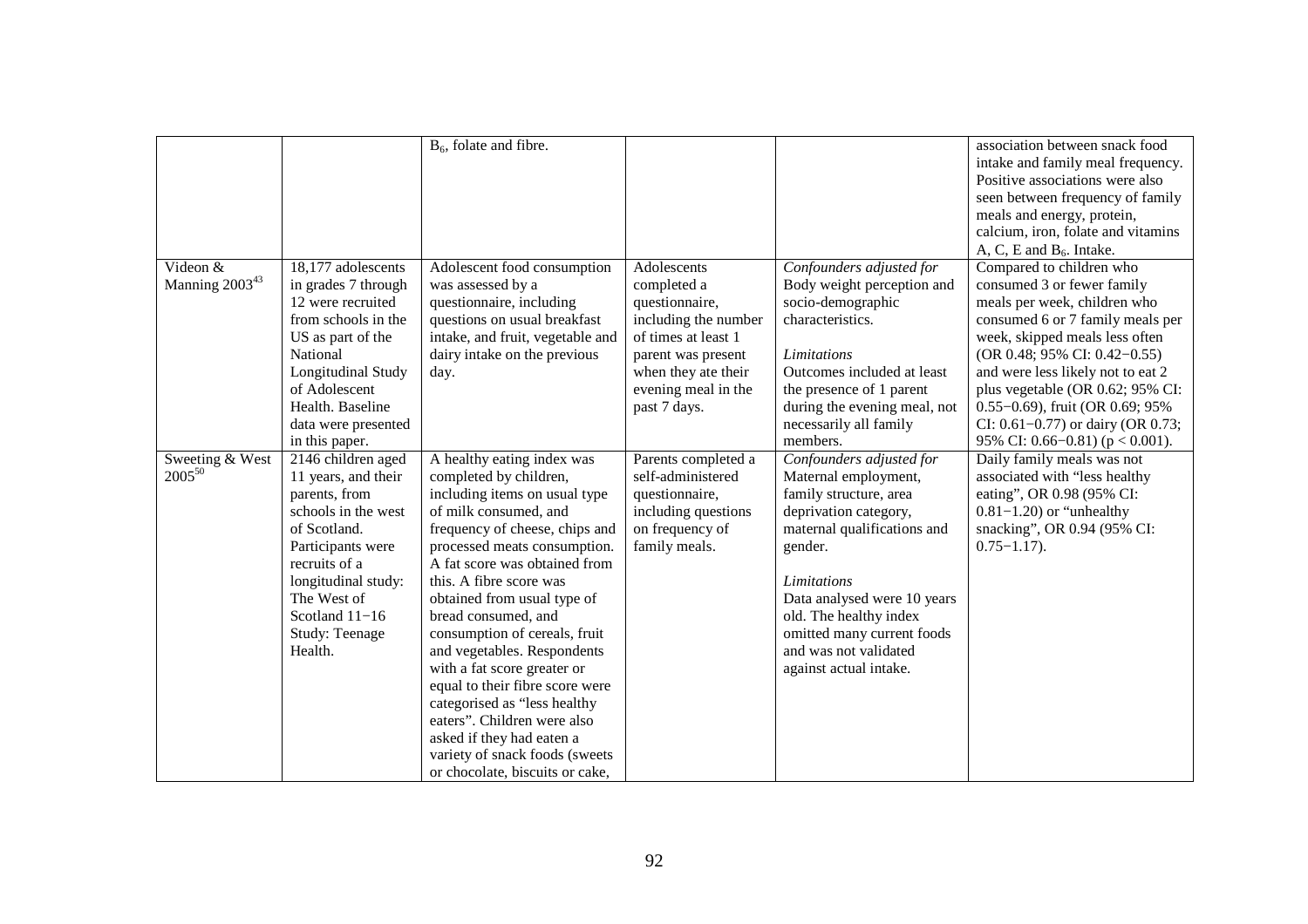|                                  |                                                                                                                                                                                                                             | crisps and fizzy drinks) the<br>day before they completed the<br>survey.                                                                                                                     |                                                                                                                                                                    |                                                                                                                                                                                                                                  |                                                                                                                                                                                                              |
|----------------------------------|-----------------------------------------------------------------------------------------------------------------------------------------------------------------------------------------------------------------------------|----------------------------------------------------------------------------------------------------------------------------------------------------------------------------------------------|--------------------------------------------------------------------------------------------------------------------------------------------------------------------|----------------------------------------------------------------------------------------------------------------------------------------------------------------------------------------------------------------------------------|--------------------------------------------------------------------------------------------------------------------------------------------------------------------------------------------------------------|
| Larson et al<br>$2006^{48}$      | 4079 adolescents<br>aged $11-18$ years<br>were recruited from<br>31 junior and senior<br>high schools in the<br>St Paul /<br>Minneapolis area of<br>Minnesota.                                                              | A 149-item validated Youth<br><b>Adolescent Food Frequency</b><br>Questionnaire was used to<br>assess energy and calcium<br>intakes, servings of dairy, milk<br>and soft drinks.             | Each adolescent<br>completed a self-<br>administered<br>questionnaire,<br>including questions<br>on parental presence<br>at meals.                                 | Confounders adjusted for<br>Race, grade level, weight<br>status, caloric intake, and<br>socio-environmental,<br>personal and behavioural<br>factors.<br>Limitations<br>An FFQ may not be<br>appropriate for all ethnic<br>groups | Parental presence at meals was<br>significantly positively correlated<br>with calcium, milk and dairy<br>intake. However, parental<br>presence at meals did not<br>significantly predict calcium<br>intakes. |
| Fitzpatrick et al<br>$2007^{40}$ | 1336 child-parent<br>pairs were recruited<br>from families<br>participating in the<br><b>Nutrition Program</b><br>for Women, Infants,<br>and Children in<br>New York state.<br>Children age ranged<br>from $1.0-4.9$ years. | The child's parent/guardian<br>reported the frequencies with<br>which they served milk, fruits<br>and vegetables with specific<br>meals and snacks in a self-<br>administered questionnaire. | The child's parent/<br>guardian completed a<br>questionnaire<br>reporting the number<br>of times during the<br>previous week the<br>family ate dinner<br>together. | Confounders adjusted for<br>Race/ethnicity and parental<br>education.                                                                                                                                                            | Servings of fruit ( $p = 0.002$ ),<br>vegetables ( $p = 0.001$ ) and milk<br>$(p = 0.03)$ were positively<br>associated with number of nights<br>family ate together.                                        |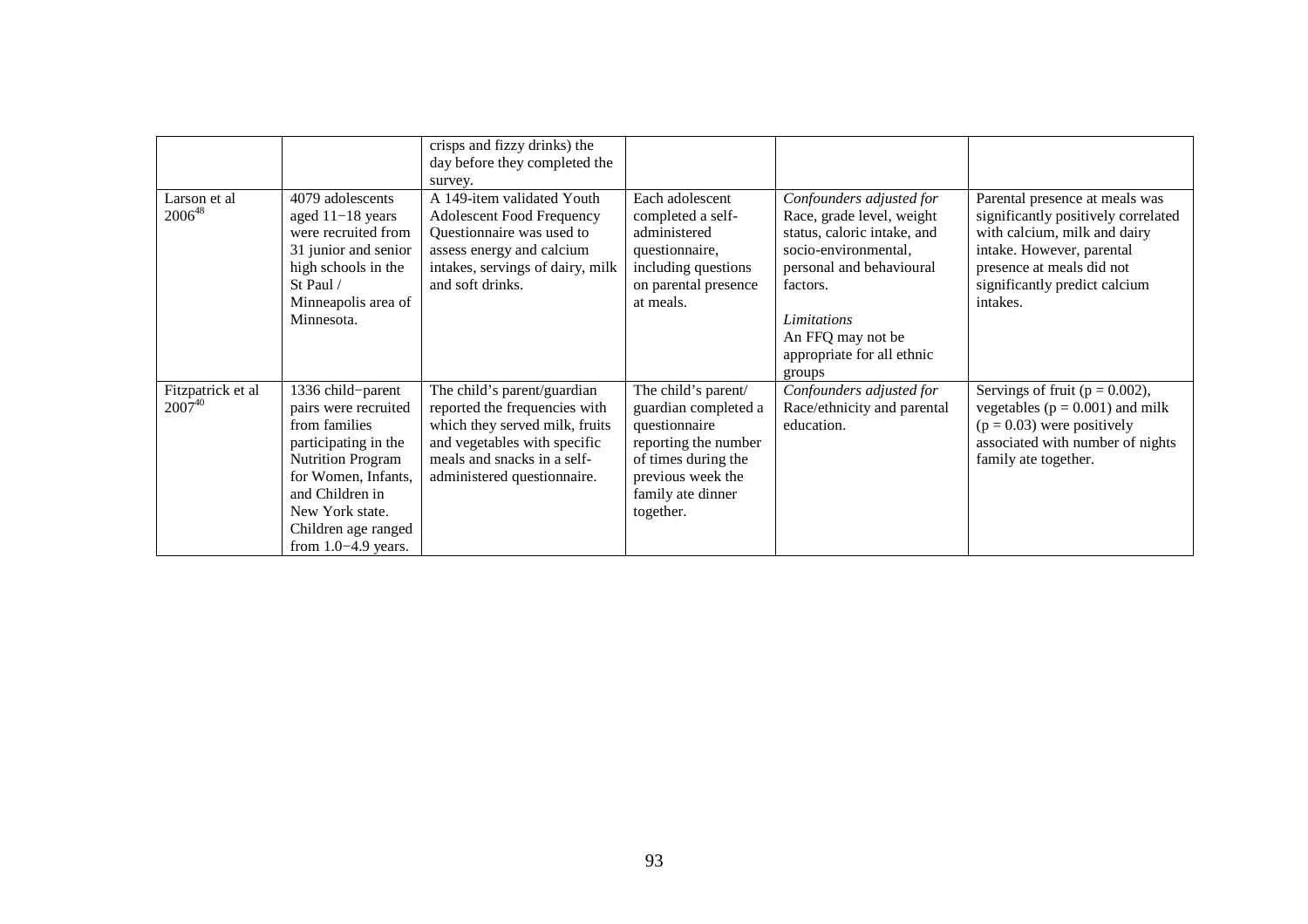| Author, year                   | <b>Study sample</b>                                                                                                 | <b>Assessment of dietary</b>                                                                                                                                                                                                                                                                                                                                                                        | <b>Assessment of TV</b>                                                                                                                                                | <b>Confounders adjusted</b>                                                                                                                                                                                                                                                                                                                                                                                                                                                            | <b>Main outcomes</b>                                                                                                                                                                                                                                                                                                                                                                                                                                                                                                                                                                                 |
|--------------------------------|---------------------------------------------------------------------------------------------------------------------|-----------------------------------------------------------------------------------------------------------------------------------------------------------------------------------------------------------------------------------------------------------------------------------------------------------------------------------------------------------------------------------------------------|------------------------------------------------------------------------------------------------------------------------------------------------------------------------|----------------------------------------------------------------------------------------------------------------------------------------------------------------------------------------------------------------------------------------------------------------------------------------------------------------------------------------------------------------------------------------------------------------------------------------------------------------------------------------|------------------------------------------------------------------------------------------------------------------------------------------------------------------------------------------------------------------------------------------------------------------------------------------------------------------------------------------------------------------------------------------------------------------------------------------------------------------------------------------------------------------------------------------------------------------------------------------------------|
| (reference)                    |                                                                                                                     | intake                                                                                                                                                                                                                                                                                                                                                                                              | watching during                                                                                                                                                        | for / limitations                                                                                                                                                                                                                                                                                                                                                                                                                                                                      |                                                                                                                                                                                                                                                                                                                                                                                                                                                                                                                                                                                                      |
|                                |                                                                                                                     |                                                                                                                                                                                                                                                                                                                                                                                                     | mealtimes                                                                                                                                                              |                                                                                                                                                                                                                                                                                                                                                                                                                                                                                        |                                                                                                                                                                                                                                                                                                                                                                                                                                                                                                                                                                                                      |
| <b>Cross-sectional studies</b> |                                                                                                                     |                                                                                                                                                                                                                                                                                                                                                                                                     |                                                                                                                                                                        |                                                                                                                                                                                                                                                                                                                                                                                                                                                                                        |                                                                                                                                                                                                                                                                                                                                                                                                                                                                                                                                                                                                      |
| Coon et al $2001^{53}$         | 91 child-parent<br>pairs from<br>suburbs adjacent<br>to Washington,<br>DC. Mean age<br>of children was<br>10 years. | Three 24-hour recalls<br>assessed children's intake.<br>One interview was<br>performed in the child's<br>home and the remaining 2<br>were conducted by<br>telephone. Dietary outcomes<br>included energy intake, %<br>energy from carbohydrate,<br>total fat and saturated fat,<br>dietary fibre, cholesterol,<br>sodium, caffeine, calcium,<br>vitamin A, vitamin C, folate<br>and 15 food groups. | In a face-to-face<br>interview in the<br>family home, parents<br>were asked whether<br>the TV was on or off<br>in the presence of<br>children while they<br>ate meals. | Confounders adjusted for<br>Child's age, sex, race,<br>number of years the<br>mother was in school, the<br>number of hours per week<br>the mother worked for pay,<br>2-parent households,<br>family income, parents'<br>score on nutrition<br>knowledge, attitudes and<br>norms scale, and number<br>of nights per week the<br>parents prepared quick<br>suppers.<br><i>Limitations</i><br>The sample was not<br>randomly selected, and<br>recruitment was based on<br>self-selection. | Multiple regression analysis revealed<br>a positive association between<br>presence of TV during meals and<br>children's consumption of red meat<br>$(p < 0.05)$ , pizza, salty snacks, and<br>sodas ( $p < 0.01$ ). There was a<br>negative association between<br>presence of TV during meals and<br>children's consumption of fruit and<br>vegetables ( $p < 0.01$ ). There was also<br>a positive association between TV<br>viewing during meals and caffeine<br>intake ( $p < 0.01$ ). A higher presence<br>of TV during meals was associated<br>with a lower % of energy from<br>carbohydrate. |
| Boutelle et al $2003^{52}$     | A convenience<br>sample of 277                                                                                      | Adult fruit and vegetable<br>consumption was assessed                                                                                                                                                                                                                                                                                                                                               | Adults completed a<br>telephone survey,                                                                                                                                | Confounders adjusted for<br>Socio-economic variables.                                                                                                                                                                                                                                                                                                                                                                                                                                  | A higher TV score was negatively<br>associated with adult fruit and                                                                                                                                                                                                                                                                                                                                                                                                                                                                                                                                  |
|                                | parents, with at                                                                                                    | using the Block Fruit                                                                                                                                                                                                                                                                                                                                                                               | including 3 questions                                                                                                                                                  |                                                                                                                                                                                                                                                                                                                                                                                                                                                                                        | vegetable consumption ( $p = 0.02$ ).                                                                                                                                                                                                                                                                                                                                                                                                                                                                                                                                                                |
|                                | least 1                                                                                                             | Screener. Fat intake was                                                                                                                                                                                                                                                                                                                                                                            | on TV mealtime                                                                                                                                                         | Limitations                                                                                                                                                                                                                                                                                                                                                                                                                                                                            | There was an insignificant trend                                                                                                                                                                                                                                                                                                                                                                                                                                                                                                                                                                     |
|                                | adolescent, was                                                                                                     | assessed using the Block Fat                                                                                                                                                                                                                                                                                                                                                                        | behaviour. A TV                                                                                                                                                        | Low participation rate of                                                                                                                                                                                                                                                                                                                                                                                                                                                              | suggesting more TV watching is                                                                                                                                                                                                                                                                                                                                                                                                                                                                                                                                                                       |
|                                | recruited                                                                                                           | Screener. These screeners                                                                                                                                                                                                                                                                                                                                                                           | score was calculated                                                                                                                                                   | 20%. Not a random                                                                                                                                                                                                                                                                                                                                                                                                                                                                      | associated with fat intake ( $p = 0.07$ ).                                                                                                                                                                                                                                                                                                                                                                                                                                                                                                                                                           |
|                                | through 4                                                                                                           | rank participants along a                                                                                                                                                                                                                                                                                                                                                                           | based on how often                                                                                                                                                     | sample. Only adult dietary                                                                                                                                                                                                                                                                                                                                                                                                                                                             |                                                                                                                                                                                                                                                                                                                                                                                                                                                                                                                                                                                                      |
|                                | schools in the                                                                                                      | continuum of fruit, vegetable                                                                                                                                                                                                                                                                                                                                                                       | TV is on during                                                                                                                                                        | intake was assessed.                                                                                                                                                                                                                                                                                                                                                                                                                                                                   |                                                                                                                                                                                                                                                                                                                                                                                                                                                                                                                                                                                                      |
|                                | Minneapolis / St                                                                                                    | and fat consumption.                                                                                                                                                                                                                                                                                                                                                                                | dinner, adults                                                                                                                                                         |                                                                                                                                                                                                                                                                                                                                                                                                                                                                                        |                                                                                                                                                                                                                                                                                                                                                                                                                                                                                                                                                                                                      |

## **Appendix B. Studies investigating the relationship between TV watching during mealtimes and food habits and behaviours**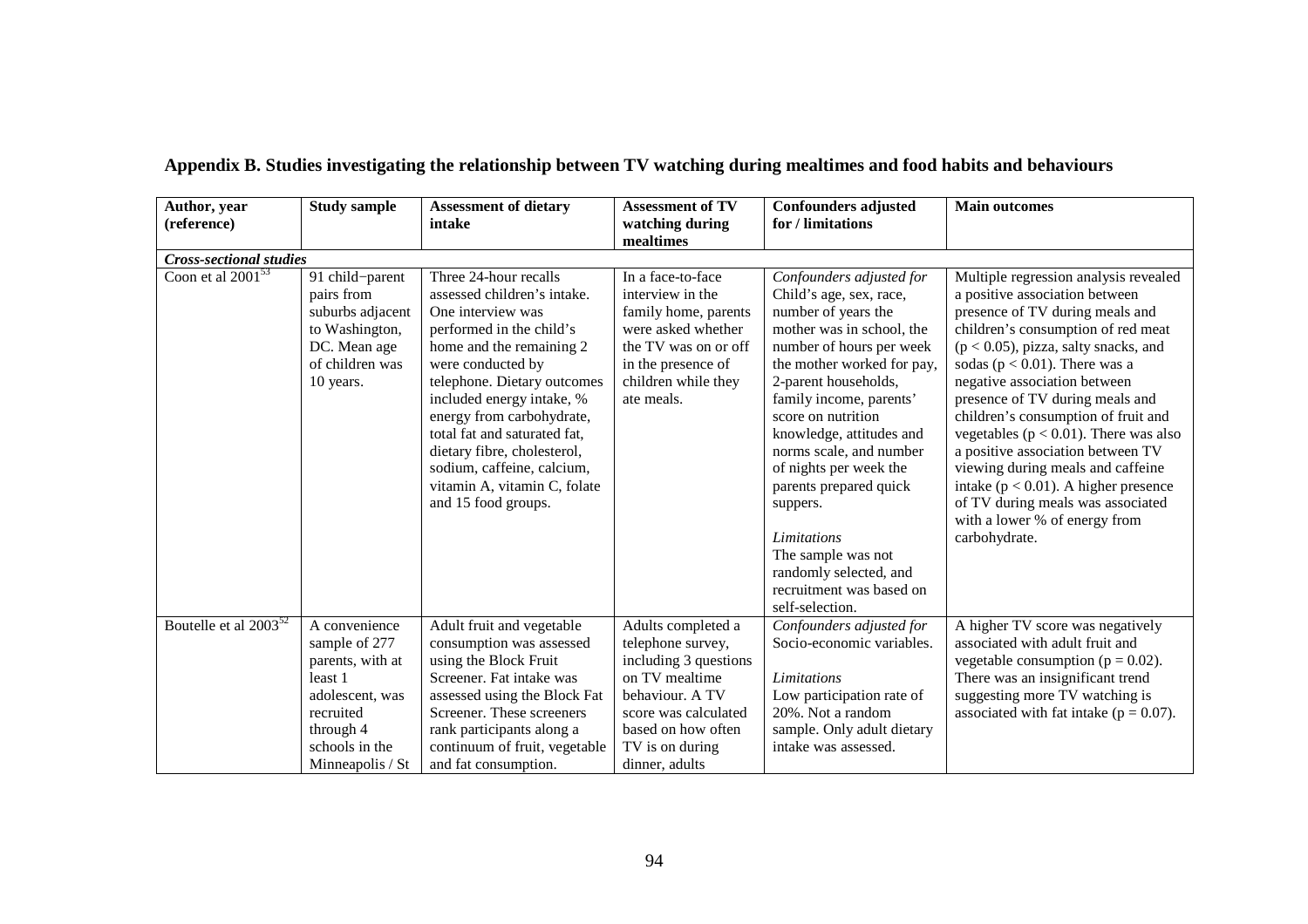|                                  | Paul, Minnesota,<br>metropolitan<br>area.                                                                                                                  |                                                                                                                                                                                                                                       | wanting the TV on<br>during mealtimes,<br>and children wanting<br>the TV on during<br>mealtimes. Higher<br>scores on the TV<br>scale indicate that the<br>family frequently<br>watches TV during<br>mealtimes. |                                                                                                                                                                                                                                                                                                                                                                                            |                                                                                                                                                                                      |
|----------------------------------|------------------------------------------------------------------------------------------------------------------------------------------------------------|---------------------------------------------------------------------------------------------------------------------------------------------------------------------------------------------------------------------------------------|----------------------------------------------------------------------------------------------------------------------------------------------------------------------------------------------------------------|--------------------------------------------------------------------------------------------------------------------------------------------------------------------------------------------------------------------------------------------------------------------------------------------------------------------------------------------------------------------------------------------|--------------------------------------------------------------------------------------------------------------------------------------------------------------------------------------|
| Campbell et al<br>$2006^{15}$    | 560 families<br>with children<br>aged 5-6 years,<br>from 3 distinct<br>socio-economic<br>districts in<br>Melbourne,<br>Australia.                          | A 56-item food frequency<br>questionnaire was completed<br>by parents on their child's<br>behalf. Dietary outcomes<br>included energy intake; and<br>vegetable, savoury snack,<br>sweet snack, and high-<br>energy drink consumption. | Parents completed a<br>59-item self-<br>administered food<br>environment<br>questionnaire,<br>including questions<br>on meal interruptions<br>(e.g. how often the<br>TV is on during the<br>evening meal).     | Confounders adjusted for<br>Maternal education,<br>clustering by school,<br>perception of adequacy of<br>diet, parenting styles, food<br>availability, confidence in<br>cooking, cost and<br>preference for fruit and<br>vegetables, and maternal<br>education.<br>Limitations<br>Response rate varied<br>according to socio-<br>economic status (49%<br>high, 26% middle and 29%<br>low). | TV viewing during meals was<br>negatively associated with energy<br>intake ( $p = 0.014$ ) only.                                                                                     |
| Fitzpatrick et al<br>$2007^{40}$ | 1336<br>child-parent<br>pairs were<br>recruited from<br>families<br>participating in<br>the Nutrition<br>Program for<br>Women, Infants,<br>and Children in | The child's parent/guardian<br>reported the frequencies<br>with which they served milk,<br>fruits and vegetables with<br>specific meals and snacks in<br>a self-administered<br>questionnaire.                                        | The child's<br>parent/guardian<br>completed a<br>questionnaire<br>reporting the number<br>of times during the<br>previous week the<br>family ate dinner<br>together and the<br>number of days the              | Confounders adjusted for<br>Race/ethnicity and parental<br>education.                                                                                                                                                                                                                                                                                                                      | Serves of fruit ( $p = 0.05$ ) and<br>vegetables ( $p = 0.006$ ), but not milk,<br>were negatively associated with the<br>number of nights per week that TV<br>was on during dinner. |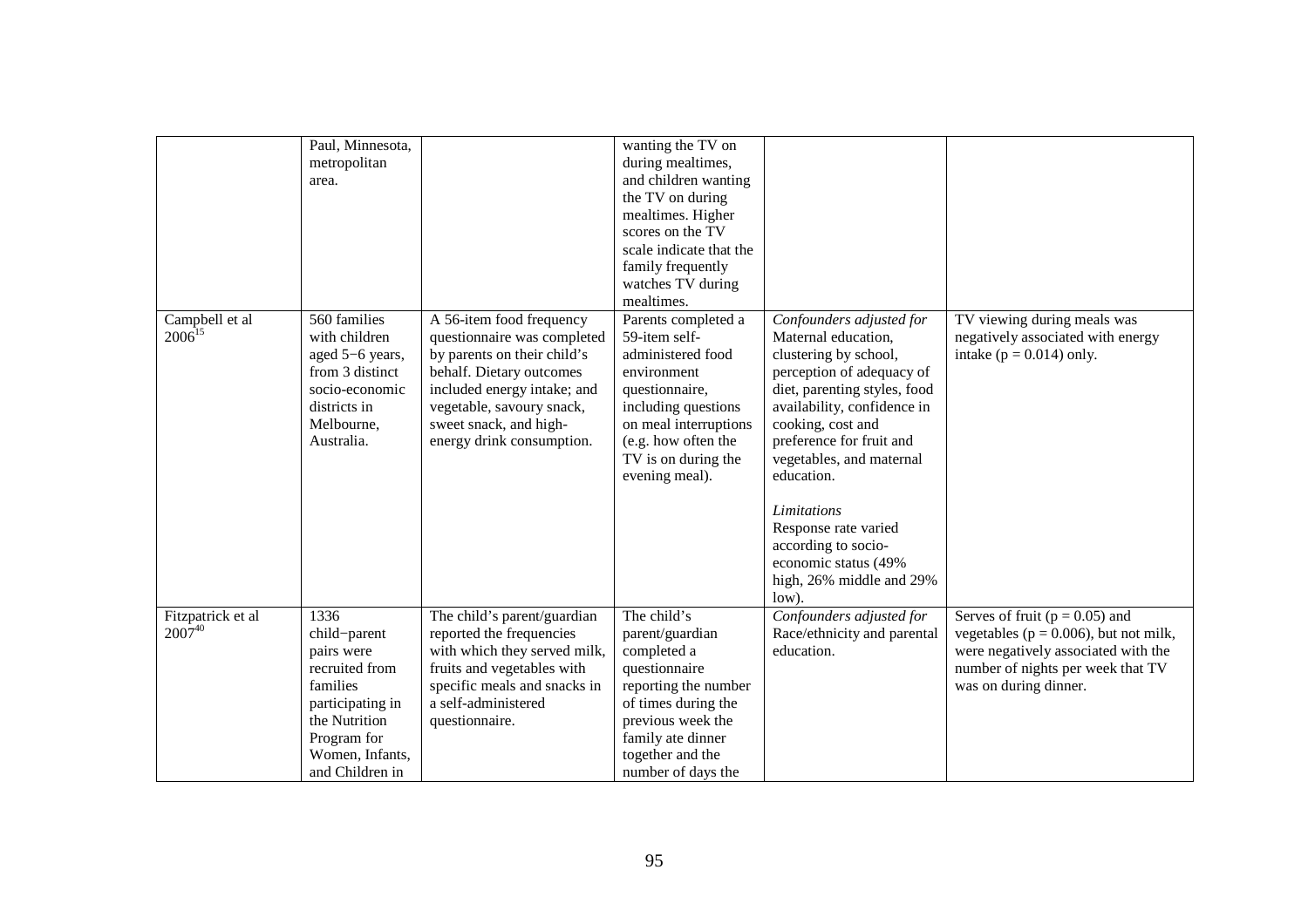|                           | New York state.                                                                                |                                                                                                                                                                | TV was on during                                                                                                                                                                                                                                           |                                             |                                                                                                                                                                                                                      |
|---------------------------|------------------------------------------------------------------------------------------------|----------------------------------------------------------------------------------------------------------------------------------------------------------------|------------------------------------------------------------------------------------------------------------------------------------------------------------------------------------------------------------------------------------------------------------|---------------------------------------------|----------------------------------------------------------------------------------------------------------------------------------------------------------------------------------------------------------------------|
|                           | Children's ages                                                                                |                                                                                                                                                                | dinner.                                                                                                                                                                                                                                                    |                                             |                                                                                                                                                                                                                      |
|                           | ranged from 1.0                                                                                |                                                                                                                                                                |                                                                                                                                                                                                                                                            |                                             |                                                                                                                                                                                                                      |
|                           | to 4.9 years                                                                                   |                                                                                                                                                                |                                                                                                                                                                                                                                                            |                                             |                                                                                                                                                                                                                      |
|                           | (mean: 2.8)                                                                                    |                                                                                                                                                                |                                                                                                                                                                                                                                                            |                                             |                                                                                                                                                                                                                      |
|                           | years).                                                                                        |                                                                                                                                                                |                                                                                                                                                                                                                                                            |                                             |                                                                                                                                                                                                                      |
| Kremers et al $2007^{54}$ | 383 adolescents<br>aged $12-16$<br>years, from 5<br>Dutch secondary<br>schools in<br>Nijemgen. | Each adolescent completed a<br>self-administered<br>questionnaire, including 2<br>questions on sugar-<br>sweetened drinks (number of<br>days consumed per week | Each adolescent<br>completed a self-<br>administered<br>questionnaire,<br>including 6 items on<br>screen viewing and 2                                                                                                                                     | Confounders adjusted for<br>Gender and age. | Habit strength of screen-viewing was<br>the strongest correlate of habitual<br>sugar-sweetened beverage<br>consumption ( $p < 0.001$ ). Perceived<br>parental norms regarding screen<br>viewing were associated with |
|                           |                                                                                                | and amount consumed).                                                                                                                                          | items on perceived<br>parental norms<br>regarding screen-<br>viewing. A<br>questionnaire<br>including 12 items<br>was also completed,<br>assessing strength of<br>habit of screen-<br>viewing behaviour<br>and sugar-sweetened<br>beverage<br>consumption. |                                             | adolescent consumption of sugar-<br>sweetened beverages ( $p < 0.05$ ).<br>Screen-viewing behaviour was the<br>strongest correlate of sugar-<br>sweetened beverage consumption<br>$(p < 0.001)$ .                    |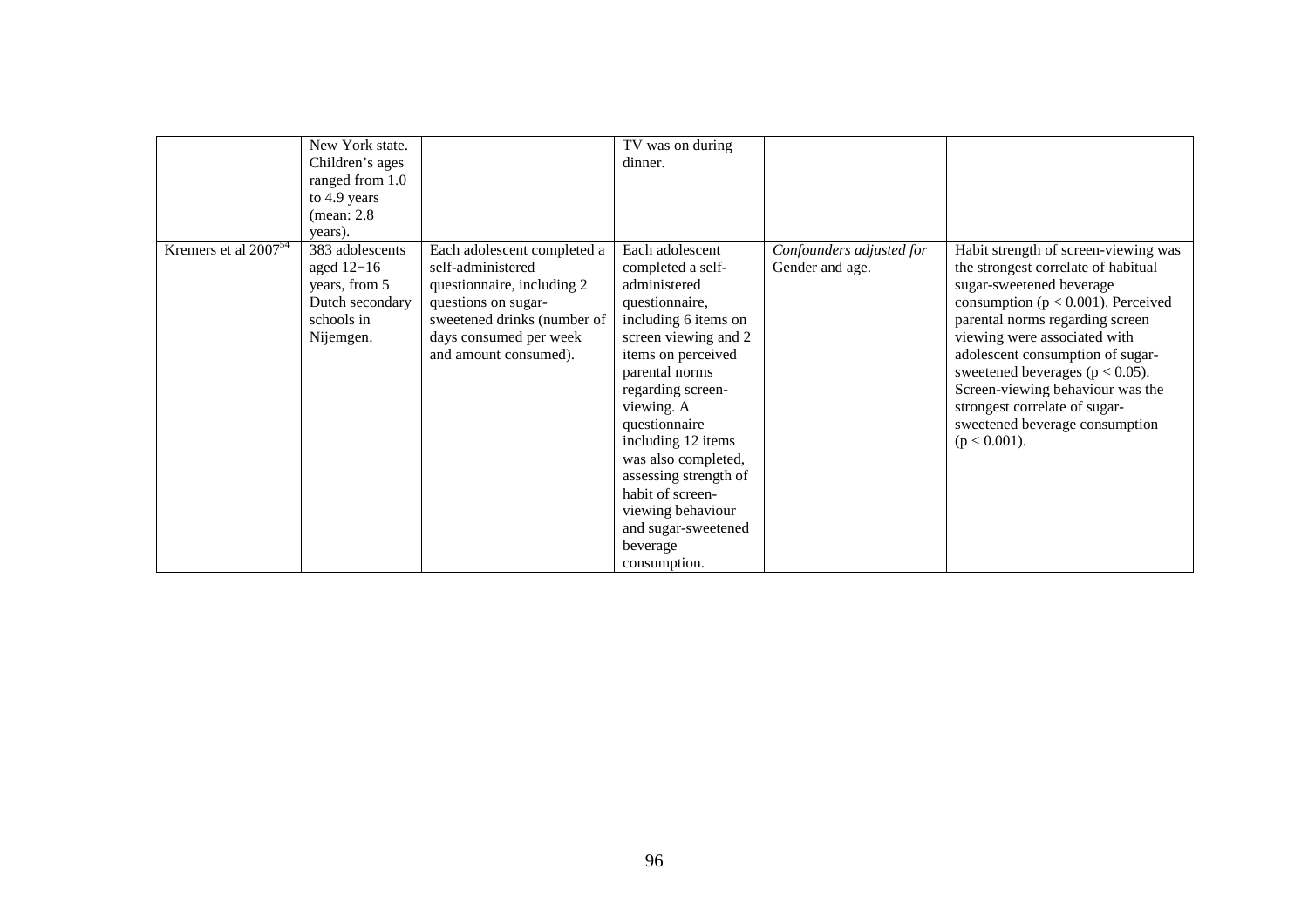| Author, year                                  | <b>Study sample</b>                                                                                                                                                                                              | <b>Assessment of dietary</b>                                                                                                                                                                                                                                         | <b>Assessment of</b>                                                                                                                 | Confounders adjusted for /                                                                                                                                                                                                                                                                                                                                                                           | <b>Main outcomes</b>                                                                                                                                                                                            |
|-----------------------------------------------|------------------------------------------------------------------------------------------------------------------------------------------------------------------------------------------------------------------|----------------------------------------------------------------------------------------------------------------------------------------------------------------------------------------------------------------------------------------------------------------------|--------------------------------------------------------------------------------------------------------------------------------------|------------------------------------------------------------------------------------------------------------------------------------------------------------------------------------------------------------------------------------------------------------------------------------------------------------------------------------------------------------------------------------------------------|-----------------------------------------------------------------------------------------------------------------------------------------------------------------------------------------------------------------|
| (reference)                                   |                                                                                                                                                                                                                  | intake                                                                                                                                                                                                                                                               | parental modelling                                                                                                                   | limitations                                                                                                                                                                                                                                                                                                                                                                                          |                                                                                                                                                                                                                 |
| <b>Cross-sectional studies</b>                |                                                                                                                                                                                                                  |                                                                                                                                                                                                                                                                      |                                                                                                                                      |                                                                                                                                                                                                                                                                                                                                                                                                      |                                                                                                                                                                                                                 |
| Gibson et al<br>199861                        | 92 children aged<br>$9-11$ years, and their<br>mothers, from 5<br>primary care registers<br>within south London.                                                                                                 | Children completed a 3-<br>day food diary. Mothers<br>completed a 130-item food<br>frequency questionnaire<br>based on average<br>consumption in the last<br>year. Dietary outcomes<br>included fruit, vegetable,<br>and confectionery intake.                       | Comparison of child<br>and mother intake.                                                                                            | Confounders adjusted for<br>Mother's nutritional<br>knowledge, mother's attitude<br>to fruit, vegetables and cancer<br>risk, child liking for common<br>vegetables, mother's liking of<br>confectionery, child concern<br>for health.<br>Limitations<br>Not a random sample. Two<br>differing methods of dietary<br>assessment were used to<br>assess the dietary intake of<br>children and parents. | Mothers reporting eating fruit<br>most frequently tended to have<br>children with high fruit<br>consumption ( $p < 0.001$ ).<br>However, there was no<br>relationship for vegetable or<br>confectionery intake. |
| De<br>Bourdeaudhuij &<br>Van Oost $2000^{49}$ | A random sample of<br>104 parent-children<br>dyads (total $= 208$ )<br>was recruited from<br>Ghent, Belgium. The<br>sample consisted of<br>2-parent families with<br>at least 2 adolescents<br>aged 12-18 years. | Each participant completed<br>a modified 56-item food<br>frequency questionnaire<br>validated in the<br>Netherlands for the<br>Flemish population.<br>Dietary outcomes included<br>intake of fat, fruit,<br>vegetables, soft drinks and<br>snacks, and diet quality. | Each participant<br>completed a<br>questionnaire,<br>including questions<br>assessing the dietary<br>behaviour of family<br>members. | Confounders adjusted for<br>Personal determinants,<br>interactions around food in the<br>family, general family<br>characteristics.<br>Limitations<br>A moderate response rate of<br>47.8%. The majority of<br>respondents were middle-<br>class, which may limit<br>generalisability of the results.<br>Only the breakfast meal was<br>investigated.                                                | Higher levels of family food<br>modelling were associated with<br>lower perceived intakes of fat ( $p <$<br>0.001), and higher intakes of fruit<br>and snacks ( $p < 0.05$ ) among<br>adolescents.              |
| Fisher et al                                  | 197 girls aged 5                                                                                                                                                                                                 | Mothers' typical energy                                                                                                                                                                                                                                              | Comparison of                                                                                                                        | Confounders adjusted for                                                                                                                                                                                                                                                                                                                                                                             | Daughters' intake of milk and soft                                                                                                                                                                              |

| Appendix C. Studies investigating the association between parental modelling and food habits and behaviours among children |  |
|----------------------------------------------------------------------------------------------------------------------------|--|
|                                                                                                                            |  |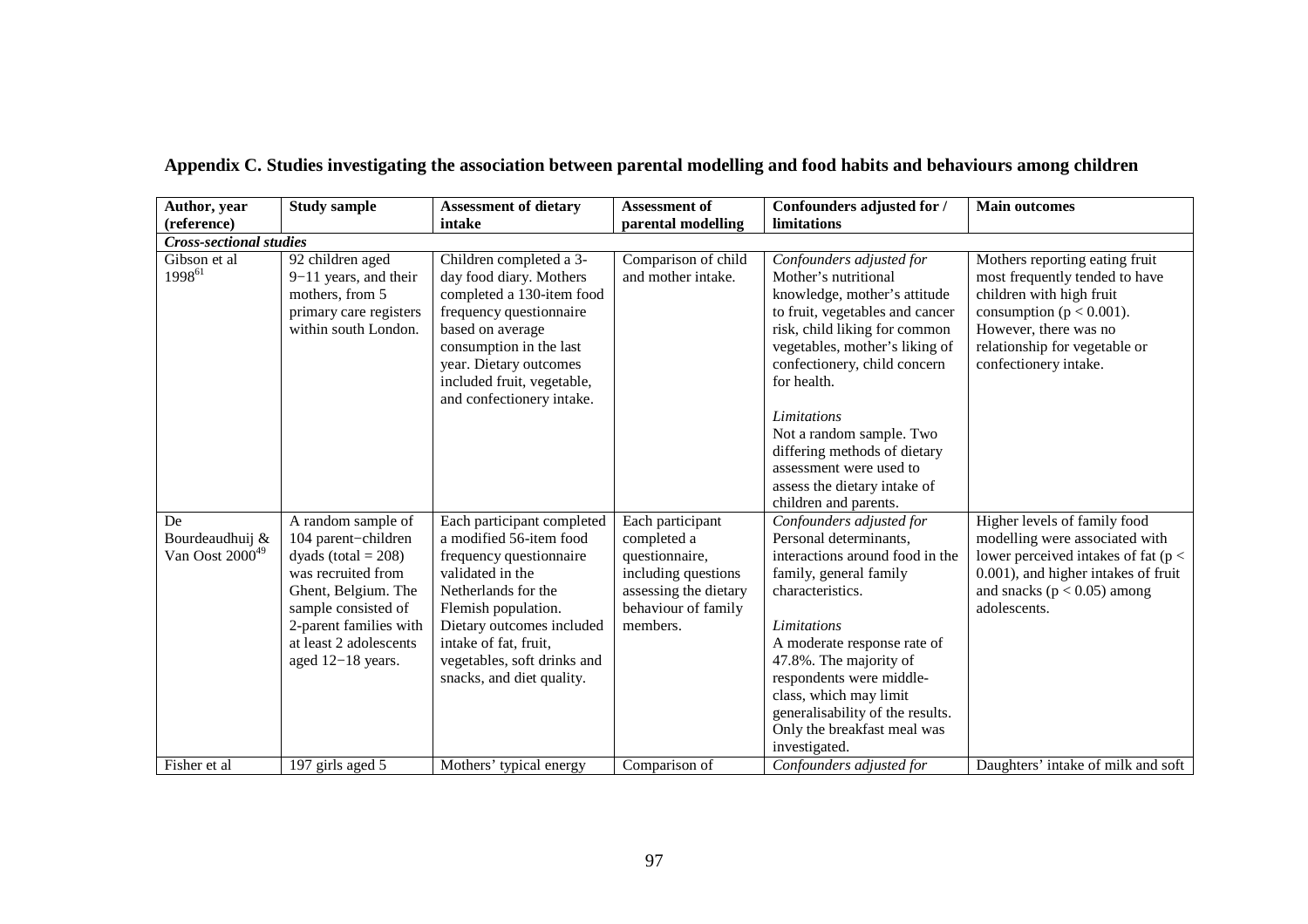| $2000^{58}$                    | years, and their<br>mothers, were<br>recruited from several<br>counties in<br>Pennsylvania.                                                                                | intake, calcium, milk and<br>sweetened beverages were<br>measured using a<br>quantitative food<br>frequency questionnaire on<br>intake over the last 3<br>months. Children's energy,<br>calcium, milk and soft-<br>drink intakes were<br>measured using 3 x 24-<br>hour recalls, with mothers<br>acting as the primary<br>source of information in<br>the presence of their<br>daughters. | mothers' intake with<br>that of their<br>daughters.                                                                                                                          | Mother-daughter similarities<br>in energy intake; influences of<br>energy intake on calcium,<br>milk and soft-drink intakes.<br>Limitations<br>Two different forms of dietary<br>assessment were used to<br>measure intake of daughters<br>and mothers. The results may<br>not be able to be extrapolated<br>to boys. | drink was directly influenced by<br>their mothers' intake of those<br>beverages ( $p < 0.01$ ). Mothers<br>with more frequent intakes of soft<br>drink had daughters with more<br>frequent intakes of soft-drink<br>beverages ( $p < 0.01$ ). Mothers'<br>milk intake had a positive<br>influence on their daughters' milk<br>intake ( $p < 0.01$ ). Mothers who<br>consumed milk more frequently<br>tended to have daughters who<br>consumed soft drinks less<br>frequently ( $p < 0.01$ ). Mothers<br>and daughters who drank more<br>milk and fewer soft drinks tended<br>to have higher calcium intakes<br>$(p < 0.01)$ . |
|--------------------------------|----------------------------------------------------------------------------------------------------------------------------------------------------------------------------|-------------------------------------------------------------------------------------------------------------------------------------------------------------------------------------------------------------------------------------------------------------------------------------------------------------------------------------------------------------------------------------------|------------------------------------------------------------------------------------------------------------------------------------------------------------------------------|-----------------------------------------------------------------------------------------------------------------------------------------------------------------------------------------------------------------------------------------------------------------------------------------------------------------------|-------------------------------------------------------------------------------------------------------------------------------------------------------------------------------------------------------------------------------------------------------------------------------------------------------------------------------------------------------------------------------------------------------------------------------------------------------------------------------------------------------------------------------------------------------------------------------------------------------------------------------|
| Johnson et al<br>$2001^{63}$   | 1303 children aged<br>$5-17$ years, and their<br>mothers, from the<br>1994/95 USDA<br>Continuing Survey of<br>Food Intakes by<br>Individuals (CSFII).                      | Each child completed 2 x<br>24-hour recalls<br>administered by trained<br>interviewers. Dietary<br>outcomes included the<br>amount and type of milk<br>consumed.                                                                                                                                                                                                                          | Mothers' milk<br>consumption patterns<br>were compared to the<br>intake of children.                                                                                         | Confounders adjusted for<br>Covariates including race,<br>gender, school lunch, school<br>breakfast, mothers' education,<br>age, type of milk consumed<br>and region.                                                                                                                                                 | Maternal milk intake was<br>significantly and positively<br>related to the amount of milk<br>consumed by children ( $p <$<br>$0.001$ ).                                                                                                                                                                                                                                                                                                                                                                                                                                                                                       |
| Tibbs et al 2001 <sup>69</sup> | 456 African-<br>American parents<br>were recruited as part<br>of the High 5, Low<br>Fat intervention<br>study. These were<br>baseline data from the<br>intervention study. | Parents completed a<br>modified Block short form,<br>telephone-administered<br>food frequency<br>questionnaire. Parents also<br>completed an 18-item<br>questionnaire assessing<br>low-fat eating behaviours.<br>Dietary outcomes included<br>low-fat eating patterns, %<br>energy from fat and fruit<br>and vegetable intake.                                                            | Parents completed a<br>6-item parental<br>dietary modelling<br>scale which assessed<br>the frequency with<br>which parents model<br>dietary behaviours to<br>their children. | Confounders adjusted for<br>Covariates including age and<br>income.<br><b>Limitations</b><br>Results not likely to be<br>generalisable beyond African-<br>American populations.                                                                                                                                       | Multiple regression analysis<br>indicated that parental dietary<br>modelling was independently<br>associated with a reduction in fat<br>intake ( $p < 0.0001$ ), low fat eating<br>patterns ( $p < 0.05$ ) and increased<br>fruit and vegetable consumption<br>$(p = 0.003)$ .                                                                                                                                                                                                                                                                                                                                                |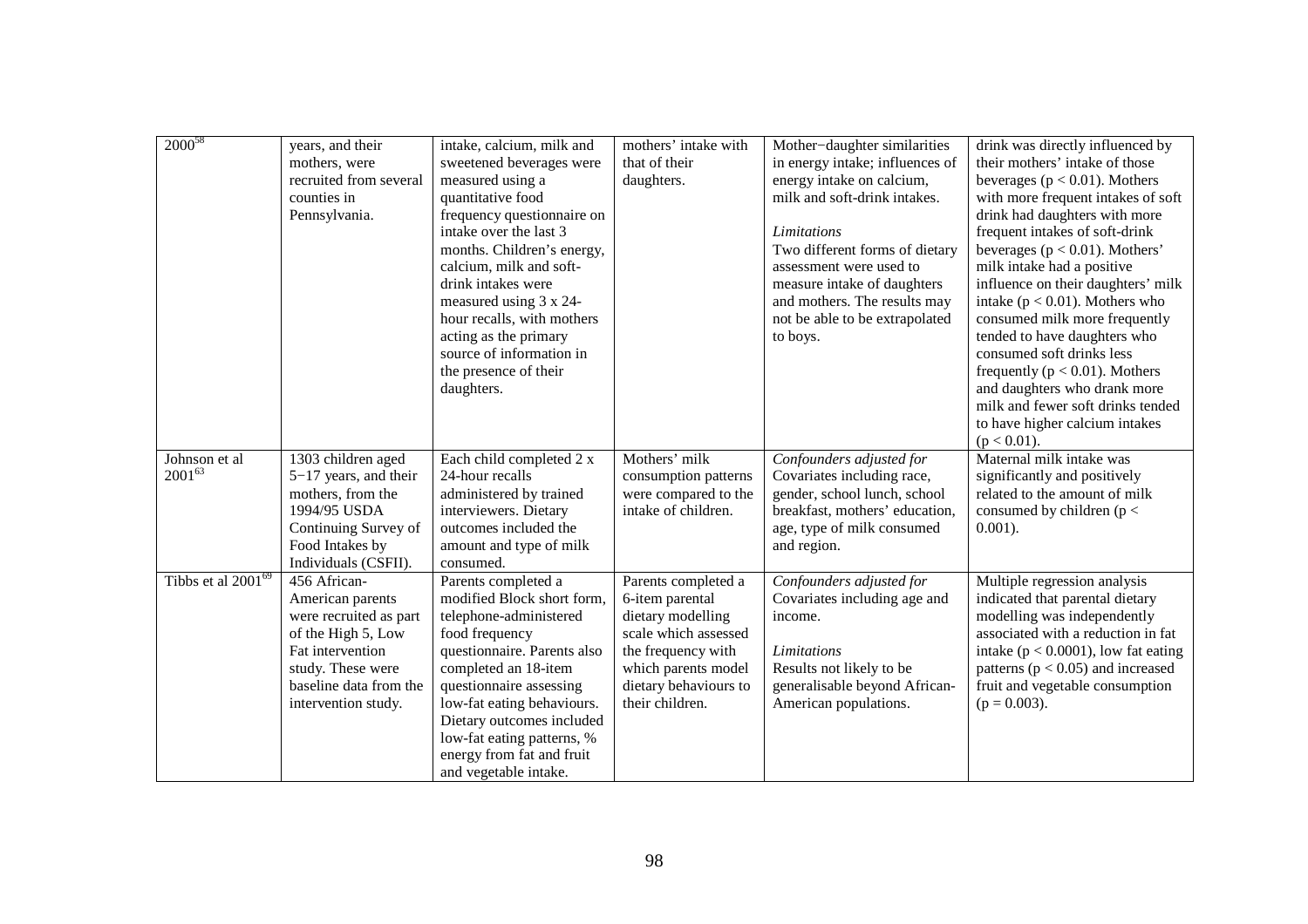| Fisher et al<br>$2002^{59}$   | 191 non-Hispanic<br>white families with<br>girls aged 5 years,<br>from central<br>Pennsylvania. Cross-<br>sectional data from a<br>longitudinal study. | Children's fruit and<br>vegetable, micronutrient,<br>and energy intakes were<br>assessed using 3 x 24-hour<br>recalls conducted with<br>mothers in the presence of<br>their daughters. Parents'<br>typical fruit and vegetable<br>intake was assessed by a<br>food frequency<br>questionnaire on intake<br>over the previous 3<br>months. | Comparison of<br>parental and child<br>intake.                                             | Confounders adjusted for<br>Girls' energy intakes.<br>Limitations<br>The sample was exclusively<br>non-Hispanic, white, 2-parent<br>families and so<br>generalisability of results may<br>be limited. Two differing<br>methods of dietary assessment<br>were used to assess the dietary<br>intake of children and parents.                      | Parents who consumed more fruit<br>and vegetables had daughters who<br>consumed more fruit and<br>vegetables ( $p < 0.05$ ).                                                                                                                                                                                                                                                                   |
|-------------------------------|--------------------------------------------------------------------------------------------------------------------------------------------------------|-------------------------------------------------------------------------------------------------------------------------------------------------------------------------------------------------------------------------------------------------------------------------------------------------------------------------------------------|--------------------------------------------------------------------------------------------|-------------------------------------------------------------------------------------------------------------------------------------------------------------------------------------------------------------------------------------------------------------------------------------------------------------------------------------------------|------------------------------------------------------------------------------------------------------------------------------------------------------------------------------------------------------------------------------------------------------------------------------------------------------------------------------------------------------------------------------------------------|
| Cooke et al<br>$2003^{44}$    | 564 parents or<br>principal caregivers<br>of children aged 2-6<br>years, from 22 North<br>London nursery<br>schools.                                   | The frequency of fruit and<br>vegetable consumption by<br>both parent and child was<br>assessed by asking parents<br>how often they and their<br>child ate 6 different food<br>items, including fruit<br>(fresh and tinned) and<br>vegetables (including salad<br>but not potatoes).                                                      | Comparison of parent<br>and child intake.                                                  | Confounders adjusted for<br>Sex, age, ethnicity, parents'<br>education level, food<br>environment, child neophobia<br>and enjoyment of food.<br><b>Limitations</b><br>A modest response rate of<br>64%. The respondents were<br>predominantly white, middle-<br>class and highly educated,<br>which may limit extrapolation<br>to other groups. | Children's fruit and vegetable<br>intake was most strongly<br>predicted by parental intake ( $p <$<br>$0.0001$ ).                                                                                                                                                                                                                                                                              |
| Galloway et al<br>$2003^{60}$ | 192 girls aged 7<br>years, and their<br>parents, from 5<br>counties in central<br>Pennsylvania.                                                        | Mothers completed 3 x 24-<br>hour recalls on their<br>daughters' intake in the<br>presence of the child.<br>A food frequency<br>questionnaire to measure<br>parental vegetable intake<br>was completed by parents.<br>Dietary outcomes included<br>food neophobia, pickiness<br>and vegetable intake.                                     | Comparison of<br>parental vegetable<br>intake and neophobia<br>and that of their<br>child. | Confounders adjusted for<br>None<br><b>Limitations</b><br>Two differing methods of<br>dietary assessment were used<br>to assess the dietary intake of<br>children and parents.                                                                                                                                                                  | Mothers' food neophobia scores<br>were positively associated with<br>daughters' neophobia scores ( $p <$<br>0.01). Mothers reporting low<br>vegetable variety were more<br>likely to have girls who were<br>picky eaters ( $p < 0.05$ ). Picky<br>girls were less likely to eat<br>vegetables ( $p < 0.05$ ). Mothers'<br>vegetable variety was associated<br>with daughters' vegetable intake |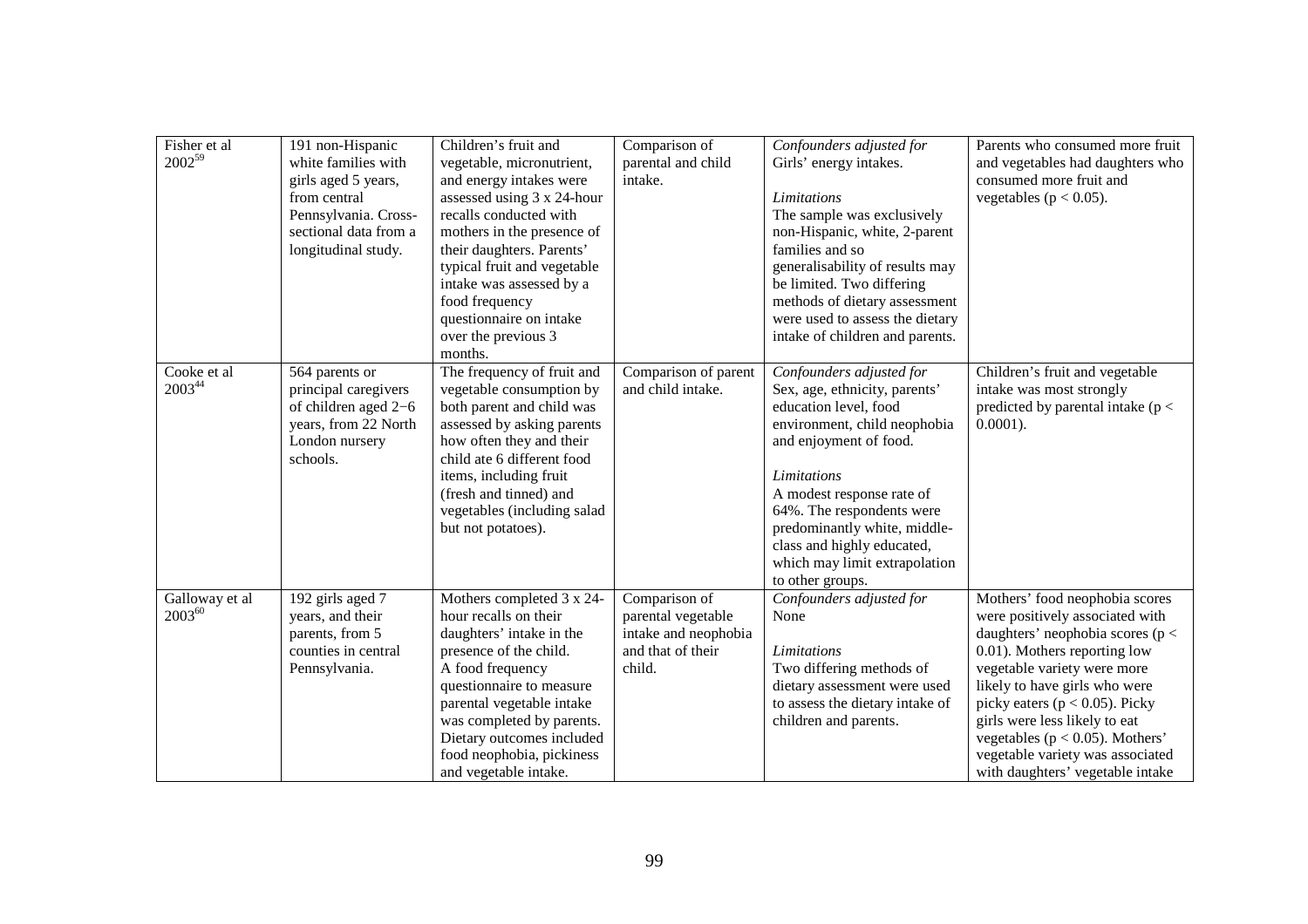|                              |                                                                                                                                                                                                               |                                                                                                                                                                                                                                                                                                                                                                                 |                                                                                                                                                                                                                                                                                 |                                                                                                                                                                                                                                                                                                                                                                                                                                                                      | $(p < 0.05)$ .                                                                                                                                                                                                                                                                               |
|------------------------------|---------------------------------------------------------------------------------------------------------------------------------------------------------------------------------------------------------------|---------------------------------------------------------------------------------------------------------------------------------------------------------------------------------------------------------------------------------------------------------------------------------------------------------------------------------------------------------------------------------|---------------------------------------------------------------------------------------------------------------------------------------------------------------------------------------------------------------------------------------------------------------------------------|----------------------------------------------------------------------------------------------------------------------------------------------------------------------------------------------------------------------------------------------------------------------------------------------------------------------------------------------------------------------------------------------------------------------------------------------------------------------|----------------------------------------------------------------------------------------------------------------------------------------------------------------------------------------------------------------------------------------------------------------------------------------------|
| Hannon et al<br>$2003^{46}$  | 282 family food<br>preparers (FFPs) with<br>children aged $5-17$<br>years were recruited<br>from religious<br>organisations in<br>Seattle. Baseline<br>cross-sectional data<br>from an intervention<br>study. | The FFP completed a self-<br>administered food<br>frequency questionnaire on<br>consumption of high-fat<br>foods, fruit and vegetables<br>for themselves, their<br>spouses and children. The<br>FFP also completed a food<br>fat-and-fibre diet<br>behaviour questionnaire<br>(FFB). This included 36<br>items assessing fat and<br>fibre intake over the<br>previous 3 months. | FFP intake was<br>compared with family<br>intake.                                                                                                                                                                                                                               | Confounders adjusted for<br>Demographic variables, race,<br>gender, education,<br>employment status and<br>income.<br><b>Limitations</b><br>Family members did not<br>report their own eating habits.<br>Global ratings of intakes may<br>not be accurate. Adolescent<br>sample was small ( $n = 50$ ).                                                                                                                                                              | FFP fruit and vegetable intake<br>predicted family members' fruit<br>and vegetable intake ( $p < 0.01$ ).<br>FFP consumption of high-fat<br>foods predicted family members'<br>fat intake ( $p < 0.01$ ). This<br>relationship was stronger for<br>younger children than for<br>adolescents. |
| Bere & Klepp<br>200455       | 1950 children, mean<br>age 11.8 years, and<br>1647 of their parents,<br>from 38 schools in<br>Hedmark and<br>Telemark counties in<br>Norway. Cross-<br>sectional data from an<br>intervention study.          | Fruit and vegetable intake<br>was measured by 4<br>frequency items in a self-<br>administered questionnaire<br>completed by children and<br>parents.                                                                                                                                                                                                                            | Children completed a<br>self-administered<br>questionnaire,<br>including a modelling<br>scale assessing<br>perceived behaviour<br>of important others<br>(e.g. "my mother eats<br>lots of fruit and<br>vegetables").<br>Parental and child<br>dietary intakes were<br>compared. | Confounders adjusted for<br>Parent and children scales of<br>intent, availability,<br>preferences, self-efficacy, and<br>awareness.<br><b>Limitations</b><br>Children whose parents did<br>not participate differed from<br>children with participating<br>parents with regard to<br>demographic variables, health-<br>related behaviours and fruit<br>and vegetable intake<br>measures. Perceived<br>modelling, as opposed to<br>actual modelling, was<br>assessed. | Perceived modelling was<br>positively associated with<br>children's fruit and vegetable<br>intake ( $p = 0.03$ ). Parental intake<br>was positively associated with<br>children's fruit and vegetable<br>intake ( $p < 0.01$ ).                                                              |
| Brown & Ogden<br>$2004^{56}$ | 112 children aged<br>$9-13$ , and 1 of their                                                                                                                                                                  | Children and parents<br>completed a food                                                                                                                                                                                                                                                                                                                                        | Parents and<br>children's reported                                                                                                                                                                                                                                              | Confounders adjusted for<br>Not stated.                                                                                                                                                                                                                                                                                                                                                                                                                              | There were significant<br>associations between general                                                                                                                                                                                                                                       |
|                              | parents, were<br>recruited from 3                                                                                                                                                                             | frequency questionnaire<br>assessing snack food                                                                                                                                                                                                                                                                                                                                 | snack food intake and<br>motivations for eating                                                                                                                                                                                                                                 | Limitations                                                                                                                                                                                                                                                                                                                                                                                                                                                          | healthy food intake ( $p = 0.01$ ),<br>general unhealthy food intake                                                                                                                                                                                                                         |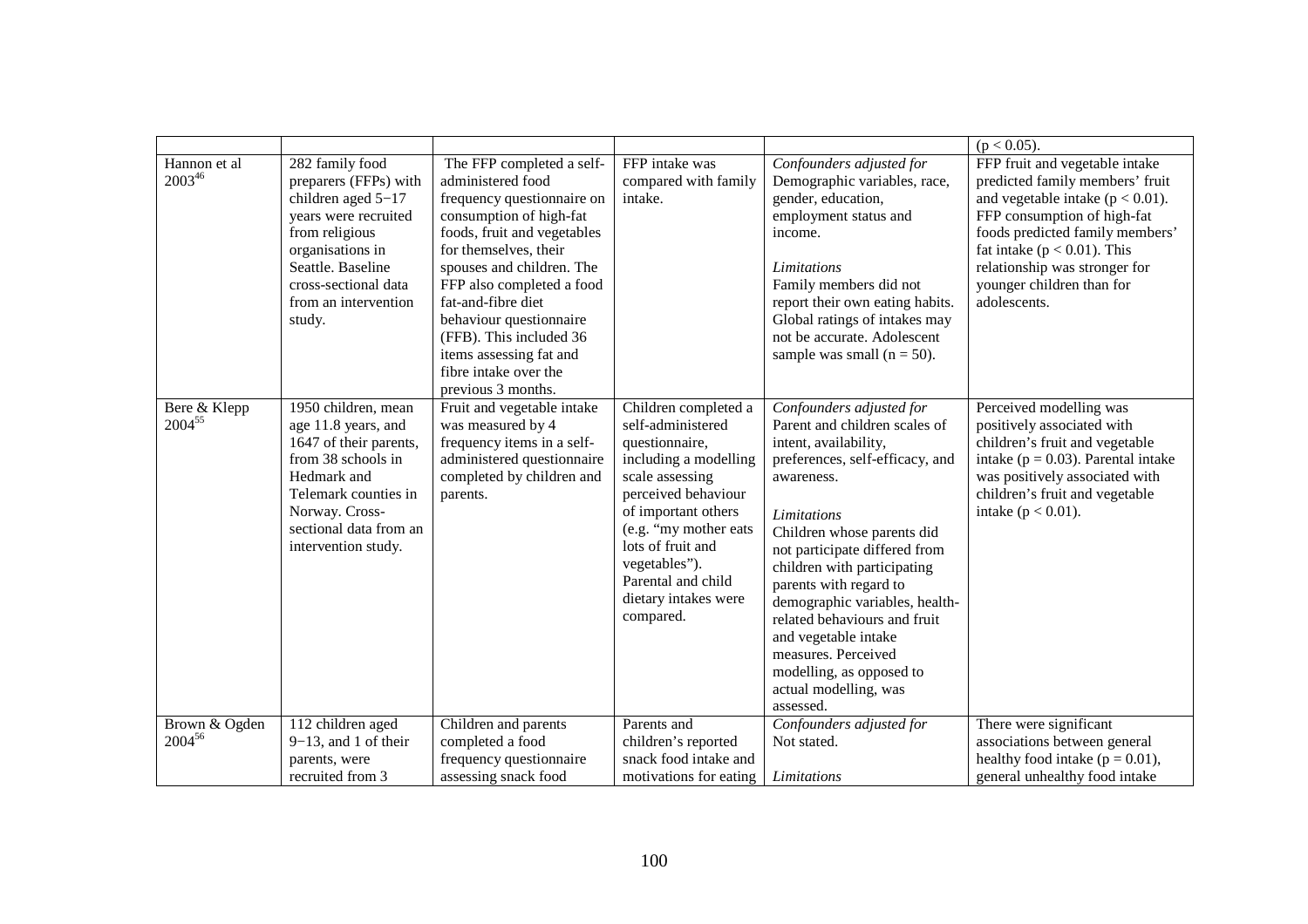|                                            | schools in southern<br>England.                                                                                                                                                                                                         | intake "yesterday" and "in<br>general". Scores of healthy<br>and unhealthy snack foods<br>were calculated.                                                         | were compared.                                                                                                               | Both children and adults in the<br>study had BMIs within the<br>healthy range, so results may<br>not be applicable to<br>overweight populations.                                                                                                                                                                                                                                                        | $(p = 0.001)$ , and unhealthy food<br>intake yesterday ( $p = 0.01$ )<br>between parent and child.                                                                                                                                                                                                                                                                                           |
|--------------------------------------------|-----------------------------------------------------------------------------------------------------------------------------------------------------------------------------------------------------------------------------------------|--------------------------------------------------------------------------------------------------------------------------------------------------------------------|------------------------------------------------------------------------------------------------------------------------------|---------------------------------------------------------------------------------------------------------------------------------------------------------------------------------------------------------------------------------------------------------------------------------------------------------------------------------------------------------------------------------------------------------|----------------------------------------------------------------------------------------------------------------------------------------------------------------------------------------------------------------------------------------------------------------------------------------------------------------------------------------------------------------------------------------------|
| Grimm et al<br>$2004^{71}$                 | 560 children aged<br>8-13 years completed<br>a survey in an<br>educational<br>publication for<br>children, produced by<br>Miami University.<br>The magazine was<br>distributed to<br>elementary and<br>middle schools across<br>the US. | Children were asked how<br>often they drank soft<br>drinks and what type they<br>consumed (e.g. diet vs<br>regular).                                               | Children were asked<br>whether their parents<br>consumed soft drinks<br>on a regular basis (3<br>or more times per<br>week). | Confounders adjusted for<br>Age, sex, taste preference for<br>soda, soda availability in<br>home, television viewing,<br>friends' soda intake, soda<br>availability in school, taste<br>preference for milk and taste<br>preference for water.<br>Limitations<br>There was limited<br>demographic information<br>about the children (e.g. no<br>information on socio-<br>economic status or ethnicity). | Children with parents who<br>regularly drank soft drinks were<br>2.88 (95% CI: 1.76–4.72) times<br>more likely to drink the beverage<br>5 or more times per week<br>compared to children whose<br>parents did not regularly consume<br>soft drinks.                                                                                                                                          |
| Keski-Rahkonen<br>et al 2004 <sup>65</sup> | 5250 twins aged 16<br>years, and their<br>parents ( $n = 4663$ ),<br>from 5 consecutive<br>birth cohorts of<br>Finnish twins born<br>between 1975 and<br>1979. Cross-sectional<br>data from a cohort<br>study.                          | Self-administered<br>questionnaires were<br>completed by children and<br>parents when the twins<br>were aged 16 years.<br>Dietary outcome was<br>breakfast eating. | Comparison of child<br>and parental breakfast<br>eating habits.                                                              | Confounders adjusted for<br>Sex of adolescents and sex<br>and age of adults.<br><b>Limitations</b><br>Results may not be applicable<br>to non-twin populations.                                                                                                                                                                                                                                         | Parental breakfast eating was<br>strongly correlated to twin<br>breakfast eating. The overall<br>mother-daughter breakfast eating<br>correlation was 0.30 (95% CI:<br>$0.25 - 0.36$ ; mother-son<br>correlation was 0.35 (95% CI:<br>$0.29 - 0.41$ , father-daughter<br>correlation was 0.27 (95% CI:<br>$0.21 - 0.33$ ; and father-son<br>correlation was 0.29 (95% CI:<br>$0.23 - 0.35$ ). |
| Vereecken et al<br>$2004^{67}$             | 316 mothers of<br>children aged 2.5-7<br>years, from 8<br>kindergartens in<br>Ieper, Belgium.                                                                                                                                           | Mothers were asked to<br>assess their children's<br>usual consumption of fruit,<br>vegetables, candy and soft<br>drink using a short 4-item                        | Comparing intake of<br>children with their<br>mother. Parents<br>completed a<br>questionnaire                                | Confounders adjusted for<br>Mothers' education, modelling<br>and various parenting styles.<br>Limitations                                                                                                                                                                                                                                                                                               | Parents' restraint from negative<br>modelling correlated positively<br>with the consumption of fruit<br>$(p < 0.01)$ and negatively with<br>soft-drink intake ( $p < 0.001$ ).                                                                                                                                                                                                               |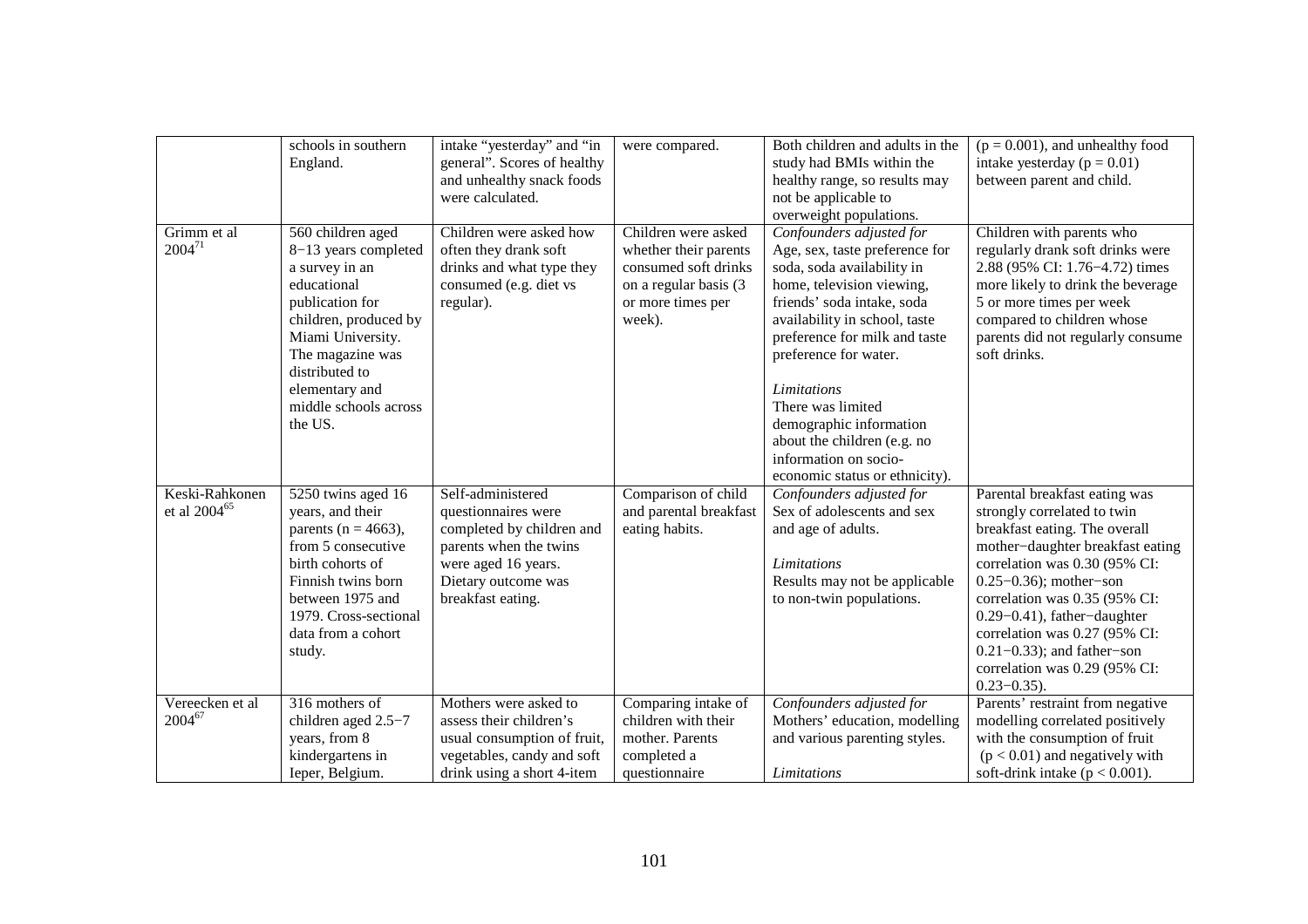|                                |                                                                                                                                                             | food frequency<br>questionnaire (FFQ).<br>Mothers' intake was<br>assessed using the same<br>FFQ.                                                                                                                                                                                                                                                                                                                            | assessing negative<br>modelling.                                                                                         | A moderate response rate of<br>64%. Crude measure of<br>mothers' intake as no serving<br>size was collected.                                                                                                           | Mothers' consumption of fruit,<br>vegetable, sweet and soft-drink<br>$(p < 0.001)$ intake correlated with<br>children's intake of these foods.                                                                               |
|--------------------------------|-------------------------------------------------------------------------------------------------------------------------------------------------------------|-----------------------------------------------------------------------------------------------------------------------------------------------------------------------------------------------------------------------------------------------------------------------------------------------------------------------------------------------------------------------------------------------------------------------------|--------------------------------------------------------------------------------------------------------------------------|------------------------------------------------------------------------------------------------------------------------------------------------------------------------------------------------------------------------|------------------------------------------------------------------------------------------------------------------------------------------------------------------------------------------------------------------------------|
| Young et al<br>$2004^{72}$     | 366 children aged<br>$12-16$ years, 3<br>middle schools in 2<br>northeast Georgia<br>counties.                                                              | Children completed a<br>questionnaire containing 2<br>items for fruit<br>consumption and 4 items<br>for vegetable consumption.                                                                                                                                                                                                                                                                                              | Perceived parental<br>modelling was<br>assessed by 12 items<br>in a self-administered<br>questionnaire.                  | Confounders adjusted for<br>Gender, grade, socio-<br>economic status, school, and<br>ethnicity.<br>Limitations<br>Modest response rate of 59%.<br>Perceived modelling rather<br>than actual modelling was<br>assessed. | Parental modelling was a<br>significant predictor of fruit and<br>vegetable intake among children<br>$(p = 0.005)$ .                                                                                                         |
| Hanson et al<br>$2005^{62}$    | 902 adolescents and a<br>parent/guardian, from<br>public middle and<br>high schools in the<br>Minneapolis / St Paul<br>and Osseo districts in<br>Minnesota. | Adolescents completed a<br>149-item semi-quantitative<br>Youth Adolescent Food<br>Frequency Questionnaire<br>administered by trained<br>staff. Parents completed a<br>semi-quantitative food<br>questionnaire on fruits,<br>vegetables and dairy foods<br>consumed over the<br>previous week,<br>administered by telephone<br>interviews. Dietary<br>outcomes included fruit.<br>vegetable, milk and soft-<br>drink intake. | Adolescent<br>consumption of fruit,<br>vegetable and dairy<br>foods was compared<br>to parental intake.                  | Confounders adjusted for<br>School level, parent socio-<br>economic status, parent gender<br>and race/ethnicity.<br>Limitations<br>Low response rate from lower<br>socio-economic groups.                              | For girls, fruit, vegetable ( $p <$<br>$(0.01)$ and dairy foods ( $p = 0.01$ )<br>intake was associated with<br>parental intake. For boys, only<br>dairy foods intake was associated<br>with parental intake ( $p = 0.04$ ). |
| Vereecken et al<br>$2005^{73}$ | 207 children aged<br>$11-12$ years, from 3<br>primary schools in<br>Flanders.                                                                               | Fruit and vegetable<br>consumption was<br>measured by 2 items in a<br>self-administered<br>questionnaire completed<br>by each child.                                                                                                                                                                                                                                                                                        | A self-administered<br>questionnaire<br>completed by each<br>child, including 2<br>items on perceived<br>parental eating | Confounders adjusted for<br>Not stated.<br>Limitations<br>No direct measure of parental<br>intake.                                                                                                                     | Perceived parental intake of fruit<br>and vegetables was positively<br>associated with fruit and<br>vegetable consumption of<br>children ( $p < 0.001$ ).                                                                    |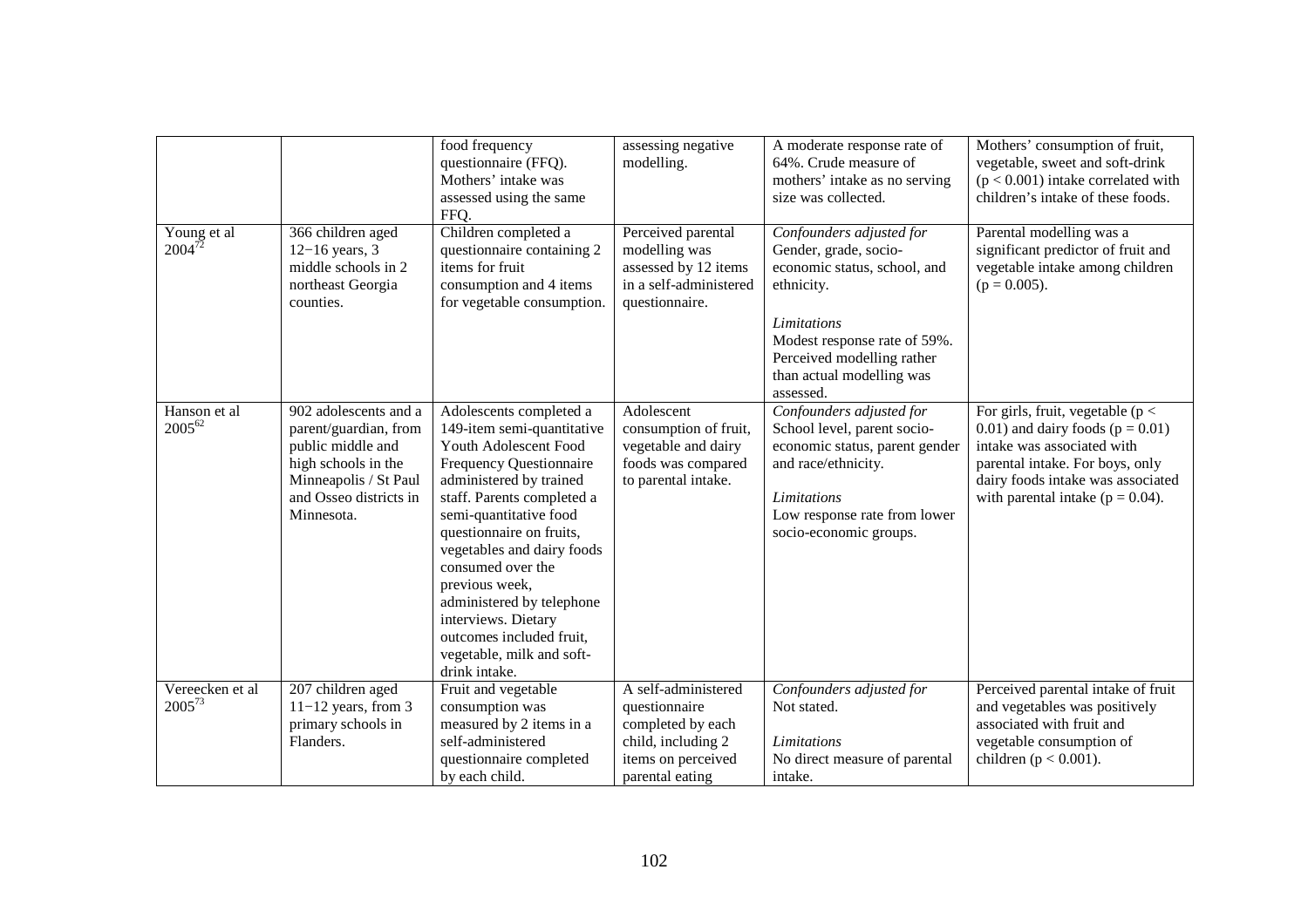| Wardle et al<br>200568        | 564 parents of<br>children aged 2-6<br>years, from 22<br>London nursery                                                                           | The frequency of fruit and<br>vegetable intake of both<br>child and parent was<br>measured using validated                                                                                                                                                                                                                 | behaviour with regard<br>to fruit and<br>vegetables.<br>Comparison of child<br>and parent<br>consumption.                                            | Confounders adjusted for<br>Sex, age of child, and socio-<br>economic deprivation score.                                                                                                                                                                                                                                                                                                                         | Children's fruit and vegetable<br>consumption was positively<br>associated with parental<br>consumption ( $p < 0.001$ ).                                               |
|-------------------------------|---------------------------------------------------------------------------------------------------------------------------------------------------|----------------------------------------------------------------------------------------------------------------------------------------------------------------------------------------------------------------------------------------------------------------------------------------------------------------------------|------------------------------------------------------------------------------------------------------------------------------------------------------|------------------------------------------------------------------------------------------------------------------------------------------------------------------------------------------------------------------------------------------------------------------------------------------------------------------------------------------------------------------------------------------------------------------|------------------------------------------------------------------------------------------------------------------------------------------------------------------------|
|                               | schools.                                                                                                                                          | questionnaires completed<br>by parents.                                                                                                                                                                                                                                                                                    |                                                                                                                                                      | <i>Limitations</i><br>A modest response rate of<br>64%.                                                                                                                                                                                                                                                                                                                                                          |                                                                                                                                                                        |
| Campbell et al<br>$2006^{15}$ | 560 families with<br>children aged 5-6<br>years, from 3 distinct<br>socio-economic<br>districts in<br>Melbourne, Australia.                       | A 56-item food frequency<br>questionnaire was<br>completed by parents on<br>their child's behalf.<br>Dietary outcomes included<br>energy intake, high-energy<br>(non-dairy) fluids, sweet<br>snacks, savoury snacks,<br>and vegetable<br>consumption.                                                                      | Parents completed a<br>59-item self-<br>administered food<br>environment<br>questionnaire,<br>including questions<br>on modelling of<br>eating.      | Confounders adjusted for<br>Maternal education, clustering<br>by school, perception of<br>adequacy of diet, parenting<br>styles, food availability,<br>confidence in cooking, cost<br>and preference for fruit and<br>vegetables, mealtime<br>interruptions, TV viewing.<br><b>Limitations</b><br>Response rate varied by socio-<br>economic area: 49%, 26% and<br>29% in high, middle and low,<br>respectively. | Parental modelling was<br>significantly and positively<br>associated with daily vegetable<br>intake only ( $p = 0.003$ ).                                              |
| Matheson et al<br>$2006^{74}$ | 108 Mexican-<br>American children<br>aged 9-13 years, and<br>their mothers, from 8<br>schools participating<br>in an obesity<br>prevention trial. | Three 24-hour recalls were<br>conducted with children as<br>the primary respondents.<br>One was collected in a<br>face-to-face interview and<br>2 were conducted over the<br>telephone. Dietary<br>outcomes included fruit,<br>vegetable, sweets and<br>snack consumption, and<br>% energy from fat and<br>energy density. | Mothers' attitudes to<br>modelling healthful<br>foods was measured<br>by 4 items in a<br>questionnaire<br>completed via face-<br>to-face interviews. | Confounders adjusted for<br>None.<br><i>Limitations</i><br>Attitudes to modelling, rather<br>than actual modelling, were<br>measured. Results may only<br>be applicable to Mexican-<br>American families.                                                                                                                                                                                                        | Mothers' attitudes to modelling<br>healthful food behaviours were<br>negatively associated with the<br>energy density of foods consumed<br>by children ( $p < 0.05$ ). |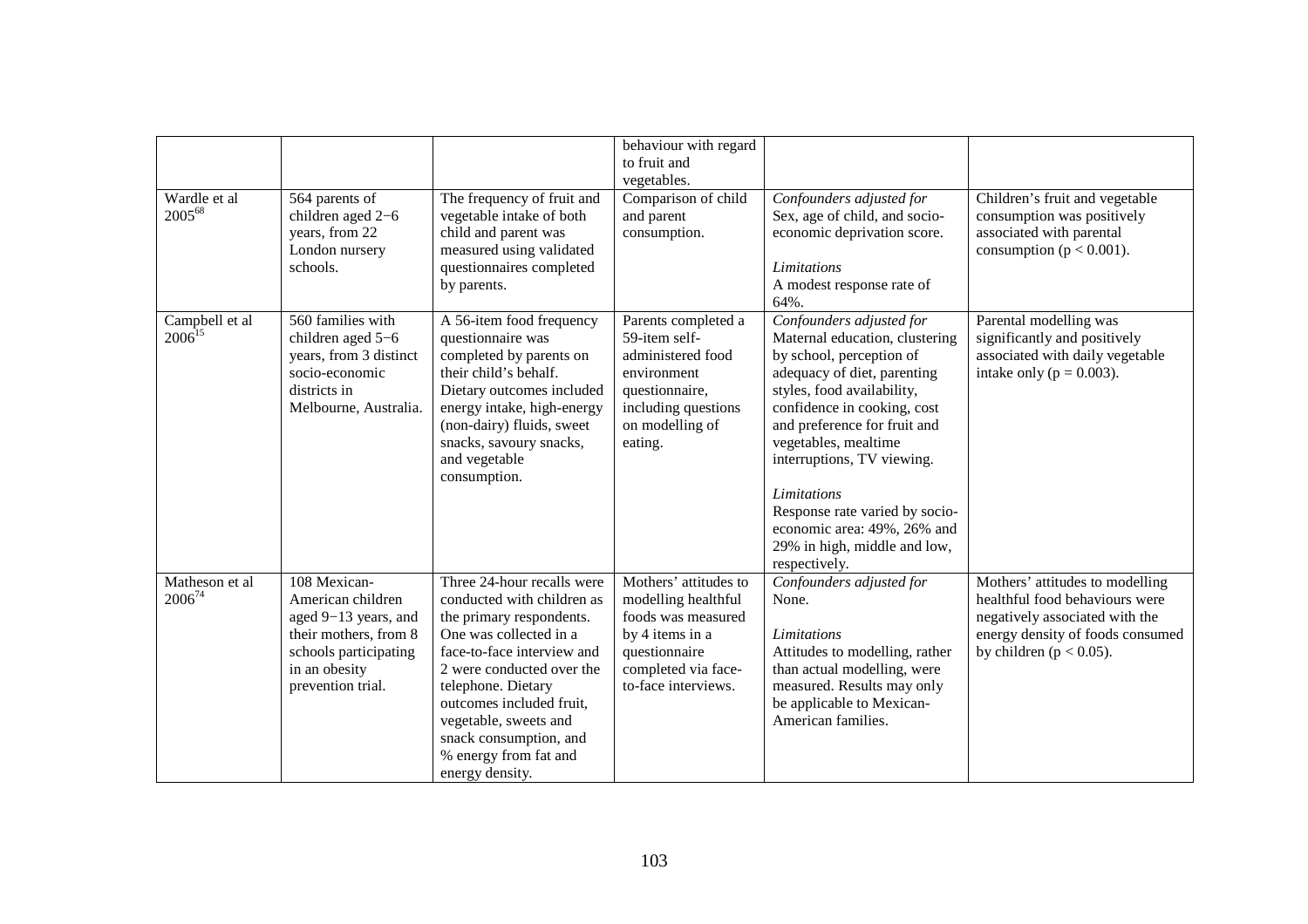| Wind et al $2006^{76}$        | 2468 children, mean<br>age 11.6 years, were<br>recruited from 98<br>schools in Belgium<br>and the Netherlands.                                                                                                                                                                | Fruit and vegetable intake<br>was assessed by 1 and 3<br>food frequency questions,<br>respectively.                                                                                                                                                                  | A self-administered<br>questionnaire was<br>completed by<br>children, which<br>included questions on<br>the modelling<br>behaviour of their<br>parents.                                                                             | Confounders adjusted for<br>Sex, physical environment and<br>social environment, personal<br>factors.                                                                                                                                                                                    | Children reporting eating fruit<br>more frequently perceived their<br>parents eating fruit every day, and<br>those eating more vegetables<br>perceived more modelling<br>behaviour of their parents.<br>Modelling was positively related<br>to fruit and vegetable<br>consumption in children ( $p <$<br>$0.001$ ).                                                                                                                                                   |
|-------------------------------|-------------------------------------------------------------------------------------------------------------------------------------------------------------------------------------------------------------------------------------------------------------------------------|----------------------------------------------------------------------------------------------------------------------------------------------------------------------------------------------------------------------------------------------------------------------|-------------------------------------------------------------------------------------------------------------------------------------------------------------------------------------------------------------------------------------|------------------------------------------------------------------------------------------------------------------------------------------------------------------------------------------------------------------------------------------------------------------------------------------|-----------------------------------------------------------------------------------------------------------------------------------------------------------------------------------------------------------------------------------------------------------------------------------------------------------------------------------------------------------------------------------------------------------------------------------------------------------------------|
| Campbell et al<br>$2007^{57}$ | 347 adolescents aged<br>$12-13$ years, and<br>their parents, were<br>recruited from<br>participants of the<br>longitudinal Nepean<br>Study (a birth cohort<br>born between August<br>1989 and April 1990<br>at Nepean Hospital),<br>Penrith, in Western<br>Sydney, Australia. | Each adolescent completed<br>a 56-item food frequency<br>questionnaire. Both parents<br>completed their own<br>separate food frequency<br>questionnaire. Dietary<br>outcomes included high-<br>energy drinks, sweet<br>snacks, savoury snacks,<br>and take-out food. | Comparison of parent<br>and child intake.                                                                                                                                                                                           | Confounders adjusted for<br>All other independent<br>variables, maternal education,<br>and sex.<br>Limitations<br>One-half of mothers in the<br>group had a low education<br>level and so results may be<br>less applicable to families with<br>mothers with higher education<br>levels. | Mothers' consumption of sweet<br>and savoury snacks was positively<br>associated with boys' sweet snack<br>$(p = 0.01)$ and savoury snack $(p =$<br>0.008) consumption. Mothers'<br>consumption of take-out food was<br>positively associated with boys'<br>consumption of take-out food<br>$(p = 0.0007)$ . Mothers'<br>consumption of high-energy<br>foods was associated with high-<br>energy drink consumption in boys<br>$(p = 0.003)$ and girls $(p = 0.025)$ . |
| Reinaerts et al<br>200766     | A convenience<br>sample of 1739<br>parents of children<br>aged 4-12 years was<br>recruited from a<br>larger longitudinal<br>study. The sample<br>was recruited from 49<br>primary schools in<br>the southern part of<br>the Netherlands.                                      | Fruit and vegetable intake<br>of children was determined<br>by a food frequency<br>questionnaire completed<br>by parents. Parental fruit<br>and vegetable intake was<br>assessed by a validated 10-<br>item food frequency<br>questionnaire.                         | A self-administered<br>questionnaire was<br>completed by parents,<br>including questions<br>on modelling<br>behaviour. Fruit and<br>vegetable intake of<br>parents was<br>compared to fruit and<br>vegetable intake of<br>children. | Confounders adjusted for<br>Demographic variables:<br>child's sex, age, ethnicity,<br>BMI, siblings (yes/no), and<br>parents' age, marital status,<br>and education level.                                                                                                               | Modelling by mothers and fathers<br>was positively associated with<br>children's fruit intake ( $p < 0.001$ ),<br>and modelling by mothers only<br>was positively associated with<br>vegetable intake ( $p < 0.01$ ). Fruit<br>and vegetable intake of children<br>was positively associated with<br>parental consumption ( $p < 0.01$ ).                                                                                                                             |
| <b>Longitudinal studies</b>   |                                                                                                                                                                                                                                                                               |                                                                                                                                                                                                                                                                      |                                                                                                                                                                                                                                     |                                                                                                                                                                                                                                                                                          |                                                                                                                                                                                                                                                                                                                                                                                                                                                                       |
| Keski-Rahkonen                | A cohort of 5448                                                                                                                                                                                                                                                              | Self-administered                                                                                                                                                                                                                                                    | Comparison of child                                                                                                                                                                                                                 | Confounders adjusted for                                                                                                                                                                                                                                                                 | Parental breakfast eating was                                                                                                                                                                                                                                                                                                                                                                                                                                         |
| et al $2003^{64}$             | boys and girls from 5                                                                                                                                                                                                                                                         | questionnaires were                                                                                                                                                                                                                                                  | and parental breakfast                                                                                                                                                                                                              | Sex of children and adults and                                                                                                                                                                                                                                                           | positively significantly associated                                                                                                                                                                                                                                                                                                                                                                                                                                   |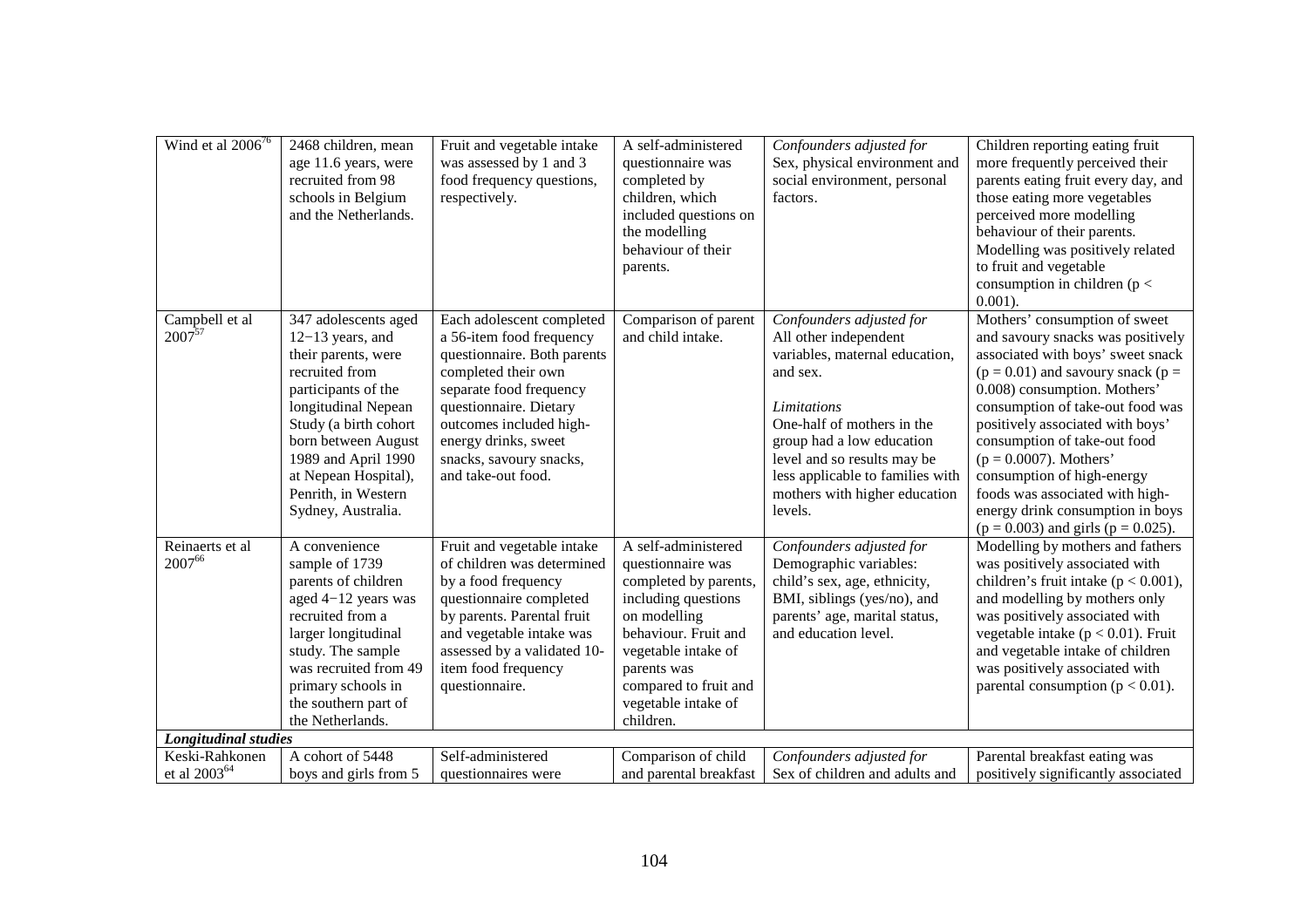|                             | consecutive birth       | completed by children and  | eating habits.        | age of parents.               | with adolescent breakfast eating       |
|-----------------------------|-------------------------|----------------------------|-----------------------|-------------------------------|----------------------------------------|
|                             | cohorts of Finnish      | parents when the twins     |                       |                               | $(p < 0.001)$ .                        |
|                             | twins born between      | were aged 16, 17 and 18.5  |                       | <b>Limitations</b>            |                                        |
|                             | 1975 and 1979, aged     | years, including questions |                       | Results may not be applicable |                                        |
|                             | 16 years, and their     | on breakfast eating (e.g.  |                       | to non-twin populations.      |                                        |
|                             | parents ( $n = 4660$ ). | how often breakfast is     |                       |                               |                                        |
|                             |                         | eaten).                    |                       |                               |                                        |
| <b>Intervention studies</b> |                         |                            |                       |                               |                                        |
| Author, date                | <b>Study sample</b>     | <b>Intervention</b>        | <b>Measurement of</b> | Confounders adjusted for /    | <b>Main outcomes</b>                   |
| (reference)                 |                         |                            | food intake and       | limitations                   |                                        |
|                             |                         |                            | modelling             |                               |                                        |
| Talvia et al                | 1062 infants were       | The intervention families  | Food records on 4     | Confounders adjusted for      | The percentage of energy from          |
| $2006^{75}$                 | recruited by nurses at  | received nutritional       | consecutive days      | Gender, age.                  | fruit and vegetables was higher in     |
|                             | well-baby clinics in    | counselling aimed at       | were collected from   |                               | the intervention girls ( $p < 0.04$ )  |
|                             | Turku, Finland.         | reducing cardiovascular    | children at 6-month   | <b>Limitations</b>            | and boys ( $p < 0.001$ ) than in       |
|                             | Children were           | risk factors, especially   | intervals up to 7     | Only having 1-day food        | control girls and boys. The            |
|                             | followed from 7         | saturated fat, at 1- to 3- | years, after which    | records for adult intake may  | intervention children consumed         |
|                             | months until 11 years   | month intervals until the  | records were          | not reflect usual intake.     | more vegetables than the control       |
|                             | of age.                 | child was 2 years old and  | collected at yearly   |                               | children ( $p < 0.001$ ). Fruit        |
|                             |                         | biannually thereafter.     | intervals. Parents'   |                               | consumption was higher in              |
|                             |                         | Counselling was mainly     | food consumption      |                               | intervention boys ( $p < 0.001$ ), but |
|                             |                         | given to parents until the | was obtained from     |                               | not girls. Mothers' fruit and          |
|                             |                         | child reached 7 years of   | food records on 1 day |                               | vegetable consumption correlated       |
|                             |                         | age, after which separate  | close to the child's  |                               | with the consumption of their          |
|                             |                         | sessions were organised    | birthday. For         |                               | daughters and sons, whereas            |
|                             |                         | for the child and the      | correlation analysis, |                               | fathers' consumption correlated        |
|                             |                         | parents.                   | each child's          |                               | only with their sons.                  |
|                             |                         |                            | consumption was       |                               |                                        |
|                             |                         |                            | calculated based on 2 |                               |                                        |
|                             |                         |                            | x 4-day food records  |                               |                                        |
|                             |                         |                            | collected at 9 and 11 |                               |                                        |
|                             |                         |                            | years, and parents'   |                               |                                        |
|                             |                         |                            | consumption was       |                               |                                        |
|                             |                         |                            | based on 2 x 1-day    |                               |                                        |
|                             |                         |                            | food records.         |                               |                                        |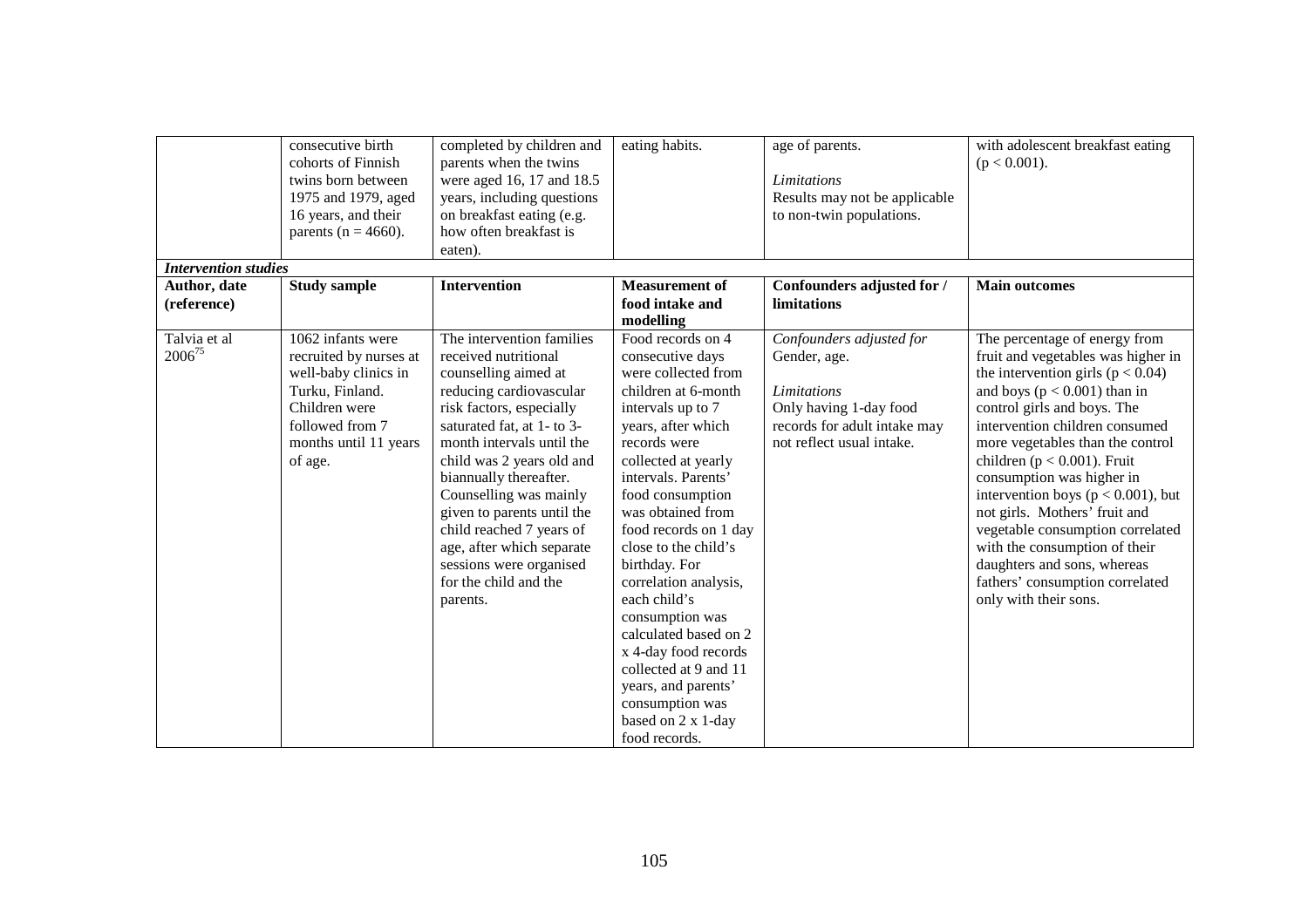| Paper                          | <b>Participants</b>                                                                                                                        | <b>Assessment of</b><br>dietary intake                                                                                                                                       | Assessment of<br>parental support                                                                                                                                                     | Confounders adjusted for /<br>limitations                                                                                                                                                                                                         | <b>Main outcomes</b>                                                                                                                                                                                   |  |  |  |
|--------------------------------|--------------------------------------------------------------------------------------------------------------------------------------------|------------------------------------------------------------------------------------------------------------------------------------------------------------------------------|---------------------------------------------------------------------------------------------------------------------------------------------------------------------------------------|---------------------------------------------------------------------------------------------------------------------------------------------------------------------------------------------------------------------------------------------------|--------------------------------------------------------------------------------------------------------------------------------------------------------------------------------------------------------|--|--|--|
| <b>Cross-sectional studies</b> |                                                                                                                                            |                                                                                                                                                                              |                                                                                                                                                                                       |                                                                                                                                                                                                                                                   |                                                                                                                                                                                                        |  |  |  |
| Young et al $2004^{72}$        | 366 children aged<br>$12-16$ years, from 3<br>middle schools in 2<br>northeast Georgia<br>counties.                                        | Children completed<br>a questionnaire<br>containing 2 items<br>on fruit<br>consumption and 4<br>items on vegetable<br>consumption.                                           | Perceived parental<br>support was assessed<br>using a 7-item<br>encouragement scale.                                                                                                  | Confounders adjusted for<br>Gender, grade, socio-economic<br>status, school, and ethnicity.<br>Limitations<br>A modest response rate of 59%.                                                                                                      | Perceived parental support was not a<br>significant predictor of fruit and<br>vegetable intake.                                                                                                        |  |  |  |
| Larson et al $2006^{48}$       | 4079 adolescents<br>aged 11-18 years<br>from 31 junior and<br>senior high schools<br>in the St Paul /<br>Minneapolis area of<br>Minnesota. | A 149-item<br>validated Youth<br><b>Adolescent Food</b><br>Frequency<br>Questionnaire was<br>used to assess<br>energy and calcium<br>intakes, servings of<br>dairy and milk. | Each adolescent<br>completed self-<br>administered<br>questionnaires,<br>including 4 items on<br>parental support (e.g.<br>my mother/father<br>encourages me to eat<br>healthy food). | Confounders adjusted for<br>Race, grade level, weight status<br>and caloric intake, and<br>covariates including socio-<br>economic, personal and<br>behavioural factors.<br>Limitations<br>An FFQ may not be appropriate<br>for all ethnic groups | Parental support was positively<br>associated with calcium intakes in<br>boys ( $p = 0.033$ ), but not girls.                                                                                          |  |  |  |
| Wind et al $2006^{76}$         | 2468 children, mean<br>age 11.6 years, from<br>98 schools in<br>Belgium and the<br>Netherlands.                                            | Fruit and vegetable<br>intake was assessed<br>by 1 and 3 food<br>frequency questions<br>respectively.                                                                        | Perceived parental<br>encouragement and<br>facilitation were<br>measured by a self-<br>administered<br>questionnaire.                                                                 | Confounders adjusted for<br>Sex, physical environment and<br>social environment, personal<br>factors.                                                                                                                                             | Parental facilitation was positively<br>associated with fruit ( $p = 0.03$ ) and<br>vegetable intake ( $p < 0.001$ ). Parental<br>encouragement was not associated<br>with fruit and vegetable intake. |  |  |  |
| Zabinski 2006 <sup>78</sup>    | 878 adolescents<br>aged $11-15$ years,<br>and 1 parent each,<br>from 6 clinics in<br>San Diego County.                                     | Each adolescent<br>completed 3 x 24-<br>hour recalls: 1 by<br>interview and 2 by<br>telephone.                                                                               | Parents completed a<br>self-administered<br>questionnaire with 13<br>items assessing<br>healthy parental                                                                              | Confounders adjusted for<br>Sex- and age-specific analyses;<br>other covariates including child<br>strategies, rules and perception<br>of pros.                                                                                                   | Family support was positively<br>associated with fruit and vegetable<br>intake ( $p < 0.01$ ) but not dietary fat<br>intake.                                                                           |  |  |  |

## **Appendix D. Studies investigating the relationship between parental support and food habits and behaviours among children**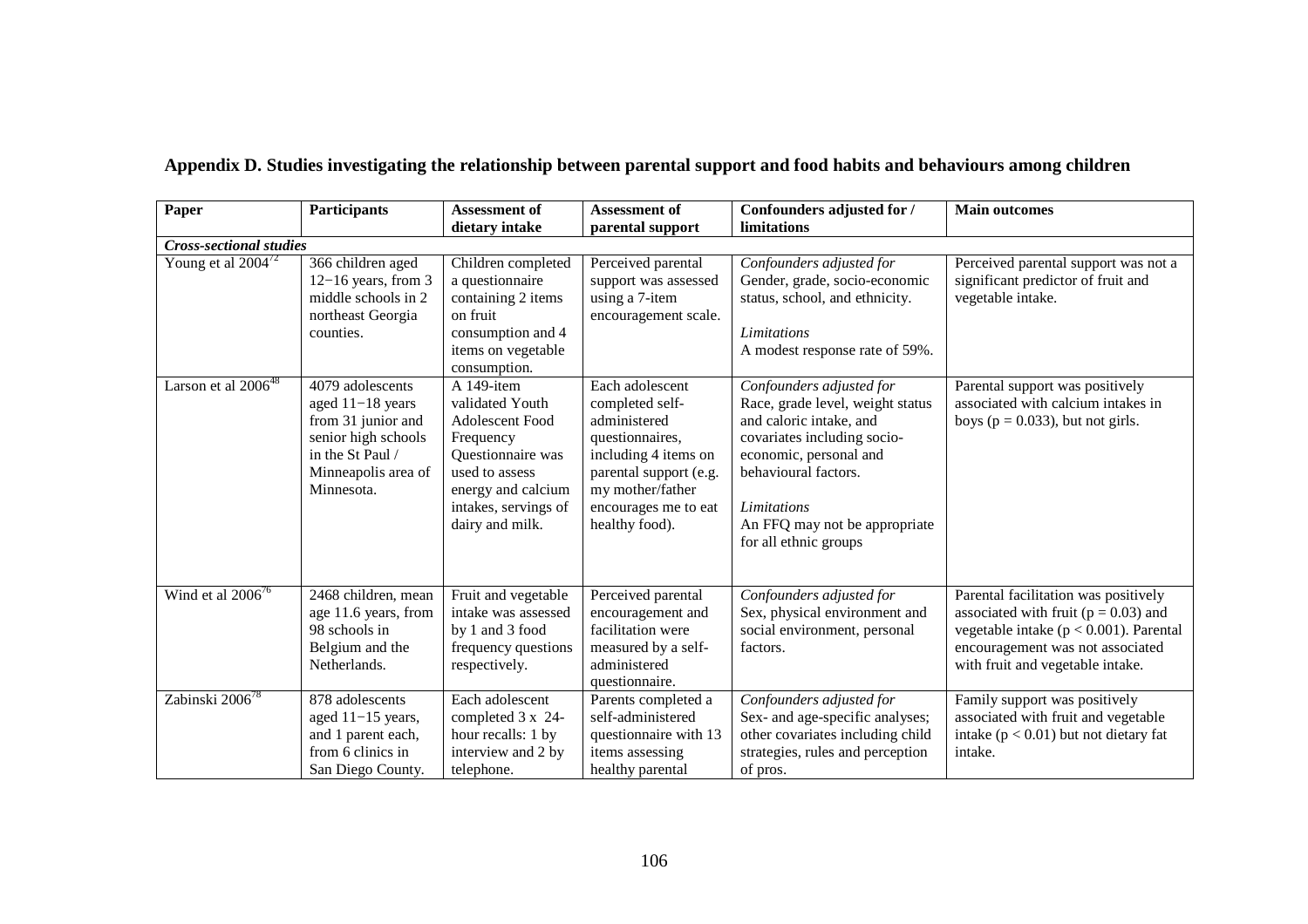|  | Dietary outcomes                                | lifestyle strategies  |                                 |  |
|--|-------------------------------------------------|-----------------------|---------------------------------|--|
|  | included servings of $\vert$ (e.g. what parents |                       | Limitations                     |  |
|  | fruit and vegetables                            | have done to help     | Generalisability of the results |  |
|  | and percent energy                              | their children lead a | may be limited as the samples   |  |
|  | from fat.                                       | healthful lifestyle). | were recruited from healthcare  |  |
|  |                                                 |                       | provider offices.               |  |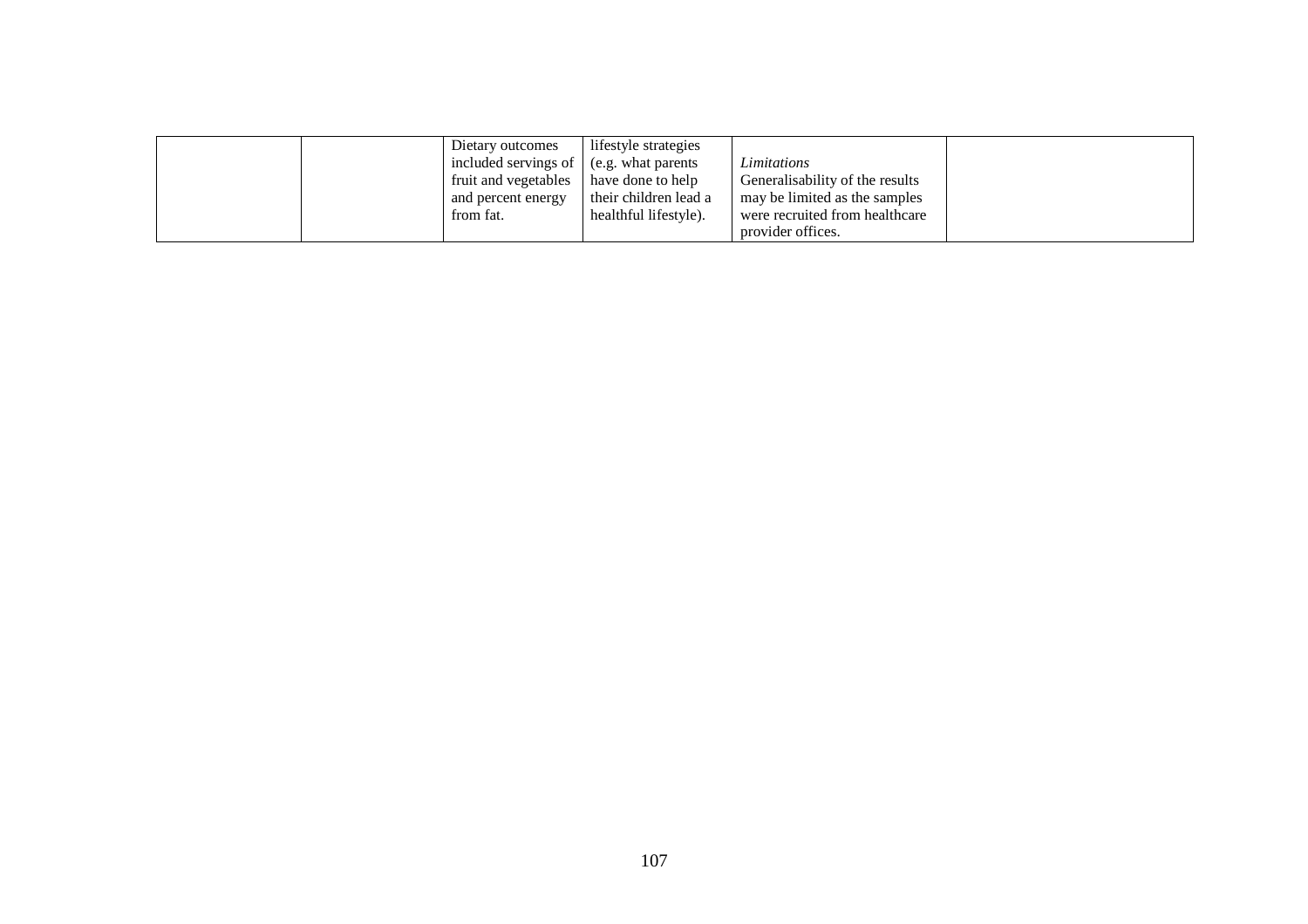| Author, date                                      | <b>Study sample</b>                                                                                                                                                                                                   | <b>Assessment of dietary</b>                                                                                                                                                                                                                                         | <b>Assessment of family</b>                                                                                                                                                                                                                                                                              | <b>Confounders adjusted</b>                                                                                                                                                                                                                                       | <b>Main outcomes</b>                                                                                                                                                                                                                                                                                                                                                                                                                                                                                                                                                                                                                                                |  |  |  |  |
|---------------------------------------------------|-----------------------------------------------------------------------------------------------------------------------------------------------------------------------------------------------------------------------|----------------------------------------------------------------------------------------------------------------------------------------------------------------------------------------------------------------------------------------------------------------------|----------------------------------------------------------------------------------------------------------------------------------------------------------------------------------------------------------------------------------------------------------------------------------------------------------|-------------------------------------------------------------------------------------------------------------------------------------------------------------------------------------------------------------------------------------------------------------------|---------------------------------------------------------------------------------------------------------------------------------------------------------------------------------------------------------------------------------------------------------------------------------------------------------------------------------------------------------------------------------------------------------------------------------------------------------------------------------------------------------------------------------------------------------------------------------------------------------------------------------------------------------------------|--|--|--|--|
| (reference)                                       |                                                                                                                                                                                                                       | intake                                                                                                                                                                                                                                                               | interaction                                                                                                                                                                                                                                                                                              | for / limitations                                                                                                                                                                                                                                                 |                                                                                                                                                                                                                                                                                                                                                                                                                                                                                                                                                                                                                                                                     |  |  |  |  |
| <b>Cross-sectional studies</b>                    |                                                                                                                                                                                                                       |                                                                                                                                                                                                                                                                      |                                                                                                                                                                                                                                                                                                          |                                                                                                                                                                                                                                                                   |                                                                                                                                                                                                                                                                                                                                                                                                                                                                                                                                                                                                                                                                     |  |  |  |  |
| Neumark-Sztainer et<br>al 1996 <sup>79</sup>      | 36,284<br>adolescents<br>attending grades<br>$7-12$ , in<br>Minnesota public<br>secondary schools,<br>were recruited as<br>part of the<br>Minnesota<br><b>Adolescent Health</b><br>Survey.                            | Each participant completed<br>a 10-item food frequency<br>questionnaire, including 2<br>items assessing fruit and<br>vegetable intake.                                                                                                                               | Each participant<br>completed a self-<br>administered<br>questionnaire,<br>including 6 items<br>assessing family<br>connectiveness. This<br>included questions on<br>assessing perceptions<br>of family and parent<br>care, understanding,<br>and attention<br>adolescents receive<br>from their family. | Confounders adjusted for<br>Socio-economic status,<br>race, gender, age and<br>BMI.                                                                                                                                                                               | Children from families with low<br>connectiveness were more than twice<br>as likely to have an inadequate fruit<br>and vegetable intake compared to<br>those from families with high<br>connectiveness ( $p < 0.0001$ ); 19.4%<br>of adolescents from families with<br>high connectiveness reported an<br>inadequate intake of fruit compared<br>to 39% of adolescents from families<br>with very low connectiveness ( $p <$<br>$0.00001$ ; and 27.6% of adolescents<br>from families with high<br>connectiveness reported an<br>inadequate intake of fruit compared<br>to 49% of adolescents from families<br>with very low connectiveness ( $p <$<br>$0.00001$ ). |  |  |  |  |
| De Bourdeaudhuij &<br>Van Oost 2000 <sup>49</sup> | A random sample<br>of 104<br>parent-children<br>dyads (total $=$<br>208) from Ghent,<br>a medium-sized<br>town in Belgium.<br>The sample<br>consisted of 2-<br>parent families<br>with at least 2<br>adolescents aged | Each participant completed<br>a modified 56-item food<br>frequency questionnaire<br>validated in the<br>Netherlands for the<br>Flemish population.<br>Dietary outcomes included<br>intake of fat, fruit,<br>vegetables, soft drinks and<br>snacks, and diet quality. | Participants completed<br>a questionnaire<br>measuring interactions<br>around food in<br>families, including 3<br>items on<br>communication.                                                                                                                                                             | Confounders adjusted for<br>Personal determinants,<br>interactions around food<br>in family, general family<br>characteristics.<br>Limitations<br>A low-to-moderate<br>response rate of 47.8%.<br>Results may be more<br>applicable to middle-<br>class families. | Family cohesion and positive<br>parent-child interactions were<br>positively related with food score<br>$(p < 0.05)$ . More family cohesion was<br>associated with a general healthy<br>food score in parents ( $p < 0.05$ ).<br>More positive family interactions<br>were related to a higher perceived<br>vegetable consumption in adolescents<br>$(p < 0.01)$ .                                                                                                                                                                                                                                                                                                  |  |  |  |  |

**Appendix E. Studies investigating the relationship between family interaction and food habits and behaviours among families**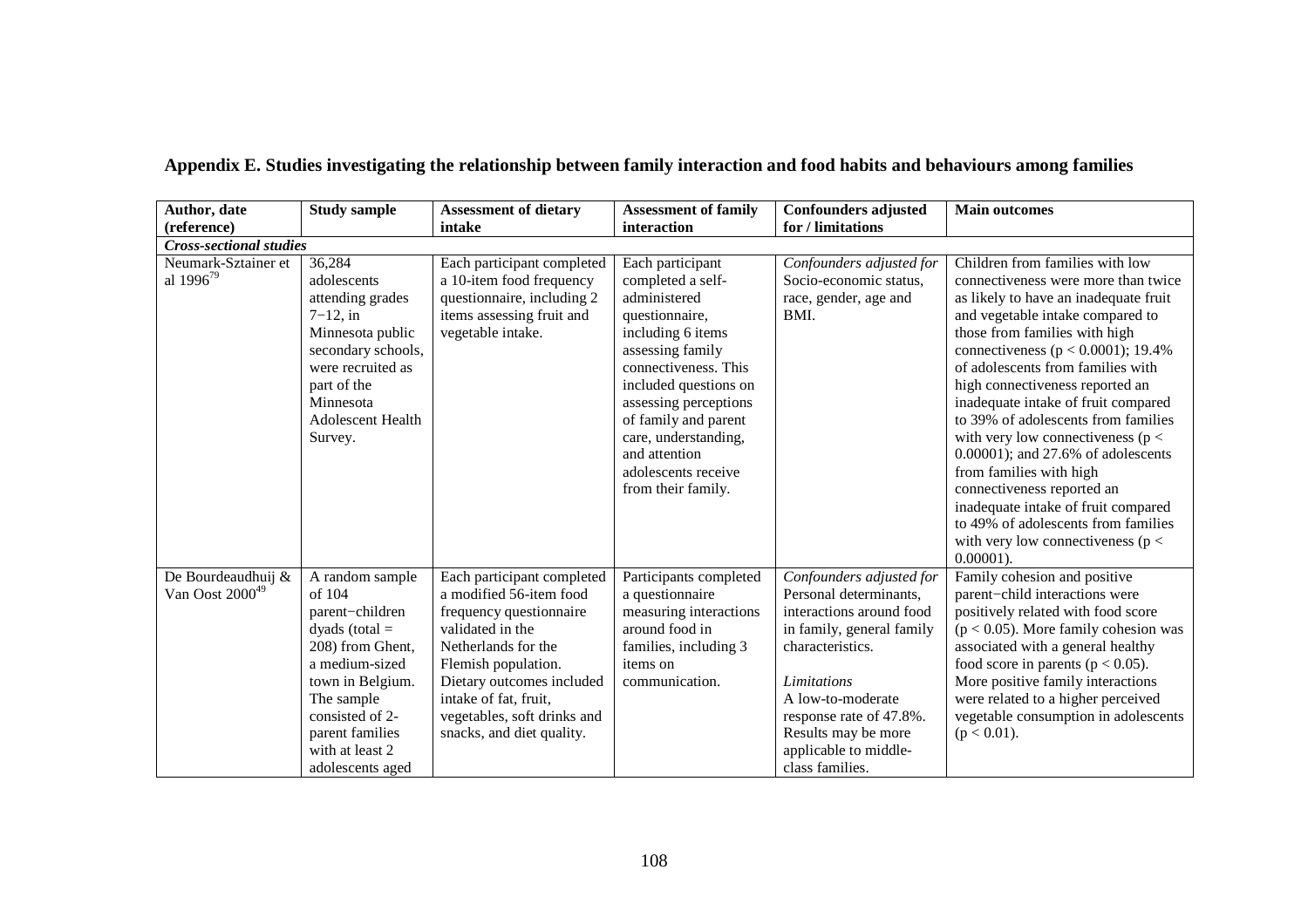|                               | $12-18$ years.                                                                                                                                                                                                                                                                    |                                                                                                                                                                                                                                                                                       |                                                                                                                                                                   |                                                                                                                                                                                                                                                                                                                                                                                                                                                                                                                 |                                                                                                                                                                                                                                      |
|-------------------------------|-----------------------------------------------------------------------------------------------------------------------------------------------------------------------------------------------------------------------------------------------------------------------------------|---------------------------------------------------------------------------------------------------------------------------------------------------------------------------------------------------------------------------------------------------------------------------------------|-------------------------------------------------------------------------------------------------------------------------------------------------------------------|-----------------------------------------------------------------------------------------------------------------------------------------------------------------------------------------------------------------------------------------------------------------------------------------------------------------------------------------------------------------------------------------------------------------------------------------------------------------------------------------------------------------|--------------------------------------------------------------------------------------------------------------------------------------------------------------------------------------------------------------------------------------|
| Boutelle et al $2003^{52}$    | A convenience<br>sample of 277<br>parents with at<br>least 1 child were<br>recruited through<br>4 schools in the<br>Minneapolis / St<br>Paul, Minnesota,<br>metropolitan area.                                                                                                    | Adult fruit and vegetable<br>consumption was assessed<br>using the Block Fruit and<br>Vegetable Screener, and<br>fat intake was assessed<br>using the Block Fat<br>Screener. These screeners<br>rank participants along a<br>continuum of fruit,<br>vegetable and fat<br>consumption. | Adults completed a<br>self-administered<br>questionnaire,<br>including a question on<br>arguments during<br>family dinner.                                        | Confounders adjusted for<br>Socio-economic<br>variables.<br>Limitations<br>Low participation rate of<br>20%. Not a random<br>sample. Dietary data for<br>adults only.                                                                                                                                                                                                                                                                                                                                           | Arguments about eating during<br>mealtimes were positively associated<br>with fat intake ( $p < 0.01$ ), but were<br>unrelated to fruit and vegetable<br>consumption.                                                                |
| Campbell et al<br>$2007^{57}$ | 347 adolescents<br>aged 12-13 years,<br>and their parents,<br>were recruited<br>from participants<br>of the longitudinal<br>Nepean Study (a<br>birth cohort born<br>between August<br>1989 and April<br>1990 at Nepean<br>Hospital), Penrith,<br>in Western<br>Sydney, Australia. | Adolescents completed a<br>56-item food frequency<br>questionnaire. Both parents<br>completed a food<br>frequency questionnaire.<br>Dietary outcomes included<br>sweet and savoury snacks,<br>high-energy fluids and<br>take-out foods.                                               | Adolescents completed<br>a self-administered<br>questionnaire,<br>including items on<br>family functioning (e.g.<br>family satisfaction,<br>conflict, criticism). | Confounders adjusted for<br>Maternal education and<br>all independent variables,<br>including parenting style,<br>availability, parents'<br>consumption of high-<br>energy drinks, sweet and<br>savoury snacks, take-out<br>food, parents' difficulty<br>spending time with child,<br>pressure, kitchen set-up,<br>parental praise, high cost<br>of fruit and vegetables.<br><i>Limitations</i><br>Results are likely to be<br>less applicable to<br>families with mothers<br>with a high educational<br>level. | Lack of family conflict was<br>negatively associated with sweet<br>snack ( $p < 0.001$ ) and take-out food<br>consumption in girls only ( $p =$<br>0.002). No relationship between<br>family conflict and other dietary<br>outcomes. |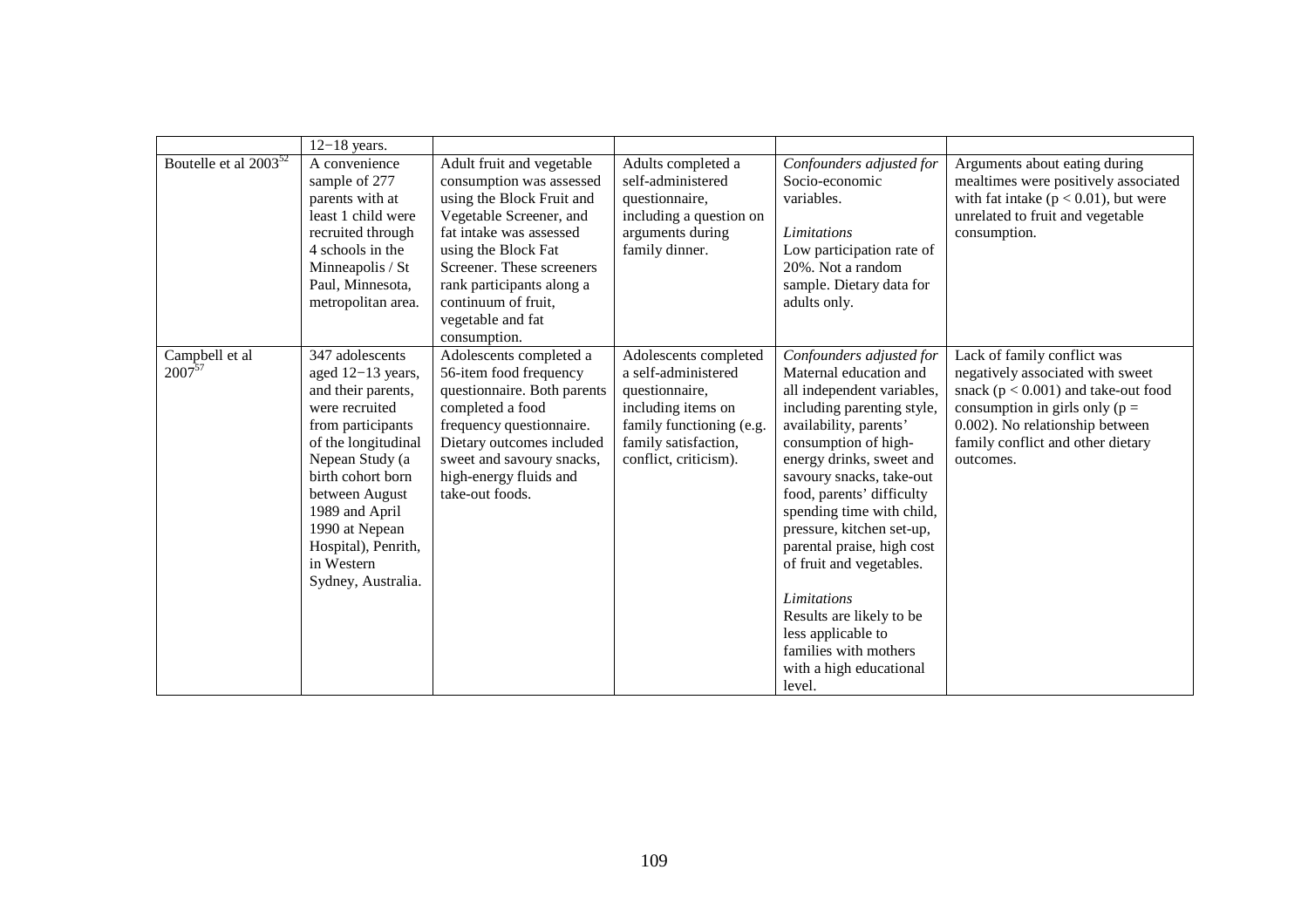| Author, date                                      | <b>Study sample</b>                                                                                                                                                                                                               | <b>Assessment of dietary</b>                                                                                                                                                                                                                                        | <b>Assessment of self-</b>                                                                                                                                                                                                                                                                               | <b>Confounders adjusted</b>                                                                                                                                                                                                                        | <b>Main outcomes</b>                                                                                                                                                                                                                                      |
|---------------------------------------------------|-----------------------------------------------------------------------------------------------------------------------------------------------------------------------------------------------------------------------------------|---------------------------------------------------------------------------------------------------------------------------------------------------------------------------------------------------------------------------------------------------------------------|----------------------------------------------------------------------------------------------------------------------------------------------------------------------------------------------------------------------------------------------------------------------------------------------------------|----------------------------------------------------------------------------------------------------------------------------------------------------------------------------------------------------------------------------------------------------|-----------------------------------------------------------------------------------------------------------------------------------------------------------------------------------------------------------------------------------------------------------|
| (reference)                                       |                                                                                                                                                                                                                                   | intake                                                                                                                                                                                                                                                              | efficacy                                                                                                                                                                                                                                                                                                 | for / limitations                                                                                                                                                                                                                                  |                                                                                                                                                                                                                                                           |
| <b>Cross-sectional studies</b>                    |                                                                                                                                                                                                                                   |                                                                                                                                                                                                                                                                     |                                                                                                                                                                                                                                                                                                          |                                                                                                                                                                                                                                                    |                                                                                                                                                                                                                                                           |
| Reynolds et al<br>$1999^{81}$                     | 414 3rd-grade<br>children and their<br>parents recruited<br>from participants<br>providing baseline<br>data for the High 5<br>intervention project.                                                                               | Each participant<br>completed a 24-hour<br>recall. Dietary<br>outcomes included fruit<br>and vegetable<br>consumption.                                                                                                                                              | Children completed a<br>self-administered<br>questionnaire, including<br>21 items assessing self-<br>efficacy.                                                                                                                                                                                           | Confounders adjusted for<br>Gender-specific analyses.<br>Limitations<br>Only one 24-hour recall<br>was used to assess dietary<br>intake.                                                                                                           | Self-efficacy (as part of overall<br>motivation) was positively related<br>with fruit and vegetable intake<br>$(p < 0.05)$ .                                                                                                                              |
| De Bourdeaudhuij &<br>Van Oost 2000 <sup>49</sup> | A random sample of<br>104 parent-children<br>dyads (total $= 208$ )<br>from Ghent, a<br>medium-sized town<br>in Belgium. The<br>sample consisted of<br>2-parent families<br>with at least 2<br>adolescents aged<br>$12-18$ years. | Each participant<br>completed a modified<br>56-item food frequency<br>questionnaire validated<br>in the Netherlands for<br>the Flemish population.<br>Dietary outcomes<br>included intake of fat,<br>fruit, vegetables, soft<br>drinks, snacks and diet<br>quality. | Participants completed a<br>questionnaire, including<br>items on how<br>easy/difficult they<br>thought it was, and how<br>confident they were to<br>eat less fat, fewer snacks,<br>fewer soft drinks, 2<br>pieces of fruit and 3 of<br>vegetables per day in<br>certain difficult<br>situations.         | Confounders adjusted for<br>Personal determinants,<br>interactions around food in<br>family, general family<br>characteristics.<br>Limitations<br>A low response rate of<br>47.8%. Results may be<br>more applicable to middle-<br>class families. | Self-efficacy was positively<br>associated with healthy eating score<br>$(p < 0.001)$ , fruit $(p < 0.01)$ , and<br>vegetable intake ( $p < 0.01$ ), and<br>negatively associated with fat<br>$(0.05 < p < 0.1)$ and soft-drink<br>intake ( $p < 0.01$ ). |
| Kratt et al 2000 <sup>82</sup>                    | 1196 4th-grade<br>children and their<br>parents, from<br>Alabama, USA.<br>These were baseline<br>data for the High 5<br>Alabama<br>intervention project.                                                                          | Children completed a<br>24-hour recall in a<br>face-to-face interview<br>to assess fruit and<br>vegetable intake.                                                                                                                                                   | Parents and children<br>completed a<br>questionnaire, including<br>questions on self-<br>efficacy (e.g. how<br>confident they are about<br>eating fruit, juices, or<br>vegetables at specific<br>meals and snack times).<br>Children were asked<br>about their self-efficacy<br>to ask parents for fruit | Confounders adjusted for<br>Parent and child<br>expectations, knowledge<br>and availability.<br>Limitations<br>Only 1 x 24-hour recall<br>was used to assess dietary<br>intake.                                                                    | Where there was low availability of<br>fruit and vegetables, self-efficacy<br>was positively associated with fruit<br>and vegetable intake.                                                                                                               |

## **Appendix F. Studies investigating the relationship between self-efficacy and food habits and behaviours among children**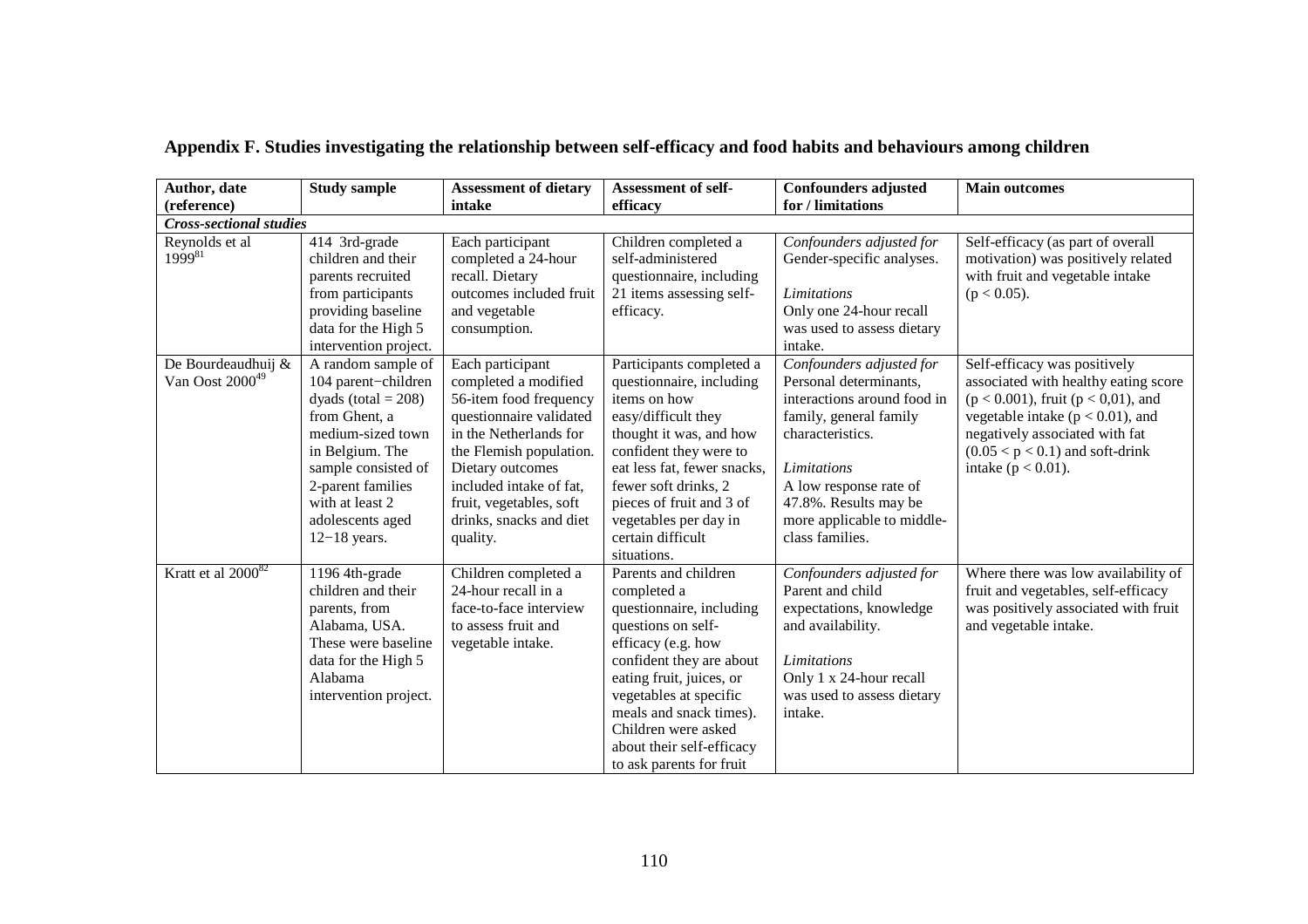|                                  |                                             |                                       | and vegetables and to<br>participate in fruit and |                                                   |                                      |
|----------------------------------|---------------------------------------------|---------------------------------------|---------------------------------------------------|---------------------------------------------------|--------------------------------------|
|                                  |                                             |                                       | vegetable preparation at                          |                                                   |                                      |
|                                  |                                             |                                       | home. Parents were also                           |                                                   |                                      |
|                                  |                                             |                                       | asked about their self-                           |                                                   |                                      |
|                                  |                                             |                                       | efficacy to serve their                           |                                                   |                                      |
|                                  |                                             |                                       | child fruit and                                   |                                                   |                                      |
|                                  |                                             |                                       | vegetables.                                       |                                                   |                                      |
| Kremers et al 2003 <sup>83</sup> | 643 adolescents                             | Fruit intake was                      | Adolescents completed a                           | Confounders adjusted for                          | Adolescents raised in authoritative  |
|                                  | aged 16-17 years,                           | estimated using a                     | questionnaire including 1                         | Gender, age and religion.                         | homes had higher self-efficacy       |
|                                  | from Dutch schools.                         | validated 14-item food                | item on self-efficacy:                            |                                                   | scores than those raised in          |
|                                  |                                             | frequency                             | "Do you think you can                             | <b>Limitations</b>                                | indulgent, neglectful or             |
|                                  |                                             | questionnaire (FFQ).                  | eat at least 2 pieces of                          | 45.5% of participants were                        | authoritarian homes ( $p < 0.01$ ).  |
|                                  |                                             | This FFQ was cross-                   | fruit per day when you                            | found to realistically                            | Adolescents raised in authoritative  |
|                                  |                                             | checked with an item                  | want or would want to?"                           | estimate their own fruit                          | homes ate significantly more fruit   |
|                                  |                                             | in a questionnaire                    |                                                   | intake, and only these 643                        | than adolescents raised with parents |
|                                  |                                             | assessing perceived                   |                                                   | adolescents were used in                          | with the other 3 parenting styles    |
|                                  |                                             | fruit intake.                         |                                                   | the analysis. The FFQ may                         | $(p < 0.01)$ .                       |
|                                  |                                             |                                       |                                                   | overestimate fruit intake.                        |                                      |
| Bere & Klepp $2004^{55}$         | 1950 children, mean                         | Fruit and vegetable                   | Children completed a                              | Confounders adjusted for                          | Self-efficacy was positively         |
|                                  | age 11.8 years, and                         | intake was measured                   | self-administered                                 | Parent and children scales                        | associated with fruit and vegetable  |
|                                  | 1647 of their                               | by 4 frequency items in               | questionnaire, including                          | of intent, availability,                          | intake ( $p < 0.01$ ).               |
|                                  | parents, were                               | a self-administered                   | 4 items assessing self-                           | preferences, and                                  |                                      |
|                                  | recruited from 38                           | questionnaire                         | efficacy with respect to                          | awareness.                                        |                                      |
|                                  | schools in Hedmark                          | completed by children                 | eating 5 servings of fruit                        |                                                   |                                      |
|                                  | and Telemark                                | and parents.                          | and vegetables per day.                           | <b>Limitations</b>                                |                                      |
|                                  | counties in Norway.<br>Cross-sectional data |                                       |                                                   | Children whose parents                            |                                      |
|                                  | from an intervention                        |                                       |                                                   | did not participate differed                      |                                      |
|                                  |                                             |                                       |                                                   | from children with                                |                                      |
|                                  | study.                                      |                                       |                                                   | participating parents with                        |                                      |
|                                  |                                             |                                       |                                                   | regard to demographic                             |                                      |
|                                  |                                             |                                       |                                                   | variables, health-related                         |                                      |
|                                  |                                             |                                       |                                                   | behaviours, and fruit and                         |                                      |
| Young et al $2004^{72}$          | 366 children aged                           |                                       | Children completed a                              | vegetable intake measures.                        | Self-efficacy was positively         |
|                                  | $12-16$ years, from 3                       | Children completed a<br>questionnaire | self-administered                                 | Confounders adjusted for<br>Gender, grade, socio- | associated with fruit and vegetable  |
|                                  | middle schools in 2                         | containing 2 items for                | questionnaire, including                          | economic status, school,                          | consumption ( $p < 0.0001$ ).        |
|                                  |                                             |                                       |                                                   |                                                   |                                      |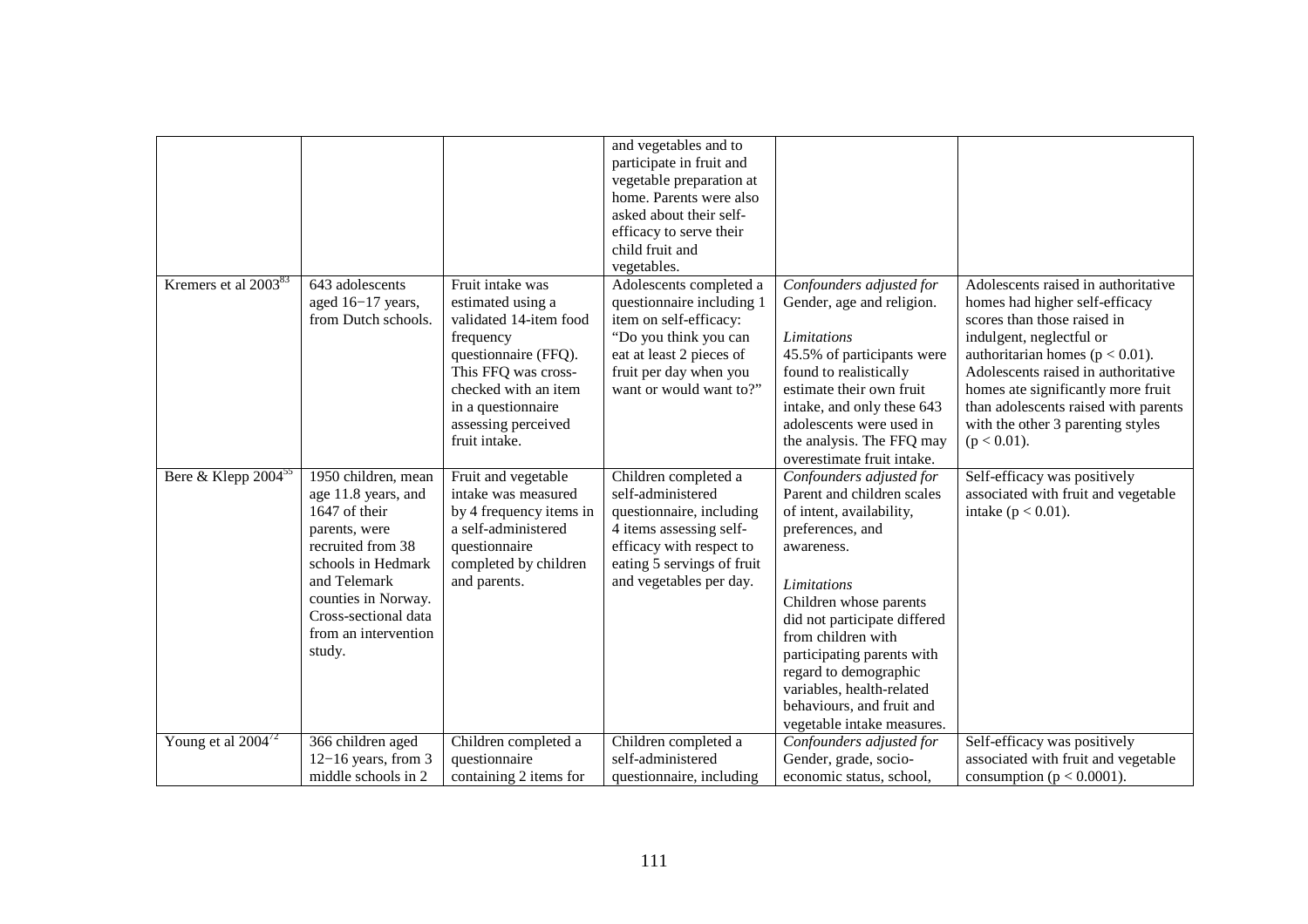|                                   | northeast Georgia<br>counties.                                                                                                              | fruit consumption and<br>4 items for vegetable<br>consumption.                                                                                                      | a 21-item self-efficacy<br>scale.                                                                                                                                                 | and ethnicity.<br>Limitations<br>Modest response rate of<br>59%.                                                                                                                                                                                     |                                                                                                                                                                             |
|-----------------------------------|---------------------------------------------------------------------------------------------------------------------------------------------|---------------------------------------------------------------------------------------------------------------------------------------------------------------------|-----------------------------------------------------------------------------------------------------------------------------------------------------------------------------------|------------------------------------------------------------------------------------------------------------------------------------------------------------------------------------------------------------------------------------------------------|-----------------------------------------------------------------------------------------------------------------------------------------------------------------------------|
| Vereecken et al<br>$2005^{73}$    | 207 children aged<br>$11-12$ years, from 3<br>primary schools in<br>Flanders.                                                               | Fruit and vegetable<br>consumption was<br>measured by 2 items in<br>a self-administered<br>questionnaire<br>completed by each<br>child.                             | A self-administered<br>questionnaire was<br>completed by each child,<br>including 11 items on<br>self-efficacy regarding<br>fruit and vegetable<br>intake.                        | Confounders adjusted for<br>Not stated.                                                                                                                                                                                                              | Self-efficacy was positively<br>associated with fruit intake<br>$(p < 0.01)$ .                                                                                              |
| Larson et al $2006^{48}$          | 4079 adolescents<br>aged 11-18 years,<br>from 31 junior and<br>senior high schools<br>in the St Paul /<br>Minneapolis area of<br>Minnesota. | A 149-item validated<br>Youth Adolescent<br>Food Frequency<br>Questionnaire was used<br>to assess energy and<br>calcium intakes,<br>servings of dairy and<br>milk.  | Each adolescent<br>completed self-<br>administered<br>questionnaires, including<br>9 items on self-efficacy<br>to make healthful food<br>choices.                                 | Confounders adjusted for<br>Race, grade level, weight<br>status and caloric intake,<br>and covariates including<br>socio-economic, personal<br>and behavioural factors.<br>Limitations<br>The FFQ may not be<br>appropriate for all ethnic<br>groups | Self-efficacy was positively<br>associated with calcium intake in<br>girls ( $p = 0.004$ ) but not boys.                                                                    |
| Wind et al $2006^{76}$            | 2468 children, mean<br>age 11.6 years, from<br>98 schools in<br>Belgium and the<br>Netherlands.                                             | Fruit and vegetable<br>intake was assessed by<br>1 and 3 food frequency<br>questions, respectively.                                                                 | A self-administered<br>questionnaire was<br>completed by children,<br>which included items on<br>self-efficacy to eat fruit<br>and vegetables.                                    | Confounders adjusted for<br>Sex, physical environment<br>and social environment,<br>personal factors.                                                                                                                                                | Self-efficacy was positively<br>associated with fruit $(p < 0.001)$<br>and vegetable ( $p = 0.01$ ) intake.                                                                 |
| Zabinski et al 2006 <sup>78</sup> | 878 adolescents<br>aged $11-15$ years<br>and 1 parent each,<br>from 6 clinics in<br>San Diego County.                                       | Three 24-hour recalls,<br>1 by interview and 2 by<br>telephone. Dietary<br>outcomes included<br>servings of fruit and<br>vegetables and percent<br>energy from fat. | Each adolescent<br>completed a self-<br>administered<br>questionnaire assessing<br>self-efficacy, including 7<br>items on fruit and<br>vegetables and 8 items<br>for dietary fat. | Confounders adjusted for<br>Sex- and age-specific<br>analyses; other covariates<br>included child strategies,<br>rules and perception of<br>pros.<br>Limitations                                                                                     | Self-efficacy was positively<br>associated with fruit and vegetable<br>intake in older children only ( $p <$<br>0.05). Fat intake was not associated<br>with self-efficacy. |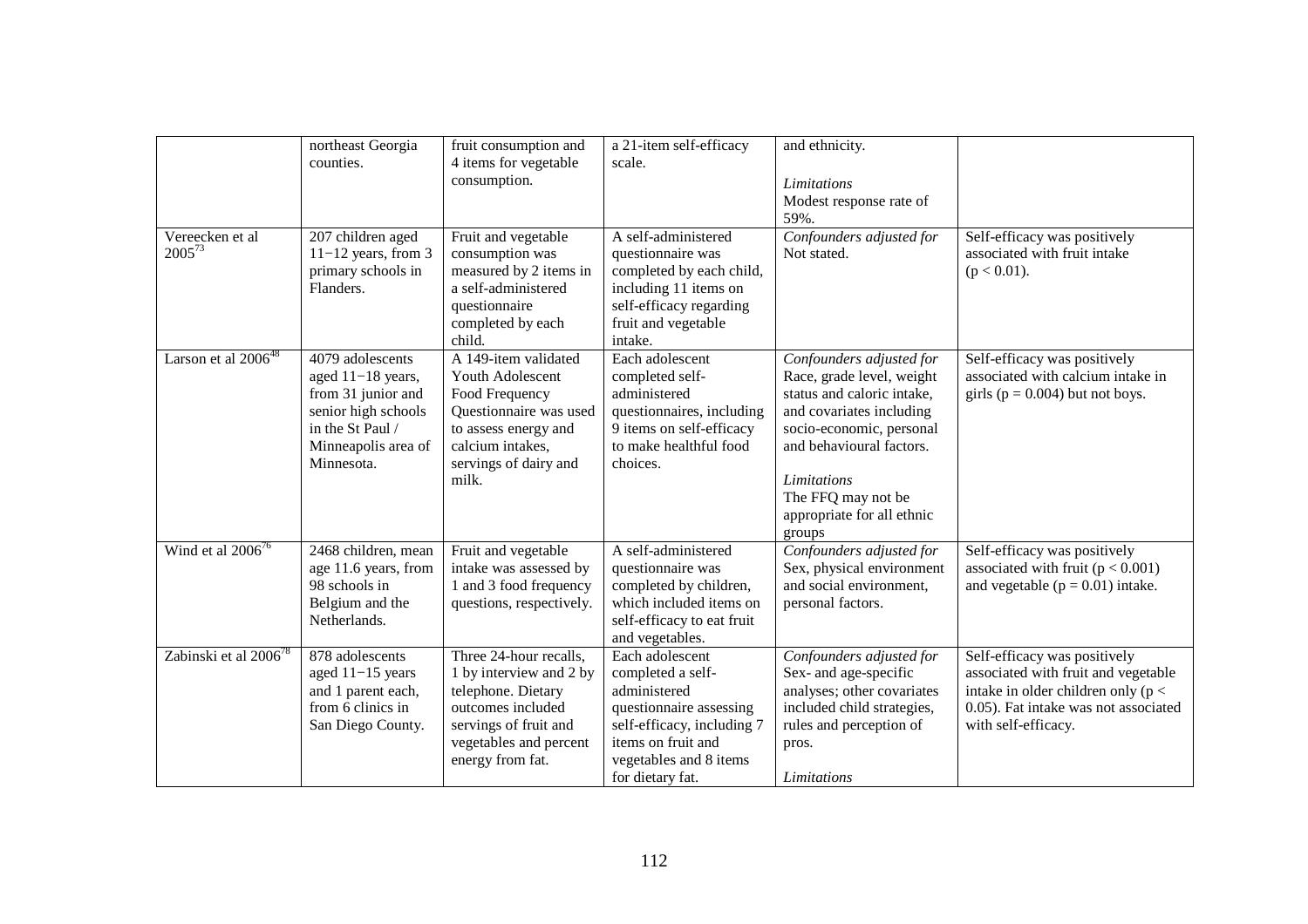| van der Horst et al<br>200784 | 383 adolescents,<br>mean age 13.5                                                                                                                                                                                                         | Adolescents completed<br>a self-administered                                                                                                                                                                                                      | Adolescents completed a<br>self-administered                                                                                                                                                    | Generalisability of the<br>results may be limited as<br>the samples were recruited<br>from healthcare provider<br>offices.<br>Confounders adjusted for<br>Age, sex, ethnicity, habit                                                                                                                                 | Self-efficacy was negatively<br>associated with soft-drink intake                                                                                                                                                                                                                        |
|-------------------------------|-------------------------------------------------------------------------------------------------------------------------------------------------------------------------------------------------------------------------------------------|---------------------------------------------------------------------------------------------------------------------------------------------------------------------------------------------------------------------------------------------------|-------------------------------------------------------------------------------------------------------------------------------------------------------------------------------------------------|----------------------------------------------------------------------------------------------------------------------------------------------------------------------------------------------------------------------------------------------------------------------------------------------------------------------|------------------------------------------------------------------------------------------------------------------------------------------------------------------------------------------------------------------------------------------------------------------------------------------|
|                               | years, from Dutch<br>secondary schools.<br>This study was part<br>of the Dutch                                                                                                                                                            | questionnaire,<br>including 2 items<br>assessing the frequency<br>and quantity of sugar-                                                                                                                                                          | questionnaire, including<br>2 items assessing self-<br>efficacy.                                                                                                                                | strength, attitude and<br>modelling from parents.<br>Limitations                                                                                                                                                                                                                                                     | $(p < 0.001)$ .                                                                                                                                                                                                                                                                          |
|                               | Obesity Intervention<br>in teenagers.                                                                                                                                                                                                     | sweetened beverage<br>intake.                                                                                                                                                                                                                     |                                                                                                                                                                                                 | Schools were not<br>randomly selected.<br>Few children were                                                                                                                                                                                                                                                          |                                                                                                                                                                                                                                                                                          |
|                               |                                                                                                                                                                                                                                           |                                                                                                                                                                                                                                                   |                                                                                                                                                                                                 | recruited from ethnic<br>minorities.                                                                                                                                                                                                                                                                                 |                                                                                                                                                                                                                                                                                          |
| Reinaerts et al<br>200766     | A convenience<br>sample of 1739<br>parents of children<br>aged 4-12 years<br>were recruited from<br>a larger longitudinal<br>study. The sample<br>was recruited from<br>49 primary schools<br>in the southern part<br>of the Netherlands. | Fruit and vegetable<br>intake of children was<br>determined by a food<br>frequency<br>questionnaire<br>completed by parents.<br>Parental fruit and<br>vegetable intake was<br>assessed by a validated<br>10-item food frequency<br>questionnaire. | Parents completed self-<br>administered<br>questionnaires, including<br>2 items on self-efficacy<br>(e.g. do you think your<br>child is able to increase<br>his/her vegetable<br>consumption?). | Confounders adjusted for<br>Demographic variables:<br>child's sex, age, ethnicity,<br>BMI, siblings (yes/no);<br>and parents' age, marital<br>status, education level; and<br>other covariates, including<br>parental consumption,<br>habit, attitude, preferences,<br>modelling, social influence<br>and intention. | Self-efficacy was positively<br>associated with fruit $(p < 0.001)$<br>and vegetable consumption<br>$(p < 0.01)$ .                                                                                                                                                                       |
| <b>Intervention studies</b>   |                                                                                                                                                                                                                                           |                                                                                                                                                                                                                                                   |                                                                                                                                                                                                 |                                                                                                                                                                                                                                                                                                                      |                                                                                                                                                                                                                                                                                          |
| Baranowski et al<br>200085    | 1253 children were<br>recruited from 16<br>elementary schools<br>(4 from a major<br>south-eastern<br>metropolitan area<br>and 12 from a<br>south-eastern                                                                                  | The intervention was<br>based on social<br>cognitive theory and<br>was school-based, with<br>12 sessions per year.<br>Weekly newsletters<br>taken home to parents,<br>home assignments and                                                        | Children completed a<br>questionnaire including<br>12 items on their self-<br>efficacy for eating fruit<br>and vegetables.                                                                      | Confounders adjusted for<br>None<br>Limitations<br>Self-efficacy was only 1<br>aspect of the intervention.                                                                                                                                                                                                           | At year 3 of the intervention, self-<br>efficacy to consume fruit and<br>vegetables was higher (but not<br>significantly) in the intervention<br>group ( $p < 0.1$ ). At 3 years the<br>intervention group consumed<br>significantly more fruit and<br>vegetables than the control group |
|                               | suburban school                                                                                                                                                                                                                           | family nights were                                                                                                                                                                                                                                |                                                                                                                                                                                                 |                                                                                                                                                                                                                                                                                                                      | $(p < 0.05)$ .                                                                                                                                                                                                                                                                           |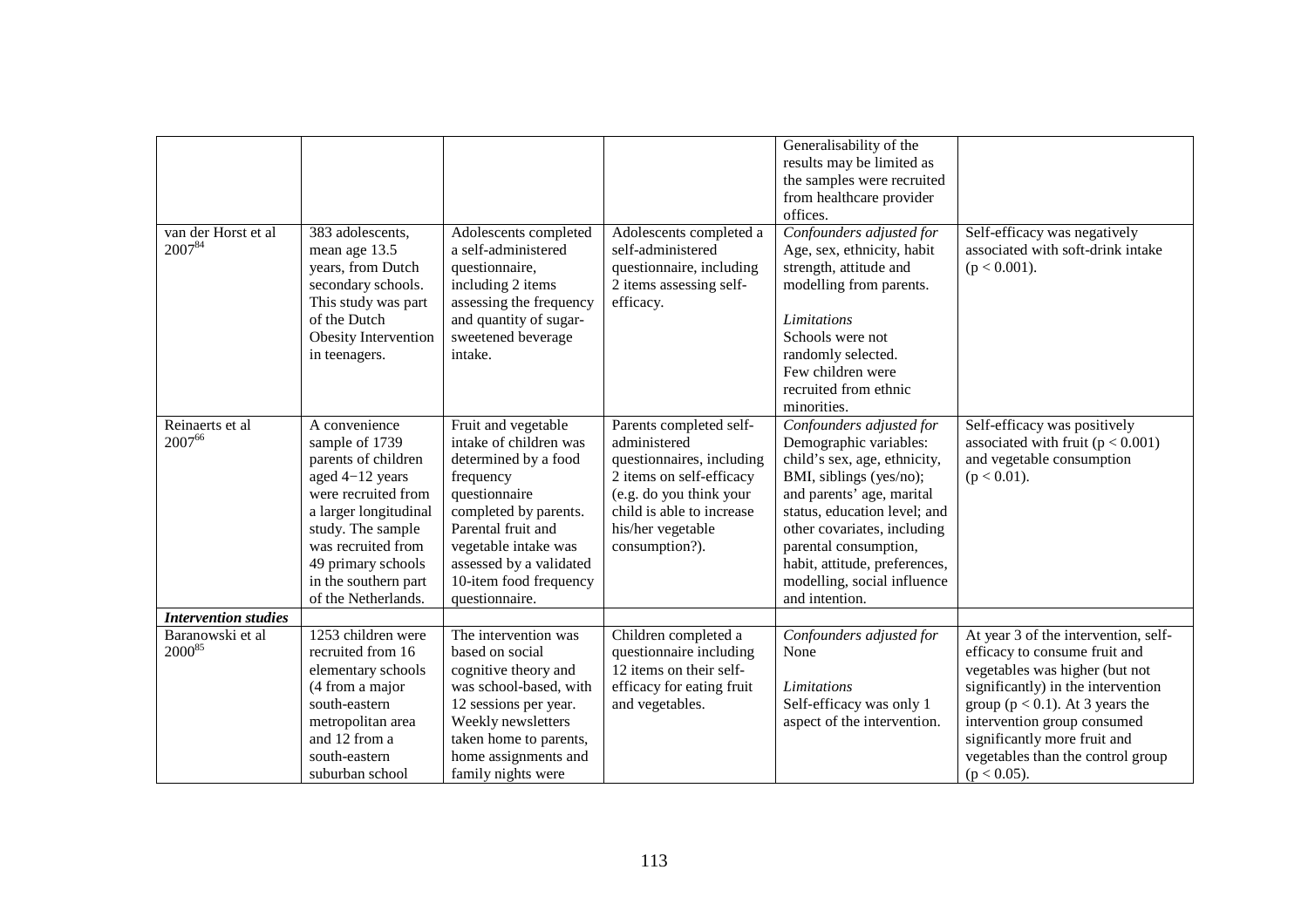|                                  | system). Schools<br>were assigned to<br>treatment and<br>control groups. An<br>annual random<br>sample of 13-16<br>parents from each<br>school was selected<br>for telephone<br>interviews. | included to involve the<br>family. Dietary<br>outcomes included<br>fruit, juice and<br>vegetable intakes of<br>children, measured by<br>7-day food records.                                                                                                                                                                                                                                                                                                                                                                                                                    |                                                                                                                        |                                                                                                                                                                                            |                                                                                                                                                                                                                                    |
|----------------------------------|---------------------------------------------------------------------------------------------------------------------------------------------------------------------------------------------|--------------------------------------------------------------------------------------------------------------------------------------------------------------------------------------------------------------------------------------------------------------------------------------------------------------------------------------------------------------------------------------------------------------------------------------------------------------------------------------------------------------------------------------------------------------------------------|------------------------------------------------------------------------------------------------------------------------|--------------------------------------------------------------------------------------------------------------------------------------------------------------------------------------------|------------------------------------------------------------------------------------------------------------------------------------------------------------------------------------------------------------------------------------|
| Saksvig et al 2005 <sup>86</sup> | 122 Native North<br>American children<br>aged 7-14 years<br>were recruited from<br>a school in Ontario.                                                                                     | The study was a single<br>sample design. It<br>combined an ecological<br>model and social<br>cognitive theory<br>approaches. Food high<br>in fat, sugar and energy<br>was targeted. The<br>intervention focused on<br>knowledge and skills<br>development, with<br>cultural adaptations<br>such as story telling.<br>Family components<br>included messages on<br>community radio<br>shows, information<br>booths, at<br>parent-teacher nights,<br>and newsletters.<br>Dietary outcomes<br>included fat, sugar,<br>fibre and energy intake,<br>measured by 24-hour<br>recalls. | Children completed a<br>questionnaire at baseline<br>and at the end of the<br>intervention to assess<br>self-efficacy. | Confounders adjusted for<br><b>Baseline</b> scores<br>Limitations<br>Self-efficacy was only 1<br>aspect of the intervention.<br>Results may not be<br>applicable to other ethnic<br>groups | The percentage of energy from fat<br>at follow-up was reduced compared<br>to baseline. The reduction was only<br>significant in boys ( $p < 0.05$ ).<br>Dietary self-efficacy increased for<br>both boys and girls ( $p < 0.05$ ). |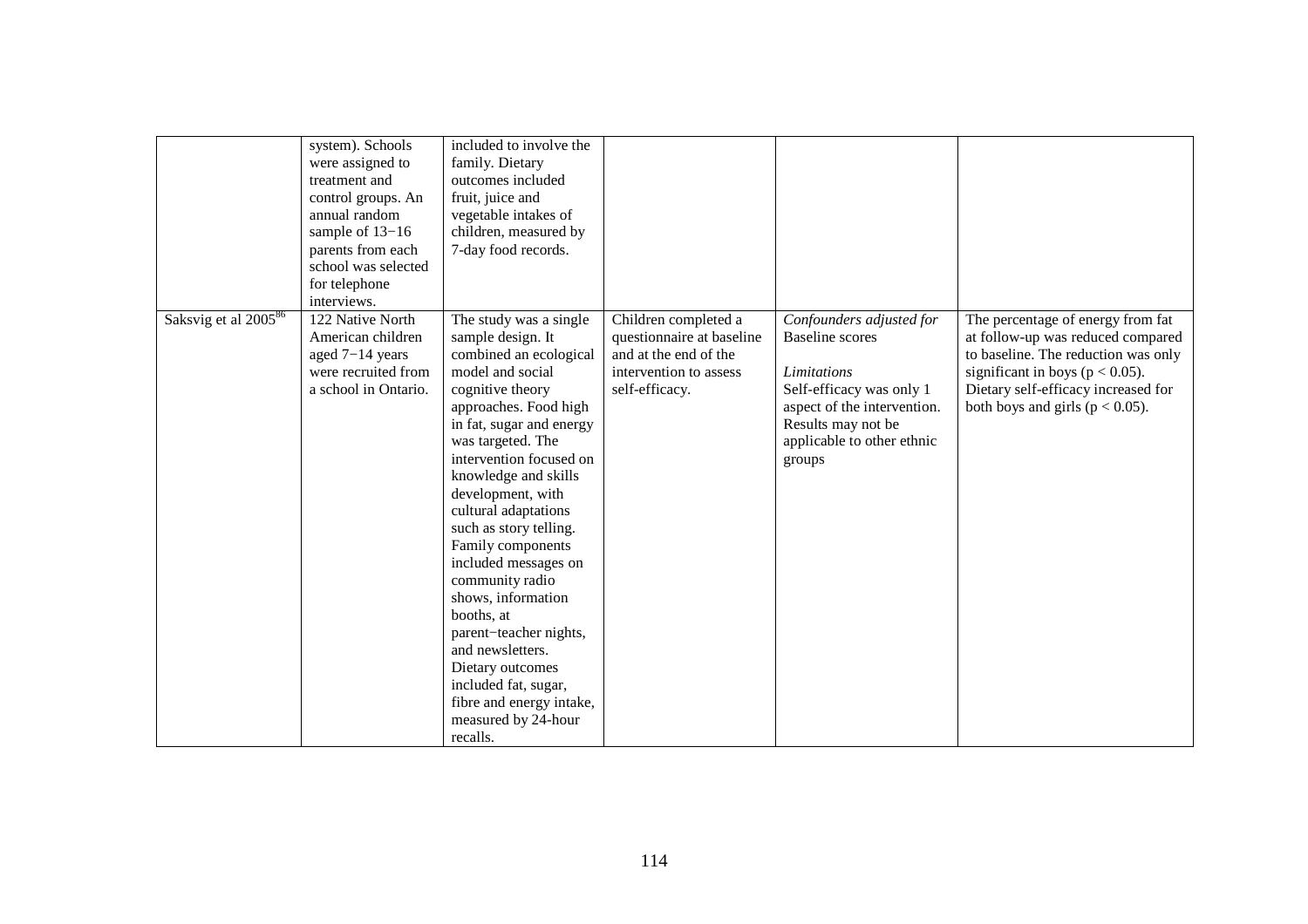## **Appendix G. Studies investigating the relationship between work−family spillover and food habits and behaviours among families**

| Author, date<br>(reference)                  | <b>Study sample</b>                                                                                                                                                                          | <b>Assessment of dietary</b><br>intake                                                                                                                                                                                                        | <b>Assessment of</b><br>work-family<br>conflicts                                                                                                                       | <b>Confounders adjusted</b><br>for / limitations                                                                                                                                      | <b>Main outcomes</b>                                                                                                                                                                                                                                                                                                                                                                                                                                                                                                                                                                                                                                                                                                                      |
|----------------------------------------------|----------------------------------------------------------------------------------------------------------------------------------------------------------------------------------------------|-----------------------------------------------------------------------------------------------------------------------------------------------------------------------------------------------------------------------------------------------|------------------------------------------------------------------------------------------------------------------------------------------------------------------------|---------------------------------------------------------------------------------------------------------------------------------------------------------------------------------------|-------------------------------------------------------------------------------------------------------------------------------------------------------------------------------------------------------------------------------------------------------------------------------------------------------------------------------------------------------------------------------------------------------------------------------------------------------------------------------------------------------------------------------------------------------------------------------------------------------------------------------------------------------------------------------------------------------------------------------------------|
| <b>Cross-sectional studies</b>               |                                                                                                                                                                                              |                                                                                                                                                                                                                                               |                                                                                                                                                                        |                                                                                                                                                                                       |                                                                                                                                                                                                                                                                                                                                                                                                                                                                                                                                                                                                                                                                                                                                           |
| Devine et al 2003 <sup>87</sup>              | $51$ low-to<br>moderate-income<br>adults, aged 18-80<br>years, living in a<br>metropolitan area in<br>upstate New York.                                                                      | Semi-structured<br>interviews, including<br>questions on food choices<br>in general, with an<br>emphasis on fruit and<br>vegetables.                                                                                                          | A grounded theory<br>approach was used,<br>with semi-structured<br>interviews to gain an<br>understanding of the<br>relationships between<br>work and food<br>choices. | Confounders adjusted for<br>None<br>Limitations<br>There was no direct<br>collection of dietary<br>intake data.                                                                       | Participants expressed how<br>employment limited the time and<br>energy available for food preparation<br>or shopping, and also time at home<br>and with their families. Participants<br>felt that work spilled over into their<br>ability to make healthful food<br>choices. Most described work as<br>demanding and limiting to their food<br>choices, while some described work<br>as demanding but manageable, and a<br>few described it as unproblematic.<br>Those finding it demanding and<br>limiting used strategies such as<br>skipping meals, eating out, take-out<br>and eating junk food. Those finding it<br>manageable used strategies such as<br>planning and cooking ahead, multiple<br>meals and taking fruit from home. |
| Neumark-Sztainer et<br>al 2003 <sup>47</sup> | 4746 adolescents<br>aged $11-18$ years,<br>from 31 public<br>middle and high<br>schools from urban<br>and suburban school<br>districts in the St<br>Paul / Minneapolis<br>area of Minnesota. | Dietary intake was<br>assessed with the 149-item<br>Youth and Adolescent<br>Food Frequency<br>Questionnaire.<br>Dietary outcomes included<br>servings of fruit,<br>vegetables, grains,<br>calcium-rich foods, snack<br>foods and soft drinks. | Adolescents<br>completed<br>questionnaires,<br>including 4 items on<br>mothers' employment<br>status.                                                                  | Confounders adjusted for<br>Sex, school level, race,<br>mothers' employment<br>status, socio-economic<br>status, and energy intake.<br>Limitations<br>Under-reporting was<br>evident. | The mean weekly frequency of<br>family meals for families with<br>mothers who were not employed<br>$(4.9)$ was greater than those with<br>mothers who worked part time (4.5)<br>or full time $(4.2)$ ( $p < 0.001$ ). There<br>were positive associations between<br>frequency of family meals and fruit<br>$(p < 0.001)$ , vegetable $(p < 0.001)$ ,<br>grain ( $p = 0.002$ ), and calcium-rich                                                                                                                                                                                                                                                                                                                                          |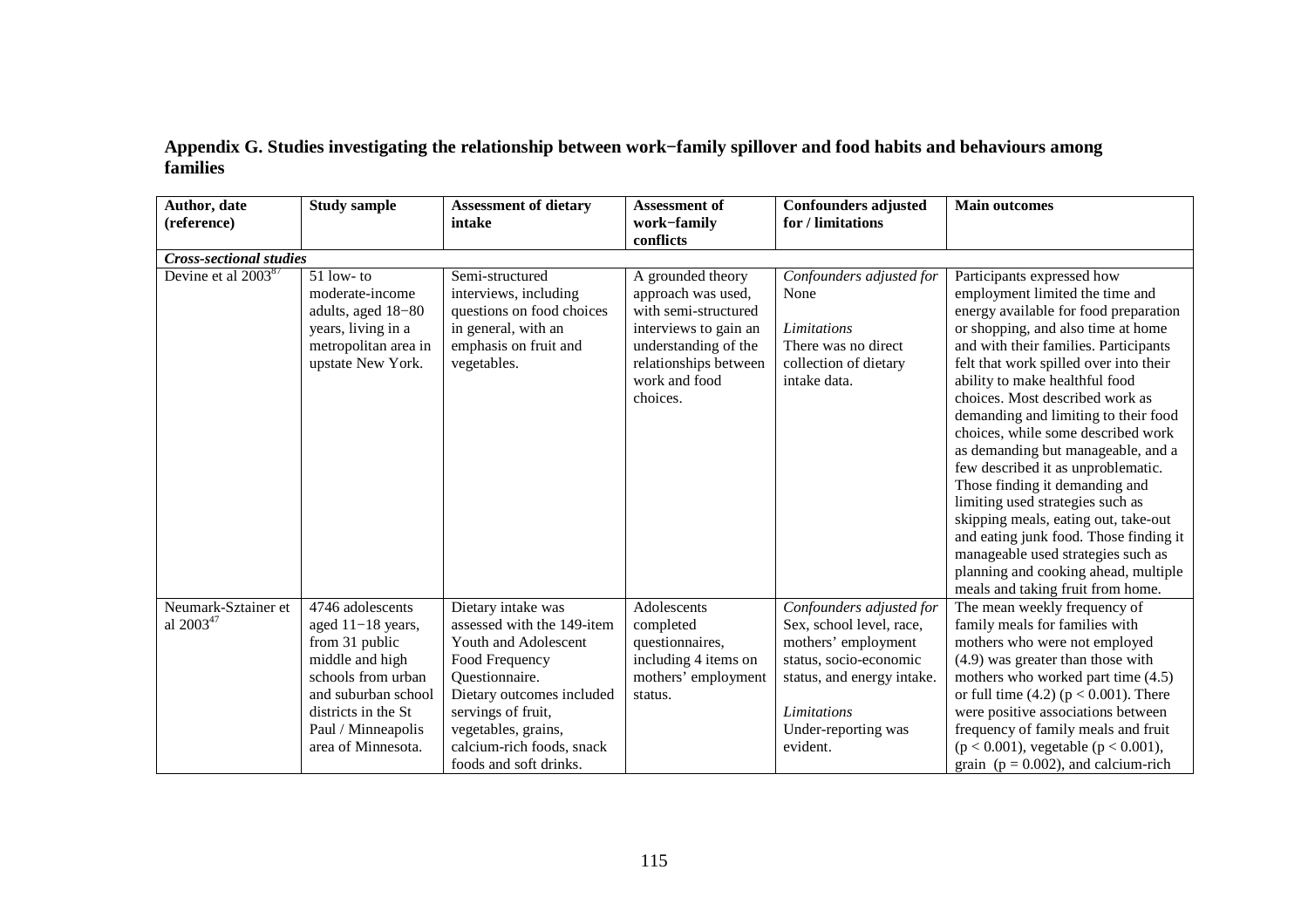|                                 |                                                                                                                                                                                                                                |                                                                                                                                                                                                                                                                                                                                                                                                                                                                                                                                                                                                                                          |                                                                                                                                                                          |                                                                                                                                                                                                                                                                                                                  | food consumption ( $p < 0.001$ ), and a<br>negative association with soft-drink<br>$(p < 0.001)$ consumption.                                                           |
|---------------------------------|--------------------------------------------------------------------------------------------------------------------------------------------------------------------------------------------------------------------------------|------------------------------------------------------------------------------------------------------------------------------------------------------------------------------------------------------------------------------------------------------------------------------------------------------------------------------------------------------------------------------------------------------------------------------------------------------------------------------------------------------------------------------------------------------------------------------------------------------------------------------------------|--------------------------------------------------------------------------------------------------------------------------------------------------------------------------|------------------------------------------------------------------------------------------------------------------------------------------------------------------------------------------------------------------------------------------------------------------------------------------------------------------|-------------------------------------------------------------------------------------------------------------------------------------------------------------------------|
| Videon & Manning<br>$2003^{43}$ | 18,177 adolescents<br>in grades 7 through<br>12 were recruited<br>from schools in the<br>US as part of the<br>National<br>Longitudinal Study<br>of Adolescent<br>Health. Baseline<br>data were presented<br>in this paper.     | Child food consumption<br>was assessed by a<br>questionnaire, including<br>items on usual breakfast<br>intake, and fruit, vegetable<br>and dairy intake on the<br>previous day.                                                                                                                                                                                                                                                                                                                                                                                                                                                          | Adolescents<br>completed a<br>questionnaire,<br>including an item<br>assessing how often a<br>parent was present<br>when they left for,<br>and returned from,<br>school. | Confounders adjusted for<br>Body weight perception<br>and socio-demographic<br>characteristics.                                                                                                                                                                                                                  | The presence of a parent when<br>children left for, or returned from,<br>home was not associated with the<br>adolescent's consumption of<br>vegetables, fruit or dairy. |
| Sweeting & West<br>$2005^{50}$  | 2146 children aged<br>11 years, and their<br>parents, from<br>schools in the west<br>of Scotland.<br>Participants were<br>recruits from a<br>longitudinal study:<br>The West of<br>Scotland 11-16<br>Study: Teenage<br>Health. | A healthy eating index was<br>completed by children,<br>including items on the<br>usual type of milk<br>consumed, and the<br>frequency of cheese, chips<br>and processed meats<br>consumption. A fat score<br>was obtained from this. A<br>fibre score was obtained<br>from the usual type of<br>bread consumed, and<br>consumption of cereals,<br>fruit and vegetables.<br>Respondents with a fat<br>score greater or equal to<br>their fibre score were<br>categorised as "less<br>healthy eaters". Children<br>were also asked if they had<br>eaten a variety of snack<br>foods (sweets or chocolate,<br>biscuits or cake, crisps and | Parents completed a<br>self-administered<br>questionnaire,<br>including maternal<br>employment status.                                                                   | Confounders adjusted for<br>Maternal employment,<br>family structure, area<br>deprivation category,<br>maternal qualifications<br>and gender.<br><b>Limitations</b><br>Data analysed were 10<br>years old. The healthy<br>index omitted many<br>current foods and was<br>not validated against<br>actual intake. | Less healthy eating was less likely<br>when mothers worked part-time (OR<br>0.77; 95% CI: 0.62-0.97) compared<br>with full-time homemakers and full-<br>time workers.   |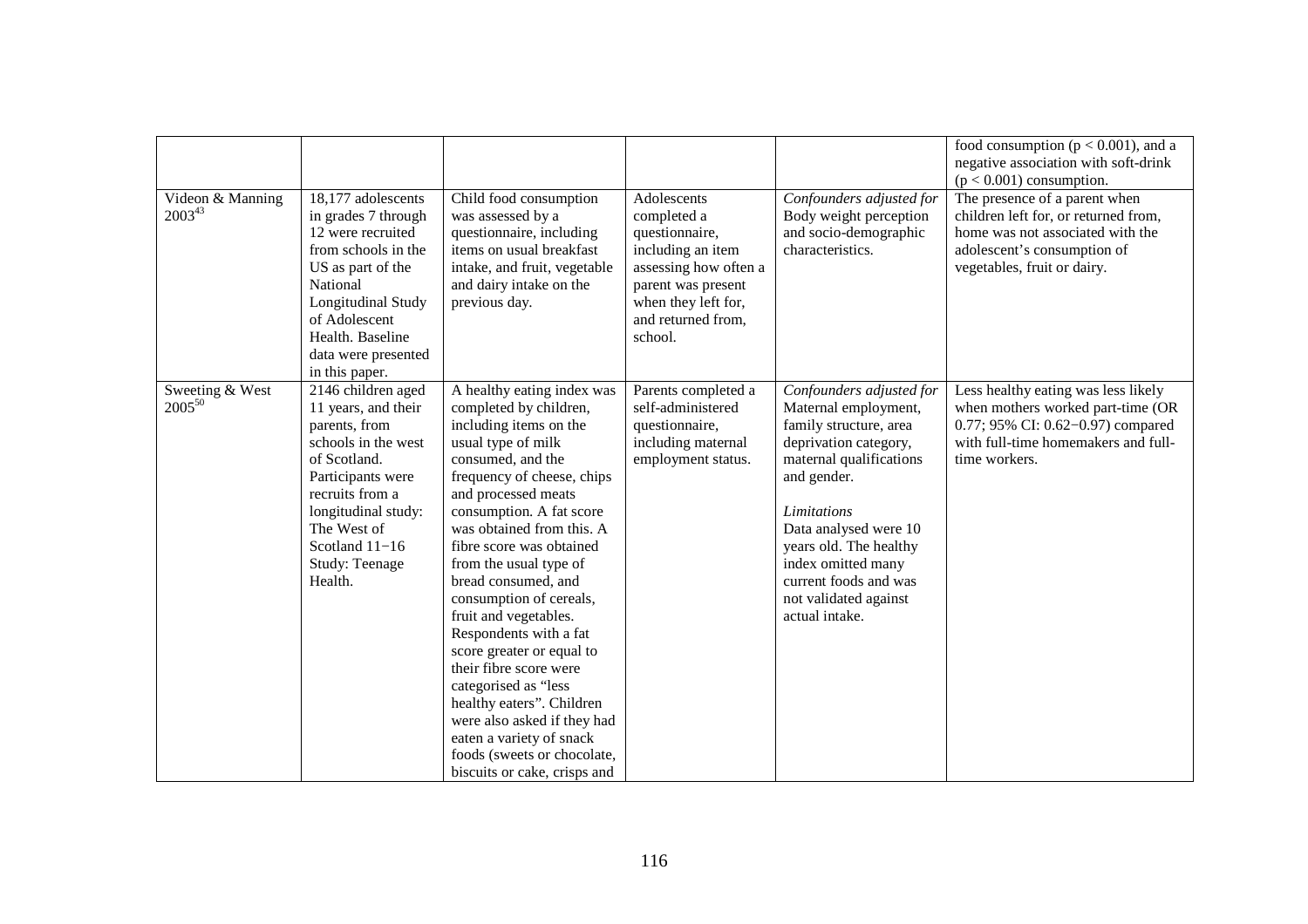|                               |                                                                                                                                                                                                                                                                           | fizzy drinks) the day<br>before they completed the<br>survey.                                                                                                                                                                                                                                                                                                                                                         |                                                                                                                                                                                                                                                                    |                                                                                                                                           |                                                                                                                                                                                                                                                                                                                                                                                                                                                                                                                                                                                                                                                                                                                                                      |
|-------------------------------|---------------------------------------------------------------------------------------------------------------------------------------------------------------------------------------------------------------------------------------------------------------------------|-----------------------------------------------------------------------------------------------------------------------------------------------------------------------------------------------------------------------------------------------------------------------------------------------------------------------------------------------------------------------------------------------------------------------|--------------------------------------------------------------------------------------------------------------------------------------------------------------------------------------------------------------------------------------------------------------------|-------------------------------------------------------------------------------------------------------------------------------------------|------------------------------------------------------------------------------------------------------------------------------------------------------------------------------------------------------------------------------------------------------------------------------------------------------------------------------------------------------------------------------------------------------------------------------------------------------------------------------------------------------------------------------------------------------------------------------------------------------------------------------------------------------------------------------------------------------------------------------------------------------|
| Devine et al $2006^{17}$      | Low-waged mothers<br>$(35)$ and fathers $(34)$<br>aged 25-51 years,<br>working at least 20<br>hours per week,<br>from a multi-ethnic<br>metropolitan area in<br>upstate New York.                                                                                         | Two women interviewers<br>conducted 1-hour in-depth<br>interviews. The interviews<br>included questions on<br>eating and food<br>preparation routines.                                                                                                                                                                                                                                                                | The interviews<br>included questions on<br>how working parents<br>managed food and<br>eating.                                                                                                                                                                      | Confounders adjusted for<br>None<br>Limitations<br>There was no direct<br>collection of dietary<br>intake data.                           | Work-family spillover was viewed<br>primarily as negative. Negative<br>feelings of "used up" and "too tired<br>to eat" were common. Many mothers<br>and fathers who negatively viewed<br>work-family conflict explained that<br>they did not have the time or energy<br>to be good parents and feed their<br>families "right", to enjoy food and/or<br>cooking with their families, or to<br>make healthful personal food choices.<br>A few individuals described positive<br>feelings of pride in food management<br>skills or being energised by work.                                                                                                                                                                                             |
| Roos et al 2006 <sup>89</sup> | 5346 females ( $n =$<br>4289) and males<br>$(1057)$ employed by<br>the City of Helsinki,<br>including general<br>local administration,<br>healthcare, social<br>welfare, education<br>and culture, public<br>transport, and<br>technical and<br>construction<br>services. | Participants completed a<br>food frequency<br>questionnaire estimating<br>how often they consumed<br>selected food items during<br>the past 4 weeks.<br>Participants were also<br>asked the type of fat they<br>use on bread and in<br>cooking. A summary index<br>of recommended food<br>habits was calculated<br>based on fruit, vegetables,<br>dark bread, fish<br>consumption, and use of<br>oils and margarines. | Each participant<br>completed a self-<br>administered<br>questionnaire,<br>including 4 items on<br>the extent to which<br>job responsibilities<br>interfere with family<br>life (e.g. your job<br>reduces the amount<br>of time you can spend<br>with the family). | Confounders adjusted for<br>Age, family structure and<br>work-related factors.<br><b>Limitations</b><br>A modest response rate<br>of 66%. | Women with strong work-family<br>conflict were more likely to report<br>recommended food habits compared<br>with women with no or weak<br>conflicts. However, after adjustment<br>this association was weakened and<br>only those with weak conflicts were<br>more likely to report recommended<br>food habits than those with no<br>conflicts (OR 1.24; 95% CI:<br>1.02-1.51). Work-family conflicts<br>were not associated with<br>recommended food habits in males.<br>Interestingly, both females and males<br>reporting strong family-work<br>conflicts (the extent to which family<br>life interferes with work) were less<br>likely to report recommended food<br>habits: females (OR 0.75; 95% CI:<br>$0.61 - 0.92$ ; males OR 0.57; 95% CI: |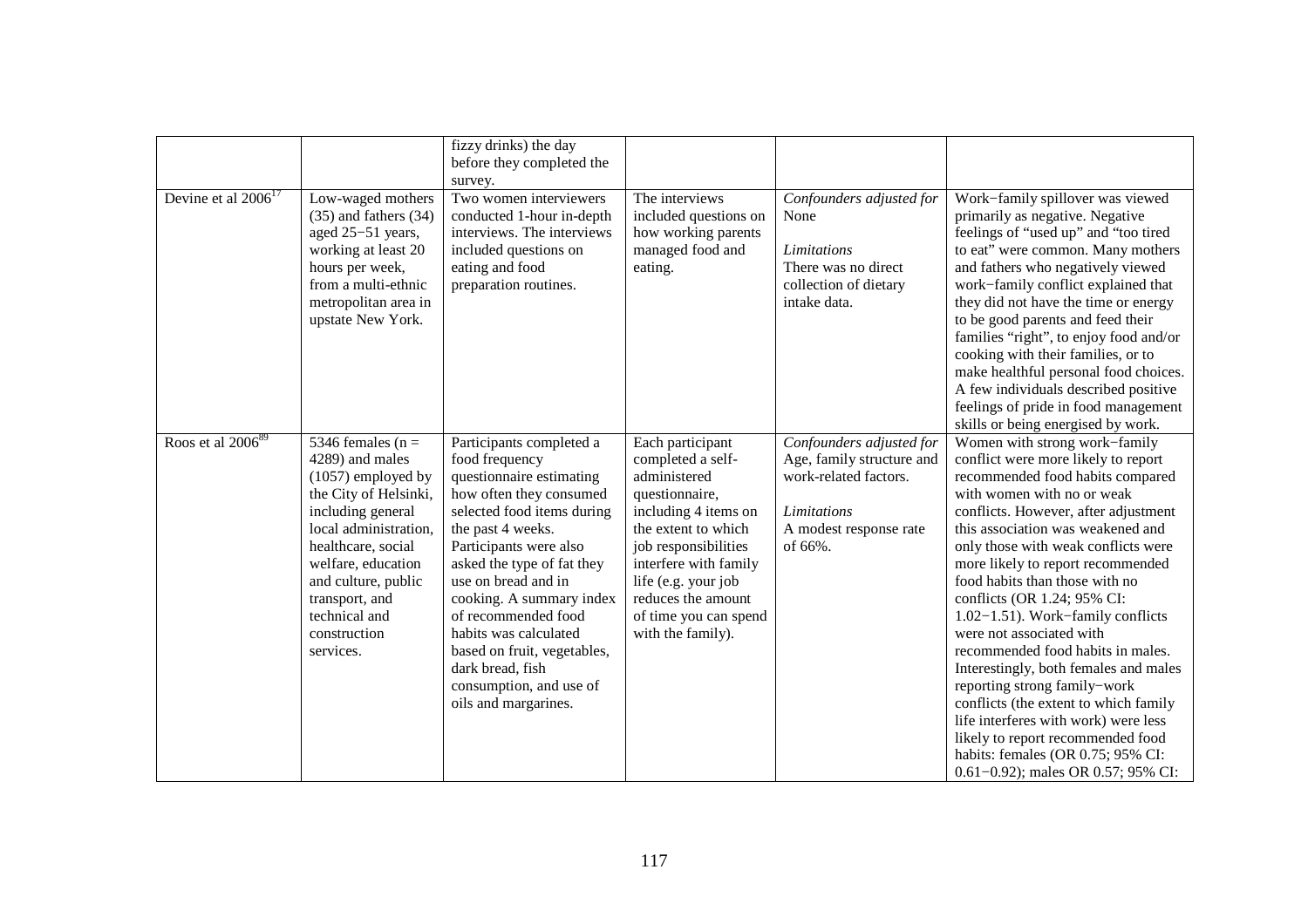|                               |                                                                                                                                                                                                  |                                                                                                                                                                                                                                                                                                                                                         |                                                                                                                                                                                                                                                                                                                                   |                                                                                                     | $0.34 - 0.96$ ).                                                                                                                                                                                                                                                                                                                                                                                                                                                       |
|-------------------------------|--------------------------------------------------------------------------------------------------------------------------------------------------------------------------------------------------|---------------------------------------------------------------------------------------------------------------------------------------------------------------------------------------------------------------------------------------------------------------------------------------------------------------------------------------------------------|-----------------------------------------------------------------------------------------------------------------------------------------------------------------------------------------------------------------------------------------------------------------------------------------------------------------------------------|-----------------------------------------------------------------------------------------------------|------------------------------------------------------------------------------------------------------------------------------------------------------------------------------------------------------------------------------------------------------------------------------------------------------------------------------------------------------------------------------------------------------------------------------------------------------------------------|
| Jabs et al 2007 <sup>88</sup> | 35 women aged<br>25-51 years, with at<br>least 1 child under<br>the age of 16 years<br>currently living with<br>them, were recruited<br>from a metropolitan<br>area in the north-<br>eastern US. | Each of the women<br>participated in an interview<br>where they were asked to<br>describe food choices and<br>eating activities on hectic<br>days and on days when<br>everything ran smoothly.<br>They were also asked<br>questions on their overall<br>satisfaction with their<br>management of food and<br>eating for themselves and<br>their family. | A grounded theory<br>approach was used.<br>Each of the women<br>participated in an<br>interview lasting<br>$45-90$ minutes, in<br>which they were<br>asked to describe<br>their last work day in<br>detail, from when<br>they woke to when<br>they went to bed,<br>including their<br>responsibilities and<br>whom they ate with. | Confounders adjusted for<br>None<br>Limitations<br>No food<br>intake<br>data<br>collected directly. | Feelings of time scarcity and strain<br>were common. Most mothers said<br>there was not enough time to do<br>everything they wanted and so<br>needed to prioritise. A priority for all<br>mothers was feeding their children.<br>Mothers with cooking skills and<br>confidence in cooking a variety of<br>meals reported greater time and<br>priority for cooking. Mothers often<br>used fast food or convenience foods<br>because they were tired or running<br>late. |
| <b>Cohort studies</b>         |                                                                                                                                                                                                  |                                                                                                                                                                                                                                                                                                                                                         |                                                                                                                                                                                                                                                                                                                                   |                                                                                                     |                                                                                                                                                                                                                                                                                                                                                                                                                                                                        |
| Lake et al $2004^{90}$        | 198 children aged<br>$11-12$ years, from 7<br>schools in<br>Northumberland,<br>England, were<br>followed from 1980<br>to 2000.                                                                   | Two 3-day food diaries<br>were collected in 1980 and<br>2000. During each time<br>period the diaries were<br>collected 6 months apart.                                                                                                                                                                                                                  | A self-administered<br>question was<br>completed by<br>participants in 2000,<br>including 21 items on<br>whether they believed<br>their diet had<br>changed since 1980<br>and attributions for<br>any changes.                                                                                                                    | Confounders adjusted for<br>Not stated.                                                             | Employment was often cited as<br>reducing the time available to cook<br>and prepare foods, which influenced<br>dietary intake. Those experiencing a<br>"time famine" due to work and<br>family commitments reported smaller<br>increases in fruit and vegetable intake<br>over the 20-year assessment period<br>compared to those who did not lack<br>time.                                                                                                            |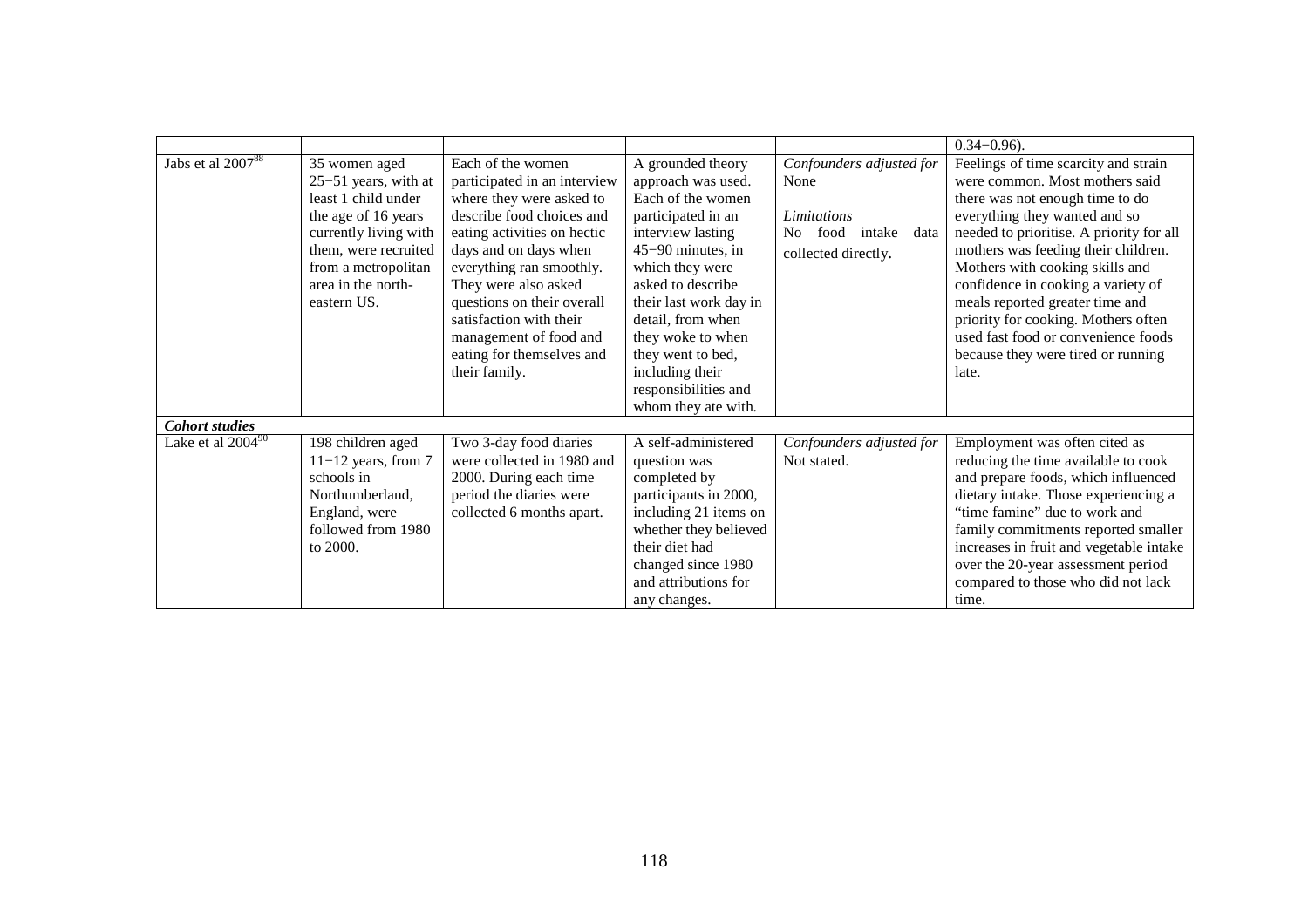|          | Appendix H. Studies investigating the relationship between parental feeding styles and food habits and behaviours among |  |  |
|----------|-------------------------------------------------------------------------------------------------------------------------|--|--|
| children |                                                                                                                         |  |  |

| Paper                              | <b>Study sample</b>                                                                                                                                    | <b>Assessment of dietary</b>                                                                                                                                                                                                                                                                                                                                                                                                                                                                         | <b>Assessment of</b>                                                                                                                                                                                                   | Confounders adjusted for                                                                                                                                                               | <b>Main outcomes</b>                                                                                                                                                                                                                                                                                                                                                                                                                  |
|------------------------------------|--------------------------------------------------------------------------------------------------------------------------------------------------------|------------------------------------------------------------------------------------------------------------------------------------------------------------------------------------------------------------------------------------------------------------------------------------------------------------------------------------------------------------------------------------------------------------------------------------------------------------------------------------------------------|------------------------------------------------------------------------------------------------------------------------------------------------------------------------------------------------------------------------|----------------------------------------------------------------------------------------------------------------------------------------------------------------------------------------|---------------------------------------------------------------------------------------------------------------------------------------------------------------------------------------------------------------------------------------------------------------------------------------------------------------------------------------------------------------------------------------------------------------------------------------|
|                                    |                                                                                                                                                        | intake                                                                                                                                                                                                                                                                                                                                                                                                                                                                                               | parenting style                                                                                                                                                                                                        | limitations                                                                                                                                                                            |                                                                                                                                                                                                                                                                                                                                                                                                                                       |
| <b>Cross-sectional studies</b>     |                                                                                                                                                        |                                                                                                                                                                                                                                                                                                                                                                                                                                                                                                      |                                                                                                                                                                                                                        |                                                                                                                                                                                        |                                                                                                                                                                                                                                                                                                                                                                                                                                       |
| Fisher & Birch<br>199999           | 70 children aged 3-6<br>years, from day-care<br>programs at the<br>Pennsylvania State<br>University Child<br>Development<br>Laboratory.                | Children were seen<br>individually,<br>immediately after<br>eating their usual lunch<br>(where they indicated<br>that they were full).<br>They were provided<br>with free access to toys<br>and a generous amount<br>of 10 snack foods.<br>Children were left<br>alone in the room for<br>10 minutes, where they<br>were observed using a<br>1-way mirror in an<br>adjacent room. Snack<br>food intake was<br>measured by<br>comparing the weight<br>of snack foods before<br>and after the session. | Children were asked the<br>extent to which their<br>parents restricted access<br>to the 10 snack foods.<br>Maternal restriction of<br>children's access to the<br>snack foods was assessed<br>by 9 items on each food. | Confounders adjusted for<br>Age- and sex-specific<br>analysis, adjusted for<br>children's weight for height.<br><b>Limitations</b><br>A small convenience sample<br>was used.          | Maternal restriction of children's<br>access to snack foods was positively<br>correlated to girls' consumption of<br>those foods ( $p < 0.01$ ), but not boys'.<br>Greater levels of maternal restriction<br>were associated with higher intake in<br>an unrestricted setting in girls. Girls'<br>perceptions of restriction were<br>positively related to the amount of<br>snack foods they consumed in the<br>unrestricted setting. |
| Fisher et al<br>2002 <sup>59</sup> | 191 non-Hispanic<br>white families with<br>girls aged 5 years,<br>from central<br>Pennsylvania. Cross-<br>sectional data from a<br>longitudinal study. | Children's fruit,<br>vegetable,<br>micronutrient, and<br>energy intakes were<br>assessed using 3 x 24-<br>hour recalls conducted<br>with mothers in the<br>presence of their                                                                                                                                                                                                                                                                                                                         | Parents completed the<br>Child Feeding<br>Questionnaire, including<br>4 items measuring the<br>extent to which parents<br>pressure children to<br>consume foods (e.g.<br>always eating all food                        | Confounders adjusted for<br>Girls' energy intakes.<br>Limitations<br>The sample was exclusively<br>non-Hispanic white, 2-<br>parent families and so the<br>generalisability of results | Pressure in child feeding was<br>negatively related to dietary quality,<br>fruit and vegetable intake and<br>micronutrient intake. Parents in the<br>highest quintile for use of pressure<br>had children who consumed 1.6<br>fewer serves of fruit and vegetables<br>$(p < 0.0001)$ , 155 ug less vitamin A                                                                                                                          |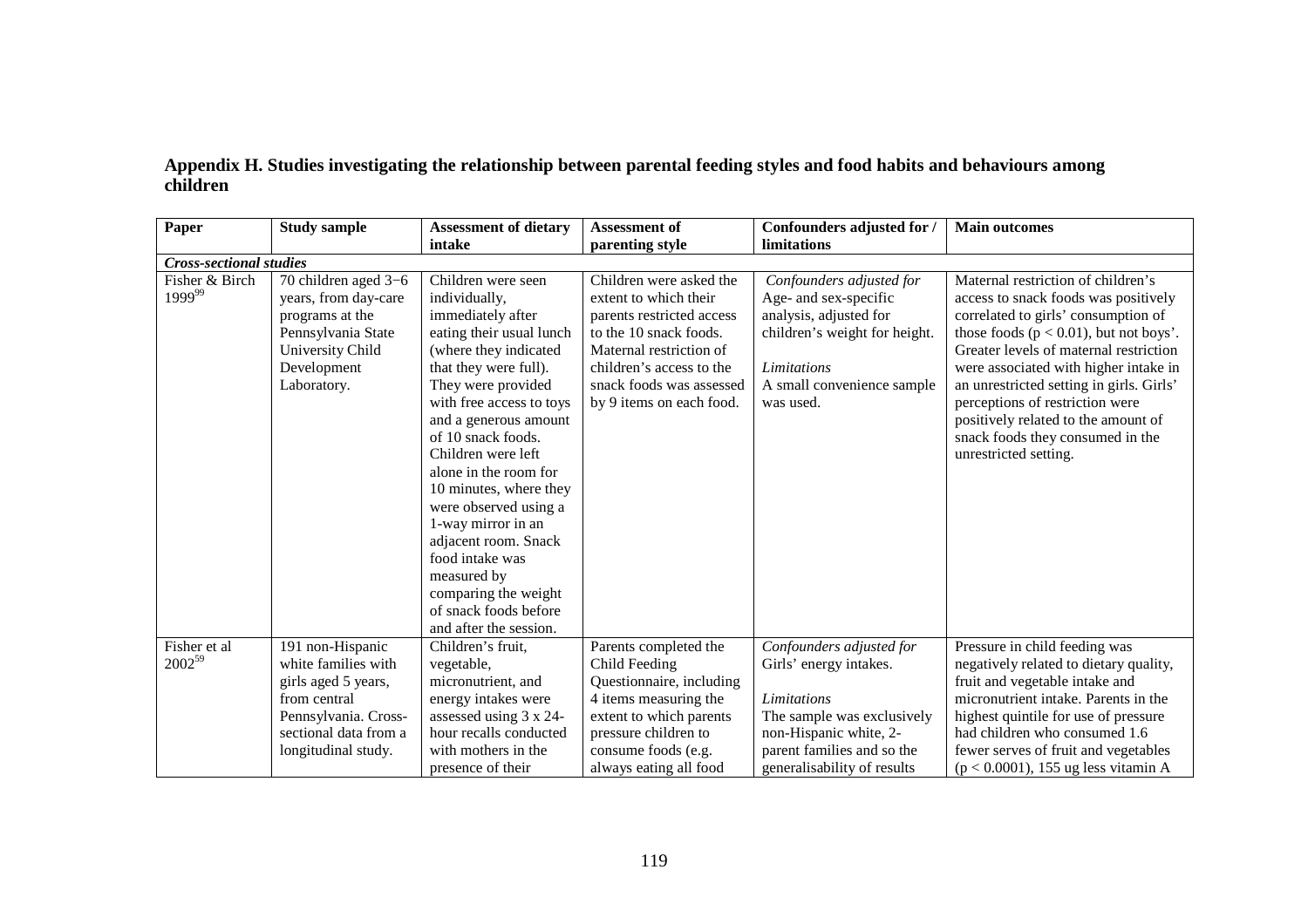|                         |                                                                                             | daughters. Parents'<br>typical fruit and<br>vegetable intake was<br>assessed by a food<br>frequency<br>questionnaire regarding<br>intake over the<br>previous 3 months.                                           | from the plate).                                                                                                                                                                                                                                                                                                                                                                                                                                                                                                                                                                                                                                               | may be limited.                                                                                                                                                                                                                                                           | $(p < 0.05)$ , and 50 ug less folate<br>$(p < 0.001)$ than did those girls whose<br>parents were in the lowest quintile for<br>using pressure.                                                                                                                                                                                                                                                                                 |
|-------------------------|---------------------------------------------------------------------------------------------|-------------------------------------------------------------------------------------------------------------------------------------------------------------------------------------------------------------------|----------------------------------------------------------------------------------------------------------------------------------------------------------------------------------------------------------------------------------------------------------------------------------------------------------------------------------------------------------------------------------------------------------------------------------------------------------------------------------------------------------------------------------------------------------------------------------------------------------------------------------------------------------------|---------------------------------------------------------------------------------------------------------------------------------------------------------------------------------------------------------------------------------------------------------------------------|--------------------------------------------------------------------------------------------------------------------------------------------------------------------------------------------------------------------------------------------------------------------------------------------------------------------------------------------------------------------------------------------------------------------------------|
| Kremers et al<br>200383 | 643 adolescents aged<br>$16-17$ years, from<br>Dutch schools.                               | Fruit intake was<br>estimated using a<br>validated 14-item food<br>frequency<br>questionnaire (FFQ).<br>This FFQ was cross-<br>checked with an item in<br>a questionnaire<br>assessing perceived<br>fruit intake. | Adolescents completed a<br>17-item questionnaire to<br>assess parenting style.<br>Ten items measured<br>involvement (e.g.<br>encouraging to do<br>better), and 7 items<br>measured strictness (e.g.<br>parents knowing exactly<br>where children are after<br>school). Four parenting<br>categories were defined:<br>authoritarian (scored in<br>lower half involvement,<br>upper half strictness),<br>authoritative (scored in<br>upper have on both<br>involvement and<br>strictness), neglectful<br>(scored lower half of<br>both involvement and<br>strictness), and indulgent<br>(scored in upper half on<br>involvement and lower<br>half on strictness. | Confounders adjusted for<br>Gender, age and religion.<br>Limitations<br>45.5% of participants were<br>found to realistically<br>estimate their own fruit<br>intake, and only these 643<br>adolescents were used in the<br>analysis. FFQ may<br>overestimate fruit intake. | Adolescents raised in an authoritative<br>home ate significantly more fruit than<br>adolescents raised with parents with<br>the other 3 parenting styles ( $p <$<br>0.01). Adolescents from indulgent<br>homes consumed more fruit than<br>those from authoritarian and<br>neglectful homes ( $p < 0.01$ ). There<br>was no difference in fruit intake<br>between those from authoritarian and<br>those from neglectful homes. |
| Lytle et al<br>200392   | 3878 children, mean<br>age 12.8 years, from<br>16 middle schools in<br>the Minneapolis / St | Children completed a<br>6-item food frequency<br>questionnaire assessing<br>fruit and vegetable                                                                                                                   | Children completed a<br>self-administered<br>questionnaire, including<br>18 items assessing                                                                                                                                                                                                                                                                                                                                                                                                                                                                                                                                                                    | Confounders adjusted for<br>Race, gender, age, family<br>structure, receipt of free<br>lunch / reduced-price lunch,                                                                                                                                                       | Maternal authoritative parenting style<br>was related to fruit and vegetable<br>intake. Children who scored at the<br>$75th$ and 90 <sup>th</sup> percentiles consumed                                                                                                                                                                                                                                                         |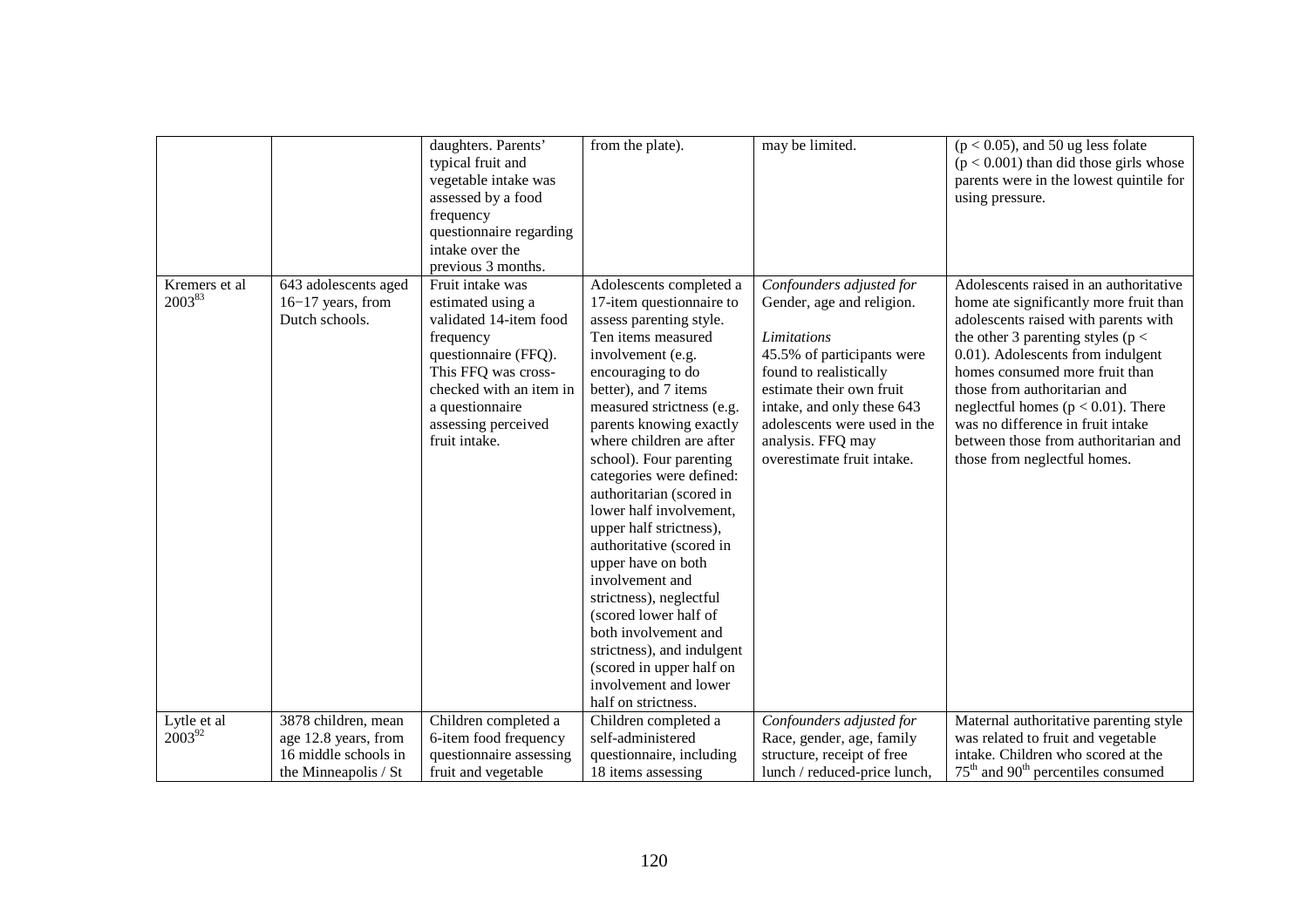|                                                   | Paul, Minnesota,<br>metropolitan area.<br>These were baseline<br>data from the Teens<br>Eating for Energy<br>and Nutrition at<br>School intervention<br>study. | intake.                                                                                                                                                                                                               | parenting style.                                                                                                                                                                                                                                                                                     | parent employment status,<br>parental education level.                                                                                                                                                             | 1.06 and 1.17 times as many serves<br>of fruit and vegetables as those at the<br>median, respectively. Those at the<br>$10^{th}$ and $25^{th}$ percentiles did not<br>consume fewer fruit and vegetables<br>than those at the median. However,<br>there was a significant trend for<br>increasing intake with increasing<br>maternal authoritative style<br>$(p < 0.05)$ . There was also a trend for<br>increased fruit and vegetable<br>consumption with increasing paternal<br>non-authoritative style ( $p < 0.05$ ). |
|---------------------------------------------------|----------------------------------------------------------------------------------------------------------------------------------------------------------------|-----------------------------------------------------------------------------------------------------------------------------------------------------------------------------------------------------------------------|------------------------------------------------------------------------------------------------------------------------------------------------------------------------------------------------------------------------------------------------------------------------------------------------------|--------------------------------------------------------------------------------------------------------------------------------------------------------------------------------------------------------------------|---------------------------------------------------------------------------------------------------------------------------------------------------------------------------------------------------------------------------------------------------------------------------------------------------------------------------------------------------------------------------------------------------------------------------------------------------------------------------------------------------------------------------|
| Brown $\overline{\&}$<br>Ogden 2004 <sup>56</sup> | 112 children aged<br>$9-13$ years, and 1<br>parent each, from 3<br>schools in southern<br>England.                                                             | Both children and<br>parents completed a<br>food frequency<br>questionnaire assessing<br>snack food intake<br>"yesterday" and "in<br>general". Scores for<br>healthy and unhealthy<br>snack foods were<br>calculated. | Parents completed a<br>questionnaire on control<br>over their child's diet<br>(e.g. firmness on what a<br>child eats), and control<br>over their child's<br>behaviour using food<br>(e.g. treating child with<br>food for food behaviour).                                                           | Confounders adjusted for<br>Not reported<br><b>Limitations</b><br>Both children and adults in<br>the study had BMIs within<br>the healthy range, so results<br>may not be applicable to<br>overweight populations. | There was no effect of parental<br>control over diet on snack food intake<br>in general. Children whose parents<br>reported a higher level of control<br>reported eating more of both healthy<br>and unhealthy snack foods yesterday.<br>There were no differences in snack<br>food intake in children whose parents<br>reported a high level of control of<br>their child's behaviour using food<br>compared to parents who exercised<br>lower control.                                                                  |
| Vereecken et al<br>$2004^{67}$                    | 316 mothers of<br>children aged 2.5-7<br>years, from 8<br>kindergartens in<br>Ieper, Belgium.                                                                  | Mothers were asked to<br>assess their children's<br>usual consumption of<br>fruit, vegetables, candy<br>and soft drink using a<br>short 4-item food<br>frequency<br>questionnaire.                                    | Mothers completed self-<br>administered<br>questionnaires assessing<br>parenting practices.<br>These addressed<br>permissiveness, pressure,<br>material reward, verbal<br>praise, negotiation,<br>encouragement through<br>rationale (fruit and<br>vegetable consumption),<br>discouragement through | Confounders adjusted for<br>Mothers' education,<br>modelling and various<br>parenting styles.<br>Limitations<br>Modest response rate of 64%                                                                        | Permissiveness was a significant<br>predictor of increased soft-drink<br>$(p < 0.001)$ and sweet consumption<br>$(p < 0.006)$ . Using food as a reward<br>predicted a higher intake of sweets<br>$(p < 0.02)$ . Praising children for their<br>fruit and vegetable consumption<br>predicted<br>a higher<br>intake of<br>vegetables ( $p < 0.03$ ).                                                                                                                                                                        |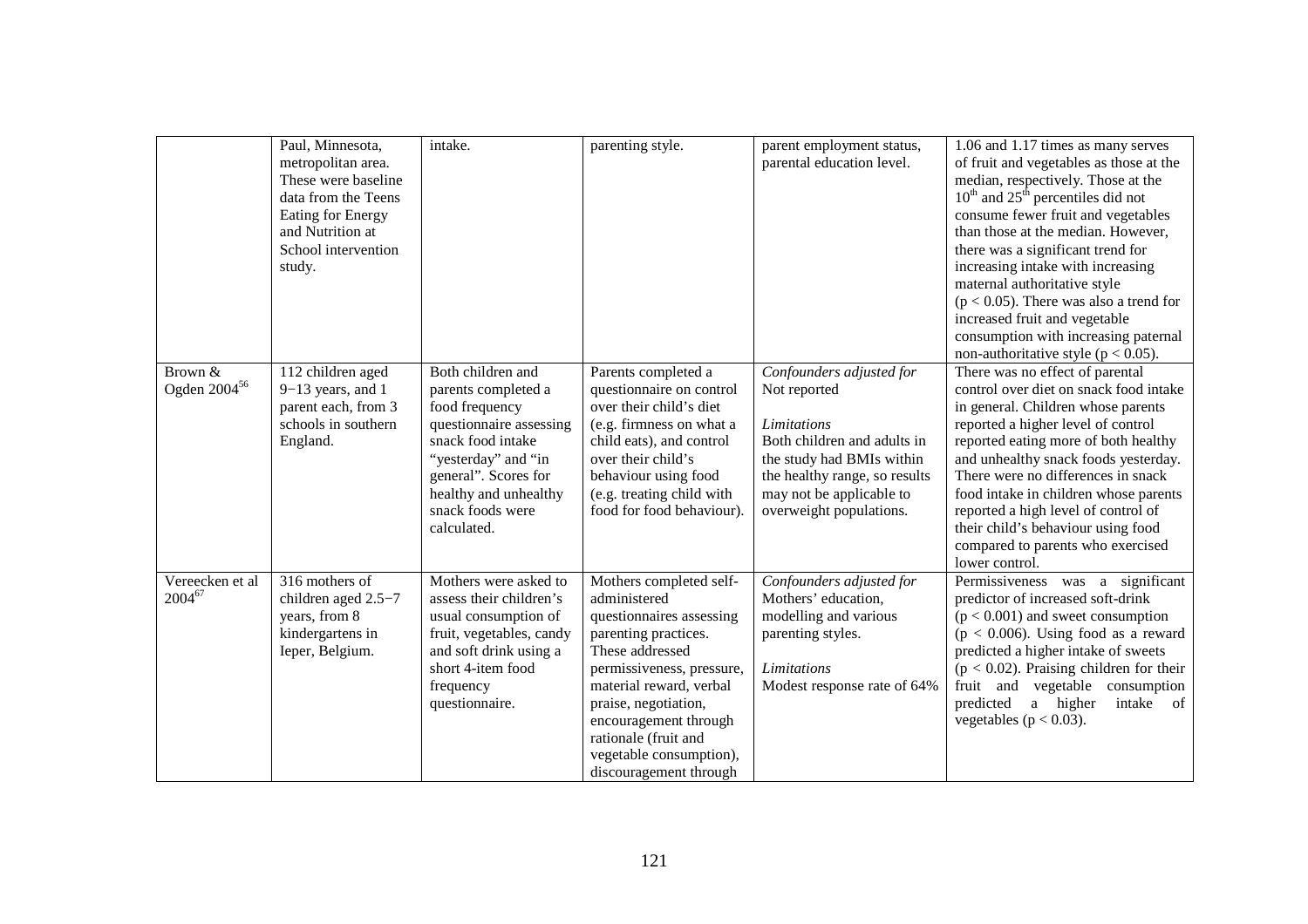| Young et al<br>$2004^{72}$             | 366 children aged<br>$12-16$ years, from 3<br>middle schools in 2<br>northeast Georgia<br>counties.                                                                                            | Children completed a<br>questionnaire<br>containing 2 items for<br>fruit consumption and<br>4 items for vegetable<br>consumption.                    | rationale (sweet and soft-<br>drink consumption) and<br>catering to children's<br>demand.<br>Perceived authoritative<br>parenting was assessed<br>using a 20-item modified<br><b>Authoritative Parenting</b><br>Index. Perceived parental<br>control over the child's<br>eating situation was<br>assessed using an 11-<br>item parent control<br>subscale. | Confounders adjusted for<br>Gender, grade, socio-<br>economic status, school, and<br>ethnicity.<br><b>Limitations</b><br>Modest response rate of 59%                                                                                                                                                                                                              | Perceived authoritative parenting and<br>parenting control were not related to<br>fruit and vegetable consumption.                                                                                                                |
|----------------------------------------|------------------------------------------------------------------------------------------------------------------------------------------------------------------------------------------------|------------------------------------------------------------------------------------------------------------------------------------------------------|------------------------------------------------------------------------------------------------------------------------------------------------------------------------------------------------------------------------------------------------------------------------------------------------------------------------------------------------------------|-------------------------------------------------------------------------------------------------------------------------------------------------------------------------------------------------------------------------------------------------------------------------------------------------------------------------------------------------------------------|-----------------------------------------------------------------------------------------------------------------------------------------------------------------------------------------------------------------------------------|
| Chen $&$<br>Kennedy 2005 <sup>35</sup> | 68 Chinese-American<br>children aged 8-10<br>years, and their<br>mothers, were<br>recruited through 2<br>Chinese-language<br>schools in urban and<br>suburban areas of<br>Northern California. | Children completed a<br>50-item food frequency<br>questionnaire.<br>Dietary outcomes<br>included high-sugar,<br>high-fat and energy-<br>dense foods. | Parents completed a self-<br>administered<br>questionnaire including 2<br>subscales: authoritarian<br>(26 items) and<br>democratic (14 items).                                                                                                                                                                                                             | Confounders adjusted for<br>Children's age and gender<br>and mothers' level of<br>education.<br><b>Limitations</b><br>The sample is reasonably<br>small and the results may<br>not be applicable to other<br>ethnic groups. An<br>authoritarian parenting style<br>in Chinese families may not<br>reflect the strict parenting<br>measured in Western<br>society. | A significant association was found<br>between a democratic parenting style<br>and higher sugar intake in children<br>$(p = 0.006)$ . No association was<br>found between an authoritarian<br>parenting style and dietary intake. |
| Patrick &<br>Nicklas 200593            | 231 African-<br>American and<br>Hispanic caregivers<br>who had 1 child<br>enrolled at Head Start<br>centres located<br>throughout the                                                          | Caregivers completed a<br>questionnaire assessing<br>the child's dairy, fruit<br>and vegetable<br>consumption during the<br>week.                    | The Caregiver's Feeding<br><b>Style Questionnaire</b><br>(CFSQ) was used to<br>assess feeding styles.<br>Items in the<br>questionnaire measured<br>authoritarian (e.g. show                                                                                                                                                                                | Confounders adjusted for<br>Child's sex and BMI, and<br>caregiver's ethnicity, BMI<br>and education.<br><b>Limitations</b><br>The results may not be                                                                                                                                                                                                              | Authoritative feeding was positively<br>associated with dairy ( $p < 0.001$ ) and<br>vegetable ( $p < 0.05$ ) intake by<br>children, whereas authoritarian<br>feeding was negatively associated<br>with vegetable intake.         |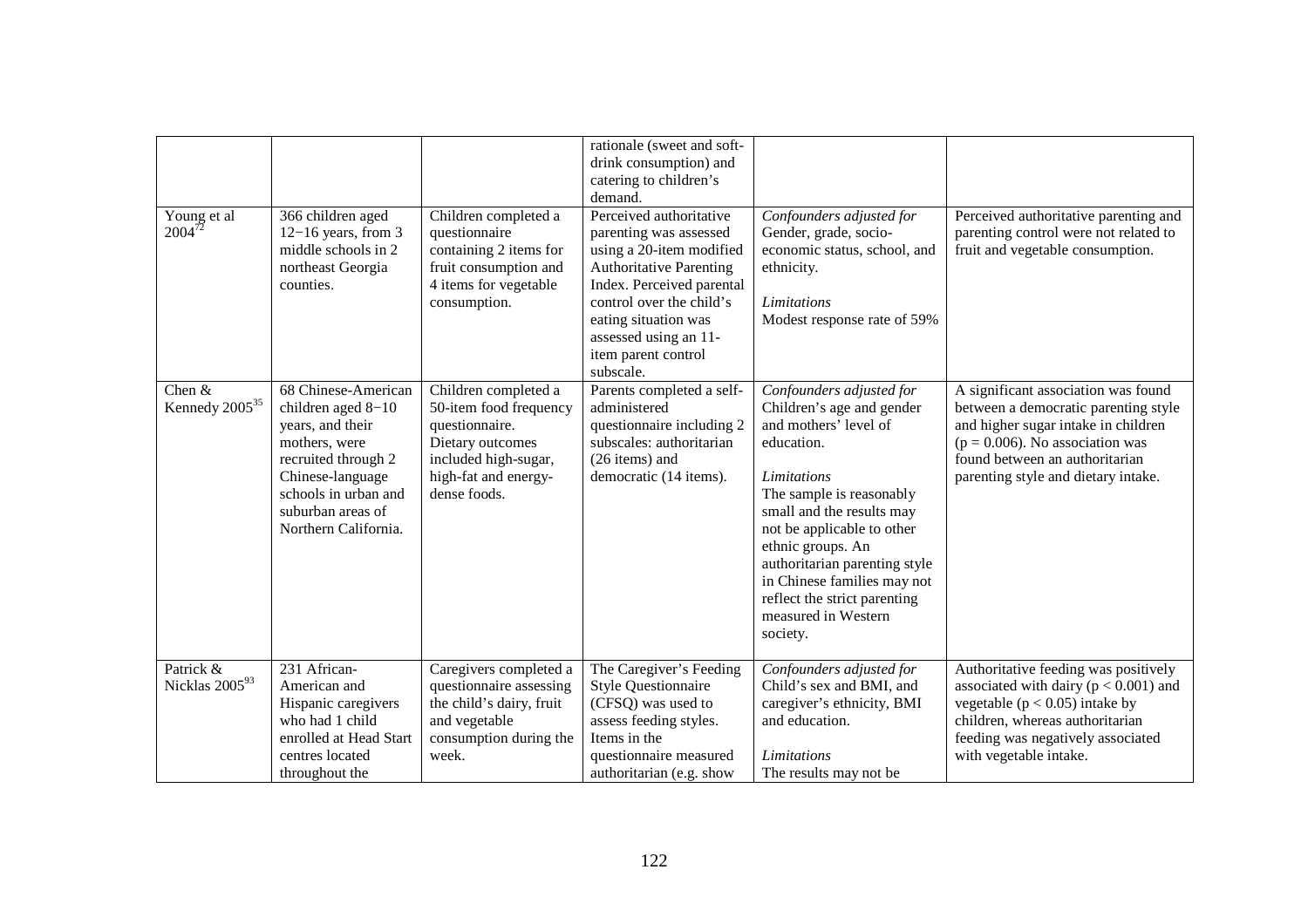|                                | Houston metropolitan<br>area.                                                                                  |                                                                                                                                                                          | disapproval of the child<br>for not eating) and<br>authoritative (e.g. reason<br>with the child to get them<br>to eat) feeding styles.                                                                                                                                                                        | generalisable to European-<br>Americans.                                                                                                                                                                                                                          |                                                                                                                                                                                                                                                                                                                          |
|--------------------------------|----------------------------------------------------------------------------------------------------------------|--------------------------------------------------------------------------------------------------------------------------------------------------------------------------|---------------------------------------------------------------------------------------------------------------------------------------------------------------------------------------------------------------------------------------------------------------------------------------------------------------|-------------------------------------------------------------------------------------------------------------------------------------------------------------------------------------------------------------------------------------------------------------------|--------------------------------------------------------------------------------------------------------------------------------------------------------------------------------------------------------------------------------------------------------------------------------------------------------------------------|
| Vereecken et al<br>200573      | 207 children aged<br>$11-12$ years, from 3<br>primary schools in<br>Flanders.                                  | Fruit and vegetable<br>consumption was<br>measured by 2 items in<br>a self-administered<br>questionnaire<br>completed by each<br>child.                                  | A self-administered<br>questionnaire completed<br>by each child assessed<br>parental encouragement<br>(e.g. telling children to<br>eat fruit and vegetables),<br>permissive eating<br>practices (e.g. parents<br>allowing child to eat<br>whatever they like) and<br>obligation rules (e.g.<br>tasting food). | Confounders adjusted for<br>Not stated.                                                                                                                                                                                                                           | Permissive eating practice was<br>positively associated with vegetable<br>$(p < 0.05)$ but not fruit intake.<br>Obligation rules were positively<br>associated with vegetable $(p < 0.001)$<br>but not fruit intake.                                                                                                     |
| Wardle et al<br>200568         | 564 parents of<br>children aged 2-6<br>years, from 22<br>London nursery<br>schools.                            | The frequency of fruit<br>and vegetable intake of<br>both child and parent<br>was measured using<br>questionnaires<br>completed by parents.                              | Control was measured<br>using the Parental<br>Control Index, a 6-item<br>questionnaire assessing<br>the extent to which<br>parents use restriction<br>and pressure to control<br>their child's eating.                                                                                                        | Confounders adjusted for<br>Sex, age of child, socio-<br>economic deprivation score<br>and other predictor<br>variables, including adult<br>fruit and vegetable<br>consumption and child<br>neophobia.<br><b>Limitations</b><br>A modest response rate of<br>64%. | Increased parental control was<br>negatively associated with fruit and<br>vegetable consumption ( $p < 0.01$ ).<br>Multiple regression models showed<br>parental control predicted fruit and<br>vegetable intake ( $p = 0.016$ ), but this<br>ceased to be a significant predictor<br>when neophobia was controlled for. |
| Arredondo et al<br>$2006^{94}$ | 812 Latino children,<br>mean age 6 years,<br>and 1 parent for each,<br>from 13 schools in<br>San Diego county. | Child intake was<br>assessed by a food<br>frequency<br>questionnaire<br>completed by parents.<br>Dietary outcomes<br>included healthy eating<br>(fruit, vegetables, low- | A self-administered<br>questionnaire with 14<br>items relating to<br>parenting style and<br>eating, including<br>monitoring (e.g. keeping<br>track of the intake of<br>sweet snacks), limit                                                                                                                   | Confounders adjusted for<br>Age, marital status,<br>education and employment.<br>Limitations<br>Results may not be<br>generalisable to other ethnic<br>groups.                                                                                                    | Monitoring ( $p < 0.001$ ),<br>reinforcement ( $p < 0.001$ ) and<br>discipline ( $p < 0.05$ ) were positively<br>associated with healthy eating (fruit<br>and vegetables, low-fat dairy foods,<br>low-sugar cereals, wheat bread and<br>crackers) ( $p < 0.001$ ). Monitoring and<br>reinforcement were negatively       |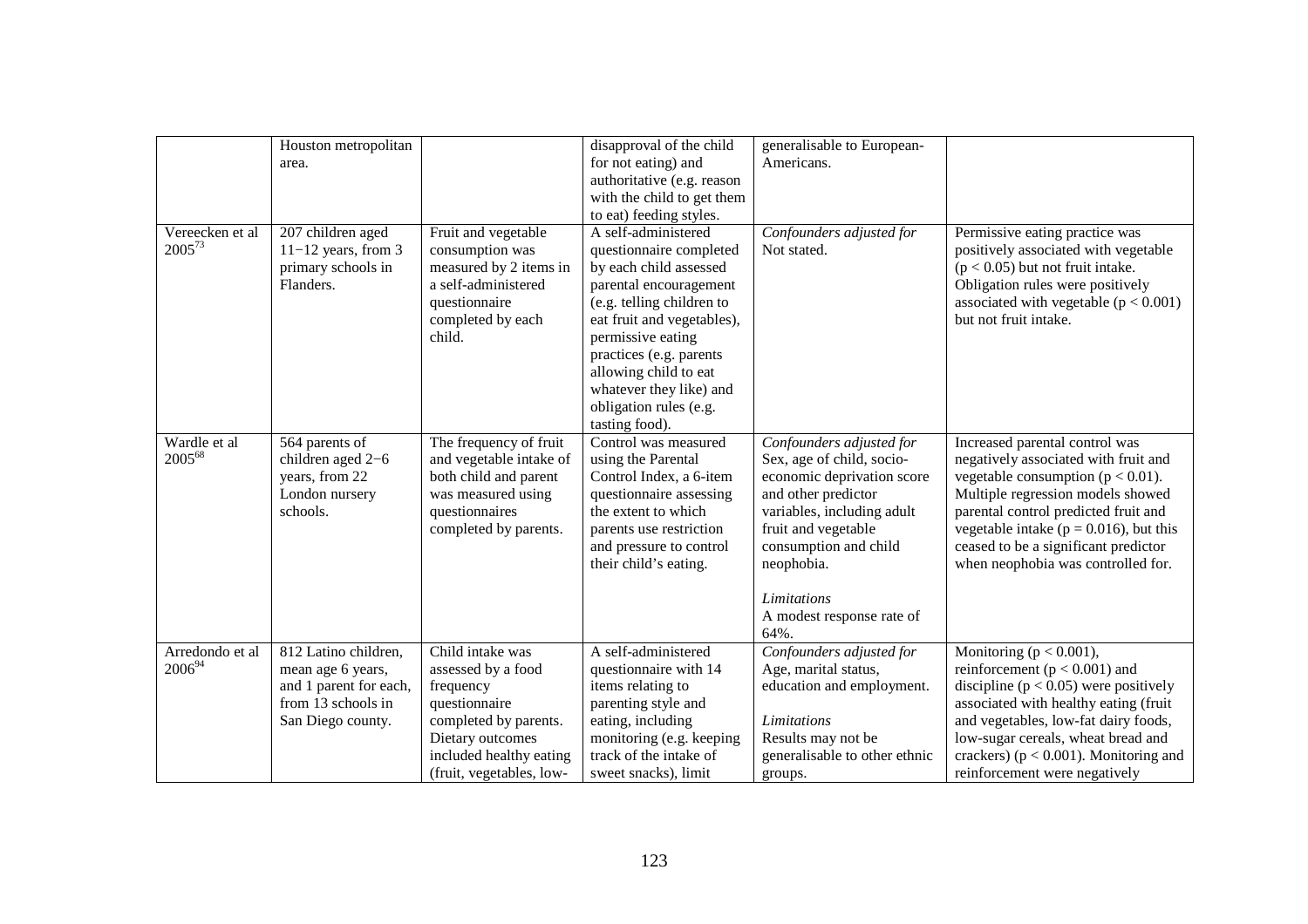|                               |                                                                                                                             | fat dairy foods, low-<br>sugar cereals, wheat<br>bread and crackers),<br>and unhealthy foods<br>(regular soda,<br>flavoured drinks, fats<br>and sugar cereals).                                                                   | setting (e.g. limiting the<br>amount of soda or snack<br>food), reinforcement<br>(e.g. praising the child<br>for eating a healthy<br>snack), discipline (e.g.<br>disciplining the child for<br>snacking without<br>permission), and control<br>(e.g. rewarding good<br>behaviour with food).                |                                                                                                                                                                                                                                                                                                                                                                                                                                                      | associated with unhealthy eating<br>(regular soda, flavoured drinks, fats,<br>sweets and sugar cereals) ( $p < 0.01$ ).<br>Control was positively associated<br>with unhealthy eating ( $p < 0.01$ ).<br>Limit-setting was unrelated to healthy<br>and unhealthy eating by the child.                                                                                                                                                                    |
|-------------------------------|-----------------------------------------------------------------------------------------------------------------------------|-----------------------------------------------------------------------------------------------------------------------------------------------------------------------------------------------------------------------------------|-------------------------------------------------------------------------------------------------------------------------------------------------------------------------------------------------------------------------------------------------------------------------------------------------------------|------------------------------------------------------------------------------------------------------------------------------------------------------------------------------------------------------------------------------------------------------------------------------------------------------------------------------------------------------------------------------------------------------------------------------------------------------|----------------------------------------------------------------------------------------------------------------------------------------------------------------------------------------------------------------------------------------------------------------------------------------------------------------------------------------------------------------------------------------------------------------------------------------------------------|
| Campbell et al<br>$2006^{15}$ | 560 families with<br>children aged 5-6<br>years, from 3 distinct<br>socio-economic<br>districts in<br>Melbourne, Australia. | Parents, on their child's<br>behalf, completed a 56-<br>item food frequency<br>questionnaire.<br>Dietary outcomes<br>included energy intake,<br>vegetable savoury<br>snack, sweet snack, and<br>high-energy drink<br>consumption. | Parents completed a 59-<br>item self-administered<br>food environment<br>questionnaire, including<br>questions on restriction<br>of eating (e.g. making<br>sure child does not eat<br>too many high-fat foods)<br>and monitoring of eating<br>(e.g. keeping track of<br>snack food intake of the<br>child). | Confounders adjusted for<br>Maternal education and all<br>predictor variables,<br>including clustering by<br>school, perception of<br>adequacy of diet, parental<br>modelling, food availability,<br>confidence in cooking, cost<br>and preference for fruit and<br>vegetables, mealtime<br>interruptions, TV viewing.<br><b>Limitations</b><br>Response rate varied<br>according to socio-economic<br>status (49% high, 26%<br>middle and 29% low). | Pressure to eat was positively<br>associated with energy intake<br>$(p < 0.001)$ . Each unit of increase in<br>the factor "pressure to eat" was<br>associated with an increase in<br>predicted energy intake per day of<br>457 KJ. Pressure to eat was also<br>positively associated with savoury<br>snack consumption ( $p = 0.005$ ), sweet<br>snack consumption ( $p = 0.006$ ), and<br>high-energy (non-dairy) drink<br>consumption ( $p = 0.015$ ). |
| Ogden et al<br>$2006^{97}$    | 297 parents of<br>children aged 4-11<br>years, from 3 primary<br>schools in southern<br>England.                            | Parents completed a<br>self-administered<br>questionnaire to<br>measure their child's<br>snack intake of 7<br>unhealthy snacks<br>(chocolate, crisps,<br>pastries, ice-cream,<br>sweets, cakes, biscuits)                         | Parents completed a self-<br>administered<br>questionnaire with 5<br>items assessing overt<br>control over their child's<br>eating behaviour (control<br>detected by the child;<br>e.g. firmness on what a<br>child should eat) and 5                                                                       | Confounders adjusted for<br>Not stated.<br><b>Limitations</b><br>Moderate response rate of<br>59%. List of snack foods<br>was not comprehensive.                                                                                                                                                                                                                                                                                                     | Child's unhealthy snack intake was<br>negatively associated with covert<br>control ( $p = 0.0001$ ) but not overt<br>control. Child's healthy snack<br>consumption was positively<br>associated with overt control<br>$(p = 0.001)$ but not covert control.                                                                                                                                                                                              |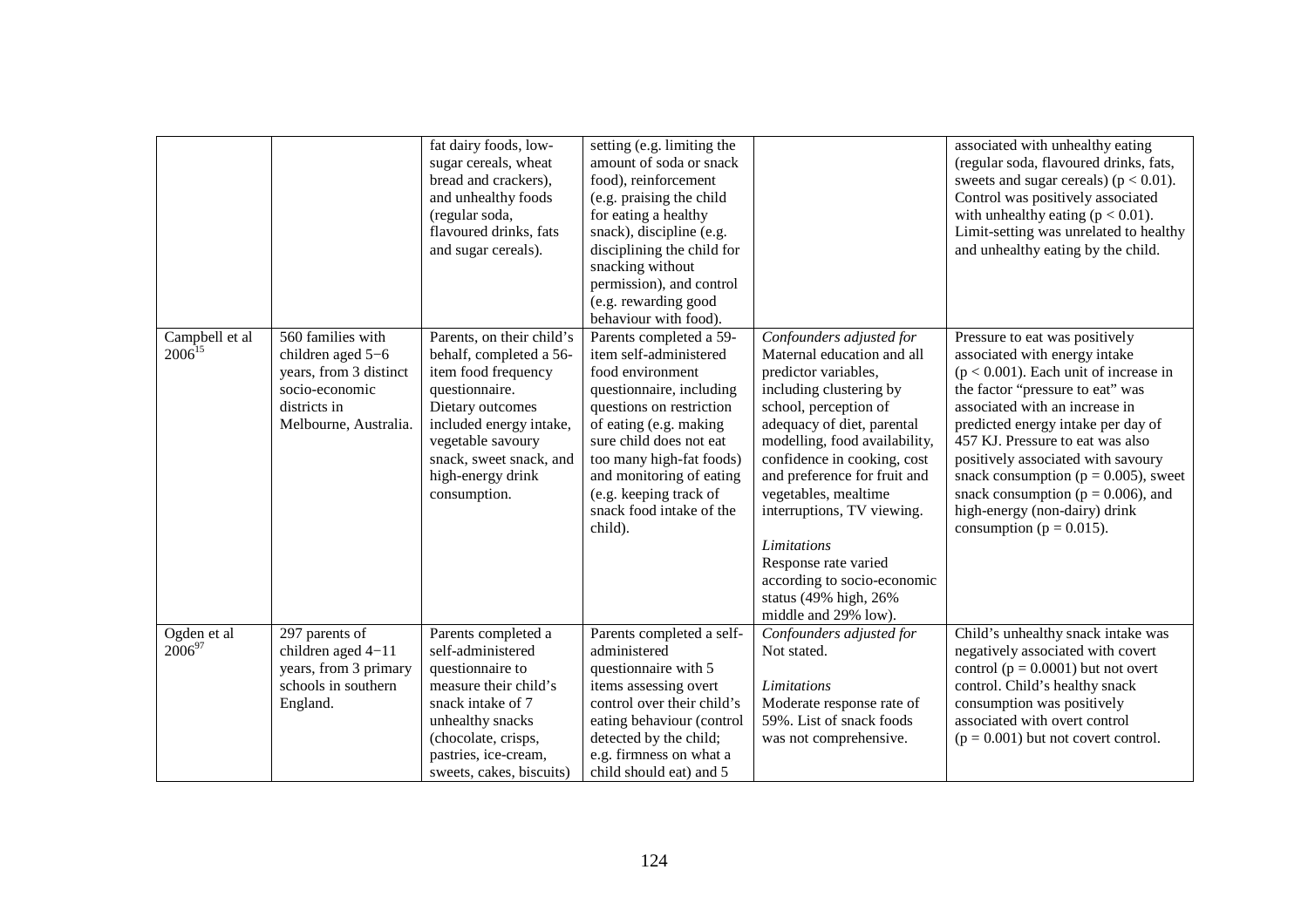|                |                       | and 5 healthy snacks<br>(grapes, oranges, | items assessing covert<br>control over their child's |                               |                                          |
|----------------|-----------------------|-------------------------------------------|------------------------------------------------------|-------------------------------|------------------------------------------|
|                |                       | peaches, yoghurt,                         | eating behaviour (not                                |                               |                                          |
|                |                       | toast).                                   | detected by the child;                               |                               |                                          |
|                |                       |                                           | e.g. avoid buying                                    |                               |                                          |
|                |                       |                                           | sweets).                                             |                               |                                          |
| Wind et al     | 2468 children, mean   | Fruit and vegetable                       | A self-administered                                  | Confounders adjusted for      | Parental demand was positively           |
| 200676         | age 11 .6 years, were | intake was assessed by                    | questionnaire was                                    | Sex-specific analysis and     | associated with children's intake of     |
|                | recruited from 98     | 1 and 3 food frequency                    | completed by children,                               | adjustment for the physical   | fruit ( $p < 0.001$ ) and vegetables     |
|                | schools in Belgium    | questions, respectively                   | including questions on                               | and social environment,       | $(p < 0.001)$ . Parental allowance was   |
|                | and the Netherlands.  |                                           | parental demand (e.g.                                | personal and demographic      | not associated with children's fruit     |
|                |                       |                                           | whether parents demand                               | factors.                      | and vegetable intake.                    |
|                |                       |                                           | that their children eat                              |                               |                                          |
|                |                       |                                           | fruit and vegetables) and                            |                               |                                          |
|                |                       |                                           | parental allowance                                   |                               |                                          |
|                |                       |                                           | (parents allow their child                           |                               |                                          |
|                |                       |                                           | to eat as much fruit and                             |                               |                                          |
|                |                       |                                           | vegetables as they like).                            |                               |                                          |
| Zabinski et al | 878 adolescents aged  | Each adolescent                           | Parents completed a self-                            | Confounders adjusted for      | Healthful eating rules were positively   |
| $2006^{78}$    | $11-15$ years, and 1  | completed 3 x 24-hour                     | administered                                         | Sex- and age-specific         | associated with fruit and vegetable      |
|                | parent each, from 6   | recalls, 1 by interview                   | questionnaire, with 6                                | analyses and adjustment for   | intake ( $p < 0.01$ ) and negatively     |
|                | clinics in San Diego  | and 2 by telephone.                       | items assessing                                      | psychosocial covariates.      | associated with dietary fat intake       |
|                | County.               | Dietary outcomes                          | household eating rules                               |                               | (p < 0.01)                               |
|                |                       | included servings of                      | regarding healthful                                  | <b>Limitations</b>            |                                          |
|                |                       | fruit and vegetables                      | foods, and foods to limit.                           | Generalisability of the       |                                          |
|                |                       | and percent energy                        |                                                      | results may be limited as the |                                          |
|                |                       | from fat.                                 |                                                      | samples were recruited from   |                                          |
|                |                       |                                           |                                                      | healthcare provider offices.  |                                          |
| Campbell et al | 347 adolescents aged  | Adolescents completed                     | Adolescents completed a                              | Confounders adjusted for      | Boys were more likely to consume         |
| $2007^{57}$    | $12-13$ years, and    | a 56-item food                            | self-administered                                    | Maternal education and all    | soft drinks if their parents reported an |
|                | their parents, were   | frequency                                 | questionnaire on                                     | independent variables,        | authoritarian parenting style            |
|                | recruited from        | questionnaire.                            | environmental factors                                | including availability,       | $(p = 0.002)$ . Boys' intake of sweet    |
|                | participants in the   | Both parents completed                    | hypothesised to be                                   | parents' consumption of       | snacks was positively associated with    |
|                | longitudinal Nepean   | their own separate food                   | associated with food                                 | high-energy drinks, sweet     | parental pressure to eat more food       |
|                | Study (a birth cohort | frequency                                 | consumption. This                                    | and savoury snacks, take-out  | $(p = 0.011)$ .                          |
|                | born between August   | questionnaire.                            | included 6 items on                                  | foods, parents' difficulty    |                                          |
|                | 1989 and April 1990   | Dietary outcomes                          | monitoring (how much                                 | spending time with child,     |                                          |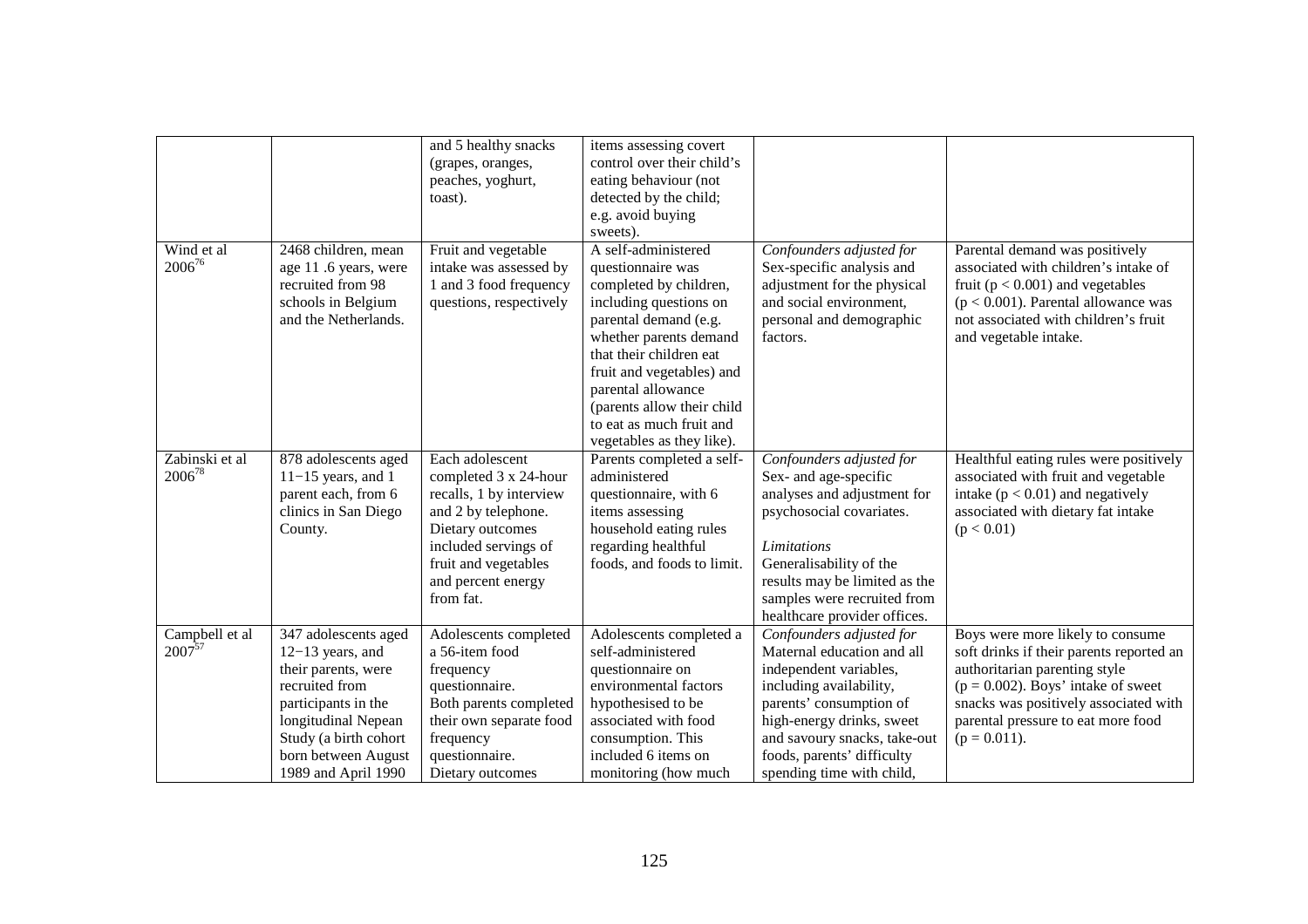|                               | at Nepean Hospital)<br>Penrith, in Western<br>Sydney, Australia.                                                                                                   | included sweet and<br>savoury snacks, high-<br>energy fluids and take-<br>out foods.                                                                                      | parents supervised<br>adolescent intake), 2<br>items on using food as a<br>reward, and 4 items on<br>pressure (assessing<br>parents' pressure to eat<br>more). Parents completed<br>a 26-item questionnaire<br>describing<br>demandingness (d) and<br>responsiveness (r). Four<br>factors describing<br>parenting style were<br>generated (authoritarian<br>(high d, low r),<br>authoritative (high d,<br>high r), indulgent (low d,<br>high r), uninvolved (low<br>$d, low r$ ). | pressure, kitchen set-up,<br>parental praise, high cost of<br>fruit and vegetables, family<br>conflict.<br>Limitations<br>Results are likely to be less<br>applicable to families with<br>mothers with a high<br>educational level. |                                                                                                                                                                                                                                                                                                                                                          |
|-------------------------------|--------------------------------------------------------------------------------------------------------------------------------------------------------------------|---------------------------------------------------------------------------------------------------------------------------------------------------------------------------|-----------------------------------------------------------------------------------------------------------------------------------------------------------------------------------------------------------------------------------------------------------------------------------------------------------------------------------------------------------------------------------------------------------------------------------------------------------------------------------|-------------------------------------------------------------------------------------------------------------------------------------------------------------------------------------------------------------------------------------|----------------------------------------------------------------------------------------------------------------------------------------------------------------------------------------------------------------------------------------------------------------------------------------------------------------------------------------------------------|
| de Bruijn et al<br>200796     | 208 children, mean<br>age 15.2 years, were<br>recruited from a<br>longitudinal Dutch<br>adolescent cohort.<br>Cross-sectional data<br>were from a cohort<br>study. | Children completed a<br>validated questionnaire<br>assessing soft-drink<br>consumption<br>(frequency and serving<br>size).                                                | Children completed a<br>self-administered<br>questionnaire, with 8<br>items assessing parenting<br>practices (e.g. parental<br>control over the amount<br>and frequency of soft-<br>drink consumption).                                                                                                                                                                                                                                                                           | Confounders adjusted for<br>Personality dimensions, age<br>and sex<br>Limitations<br>Did not control for SES;<br>a very low response rate<br>$(< 20\%)$ ; females were more<br>likely to respond.                                   | Children who perceived less<br>behavioural control and parental<br>practices regarding soft-drink<br>consumption consumed more soft<br>drink ( $p < 0.002$ ).                                                                                                                                                                                            |
| van der Horst et<br>al 200784 | 383 adolescents,<br>mean age 13.5 years,<br>from Dutch<br>secondary schools.<br>This study was part<br>of the Dutch Obesity<br>Intervention in<br>teenagers.       | Adolescents completed<br>a self-administered<br>questionnaire,<br>including 2 items<br>assessing the frequency<br>and quantity of sugar-<br>sweetened beverage<br>intake. | Adolescents completed a<br>self-administered<br>questionnaire, including<br>9 items assessing<br>perceived parenting<br>practices and style. Five<br>items measured<br>restrictive practices (e.g.<br>parent determining how                                                                                                                                                                                                                                                      | Confounders adjusted for<br>Age, sex, ethnicity, habit<br>strength, attitude, modelling<br>from parents and self-<br>efficacy.<br><b>Limitations</b><br>Schools were not randomly<br>selected. Few children were                    | More perceived restrictive parenting<br>practices were associated with less<br>consumption of sugar-sweetened<br>beverages ( $p < 0.001$ ). The<br>association between sugar-sweetened<br>beverages and parenting style varied<br>by different quartiles of strictness and<br>involvement. Significantly less sugar-<br>sweetened beverages was consumed |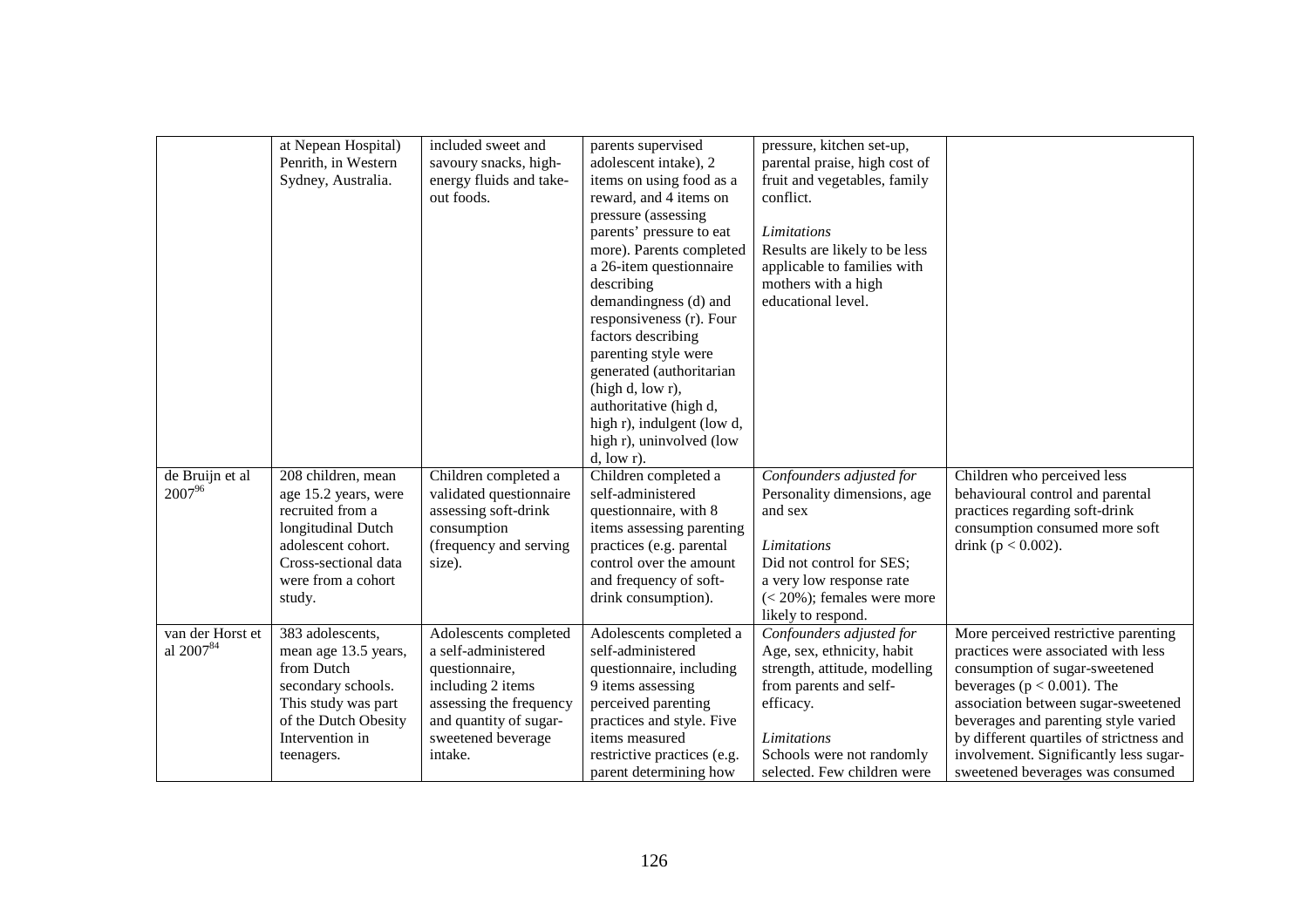| <b>Cohort studies</b> |                                                            |                                                                                                                                                                                                                                                                                                                                                                                                                                                                                                                                                                                                                                                   | much a child should<br>drink). Strictness was<br>assessed by 7 items (e.g.<br>parents knowing exactly<br>where children are after<br>school). Involvement<br>was assessed by 10 items<br>(e.g. parents make time<br>to talk to children).                                                                                                                      | recruited from ethnic<br>minorities.                                                                                                                                                                                                             | in the 2nd ( $p < 0.05$ ) and 3rd quartiles<br>$(p < 0.01)$ of strictness and the<br>highest quartile of involvement<br>$(p < 0.01)$ .                                                                                                                                                                                                                                                                                                                                                                   |
|-----------------------|------------------------------------------------------------|---------------------------------------------------------------------------------------------------------------------------------------------------------------------------------------------------------------------------------------------------------------------------------------------------------------------------------------------------------------------------------------------------------------------------------------------------------------------------------------------------------------------------------------------------------------------------------------------------------------------------------------------------|----------------------------------------------------------------------------------------------------------------------------------------------------------------------------------------------------------------------------------------------------------------------------------------------------------------------------------------------------------------|--------------------------------------------------------------------------------------------------------------------------------------------------------------------------------------------------------------------------------------------------|----------------------------------------------------------------------------------------------------------------------------------------------------------------------------------------------------------------------------------------------------------------------------------------------------------------------------------------------------------------------------------------------------------------------------------------------------------------------------------------------------------|
| Birch et al           | 140 girls aged 5                                           | Eating in the absence                                                                                                                                                                                                                                                                                                                                                                                                                                                                                                                                                                                                                             | The experimenter                                                                                                                                                                                                                                                                                                                                               | Confounders adjusted for                                                                                                                                                                                                                         | At age 5 years there were no                                                                                                                                                                                                                                                                                                                                                                                                                                                                             |
| $2003^{100}$          | years, and their<br>parents, from central<br>Pennsylvania. | of hunger was assessed<br>when girls were aged 5,<br>7 and 9 years. Girls<br>reported to the<br>laboratory where they<br>received lunch.<br>Following lunch they<br>were asked to rate their<br>preferences for 10<br>sweet and savoury<br>snack foods by taking<br>2-bite samples of each.<br>The girls were then<br>shown a variety of toys<br>and containers with<br>generous portions of<br>the snack food. They<br>were instructed that<br>they could play with<br>any of the toys or eat<br>any of the snack foods<br>while the instructor left<br>the room for 10<br>minutes. Food items<br>were weighed before<br>and after the 10-minute | interviewed each child<br>after the 10-minute<br>session, asking whether<br>her parents would let her<br>have the foods provided.<br>Mothers' feeding<br>practices were assessed<br>by the Child Feeding<br>Questionnaire. The<br>primary feeding style<br>evaluated was restriction.<br>Other styles evaluated<br>included monitoring and<br>pressure to eat. | Family income, mother's<br>years of education, mother's<br>BMI.<br>Limitations<br>The assessment of the eating<br>pattern (eating in the<br>absence of hunger) was<br>performed in a laboratory<br>setting, which may be<br>somewhat artificial. | significant effects of restriction on<br>eating in the absence of hunger. At<br>ages 7 and 9 years, those exposed to<br>higher levels of restriction had higher<br>eating in the absence of hunger scores<br>than those exposed to low levels of<br>restriction. The mothers who reported<br>high levels of restriction also reported<br>high levels of monitoring. The<br>mothers of non-overweight daughters<br>pressured their children to eat more<br>than the mothers with overweight<br>daughters. |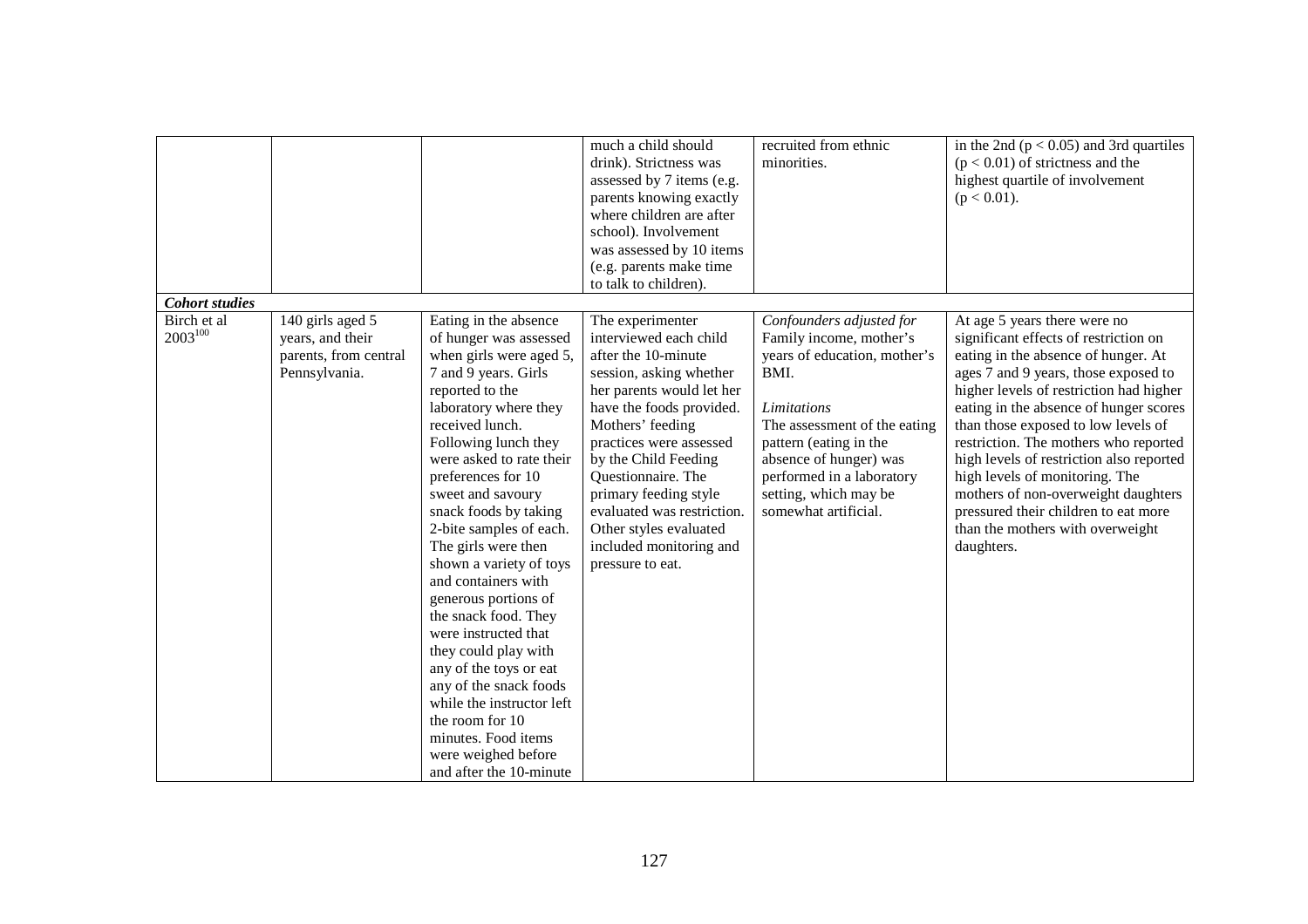|                             |                                                                                                                                                                                                                                                                                                                                                                                                                      | session to assess food                                                                                                                                                                                                                                                                                                                                                                                                                                                                                                                                                                                                                                                                                                                                                                                                                                                                                                                                                                                                                                                                                                                                                                                                                                                                                                                                                                                                                                                                                                                                                                                                                                         |                                                                                                                            |                                                                                                                                                                                                                                                                                                                                                                                                                                                                                                                                                                                                                                                                                                                                                                                                                                                                                                                                                   |
|-----------------------------|----------------------------------------------------------------------------------------------------------------------------------------------------------------------------------------------------------------------------------------------------------------------------------------------------------------------------------------------------------------------------------------------------------------------|----------------------------------------------------------------------------------------------------------------------------------------------------------------------------------------------------------------------------------------------------------------------------------------------------------------------------------------------------------------------------------------------------------------------------------------------------------------------------------------------------------------------------------------------------------------------------------------------------------------------------------------------------------------------------------------------------------------------------------------------------------------------------------------------------------------------------------------------------------------------------------------------------------------------------------------------------------------------------------------------------------------------------------------------------------------------------------------------------------------------------------------------------------------------------------------------------------------------------------------------------------------------------------------------------------------------------------------------------------------------------------------------------------------------------------------------------------------------------------------------------------------------------------------------------------------------------------------------------------------------------------------------------------------|----------------------------------------------------------------------------------------------------------------------------|---------------------------------------------------------------------------------------------------------------------------------------------------------------------------------------------------------------------------------------------------------------------------------------------------------------------------------------------------------------------------------------------------------------------------------------------------------------------------------------------------------------------------------------------------------------------------------------------------------------------------------------------------------------------------------------------------------------------------------------------------------------------------------------------------------------------------------------------------------------------------------------------------------------------------------------------------|
|                             |                                                                                                                                                                                                                                                                                                                                                                                                                      | and energy intake.                                                                                                                                                                                                                                                                                                                                                                                                                                                                                                                                                                                                                                                                                                                                                                                                                                                                                                                                                                                                                                                                                                                                                                                                                                                                                                                                                                                                                                                                                                                                                                                                                                             |                                                                                                                            |                                                                                                                                                                                                                                                                                                                                                                                                                                                                                                                                                                                                                                                                                                                                                                                                                                                                                                                                                   |
| <b>Intervention studies</b> |                                                                                                                                                                                                                                                                                                                                                                                                                      |                                                                                                                                                                                                                                                                                                                                                                                                                                                                                                                                                                                                                                                                                                                                                                                                                                                                                                                                                                                                                                                                                                                                                                                                                                                                                                                                                                                                                                                                                                                                                                                                                                                                |                                                                                                                            |                                                                                                                                                                                                                                                                                                                                                                                                                                                                                                                                                                                                                                                                                                                                                                                                                                                                                                                                                   |
| Author, year                | <b>Study sample</b>                                                                                                                                                                                                                                                                                                                                                                                                  | <b>Intervention</b>                                                                                                                                                                                                                                                                                                                                                                                                                                                                                                                                                                                                                                                                                                                                                                                                                                                                                                                                                                                                                                                                                                                                                                                                                                                                                                                                                                                                                                                                                                                                                                                                                                            | Confounders adjusted for /<br>limitations                                                                                  | <b>Main outcomes</b>                                                                                                                                                                                                                                                                                                                                                                                                                                                                                                                                                                                                                                                                                                                                                                                                                                                                                                                              |
| Fisher & Birch<br>1999101   | Experiment 1: 31<br>children aged 4-6<br>years and their<br>parents were<br>recruited from day-<br>care programmes at<br>the Pennsylvania<br><b>State University</b><br>Child Development<br>Laboratory.<br>Experiment 2: 40<br>children aged 3-6<br>years and their<br>parents were<br>recruited from day-<br>care programmes at<br>the Pennsylvania<br><b>State University</b><br>Child Development<br>Laboratory. | Experiment 1: Each child's access to a target food<br>was restricted while they were given free access to<br>a control food for 5 weeks. The experimental foods<br>were an apple and peach fruit bar cookie.<br>Assignment to the restricted food was random.<br>Children were seen twice per week during a 5-week<br>restricted access intervention. Children received a<br>generous portion of the control food in an open<br>container and had free access to this during the 20-<br>minute procedure. The target food was kept in a<br>large transparent jar in the centre of the table. After<br>10 minutes a bell signalled the beginning of a 2-<br>minute period when the children had access to the<br>target food. At the end of the 2-minute period<br>access was restricted for the remainder of the trial.<br>Children's food selection and intake were measured<br>3 weeks before and 3 weeks after a period of<br>restriction. Also, children's behavioural response<br>was measured both before and during 5 weeks of<br>restricted access to the snack food.<br>Experiment 2: Children participated in 4<br>unrestricted snack sessions where the restricted<br>food was freely available, followed by 4 restricted<br>snack sessions where access to the restricted food<br>was limited. Each child was randomly assigned to<br>receive 1 of 2 restricted foods. Children's food<br>selection, intake and behavioural response<br>regarding the restricted food were measured in 3<br>consecutive 5-minute periods during each 15-<br>minute snack session. During the 4 unrestricted<br>sessions children were provided with the restricted | Confounders adjusted for<br>Age- and sex-specific<br>analysis.<br>Limitations<br>Laboratory settings can be<br>artificial. | Experiment 1: The restricted food<br>elicited more positive comment about<br>it, more requests for it and more<br>attempts to obtain it ( $p < 0.01$ ).<br>However, there were no effects of<br>restriction on children's intake or<br>selection. No significant differences<br>between pre- and post-restriction<br>were observed in those children<br>selecting the target food as a snack.<br>Experiment 2: Children's behavioural<br>response (comments and behaviour)<br>to a palatable snack food was greater<br>during the restricted sessions<br>$(p < 0.001)$ . Intake $(p < 0.01)$ and<br>selection ( $p < 0.001$ ) of the restricted<br>food were higher during restricted<br>snack sessions than during<br>unrestricted sessions. Greater<br>increases in children's selection of<br>the restricted food were associated<br>with higher levels of maternal<br>restriction of access to the restricted<br>food at home ( $p < 0.05$ ). |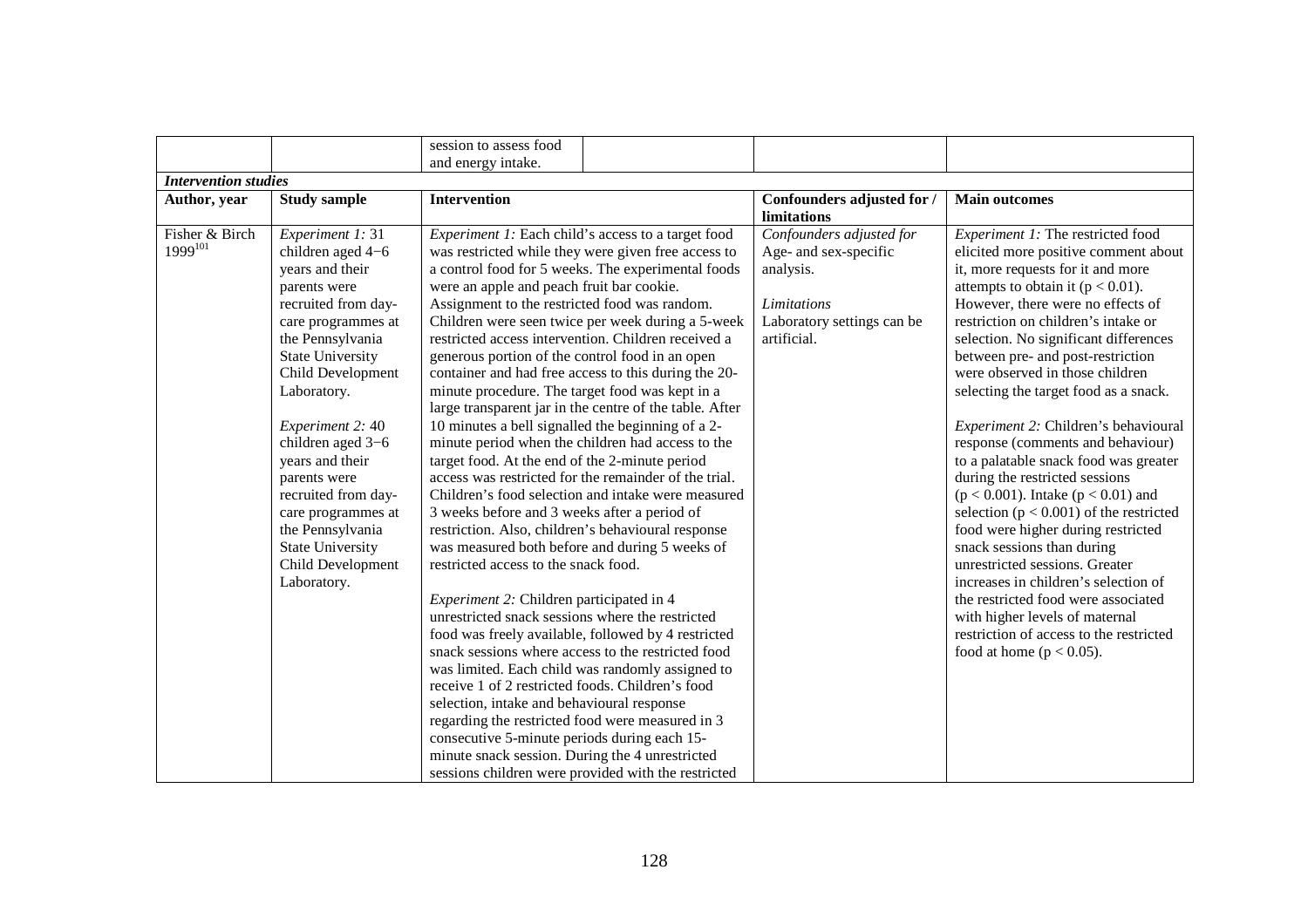|                                           |                                                                                                                                                                                                                      | food over a 15-minute period. During the 4<br>restricted snack sessions, wheat crackers were<br>served in an open container in the middle of the<br>table while the restricted food was kept in a closed,<br>clear container. Children were allowed to self-select<br>crackers throughout the 15-minute session, but they<br>had free access to the restricted food only during<br>the 2nd 5-minute period. Parents completed a<br>questionnaire, including 6 items assessing the<br>extent to which they typically restricted their<br>child's access to the experimental foods at home.                                                                                                                                                                                                                                                                         |                                                                                                                                                                                                       |                                                                                                                                                                                                                                                                                                                                                                                           |
|-------------------------------------------|----------------------------------------------------------------------------------------------------------------------------------------------------------------------------------------------------------------------|-------------------------------------------------------------------------------------------------------------------------------------------------------------------------------------------------------------------------------------------------------------------------------------------------------------------------------------------------------------------------------------------------------------------------------------------------------------------------------------------------------------------------------------------------------------------------------------------------------------------------------------------------------------------------------------------------------------------------------------------------------------------------------------------------------------------------------------------------------------------|-------------------------------------------------------------------------------------------------------------------------------------------------------------------------------------------------------|-------------------------------------------------------------------------------------------------------------------------------------------------------------------------------------------------------------------------------------------------------------------------------------------------------------------------------------------------------------------------------------------|
| Harvey-Berino<br>& Rourke<br>$2003^{102}$ | 43 child-mother pairs<br>were recruited from<br>the St Regis Mohawk<br>community of<br>Akwesasne, located<br>in northern New<br>State, Ontario, and<br>Quebec, Canada. All<br>participants were<br>Native-Americans. | Participants were randomly recruited to either a<br>parenting support group (PS) or obesity prevention<br>plus parenting support group (OPPS). Both groups<br>participated in a 16-week programme on active<br>parenting conducted by an indigenous peer educator<br>in the home of each participant. The programme<br>emphasised the child's psychological and<br>behavioural goals, logical and natural<br>consequences, mutual respect, and encouragement<br>techniques. One of the topics was parenting style.<br>The difference with the OPPS group was that the<br>focus of the lessons was exclusively on how<br>improved parenting skills could facilitate the<br>development of appropriate eating and exercise<br>behaviours in children. Parents completed separate<br>3-day food records documenting their food intake<br>and that of their children. | Confounders adjusted for<br>None<br><b>Limitations</b><br>There was no control group<br>that received no information.<br>The generalisability of<br>results to other ethnic groups<br>may be limited. | The only difference in nutrition<br>intake was that the OPPS group<br>consumed slightly, but not<br>significantly, less ( $p = 0.06$ ) energy<br>compared to the PS group. Mothers<br>in the OPPS group reported<br>significantly lower restriction scores<br>at the end of the intervention, and this<br>change was significantly different<br>from that in the PS group ( $p < 0.05$ ). |
| Galloway et al<br>$2006^{95}$             | 27 children aged 3-5<br>years, and their<br>mothers, from<br>preschool full-day<br>care programmes at<br>Pennsylvania State<br>University.                                                                           | The 2 experimental conditions were pressure to eat<br>(intervention) and no pressure (control). During an<br>11-week conditioning period children were<br>presented with 2 different flavours of soup and<br>were randomly assigned to receive 1 soup<br>associated with pressure to eat and the other<br>presented with no pressure. During the pressure<br>condition research assistants reminded children to<br>"Finish your soup, please". The amount of soup                                                                                                                                                                                                                                                                                                                                                                                                 | Confounders adjusted for<br>None<br><i>Limitations</i><br>Laboratory settings can be<br>artificial.                                                                                                   | During the conditioning phase there<br>were no significant differences in<br>intake between the pressure and no<br>pressure conditions. There were<br>significantly more negative<br>comments by children during the<br>pressure condition compared to the<br>no pressure condition ( $p < 0.001$ ). In<br>total, children made 157 negative                                              |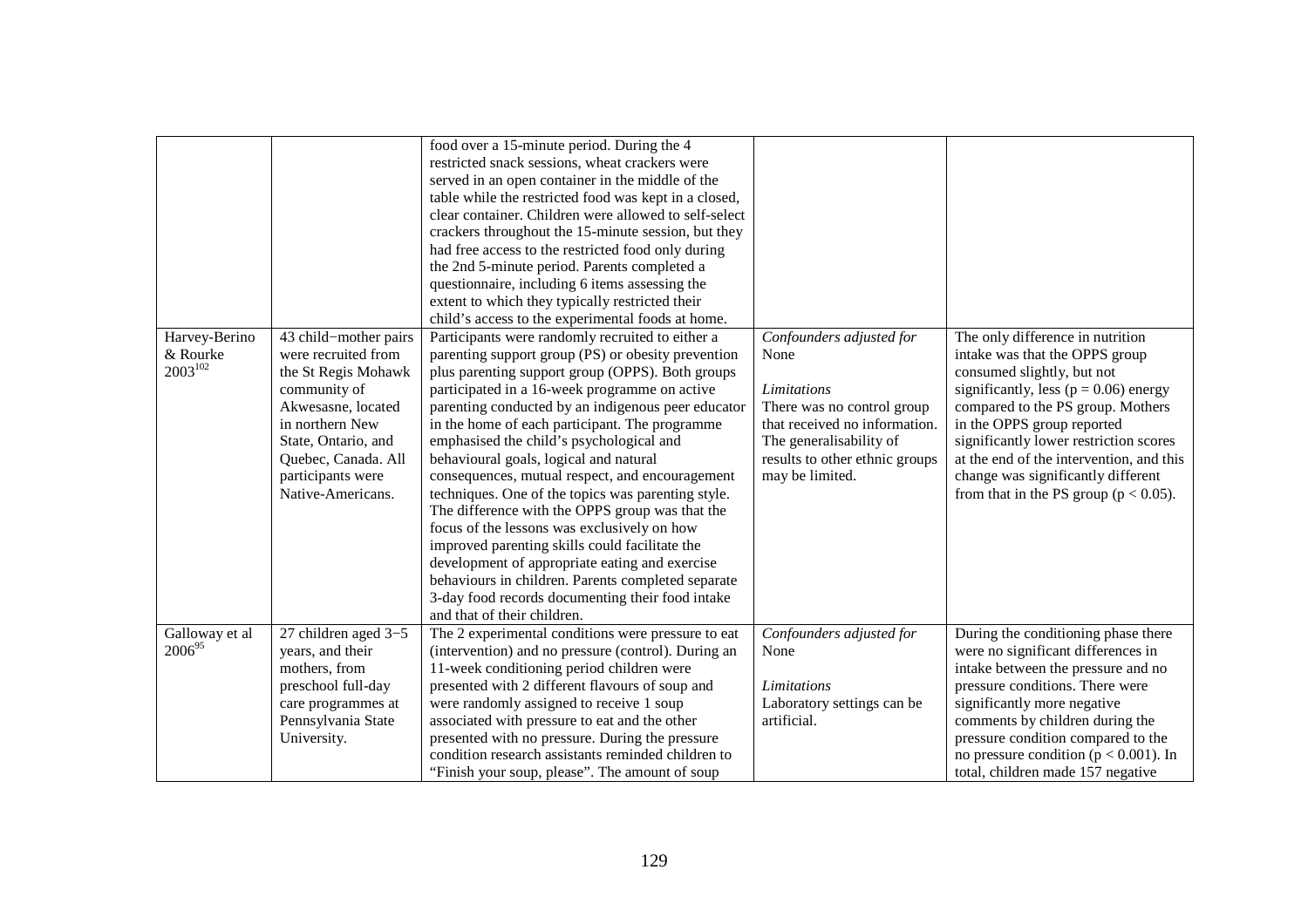| eaten during each session was recorded, as were all  | comments during the pressure            |
|------------------------------------------------------|-----------------------------------------|
| comments made by the children. Pre- and post-test    | condition and 30 during the no-         |
| assessments were conducted before and after the      | pressure condition. During the pre-     |
| conditioning trials, where 120 g serves of the soups | and post-test assessment, the no-       |
| were offered either one at a time or simultaneously. | pressure condition was associated       |
| Children were asked to eat as little or as much as   | with significantly greater increases in |
| they wanted. Weighed intakes were recorded.          | intake than the pressure condition      |
| Each mother's use of pressure to encourage their     | $(p < 0.05)$ . Children who were more   |
| children to eat more was measured by 4 items from    | pressured at home were less affected    |
| the child feeding questionnaire (CFQ), (e.g. "my     | by the pressure in the laboratory       |
| child should eat all of the food on the plate").     | setting compared to children who        |
|                                                      | were not pressured at home              |
|                                                      | $(p < 0.05)$ .                          |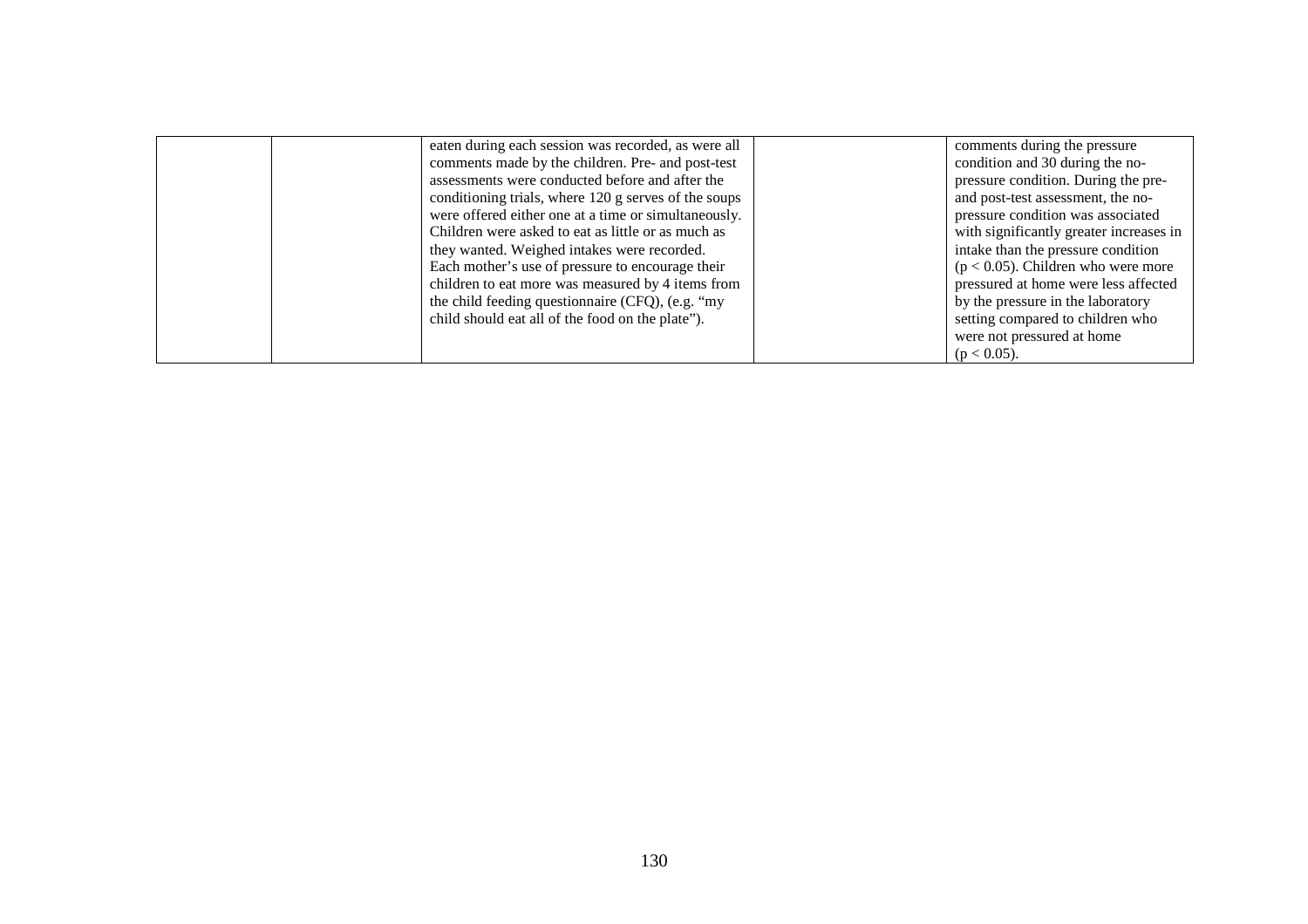| Appendix I. Studies investigating the association between home/family food availability and accessibility and food habits and |  |  |
|-------------------------------------------------------------------------------------------------------------------------------|--|--|
| behaviours                                                                                                                    |  |  |

| Author, year<br>(reference)    | <b>Study sample</b>                                                                                                                                                       | <b>Measure of dietary</b><br>intake                                                                                    | <b>Measure of food</b><br>availability and/or                                                                                                                                                                                                                                                                                                                                                                                                                                  | <b>Confounders adjusted</b><br>for/limitations                                                                                                                              | <b>Main outcomes</b>                                                                                                                |
|--------------------------------|---------------------------------------------------------------------------------------------------------------------------------------------------------------------------|------------------------------------------------------------------------------------------------------------------------|--------------------------------------------------------------------------------------------------------------------------------------------------------------------------------------------------------------------------------------------------------------------------------------------------------------------------------------------------------------------------------------------------------------------------------------------------------------------------------|-----------------------------------------------------------------------------------------------------------------------------------------------------------------------------|-------------------------------------------------------------------------------------------------------------------------------------|
|                                |                                                                                                                                                                           |                                                                                                                        | accessibility                                                                                                                                                                                                                                                                                                                                                                                                                                                                  |                                                                                                                                                                             |                                                                                                                                     |
| <b>Cross-sectional studies</b> |                                                                                                                                                                           |                                                                                                                        |                                                                                                                                                                                                                                                                                                                                                                                                                                                                                |                                                                                                                                                                             |                                                                                                                                     |
| Reynolds et al<br>$1999^{81}$  | 414 3rd grade<br>children, and their<br>parents, were<br>recruited from<br>participants<br>providing baseline<br>data for the High<br>5 intervention<br>project.          | Each participant<br>completed a 24-hour<br>recall. Dietary<br>outcomes included fruit<br>and vegetable<br>consumption. | Parents completed a self-<br>administered questionnaire<br>assessing the presence in<br>the home of 11 fruit and 11<br>vegetables commonly eaten<br>in the southern US. Parents<br>also indicated the presence<br>of 9 other forms of fruit<br>and vegetable in the home<br>(e.g. 100% fruit juice).                                                                                                                                                                           | Confounders adjusted for<br>Gender-specific analyses.<br>Limitations<br>Only 1 x 24-hour recall<br>assessed dietary intake.                                                 | There were significant positive<br>associations between availability<br>and consumption of fruit and<br>vegetables ( $p < 0.05$ ).  |
| Kratt et al $2000^{82}$        | 1196 4th-grade<br>children, and their<br>parents, from<br>Alabama, USA.<br>These were<br>providing baseline<br>data for the High<br>5 Alabama<br>intervention<br>project. | Children completed a<br>24-hour recall in a<br>face-to-face interview<br>to assess fruit and<br>vegetable intake.      | Parents completed a<br>questionnaire on fruit and<br>vegetable availability<br>within the home. This was<br>assessed by 3 sets of<br>questions about the<br>presence of fruit and<br>vegetable available in the<br>home during the week<br>prior. The first set of<br>questions comprised 5<br>items addressing the<br>availability of generic<br>types of fruit and<br>vegetables; 22 items<br>assessed whether 11 of the<br>most commonly eaten fruit<br>and vegetables were | Confounders adjusted for<br>Parent and child<br>expectations, knowledge,<br>and self-efficacy.<br><b>Limitations</b><br>Only 1 x 24-hour recall<br>assessed dietary intake. | As fruit and vegetable availability<br>increased from low to high, intake<br>by children increased<br>significantly ( $p < 0.01$ ). |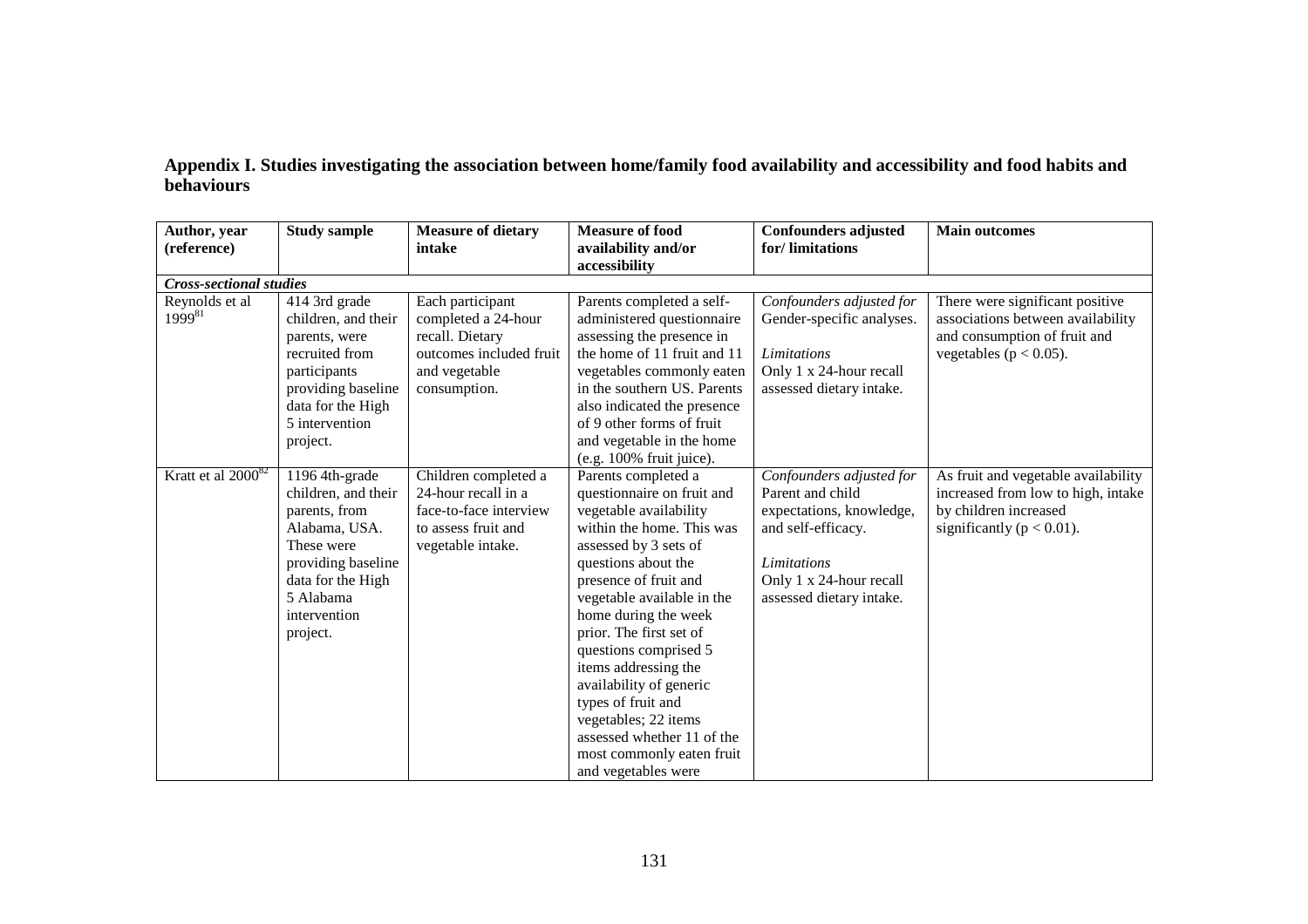| Cullen $et$ al<br>200334    | 225 children from<br>grades 4–6, and<br>their parents ( $n =$<br>88), from 9<br>schools in the<br>greater Houston,<br>Texas, area.                                                                                                                                      | Children completed a<br>food diary over 5-7<br>days. Dietary outcomes<br>included intakes of<br>fruit, 100% fruit juice<br>and vegetables (FJV).       | available; 4 items<br>addressed the location and<br>preparation of fruit and<br>vegetables in the home.<br>Self-administered<br>questionnaires were<br>completed by children<br>regarding both availability<br>and accessibility of 100%<br>fruit juices, fruits and<br>vegetables. Parents<br>completed the availability<br>and accessibility<br>questionnaire during<br>telephone interviews. | Confounders adjusted for<br>Not stated.<br>Limitations<br>A moderate response rate<br>of 65% from children,<br>and a low response rate<br>from adults. French fries<br>were counted in total<br>vegetables.                                                                                                                                                                                                                                                                  | Availability and accessibility<br>accounted for about 10% of the<br>variance in FJV consumption<br>(35% in girls) and were<br>significant predictors of FJV<br>consumption ( $p < 0.05$ ). For<br>children with high FJV<br>preference, FJV availability was a<br>significant predictor ( $p < 0.05$ ),<br>whereas both availability and<br>accessibility were significant<br>predictors for children with low<br>FJV preferences ( $p < 0.05$ ). |
|-----------------------------|-------------------------------------------------------------------------------------------------------------------------------------------------------------------------------------------------------------------------------------------------------------------------|--------------------------------------------------------------------------------------------------------------------------------------------------------|-------------------------------------------------------------------------------------------------------------------------------------------------------------------------------------------------------------------------------------------------------------------------------------------------------------------------------------------------------------------------------------------------|------------------------------------------------------------------------------------------------------------------------------------------------------------------------------------------------------------------------------------------------------------------------------------------------------------------------------------------------------------------------------------------------------------------------------------------------------------------------------|---------------------------------------------------------------------------------------------------------------------------------------------------------------------------------------------------------------------------------------------------------------------------------------------------------------------------------------------------------------------------------------------------------------------------------------------------|
| Bere & Klepp<br>$2004^{55}$ | 1950 children,<br>mean age 11.8<br>years, and 1647 of<br>their parents, from<br>38 schools in<br>Hedmark and<br>Telemark counties<br>in Norway. These<br>cross-sectional<br>data were drawn<br>from baseline<br>information<br>collected from an<br>intervention study. | Fruit and vegetable<br>intake was measured<br>by 4 frequency items in<br>a self-administered<br>questionnaire<br>completed by children<br>and parents. | Children and parents both<br>completed a self-<br>administered questionnaire,<br>including 5 items on<br>accessibility (e.g. mother<br>or father sometimes cuts up<br>fruit or vegetable for a<br>snack).                                                                                                                                                                                       | Confounders adjusted for<br>Parent and children scales<br>of intent, modelling,<br>preferences, self-efficacy,<br>awareness, parental<br>intake.<br>Limitations<br>Children whose parents<br>did not participate<br>differed from children<br>with participating parents<br>with regard to<br>demographic variables,<br>health-related behaviours<br>and fruit and vegetable<br>intake measures.<br>Parents and children<br>appeared to perceive<br>children's accessibility | Accessibility assessed by children<br>was positively associated with<br>fruit and vegetable intake<br>$(p < 0.01)$ . Child's accessibility<br>assessed by parents was<br>associated with children's fruit<br>and vegetable intake ( $p = 0.04$ ).<br>When both parent and child<br>scales of accessibility were<br>included, accessibility was not<br>associated with children's fruit<br>and vegetable intake.                                   |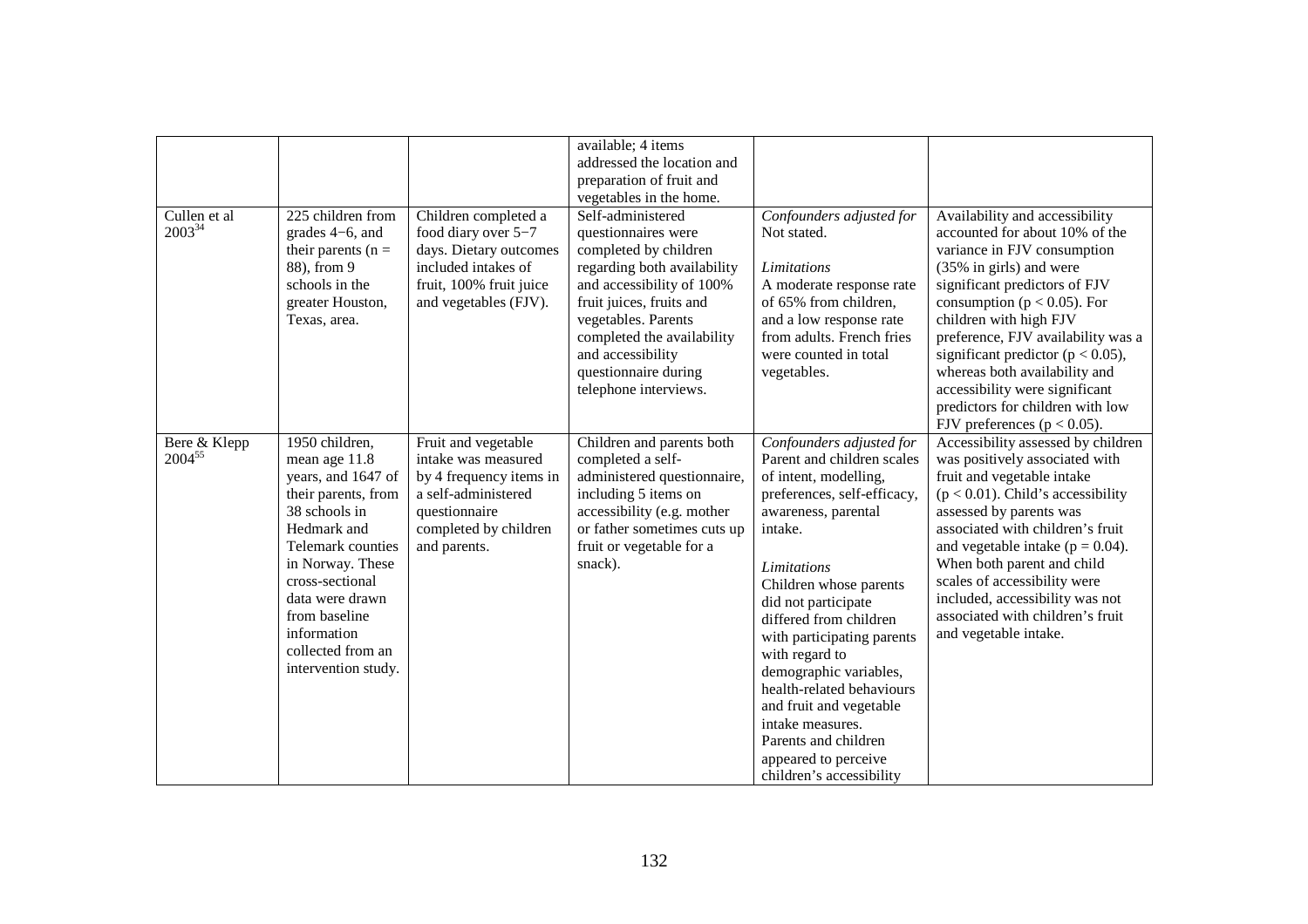|                             |                                                                                                                                                                                                                                                |                                                                                                                                                                                                                                 |                                                                                                                                                                        | differently.                                                                                                                                                                                                                                                                                                                                                                                            |                                                                                                                                                                                                                                                                                                                                                                                |
|-----------------------------|------------------------------------------------------------------------------------------------------------------------------------------------------------------------------------------------------------------------------------------------|---------------------------------------------------------------------------------------------------------------------------------------------------------------------------------------------------------------------------------|------------------------------------------------------------------------------------------------------------------------------------------------------------------------|---------------------------------------------------------------------------------------------------------------------------------------------------------------------------------------------------------------------------------------------------------------------------------------------------------------------------------------------------------------------------------------------------------|--------------------------------------------------------------------------------------------------------------------------------------------------------------------------------------------------------------------------------------------------------------------------------------------------------------------------------------------------------------------------------|
| Grimm et al<br>$2004^{71}$  | 560 children aged<br>$8-13$ years<br>completed a<br>survey in an<br>educational<br>publication for<br>children produced<br>by Miami<br>University. The<br>magazine was<br>distributed to<br>elementary and<br>middle schools<br>across the US. | Children were asked<br>how often they drank<br>soft drinks and what<br>type they consumed<br>(e.g. diet vs regular).                                                                                                            | The survey included<br>questions on the<br>availability of soft drinks in<br>the home.                                                                                 | Confounders adjusted for<br>Age, sex, taste preference<br>for soda, parental soda<br>intake, TV viewing,<br>friends' soda intake, soda<br>availability in school,<br>taste preference for milk<br>and taste preference for<br>water.<br><b>Limitations</b><br>There was limited<br>demographic information<br>about the children (e.g.<br>no information on socio-<br>economic status or<br>ethnicity). | Availability of soft drinks in the<br>home was significantly associated<br>with soft-drink consumption.<br>Children from households with<br>high availability of soft drinks<br>had intakes 2.82 (95% CI: 1.51-<br>5.29) times higher than children<br>from households with low<br>availability.                                                                               |
| Young et al<br>$2004^{72}$  | 366 children aged<br>$12-16$ years, from<br>3 middle schools<br>in 2 northeast<br>Georgia counties.                                                                                                                                            | Children completed a<br>questionnaire<br>containing 2 items for<br>fruit consumption and<br>4 items for vegetable<br>consumption.                                                                                               | Children completed a self-<br>administered questionnaire<br>including 10 items on fruit<br>and fruit juices availability<br>and 10 items on vegetable<br>availability. | Confounders adjusted for<br>Gender, grade, socio-<br>economic status, school,<br>and ethnicity.<br><b>Limitations</b><br>A moderate response rate<br>of 59%.                                                                                                                                                                                                                                            | Perceived fruit and vegetable<br>availability was a significant<br>predictor of fruit and vegetable<br>consumption ( $p < 0.001$ ).                                                                                                                                                                                                                                            |
| Hanson et al<br>$2005^{62}$ | 902 adolescents,<br>and 1 parent/<br>guardian each,<br>from public<br>middle and high<br>schools in the<br>Minneapolis / St<br>Paul and Osseo<br>districts in<br>Minnesota.                                                                    | Each adolescent<br>completed a 149-item<br>semi-quantitative<br>Youth Adolescent Food<br>Frequency<br>Questionnaire<br>administered by trained<br>staff. Parents<br>completed a semi-<br>quantitative food<br>survey on fruits, | Parents completed a survey<br>by telephone assessing how<br>often fruits, vegetables,<br>milk and soft drinks were<br>available in the home.                           | Confounders adjusted for<br>School level, parental<br>socio-economic status,<br>parent gender and<br>race/ethnicity.<br>Limitations<br>Low response rate from<br>lower socio-economic<br>groups. The food<br>availability tool was not                                                                                                                                                                  | Intakes of fruit and vegetables<br>were positively associated with<br>household availability for girls<br>$(p < 0.01)$ , but not for boys; 1.3<br>additional serves of fruits and<br>vegetables were consumed by<br>girls in homes where they were<br>always available vs<br>sometimes/never available; and<br>1.4 additional serves of milk were<br>consumed by boys in homes |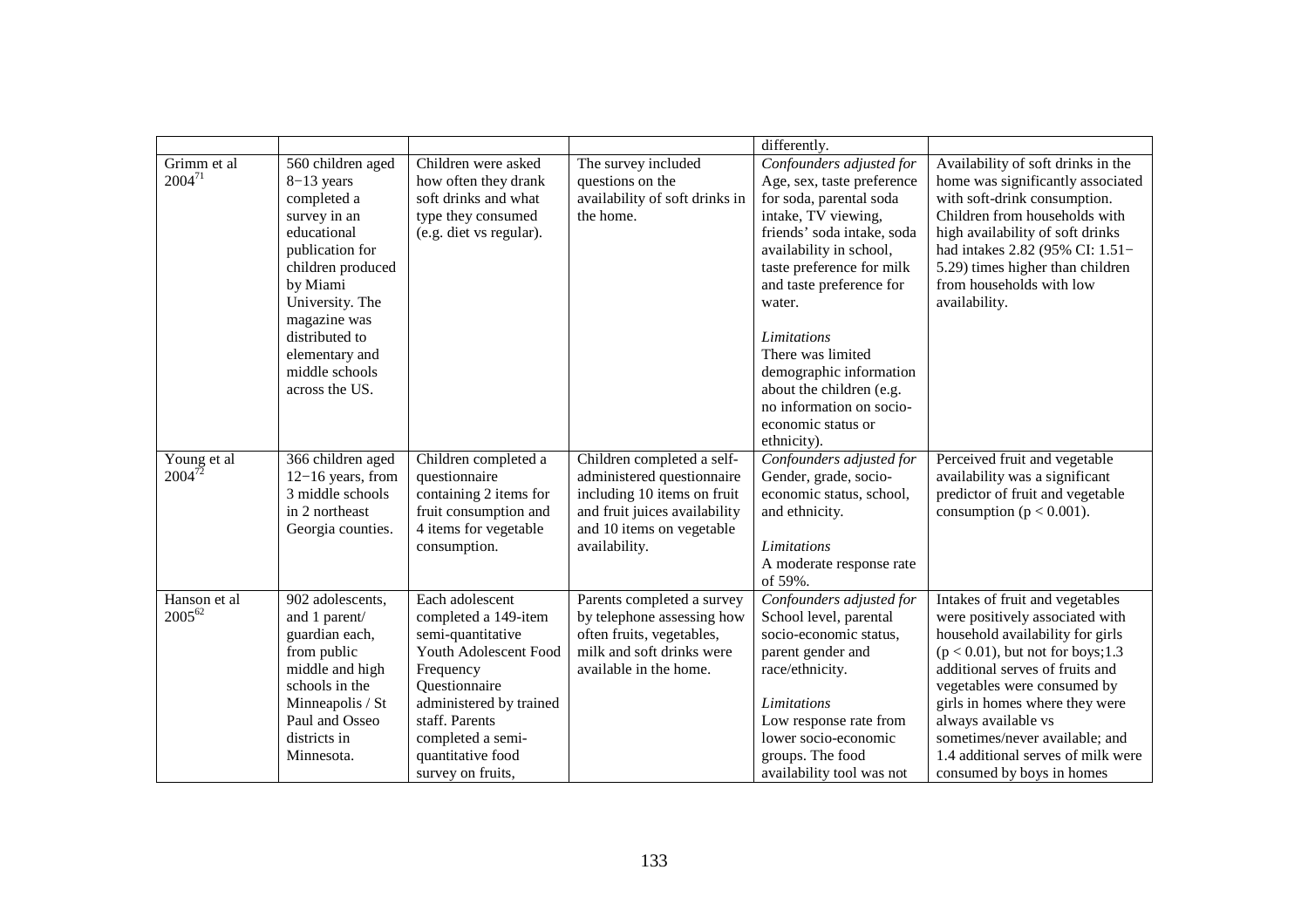|                                |                                                                                                                                 | vegetables and dairy<br>foods consumed over<br>the previous week,<br>administered by<br>telephone interviews.<br>Dietary outcomes<br>included fruit,<br>vegetables, milk and<br>soft-drink intake                                         |                                                                                                                                      | validated.                                                                                                                                                                                                                                                                                                                                                                                                       | where milk was always served<br>with meals vs never available.<br>The trend was not significant for<br>girls. In homes where soft drinks<br>were usually or sometimes<br>available, girls consumed 1 less<br>serving of dairy per day than<br>those who never had soft drinks at<br>home. |
|--------------------------------|---------------------------------------------------------------------------------------------------------------------------------|-------------------------------------------------------------------------------------------------------------------------------------------------------------------------------------------------------------------------------------------|--------------------------------------------------------------------------------------------------------------------------------------|------------------------------------------------------------------------------------------------------------------------------------------------------------------------------------------------------------------------------------------------------------------------------------------------------------------------------------------------------------------------------------------------------------------|-------------------------------------------------------------------------------------------------------------------------------------------------------------------------------------------------------------------------------------------------------------------------------------------|
| Vereecken et al<br>$2005^{73}$ | 207 children aged<br>$11-12$ years, from<br>3 primary schools<br>in Flanders.                                                   | Fruit and vegetable<br>consumption was<br>measured by 2 items in<br>a self-administered<br>questionnaire<br>completed by each<br>child.                                                                                                   | Availability was assessed<br>with a self-administered<br>questionnaire completed by<br>the children.                                 | Confounders adjusted for<br>Not stated.<br>Limitations<br>Availability of fruit and<br>vegetables was high in<br>most children in this<br>study.                                                                                                                                                                                                                                                                 | Available fruit variety was<br>significantly correlated with fruit<br>consumption ( $p < 0.01$ ).                                                                                                                                                                                         |
| Campbell et al<br>$2006^{15}$  | 560 families with<br>children aged 5-6<br>years, from 3<br>distinct socio-<br>economic districts<br>in Melbourne,<br>Australia. | A 56-item food<br>frequency<br>questionnaire was<br>completed by parents<br>on behalf of their child.<br>Dietary outcomes<br>included energy intake,<br>vegetable savoury<br>snack, sweet snack, and<br>high-energy drink<br>consumption. | Parents completed a 59-<br>item self-administered food<br>environment questionnaire,<br>including questions on<br>food availability. | Confounders adjusted for<br>Maternal education,<br>clustering by school,<br>perception of adequacy of<br>diet, parenting styles,<br>food availability,<br>confidence in cooking,<br>cost and preference for<br>fruit and vegetables,<br>mealtime interruptions,<br>TV viewing.<br><b>Limitations</b><br>Response rate varied<br>according to socio-<br>economic status (49%<br>high, 26% middle and<br>29% low). | Food availability was not<br>associated with any of the dietary<br>outcomes measured.                                                                                                                                                                                                     |
| Larson et al                   | 4079 adolescents                                                                                                                | A 149-item validated                                                                                                                                                                                                                      | Each adolescent completed                                                                                                            | Confounders adjusted for                                                                                                                                                                                                                                                                                                                                                                                         | Milk served at meals was                                                                                                                                                                                                                                                                  |
| $2006^{48}$                    | aged $11-18$ years,                                                                                                             | Youth Adolescent Food                                                                                                                                                                                                                     | self-administered                                                                                                                    | Race, grade level, weight                                                                                                                                                                                                                                                                                                                                                                                        | significantly positively correlated                                                                                                                                                                                                                                                       |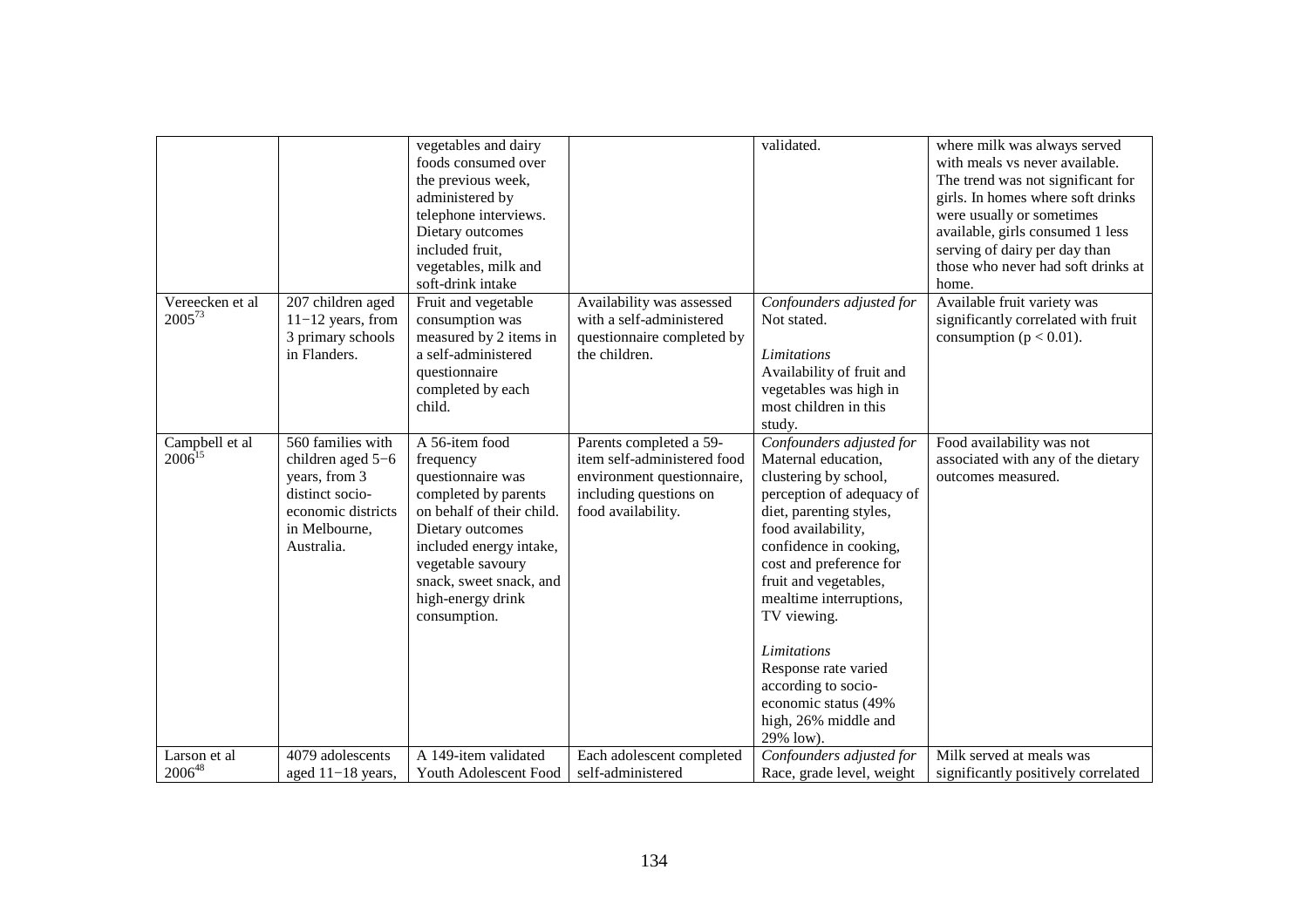|                               | from 31 junior<br>and senior high<br>school in the St<br>Paul $/$<br>Minneapolis area<br>of Minnesota.                                              | Frequency<br>Questionnaire was used<br>to assess energy and<br>calcium intakes,<br>servings of dairy and<br>milk.                                                                                                                                                                                                          | questionnaires, including<br>questions on home food<br>availability.                                                                                                          | status and caloric intake,<br>and covariates including<br>socio-economic, personal<br>and behavioural factors.<br>Limitations<br>FFQ may not be<br>appropriate for all ethnic<br>groups.                                                                                                                                                                                   | with calcium, milk and dairy<br>intake, and was one of the<br>strongest correlates of calcium<br>intakes ( $p < 0.001$ ).                                                                                                                                                                                                                                                                  |
|-------------------------------|-----------------------------------------------------------------------------------------------------------------------------------------------------|----------------------------------------------------------------------------------------------------------------------------------------------------------------------------------------------------------------------------------------------------------------------------------------------------------------------------|-------------------------------------------------------------------------------------------------------------------------------------------------------------------------------|----------------------------------------------------------------------------------------------------------------------------------------------------------------------------------------------------------------------------------------------------------------------------------------------------------------------------------------------------------------------------|--------------------------------------------------------------------------------------------------------------------------------------------------------------------------------------------------------------------------------------------------------------------------------------------------------------------------------------------------------------------------------------------|
| Matheson et al<br>$2006^{74}$ | 108 Mexican-<br>American children<br>aged 9-13 years<br>and their mothers,<br>from 8 schools<br>participating in an<br>obesity prevention<br>trial. | Three 24-hour recalls<br>were conducted with<br>children as primary<br>respondents. One was<br>collected in a face-to-<br>face interview and 2<br>were conducted over<br>the telephone.<br>Dietary outcomes<br>included fruit,<br>vegetable, sweets and<br>snacks consumption, %<br>energy from fat and<br>energy density. | Mothers' attitudes about<br>making healthful foods<br>available for their children<br>was measured by 6 items in<br>a questionnaire completed<br>via face-to-face interviews. | Confounders adjusted for<br>Results were analysed<br>separately for food-secure<br>and food-insecure<br>households.<br><b>Limitations</b><br>Results may only be<br>applicable to Mexican-<br>American families.<br>Questions on food<br>availability involved<br>attitudes about making<br>healthful foods available<br>rather than making them<br>actually availability. | In food-insecure households<br>attitudes about making healthful<br>foods available were inversely<br>associated with children's daily<br>energy intake ( $p < 0.05$ ). In food-<br>secure households attitudes about<br>making healthful foods available<br>were positively associated with<br>children's fruit intake ( $p < 0.001$ )<br>and percentage energy from fat<br>$(p < 0.05)$ . |
| Wind et al<br>$2006^{76}$     | 2468 children,<br>mean age 11.6<br>years, from 98<br>schools in<br>Belgium and the<br>Netherlands.                                                  | Fruit and vegetable<br>intake were assessed by<br>1 and 3 food frequency<br>questions, respectively                                                                                                                                                                                                                        | A self-administered<br>questionnaire was<br>completed by children,<br>including questions on the<br>availability of fruit and<br>vegetables at home.                          | Confounders adjusted for<br>Sex, physical<br>environment and social<br>environment, personal<br>factors.<br>Limitations<br>Perceived availability<br>was assessed, rather than<br>actual availability.                                                                                                                                                                     | Higher perceived availability of<br>vegetables at home was positively<br>associated with vegetable intake<br>$(p < 0.01)$ . No association was<br>found for fruit.                                                                                                                                                                                                                         |
| Campbell et al<br>$2007^{57}$ | 347 adolescents<br>aged 12-13 years,                                                                                                                | Each adolescent<br>completed a 56-item                                                                                                                                                                                                                                                                                     | Each adolescent completed<br>a self-administered                                                                                                                              | $\overline{\mathit{Conf}}$ ounders adjusted for<br>Maternal education and                                                                                                                                                                                                                                                                                                  | The availability of unhealthy food<br>in the home was positively related                                                                                                                                                                                                                                                                                                                   |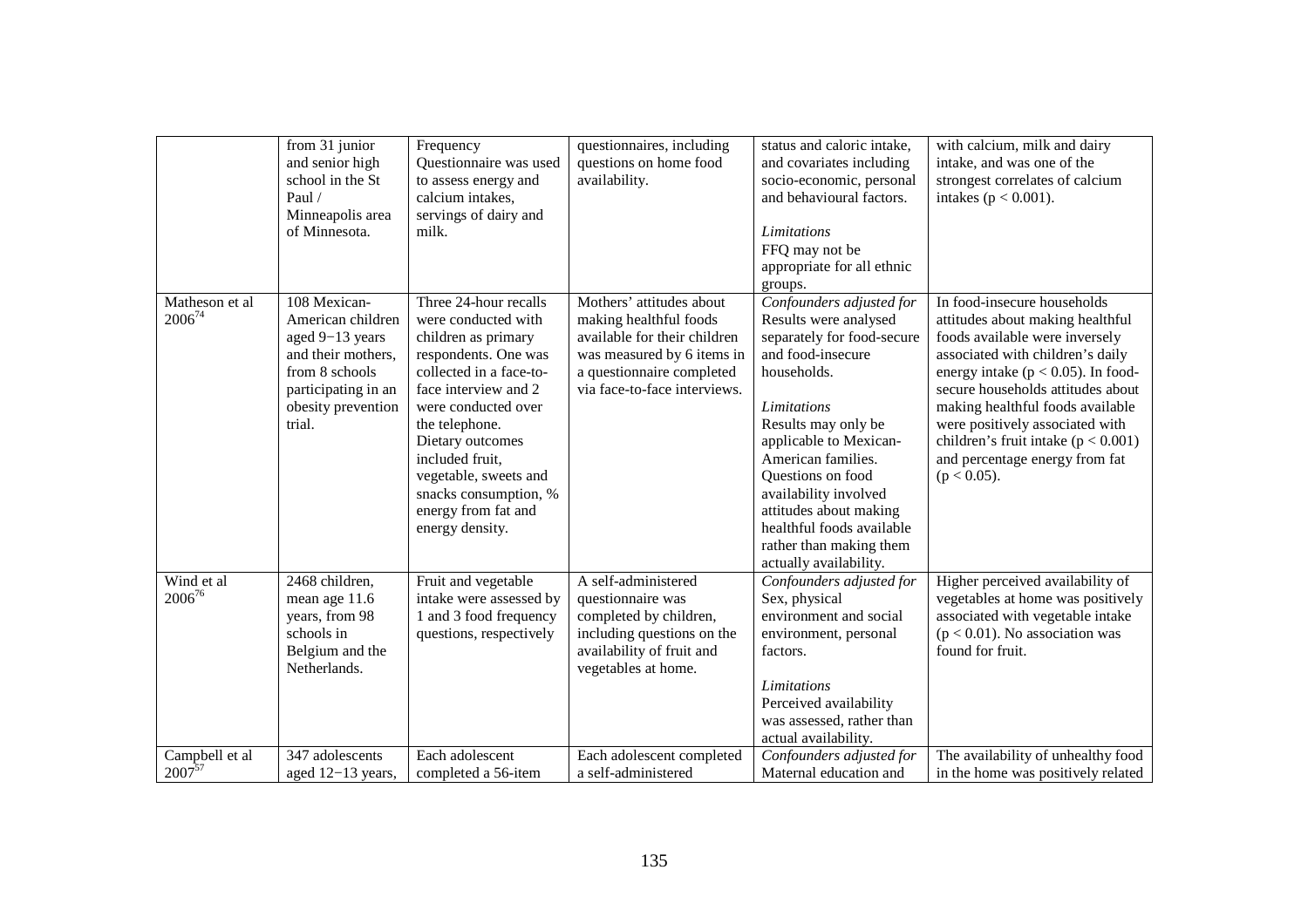|                              | and both their<br>parents, were<br>recruited from<br>participants of the<br>longitudinal<br>Nepean Study (a<br>birth cohort born<br>between August<br>1989 and April<br>1990 at Nepean<br>Hospital) Penrith,<br>in Western<br>Sydney, Australia. | food frequency<br>questionnaire. Both<br>parents completed their<br>own separate food<br>frequency<br>questionnaire.<br>Dietary outcomes<br>included sweet and<br>savoury snacks, high-<br>energy fluids and take-<br>out foods.                  | questionnaire, including 10<br>items assessing the<br>availability of "healthy"<br>and "unhealthy" foods in<br>the home environment.                | all independent variables,<br>including parenting style,<br>parents' consumption of<br>high-energy drinks, sweet<br>and savoury snacks, take-<br>out foods, parents'<br>difficulty spending time<br>with child, pressure,<br>kitchen set-up, parental<br>praise, high cost of fruit<br>and vegetables, family<br>conflict.<br>Limitations<br>Results are likely to be<br>less applicable to families<br>with mothers with a high<br>educational level. | to the consumption of high-<br>energy drinks ( $p = 0.058$ , not<br>significant), savoury snacks ( $p =$<br>$0.002$ p < 0.001), and sweet snack<br>consumption ( $p < 0.001$ ) in girls.<br>The availability of unhealthy food<br>in the home was positively related<br>to consumption of savoury snacks<br>in boys ( $p = 0.002$ ).                                                                                                                                                                                                                                                                                                                               |
|------------------------------|--------------------------------------------------------------------------------------------------------------------------------------------------------------------------------------------------------------------------------------------------|---------------------------------------------------------------------------------------------------------------------------------------------------------------------------------------------------------------------------------------------------|-----------------------------------------------------------------------------------------------------------------------------------------------------|--------------------------------------------------------------------------------------------------------------------------------------------------------------------------------------------------------------------------------------------------------------------------------------------------------------------------------------------------------------------------------------------------------------------------------------------------------|--------------------------------------------------------------------------------------------------------------------------------------------------------------------------------------------------------------------------------------------------------------------------------------------------------------------------------------------------------------------------------------------------------------------------------------------------------------------------------------------------------------------------------------------------------------------------------------------------------------------------------------------------------------------|
| Nanney et al<br>$2007^{103}$ | 1658 pre-school<br>children aged 2-5<br>years, and their<br>parents, were<br>recruited from the<br>16 Parents as<br>Teachers<br>programme sites<br>located in 8 rural<br>south-east<br>Missouri counties.                                        | Parents completed a<br>29-item fruit and<br>vegetable food<br>frequency<br>questionnaire for<br>themselves and their<br>children via a<br>telephone interview.<br>Dietary outcomes<br>included fruit and<br>vegetable intake and<br>diet quality. | Parents completed<br>questionnaires on the home<br>food environment, and<br>home-grown fruit and<br>vegetable intake, via a<br>telephone interview. | Confounders adjusted for<br>Race, income and<br>education.                                                                                                                                                                                                                                                                                                                                                                                             | Parents who almost always eat<br>home-grown fruit and vegetables<br>were 3.2 times more likely to eat<br>5 serves of fruits and vegetables<br>per day compared to the<br>rarely/never eaters, and ate on<br>average 1.3 additional fruit and<br>vegetable servings ( $p < 0.001$ ).<br>Vitamins A and C and fibre<br>intake were higher in regular<br>consumers of home-grown fruit<br>and vegetables. Children who<br>almost always eat home-grown<br>fruit and vegetables were 2.3<br>times as likely to eat 5 serves of<br>fruit and vegetables per day<br>compared to the rarely/never<br>eaters ( $p < 0.001$ ). Intake of<br>vitamins A and C and fibre were |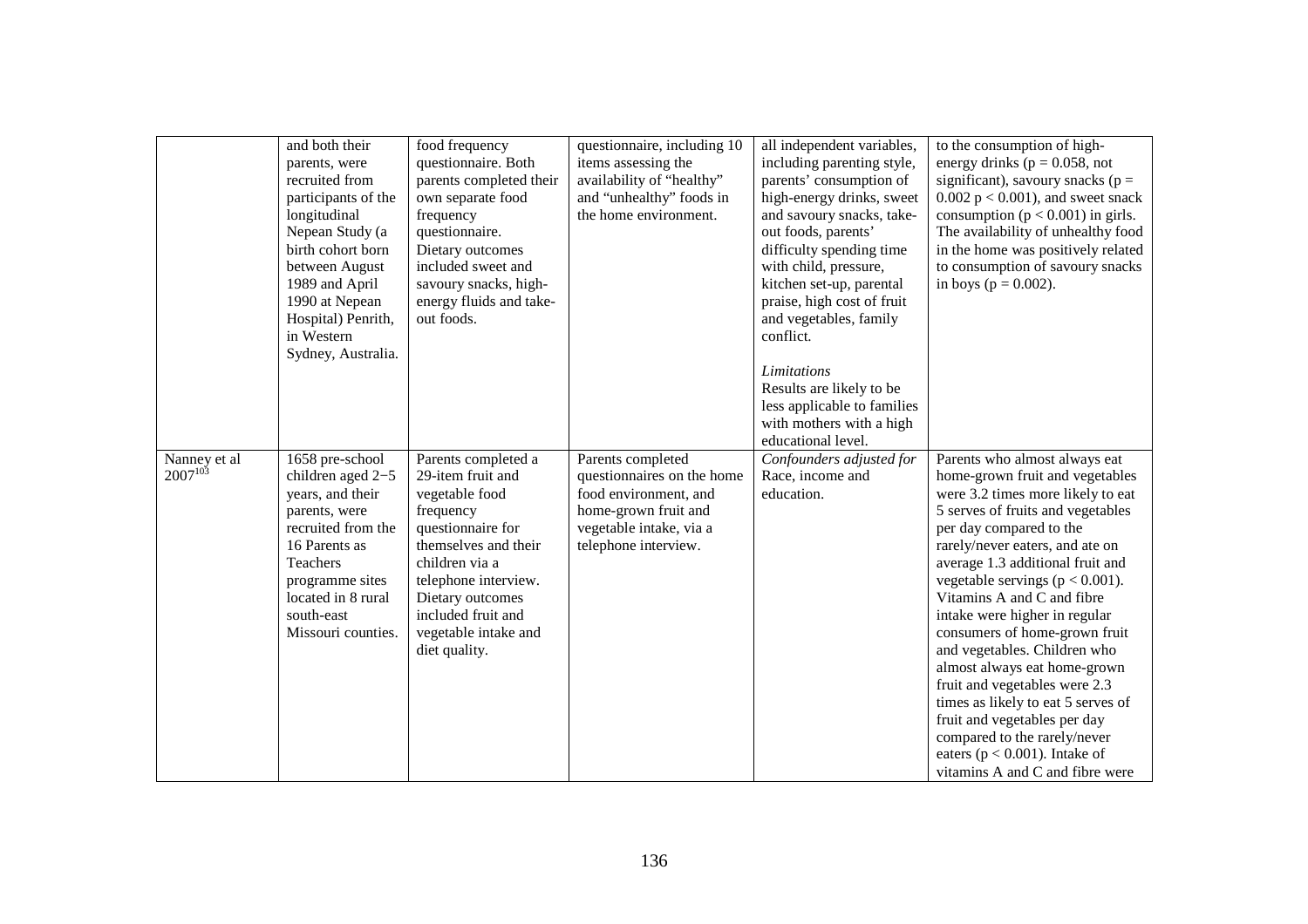|                             |                                                                                                                                                                                                                                                |                                                                                                                                                                                                                                                                                     |                                                                                                                                                                                                                                                                                                |                                                                                                                                                                                                                                                                                                                                            | higher in regular consumers of<br>home-grown fruit and vegetables.<br>The almost-always home-grown<br>fruit and vegetable families had<br>more fruit and vegetable options<br>in the home the previous weeks<br>$(5.2 \text{ vs } 4.3 \text{ choices}, p < 0.001).$ |
|-----------------------------|------------------------------------------------------------------------------------------------------------------------------------------------------------------------------------------------------------------------------------------------|-------------------------------------------------------------------------------------------------------------------------------------------------------------------------------------------------------------------------------------------------------------------------------------|------------------------------------------------------------------------------------------------------------------------------------------------------------------------------------------------------------------------------------------------------------------------------------------------|--------------------------------------------------------------------------------------------------------------------------------------------------------------------------------------------------------------------------------------------------------------------------------------------------------------------------------------------|---------------------------------------------------------------------------------------------------------------------------------------------------------------------------------------------------------------------------------------------------------------------|
| Reinaerts et al<br>200766   | A convenience<br>sample of 1739<br>parents of children<br>aged 4-12years<br>were recruited<br>from a larger<br>longitudinal study.<br>The sample was<br>recruited from 49<br>primary schools in<br>the southern part<br>of the<br>Netherlands. | Fruit and vegetable<br>intake of children was<br>determined by a food<br>frequency<br>questionnaire<br>completed by parents.<br>Parental fruit and<br>vegetable intake was<br>assessed by a validated<br>10-item food frequency<br>questionnaire.                                   | Parents completed self-<br>administered<br>questionnaires, including 2<br>items on food availability<br>(e.g. having fruit and<br>vegetables available at<br>home) and 1 item on food<br>accessibility (e.g. preparing<br>fruit and vegetables for<br>children, peeling, cutting,<br>washing). | Confounders adjusted for<br>Demographic variables:<br>child's sex, age, ethnicity,<br>BMI, siblings (yes/no);<br>and parents' age, marital<br>status, education level,<br>and other covariates,<br>including parental<br>consumption, habit, self-<br>efficacy, attitude,<br>preferences, modelling,<br>social influence and<br>intention. | Availability, but not accessibility,<br>was positively related to fruit<br>$(p < 0.001)$ . Neither availability<br>nor accessibility was associated<br>with vegetable consumption.                                                                                  |
| <b>Intervention studies</b> |                                                                                                                                                                                                                                                |                                                                                                                                                                                                                                                                                     |                                                                                                                                                                                                                                                                                                |                                                                                                                                                                                                                                                                                                                                            |                                                                                                                                                                                                                                                                     |
| Author, year<br>(reference) | <b>Study sample</b>                                                                                                                                                                                                                            | <b>Intervention</b>                                                                                                                                                                                                                                                                 | <b>Measure of food</b><br>availability and/or<br>accessibility                                                                                                                                                                                                                                 | <b>Confounders adjusted</b><br>for/limitations                                                                                                                                                                                                                                                                                             | <b>Main outcomes</b>                                                                                                                                                                                                                                                |
| Baranowski et al<br>200085  | 1253 children<br>were recruited<br>from $16$<br>elementary<br>schools (4 from a<br>major south-<br>eastern<br>metropolitan area<br>and 12 from a<br>south-eastern<br>suburban school<br>system). Schools                                       | The intervention was<br>based on social<br>cognitive theory and<br>was school-based, with<br>12 sessions per year.<br>Weekly newsletters<br>taken home to parents,<br>home assignments and<br>family nights were<br>included to involve the<br>family. Dietary<br>outcomes included | A telephone interview with<br>parents assessed food<br>availability (e.g. were<br>particular foods in the<br>home last week) and<br>accessibility (e.g. were<br>particular foods out in the<br>open in the home last<br>week).                                                                 | Confounders adjusted for<br>None<br>Limitations<br>Availability and<br>accessibility was only<br>one aspect of the<br>intervention.                                                                                                                                                                                                        | FJV combined ( $p = 0.038$ ) and<br>vegetables ( $p = 0.004$ ), but not<br>fruit intake, increased<br>significantly in the intervention<br>group.                                                                                                                   |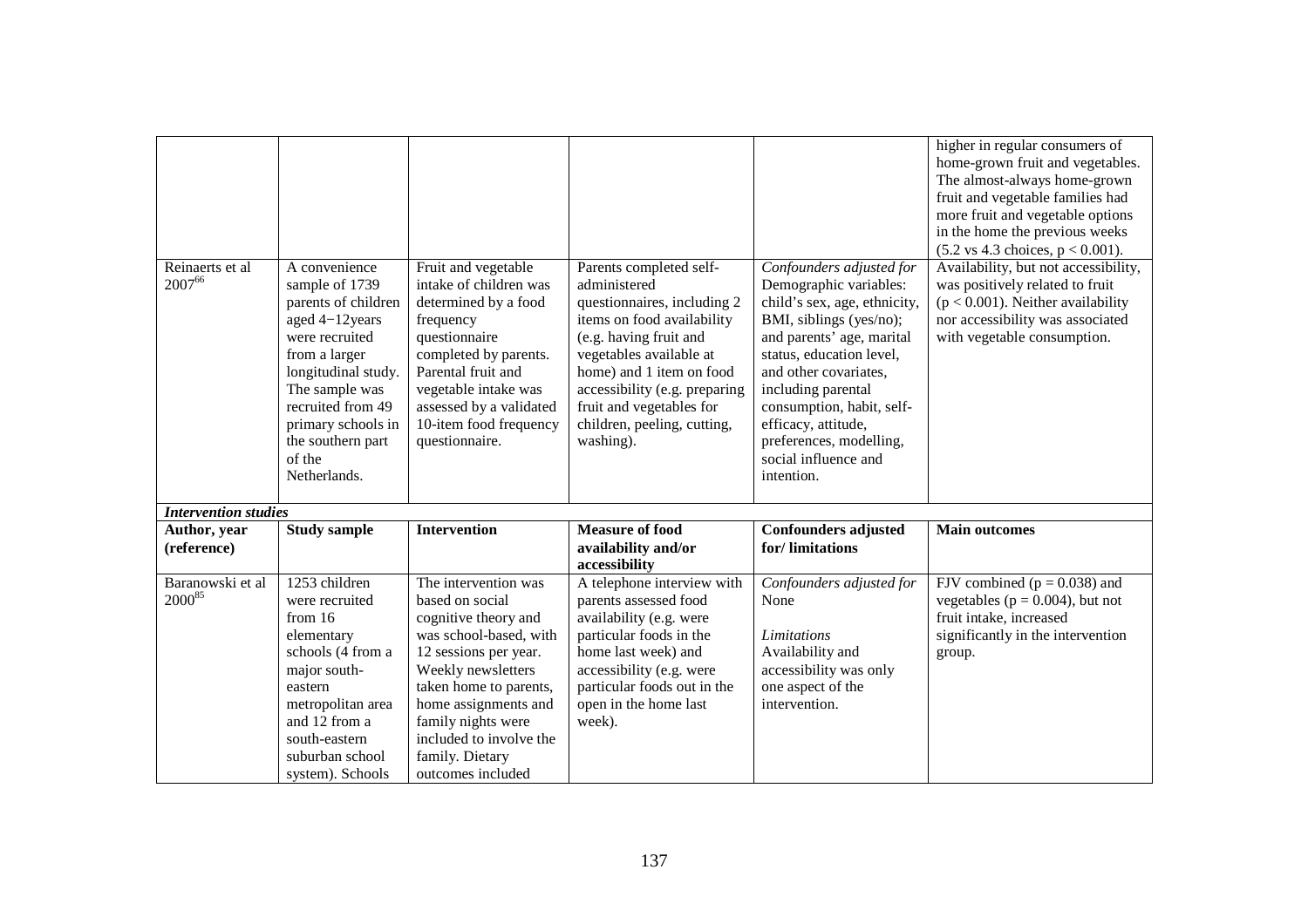|                              | were assigned to<br>treatment and<br>control groups.<br>An annual random<br>sample of 13-16<br>parents from each<br>school was<br>selected for<br>telephone<br>interviews.                                                                                                                                 | fruit, juice and<br>vegetable intakes of<br>children measured by<br>7-day food record.                                                                                                                                                                          |                                                                                                                                               |                                                                                                                                                                                                                                                                                                                      |                                                                                                                                                                                                                                                                                                                                                                                      |
|------------------------------|------------------------------------------------------------------------------------------------------------------------------------------------------------------------------------------------------------------------------------------------------------------------------------------------------------|-----------------------------------------------------------------------------------------------------------------------------------------------------------------------------------------------------------------------------------------------------------------|-----------------------------------------------------------------------------------------------------------------------------------------------|----------------------------------------------------------------------------------------------------------------------------------------------------------------------------------------------------------------------------------------------------------------------------------------------------------------------|--------------------------------------------------------------------------------------------------------------------------------------------------------------------------------------------------------------------------------------------------------------------------------------------------------------------------------------------------------------------------------------|
| Wardle et al<br>200377       | 156 parents of<br>2-6-year-olds,<br>who had taken<br>part in a large<br>study of predictors<br>of children's fruit<br>and vegetable<br>intake, and who<br>expressed interest<br>in participating in<br>a further study to<br>modify their<br>children's<br>acceptance of<br>vegetables, were<br>recruited. | An exposure-based<br>intervention carried out<br>in the home to increase<br>children's liking for a<br>previously disliked<br>vegetable. Exposure vs<br>information vs control<br>group.                                                                        | Parents of children<br>assigned to the exposure<br>group were asked to offer<br>the target vegetable every<br>day for 14 consecutive<br>days. | Confounders adjusted for<br>None.<br><b>Limitations</b><br>The study investigated<br>increased exposure rather<br>than availability and<br>accessibility. There was<br>no long-term quantitative<br>follow-up to see if<br>changes were sustained.<br>Participants were<br>predominantly white and<br>of higher SES. | Overall liking ratings increased in<br>the exposure group compared to<br>the other groups ( $p < 0.05$ ). The<br>exposure group ranked their<br>preference for the target vegetable<br>higher than the information<br>group, but not the control. There<br>was a significant increase in<br>intake and the willingness to eat<br>the target vegetable in the<br>exposure group only. |
| Evans et al.<br>$2006^{105}$ | 18 intervention<br>and 21 control<br>children, from 2<br>elementary<br>schools in a South<br>Carolinian school<br>district.                                                                                                                                                                                | The intervention<br>targeted both children<br>and parents, with 12 x<br>2-hour sessions over 6<br>weeks, including<br>nutrition education,<br>media literacy and<br>health communication<br>sessions. The children<br>developed a media<br>campaign to increase | A 9-item questionnaire<br>measuring availability and<br>accessibility was<br>completed by parents.                                            | Confounders adjusted for<br>Pre-test scores in<br>psychosocial variables.<br><b>Limitations</b><br>A relatively small<br>sample. The intervention<br>group had significantly<br>more girls and more<br>children from lower SES<br>households.                                                                        | The intervention appeared<br>effective at increasing the<br>availability of fruit and vegetables<br>$(p < 0.05)$ compared to the<br>control group, but was not<br>effective in changing the fruit and<br>vegetable consumption of the<br>children.                                                                                                                                   |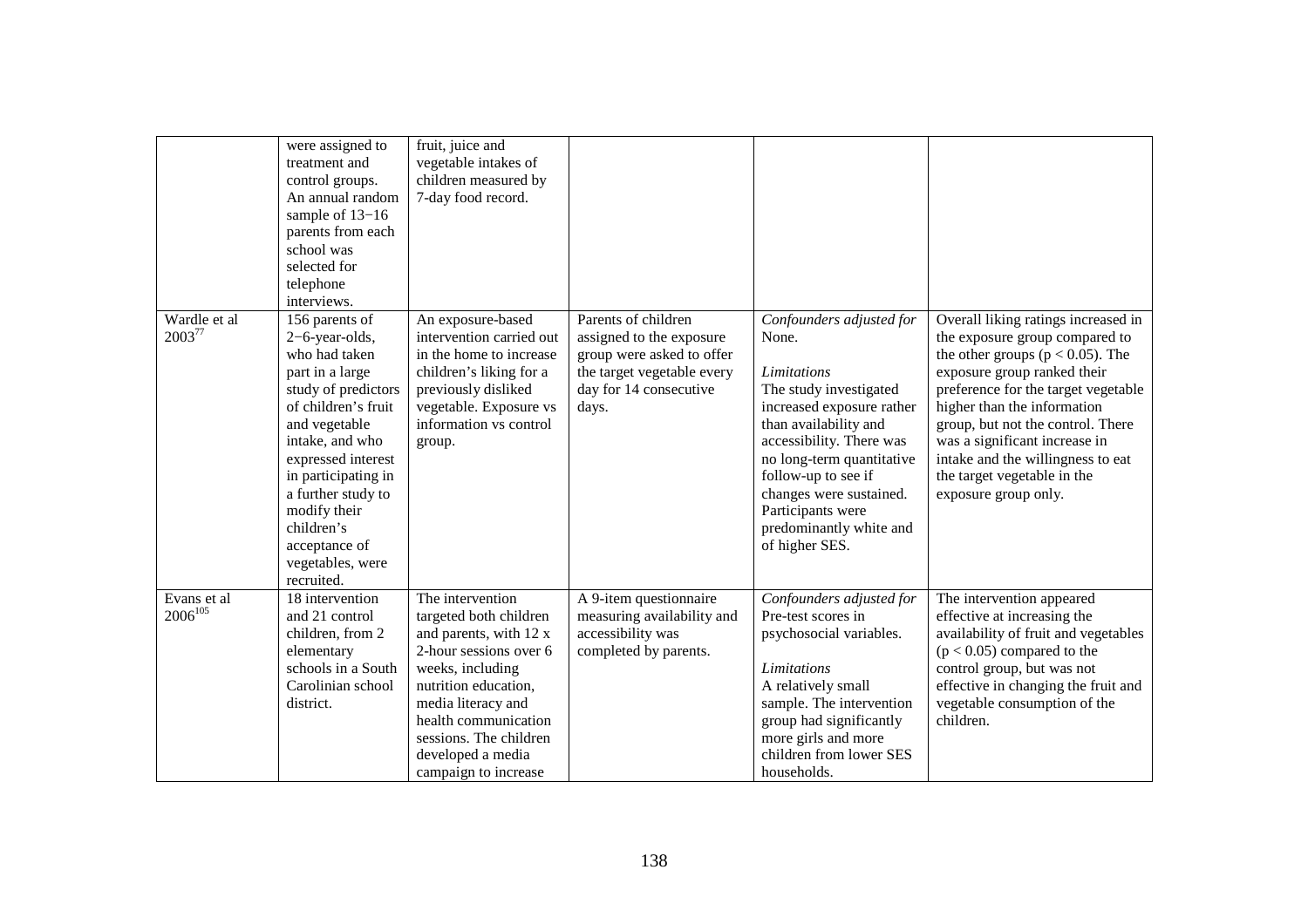|  | fruit and vegetable   |  |  |
|--|-----------------------|--|--|
|  | consumption, to which |  |  |
|  | parents were exposed. |  |  |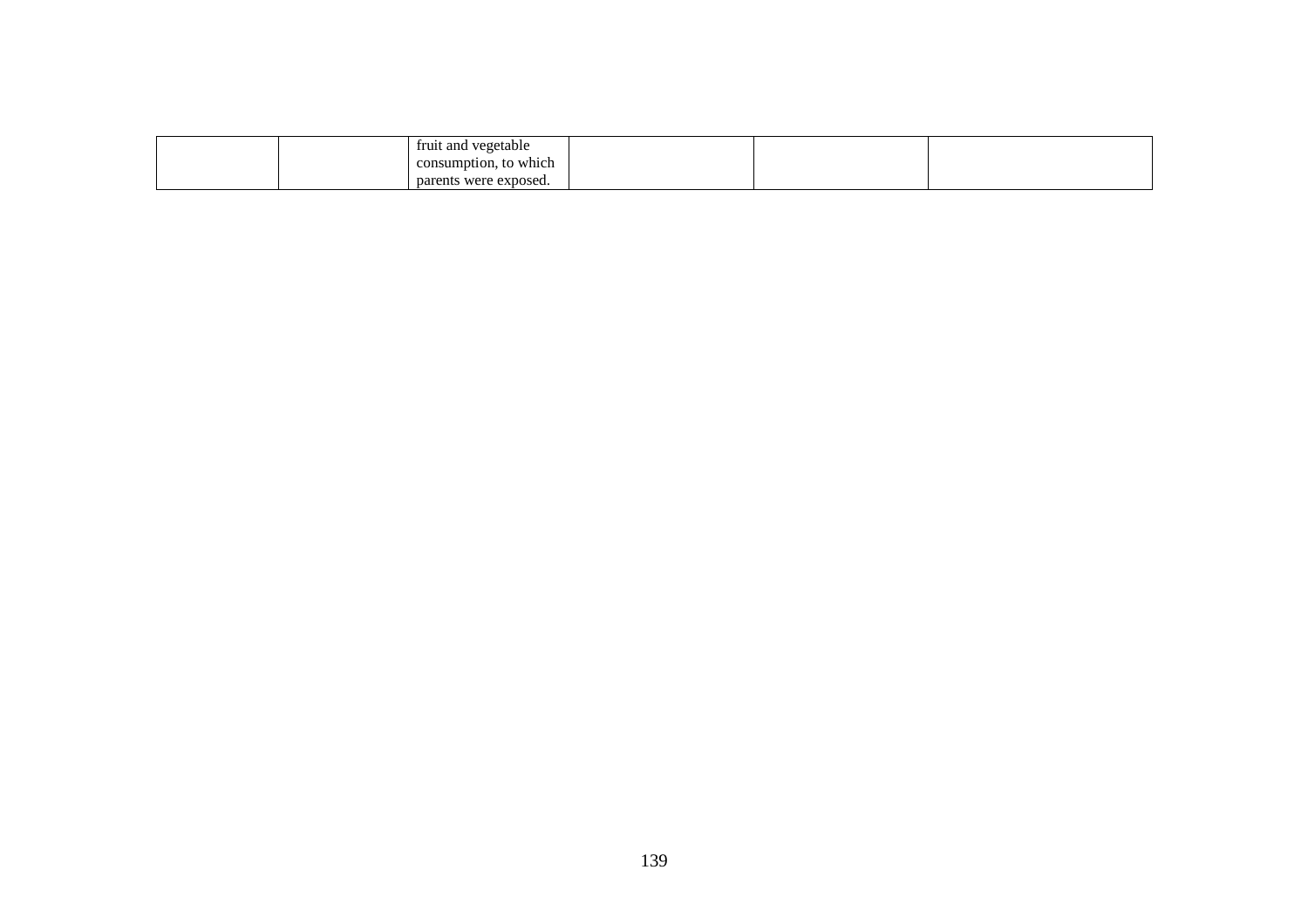|          | Appendix J: Cross-sectional studies investigating the relationship between family environment and physical activity (PA) in |  |
|----------|-----------------------------------------------------------------------------------------------------------------------------|--|
| children |                                                                                                                             |  |

| Paper                                                                                 | <b>Subjects</b>                                                                                                            | Assessment of family/                                                                                                                                                                                                                                                      | Assessment of<br>child                                                                                                                                | <b>Confounders</b>        | <b>Main outcomes</b>                                                                                                                                                                                                                 |
|---------------------------------------------------------------------------------------|----------------------------------------------------------------------------------------------------------------------------|----------------------------------------------------------------------------------------------------------------------------------------------------------------------------------------------------------------------------------------------------------------------------|-------------------------------------------------------------------------------------------------------------------------------------------------------|---------------------------|--------------------------------------------------------------------------------------------------------------------------------------------------------------------------------------------------------------------------------------|
|                                                                                       |                                                                                                                            | parental behaviour                                                                                                                                                                                                                                                         | physical activity                                                                                                                                     | adjusted for              |                                                                                                                                                                                                                                      |
| Brustad 1996 <sup>109</sup>                                                           | 107 children, mean age<br>10.6 years, in physical<br>education classes at low<br>SES schools in Los<br>Angeles, USA.       | Students rated their<br>parents on level of<br>encouragement for<br>child's physical activity<br>(PA), parent's enjoyment<br>of PA & parental level of<br>PA.                                                                                                              | Children rated their<br>attraction and interest in<br>PA using a 26-item<br>questionnaire.                                                            | Sex-specific<br>analyses. | Perceived parental<br>encouragement and enjoyment<br>of PA were associated with<br>increased perceived<br>competence and attraction to<br>PA in boys and girls.                                                                      |
| Hovell et al<br>$1996^{110}$                                                          | $4864^{\text{th}}$ -grade children,<br>mean age 9.5 years, at<br>schools in the USA.                                       | Parents reported the<br>number of times they did<br>PA - mild, moderate,<br>strenuous $-$ in a typical<br>week. Parents reported<br>their support for child's<br>PA by their frequency of<br>encouragement, of doing<br>PA with child, and of<br>transport of child to PA. | Child's PA measured by<br>accelerometer over 2<br>days.                                                                                               | Not stated.               | Parental PA was associated<br>with PA by male children only;<br>while frequency of playing<br>with children was associated<br>with PA by both male and<br>female children.                                                           |
| Kimiecik et al<br>$1996^{111}$<br>(sample same as<br>Kimiecik & Horn<br>$1998)^{113}$ | 81 children aged 11-15<br>years, living with 1 or 2<br>parents, selected from<br>schools in a US<br>Midwestern city.       | Children rated their<br>parents' beliefs about<br>their child's fitness using<br>a 9-item questionnaire.                                                                                                                                                                   | Children recalled the<br>number of moderate-to-<br>vigorous activities over<br>2 days, and also rated<br>their PA levels with that<br>of their peers. | None stated.              | No association between child's<br>perception of parents' beliefs<br>about fitness and child's level<br>of PA $(p > 0.05)$ .                                                                                                          |
| Aarnio et al<br>$1997^{129}$                                                          | 3254 twins aged 16 years<br>from a population-based<br>twin register in Finland,<br>and their parents and<br>grandparents. | Parents answered a<br>mailed questionnaire<br>about the frequency and<br>intensity of their PA in<br>the last month.                                                                                                                                                       | Adolescents reported in<br>a mailed questionnaire<br>the frequency and<br>intensity of their PA<br>outside school in the last<br>month.               | Sex-specific<br>analyses. | Compared with inactive<br>mothers, very active mothers<br>were more likely to have active<br>daughters (33.3% vs 15.45,<br>$p < 0.001$ ) but not sons (25.5%)<br>vs 23.5, $p = 0.14$ ). There was<br>no association between paternal |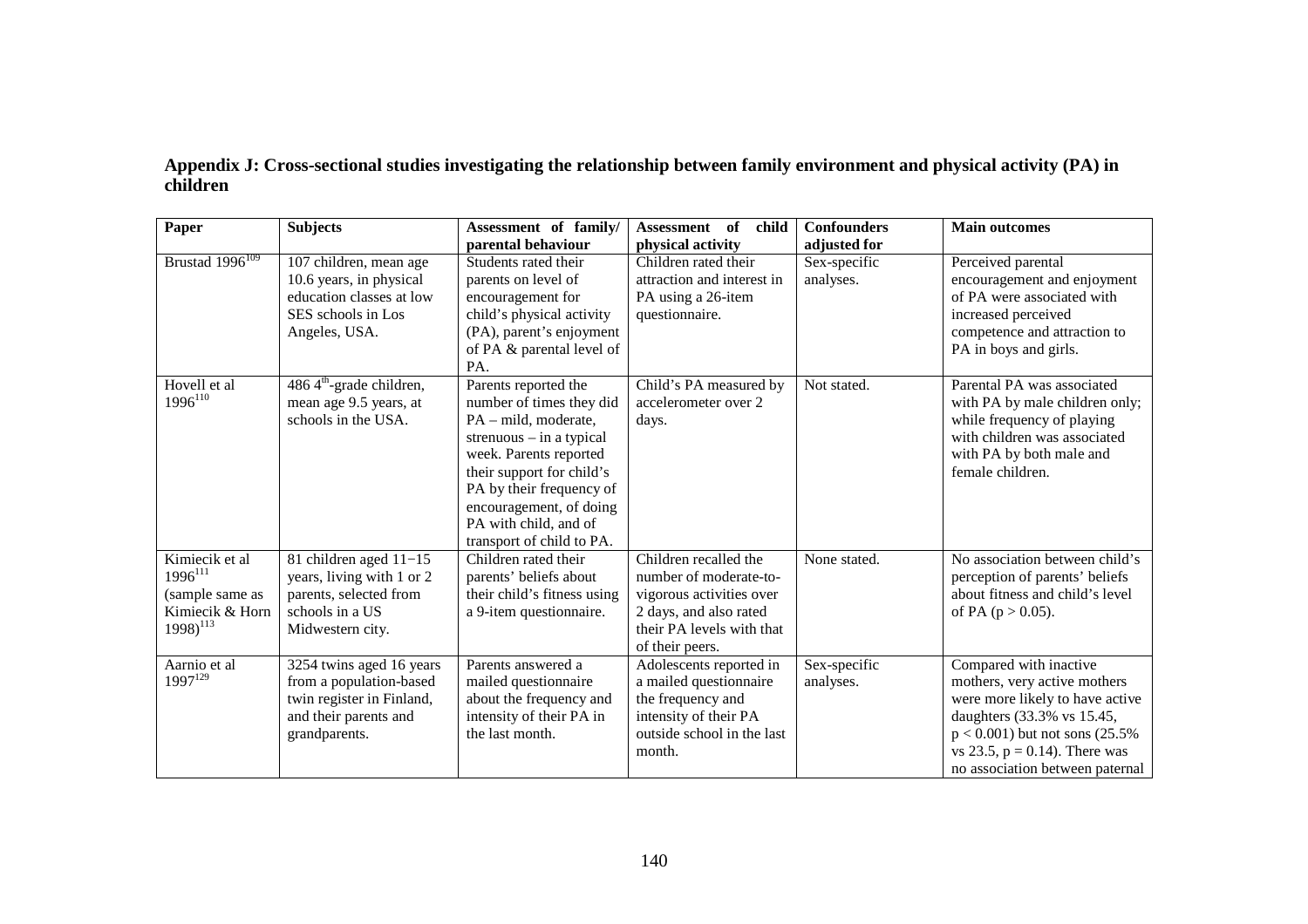|                                                                                                       |                                                                                                               |                                                                                                                                                                                                                                                             |                                                                                                                                                       |                                                                                                                                   | activity and child activity<br>$(p > 0.05)$ .                                                                                                                                                                                                                                  |
|-------------------------------------------------------------------------------------------------------|---------------------------------------------------------------------------------------------------------------|-------------------------------------------------------------------------------------------------------------------------------------------------------------------------------------------------------------------------------------------------------------|-------------------------------------------------------------------------------------------------------------------------------------------------------|-----------------------------------------------------------------------------------------------------------------------------------|--------------------------------------------------------------------------------------------------------------------------------------------------------------------------------------------------------------------------------------------------------------------------------|
| Bungum &<br>Vincent $1997^{112}$                                                                      | 852 girls, aged 14-18<br>years, at 8 high schools in<br>rural South Carolina,<br>USA.                         | Students reported on the<br>frequency of exercising<br>by their parents, and on<br>the encouragement and<br>involvement of family<br>members with them in<br>PA.                                                                                            | Students recalled the<br>frequency and intensity<br>of PA over the previous<br>7 days, which was then<br>converted to energy<br>expenditure.          | Age, ethnicity, TV<br>watching, attitudes<br>towards exercise,<br>participation in<br>organised sports.                           | Support for PA by fathers was<br>associated with PA by girls<br>$(p = 0.016)$ .                                                                                                                                                                                                |
| Shropshire &<br>Carroll 1997 <sup>134</sup>                                                           | 924 children aged 10-11<br>years at 32 primary<br>schools in a North West<br>Education Authority area,<br>UK. | Students were asked if<br>their father or mother<br>often played any sport or<br>did any physical<br>exercise.                                                                                                                                              | Students reported the<br>frequency, length of<br>time, and intensity of PA<br>outside school in the<br>previous week.                                 | Sex.                                                                                                                              | Boys and girls with a father<br>who exercised spent more time<br>doing PA than those with a<br>non-exercising father (241 vs<br>168 mins/week; $p < 0.01$ ).<br>Exercise by mothers was not<br>related to time doing PA by<br>children (227 vs 186<br>mins/week; $p = 0.28$ ). |
| Kimiecik & Horn<br>$1998^{113}$<br>(sample same as<br>part of Kimiecik<br>et al $1996$ <sup>111</sup> | 60 children aged $11-15$<br>years, with 2 parents,<br>selected from schools in a<br>US Midwestern city.       | Parents were asked the<br>number of days per week<br>they did vigorous PA<br>that made them sweat,<br>and were also asked<br>about their beliefs<br>regarding their child's<br>level of PA (e.g.<br>perceived fitness,<br>competence, value of<br>fitness). | Children recalled the<br>number of moderate-to-<br>vigorous activities over<br>2 days, and also rated<br>their PA levels with that<br>of their peers. | None stated.                                                                                                                      | No association between PA<br>levels of parents and their<br>children ( $p > 0.05$ ). However,<br>parents' beliefs about their<br>children's competence to do<br>PA was positively related to the<br>PA levels of children<br>$(p < 0.05)$ .                                    |
| Vilhjalmsson &<br>Thorlindsson<br>1998135                                                             | 1131 random sample of<br>10th-grade students, aged<br>15-16 years, in Iceland.                                | Students recorded the<br>frequency of PA by their<br>father, mother, older<br>brother and older sister<br>(never, $< 1$ /week, $\ge 1$ /<br>week).                                                                                                          | Students recorded the<br>frequency and time<br>spent doing sports,<br>gymnastics, swimming<br>or other PAs each week.                                 | Sex, attitudes and<br>beliefs about sport,<br>school experiences,<br>sociability, support<br>of friend, paid work,<br>TV viewing. | PA by father $(p < 0.01)$ and<br>older brother $(p < 0.001)$ were<br>each associated with increased<br>PA by students, independent of<br>other risk factors. PA by<br>mother and older sister was not<br>associated with PA by students<br>$(p > 0.05)$ .                      |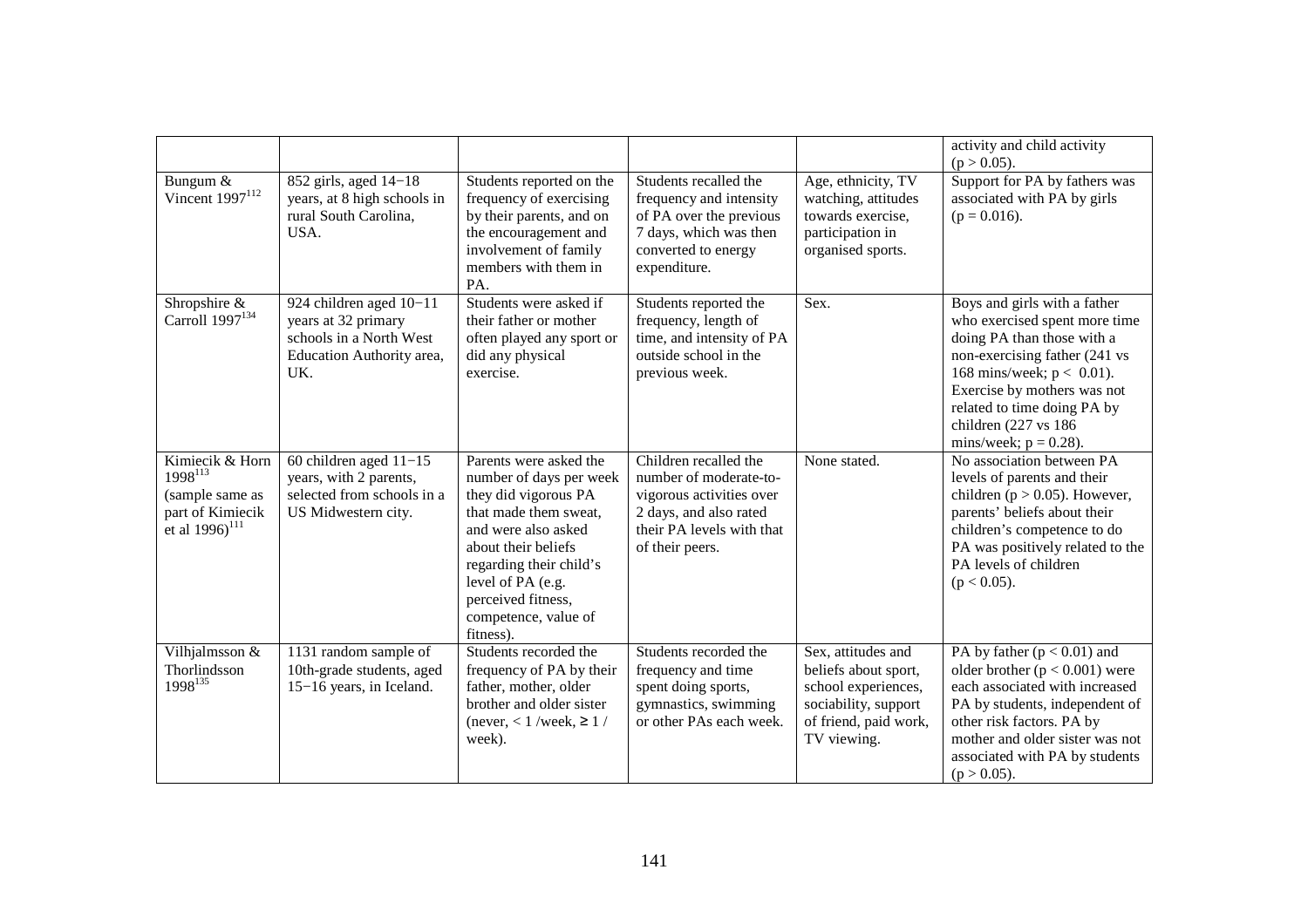| Fogelholm et al<br>$1999^{130}$                                                        | 129 obese and 142<br>normal-weight children,<br>mean age 9.6 years, from<br>a community sample in a<br>town in Western Finland,<br>and their parents (245)<br>mothers, 222 fathers). | Parents completed a 3-<br>day diary of PA, and<br>answered questions<br>about the frequency of<br>vigorous or moderate PA<br>during leisure time.                            | Children completed a 3-<br>day diary of PA, and<br>answered questions (6<br>items) about their<br>habitual PA.                                    | Child's age, sex<br>relative weight and<br>number of siblings;<br>parents' weight and<br>education. | Inactivity by the mother and<br>the father were independent<br>risk factors for inactivity by<br>children ( $p < 0.001$ ), after<br>controlling for confounders.<br>Present PA level of the child<br>was associated with present PA<br>level of the mother ( $p = 0.003$ )<br>and of the father ( $p = 0.003$ ). |
|----------------------------------------------------------------------------------------|--------------------------------------------------------------------------------------------------------------------------------------------------------------------------------------|------------------------------------------------------------------------------------------------------------------------------------------------------------------------------|---------------------------------------------------------------------------------------------------------------------------------------------------|-----------------------------------------------------------------------------------------------------|------------------------------------------------------------------------------------------------------------------------------------------------------------------------------------------------------------------------------------------------------------------------------------------------------------------|
| Mota & Silva<br>$1999^{136}$                                                           | 401 students, mean age<br>14.3 years, randomly<br>sampled from 7 public<br>schools in the Porto region<br>of Portugal.                                                               | Parents rated their level<br>of habitual physical<br>activity as being active<br>or inactive.                                                                                | Students recorded the<br>frequency and intensity<br>of doing 20 PAs in the<br>last week.                                                          | None stated.                                                                                        | Adolescent PA levels were<br>significantly correlated with<br>self-reported parental PA by<br>both fathers $(r = 0.16, p < 0.05)$<br>and mothers $(r = 0.23,$<br>$p < 0.001$ ).                                                                                                                                  |
| Raudsepp &<br>Viira 2000 <sup>133</sup>                                                | 375 students, $13-14$ years<br>of age, from 2 randomly<br>selected schools in Tartu,<br>Estonia.                                                                                     | Parents recalled their<br>time spent doing PA, and<br>its intensity, over the<br>previous 7 days.                                                                            | Students recalled their<br>time spent doing PA,<br>and its intensity, over<br>the previous 7 days.                                                | Sibling PA; sex-<br>specific analyses.                                                              | Moderate-to-hard PA by<br>fathers and mothers was<br>associated ( $p < 0.05$ ) with PA<br>by both boys and girls.                                                                                                                                                                                                |
| Hoefer et al<br>$2001^{157}$                                                           | 1678 students, mean age<br>13.0 years, from 24<br>middle schools in southern<br>California; and 1 parent<br>per student (USA).                                                       | Parents answered a<br>questionnaire brought<br>home by their children,<br>which included the<br>number of times per<br>week their child had<br>been transported to do<br>PA. | Students answered<br>questions at home about<br>the number of times, and<br>time spent, doing 41<br>PAs outside school in<br>the previous 7 days. | Age, sex and<br>ethnicity of child,<br>number of children<br>in family, parents'<br>education.      | Parental provision of<br>transportation was a contributor<br>for out-of-school PA, by girls<br>$(p = 0.001)$ more than by boys<br>$(p = 0.06)$ , and for participation<br>in sports teams and activity<br>classes by both girls<br>$(p = 0.001)$ and boys<br>$(p = 0.04)$ .                                      |
| Kalakanis et al<br>$2001^{126}$                                                        | 51 children, aged 8-12<br>years, seeking treatment<br>for obesity in Buffalo,<br>New York State.                                                                                     | PA by 1 parent assessed<br>by accelerometers worn<br>for same $3-4$ days as<br>child.                                                                                        | PA by children assessed<br>by accelerometers worn<br>for 3-4 days.                                                                                | Child's age, gender,<br>% overweight, SES,<br>and % overweight by<br>mother and father.             | Frequency (not duration) of<br>moderate-to-vigorous PA by<br>child associated with PA<br>frequency of parents ( $p < 0.05$ ).                                                                                                                                                                                    |
| McGuire et al<br>$2002a^{114}$<br>(sample same as<br>part of McGuire<br>$2002b)^{127}$ | 900 adolescents from 31<br>schools in Minneapolis,<br>age not stated (USA).                                                                                                          | Parents contacted by<br>phone and reported how<br>much they did vigorous<br>PA during a normal<br>week, and how much                                                         | Students answered<br>questions in class about<br>how many hours in a<br>usual week they spent<br>doing strenuous,                                 | Parental gender,<br>SES, and<br>adolescents' grade<br>and school.                                   | PA by students was associated<br>with parental encouragement of<br>their child to be fit, particularly<br>in girls, but not with parental<br>PA level.                                                                                                                                                           |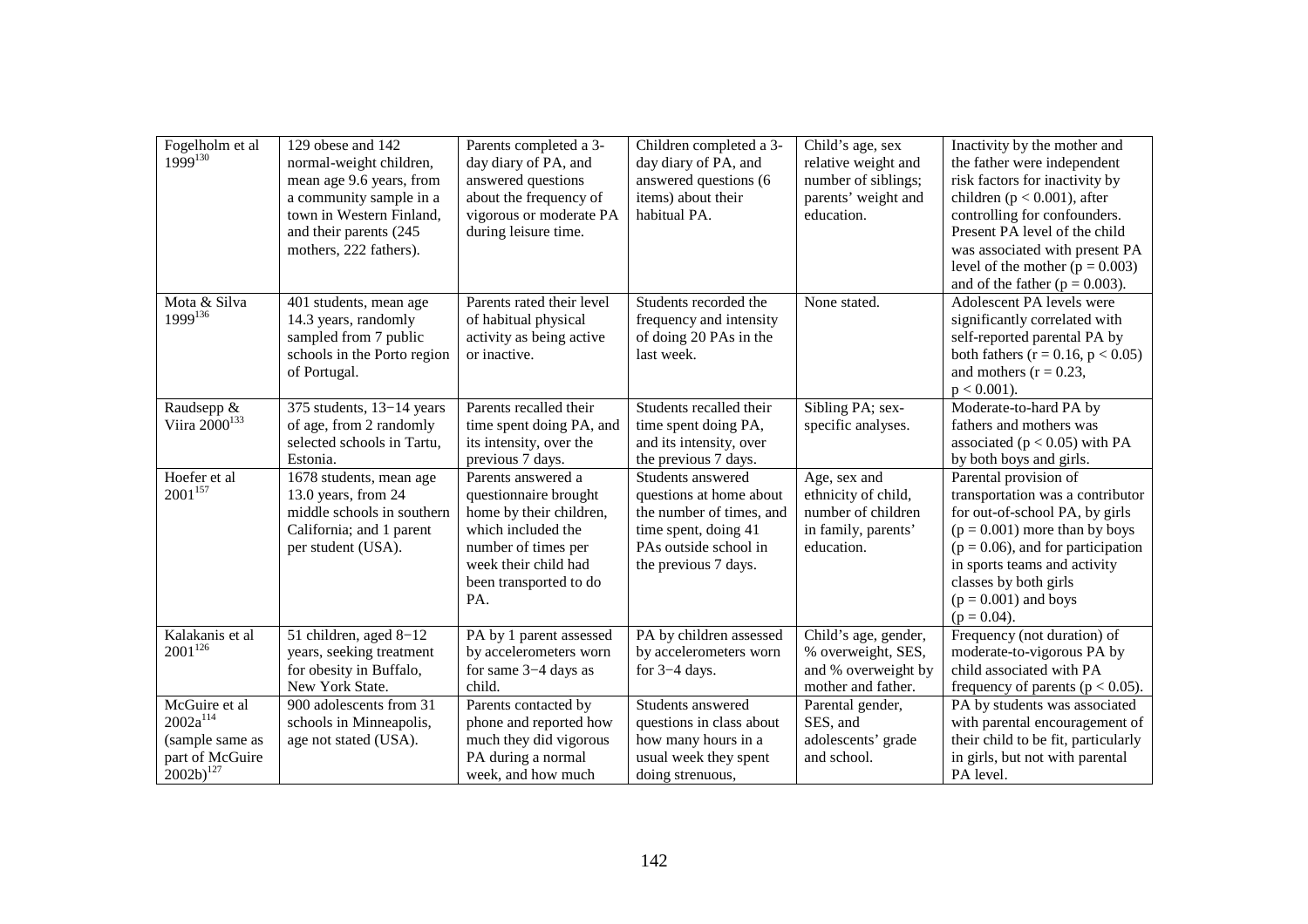|                                                                                      |                                                                                                        | time they spent watching<br>TV and videos.<br>Parents also rated the<br>level of encouragement<br>they gave to their<br>children to do PA.                                                                                                         | moderate and mild<br>exercise, and the number<br>of hours watching TV<br>and videos. Students<br>rated their parents' care<br>and encouragement for<br>PA.                                                                                           |                                                                                                                                                                          |                                                                                                                                                                     |
|--------------------------------------------------------------------------------------|--------------------------------------------------------------------------------------------------------|----------------------------------------------------------------------------------------------------------------------------------------------------------------------------------------------------------------------------------------------------|------------------------------------------------------------------------------------------------------------------------------------------------------------------------------------------------------------------------------------------------------|--------------------------------------------------------------------------------------------------------------------------------------------------------------------------|---------------------------------------------------------------------------------------------------------------------------------------------------------------------|
| McGuire et al<br>$2002b^{127}$<br>(sample same as<br>McGuire et al<br>$2002a)^{114}$ | 4746 adolescents, in 7th<br>and 10th grade, at 31<br>schools in Minneapolis,<br>aged not stated (USA). | Students rated how much<br>their parents cared about<br>them (students) being fit,<br>and parental<br>encouragement for PA.                                                                                                                        | Students answered<br>questions in class about<br>how many hours in a<br>usual week they spent<br>doing strenuous,<br>moderate and mild<br>exercise, and the number<br>of hours watching TV<br>and videos.                                            | SES, school, grade,<br>race and BMI.                                                                                                                                     | Concerns about fitness by<br>either parent were significantly<br>$(p < 0.001)$ correlated with<br>time spent doing PA in both<br>boys and girls.                    |
| Prochaska et al<br>$2002^{115}$                                                      | 138 students, mean age<br>12.1 years, from a public<br>school in San Diego, USA<br>(12% response).     | Parental support for their<br>child's PA was assessed<br>on a 5-item scale that<br>measured participation<br>encouragement, praise,<br>transportation, watching.                                                                                   | PA levels in children<br>were assessed by each<br>wearing an<br>accelerometer for 5<br>days, with counts<br>converted to METS, and<br>recalling the number of<br>days they did moderate-<br>to-vigorous PA over the<br>7 days prior to<br>interview. | Gender, race, peer<br>support for PA.                                                                                                                                    | No association between<br>parental support with either<br>measure of PA $(p > 0.05)$ .                                                                              |
| Sallis et al<br>$2002^{116}$                                                         | 781 students in grades<br>$1-12$ attending 9 schools<br>in Massachusetts, USA.                         | Parents completed self-<br>report questionnaire at<br>home with questions on<br>parental PA (walking,<br>house chores, gardening<br>and sport); support for<br>PA by child (exercised<br>with child.<br>encouragement,<br>provided transportation, | Child PA (frequency and<br>duration of 46 activities<br>in previous 7 days)<br>measured by reports<br>completed by parents or<br>by child (grades $7-12$ ).<br>A sub-sample $(n = 200)$<br>wore accelerometers for<br>7 days.                        | Age, race, number of<br>parents in household,<br>enjoyment of PA, co-<br>ordination, use of<br>recreational time,<br>diet, peer support,<br>park distance and<br>safety. | Family support and parental<br>PA were not associated with<br>child PA after adjusting for<br>confounders for either<br>questionnaire or accelerometer<br>measures. |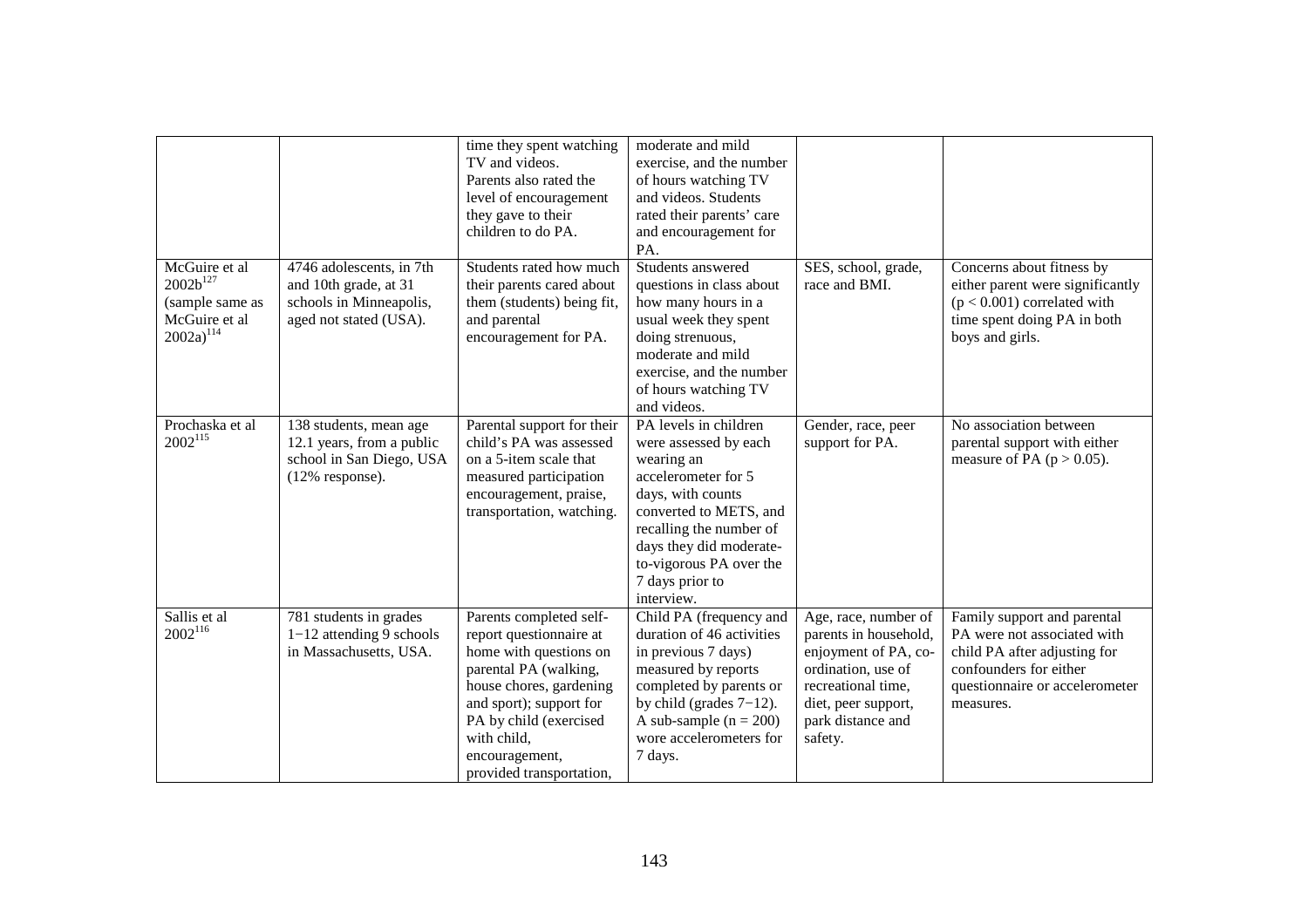|                                                                                                    |                                                                                                                                                                                                                                | watched child play<br>sports).                                                                                                                                                        |                                                                                                                                                                                                                                                                                |                                                                                                                                                     |                                                                                                                                                                                                                                                                                                                                                                         |
|----------------------------------------------------------------------------------------------------|--------------------------------------------------------------------------------------------------------------------------------------------------------------------------------------------------------------------------------|---------------------------------------------------------------------------------------------------------------------------------------------------------------------------------------|--------------------------------------------------------------------------------------------------------------------------------------------------------------------------------------------------------------------------------------------------------------------------------|-----------------------------------------------------------------------------------------------------------------------------------------------------|-------------------------------------------------------------------------------------------------------------------------------------------------------------------------------------------------------------------------------------------------------------------------------------------------------------------------------------------------------------------------|
| Davison et al<br>$2003^{156}$<br>(sample same as<br>part of Davison<br>et al $2006$ <sup>149</sup> | 170 non-Hispanic white 9-<br>year-old girls, living with<br>both biological parents,<br>recruited with flyers and<br>adverts in Pennsylvania.<br>Cross-sectional data from<br>cohort study during girls'<br>ages 5 to 9 years. | Parents completed self-<br>report questionnaires<br>that measured logistic<br>support for PA and PA<br>modelling by mothers<br>and fathers (separately).                              | Interviewer collected 3<br>measures of girls' PA<br>from questions on<br>inclination towards<br>activity and participation<br>in organised sports, and<br>assessment of physical<br>fitness by endurance<br>run. Three measures<br>combined into a single<br>summary PA score. | Girls' percentage<br>body fat. Parental<br>income, education<br>and work hours were<br>not adjusted as none<br>were related to<br>parental support. | The proportion of girls with<br>above-average PA scores<br>increased with parental<br>support, from 32% with neither<br>parent supporting, to 56% for 1<br>parent and 70% for both<br>parents supporting. Fathers'<br>explicit modelling of PA and<br>mothers' logistic support for<br>PA were both associated with<br>the summary PA score for girls<br>$(p < 0.05)$ . |
| Dunton et al<br>$2003^{117}$                                                                       | 87 low-active adolescent<br>girls, aged 14–17 years,<br>recruited into an<br>intervention study in<br>California, USA.                                                                                                         | Students completed self-<br>report measures of the<br>availability of home<br>exercise equipment (eg.<br>bicycle, treadmill,<br>trampoline).                                          | PA measured from 2-<br>day recall questionnaire,<br>which was converted to<br>energy expenditure.<br>Doing 6 PA lifestyle<br>activities, such as<br>walking instead of<br>driving, was also<br>measured.                                                                       | None.                                                                                                                                               | Home use of exercise<br>equipment was associated with<br>doing vigorous physical<br>activity ( $r = 0.276$ , $p < 0.05$ )<br>and with the number of PA<br>lifestyle activities ( $r = 0.262$ , p<br>$< 0.05$ ), but not with energy<br>expenditure ( $r = 0.096$ ,<br>$p > 0.05$ ).                                                                                     |
| Trost et al<br>$2003^{118}$                                                                        | 380 students in grades<br>$7 - 12$ (mean age 14.0)<br>years), living with both<br>parents, recruited from<br>1712 students at both high<br>schools in Amherst,<br>Massachusetts, USA.                                          | Parents completed take-<br>home questionnaires that<br>measured their level of<br>PA, support for activity,<br>rating of the importance<br>of activity, and their<br>enjoyment of PA. | Interviewers asked<br>students about:<br>• the number of times<br>they performed 46<br>PAs in the last 7 days<br>(converted to weekly<br>activity index)<br>their confidence to<br>$\blacksquare$<br>overcome barriers to<br>PA.                                               | Multivariate models,<br>which included<br>students' age and<br>gender.                                                                              | Child PA was associated with<br>parental support $(p < 0.0001)$<br>but not with parental PA<br>$(p = 0.28)$ .                                                                                                                                                                                                                                                           |
| Viira &<br>Raudsepp<br>$2003^{132}$                                                                | 197 $7^{\text{th}}$ -grade students,<br>mean age 13 years, from 3<br>schools in the city of<br>Tartu, Estonia, followed                                                                                                        | Children rated level of<br>PA by their parents, and<br>parental financial<br>support for and attitude                                                                                 | Children self-reported<br>on 19 activities over the<br>previous month, at<br>baseline and follow-up.                                                                                                                                                                           | Parental age, income,<br>education and PA,<br>and child's<br>enjoyment of PA,                                                                       | Not all results reported in the<br>abstract are described in the<br>main results section of the<br>paper. For the latter: no                                                                                                                                                                                                                                            |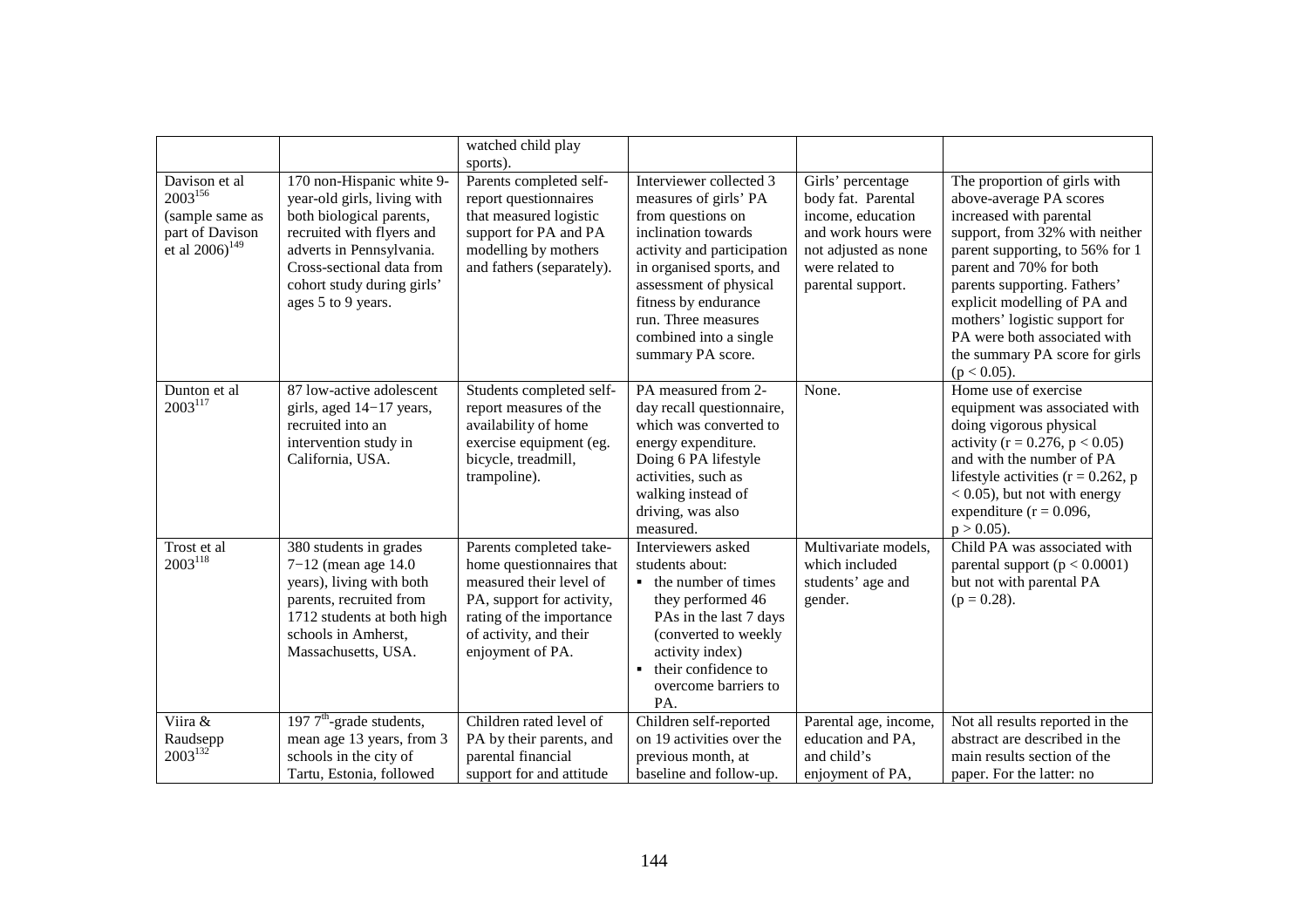|                              | for 1 year.                                                                                                                                                 | to child's PA, at baseline<br>and follow-up.                                                                                                                               |                                                                                                                                                                                                                                                      | attitudes of parents,<br>coach and friends to<br>PA, PA fees paid,<br>transport to school.<br>Cross-sectional<br>analyses, as baseline<br>parental PA, were<br>not analysed as<br>predictor of child PA<br>at follow-up. | association between child and<br>parent PA at baseline and<br>follow-up, except for an<br>inverse association between<br>girls' and mothers' PA levels at<br>follow-up ( $p = 0.01$ ). Paying<br>fees for PA was associated with<br>increased PA by boys at<br>follow-up only ( $p = 0.03$ ). |
|------------------------------|-------------------------------------------------------------------------------------------------------------------------------------------------------------|----------------------------------------------------------------------------------------------------------------------------------------------------------------------------|------------------------------------------------------------------------------------------------------------------------------------------------------------------------------------------------------------------------------------------------------|--------------------------------------------------------------------------------------------------------------------------------------------------------------------------------------------------------------------------|-----------------------------------------------------------------------------------------------------------------------------------------------------------------------------------------------------------------------------------------------------------------------------------------------|
| Welk et al $2003^{19}$       | 994 children, mean age<br>10.0 years, in grades $3-6$ ,<br>attending 4 suburban<br>schools in the US (locale<br>not stated by authors), and<br>536 parents. | Children completed a<br>questionnaire about<br>parental role modelling<br>and support for child PA.<br>Parents reported how<br>often they did vigorous<br>and moderate PA. | Children completed a 9-<br>item instrument which<br>summarised their PA at<br>school, recess, after<br>school, evenings and<br>weekends.                                                                                                             | Not stated.                                                                                                                                                                                                              | Parental influence (role<br>modelling, encouragement,<br>involvement and facilitation)<br>accounted for 19.7% in the<br>variation of child PA<br>$(p < 0.001)$ . There was a<br>significant correlation between<br>parental PA and child PA<br>$(p < 0.01)$ .                                 |
| Adkins et al<br>$2004^{119}$ | 52 African-American<br>girls, aged 8-10 years, in<br>a pilot study in<br>Minneapolis, Minnesota,<br>USA.                                                    | Parents completed a<br>questionnaire about<br>doing PA with their<br>daughter and their<br>support of their<br>daughter's PA levels.                                       | Interviewers asked girls<br>about their perception of<br>parental support for PA<br>at home. PA by girls as<br>measured by an<br>accelerometer worn for<br>3 days.                                                                                   | None.                                                                                                                                                                                                                    | PA by girls was associated with<br>parents' perceived rating of<br>doing PA with their daughter<br>$(p = 0.001)$ , but not with girls'<br>perception of support for PA at<br>home $(p = 0.23)$ .                                                                                              |
| Davison 2004 <sup>120</sup>  | 202 middle school<br>children, mean age 12.6<br>years, from a rural<br>Pennsylvania community,<br>USA.                                                      | Parents completed a 7-<br>item, and children a 27-<br>item, questionnaire about<br>parental support for PA.<br>Children also reported<br>on sibling support for<br>PA.     | Three self-report<br>measures of PA by<br>students (a scale to<br>measure tendency to PA,<br>a PA checklist for<br>frequency of 28<br>activities, and questions<br>on general levels of PA)<br>were summarised into a<br>single summary PA<br>score. | Family income and<br>parent education.                                                                                                                                                                                   | Students with 1 or more parents<br>providing a high level of<br>support were more likely to be<br>highly active (above median<br>PA score) than those with no<br>parents providing a high level<br>of support (boys: 78% vs 38%,<br>$p < 0.001$ ; girls: 68% vs 30%,<br>$p < 0.001$ ).        |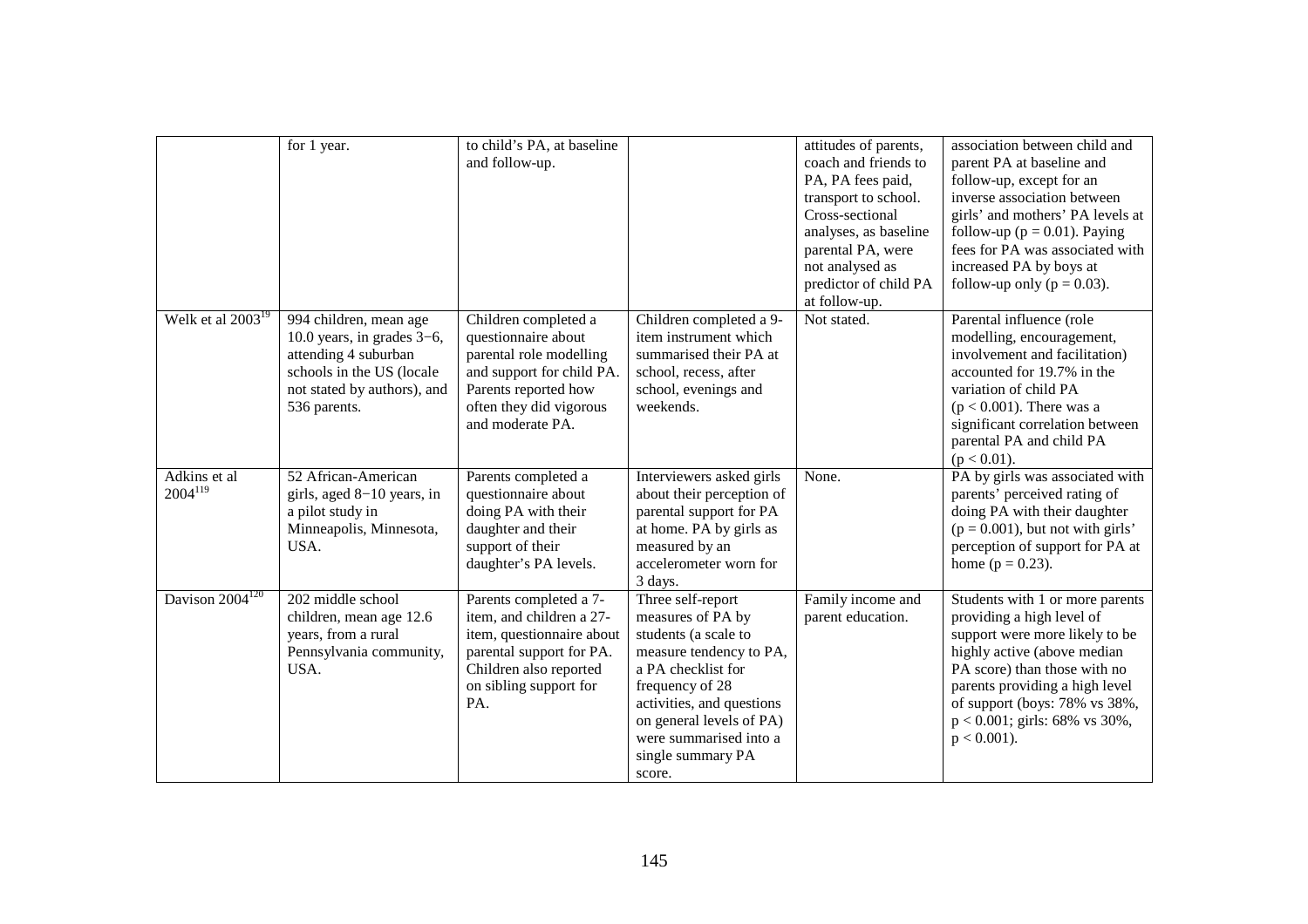| Saunders et al<br>$2004^{121}$ | $1797$ $8^{\text{th}}$ -grade students<br>(out of 4044) attending 24<br>schools in South Carolina,<br>USA.                       | Students were asked<br>about 5 measures of<br>family support to do PA<br>or play sports.                                                                                                      | Students recalled the<br>time spent doing<br>moderate-to-vigorous<br>PA over 3 days in the<br>previous week to<br>interview, and team<br>sport involvement over<br>the past 12 months. | Student attitudes,<br>normative beliefs,<br>perceived<br>behavioural control,<br>and social<br>provisions.                                      | Family support for PA was<br>significantly associated<br>$(p < 0.001)$ with moderate-to-<br>vigorous PA and team sport<br>involvement.                                                                                                                                                                                                                                  |
|--------------------------------|----------------------------------------------------------------------------------------------------------------------------------|-----------------------------------------------------------------------------------------------------------------------------------------------------------------------------------------------|----------------------------------------------------------------------------------------------------------------------------------------------------------------------------------------|-------------------------------------------------------------------------------------------------------------------------------------------------|-------------------------------------------------------------------------------------------------------------------------------------------------------------------------------------------------------------------------------------------------------------------------------------------------------------------------------------------------------------------------|
| Wagner et al<br>$2004^{137}$   | 3437 children, mean age<br>12 years, in randomly<br>sampled classrooms at 88<br>schools in eastern France,<br>and their parents. | Parents' PA level was<br>determined by their<br>response as to whether<br>they engaged in sports<br>activities.                                                                               | Children reported the<br>number of times per<br>month, and average<br>weekly time, they<br>participated in organised<br>PA outside school in the<br>last year                          | Parents' excess<br>weight, child's<br>excess weight,<br>child's level of<br>sedentary behaviour,<br>family structure and<br>number of siblings. | A positive association was<br>found between the number of<br>parents practising sport and the<br>odds ratio of a child<br>participating in non-school<br>organised sport: boys 1.97<br>(95% CI: 1.39–2.79); in girls<br>$1.56(1.18-2.08)$ ; for children<br>with both parents practising<br>sport compared to neither.                                                  |
| Ziviani et al<br>$2004^{142}$  | 164 children (out of 360),<br>mean age 9 years,<br>attending a state primary<br>school in Brisbane,<br>Australia.                | Parents rated the<br>importance of PA (on a<br>3-point scale: very,<br>somewhat, or not), and<br>reported whether they<br>themselves had walked<br>to school.                                 | Parents recorded the<br>number of times their<br>child walked to or from<br>school each week.                                                                                          | Not fully stated, but<br>includes walking<br>distance to school<br>and "other" factors.                                                         | Parents' history of walking to<br>school themselves, and their<br>rated importance of PA, were<br>both significantly associated<br>with a <i>decreased</i> risk of child<br>walking to school. (NB: This<br>appears to be an error, as the<br>text suggests that the above<br>parental factors are associated<br>with an increased risk of child<br>walking to school.) |
| Duncan et al<br>$2005^{122}$   | 372 children aged 12<br>years (and 1 parent)<br>recruited from 48 urban<br>neighbourhoods in<br>Oregon, USA.                     | Social support for child<br>$PA - by parents and$<br>older siblings - was<br>asked re. their<br>encouraging, co-<br>participating, watching,<br>talking about, or<br>transportation to places | PA by children<br>measured at home using<br>a 7-day record and<br>pedometer worn for 4-7<br>days.                                                                                      | Age, gender and<br>income.                                                                                                                      | PA by children was associated<br>$(p < 0.05)$ with reported<br>watching of PA by parents,<br>siblings and friends.                                                                                                                                                                                                                                                      |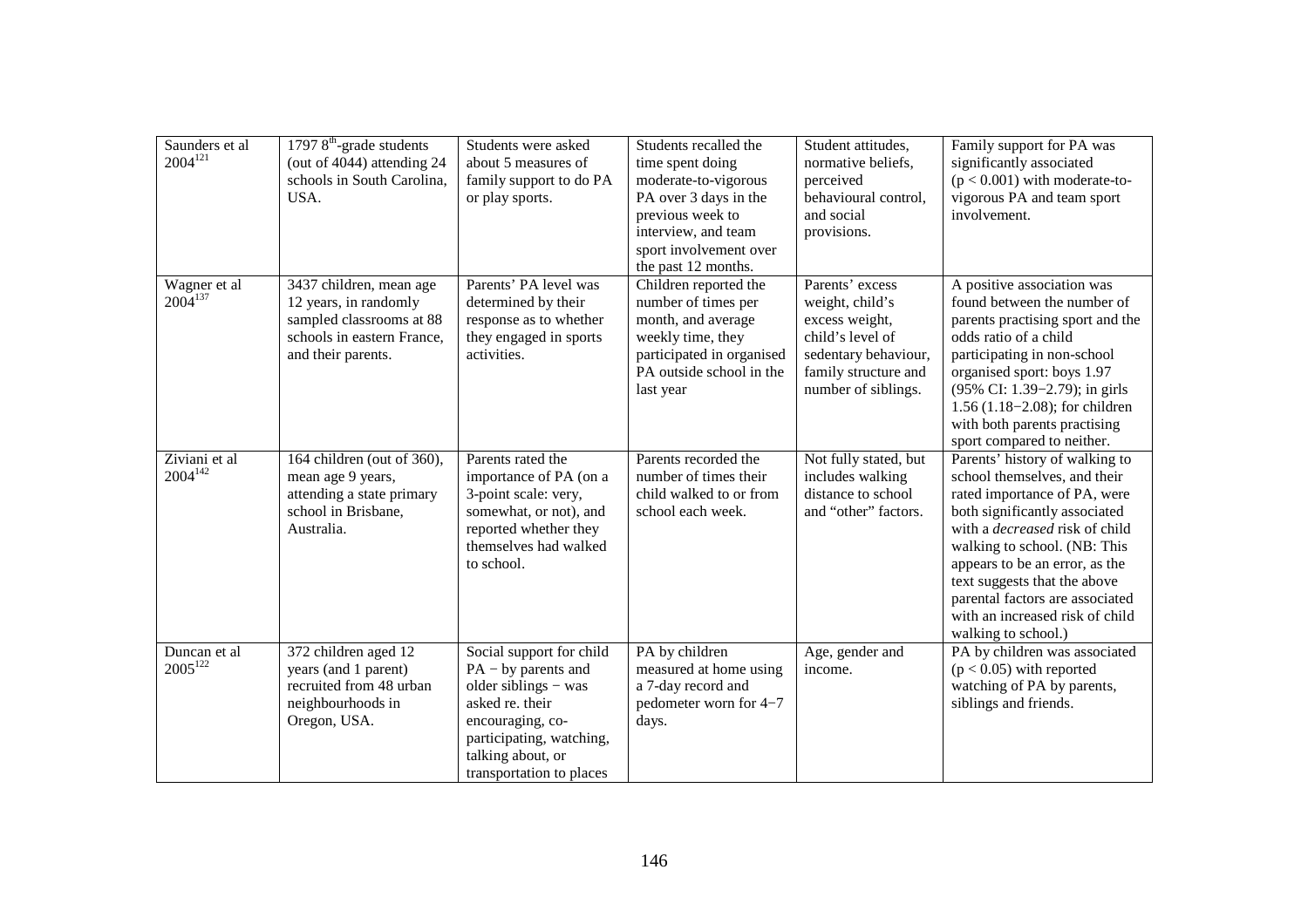|                                                                                                   |                                                                                                                                                                  | to do physical activity.                                                                                                                                                                          |                                                                                                                                                                                                   |                                                                                                       |                                                                                                                                                                                                                                                                                                                                  |
|---------------------------------------------------------------------------------------------------|------------------------------------------------------------------------------------------------------------------------------------------------------------------|---------------------------------------------------------------------------------------------------------------------------------------------------------------------------------------------------|---------------------------------------------------------------------------------------------------------------------------------------------------------------------------------------------------|-------------------------------------------------------------------------------------------------------|----------------------------------------------------------------------------------------------------------------------------------------------------------------------------------------------------------------------------------------------------------------------------------------------------------------------------------|
| Martin et al<br>$2005^{139}$                                                                      | National surveys of<br>Australian children aged<br>10-13 years in 1985<br>$(n = 2463)$ and 1997–99<br>$(n = 1469)$ . No details of<br>sample selection reported. | Children were asked if<br>their parents undertook<br>regular exercise (no $=$<br>exercising less than<br>twice/week).                                                                             | Children were asked if<br>they played sport (for<br>school, club, both or<br>neither) in the past year.                                                                                           | None.                                                                                                 | In the 1985 survey active<br>fathers were more likely (than<br>expected) to have sons who<br>played sport, while inactive<br>mothers were less likely to<br>have daughters who<br>participated in sport. No<br>parent-child associations were<br>reported in the 1997-99<br>survey.                                              |
| Salmon et al<br>$2005^{140}$<br>(sample same as<br>part of Timperio<br>et al 2006) <sup>141</sup> | 878 children, mean age<br>11.5 years, recruited from<br>19 primary schools in<br>Melbourne.                                                                      | Parents completed a<br>questionnaire at home<br>about their screen-based<br>behaviours.                                                                                                           | Children wore an<br>accelerometer for 8<br>days, with those in the<br>lowest quartile of counts<br>classified as inactive.                                                                        | Maternal income,<br>internet use, pay TV<br>and having E-games,<br>supervision of TV<br>and computer. | Children with parents who used<br>the computer $\geq 30$ minutes per<br>week were 1.7 to 1.9 times<br>more likely to be inactive.                                                                                                                                                                                                |
| Arredondo et al<br>$2006^{94}$                                                                    | 812 Latino children, mean<br>age 6 years, and 1 parent<br>for each, recruited from 13<br>schools in San Diego<br>County, USA.                                    | Parents answered a<br>questionnaire with 10<br>items about their child's<br>PA that rated their<br>parenting style on:<br>monitoring, discipline,<br>control, limit setting and<br>reinforcement. | Parents rated their<br>child's level of PA<br>against that of other<br>children. This measure<br>correlated with other PA<br>questions (e.g. total<br>number of sports child<br>participated in). | Parent's age, marital<br>status, employment<br>and education.                                         | Parental monitoring (e.g.<br>keeping track of the amount of<br>exercise by the child) and<br>reinforcement (praising the<br>child for being active) were<br>each positively associated with<br>PA rating of the child ( $p <$<br>0.001). Parental discipline,<br>limit setting and control were<br>unrelated to PA by the child. |
| Beets et al<br>$2006^{125}$                                                                       | 363 students, mean age 12<br>years, at 1 school in rural<br>Midwest, USA.                                                                                        | Students report the level<br>of PA support from their<br>mother and father for<br>praise, transportation,<br>encouragement, doing<br>PA with, and watching.                                       | Students were asked to<br>recall the frequency of<br>moderate and vigorous<br>PA in the last 7 days.                                                                                              | Age, sex, peer<br>support.                                                                            | Transportation to PA by<br>parents was significantly<br>associated with student PA<br>$(p < 0.05)$ .                                                                                                                                                                                                                             |
| Heitzler et al<br>$2006^{123}$                                                                    | 3114 parent-child pairs,<br>children aged 9-13 years,<br>recruited in US national<br>random-digit telephone<br>survey (response rate                             | Parents answered<br>questions about their<br>beliefs and barriers to<br>PA by their child.<br>Children answered                                                                                   | Children recalled all PA<br>sessions (organised or in<br>free time) during the<br>previous 7 days. PA was<br>assessed by number of                                                                | Age, sex and<br>ethnicity of child;<br>education and annual<br>income of parent.                      | Parental support and parental<br>beliefs were associated with<br>increased odds, and parental<br>barriers associated with<br>decreased odds, of child                                                                                                                                                                            |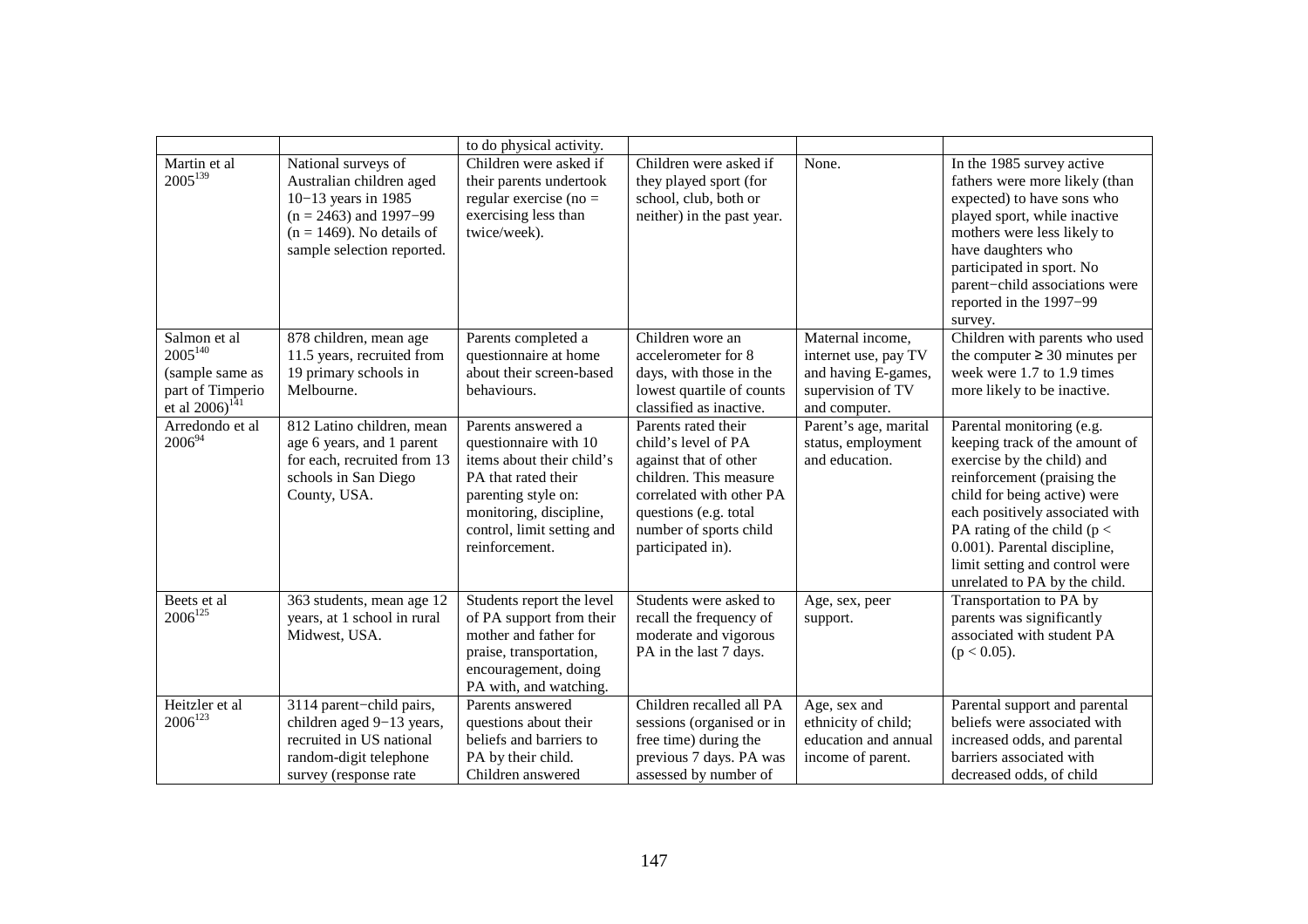|                          | 43%).                                                 | questions about the level                       | PA sessions.                            |                                 | participating in organised sport.                        |
|--------------------------|-------------------------------------------------------|-------------------------------------------------|-----------------------------------------|---------------------------------|----------------------------------------------------------|
|                          |                                                       | of parental support for                         |                                         |                                 |                                                          |
|                          |                                                       | PA.                                             |                                         |                                 |                                                          |
| Raudsepp<br>$2006^{131}$ | 566 10th-grade students,                              | Parents completed self-                         | Hours per week of PA                    | Social class and                | PA modelling by both father                              |
|                          | mean age 13.8 years,                                  | report questionnaires<br>that measured logistic | were calculated from an<br>interviewer- | other parental PA<br>variables. | and mother, plus logistic                                |
|                          | attending 4 public schools<br>in Tartu, Estonia. Both | support for PA and PA                           | administered 7-day                      |                                 | support by father, each<br>independently associated with |
|                          | parents of each student                               | modelling by mothers                            | recall questionnaire.                   |                                 | increased PA in children                                 |
|                          | were also surveyed.                                   | and fathers (separately).                       |                                         |                                 | $(p < 0.05)$ .                                           |
| Springer et al           | 718 female students, aged                             | Students reported how                           | Students recalled                       | Ethnicity, BMI for              | Family encouragement                                     |
| $2006^{128}$             | 10-14 years, participating                            | often in the past month                         | intensity and duration of               | age, other social               | $(p < 0.01)$ , but not                                   |
|                          | in a health education                                 | the family did PA with                          | 22 common PAs in 1                      | support variables               | participation, was positively                            |
|                          | intervention at 12 public                             | them or encouraged                              | day prior to interview.                 | (including from                 | associated with moderate-to-                             |
|                          | middle schools in a large                             | them to be PA.                                  |                                         | peers).                         | vigorous PA, but not vigorous                            |
|                          | city in Texas, USA.                                   |                                                 |                                         |                                 | PA.                                                      |
| Timperio et al           | 235 children aged 5-6                                 | In a self-administered                          | Parents completed a                     | None.                           | There was no association                                 |
| $2006^{141}$             | years and 677 children,                               | questionnaire, parents                          | questionnaire at home                   |                                 | between presence of adult at                             |
| (part of sample          | aged 10-12 years,                                     | indicated whether there                         | about frequency of                      |                                 | home after school and                                    |
| same as Salmon           | recruited from 19 primary                             | was an adult at home to                         | walking and cycling to                  |                                 | frequency of active transport to                         |
| et al $2005)^{140}$      | schools in Melbourne.                                 | supervise outside play by                       | school by their child                   |                                 | school by child.                                         |
|                          |                                                       | their child after school.                       | during the school year.                 |                                 |                                                          |
| Zambon et al             | 4386 children aged 11, 13                             | Children rated how                              | Children reported their                 | Age, gender and                 | Type of relationship with                                |
| $2006^{138}$             | and 15 years, in 314                                  | easily it was to talk to                        | frequency of doing                      | family affluence                | mother or father was not                                 |
|                          | randomly selected classes                             | their mother or father                          | physical exercise, with                 | scale.                          | related to odds of having a low                          |
|                          | in 5 geographic areas in                              | about "really troubling                         | low PA defined as doing                 |                                 | PA score.                                                |
|                          | Italy.                                                | issues".                                        | 1 hour of exercise $\leq$ 2             |                                 |                                                          |
|                          |                                                       |                                                 | times per week.                         |                                 |                                                          |
| Ammouri et al            | 300 youth aged $10-19$                                | Parents were asked about                        | Youth PA was assessed                   | Age, BMI, ethnicity,            | Relationship with parents                                |
| $2007^{124}$             | years, recruited from a                               | the frequency (per week)                        | using a checklist which                 | depression,                     | associated with PA in girls                              |
|                          | youth outpatient clinic at a                          | they did strenuous,                             | asked the number of                     | perceived health                | $(p < 0.05)$ but not in boys.                            |
|                          | hospital in a large US                                | moderate and mild                               | times spent doing each                  | status, environmental           | Parental exercise was not                                |
|                          | mid-western city.                                     | exercise. Youth were                            | PA in a typical week.                   | opportunities and               | related to PA in youth                                   |
|                          |                                                       | asked about their level of                      |                                         | screen time.                    | $(p > 0.05)$ .                                           |
|                          |                                                       | attachment to parent(s).                        |                                         |                                 |                                                          |
| Hohepa et al             | 3471 students, aged $12-18$                           | Students rated the level                        | Students reported                       | Sex, ethnicity.                 | Low parental support was                                 |
| $2007^{144}$             | years, from 7 low SES                                 | of encouragement for PA                         | frequency of active                     |                                 | associated with reduced odds                             |
|                          | decile high schools in                                | (5-point scale) provided                        | transport to school, and                |                                 | of being active after school, but                        |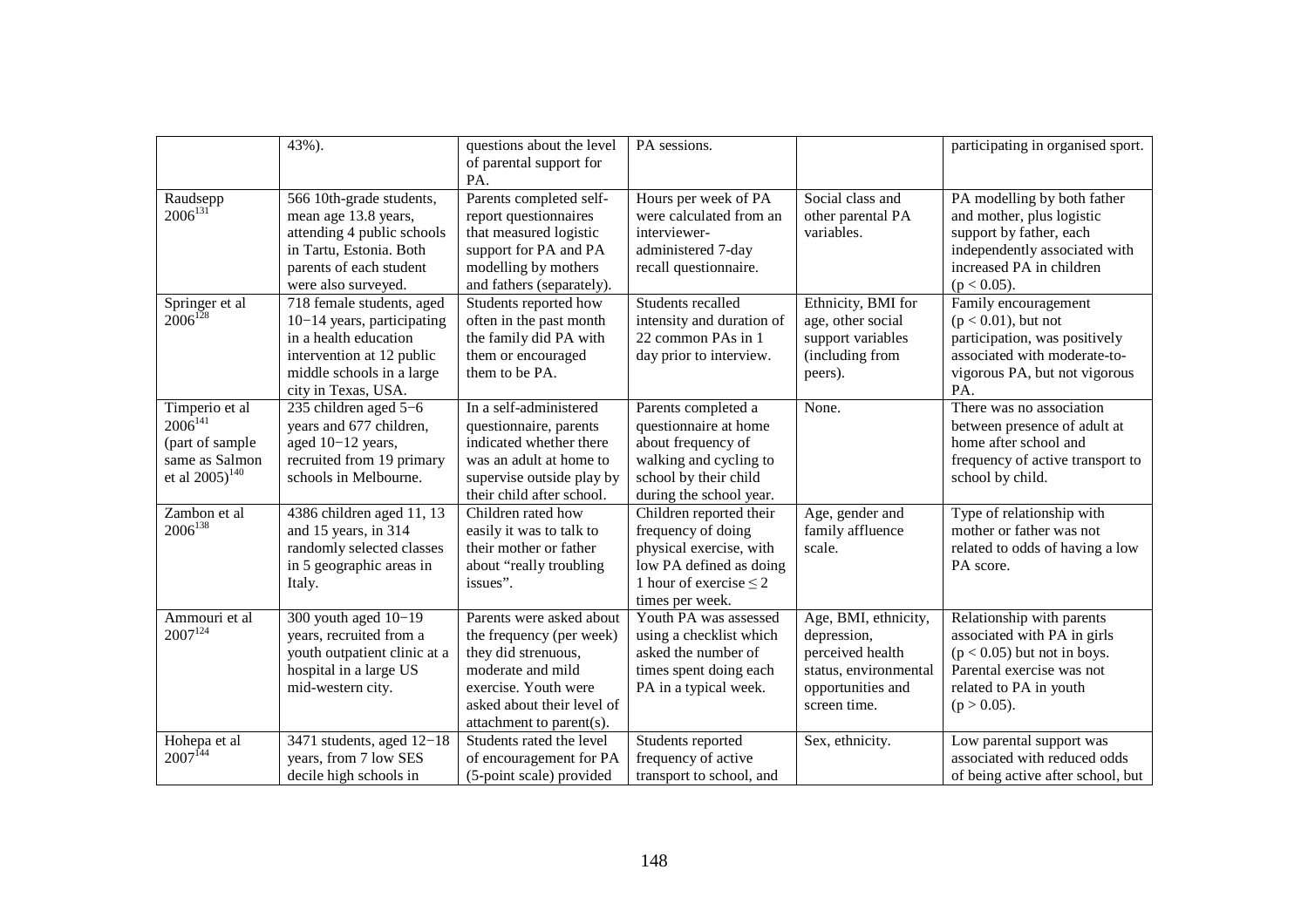|                                  | South Auckland, NZ.                                                                                            | by their mother and<br>father                                                                                                                  | rated their level of PA at<br>lunch time and after<br>school, in the last 5<br>school days. |             | not with lunchtime activity or<br>active transport to school.                                                                                                                                     |
|----------------------------------|----------------------------------------------------------------------------------------------------------------|------------------------------------------------------------------------------------------------------------------------------------------------|---------------------------------------------------------------------------------------------|-------------|---------------------------------------------------------------------------------------------------------------------------------------------------------------------------------------------------|
| Wilson &<br>Dollman $2007^{143}$ | 180 male students, mean<br>age 13.6 years, at a single-<br>sex private school in<br>Adelaide, South Australia. | Students rated the<br>support they received<br>from parents with regard<br>to help, encouragement,<br>playing with student and<br>parental PA. | Students recalled the<br>main PA in each 30-<br>minute block over the<br>previous 3 days.   | Not stated. | Help by both parents, but<br>particularly the father, was<br>associated with increased PA in<br>students ( $p < 0.05$ ). Parental<br>activity was not associated<br>consistently with student PA. |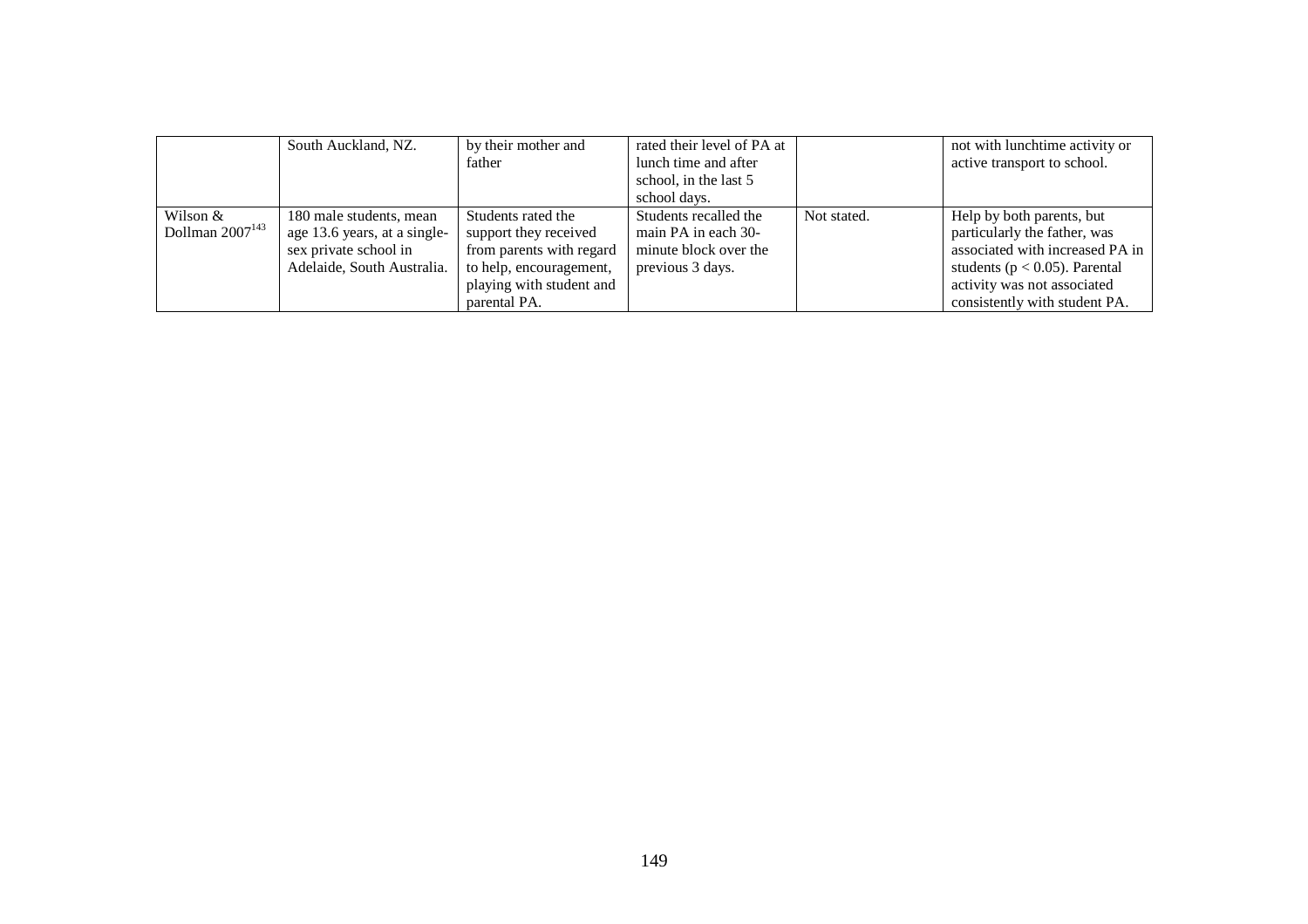| Paper                                  | <b>Subjects</b>                                                                                                                                                                    | <b>Baseline assessment</b><br>of family/ parental<br>behaviour                                                                                                                        | <b>Follow-up assessment</b><br>of child physical<br>activity                                                                                                                                         | <b>Confounders adjusted</b><br>for                                               | <b>Main outcomes</b>                                                                                                                                                                                                                                                             |
|----------------------------------------|------------------------------------------------------------------------------------------------------------------------------------------------------------------------------------|---------------------------------------------------------------------------------------------------------------------------------------------------------------------------------------|------------------------------------------------------------------------------------------------------------------------------------------------------------------------------------------------------|----------------------------------------------------------------------------------|----------------------------------------------------------------------------------------------------------------------------------------------------------------------------------------------------------------------------------------------------------------------------------|
| Yang et al $\overline{1996}^{153}$     | 1881 boys and girls,<br>recruited into a national<br>cardiovascular risk study<br>in Finland, aged 9-15<br>years at baseline,<br>followed for 12 years by<br>3-yearly interviews.  | Parents' PA measured<br>by a single question:<br>"How much do you<br>engage in physical<br>activities?"                                                                               | PA and involvement in<br>sport measured by<br>questionnaire with 5<br>dimensions, which were<br>combined into a single<br>PA index.                                                                  | None stated                                                                      | Father's baseline PA level was<br>correlated ( $p < 0.05$ ) with PA<br>by boys, while both father's<br>and mother's baseline PA<br>level was correlated ( $p < 0.05$ )<br>throughout the 12-year follow-<br>up period with PA levels of<br>girls aged 9-12 years at<br>baseline. |
| Trost et al $1997^{145}$               | 202 students, median age<br>of 11 years at baseline,<br>from single school in<br>rural South Carolina,<br>followed for 1 year<br>(USA).                                            | Students rated the PA<br>habits of their parents<br>in a single-item<br>question for each.                                                                                            | PA during 24 hours<br>prior to interview was<br>recalled by students.                                                                                                                                | Race, socioeconomic<br>barriers to PA,<br>community sports (such<br>as PE).      | Mother's perceived baseline<br>PA related ( $p < 0.05$ ) to<br>vigorous PA 1 year later in<br>girls, but not in boys. Father's<br>baseline PA not related<br>$(p > 0.05)$ to child's PA 1 year<br>later.                                                                         |
| DiLorenzo et al<br>1998 <sup>146</sup> | 111 children, mean age<br>11 years at baseline, from<br>2 randomly selected<br>schools in a Midwestern<br>community, followed for<br>3 years (USA).                                | Mothers reported the<br>frequency of their PA<br>at baseline.                                                                                                                         | Children recorded the<br>time (minutes) and<br>intensity of a range of<br>PAs during the 3 days<br>prior to interview.                                                                               | Not stated.                                                                      | Baseline PA level of mother<br>not related to PA level in<br>children after 3 years follow-<br>up.                                                                                                                                                                               |
| Sallis et al 1999 <sup>147</sup>       | $\overline{732}$ 4 <sup>th</sup> -grade students,<br>mean age 9.5 years at<br>baseline.<br>from<br>7<br>suburban public schools<br>in California, followed<br>for 20 months (USA). | Parents reported their<br>frequency of mild,<br>moderate and<br>strenuous PA in a<br>typical week; and their<br>support of PA by their<br>child (do PA with<br>child, encourage child | PA was summarised at<br>baseline in 4th grade,<br>and at follow-up in 5th<br>grade, from 3 measures:<br>1-day recall by child on<br>2 days; 1-day<br>accelerometer; parental<br>recall of child's PA | Age, school and<br>baseline physical<br>activity level (and<br>gender-specific). | Transporting children to sport<br>or place to do PA was<br>significantly associated with<br>increased PA at follow-up in<br>both girls and boys.                                                                                                                                 |

# **Appendix K: Cohort studies investigating the relationship between family environment and physical activity (PA) in children**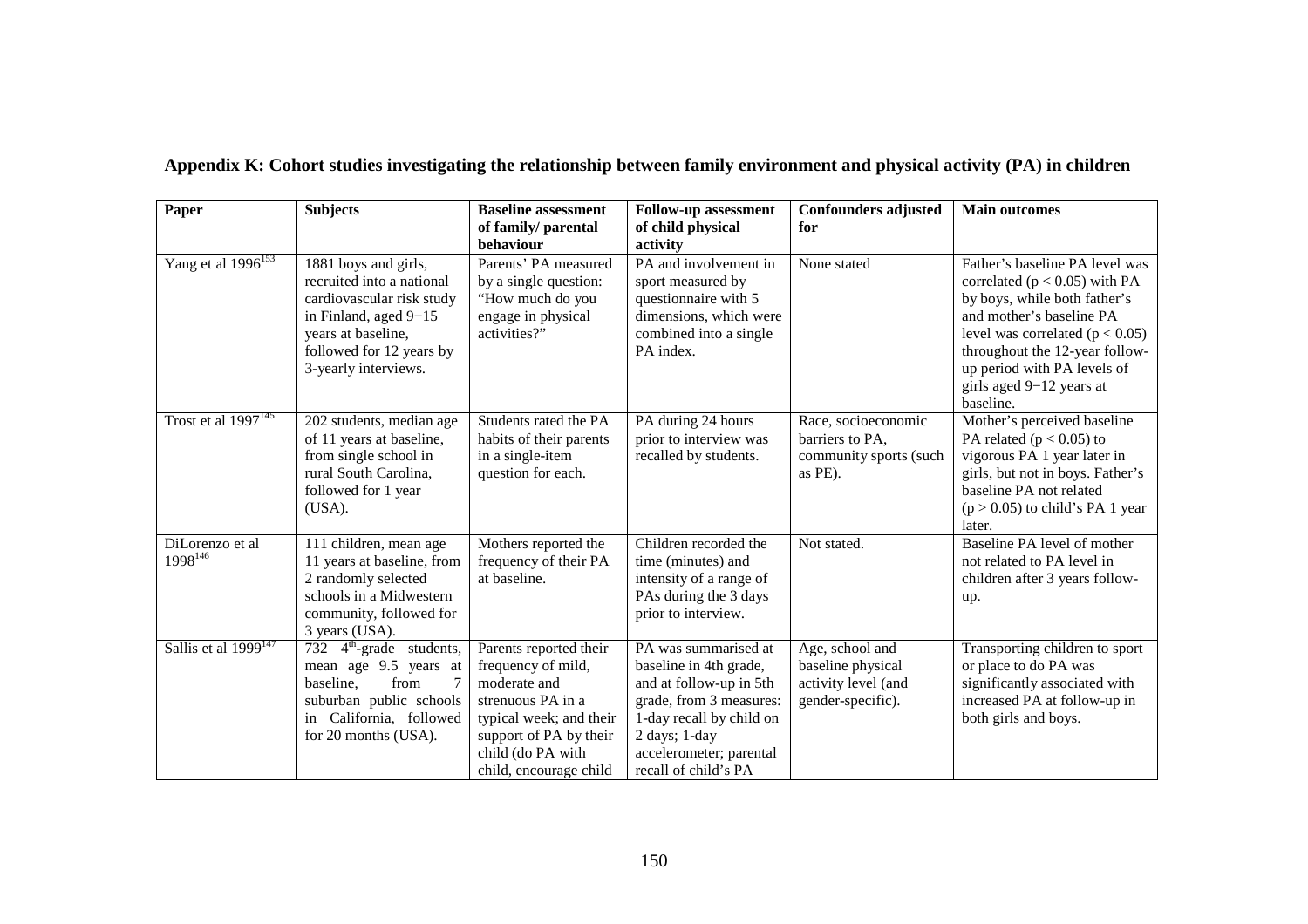|                                                                                            |                                                                                                                                                                                      | to do PA, transport<br>child to sport).                                                                                                                         | over 1 day.                                                                                                                                                                                                            |                                                                                           |                                                                                                                                                                                                                                                                                                                                                                                                        |
|--------------------------------------------------------------------------------------------|--------------------------------------------------------------------------------------------------------------------------------------------------------------------------------------|-----------------------------------------------------------------------------------------------------------------------------------------------------------------|------------------------------------------------------------------------------------------------------------------------------------------------------------------------------------------------------------------------|-------------------------------------------------------------------------------------------|--------------------------------------------------------------------------------------------------------------------------------------------------------------------------------------------------------------------------------------------------------------------------------------------------------------------------------------------------------------------------------------------------------|
| Bois et al $2005^{154}$                                                                    | $\overline{152}$ children, mean age<br>9.5 years, from 3 small<br>French cities followed for<br>1 year.                                                                              | Parents recalled their<br>frequency of doing<br>common PAs over the<br>previous 7 days. Time<br>spent doing activities<br>was summed into a<br>single PA score. | Children recalled their<br>frequency of doing<br>common PAs over the<br>previous 7 days. Time<br>spent doing activities<br>was summed into a<br>single PA score.                                                       | Child's age and sex,<br>parent and child<br>assessment of child's<br>competence to do PA. | Mother's baseline PA level,<br>but not father's, predicted the<br>child's PA level after 1 year of<br>follow-up; while father's<br>baseline perception of child's<br>PA competence (but not<br>mother's) predicted child's PA<br>level.                                                                                                                                                                |
| Iannotti et al<br>$2005^{148}$                                                             | 351 preschool children<br>from low- to middle-<br>income families in San<br>Diego, 165 of whom<br>were followed for 13<br>years from ages 4 to 17<br>years (USA).                    | At each interview<br>wave, mother's PA<br>was assessed by their<br>recall of time spent in<br>moderate and vigorous<br>PAs during previous 7<br>days.           | Child's PA was<br>assessed by direct<br>observation during ages<br>$4-6$ , and by recall by<br>the child of time spent<br>in moderate and<br>vigorous PAs during<br>the previous 7 days for<br>ages $11-17$ years.     | Not stated.                                                                               | No association between PA by<br>mother and child, at the same<br>point in time, or over time,<br>except for waves 8 and 11 at<br>ages 12 and 16 years<br>$(p < 0.05)$ . These may be false<br>positive associations that arose<br>because of multiple<br>comparisons. Overall, the<br>authors concluded there was<br>little evidence of a direct<br>causal relationship for PA by<br>mother and child. |
| Davison et al<br>$2006^{149}$<br>(sample same as<br>part of Davison et al<br>$2003)^{156}$ | 174 non-Hispanic white<br>9-year-old girls living<br>with both biological<br>parents, recruited with<br>flyers and adverts in<br>Pennsylvania, and<br>followed for 2 years<br>(USA). | Parents completed<br>self-report<br>questionnaires that<br>measured logistic<br>support for PA.                                                                 | Interviewer collected 2<br>measures of girls' PA<br>from questions on<br>inclination towards<br>activity and<br>participation in<br>organised sports. Three<br>measures combined into<br>a single summary PA<br>score. | Girls' perceived athletic<br>competence.                                                  | Baseline parental support at<br>age 9 years predicted child's<br>PA level at age 11 ( $p < 0.01$ ).                                                                                                                                                                                                                                                                                                    |
| Dowda et al 2007 <sup>150</sup>                                                            | 421 girls, mean age 13.6<br>years at baseline in 8th<br>grade, followed up in 9th<br>and 12th grade, at                                                                              | Girls rated family<br>support for PA, which<br>was assessed by a<br>summary score from 5                                                                        | Girls recalled their PA<br>over the 3 days prior to<br>interview in grades 8, 9<br>and 12; converted to                                                                                                                | Race, perceived<br>behavioural control of<br>PA by girl, and self-<br>efficacy            | Family support for PA was<br>significantly associated with<br>an increase in PA as girls<br>progressed from grade 8 to                                                                                                                                                                                                                                                                                 |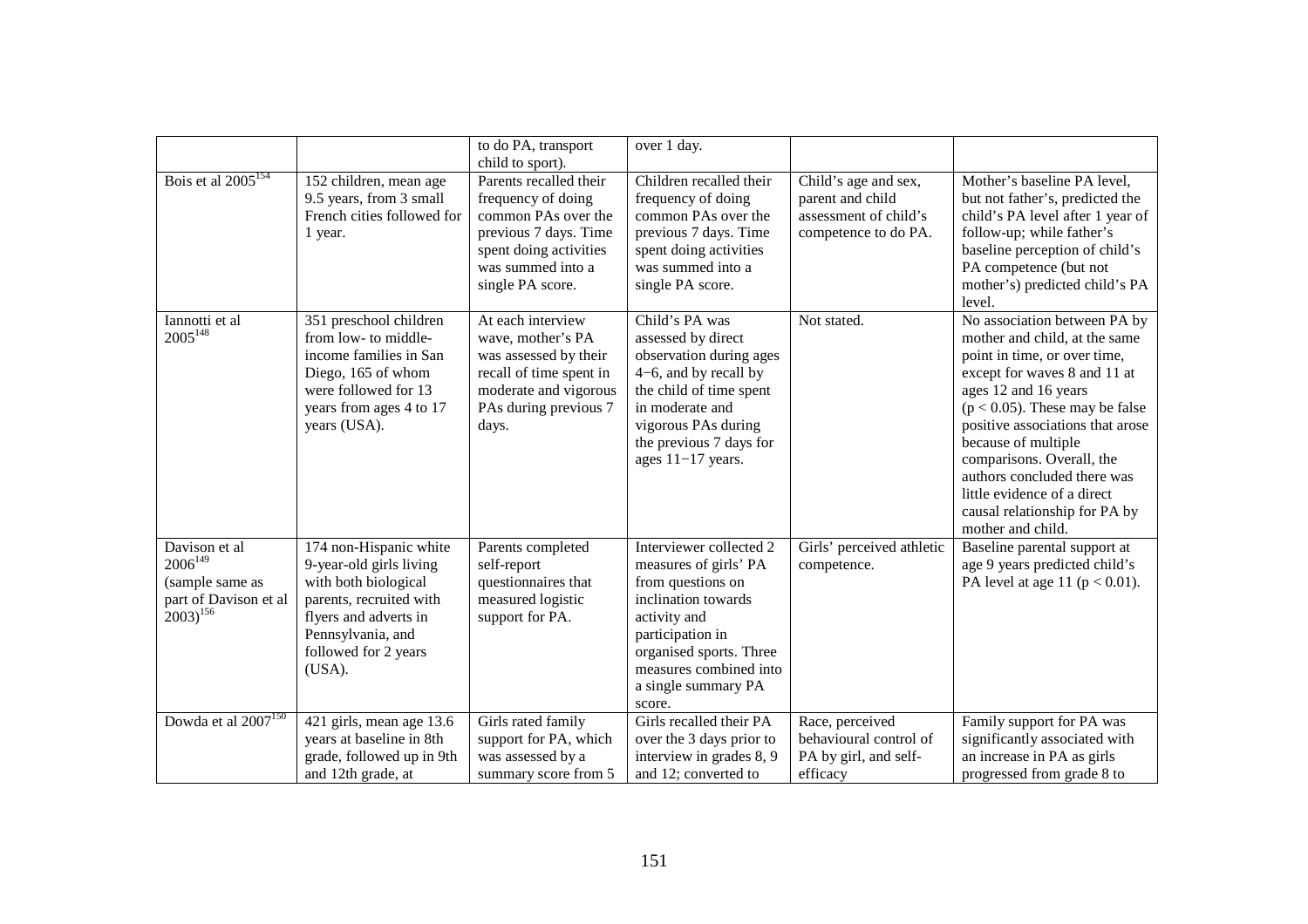|               | schools in South          | items on the weekly     | METs.                   |                          | grade 12 ( $p < 0.001$ ).           |
|---------------|---------------------------|-------------------------|-------------------------|--------------------------|-------------------------------------|
|               | Carolina, USA.            | frequency family        |                         |                          |                                     |
|               |                           | members: encouraged     |                         |                          |                                     |
|               |                           | PA, participated in PA  |                         |                          |                                     |
|               |                           | with the girl, provided |                         |                          |                                     |
|               |                           | transport for PA,       |                         |                          |                                     |
|               |                           | watched girl            |                         |                          |                                     |
|               |                           | participated in PA, or  |                         |                          |                                     |
|               |                           | told girl PA was good   |                         |                          |                                     |
|               |                           | for her.                |                         |                          |                                     |
| Duncan et al  | 371 youth aged $12-17$    | Parents asked how       | PA by youth was         | Race, sex BMI,           | Parental factors were not           |
| $2007^{151}$  | years, recruited from 58  | many days, in a typical | measured annually for 4 | physical maturation,     | related to youth PA ( $p > 0.05$ ). |
|               | urban neighbourhoods in   | week, they did PA       | years at home using a   | parental marital status, |                                     |
|               | the US Pacific Northwest  | long enough to work     | 7-day record and        | household income, peer   |                                     |
|               | by random-digit dialling, | up a sweat. Youth       | pedometer worn for 7    | PA and social support.   |                                     |
|               | followed for 4 years.     | asked the extent to     | days.                   |                          |                                     |
|               |                           | which their parents     |                         |                          |                                     |
|               |                           | provided information,   |                         |                          |                                     |
|               |                           | and emotional and       |                         |                          |                                     |
|               |                           | physical support for    |                         |                          |                                     |
|               |                           | PA.                     |                         |                          |                                     |
| Ornelas et al | 13,246 youth, in grades   | At baseline, students   | PA by youth was         | Age, race/ethnicity,     | Family cohesion, parent-child       |
| $2007^{152}$  | $7-12$ , from 80 randomly | rated the cohesion of   | measured at 1 year      | immigrant generation,    | communication, and parental         |
|               | sampled US schools        | their family, level of  | follow-up using a 7-day | family structure,        | engagement (including with          |
|               | (National Longitudinal    | parental monitoring,    | recall of the frequency | number of siblings, and  | other activities besides PA),       |
|               | Study of Adolescent       | communication with      | of common activities.   | parent education.        | were each associated with           |
|               | Health), followed for 1   | their parent, and       |                         |                          | increased PA levels in both         |
|               | year.                     | parental engagement     |                         |                          | male and female students            |
|               |                           | for 6 activities,       |                         |                          | $(p < 0.001)$ .                     |
|               |                           | including playing       |                         |                          |                                     |
|               |                           | sports.                 |                         |                          |                                     |
|               |                           |                         |                         |                          |                                     |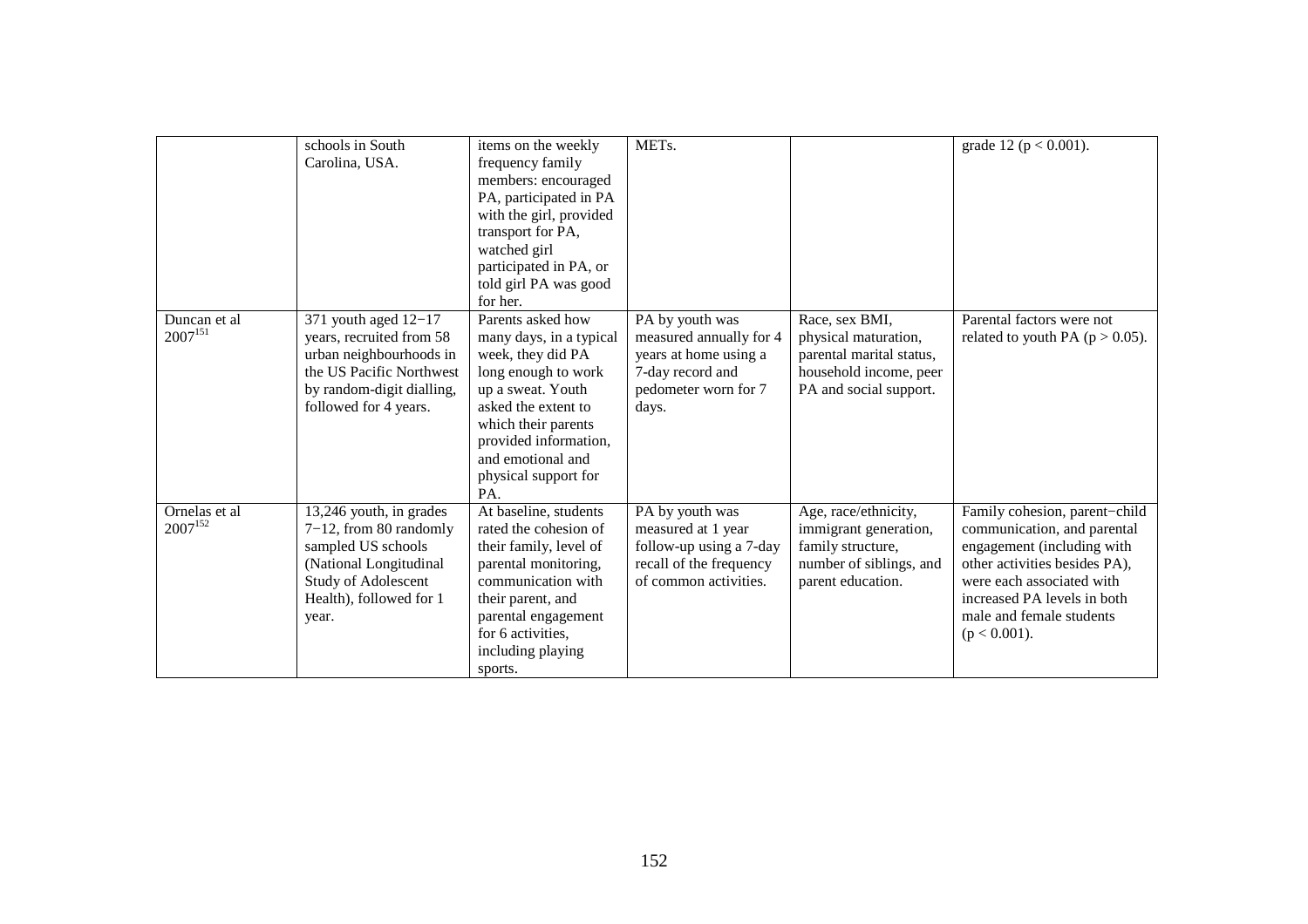| Paper                          | <b>Subjects</b>                                                                                                                                                                                | <b>Methods:</b>                                                                                                                                                                                                                                                                                                                                              | <b>Assessment of child</b>                                                                                                                            | <b>Confounders</b>                                                                                      | <b>Main outcomes</b>                                                                                                                                                                                                                                                                         |
|--------------------------------|------------------------------------------------------------------------------------------------------------------------------------------------------------------------------------------------|--------------------------------------------------------------------------------------------------------------------------------------------------------------------------------------------------------------------------------------------------------------------------------------------------------------------------------------------------------------|-------------------------------------------------------------------------------------------------------------------------------------------------------|---------------------------------------------------------------------------------------------------------|----------------------------------------------------------------------------------------------------------------------------------------------------------------------------------------------------------------------------------------------------------------------------------------------|
|                                |                                                                                                                                                                                                | design & intervention                                                                                                                                                                                                                                                                                                                                        | physical activity                                                                                                                                     | adjusted for                                                                                            |                                                                                                                                                                                                                                                                                              |
| McGarvey et al<br>$2004^{155}$ | 186 mothers, and 1 child<br>for each aged $2-4$ years<br>at baseline, recruited<br>from 2 Women, Infants<br>& Children (WIC)<br>centres in North Virginia,<br>followed for 12 months<br>(USA). | Mothers attended the<br>WIC centres for group<br>education sessions every<br>2 months, and individual<br>nutrition sessions every 6<br>months (control)<br>exposure). In addition,<br>mothers at the<br>intervention centre<br>received additional<br>education on 6 key<br>messages, which<br>included increasing their<br>PA, and increasing<br>family PA. | Mothers reported the<br>frequency of engaging<br>in active play with their<br>child in the last 7 days,<br>at baseline and at 12<br>months follow-up. | Language, and other<br>activity variables:<br>family activity level<br>and watching TV<br>while eating. | Frequency of engaging in<br>active play with the child was<br>significantly increased in the<br>intervention group compared<br>with control ( $p = 0.009$ ), but<br>there was no difference in the<br>change in family activity level<br>between intervention and<br>control ( $p > 0.05$ ). |

**Appendix L: Intervention studies investigating the relationship between family environment and physical activity (PA) in children**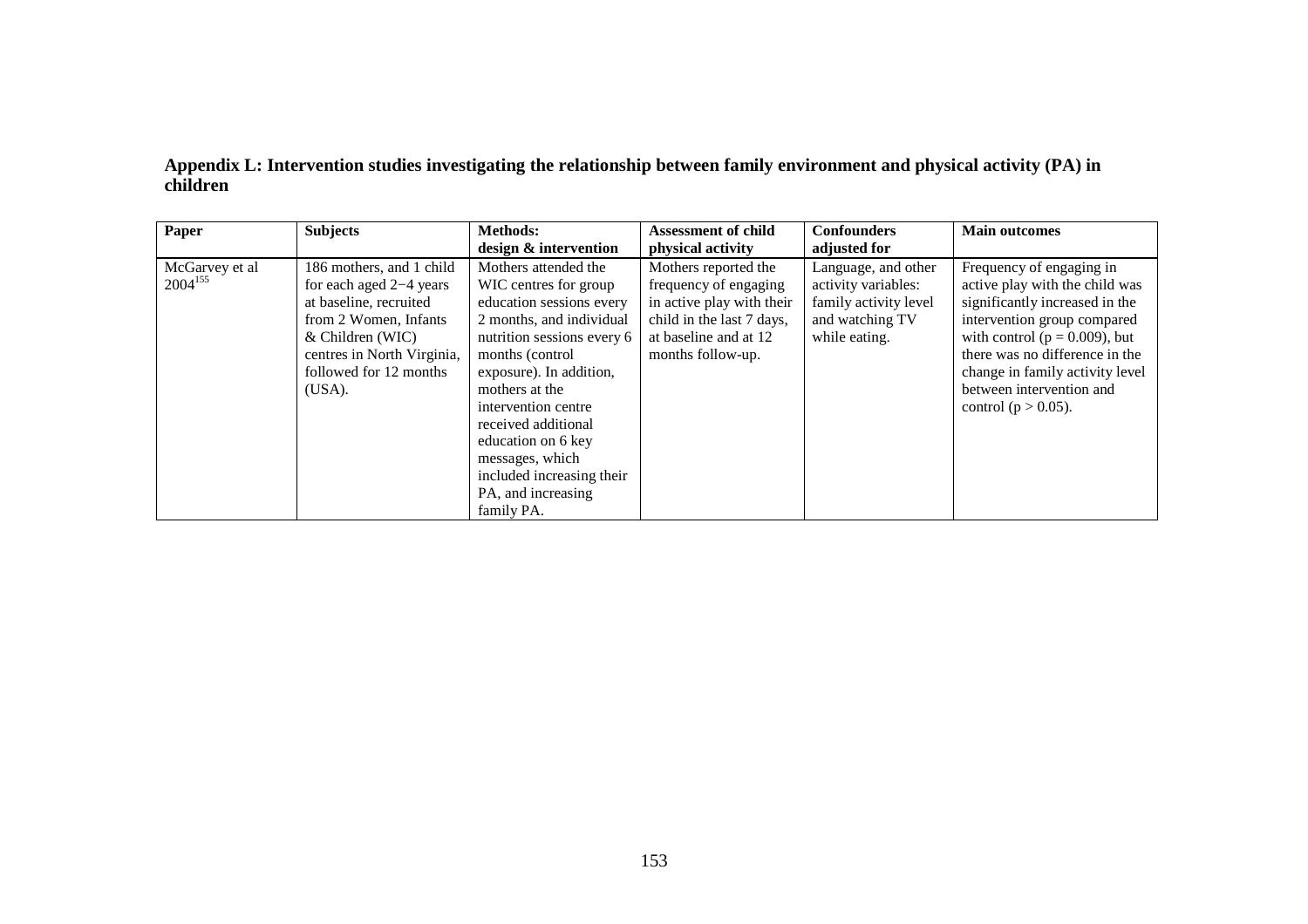# **Appendix M. Methods**

#### **Goal of the Scientific Committee**

The goal of the Scientific Committee is to provide New Zealand nutrition and physical activity practitioners with practical evidence summaries about issues of interest to Agencies for Nutrition Action (ANA) member organisations.

# **Topic identification**

This topic was identified by the Scientific Committee in consultation with the Chair and the Executive Officer of ANA. The proposed topic was considered to be relevant to ANA and its member organisations, and to reflect the professional expertise of members of the Scientific Committee. Discussion was also held with the Ministry of Health, the Health Sponsorship Council and other agencies about suitable topics, and this topic was endorsed.

# **Literature identification**

Initial discussions by the Scientific Committee and the Executive Officer covered the potential questions and issues that should be incorporated into this report.

A precise and specific search of the literature was conducted using key words such as: Family; AND Motor activity (this is all forms of physical activity); or Food; or Food habits; or Food Preferences; or Diet; or Nutrition Assessment; or Nutrition surveys; or Obesity. A full list of search terms is available on request. Searches were conducted using the following electronic databases and websites: (i) Medline, (ii) PsychInfo, (iii) DARE database (includes a database of abstracts of reviews of effects, a National Health Service economic evaluation database and the Health Technology Assessment database), (iv) HDA evidence base, (v) Ministry of Health website, (vi) NHMRC website, (vii) NICE website, (viii) Research Findings Register and (ix) the Campbell Collaboration. All databases and websites were searched for papers published from January 1996 to July 2007, an arbitrary starting point to make the analyses manageable. Only English-language references and human studies were included.

#### **Data handling process**

Each member of the Scientific Committee then reviewed the title and abstract of each of the 475 identified references for relevance. Studies, commentaries and reviews were included if they addressed one of the review questions:

- A. What is the context of the family food and activity environment in New Zealand?
- B. Is the "family food environment" associated with food habits or behaviours, and if so, how?
- C. Is the "family activity environment" associated with physical activity, and if so, how?

Of the 475 article abstracts, 179 were found to be potentially relevant by the members of the Scientific Committee, and so these articles were retrieved for further consideration.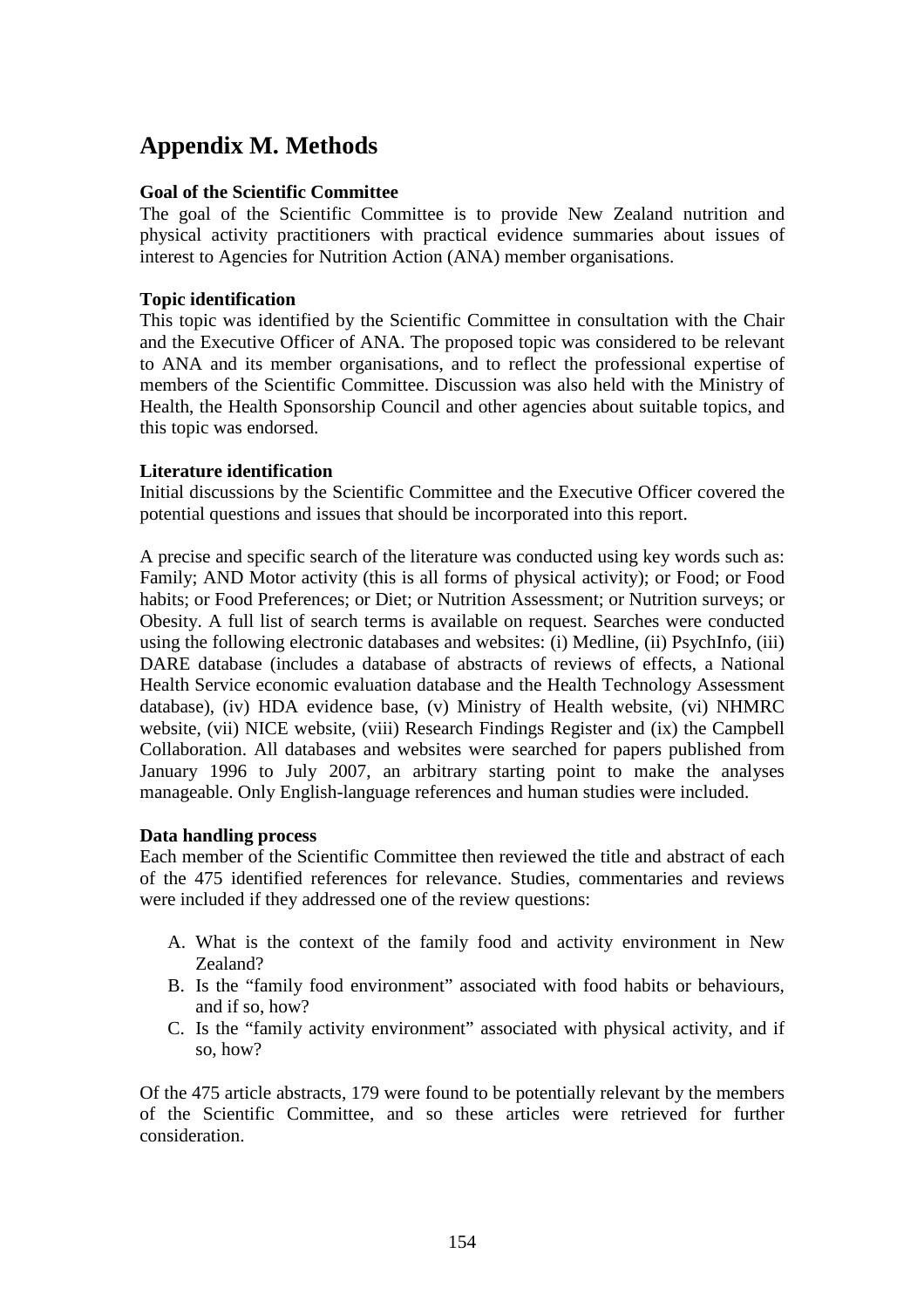Due to the extended period of this project, a number of other strategies were used to identify potentially relevant papers while the work was ongoing. Consideration of papers up until April 2008 from reference lists, specific literature searches for papers recommended by colleagues and new research released were rich sources of new information. The initial search strategy was narrow in its year range and a number of papers were therefore not picked up. It is good practice to source literature using as many methods as possible, and this was reflected in the extra papers that were included for further consideration using this mix of methods.

#### **Assessment of papers**

The initial 179 papers were separated into three groups based on the research question addressed by the paper. Scientific Committee members were allocated specific research questions  $(RQ - question 1; RB - question 2; and RS - question 3)$ , and so relevant groups of papers were sent to each member to critically appraise for relevance and quality. Where a paper was found to be equally relevant to multiple questions, the paper and critical appraisal were shared with the other relevant member(s). There was no blinding of authorship of retrieved papers.

A critical appraisal form based on the Scientific Advisory Committee's form used in the ANA breakfast review<sup>157</sup> was used in this review. The original form was based on the NHMRC tools for assessing individual studies and the Health Development Agency tool for assessing reviews and systematic reviews. The appraisal form included questions relating to the type of study, populations studied, methods used, and the strengths and weaknesses of each study type. Each member made a sole decision about whether a document should inform the report or be discarded.

Data were extracted into tables for ease of use, and split by type of study methodology, capturing such information as author, year, subjects, methods (and length of follow-up if appropriate), definitions, confounders adjusted for, and main results.

# **Writing the report**

An initial draft of the report was produced by all three members, with members taking specific research questions to write. The appraisal form recorded which questions of interest each article covered, allowing the writing of the report to be easily split up in this way. Drafts of each section and subsequent amendments were circulated among all members, and written and verbal comments (at teleconferences) were incorporated into subsequent drafts. Wording in the final summary statements was informed by the World Cancer Research Fund's evidence judgement criteria and the members' own judgement. The words, in order of significance, that have been chosen to reflect the consistency, strength and quality of evidence, and the number of studies for each research question, are: considerable, reasonable, possible, insufficient. The report was sent for external review.

All authors contributed to the review process and writing of the report, and all members of the Scientific Committee have final responsibility for the report.

Finally, thanks to Nikki Chilcott for expertly managing the contract, for her good humour, and for ensuring the authors kept to their deadlines.